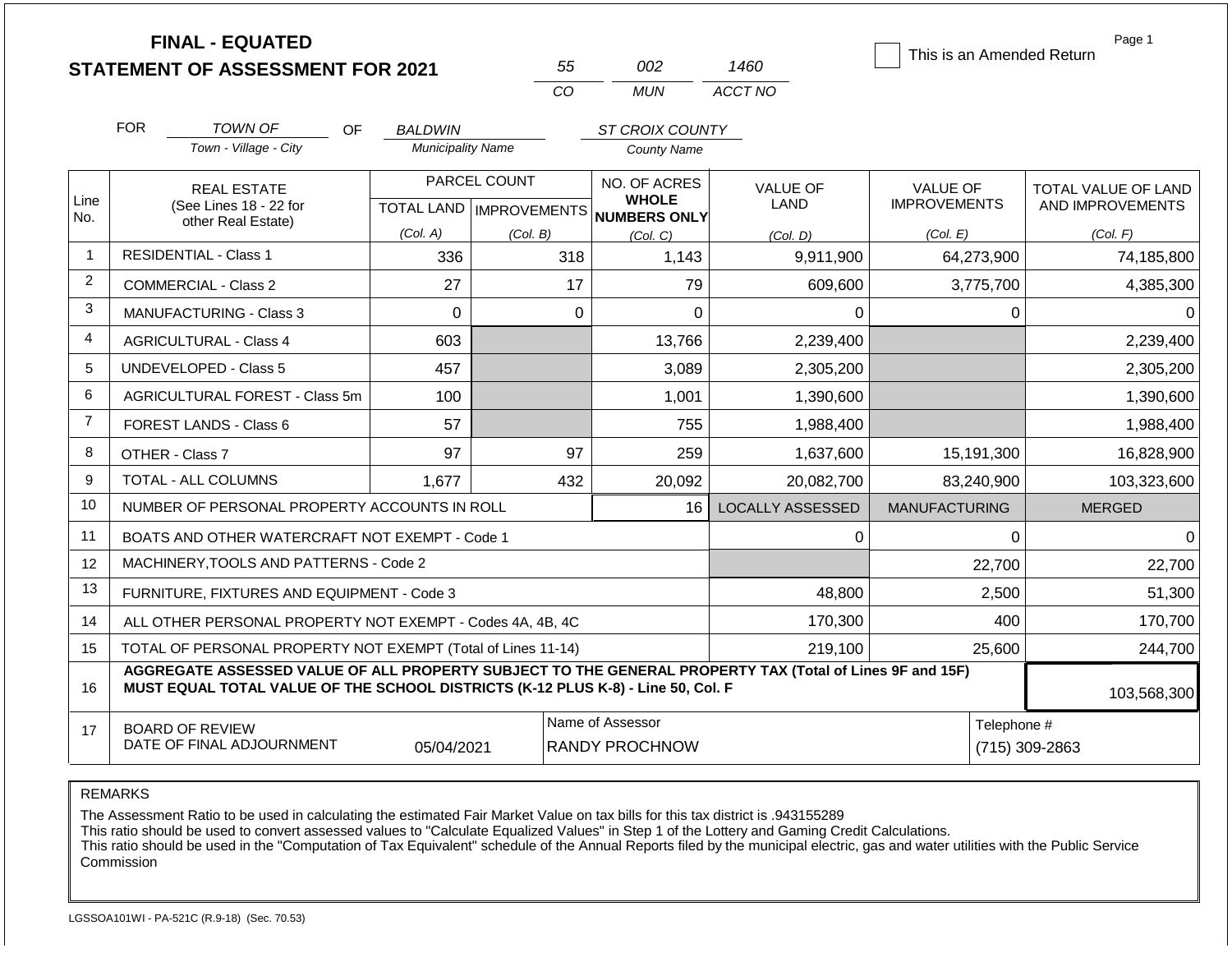2021 55 002 1460 Page 2

FOREST LANDS (Line 7) and FOREST CROPS (in this section) - are **NOT** the same *YEAR CO MUN ACCT NO*

|    |                                                            |                 | Private Forest Crop - Reg Class @ 10¢ per acre |                                                                                | Private Forest Crop - Reg Class @ \$2.52 per acre |                                                                                                          |                 |                                                                    |                    |                    |
|----|------------------------------------------------------------|-----------------|------------------------------------------------|--------------------------------------------------------------------------------|---------------------------------------------------|----------------------------------------------------------------------------------------------------------|-----------------|--------------------------------------------------------------------|--------------------|--------------------|
|    | (a) PARCELS                                                | (b) ACRES       |                                                | (c) ASSESSED VALUE                                                             |                                                   | (d) PARCELS                                                                                              |                 | (e) ACRES                                                          |                    | (f) ASSESSED VALUE |
| 18 |                                                            |                 |                                                |                                                                                |                                                   |                                                                                                          |                 |                                                                    |                    |                    |
|    |                                                            |                 |                                                |                                                                                |                                                   |                                                                                                          |                 |                                                                    |                    |                    |
|    |                                                            |                 |                                                | Private Forest Crop - Special Class @ 20¢ per acre                             |                                                   | Entered Before 2005 Managed Forest - Ferrous Mining CLOSED @ \$7.87 per acre<br>(d) PARCELS<br>(e) ACRES |                 |                                                                    | (f) ASSESSED VALUE |                    |
| 19 | (a) PARCELS                                                | (b) ACRES       |                                                | (c) ASSESSED VALUE                                                             |                                                   |                                                                                                          |                 |                                                                    |                    |                    |
|    |                                                            |                 |                                                |                                                                                |                                                   |                                                                                                          |                 |                                                                    |                    |                    |
|    | Entered Before 2005 Managed Forest - OPEN @ 74 ¢ per acre  |                 |                                                |                                                                                | Entered Before 2005 Managed Forest - CLOSED @     |                                                                                                          | \$1.75 per acre |                                                                    |                    |                    |
| 20 | (a) PARCELS                                                | (b) ACRES       |                                                | (c) ASSESSED VALUE                                                             |                                                   | (d) PARCELS                                                                                              |                 | (e) ACRES                                                          |                    | (f) ASSESSED VALUE |
|    |                                                            |                 |                                                |                                                                                |                                                   |                                                                                                          |                 |                                                                    |                    |                    |
|    |                                                            | 10              |                                                | 28,000                                                                         |                                                   |                                                                                                          | 153             |                                                                    | 352,800            |                    |
|    | Entered After 2004 Managed Forest - OPEN @ \$2.04 per acre |                 |                                                |                                                                                |                                                   | (d) PARCELS                                                                                              |                 | Entered After 2004 Managed Forest - CLOSED @ \$10.20 per acre      |                    |                    |
| 21 | (a) PARCELS                                                | (b) ACRES       |                                                |                                                                                | (c) ASSESSED VALUE                                |                                                                                                          |                 | (e) ACRES                                                          |                    | (f) ASSESSED VALUE |
|    |                                                            |                 |                                                |                                                                                |                                                   |                                                                                                          |                 |                                                                    |                    |                    |
|    |                                                            |                 |                                                |                                                                                |                                                   | 5                                                                                                        |                 | 61                                                                 |                    | 154,000            |
|    | (a) County Forest Cropland Acres                           |                 |                                                | (b) Federal Acres                                                              |                                                   | (d) County (NOT FOREST CROP) Acres<br>(c) State Acres                                                    |                 |                                                                    |                    | (e) Other Acres    |
| 22 |                                                            |                 |                                                |                                                                                |                                                   |                                                                                                          |                 |                                                                    |                    |                    |
|    |                                                            |                 |                                                |                                                                                |                                                   | 40.19                                                                                                    |                 | 3.03                                                               |                    | 76.94              |
|    |                                                            |                 |                                                | Assessed Value of Omitted Property From Prior Years (Sec. 70.44)               |                                                   |                                                                                                          |                 | Assessed Value of Sec. 70.43 Corrections of Errors by Assessors    |                    |                    |
|    |                                                            | (a) REAL ESTATE |                                                | (b) PERSONAL                                                                   |                                                   |                                                                                                          |                 | (c1) REAL ESTATE                                                   |                    | (c2) PERSONAL      |
| 23 |                                                            |                 |                                                |                                                                                |                                                   |                                                                                                          |                 |                                                                    |                    |                    |
|    |                                                            |                 |                                                | Manufacturing Equated Value of Omitted Property From Prior Years (Sec. 70.995) |                                                   |                                                                                                          |                 | Mfg. Equated Value of Sec.70.43 Corrections of Errors by Assessors |                    |                    |
|    |                                                            | (d) REAL ESTATE |                                                | (e) PERSONAL                                                                   |                                                   |                                                                                                          |                 | (f1) REAL ESTATE                                                   | (f2) PERSONAL      |                    |
|    |                                                            |                 |                                                |                                                                                |                                                   |                                                                                                          |                 |                                                                    |                    |                    |
|    |                                                            |                 |                                                |                                                                                |                                                   |                                                                                                          |                 |                                                                    |                    |                    |

## **SPECIAL DISTRICTS**

| Line<br>No. | Enter 6-digit<br>Special District<br>Code (Col. A) | <b>Account</b><br><b>Number</b><br>(Col. B) | <b>Special District Name</b><br>(Col. C) | <b>Locally Assessed Value</b><br>of Real Estate and<br><b>Personal Property (Col. D)</b> | Mfg Value of Real Estate<br>and Personal Property<br>(Col. E) | <b>Merged Value of</b><br><b>Real Estate and</b><br>Personal Property (Col. F) |
|-------------|----------------------------------------------------|---------------------------------------------|------------------------------------------|------------------------------------------------------------------------------------------|---------------------------------------------------------------|--------------------------------------------------------------------------------|
| 24          |                                                    |                                             |                                          |                                                                                          |                                                               |                                                                                |
| 25          |                                                    |                                             |                                          |                                                                                          |                                                               |                                                                                |
| 26          |                                                    |                                             |                                          |                                                                                          |                                                               |                                                                                |
| 27          |                                                    |                                             |                                          |                                                                                          |                                                               |                                                                                |
| 28          |                                                    |                                             |                                          |                                                                                          |                                                               |                                                                                |
| 29          |                                                    |                                             |                                          |                                                                                          |                                                               |                                                                                |
| 30          |                                                    |                                             |                                          |                                                                                          |                                                               |                                                                                |
| 31          |                                                    |                                             |                                          |                                                                                          |                                                               |                                                                                |
| 32          |                                                    |                                             |                                          |                                                                                          |                                                               |                                                                                |
| 33          |                                                    |                                             |                                          |                                                                                          |                                                               |                                                                                |
| 34          |                                                    |                                             |                                          |                                                                                          |                                                               |                                                                                |
| 35          |                                                    |                                             |                                          |                                                                                          |                                                               |                                                                                |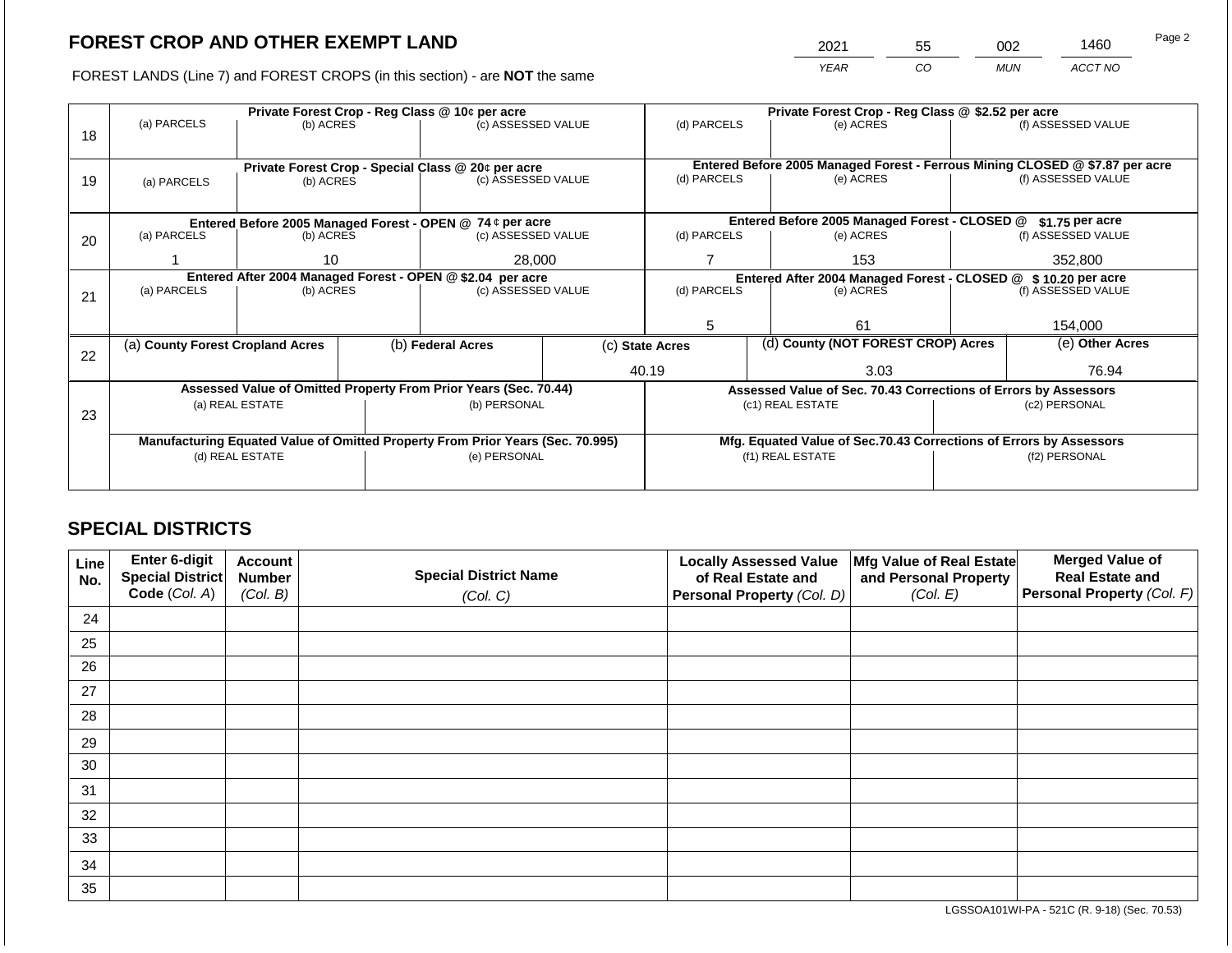|             |                                                          |                                             |                                                         | <b>YEAR</b>                                                                       | CO<br><b>MUN</b>                                              | ACCT NO                                                                        |
|-------------|----------------------------------------------------------|---------------------------------------------|---------------------------------------------------------|-----------------------------------------------------------------------------------|---------------------------------------------------------------|--------------------------------------------------------------------------------|
| Line<br>No. | Enter 6-digit<br><b>School District</b><br>Code (Col. A) | <b>Account</b><br><b>Number</b><br>(Col. B) | <b>School District Name</b><br>(Col. C)                 | <b>Locally Assessed Value</b><br>of Real Estate and<br>Personal Property (Col. D) | Mfg Value of Real Estate<br>and Personal Property<br>(Col. E) | <b>Merged Value of</b><br><b>Real Estate and</b><br>Personal Property (Col. F) |
|             | A. SCHOOL DISTRICTS (K-8 and K-12)                       |                                             |                                                         |                                                                                   |                                                               |                                                                                |
| 36          | 550231                                                   | 0327                                        | SCH D OF BALDWIN-WOODVILLE AREA                         | 102,939,800                                                                       | 25,600                                                        | 102,965,400                                                                    |
| 37          | 552198                                                   | 0328                                        | SCH D OF GLENWOOD CITY                                  | 602,900                                                                           |                                                               | 602,900                                                                        |
| 38          |                                                          |                                             |                                                         |                                                                                   |                                                               |                                                                                |
| 39          |                                                          |                                             |                                                         |                                                                                   |                                                               |                                                                                |
| 40          |                                                          |                                             |                                                         |                                                                                   |                                                               |                                                                                |
| 41          |                                                          |                                             |                                                         |                                                                                   |                                                               |                                                                                |
| 42          |                                                          |                                             |                                                         |                                                                                   |                                                               |                                                                                |
| 43          |                                                          |                                             |                                                         |                                                                                   |                                                               |                                                                                |
| 44          |                                                          |                                             |                                                         |                                                                                   |                                                               |                                                                                |
| 45<br>46    |                                                          |                                             |                                                         |                                                                                   |                                                               |                                                                                |
|             |                                                          |                                             |                                                         |                                                                                   |                                                               |                                                                                |
| 47<br>48    |                                                          |                                             |                                                         |                                                                                   |                                                               |                                                                                |
| 49          |                                                          |                                             |                                                         |                                                                                   |                                                               |                                                                                |
| 50          |                                                          |                                             | TOTAL ASSESSED VALUE OF SCHOOL DISTRICTS (K-8 and K-12) | 103,542,700                                                                       | 25,600                                                        | 103,568,300                                                                    |
|             | <b>B.</b><br><b>UNION HIGH SCHOOL DISTRICTS</b>          |                                             |                                                         |                                                                                   |                                                               |                                                                                |
| 51          |                                                          |                                             |                                                         |                                                                                   |                                                               |                                                                                |
| 52          |                                                          |                                             |                                                         |                                                                                   |                                                               |                                                                                |
| 53          |                                                          |                                             |                                                         |                                                                                   |                                                               |                                                                                |
| 54          |                                                          |                                             |                                                         |                                                                                   |                                                               |                                                                                |
| 55          |                                                          |                                             | TOTAL ASSESSED VALUE OF UNION HIGH SCHOOLS              |                                                                                   |                                                               |                                                                                |
|             | C.<br><b>TECHNICAL COLLEGE DISTRICTS</b>                 |                                             |                                                         |                                                                                   |                                                               |                                                                                |
| 56          | 001700                                                   | 0016                                        | NORTHWOOD TECHNICAL COLLEGE                             | 103,542,700                                                                       | 25,600                                                        | 103,568,300                                                                    |
| 57          |                                                          |                                             |                                                         |                                                                                   |                                                               |                                                                                |
| 58          |                                                          |                                             |                                                         |                                                                                   |                                                               |                                                                                |
| 59          |                                                          |                                             | TOTAL ASSESSED VALUE OF TECHNICAL COLLEGES              | 103,542,700                                                                       | 25,600                                                        | 103,568,300                                                                    |

2021

55

002

 *I hereby certify, to the best of my knowledge and belief, this form is complete and correct.*

**SCHOOL DISTRICTS**

| Name               |                       | Title | Submission date  |
|--------------------|-----------------------|-------|------------------|
| <b>CARY OEHLKE</b> |                       |       | 06<br>2021<br>05 |
| Phone              | Email address         |       |                  |
| 715<br>386<br>4679 | CARY.OEHLKE@SCCWI.GOV |       |                  |

Page 3

1460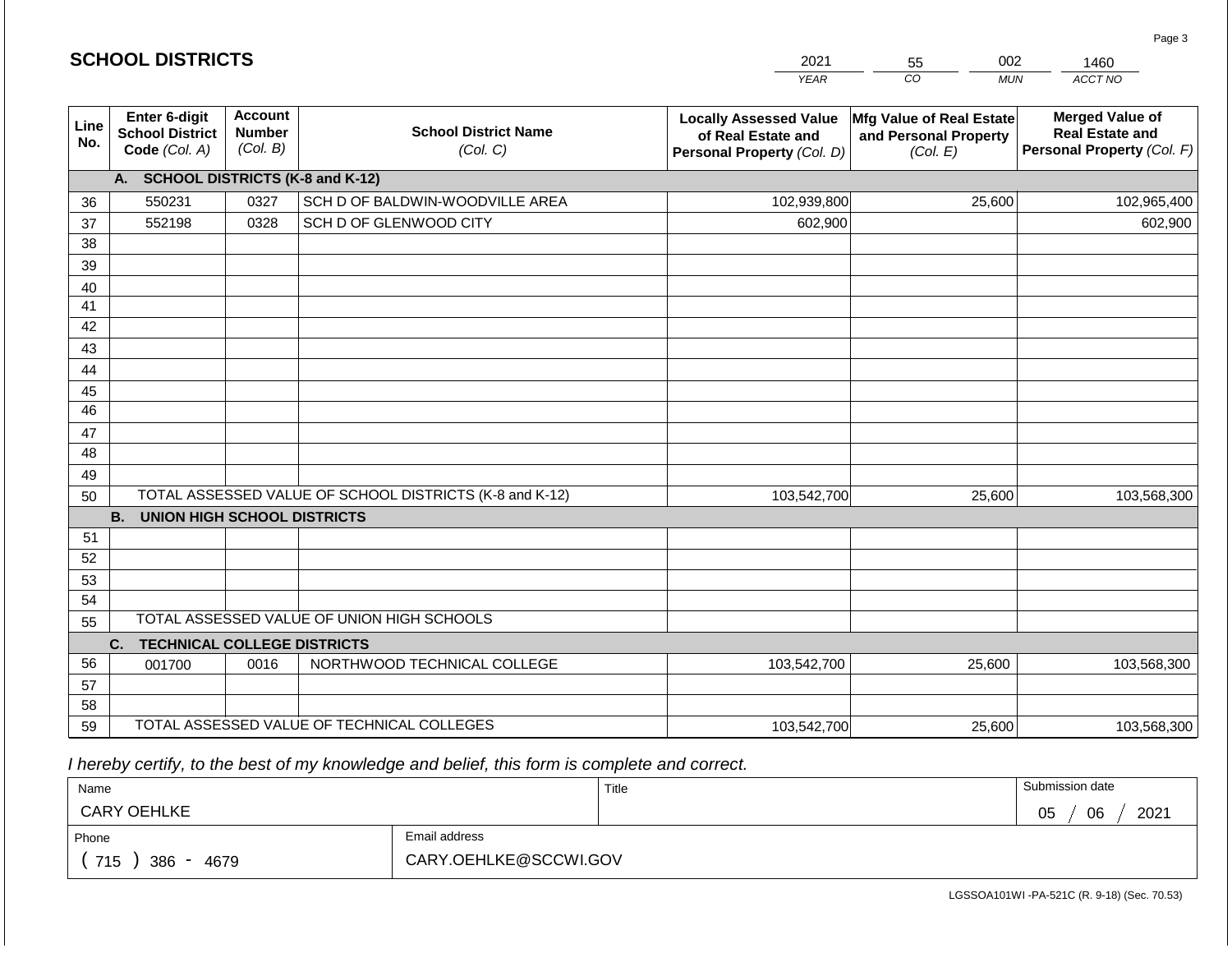- Each municipality's SOA is completed after the Board of Review and includes any changes made to the locally assessed values, under state law (sec. 70.53, Wis. Stats.)
- The Wisconsin Department of Revenue (DOR) merges the locally assessed values with the state assessed manufacturing values
- DOR provides the information regarding district names and codes. If a district is not listed, contact DOR.

Note: If you submit an amended SOA to DOR after your municipality's SOA is equated and posted to our website, we will process the SOA. However, DOR will not recalculate the *aggregate ratio or update the final SOA posted on our website. You should use the corrected values to calculate your tax rates.*

#### **Page 1: Real Estate and Personal Property**

- Lines 1-9 assessed real estate values, parcel counts and acres by classification
- Lines 10-15 assessed personal property values and number of accounts by class
- Line 16 aggregate assessed value of all property subject to general property; use to calculate tax rates. Note: This line equals the total assessed value of K-8 and K-12 school districts (Line 50) and total assessed value of technical colleges (Line 59).
- Remarks assessment ratio used to calculate estimated fair market value on property tax bills

#### **Page 2: Forest Crop, Other Exempt Land and Special Districts**

- Lines 18-21 private forest crop and managed forest lands assessed values
- Line  $22 -$  tax exempt land acres
- Line 23 prior years assessed value of omitted property under sec. 70.44 and correction of errors under sec. 70.43 shown by locally assessed or manufacturing real estate and personal property. Note: If there is an amount on this line, report the corresponding tax in the Statement of Taxes, Sections J or K.
- Lines 24-35 special district assessed values. These values are used to calculate tax rates for the special districts.

#### **Page 3: School Districts**

- Lines 36-50 school districts (K-8 and K-12) assessed values. These values are used to calculate tax rates for school districts.
- Lines 51-55 union high school district assessed values. These values are used to calculate tax rates for union high school districts.
- Lines 56-59 technical college assessed values. These values are used to calculate tax rates for technical colleges.

If you have questions: Email: lgs@wisconsin.gov

 Phone: (608) 266-2569 or (608) 264-6892 Fax: (608) 264-6887

**NOODVILLE, WI 54028** WOODVILLE, WI 54028TOWN OF BALDWIN JAMES HARER<br>TOWN OF BALDWIN 1061 245TH ST 1061 245TH ST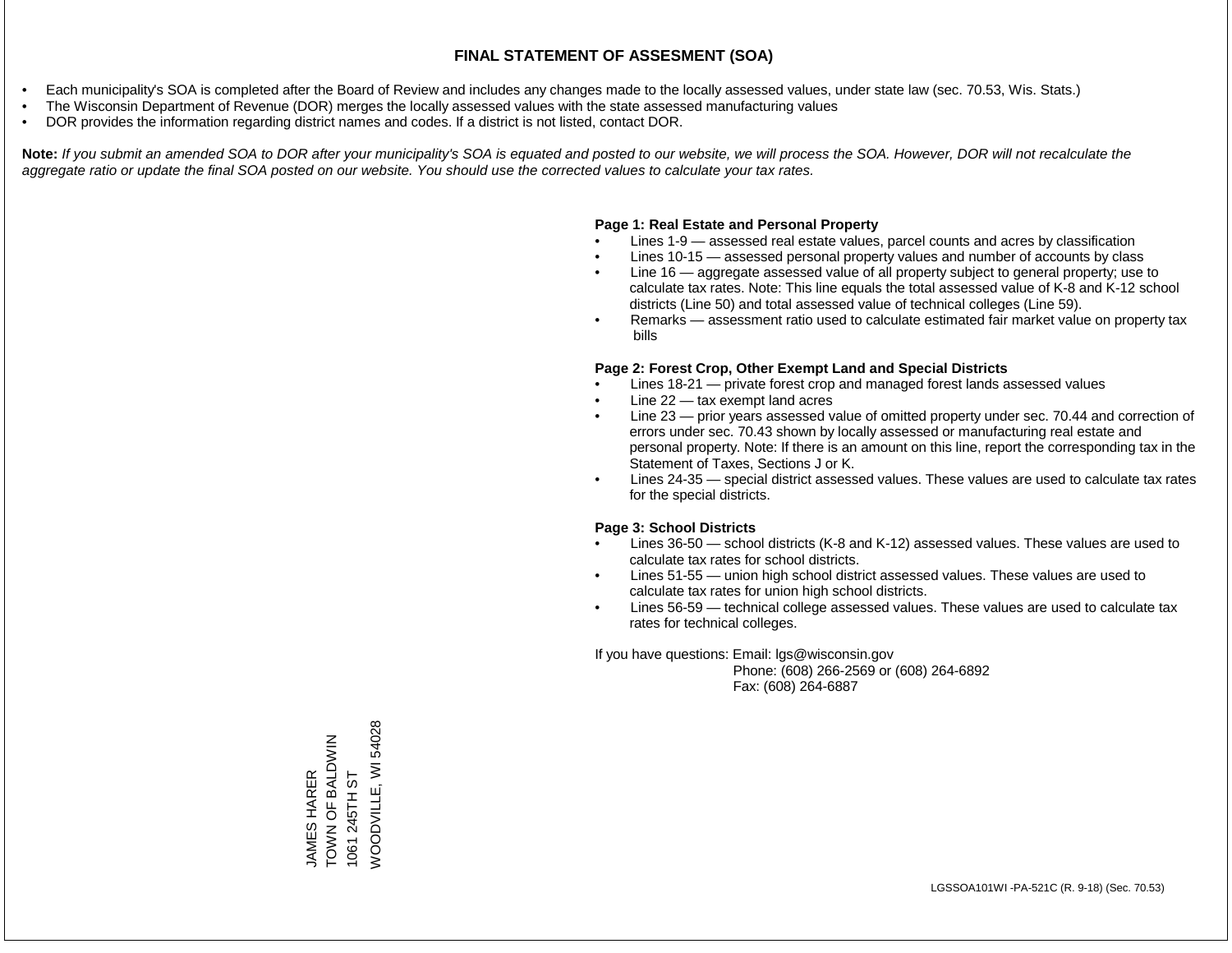**STATEMENT OF ASSESSMENT FOR 2021**

| 55  | ∩∩⊿ | 1461    |
|-----|-----|---------|
| CO. | MUN | ACCT NO |

**FINAL - EQUATED**<br>  $\overline{X}$  This is an Amended Return

Page 1

| Line<br>No.<br>$\overline{1}$<br>2 | Town - Village - City<br><b>REAL ESTATE</b><br>(See Lines 18 - 22 for<br>other Real Estate)                                                                                                                | <b>Municipality Name</b> |                                | <b>County Name</b>                                   |                         |                      |                     |  |  |
|------------------------------------|------------------------------------------------------------------------------------------------------------------------------------------------------------------------------------------------------------|--------------------------|--------------------------------|------------------------------------------------------|-------------------------|----------------------|---------------------|--|--|
|                                    |                                                                                                                                                                                                            |                          |                                |                                                      |                         |                      |                     |  |  |
|                                    |                                                                                                                                                                                                            | PARCEL COUNT             |                                | NO. OF ACRES                                         | <b>VALUE OF</b>         | <b>VALUE OF</b>      | TOTAL VALUE OF LAND |  |  |
|                                    |                                                                                                                                                                                                            |                          |                                | <b>WHOLE</b><br>TOTAL LAND IMPROVEMENTS NUMBERS ONLY | LAND                    | <b>IMPROVEMENTS</b>  | AND IMPROVEMENTS    |  |  |
|                                    |                                                                                                                                                                                                            | (Col. A)                 | (Col. B)                       | (Col, C)                                             | (Col, D)                | (Col. E)             | (Col. F)            |  |  |
|                                    | <b>RESIDENTIAL - Class 1</b>                                                                                                                                                                               | 286                      | 283                            | 376                                                  | 4,437,200               | 47,864,500           | 52,301,700          |  |  |
|                                    | <b>COMMERCIAL - Class 2</b>                                                                                                                                                                                | 9                        | $\overline{7}$                 | 51                                                   | 425,400                 | 2,944,600            | 3,370,000           |  |  |
| 3                                  | <b>MANUFACTURING - Class 3</b>                                                                                                                                                                             | $\overline{2}$           | 2                              | 34                                                   | 258,200                 | 1,528,200            | 1,786,400           |  |  |
| 4                                  | <b>AGRICULTURAL - Class 4</b>                                                                                                                                                                              | 617                      |                                | 13,331                                               | 2,117,900               |                      | 2,117,900           |  |  |
| 5                                  | <b>UNDEVELOPED - Class 5</b>                                                                                                                                                                               | 371                      |                                | 2,065                                                | 2,120,100               |                      | 2,120,100           |  |  |
| 6                                  | AGRICULTURAL FOREST - Class 5m                                                                                                                                                                             | 231                      |                                | 2,506                                                | 2,777,600               |                      | 2,777,600           |  |  |
| $\overline{7}$                     | <b>FOREST LANDS - Class 6</b>                                                                                                                                                                              | 132                      |                                | 1,586                                                | 3,397,400               |                      | 3,397,400           |  |  |
| 8                                  | OTHER - Class 7                                                                                                                                                                                            | 100                      | 99                             | 186                                                  | 1,580,100               | 11,463,800           | 13,043,900          |  |  |
| 9                                  | TOTAL - ALL COLUMNS                                                                                                                                                                                        | 1,748                    | 391                            | 20,135                                               | 17,113,900              | 63,801,100           | 80,915,000          |  |  |
| 10                                 | NUMBER OF PERSONAL PROPERTY ACCOUNTS IN ROLL                                                                                                                                                               |                          |                                | 19 <sup>1</sup>                                      | <b>LOCALLY ASSESSED</b> | <b>MANUFACTURING</b> | <b>MERGED</b>       |  |  |
| 11                                 | BOATS AND OTHER WATERCRAFT NOT EXEMPT - Code 1                                                                                                                                                             |                          |                                |                                                      | 0                       | $\Omega$             | O                   |  |  |
| 12                                 | MACHINERY, TOOLS AND PATTERNS - Code 2                                                                                                                                                                     |                          |                                |                                                      |                         | 360,900              | 360,900             |  |  |
| 13                                 | FURNITURE, FIXTURES AND EQUIPMENT - Code 3                                                                                                                                                                 |                          |                                |                                                      | 222,900                 | 15,700               | 238,600             |  |  |
| 14                                 | ALL OTHER PERSONAL PROPERTY NOT EXEMPT - Codes 4A, 4B, 4C                                                                                                                                                  |                          |                                |                                                      | 187,300                 | 42,700               | 230,000             |  |  |
| 15                                 | TOTAL OF PERSONAL PROPERTY NOT EXEMPT (Total of Lines 11-14)                                                                                                                                               |                          |                                |                                                      | 410,200                 | 419,300              | 829,500             |  |  |
| 16                                 | AGGREGATE ASSESSED VALUE OF ALL PROPERTY SUBJECT TO THE GENERAL PROPERTY TAX (Total of Lines 9F and 15F)<br>MUST EQUAL TOTAL VALUE OF THE SCHOOL DISTRICTS (K-12 PLUS K-8) - Line 50, Col. F<br>81,744,500 |                          |                                |                                                      |                         |                      |                     |  |  |
| 17                                 | <b>BOARD OF REVIEW</b><br>DATE OF FINAL ADJOURNMENT                                                                                                                                                        | 05/20/2021               | KLEVEN PROPERTY ASSESSMENT LLC | Telephone #                                          | (715) 529-1032          |                      |                     |  |  |

REMARKS

The Assessment Ratio to be used in calculating the estimated Fair Market Value on tax bills for this tax district is .844879342

This ratio should be used to convert assessed values to "Calculate Equalized Values" in Step 1 of the Lottery and Gaming Credit Calculations.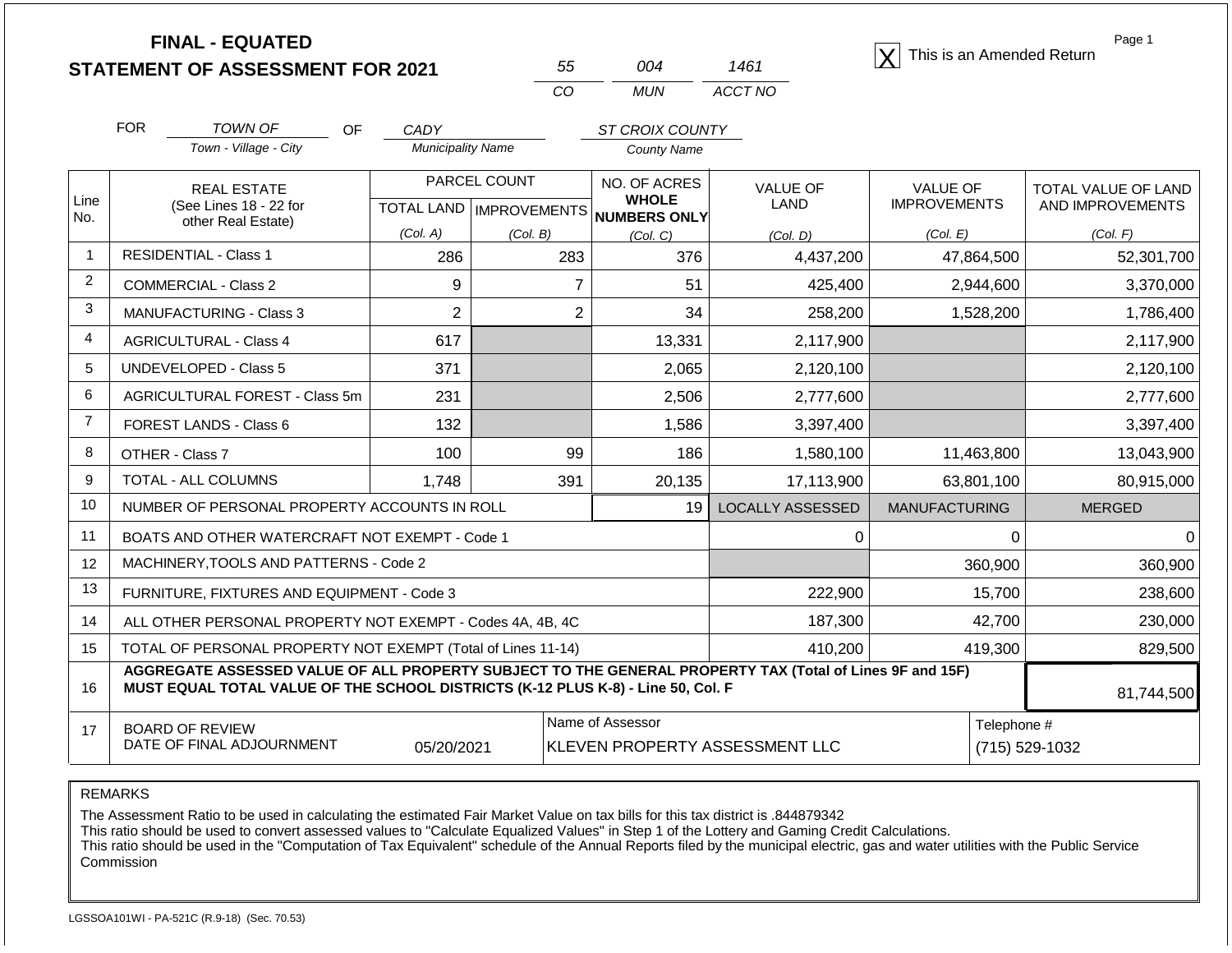2021 55 004 1461

FOREST LANDS (Line 7) and FOREST CROPS (in this section) - are **NOT** the same *YEAR CO MUN ACCT NO*

|    |                                  | Private Forest Crop - Reg Class @ 10¢ per acre             |  |                                                                                |  |                                                                              |  | Private Forest Crop - Reg Class @ \$2.52 per acre                  |                                                                 |                    |  |  |
|----|----------------------------------|------------------------------------------------------------|--|--------------------------------------------------------------------------------|--|------------------------------------------------------------------------------|--|--------------------------------------------------------------------|-----------------------------------------------------------------|--------------------|--|--|
|    | (a) PARCELS                      | (b) ACRES                                                  |  | (c) ASSESSED VALUE                                                             |  | (d) PARCELS                                                                  |  | (e) ACRES                                                          |                                                                 | (f) ASSESSED VALUE |  |  |
| 18 |                                  |                                                            |  |                                                                                |  |                                                                              |  |                                                                    |                                                                 |                    |  |  |
|    |                                  |                                                            |  |                                                                                |  |                                                                              |  |                                                                    |                                                                 |                    |  |  |
|    |                                  |                                                            |  | Private Forest Crop - Special Class @ 20¢ per acre                             |  | Entered Before 2005 Managed Forest - Ferrous Mining CLOSED @ \$7.87 per acre |  |                                                                    |                                                                 |                    |  |  |
| 19 | (a) PARCELS                      | (b) ACRES                                                  |  | (c) ASSESSED VALUE                                                             |  | (d) PARCELS                                                                  |  | (e) ACRES                                                          |                                                                 | (f) ASSESSED VALUE |  |  |
|    |                                  |                                                            |  |                                                                                |  |                                                                              |  |                                                                    |                                                                 |                    |  |  |
|    |                                  |                                                            |  | Entered Before 2005 Managed Forest - OPEN @ 74 ¢ per acre                      |  |                                                                              |  | Entered Before 2005 Managed Forest - CLOSED @                      |                                                                 | $$1.75$ per acre   |  |  |
| 20 | (a) PARCELS                      | (b) ACRES                                                  |  | (c) ASSESSED VALUE                                                             |  | (d) PARCELS                                                                  |  | (e) ACRES                                                          |                                                                 | (f) ASSESSED VALUE |  |  |
|    |                                  |                                                            |  |                                                                                |  |                                                                              |  |                                                                    |                                                                 |                    |  |  |
|    | 3                                | 73.86                                                      |  | 123,300                                                                        |  | 23<br>610.97                                                                 |  | 1,116,100                                                          |                                                                 |                    |  |  |
|    |                                  | Entered After 2004 Managed Forest - OPEN @ \$2.04 per acre |  |                                                                                |  | Entered After 2004 Managed Forest - CLOSED @ \$10.20 per acre                |  |                                                                    |                                                                 |                    |  |  |
| 21 | (a) PARCELS                      | (b) ACRES                                                  |  | (c) ASSESSED VALUE                                                             |  | (d) PARCELS                                                                  |  | (e) ACRES                                                          |                                                                 | (f) ASSESSED VALUE |  |  |
|    |                                  |                                                            |  |                                                                                |  |                                                                              |  |                                                                    |                                                                 |                    |  |  |
|    |                                  | 39.69                                                      |  | 85,300                                                                         |  | 38                                                                           |  | 939.29                                                             |                                                                 | 1,728,000          |  |  |
|    | (a) County Forest Cropland Acres |                                                            |  | (b) Federal Acres                                                              |  | (d) County (NOT FOREST CROP) Acres<br>(c) State Acres                        |  |                                                                    |                                                                 | (e) Other Acres    |  |  |
| 22 |                                  |                                                            |  |                                                                                |  |                                                                              |  |                                                                    |                                                                 |                    |  |  |
|    |                                  |                                                            |  | 5.57                                                                           |  | 446.14                                                                       |  | 9.67                                                               |                                                                 | 62.04              |  |  |
|    |                                  |                                                            |  | Assessed Value of Omitted Property From Prior Years (Sec. 70.44)               |  |                                                                              |  |                                                                    | Assessed Value of Sec. 70.43 Corrections of Errors by Assessors |                    |  |  |
|    |                                  | (a) REAL ESTATE                                            |  | (b) PERSONAL                                                                   |  |                                                                              |  | (c1) REAL ESTATE                                                   |                                                                 | (c2) PERSONAL      |  |  |
| 23 |                                  |                                                            |  |                                                                                |  |                                                                              |  |                                                                    |                                                                 |                    |  |  |
|    |                                  |                                                            |  | Manufacturing Equated Value of Omitted Property From Prior Years (Sec. 70.995) |  |                                                                              |  | Mfg. Equated Value of Sec.70.43 Corrections of Errors by Assessors |                                                                 |                    |  |  |
|    |                                  | (d) REAL ESTATE                                            |  | (e) PERSONAL                                                                   |  |                                                                              |  | (f1) REAL ESTATE                                                   | (f2) PERSONAL                                                   |                    |  |  |
|    |                                  |                                                            |  |                                                                                |  |                                                                              |  |                                                                    |                                                                 |                    |  |  |
|    |                                  |                                                            |  |                                                                                |  |                                                                              |  |                                                                    |                                                                 |                    |  |  |

## **SPECIAL DISTRICTS**

| Line<br>No. | Enter 6-digit<br>Special District<br>Code (Col. A) | <b>Account</b><br><b>Number</b><br>(Col. B) | <b>Special District Name</b><br>(Col. C) | <b>Locally Assessed Value</b><br>of Real Estate and<br><b>Personal Property (Col. D)</b> | Mfg Value of Real Estate<br>and Personal Property<br>(Col. E) | <b>Merged Value of</b><br><b>Real Estate and</b><br>Personal Property (Col. F) |
|-------------|----------------------------------------------------|---------------------------------------------|------------------------------------------|------------------------------------------------------------------------------------------|---------------------------------------------------------------|--------------------------------------------------------------------------------|
| 24          |                                                    |                                             |                                          |                                                                                          |                                                               |                                                                                |
| 25          |                                                    |                                             |                                          |                                                                                          |                                                               |                                                                                |
| 26          |                                                    |                                             |                                          |                                                                                          |                                                               |                                                                                |
| 27          |                                                    |                                             |                                          |                                                                                          |                                                               |                                                                                |
| 28          |                                                    |                                             |                                          |                                                                                          |                                                               |                                                                                |
| 29          |                                                    |                                             |                                          |                                                                                          |                                                               |                                                                                |
| 30          |                                                    |                                             |                                          |                                                                                          |                                                               |                                                                                |
| 31          |                                                    |                                             |                                          |                                                                                          |                                                               |                                                                                |
| 32          |                                                    |                                             |                                          |                                                                                          |                                                               |                                                                                |
| 33          |                                                    |                                             |                                          |                                                                                          |                                                               |                                                                                |
| 34          |                                                    |                                             |                                          |                                                                                          |                                                               |                                                                                |
| 35          |                                                    |                                             |                                          |                                                                                          |                                                               |                                                                                |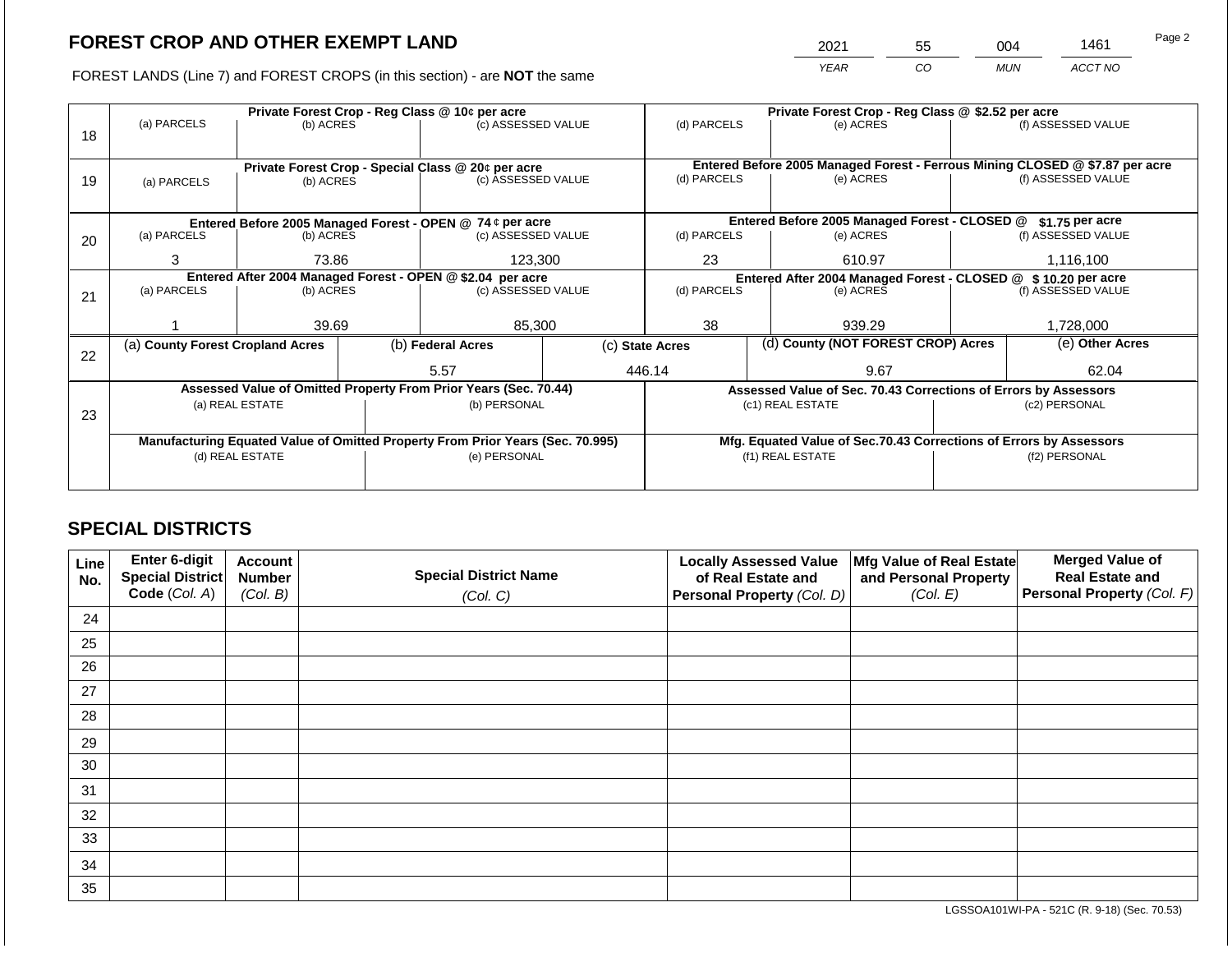|                 | <b>SCHOOL DISTRICTS</b>                                  |                                             |                                                         | 2021<br>004<br>55<br>1461                                                         |                                                               |                                                                                |
|-----------------|----------------------------------------------------------|---------------------------------------------|---------------------------------------------------------|-----------------------------------------------------------------------------------|---------------------------------------------------------------|--------------------------------------------------------------------------------|
|                 |                                                          |                                             |                                                         | <b>YEAR</b>                                                                       | CO<br><b>MUN</b>                                              | ACCT NO                                                                        |
| Line<br>No.     | Enter 6-digit<br><b>School District</b><br>Code (Col. A) | <b>Account</b><br><b>Number</b><br>(Col. B) | <b>School District Name</b><br>(Col. C)                 | <b>Locally Assessed Value</b><br>of Real Estate and<br>Personal Property (Col. D) | Mfg Value of Real Estate<br>and Personal Property<br>(Col. E) | <b>Merged Value of</b><br><b>Real Estate and</b><br>Personal Property (Col. F) |
|                 | A. SCHOOL DISTRICTS (K-8 and K-12)                       |                                             |                                                         |                                                                                   |                                                               |                                                                                |
| 36              | 173444                                                   | 0117                                        | SCH D OF MENOMONIE AREA                                 | 1,373,500                                                                         |                                                               | 1,373,500                                                                      |
| 37              | 475586                                                   | 0285                                        | SCH D OF SPRING VALLEY                                  | 59,455,400                                                                        | 2,205,700                                                     | 61,661,100                                                                     |
| 38              | 550231                                                   | 0327                                        | SCH D OF BALDWIN-WOODVILLE AREA                         | 18,709,900                                                                        |                                                               | 18,709,900                                                                     |
| 39              |                                                          |                                             |                                                         |                                                                                   |                                                               |                                                                                |
| 40              |                                                          |                                             |                                                         |                                                                                   |                                                               |                                                                                |
| 41              |                                                          |                                             |                                                         |                                                                                   |                                                               |                                                                                |
| 42              |                                                          |                                             |                                                         |                                                                                   |                                                               |                                                                                |
| 43              |                                                          |                                             |                                                         |                                                                                   |                                                               |                                                                                |
| 44              |                                                          |                                             |                                                         |                                                                                   |                                                               |                                                                                |
| 45              |                                                          |                                             |                                                         |                                                                                   |                                                               |                                                                                |
| $\overline{46}$ |                                                          |                                             |                                                         |                                                                                   |                                                               |                                                                                |
| 47              |                                                          |                                             |                                                         |                                                                                   |                                                               |                                                                                |
| 48              |                                                          |                                             |                                                         |                                                                                   |                                                               |                                                                                |
| 49              |                                                          |                                             |                                                         |                                                                                   |                                                               |                                                                                |
| 50              | <b>B.</b>                                                |                                             | TOTAL ASSESSED VALUE OF SCHOOL DISTRICTS (K-8 and K-12) | 79,538,800                                                                        | 2,205,700                                                     | 81,744,500                                                                     |
| 51              | <b>UNION HIGH SCHOOL DISTRICTS</b>                       |                                             |                                                         |                                                                                   |                                                               |                                                                                |
| 52              |                                                          |                                             |                                                         |                                                                                   |                                                               |                                                                                |
| 53              |                                                          |                                             |                                                         |                                                                                   |                                                               |                                                                                |
| 54              |                                                          |                                             |                                                         |                                                                                   |                                                               |                                                                                |
| 55              |                                                          |                                             | TOTAL ASSESSED VALUE OF UNION HIGH SCHOOLS              |                                                                                   |                                                               |                                                                                |
|                 | <b>TECHNICAL COLLEGE DISTRICTS</b><br>C.                 |                                             |                                                         |                                                                                   |                                                               |                                                                                |
| 56              | 000100                                                   | 0001                                        | CHIPPEWA VALLEY TECHNICAL COLLEGE EAUC                  | 59,455,400                                                                        | 2,205,700                                                     | 61,661,100                                                                     |
| 57              | 001700                                                   | 0016                                        | NORTHWOOD TECHNICAL COLLEGE                             | 20,083,400                                                                        |                                                               | 20,083,400                                                                     |
| 58              |                                                          |                                             |                                                         |                                                                                   |                                                               |                                                                                |
| 59              |                                                          |                                             | TOTAL ASSESSED VALUE OF TECHNICAL COLLEGES              | 79,538,800                                                                        | 2,205,700                                                     | 81,744,500                                                                     |

 *I hereby certify, to the best of my knowledge and belief, this form is complete and correct.*

**SCHOOL DISTRICTS**

| Name               |                       | Title | Submission date  |
|--------------------|-----------------------|-------|------------------|
| <b>CARY OEHLKE</b> |                       |       | 08<br>2021<br>06 |
| Phone              | Email address         |       |                  |
| 715<br>386<br>4679 | CARY.OEHLKE@SCCWI.GOV |       |                  |

Page 3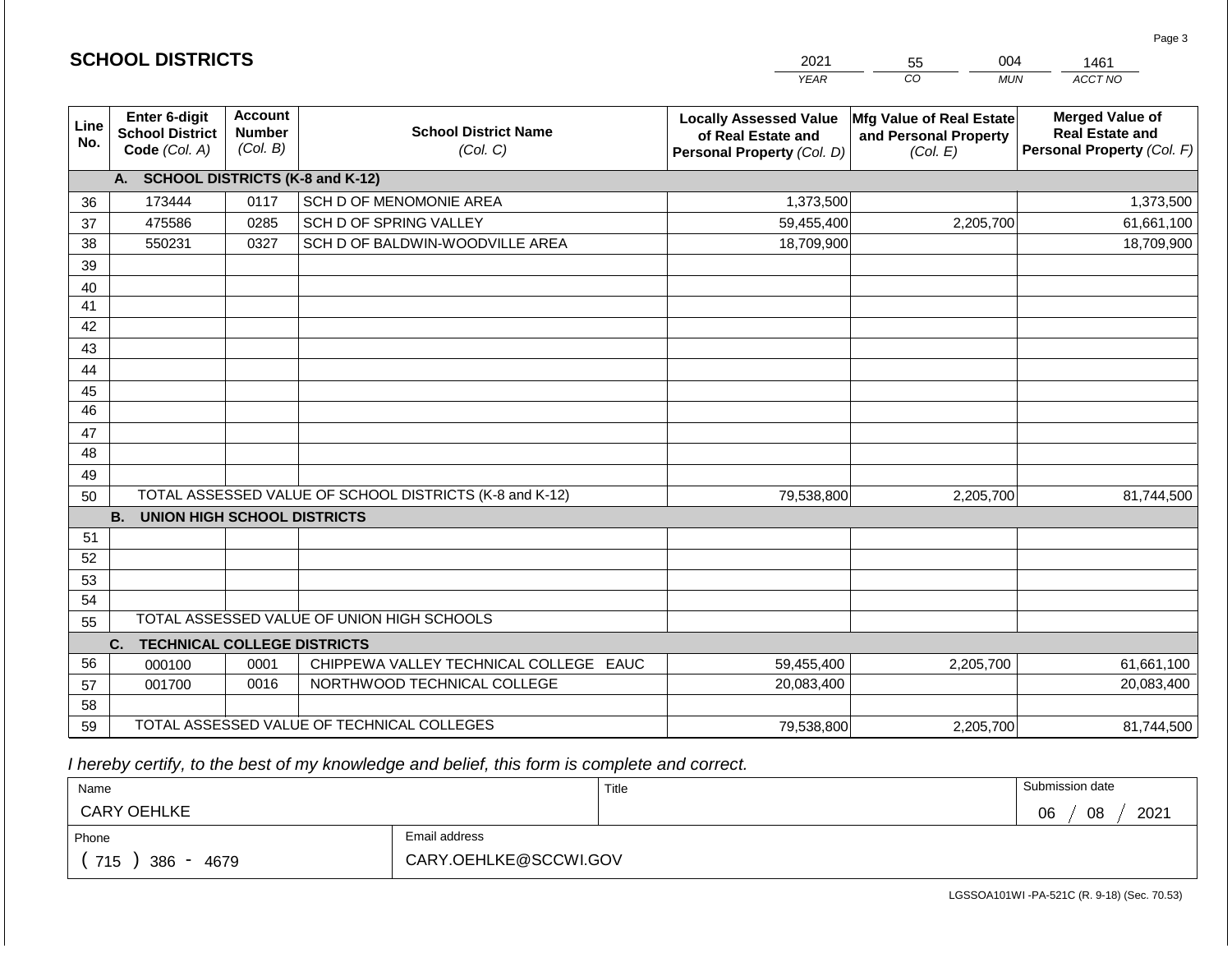- Each municipality's SOA is completed after the Board of Review and includes any changes made to the locally assessed values, under state law (sec. 70.53, Wis. Stats.)
- The Wisconsin Department of Revenue (DOR) merges the locally assessed values with the state assessed manufacturing values
- DOR provides the information regarding district names and codes. If a district is not listed, contact DOR.

Note: If you submit an amended SOA to DOR after your municipality's SOA is equated and posted to our website, we will process the SOA. However, DOR will not recalculate the *aggregate ratio or update the final SOA posted on our website. You should use the corrected values to calculate your tax rates.*

### **Page 1: Real Estate and Personal Property**

- Lines 1-9 assessed real estate values, parcel counts and acres by classification
- Lines 10-15 assessed personal property values and number of accounts by class
- Line 16 aggregate assessed value of all property subject to general property; use to calculate tax rates. Note: This line equals the total assessed value of K-8 and K-12 school districts (Line 50) and total assessed value of technical colleges (Line 59).
- Remarks assessment ratio used to calculate estimated fair market value on property tax bills

### **Page 2: Forest Crop, Other Exempt Land and Special Districts**

- Lines 18-21 private forest crop and managed forest lands assessed values
- Line  $22 -$  tax exempt land acres
- Line 23 prior years assessed value of omitted property under sec. 70.44 and correction of errors under sec. 70.43 shown by locally assessed or manufacturing real estate and personal property. Note: If there is an amount on this line, report the corresponding tax in the Statement of Taxes, Sections J or K.
- Lines 24-35 special district assessed values. These values are used to calculate tax rates for the special districts.

### **Page 3: School Districts**

- Lines 36-50 school districts (K-8 and K-12) assessed values. These values are used to calculate tax rates for school districts.
- Lines 51-55 union high school district assessed values. These values are used to calculate tax rates for union high school districts.
- Lines 56-59 technical college assessed values. These values are used to calculate tax rates for technical colleges.

If you have questions: Email: lgs@wisconsin.gov

 Phone: (608) 266-2569 or (608) 264-6892 Fax: (608) 264-6887

SHELLY NINNEMAN<br>TOWN OF CADY<br>283 COUNTY ROAD NN 283 COUNTY ROAD NN SHELLY NINNEMAN **VILSON, WI 54027** WILSON, WI 54027TOWN OF CADY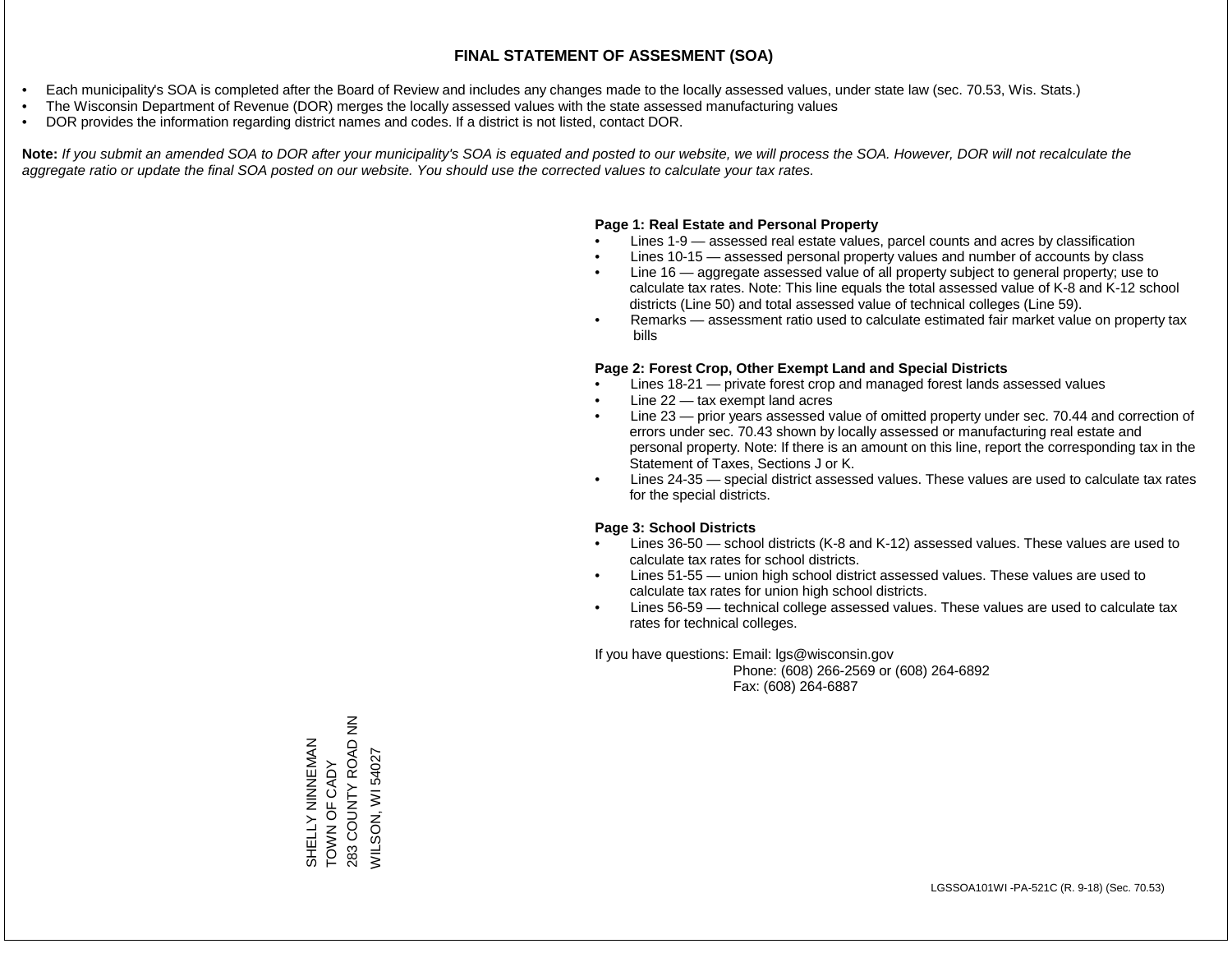|                | <b>FINAL - EQUATED</b><br><b>STATEMENT OF ASSESSMENT FOR 2021</b>                                                                                                                            |                          | 55                                        | 006                                          | 1462                    | This is an Amended Return       | Page 1                                  |  |  |
|----------------|----------------------------------------------------------------------------------------------------------------------------------------------------------------------------------------------|--------------------------|-------------------------------------------|----------------------------------------------|-------------------------|---------------------------------|-----------------------------------------|--|--|
|                |                                                                                                                                                                                              |                          | CO                                        | <b>MUN</b>                                   | ACCT NO                 |                                 |                                         |  |  |
|                | <b>FOR</b><br><b>TOWN OF</b><br>OF.                                                                                                                                                          | CYLON                    |                                           | ST CROIX COUNTY                              |                         |                                 |                                         |  |  |
|                | Town - Village - City                                                                                                                                                                        | <b>Municipality Name</b> |                                           | <b>County Name</b>                           |                         |                                 |                                         |  |  |
| Line<br>No.    | <b>REAL ESTATE</b><br>(See Lines 18 - 22 for                                                                                                                                                 |                          | PARCEL COUNT<br>TOTAL LAND   IMPROVEMENTS | NO. OF ACRES<br><b>WHOLE</b><br>NUMBERS ONLY | VALUE OF<br><b>LAND</b> | VALUE OF<br><b>IMPROVEMENTS</b> | TOTAL VALUE OF LAND<br>AND IMPROVEMENTS |  |  |
|                | other Real Estate)                                                                                                                                                                           | (Col. A)                 | (Col. B)                                  | (Col. C)                                     | (Col. D)                | (Col. E)                        | (Col. F)                                |  |  |
| $\overline{1}$ | <b>RESIDENTIAL - Class 1</b>                                                                                                                                                                 | 294                      | 239                                       | 787                                          | 6,820,600               | 40,192,800                      | 47,013,400                              |  |  |
| 2              | COMMERCIAL - Class 2                                                                                                                                                                         | 12                       | 10                                        | 50                                           | 503,000                 | 1,990,900                       | 2,493,900                               |  |  |
| 3              | <b>MANUFACTURING - Class 3</b>                                                                                                                                                               | 1                        | $\mathbf 1$                               | 56                                           | 184,900                 | 778,300                         | 963,200                                 |  |  |
| 4              | <b>AGRICULTURAL - Class 4</b>                                                                                                                                                                | 467                      |                                           | 12,293                                       | 2,332,400               |                                 | 2,332,400                               |  |  |
| 5              | <b>UNDEVELOPED - Class 5</b>                                                                                                                                                                 | 334                      |                                           | 2,058                                        | 1,200,100               |                                 | 1,200,100                               |  |  |
| 6              | AGRICULTURAL FOREST - Class 5m                                                                                                                                                               | 162                      |                                           | 1,907                                        | 2,799,000               |                                 | 2,799,000                               |  |  |
| $\overline{7}$ | <b>FOREST LANDS - Class 6</b>                                                                                                                                                                | 70                       |                                           | 1,179                                        | 3,459,800               |                                 | 3,459,800                               |  |  |
| 8              | OTHER - Class 7                                                                                                                                                                              | 54                       | 54                                        | 145                                          | 894,700                 | 8,076,400                       | 8,971,100                               |  |  |
| 9              | <b>TOTAL - ALL COLUMNS</b>                                                                                                                                                                   | 1,394                    | 304                                       | 18,475                                       | 18,194,500              | 51,038,400                      | 69,232,900                              |  |  |
| 10             | NUMBER OF PERSONAL PROPERTY ACCOUNTS IN ROLL                                                                                                                                                 |                          |                                           | 15                                           | <b>LOCALLY ASSESSED</b> | <b>MANUFACTURING</b>            | <b>MERGED</b>                           |  |  |
| 11             | BOATS AND OTHER WATERCRAFT NOT EXEMPT - Code 1                                                                                                                                               |                          |                                           |                                              | 0                       | 0                               | $\overline{0}$                          |  |  |
| 12             | MACHINERY.TOOLS AND PATTERNS - Code 2                                                                                                                                                        |                          |                                           |                                              |                         | 201,100                         | 201,100                                 |  |  |
| 13             | FURNITURE, FIXTURES AND EQUIPMENT - Code 3                                                                                                                                                   |                          |                                           |                                              | 45,300                  | 17,000                          | 62,300                                  |  |  |
| 14             | ALL OTHER PERSONAL PROPERTY NOT EXEMPT - Codes 4A, 4B, 4C                                                                                                                                    |                          |                                           |                                              | 5,000                   | 100                             | 5,100                                   |  |  |
| 15             | TOTAL OF PERSONAL PROPERTY NOT EXEMPT (Total of Lines 11-14)                                                                                                                                 |                          |                                           |                                              | 50,300                  | 218,200                         | 268,500                                 |  |  |
| 16             | AGGREGATE ASSESSED VALUE OF ALL PROPERTY SUBJECT TO THE GENERAL PROPERTY TAX (Total of Lines 9F and 15F)<br>MUST EQUAL TOTAL VALUE OF THE SCHOOL DISTRICTS (K-12 PLUS K-8) - Line 50, Col. F |                          |                                           |                                              |                         |                                 |                                         |  |  |
| 17             | <b>BOARD OF REVIEW</b><br>DATE OF FINAL ADJOURNMENT                                                                                                                                          | 09/20/2021               | Name of Assessor<br><b>RON MEYER</b>      |                                              | Telephone #             | (715) 232-9068                  |                                         |  |  |

The Assessment Ratio to be used in calculating the estimated Fair Market Value on tax bills for this tax district is .985385089

This ratio should be used to convert assessed values to "Calculate Equalized Values" in Step 1 of the Lottery and Gaming Credit Calculations.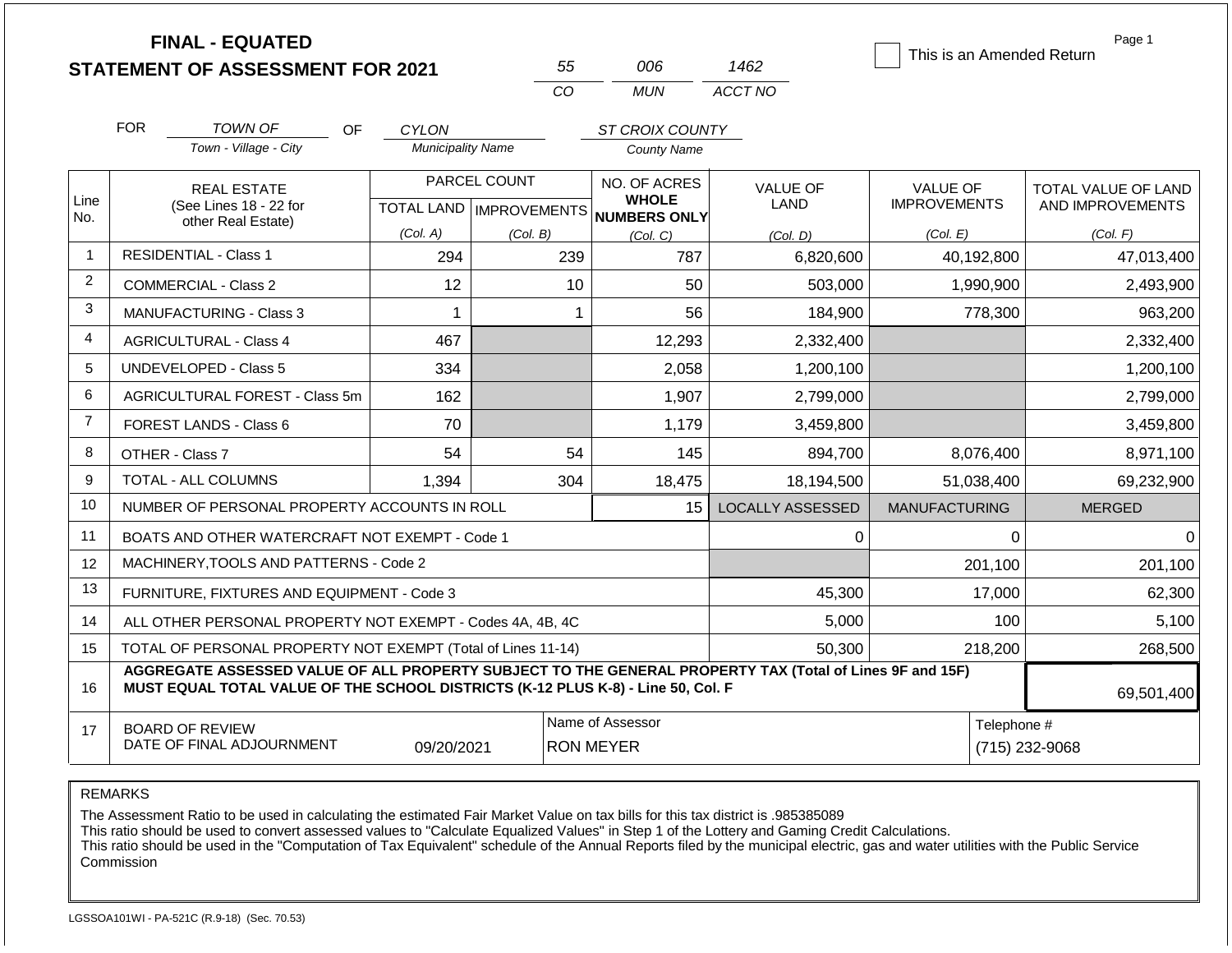2021 55 006 1462 Page 2

FOREST LANDS (Line 7) and FOREST CROPS (in this section) - are **NOT** the same *YEAR CO MUN ACCT NO*

|    |                                                                                |                 |  | Private Forest Crop - Reg Class @ 10¢ per acre                   |                                                               | Private Forest Crop - Reg Class @ \$2.52 per acre                            |  |                                                                    |                                                                 |                    |  |
|----|--------------------------------------------------------------------------------|-----------------|--|------------------------------------------------------------------|---------------------------------------------------------------|------------------------------------------------------------------------------|--|--------------------------------------------------------------------|-----------------------------------------------------------------|--------------------|--|
| 18 | (a) PARCELS                                                                    | (b) ACRES       |  | (c) ASSESSED VALUE                                               |                                                               | (d) PARCELS                                                                  |  | (e) ACRES                                                          |                                                                 | (f) ASSESSED VALUE |  |
|    |                                                                                |                 |  | Private Forest Crop - Special Class @ 20¢ per acre               |                                                               | Entered Before 2005 Managed Forest - Ferrous Mining CLOSED @ \$7.87 per acre |  |                                                                    |                                                                 |                    |  |
| 19 | (a) PARCELS                                                                    | (b) ACRES       |  | (c) ASSESSED VALUE                                               |                                                               | (d) PARCELS                                                                  |  | (e) ACRES                                                          |                                                                 | (f) ASSESSED VALUE |  |
|    |                                                                                |                 |  |                                                                  |                                                               |                                                                              |  |                                                                    |                                                                 |                    |  |
|    |                                                                                |                 |  | Entered Before 2005 Managed Forest - OPEN @ 74 ¢ per acre        |                                                               |                                                                              |  | Entered Before 2005 Managed Forest - CLOSED @                      |                                                                 | $$1.75$ per acre   |  |
| 20 | (a) PARCELS<br>(b) ACRES                                                       |                 |  | (c) ASSESSED VALUE                                               |                                                               | (d) PARCELS                                                                  |  | (e) ACRES                                                          |                                                                 | (f) ASSESSED VALUE |  |
|    |                                                                                |                 |  |                                                                  |                                                               | 5                                                                            |  | 147                                                                |                                                                 | 426,300            |  |
|    |                                                                                |                 |  | Entered After 2004 Managed Forest - OPEN @ \$2.04 per acre       | Entered After 2004 Managed Forest - CLOSED @ \$10.20 per acre |                                                                              |  |                                                                    |                                                                 |                    |  |
| 21 | (a) PARCELS                                                                    | (b) ACRES       |  | (c) ASSESSED VALUE                                               |                                                               | (d) PARCELS                                                                  |  | (e) ACRES                                                          |                                                                 | (f) ASSESSED VALUE |  |
|    |                                                                                |                 |  |                                                                  |                                                               |                                                                              |  |                                                                    |                                                                 |                    |  |
|    |                                                                                |                 |  |                                                                  |                                                               | 25                                                                           |  | 470.02                                                             |                                                                 | 1,321,200          |  |
| 22 | (a) County Forest Cropland Acres                                               |                 |  | (b) Federal Acres                                                |                                                               | (c) State Acres                                                              |  | (d) County (NOT FOREST CROP) Acres                                 |                                                                 | (e) Other Acres    |  |
|    |                                                                                |                 |  |                                                                  |                                                               | 2,603.93                                                                     |  |                                                                    | 746.35                                                          |                    |  |
|    |                                                                                |                 |  | Assessed Value of Omitted Property From Prior Years (Sec. 70.44) |                                                               |                                                                              |  |                                                                    | Assessed Value of Sec. 70.43 Corrections of Errors by Assessors |                    |  |
|    |                                                                                | (a) REAL ESTATE |  | (b) PERSONAL                                                     |                                                               |                                                                              |  | (c1) REAL ESTATE                                                   | (c2) PERSONAL                                                   |                    |  |
| 23 |                                                                                |                 |  |                                                                  |                                                               |                                                                              |  |                                                                    |                                                                 |                    |  |
|    | Manufacturing Equated Value of Omitted Property From Prior Years (Sec. 70.995) |                 |  |                                                                  |                                                               |                                                                              |  | Mfg. Equated Value of Sec.70.43 Corrections of Errors by Assessors |                                                                 |                    |  |
|    |                                                                                | (d) REAL ESTATE |  | (e) PERSONAL                                                     |                                                               | (f1) REAL ESTATE                                                             |  |                                                                    | (f2) PERSONAL                                                   |                    |  |
|    |                                                                                |                 |  |                                                                  |                                                               |                                                                              |  |                                                                    |                                                                 |                    |  |
|    |                                                                                |                 |  |                                                                  |                                                               |                                                                              |  |                                                                    |                                                                 |                    |  |

## **SPECIAL DISTRICTS**

| Line<br>No. | <b>Enter 6-digit</b><br><b>Special District</b><br>Code (Col. A) | <b>Account</b><br><b>Number</b><br>(Col. B) | <b>Special District Name</b><br>(Col. C) | <b>Locally Assessed Value</b><br>of Real Estate and<br>Personal Property (Col. D) | Mfg Value of Real Estate<br>and Personal Property<br>(Col. E) | <b>Merged Value of</b><br><b>Real Estate and</b><br>Personal Property (Col. F) |
|-------------|------------------------------------------------------------------|---------------------------------------------|------------------------------------------|-----------------------------------------------------------------------------------|---------------------------------------------------------------|--------------------------------------------------------------------------------|
| 24          | 558020                                                           | 0339                                        | UPPER WILLOW REHABILITATION DISTRICT     | 68,320,000                                                                        | 1,181,400                                                     | 69,501,400                                                                     |
| 25          |                                                                  |                                             |                                          |                                                                                   |                                                               |                                                                                |
| 26          |                                                                  |                                             |                                          |                                                                                   |                                                               |                                                                                |
| 27          |                                                                  |                                             |                                          |                                                                                   |                                                               |                                                                                |
| 28          |                                                                  |                                             |                                          |                                                                                   |                                                               |                                                                                |
| 29          |                                                                  |                                             |                                          |                                                                                   |                                                               |                                                                                |
| 30          |                                                                  |                                             |                                          |                                                                                   |                                                               |                                                                                |
| 31          |                                                                  |                                             |                                          |                                                                                   |                                                               |                                                                                |
| 32          |                                                                  |                                             |                                          |                                                                                   |                                                               |                                                                                |
| 33          |                                                                  |                                             |                                          |                                                                                   |                                                               |                                                                                |
| 34          |                                                                  |                                             |                                          |                                                                                   |                                                               |                                                                                |
| 35          |                                                                  |                                             |                                          |                                                                                   |                                                               |                                                                                |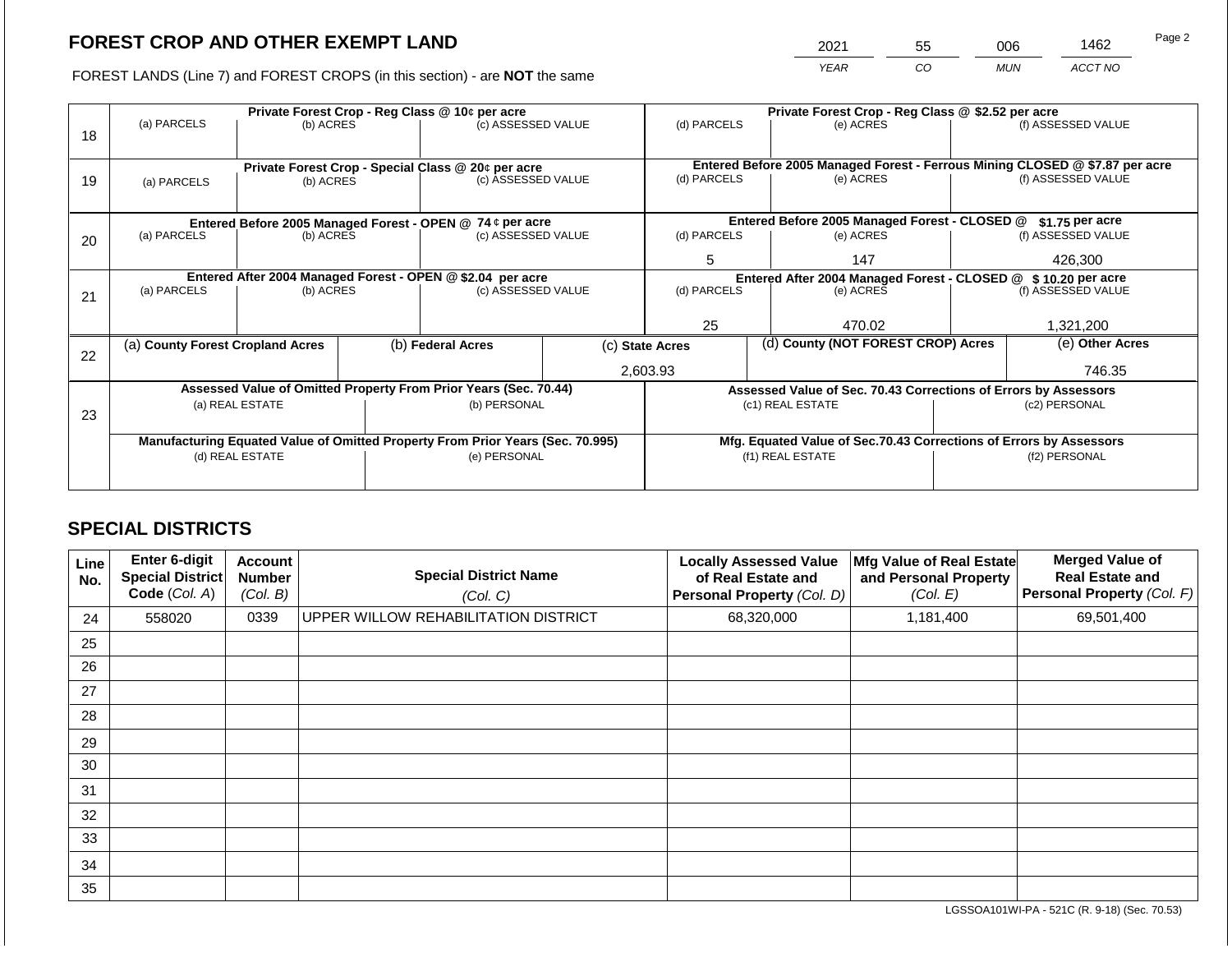|             | <b>SCHOOL DISTRICTS</b>                                         |                                             |                                                         | 2021                                                                              | 006<br>55                                                     | 1462                                                                           |
|-------------|-----------------------------------------------------------------|---------------------------------------------|---------------------------------------------------------|-----------------------------------------------------------------------------------|---------------------------------------------------------------|--------------------------------------------------------------------------------|
|             |                                                                 |                                             |                                                         | <b>YEAR</b>                                                                       | CO<br><b>MUN</b>                                              | ACCT NO                                                                        |
| Line<br>No. | <b>Enter 6-digit</b><br><b>School District</b><br>Code (Col. A) | <b>Account</b><br><b>Number</b><br>(Col. B) | <b>School District Name</b><br>(Col. C)                 | <b>Locally Assessed Value</b><br>of Real Estate and<br>Personal Property (Col. D) | Mfg Value of Real Estate<br>and Personal Property<br>(Col. E) | <b>Merged Value of</b><br><b>Real Estate and</b><br>Personal Property (Col. F) |
|             | A. SCHOOL DISTRICTS (K-8 and K-12)                              |                                             |                                                         |                                                                                   |                                                               |                                                                                |
| 36          | 480119                                                          | 0286                                        | SCH D OF AMERY                                          | 18,609,000                                                                        |                                                               | 18,609,000                                                                     |
| 37          | 481127                                                          | 0289                                        | SCH D OF CLEAR LAKE                                     | 14,240,500                                                                        |                                                               | 14,240,500                                                                     |
| 38          | 553962                                                          | 0331                                        | SCH D OF NEW RICHMOND                                   | 35,470,500                                                                        | 1,181,400                                                     | 36,651,900                                                                     |
| 39          |                                                                 |                                             |                                                         |                                                                                   |                                                               |                                                                                |
| 40          |                                                                 |                                             |                                                         |                                                                                   |                                                               |                                                                                |
| 41          |                                                                 |                                             |                                                         |                                                                                   |                                                               |                                                                                |
| 42          |                                                                 |                                             |                                                         |                                                                                   |                                                               |                                                                                |
| 43          |                                                                 |                                             |                                                         |                                                                                   |                                                               |                                                                                |
| 44          |                                                                 |                                             |                                                         |                                                                                   |                                                               |                                                                                |
| 45<br>46    |                                                                 |                                             |                                                         |                                                                                   |                                                               |                                                                                |
|             |                                                                 |                                             |                                                         |                                                                                   |                                                               |                                                                                |
| 47<br>48    |                                                                 |                                             |                                                         |                                                                                   |                                                               |                                                                                |
| 49          |                                                                 |                                             |                                                         |                                                                                   |                                                               |                                                                                |
| 50          |                                                                 |                                             | TOTAL ASSESSED VALUE OF SCHOOL DISTRICTS (K-8 and K-12) | 68,320,000                                                                        | 1,181,400                                                     | 69,501,400                                                                     |
|             | <b>B.</b><br><b>UNION HIGH SCHOOL DISTRICTS</b>                 |                                             |                                                         |                                                                                   |                                                               |                                                                                |
| 51          |                                                                 |                                             |                                                         |                                                                                   |                                                               |                                                                                |
| 52          |                                                                 |                                             |                                                         |                                                                                   |                                                               |                                                                                |
| 53          |                                                                 |                                             |                                                         |                                                                                   |                                                               |                                                                                |
| 54          |                                                                 |                                             |                                                         |                                                                                   |                                                               |                                                                                |
| 55          |                                                                 |                                             | TOTAL ASSESSED VALUE OF UNION HIGH SCHOOLS              |                                                                                   |                                                               |                                                                                |
|             | C.<br><b>TECHNICAL COLLEGE DISTRICTS</b>                        |                                             |                                                         |                                                                                   |                                                               |                                                                                |
| 56          | 001700                                                          | 0016                                        | NORTHWOOD TECHNICAL COLLEGE                             | 68,320,000                                                                        | 1,181,400                                                     | 69,501,400                                                                     |
| 57          |                                                                 |                                             |                                                         |                                                                                   |                                                               |                                                                                |
| 58          |                                                                 |                                             |                                                         |                                                                                   |                                                               |                                                                                |
| 59          |                                                                 |                                             | TOTAL ASSESSED VALUE OF TECHNICAL COLLEGES              | 68,320,000                                                                        | 1,181,400                                                     | 69,501,400                                                                     |

 *I hereby certify, to the best of my knowledge and belief, this form is complete and correct.*

| Name               |                       | Title | Submission date         |
|--------------------|-----------------------|-------|-------------------------|
| <b>CARY OEHLKE</b> |                       |       | 2021<br>ົດລ<br>09<br>∠ಎ |
| Phone              | Email address         |       |                         |
| 715<br>386<br>4679 | CARY.OEHLKE@SCCWI.GOV |       |                         |

Page 3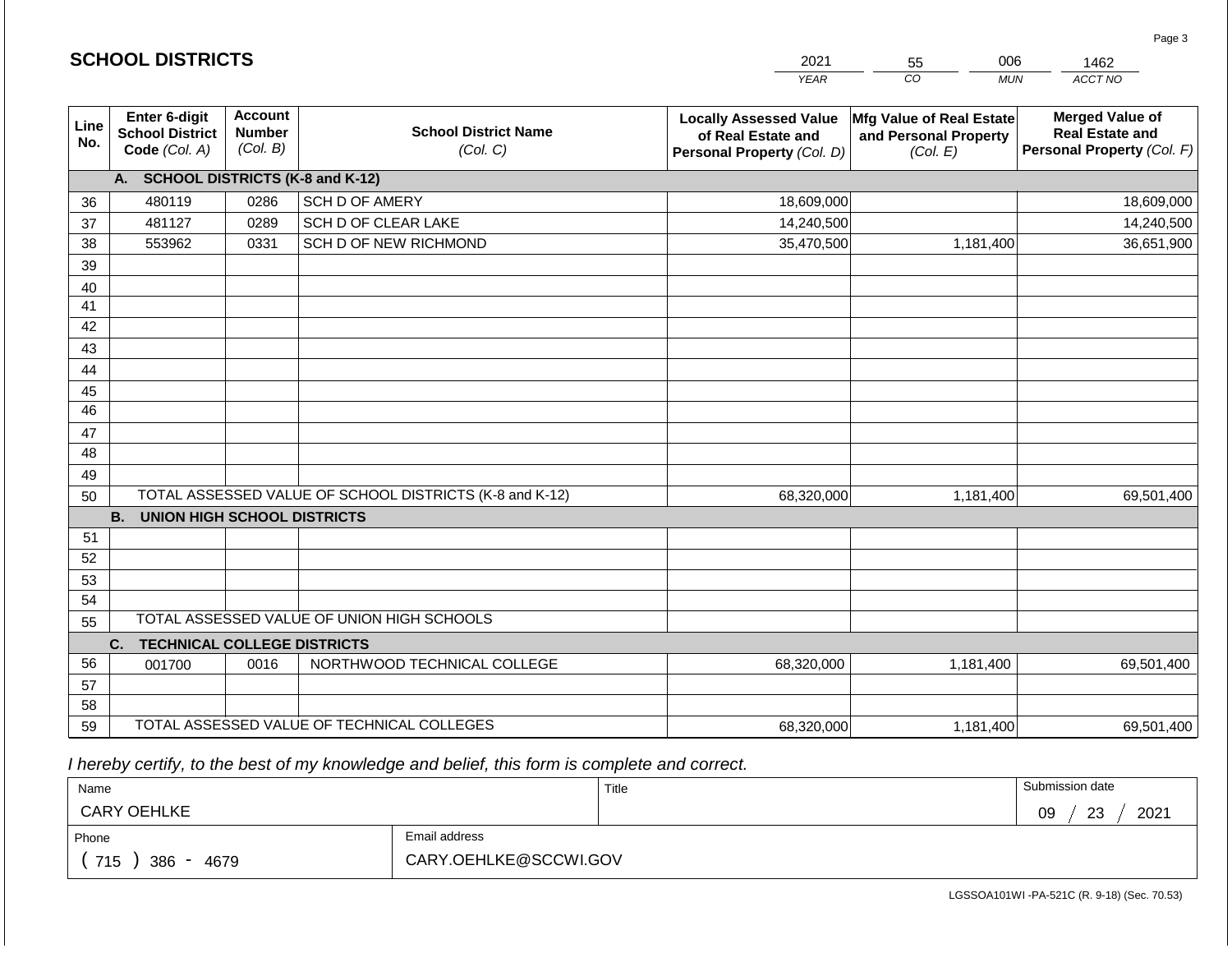- Each municipality's SOA is completed after the Board of Review and includes any changes made to the locally assessed values, under state law (sec. 70.53, Wis. Stats.)
- The Wisconsin Department of Revenue (DOR) merges the locally assessed values with the state assessed manufacturing values
- DOR provides the information regarding district names and codes. If a district is not listed, contact DOR.

Note: If you submit an amended SOA to DOR after your municipality's SOA is equated and posted to our website, we will process the SOA. However, DOR will not recalculate the *aggregate ratio or update the final SOA posted on our website. You should use the corrected values to calculate your tax rates.*

### **Page 1: Real Estate and Personal Property**

- Lines 1-9 assessed real estate values, parcel counts and acres by classification
- Lines 10-15 assessed personal property values and number of accounts by class
- Line 16 aggregate assessed value of all property subject to general property; use to calculate tax rates. Note: This line equals the total assessed value of K-8 and K-12 school districts (Line 50) and total assessed value of technical colleges (Line 59).
- Remarks assessment ratio used to calculate estimated fair market value on property tax bills

### **Page 2: Forest Crop, Other Exempt Land and Special Districts**

- Lines 18-21 private forest crop and managed forest lands assessed values
- Line  $22 -$  tax exempt land acres
- Line 23 prior years assessed value of omitted property under sec. 70.44 and correction of errors under sec. 70.43 shown by locally assessed or manufacturing real estate and personal property. Note: If there is an amount on this line, report the corresponding tax in the Statement of Taxes, Sections J or K.
- Lines 24-35 special district assessed values. These values are used to calculate tax rates for the special districts.

### **Page 3: School Districts**

- Lines 36-50 school districts (K-8 and K-12) assessed values. These values are used to calculate tax rates for school districts.
- Lines 51-55 union high school district assessed values. These values are used to calculate tax rates for union high school districts.
- Lines 56-59 technical college assessed values. These values are used to calculate tax rates for technical colleges.

If you have questions: Email: lgs@wisconsin.gov

 Phone: (608) 266-2569 or (608) 264-6892 Fax: (608) 264-6887

DEER PARK, WI 54007 DEER PARK, WI 540072165 210TH AVENUE 2165 210TH AVENUE JACK BARKER<br>TOWN OF CYLON TOWN OF CYLON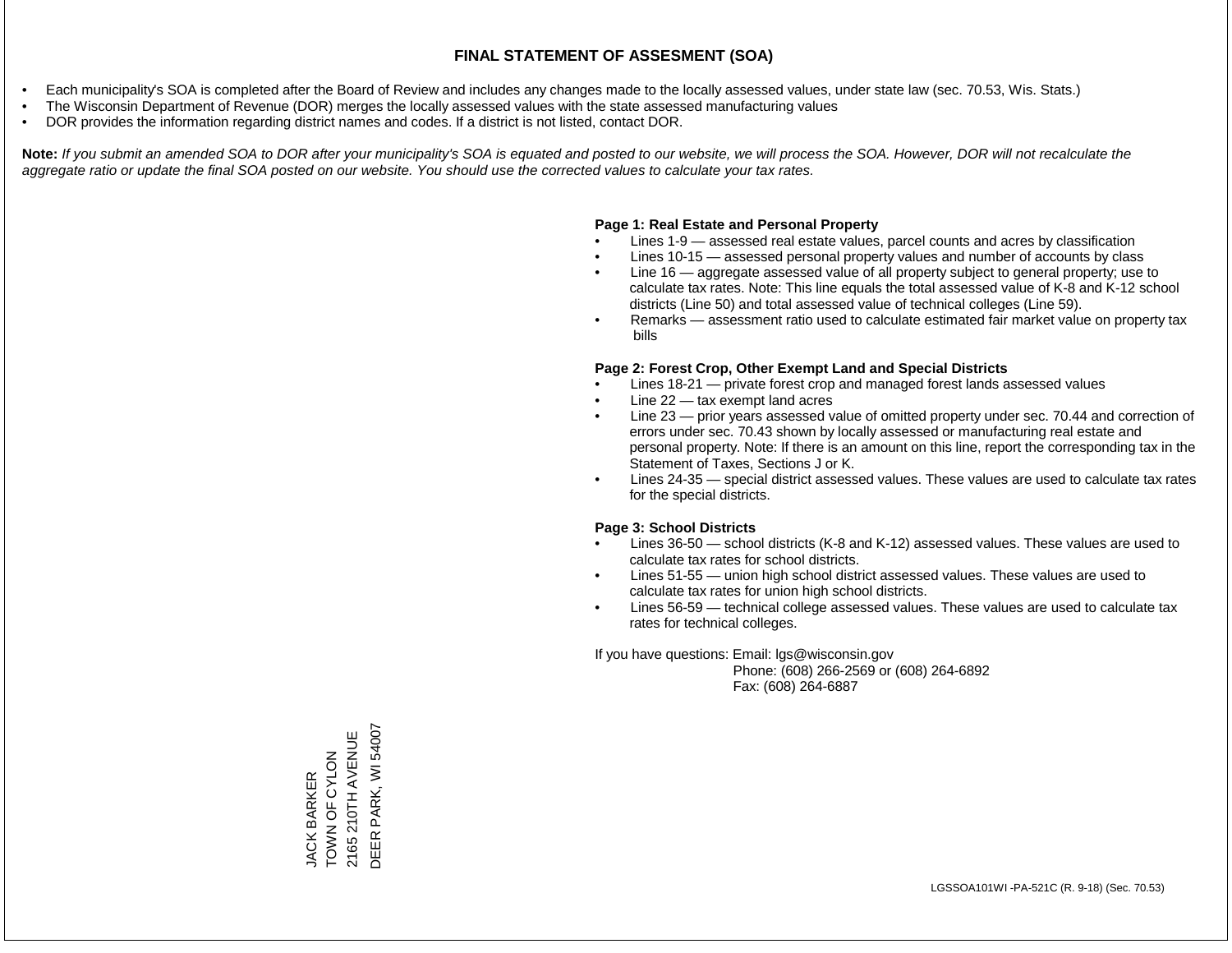|                |            | <b>FINAL - EQUATED</b>                                                                                                                                                                       |                          | 55                               | 008                                                | 1463                    | This is an Amended Return | Page 1              |
|----------------|------------|----------------------------------------------------------------------------------------------------------------------------------------------------------------------------------------------|--------------------------|----------------------------------|----------------------------------------------------|-------------------------|---------------------------|---------------------|
|                |            | <b>STATEMENT OF ASSESSMENT FOR 2021</b>                                                                                                                                                      |                          | CO                               | <b>MUN</b>                                         | ACCT NO                 |                           |                     |
|                |            |                                                                                                                                                                                              |                          |                                  |                                                    |                         |                           |                     |
|                | <b>FOR</b> | TOWN OF<br>OF.                                                                                                                                                                               | <b>EAU GALLE</b>         |                                  | ST CROIX COUNTY                                    |                         |                           |                     |
|                |            | Town - Village - City                                                                                                                                                                        | <b>Municipality Name</b> |                                  | <b>County Name</b>                                 |                         |                           |                     |
|                |            | <b>REAL ESTATE</b>                                                                                                                                                                           |                          | PARCEL COUNT                     | NO. OF ACRES                                       | <b>VALUE OF</b>         | <b>VALUE OF</b>           | TOTAL VALUE OF LAND |
| Line<br>No.    |            | (See Lines 18 - 22 for<br>other Real Estate)                                                                                                                                                 |                          | <b>TOTAL LAND   IMPROVEMENTS</b> | <b>WHOLE</b><br><b>NUMBERS ONLY</b>                | LAND                    | <b>IMPROVEMENTS</b>       | AND IMPROVEMENTS    |
|                |            |                                                                                                                                                                                              | (Col. A)                 | (Col. B)                         | (Col, C)                                           | (Col, D)                | (Col. E)                  | (Col. F)            |
|                |            | <b>RESIDENTIAL - Class 1</b>                                                                                                                                                                 | 430                      | 410                              | 1,200                                              | 12,019,000              | 76,966,300                | 88,985,300          |
| 2              |            | COMMERCIAL - Class 2                                                                                                                                                                         | 8                        |                                  | 5<br>20                                            | 341,500                 | 1,010,500                 | 1,352,000           |
| 3              |            | MANUFACTURING - Class 3                                                                                                                                                                      | $\Omega$                 |                                  | $\mathbf 0$<br>$\Omega$                            | 0                       | $\Omega$                  | 0                   |
| 4              |            | <b>AGRICULTURAL - Class 4</b>                                                                                                                                                                | 609                      |                                  | 11,091                                             | 1,571,600               |                           | 1,571,600           |
| 5              |            | <b>UNDEVELOPED - Class 5</b>                                                                                                                                                                 | 500                      |                                  | 2,463                                              | 2,802,750               |                           | 2,802,750           |
| 6              |            | AGRICULTURAL FOREST - Class 5m                                                                                                                                                               | 242                      |                                  | 2,099                                              | 3,051,450               |                           | 3,051,450           |
| $\overline{7}$ |            | FOREST LANDS - Class 6                                                                                                                                                                       | 151                      |                                  | 1,764                                              | 5,227,700               |                           | 5,227,700           |
| 8              |            | OTHER - Class 7                                                                                                                                                                              | 90                       | 88                               | 188                                                | 1,172,300               | 9,648,600                 | 10,820,900          |
| 9              |            | TOTAL - ALL COLUMNS                                                                                                                                                                          | 2.030                    | 503                              | 18,825                                             | 26,186,300              | 87,625,400                | 113,811,700         |
| 10             |            | NUMBER OF PERSONAL PROPERTY ACCOUNTS IN ROLL                                                                                                                                                 |                          |                                  | 19                                                 | <b>LOCALLY ASSESSED</b> | <b>MANUFACTURING</b>      | <b>MERGED</b>       |
| 11             |            | BOATS AND OTHER WATERCRAFT NOT EXEMPT - Code 1                                                                                                                                               |                          |                                  |                                                    | 0                       | $\pmb{0}$                 | 0                   |
| 12             |            | MACHINERY, TOOLS AND PATTERNS - Code 2                                                                                                                                                       |                          |                                  |                                                    |                         | $\mathbf 0$               | $\Omega$            |
| 13             |            | FURNITURE, FIXTURES AND EQUIPMENT - Code 3                                                                                                                                                   |                          |                                  |                                                    | 17,700                  | $\mathbf 0$               | 17,700              |
| 14             |            | ALL OTHER PERSONAL PROPERTY NOT EXEMPT - Codes 4A, 4B, 4C                                                                                                                                    |                          |                                  |                                                    | 196,300                 | $\mathbf 0$               | 196,300             |
| 15             |            | TOTAL OF PERSONAL PROPERTY NOT EXEMPT (Total of Lines 11-14)                                                                                                                                 |                          |                                  |                                                    | 214,000                 | $\mathbf 0$               | 214,000             |
| 16             |            | AGGREGATE ASSESSED VALUE OF ALL PROPERTY SUBJECT TO THE GENERAL PROPERTY TAX (Total of Lines 9F and 15F)<br>MUST EQUAL TOTAL VALUE OF THE SCHOOL DISTRICTS (K-12 PLUS K-8) - Line 50, Col. F |                          | 114,025,700                      |                                                    |                         |                           |                     |
| 17             |            | <b>BOARD OF REVIEW</b><br>DATE OF FINAL ADJOURNMENT                                                                                                                                          | 09/01/2021               |                                  | Name of Assessor<br>KLEVEN PROPERTY ASSESSMENT LLC | Telephone #             | (715) 529-1032            |                     |

The Assessment Ratio to be used in calculating the estimated Fair Market Value on tax bills for this tax district is .800206744

This ratio should be used to convert assessed values to "Calculate Equalized Values" in Step 1 of the Lottery and Gaming Credit Calculations.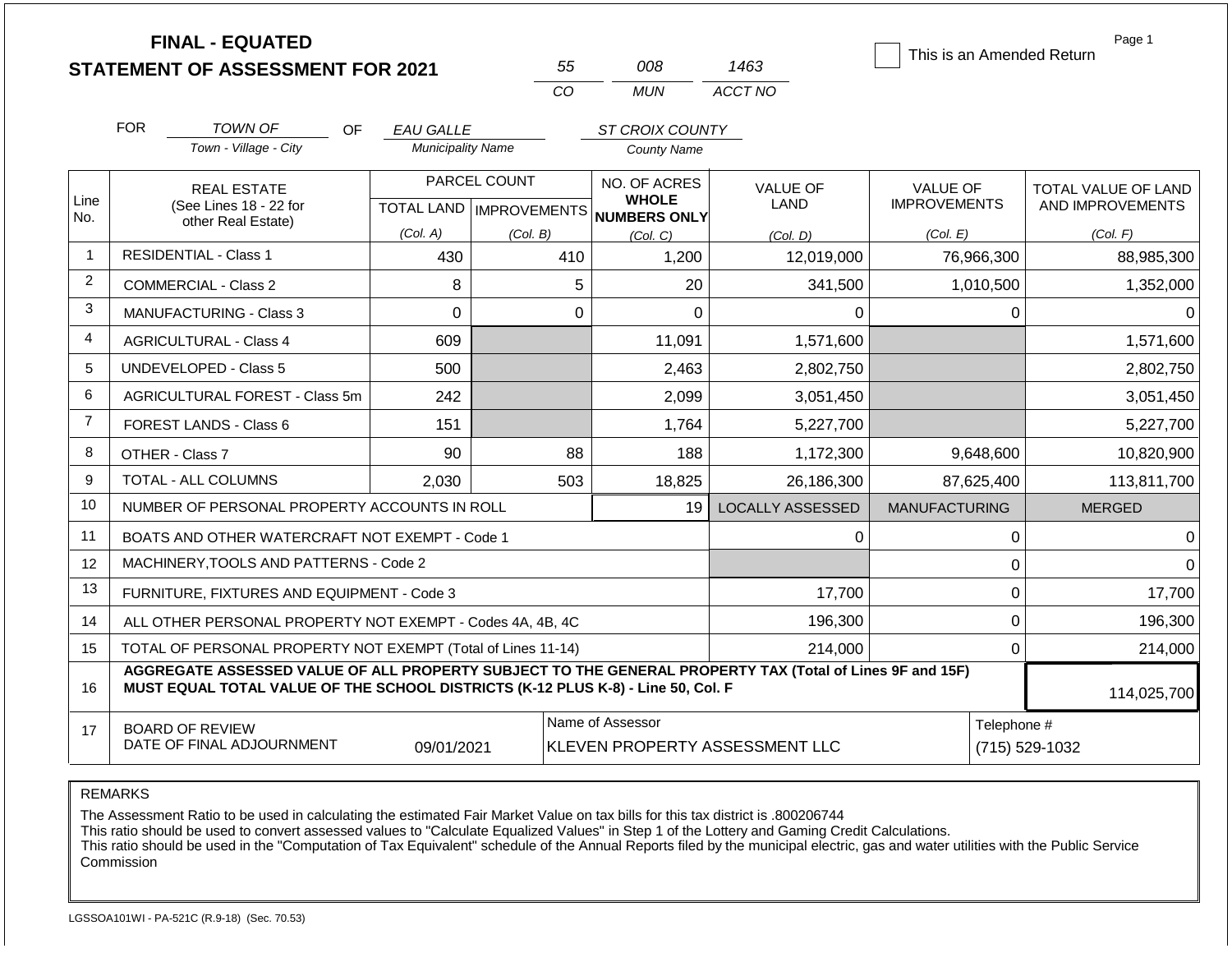2021 55 008 1463

FOREST LANDS (Line 7) and FOREST CROPS (in this section) - are **NOT** the same *YEAR CO MUN ACCT NO*

|    |                                                                                |                 |  | Private Forest Crop - Reg Class @ 10¢ per acre                   |                                                               | Private Forest Crop - Reg Class @ \$2.52 per acre |  |                                                                    |                                                                                                    |                    |  |
|----|--------------------------------------------------------------------------------|-----------------|--|------------------------------------------------------------------|---------------------------------------------------------------|---------------------------------------------------|--|--------------------------------------------------------------------|----------------------------------------------------------------------------------------------------|--------------------|--|
|    | (a) PARCELS                                                                    | (b) ACRES       |  | (c) ASSESSED VALUE                                               |                                                               | (d) PARCELS                                       |  | (e) ACRES                                                          |                                                                                                    | (f) ASSESSED VALUE |  |
| 18 |                                                                                |                 |  |                                                                  |                                                               |                                                   |  |                                                                    |                                                                                                    |                    |  |
|    |                                                                                |                 |  |                                                                  |                                                               |                                                   |  |                                                                    |                                                                                                    |                    |  |
|    |                                                                                |                 |  | Private Forest Crop - Special Class @ 20¢ per acre               |                                                               | (d) PARCELS                                       |  | (e) ACRES                                                          | Entered Before 2005 Managed Forest - Ferrous Mining CLOSED @ \$7.87 per acre<br>(f) ASSESSED VALUE |                    |  |
| 19 | (a) PARCELS                                                                    | (b) ACRES       |  | (c) ASSESSED VALUE                                               |                                                               |                                                   |  |                                                                    |                                                                                                    |                    |  |
|    |                                                                                |                 |  |                                                                  |                                                               |                                                   |  |                                                                    |                                                                                                    |                    |  |
|    |                                                                                |                 |  | Entered Before 2005 Managed Forest - OPEN @ 74 ¢ per acre        |                                                               |                                                   |  | Entered Before 2005 Managed Forest - CLOSED @                      |                                                                                                    | \$1.75 per acre    |  |
| 20 | (a) PARCELS                                                                    | (b) ACRES       |  | (c) ASSESSED VALUE                                               |                                                               | (d) PARCELS                                       |  | (e) ACRES                                                          |                                                                                                    | (f) ASSESSED VALUE |  |
|    |                                                                                |                 |  |                                                                  |                                                               |                                                   |  |                                                                    |                                                                                                    |                    |  |
|    | 15                                                                             | 239             |  | 611,800                                                          |                                                               | 37<br>745.28                                      |  |                                                                    |                                                                                                    | 1,968,550          |  |
|    | Entered After 2004 Managed Forest - OPEN @ \$2.04 per acre                     |                 |  |                                                                  | Entered After 2004 Managed Forest - CLOSED @ \$10.20 per acre |                                                   |  |                                                                    |                                                                                                    |                    |  |
| 21 | (a) PARCELS                                                                    | (b) ACRES       |  | (c) ASSESSED VALUE                                               |                                                               | (d) PARCELS                                       |  | (e) ACRES                                                          |                                                                                                    | (f) ASSESSED VALUE |  |
|    |                                                                                |                 |  |                                                                  |                                                               |                                                   |  |                                                                    |                                                                                                    |                    |  |
|    |                                                                                | 95              |  | 298,100                                                          |                                                               | 28                                                |  | 607.49                                                             |                                                                                                    | 1,637,950          |  |
|    | (a) County Forest Cropland Acres                                               |                 |  | (b) Federal Acres                                                |                                                               | (c) State Acres                                   |  | (d) County (NOT FOREST CROP) Acres                                 |                                                                                                    | (e) Other Acres    |  |
| 22 |                                                                                |                 |  |                                                                  |                                                               |                                                   |  |                                                                    |                                                                                                    |                    |  |
|    |                                                                                |                 |  |                                                                  |                                                               | .22                                               |  | 113.79                                                             |                                                                                                    | 163.66             |  |
|    |                                                                                |                 |  | Assessed Value of Omitted Property From Prior Years (Sec. 70.44) |                                                               |                                                   |  | Assessed Value of Sec. 70.43 Corrections of Errors by Assessors    |                                                                                                    |                    |  |
|    |                                                                                | (a) REAL ESTATE |  | (b) PERSONAL                                                     |                                                               |                                                   |  | (c1) REAL ESTATE                                                   |                                                                                                    | (c2) PERSONAL      |  |
| 23 |                                                                                |                 |  |                                                                  |                                                               |                                                   |  |                                                                    |                                                                                                    |                    |  |
|    | Manufacturing Equated Value of Omitted Property From Prior Years (Sec. 70.995) |                 |  |                                                                  |                                                               |                                                   |  | Mfg. Equated Value of Sec.70.43 Corrections of Errors by Assessors |                                                                                                    |                    |  |
|    | (d) REAL ESTATE                                                                |                 |  | (e) PERSONAL                                                     |                                                               | (f1) REAL ESTATE                                  |  |                                                                    | (f2) PERSONAL                                                                                      |                    |  |
|    |                                                                                |                 |  |                                                                  |                                                               |                                                   |  |                                                                    |                                                                                                    |                    |  |
|    |                                                                                |                 |  |                                                                  |                                                               |                                                   |  |                                                                    |                                                                                                    |                    |  |

## **SPECIAL DISTRICTS**

| Line<br>No. | <b>Enter 6-digit</b><br>Special District | <b>Account</b><br><b>Number</b> | <b>Special District Name</b> | <b>Locally Assessed Value</b><br>of Real Estate and | Mfg Value of Real Estate<br>and Personal Property | <b>Merged Value of</b><br><b>Real Estate and</b> |
|-------------|------------------------------------------|---------------------------------|------------------------------|-----------------------------------------------------|---------------------------------------------------|--------------------------------------------------|
|             | Code (Col. A)                            | (Col. B)                        | (Col. C)                     | Personal Property (Col. D)                          | (Col. E)                                          | Personal Property (Col. F)                       |
| 24          |                                          |                                 |                              |                                                     |                                                   |                                                  |
| 25          |                                          |                                 |                              |                                                     |                                                   |                                                  |
| 26          |                                          |                                 |                              |                                                     |                                                   |                                                  |
| 27          |                                          |                                 |                              |                                                     |                                                   |                                                  |
| 28          |                                          |                                 |                              |                                                     |                                                   |                                                  |
| 29          |                                          |                                 |                              |                                                     |                                                   |                                                  |
| 30          |                                          |                                 |                              |                                                     |                                                   |                                                  |
| 31          |                                          |                                 |                              |                                                     |                                                   |                                                  |
| 32          |                                          |                                 |                              |                                                     |                                                   |                                                  |
| 33          |                                          |                                 |                              |                                                     |                                                   |                                                  |
| 34          |                                          |                                 |                              |                                                     |                                                   |                                                  |
| 35          |                                          |                                 |                              |                                                     |                                                   |                                                  |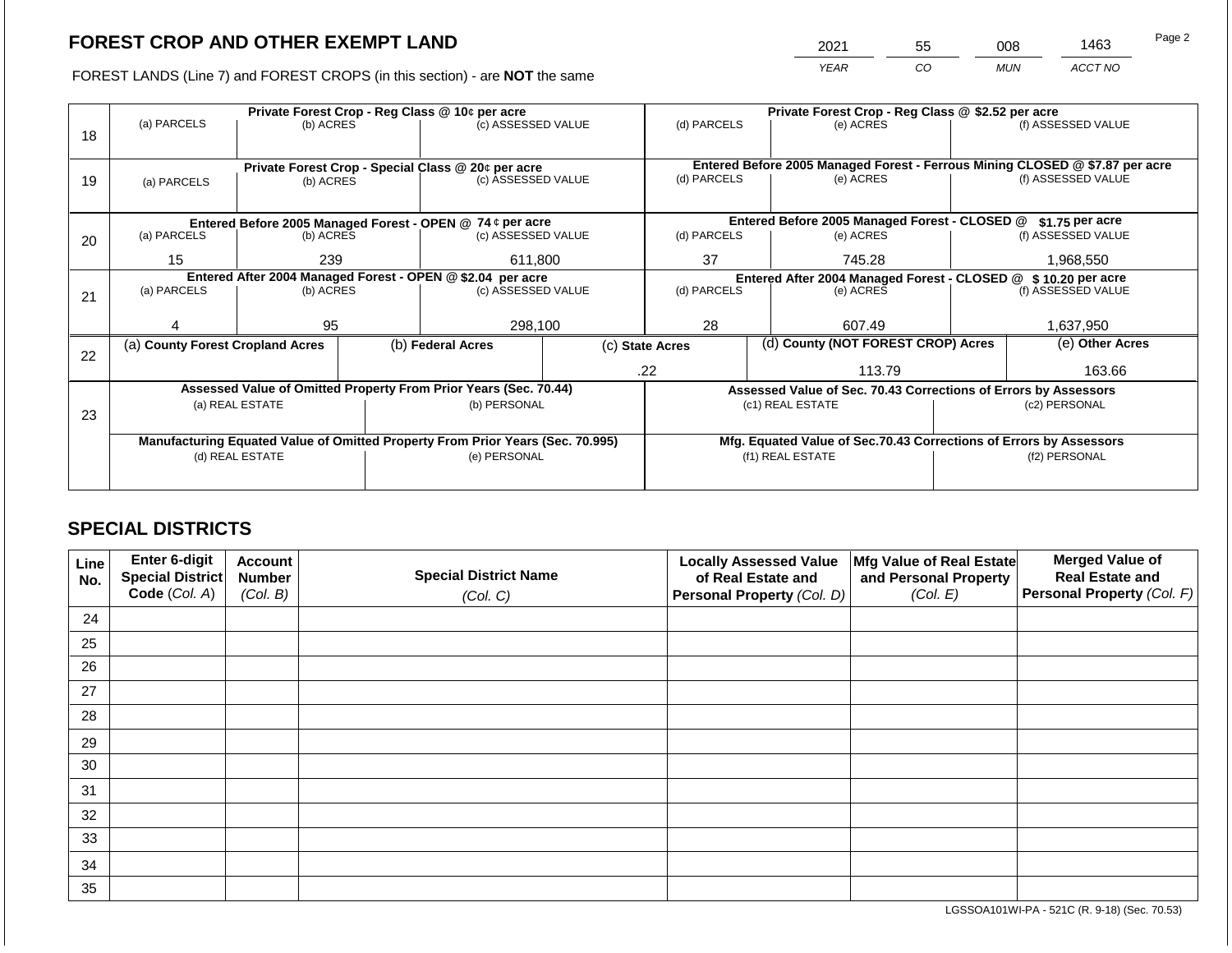|             | <b>SCHOOL DISTRICTS</b>                                  |                                             |                                                         | 2021                                                                              | 55                                                            | 008<br>1463                                                                    |
|-------------|----------------------------------------------------------|---------------------------------------------|---------------------------------------------------------|-----------------------------------------------------------------------------------|---------------------------------------------------------------|--------------------------------------------------------------------------------|
|             |                                                          |                                             |                                                         | <b>YEAR</b>                                                                       | CO                                                            | ACCT NO<br><b>MUN</b>                                                          |
| Line<br>No. | Enter 6-digit<br><b>School District</b><br>Code (Col. A) | <b>Account</b><br><b>Number</b><br>(Col. B) | <b>School District Name</b><br>(Col. C)                 | <b>Locally Assessed Value</b><br>of Real Estate and<br>Personal Property (Col. D) | Mfg Value of Real Estate<br>and Personal Property<br>(Col. E) | <b>Merged Value of</b><br><b>Real Estate and</b><br>Personal Property (Col. F) |
|             | A. SCHOOL DISTRICTS (K-8 and K-12)                       |                                             |                                                         |                                                                                   |                                                               |                                                                                |
| 36          | 475586                                                   | 0285                                        | SCH D OF SPRING VALLEY                                  | 17,964,550                                                                        |                                                               | 17,964,550                                                                     |
| 37          | 550231                                                   | 0327                                        | SCH D OF BALDWIN-WOODVILLE AREA                         | 96,061,150                                                                        |                                                               | 96,061,150                                                                     |
| 38          |                                                          |                                             |                                                         |                                                                                   |                                                               |                                                                                |
| 39          |                                                          |                                             |                                                         |                                                                                   |                                                               |                                                                                |
| 40          |                                                          |                                             |                                                         |                                                                                   |                                                               |                                                                                |
| 41          |                                                          |                                             |                                                         |                                                                                   |                                                               |                                                                                |
| 42          |                                                          |                                             |                                                         |                                                                                   |                                                               |                                                                                |
| 43          |                                                          |                                             |                                                         |                                                                                   |                                                               |                                                                                |
| 44<br>45    |                                                          |                                             |                                                         |                                                                                   |                                                               |                                                                                |
| 46          |                                                          |                                             |                                                         |                                                                                   |                                                               |                                                                                |
| 47          |                                                          |                                             |                                                         |                                                                                   |                                                               |                                                                                |
| 48          |                                                          |                                             |                                                         |                                                                                   |                                                               |                                                                                |
| 49          |                                                          |                                             |                                                         |                                                                                   |                                                               |                                                                                |
| 50          |                                                          |                                             | TOTAL ASSESSED VALUE OF SCHOOL DISTRICTS (K-8 and K-12) | 114,025,700                                                                       |                                                               | 114,025,700                                                                    |
|             | <b>B.</b><br><b>UNION HIGH SCHOOL DISTRICTS</b>          |                                             |                                                         |                                                                                   |                                                               |                                                                                |
| 51          |                                                          |                                             |                                                         |                                                                                   |                                                               |                                                                                |
| 52          |                                                          |                                             |                                                         |                                                                                   |                                                               |                                                                                |
| 53          |                                                          |                                             |                                                         |                                                                                   |                                                               |                                                                                |
| 54          |                                                          |                                             |                                                         |                                                                                   |                                                               |                                                                                |
| 55          |                                                          |                                             | TOTAL ASSESSED VALUE OF UNION HIGH SCHOOLS              |                                                                                   |                                                               |                                                                                |
|             | <b>TECHNICAL COLLEGE DISTRICTS</b><br>C.                 |                                             |                                                         |                                                                                   |                                                               |                                                                                |
| 56          | 000100                                                   | 0001                                        | CHIPPEWA VALLEY TECHNICAL COLLEGE EAUC                  | 17,964,550                                                                        |                                                               | 17,964,550                                                                     |
| 57          | 001700                                                   | 0016                                        | NORTHWOOD TECHNICAL COLLEGE                             | 96,061,150                                                                        |                                                               | 96,061,150                                                                     |
| 58          |                                                          |                                             |                                                         |                                                                                   |                                                               |                                                                                |
| 59          |                                                          |                                             | TOTAL ASSESSED VALUE OF TECHNICAL COLLEGES              | 114,025,700                                                                       |                                                               | 114,025,700                                                                    |

 *I hereby certify, to the best of my knowledge and belief, this form is complete and correct.*

| Name               |                       | Title | Submission date        |
|--------------------|-----------------------|-------|------------------------|
| <b>CARY OEHLKE</b> |                       |       | 2021<br>13<br>na<br>ບວ |
| Phone              | Email address         |       |                        |
| 715<br>4679<br>386 | CARY.OEHLKE@SCCWI.GOV |       |                        |

Page 3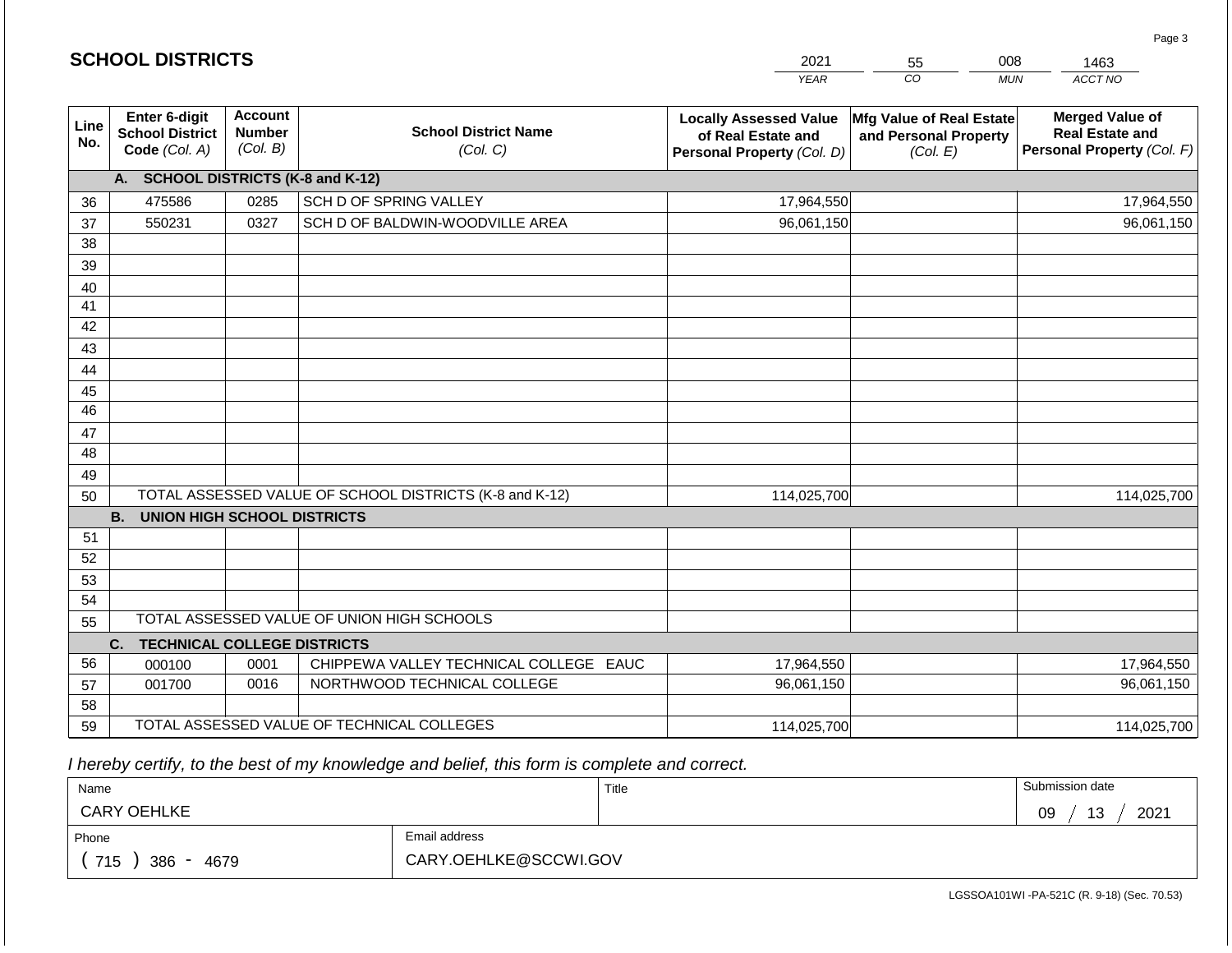- Each municipality's SOA is completed after the Board of Review and includes any changes made to the locally assessed values, under state law (sec. 70.53, Wis. Stats.)
- The Wisconsin Department of Revenue (DOR) merges the locally assessed values with the state assessed manufacturing values
- DOR provides the information regarding district names and codes. If a district is not listed, contact DOR.

Note: If you submit an amended SOA to DOR after your municipality's SOA is equated and posted to our website, we will process the SOA. However, DOR will not recalculate the *aggregate ratio or update the final SOA posted on our website. You should use the corrected values to calculate your tax rates.*

### **Page 1: Real Estate and Personal Property**

- Lines 1-9 assessed real estate values, parcel counts and acres by classification
- Lines 10-15 assessed personal property values and number of accounts by class
- Line 16 aggregate assessed value of all property subject to general property; use to calculate tax rates. Note: This line equals the total assessed value of K-8 and K-12 school districts (Line 50) and total assessed value of technical colleges (Line 59).
- Remarks assessment ratio used to calculate estimated fair market value on property tax bills

### **Page 2: Forest Crop, Other Exempt Land and Special Districts**

- Lines 18-21 private forest crop and managed forest lands assessed values
- Line  $22 -$  tax exempt land acres
- Line 23 prior years assessed value of omitted property under sec. 70.44 and correction of errors under sec. 70.43 shown by locally assessed or manufacturing real estate and personal property. Note: If there is an amount on this line, report the corresponding tax in the Statement of Taxes, Sections J or K.
- Lines 24-35 special district assessed values. These values are used to calculate tax rates for the special districts.

### **Page 3: School Districts**

- Lines 36-50 school districts (K-8 and K-12) assessed values. These values are used to calculate tax rates for school districts.
- Lines 51-55 union high school district assessed values. These values are used to calculate tax rates for union high school districts.
- Lines 56-59 technical college assessed values. These values are used to calculate tax rates for technical colleges.

If you have questions: Email: lgs@wisconsin.gov

 Phone: (608) 266-2569 or (608) 264-6892 Fax: (608) 264-6887

TOWN OF EAU GALLE NICOLE OLSON<br>TOWN OF EAU GALLE **NOODVILLE, WI 54028** WOODVILLE, WI 540282626 BOSTON ROAD 2626 BOSTON ROAD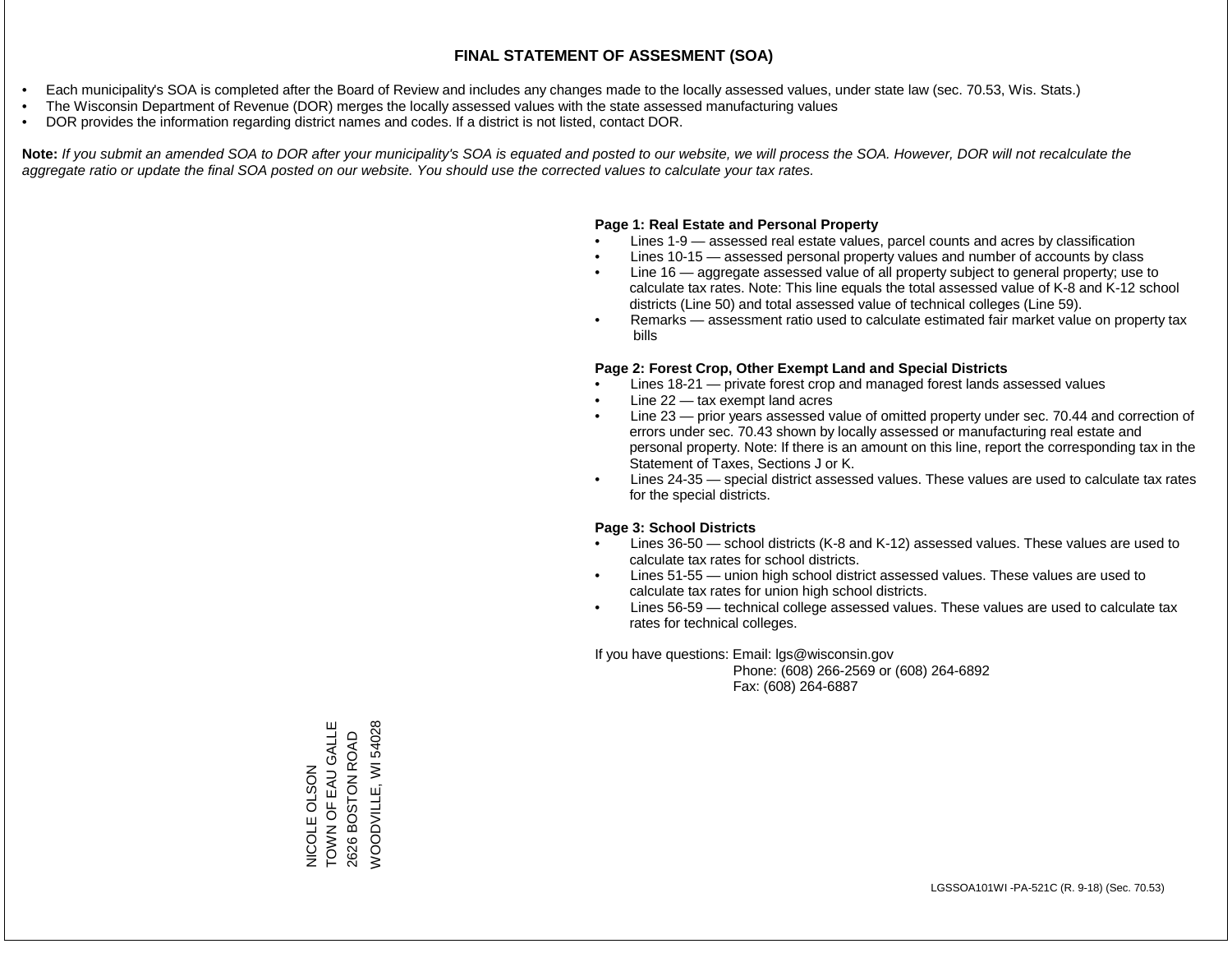|                | <b>FINAL - EQUATED</b><br><b>STATEMENT OF ASSESSMENT FOR 2021</b>                                                                                                                            |                          | 55           | 010                                                                 | 1464                    | This is an Amended Return       | Page 1                                  |  |
|----------------|----------------------------------------------------------------------------------------------------------------------------------------------------------------------------------------------|--------------------------|--------------|---------------------------------------------------------------------|-------------------------|---------------------------------|-----------------------------------------|--|
|                |                                                                                                                                                                                              |                          | CO           | <b>MUN</b>                                                          | ACCT NO                 |                                 |                                         |  |
|                | <b>FOR</b><br>TOWN OF<br>OF.                                                                                                                                                                 | <b>EMERALD</b>           |              | ST CROIX COUNTY                                                     |                         |                                 |                                         |  |
|                | Town - Village - City                                                                                                                                                                        | <b>Municipality Name</b> |              | <b>County Name</b>                                                  |                         |                                 |                                         |  |
| Line<br>No.    | <b>REAL ESTATE</b><br>(See Lines 18 - 22 for                                                                                                                                                 |                          | PARCEL COUNT | NO. OF ACRES<br><b>WHOLE</b><br>TOTAL LAND MPROVEMENTS NUMBERS ONLY | VALUE OF<br>LAND        | VALUE OF<br><b>IMPROVEMENTS</b> | TOTAL VALUE OF LAND<br>AND IMPROVEMENTS |  |
|                | other Real Estate)                                                                                                                                                                           | (Col. A)                 | (Col. B)     | (Col, C)                                                            | (Col. D)                | (Col. E)                        | (Col. F)                                |  |
| $\overline{1}$ | <b>RESIDENTIAL - Class 1</b>                                                                                                                                                                 | 271                      | 255          | 791                                                                 | 5,317,200               | 32,268,900                      | 37,586,100                              |  |
| $\overline{2}$ | <b>COMMERCIAL - Class 2</b>                                                                                                                                                                  | 12                       | 8            | 20                                                                  | 124,900                 | 374,500                         | 499,400                                 |  |
| 3              | <b>MANUFACTURING - Class 3</b>                                                                                                                                                               | $\overline{2}$           | $\mathbf 0$  | 45                                                                  | 123,400                 | 0                               | 123,400                                 |  |
| 4              | <b>AGRICULTURAL - Class 4</b>                                                                                                                                                                | 630                      |              | 15,480                                                              | 2,612,700               |                                 | 2,612,700                               |  |
| 5              | UNDEVELOPED - Class 5                                                                                                                                                                        | 401                      |              | 1,480                                                               | 913,600                 |                                 | 913,600                                 |  |
| 6              | AGRICULTURAL FOREST - Class 5m                                                                                                                                                               | 267                      |              | 2,794                                                               | 3,148,400               |                                 | 3,148,400                               |  |
| $\overline{7}$ | FOREST LANDS - Class 6                                                                                                                                                                       | 46                       |              | 777                                                                 | 1,741,000               |                                 | 1,741,000                               |  |
| 8              | OTHER - Class 7                                                                                                                                                                              | 91                       | 95           | 322                                                                 | 1,197,400               | 11,265,600                      | 12,463,000                              |  |
| 9              | TOTAL - ALL COLUMNS                                                                                                                                                                          | 1.720                    | 358          | 21,709                                                              | 15,178,600              | 43,909,000                      | 59,087,600                              |  |
| 10             | NUMBER OF PERSONAL PROPERTY ACCOUNTS IN ROLL                                                                                                                                                 |                          |              | $\overline{7}$                                                      | <b>LOCALLY ASSESSED</b> | <b>MANUFACTURING</b>            | <b>MERGED</b>                           |  |
| 11             | BOATS AND OTHER WATERCRAFT NOT EXEMPT - Code 1                                                                                                                                               |                          |              |                                                                     | 0                       | 0                               | 0                                       |  |
| 12             | MACHINERY, TOOLS AND PATTERNS - Code 2                                                                                                                                                       |                          |              |                                                                     |                         | 0                               | $\Omega$                                |  |
| 13             | FURNITURE, FIXTURES AND EQUIPMENT - Code 3                                                                                                                                                   |                          |              |                                                                     | 3,200                   | $\mathbf 0$                     | 3,200                                   |  |
| 14             | ALL OTHER PERSONAL PROPERTY NOT EXEMPT - Codes 4A, 4B, 4C                                                                                                                                    |                          |              |                                                                     | 59,400                  | $\mathbf 0$                     | 59,400                                  |  |
| 15             | TOTAL OF PERSONAL PROPERTY NOT EXEMPT (Total of Lines 11-14)                                                                                                                                 |                          |              |                                                                     | 62,600                  | 0                               | 62,600                                  |  |
| 16             | AGGREGATE ASSESSED VALUE OF ALL PROPERTY SUBJECT TO THE GENERAL PROPERTY TAX (Total of Lines 9F and 15F)<br>MUST EQUAL TOTAL VALUE OF THE SCHOOL DISTRICTS (K-12 PLUS K-8) - Line 50, Col. F |                          |              |                                                                     |                         |                                 | 59,150,200                              |  |
| 17             | <b>BOARD OF REVIEW</b><br>DATE OF FINAL ADJOURNMENT                                                                                                                                          | 05/22/2021               |              | Name of Assessor<br><b>LISA MEYER</b>                               |                         |                                 | Telephone #<br>(715) 235-1338           |  |

The Assessment Ratio to be used in calculating the estimated Fair Market Value on tax bills for this tax district is .705578593

This ratio should be used to convert assessed values to "Calculate Equalized Values" in Step 1 of the Lottery and Gaming Credit Calculations.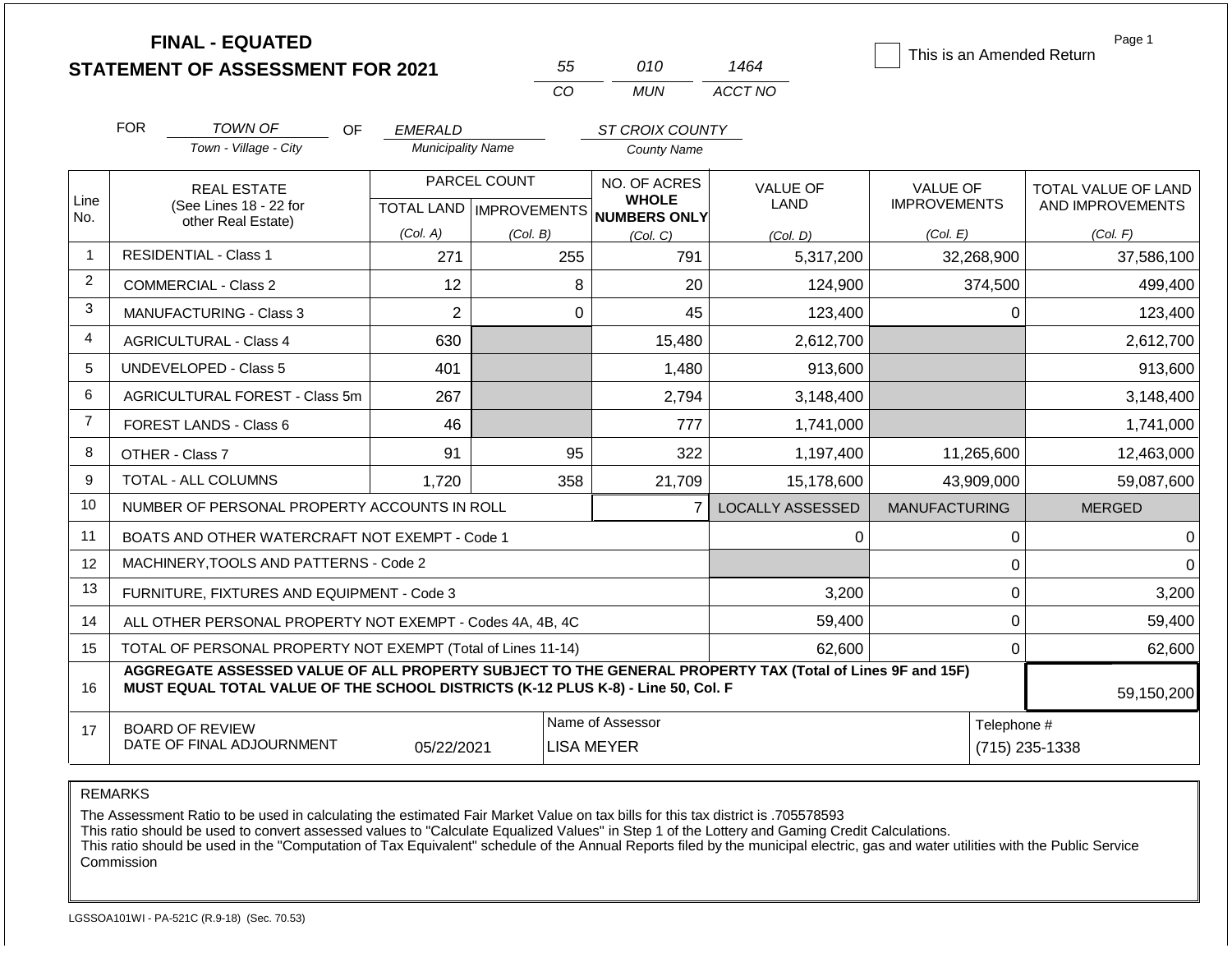2021 55 010 1464

FOREST LANDS (Line 7) and FOREST CROPS (in this section) - are **NOT** the same *YEAR CO MUN ACCT NO*

|    |                                                                                        | Private Forest Crop - Reg Class @ 10¢ per acre |  |                                                                          |                                               | Private Forest Crop - Reg Class @ \$2.52 per acre |                  |                                                                            |                                                                              |                    |  |
|----|----------------------------------------------------------------------------------------|------------------------------------------------|--|--------------------------------------------------------------------------|-----------------------------------------------|---------------------------------------------------|------------------|----------------------------------------------------------------------------|------------------------------------------------------------------------------|--------------------|--|
| 18 | (a) PARCELS                                                                            | (b) ACRES                                      |  | (c) ASSESSED VALUE                                                       |                                               | (d) PARCELS                                       |                  | (e) ACRES                                                                  |                                                                              | (f) ASSESSED VALUE |  |
|    |                                                                                        |                                                |  |                                                                          |                                               |                                                   |                  |                                                                            |                                                                              |                    |  |
|    |                                                                                        |                                                |  |                                                                          |                                               |                                                   |                  |                                                                            | Entered Before 2005 Managed Forest - Ferrous Mining CLOSED @ \$7.87 per acre |                    |  |
| 19 |                                                                                        | (b) ACRES                                      |  | Private Forest Crop - Special Class @ 20¢ per acre<br>(c) ASSESSED VALUE |                                               | (d) PARCELS                                       |                  | (e) ACRES                                                                  |                                                                              | (f) ASSESSED VALUE |  |
|    | (a) PARCELS                                                                            |                                                |  |                                                                          |                                               |                                                   |                  |                                                                            |                                                                              |                    |  |
|    |                                                                                        |                                                |  |                                                                          |                                               |                                                   |                  |                                                                            |                                                                              |                    |  |
|    | Entered Before 2005 Managed Forest - OPEN @ 74 ¢ per acre                              |                                                |  |                                                                          | Entered Before 2005 Managed Forest - CLOSED @ |                                                   | $$1.75$ per acre |                                                                            |                                                                              |                    |  |
| 20 | (a) PARCELS<br>(b) ACRES                                                               |                                                |  | (c) ASSESSED VALUE                                                       |                                               | (d) PARCELS                                       |                  | (e) ACRES                                                                  |                                                                              | (f) ASSESSED VALUE |  |
|    |                                                                                        |                                                |  |                                                                          |                                               | 9                                                 |                  | 191                                                                        |                                                                              | 265,900            |  |
|    |                                                                                        |                                                |  |                                                                          |                                               |                                                   |                  |                                                                            |                                                                              |                    |  |
|    | Entered After 2004 Managed Forest - OPEN @ \$2.04 per acre<br>(a) PARCELS<br>(b) ACRES |                                                |  | (c) ASSESSED VALUE                                                       |                                               | (d) PARCELS                                       |                  | Entered After 2004 Managed Forest - CLOSED @ \$10.20 per acre<br>(e) ACRES |                                                                              | (f) ASSESSED VALUE |  |
| 21 |                                                                                        |                                                |  |                                                                          |                                               |                                                   |                  |                                                                            |                                                                              |                    |  |
|    |                                                                                        |                                                |  |                                                                          |                                               |                                                   |                  |                                                                            |                                                                              |                    |  |
|    |                                                                                        |                                                |  |                                                                          |                                               |                                                   |                  | 201.18                                                                     |                                                                              | 302,300            |  |
|    | (a) County Forest Cropland Acres                                                       |                                                |  | (b) Federal Acres                                                        | (c) State Acres                               |                                                   |                  | (d) County (NOT FOREST CROP) Acres                                         |                                                                              | (e) Other Acres    |  |
| 22 |                                                                                        |                                                |  |                                                                          |                                               |                                                   |                  |                                                                            |                                                                              |                    |  |
|    |                                                                                        |                                                |  |                                                                          |                                               | 159.1                                             |                  |                                                                            |                                                                              | 22.96              |  |
|    |                                                                                        |                                                |  | Assessed Value of Omitted Property From Prior Years (Sec. 70.44)         |                                               |                                                   |                  | Assessed Value of Sec. 70.43 Corrections of Errors by Assessors            |                                                                              |                    |  |
|    |                                                                                        | (a) REAL ESTATE                                |  | (b) PERSONAL                                                             |                                               |                                                   |                  | (c1) REAL ESTATE                                                           |                                                                              | (c2) PERSONAL      |  |
| 23 |                                                                                        |                                                |  |                                                                          |                                               |                                                   |                  |                                                                            |                                                                              |                    |  |
|    | Manufacturing Equated Value of Omitted Property From Prior Years (Sec. 70.995)         |                                                |  |                                                                          |                                               |                                                   |                  | Mfg. Equated Value of Sec.70.43 Corrections of Errors by Assessors         |                                                                              |                    |  |
|    | (d) REAL ESTATE                                                                        |                                                |  | (e) PERSONAL                                                             |                                               | (f1) REAL ESTATE                                  |                  |                                                                            | (f2) PERSONAL                                                                |                    |  |
|    |                                                                                        |                                                |  |                                                                          |                                               |                                                   |                  |                                                                            |                                                                              |                    |  |
|    |                                                                                        |                                                |  |                                                                          |                                               |                                                   |                  |                                                                            |                                                                              |                    |  |

## **SPECIAL DISTRICTS**

| Line<br>No. | Enter 6-digit<br>Special District<br>Code (Col. A) | <b>Account</b><br><b>Number</b><br>(Col. B) | <b>Special District Name</b><br>(Col. C)           | <b>Locally Assessed Value</b><br>of Real Estate and<br>Personal Property (Col. D) | Mfg Value of Real Estate<br>and Personal Property<br>(Col. E) | <b>Merged Value of</b><br><b>Real Estate and</b><br>Personal Property (Col. F) |
|-------------|----------------------------------------------------|---------------------------------------------|----------------------------------------------------|-----------------------------------------------------------------------------------|---------------------------------------------------------------|--------------------------------------------------------------------------------|
| 24          | 557050                                             | 0337                                        | <b>GLENWOOD &amp; EMERALD SANITARY DISTRICT #1</b> | 2,263,900                                                                         |                                                               | 2,263,900                                                                      |
| 25          | 558020                                             | 0339                                        | UPPER WILLOW REHABILITATION DISTRICT               | 59,026,800                                                                        | 123,400                                                       | 59,150,200                                                                     |
| 26          |                                                    |                                             |                                                    |                                                                                   |                                                               |                                                                                |
| 27          |                                                    |                                             |                                                    |                                                                                   |                                                               |                                                                                |
| 28          |                                                    |                                             |                                                    |                                                                                   |                                                               |                                                                                |
| 29          |                                                    |                                             |                                                    |                                                                                   |                                                               |                                                                                |
| 30          |                                                    |                                             |                                                    |                                                                                   |                                                               |                                                                                |
| 31          |                                                    |                                             |                                                    |                                                                                   |                                                               |                                                                                |
| 32          |                                                    |                                             |                                                    |                                                                                   |                                                               |                                                                                |
| 33          |                                                    |                                             |                                                    |                                                                                   |                                                               |                                                                                |
| 34          |                                                    |                                             |                                                    |                                                                                   |                                                               |                                                                                |
| 35          |                                                    |                                             |                                                    |                                                                                   |                                                               |                                                                                |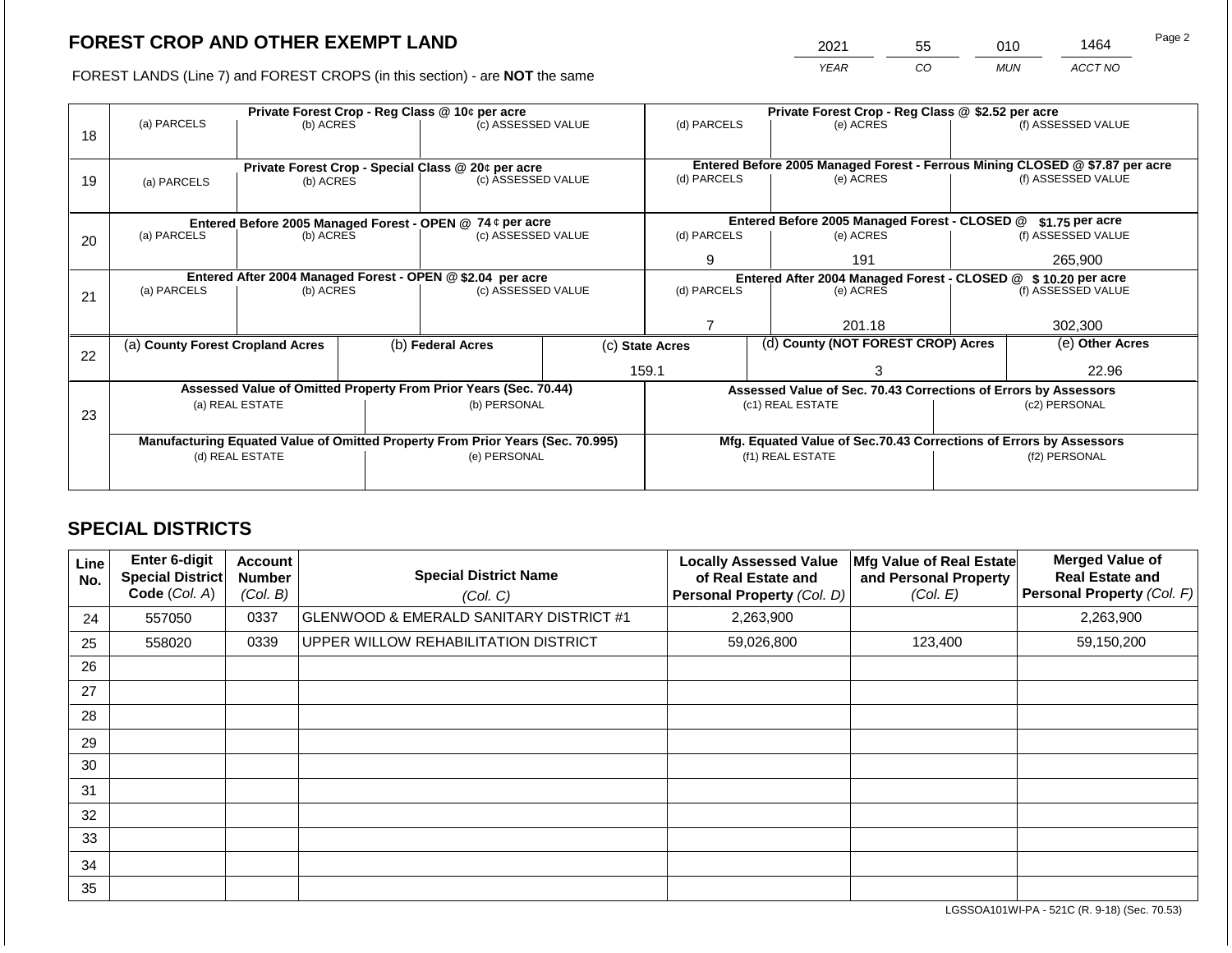|                 |                                                          |                                             |                                                         | <b>YEAR</b>                                                                       | CO<br><b>MUN</b>                                              | ACCT NO                                                                        |
|-----------------|----------------------------------------------------------|---------------------------------------------|---------------------------------------------------------|-----------------------------------------------------------------------------------|---------------------------------------------------------------|--------------------------------------------------------------------------------|
| Line<br>No.     | Enter 6-digit<br><b>School District</b><br>Code (Col. A) | <b>Account</b><br><b>Number</b><br>(Col. B) | <b>School District Name</b><br>(Col. C)                 | <b>Locally Assessed Value</b><br>of Real Estate and<br>Personal Property (Col. D) | Mfg Value of Real Estate<br>and Personal Property<br>(Col. E) | <b>Merged Value of</b><br><b>Real Estate and</b><br>Personal Property (Col. F) |
|                 | A. SCHOOL DISTRICTS (K-8 and K-12)                       |                                             |                                                         |                                                                                   |                                                               |                                                                                |
| 36              | 550231                                                   | 0327                                        | SCH D OF BALDWIN-WOODVILLE AREA                         | 16,197,400                                                                        |                                                               | 16,197,400                                                                     |
| 37              | 552198                                                   | 0328                                        | SCH D OF GLENWOOD CITY                                  | 33,081,800                                                                        | 123,400                                                       | 33,205,200                                                                     |
| 38              | 553962                                                   | 0331                                        | SCH D OF NEW RICHMOND                                   | 9,747,600                                                                         |                                                               | 9,747,600                                                                      |
| 39              |                                                          |                                             |                                                         |                                                                                   |                                                               |                                                                                |
| 40              |                                                          |                                             |                                                         |                                                                                   |                                                               |                                                                                |
| 41              |                                                          |                                             |                                                         |                                                                                   |                                                               |                                                                                |
| 42              |                                                          |                                             |                                                         |                                                                                   |                                                               |                                                                                |
| 43              |                                                          |                                             |                                                         |                                                                                   |                                                               |                                                                                |
| 44              |                                                          |                                             |                                                         |                                                                                   |                                                               |                                                                                |
| 45              |                                                          |                                             |                                                         |                                                                                   |                                                               |                                                                                |
| $\overline{46}$ |                                                          |                                             |                                                         |                                                                                   |                                                               |                                                                                |
| 47              |                                                          |                                             |                                                         |                                                                                   |                                                               |                                                                                |
| 48              |                                                          |                                             |                                                         |                                                                                   |                                                               |                                                                                |
| 49              |                                                          |                                             |                                                         |                                                                                   |                                                               |                                                                                |
| 50              |                                                          |                                             | TOTAL ASSESSED VALUE OF SCHOOL DISTRICTS (K-8 and K-12) | 59,026,800                                                                        | 123,400                                                       | 59,150,200                                                                     |
|                 | <b>B.</b><br><b>UNION HIGH SCHOOL DISTRICTS</b>          |                                             |                                                         |                                                                                   |                                                               |                                                                                |
| 51<br>52        |                                                          |                                             |                                                         |                                                                                   |                                                               |                                                                                |
| 53              |                                                          |                                             |                                                         |                                                                                   |                                                               |                                                                                |
| 54              |                                                          |                                             |                                                         |                                                                                   |                                                               |                                                                                |
| 55              |                                                          |                                             | TOTAL ASSESSED VALUE OF UNION HIGH SCHOOLS              |                                                                                   |                                                               |                                                                                |
|                 | C.<br><b>TECHNICAL COLLEGE DISTRICTS</b>                 |                                             |                                                         |                                                                                   |                                                               |                                                                                |
| 56              | 001700                                                   | 0016                                        | NORTHWOOD TECHNICAL COLLEGE                             | 59,026,800                                                                        | 123,400                                                       | 59,150,200                                                                     |
| 57              |                                                          |                                             |                                                         |                                                                                   |                                                               |                                                                                |
| 58              |                                                          |                                             |                                                         |                                                                                   |                                                               |                                                                                |
| 59              |                                                          |                                             | TOTAL ASSESSED VALUE OF TECHNICAL COLLEGES              | 59,026,800                                                                        | 123,400                                                       | 59,150,200                                                                     |

2021

55

010

 *I hereby certify, to the best of my knowledge and belief, this form is complete and correct.*

**SCHOOL DISTRICTS**

| Name               |                       | Title | Submission date                 |
|--------------------|-----------------------|-------|---------------------------------|
| <b>CARY OEHLKE</b> |                       |       | 2021<br>06<br>$\mathbf{A}$<br>ັ |
| Phone              | Email address         |       |                                 |
| 715<br>386<br>4679 | CARY.OEHLKE@SCCWI.GOV |       |                                 |

Page 3

1464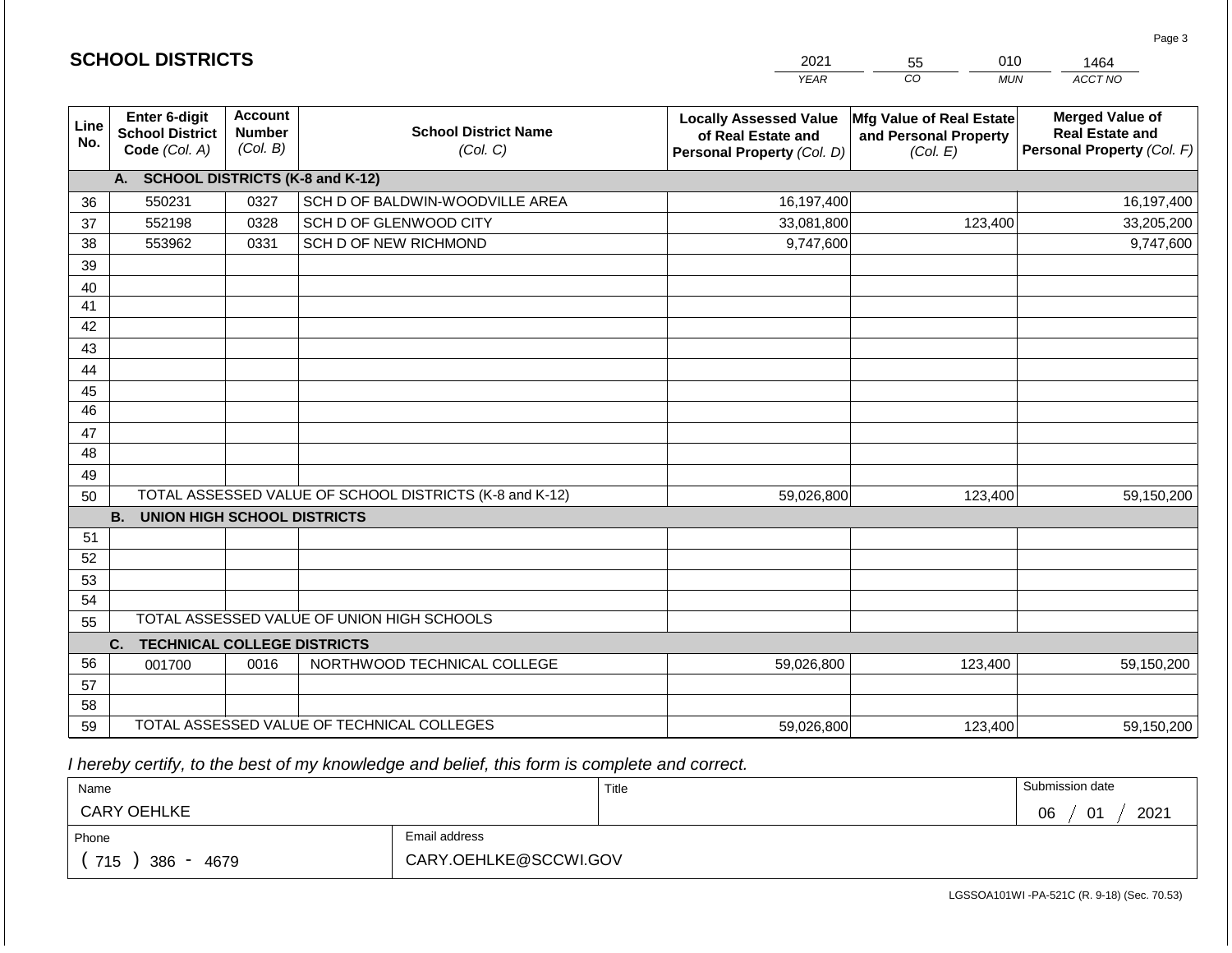- Each municipality's SOA is completed after the Board of Review and includes any changes made to the locally assessed values, under state law (sec. 70.53, Wis. Stats.)
- The Wisconsin Department of Revenue (DOR) merges the locally assessed values with the state assessed manufacturing values
- DOR provides the information regarding district names and codes. If a district is not listed, contact DOR.

Note: If you submit an amended SOA to DOR after your municipality's SOA is equated and posted to our website, we will process the SOA. However, DOR will not recalculate the *aggregate ratio or update the final SOA posted on our website. You should use the corrected values to calculate your tax rates.*

### **Page 1: Real Estate and Personal Property**

- Lines 1-9 assessed real estate values, parcel counts and acres by classification
- Lines 10-15 assessed personal property values and number of accounts by class
- Line 16 aggregate assessed value of all property subject to general property; use to calculate tax rates. Note: This line equals the total assessed value of K-8 and K-12 school districts (Line 50) and total assessed value of technical colleges (Line 59).
- Remarks assessment ratio used to calculate estimated fair market value on property tax bills

### **Page 2: Forest Crop, Other Exempt Land and Special Districts**

- Lines 18-21 private forest crop and managed forest lands assessed values
- Line  $22 -$  tax exempt land acres
- Line 23 prior years assessed value of omitted property under sec. 70.44 and correction of errors under sec. 70.43 shown by locally assessed or manufacturing real estate and personal property. Note: If there is an amount on this line, report the corresponding tax in the Statement of Taxes, Sections J or K.
- Lines 24-35 special district assessed values. These values are used to calculate tax rates for the special districts.

### **Page 3: School Districts**

- Lines 36-50 school districts (K-8 and K-12) assessed values. These values are used to calculate tax rates for school districts.
- Lines 51-55 union high school district assessed values. These values are used to calculate tax rates for union high school districts.
- Lines 56-59 technical college assessed values. These values are used to calculate tax rates for technical colleges.

If you have questions: Email: lgs@wisconsin.gov

 Phone: (608) 266-2569 or (608) 264-6892 Fax: (608) 264-6887

O 2432 COUNTY ROAD G TOWN OF EMERALD 2432 COUNTY ROAD LORELEI WINK<br>TOWN OF EMERALD EMERALD, WI 54013 EMERALD, WI 54013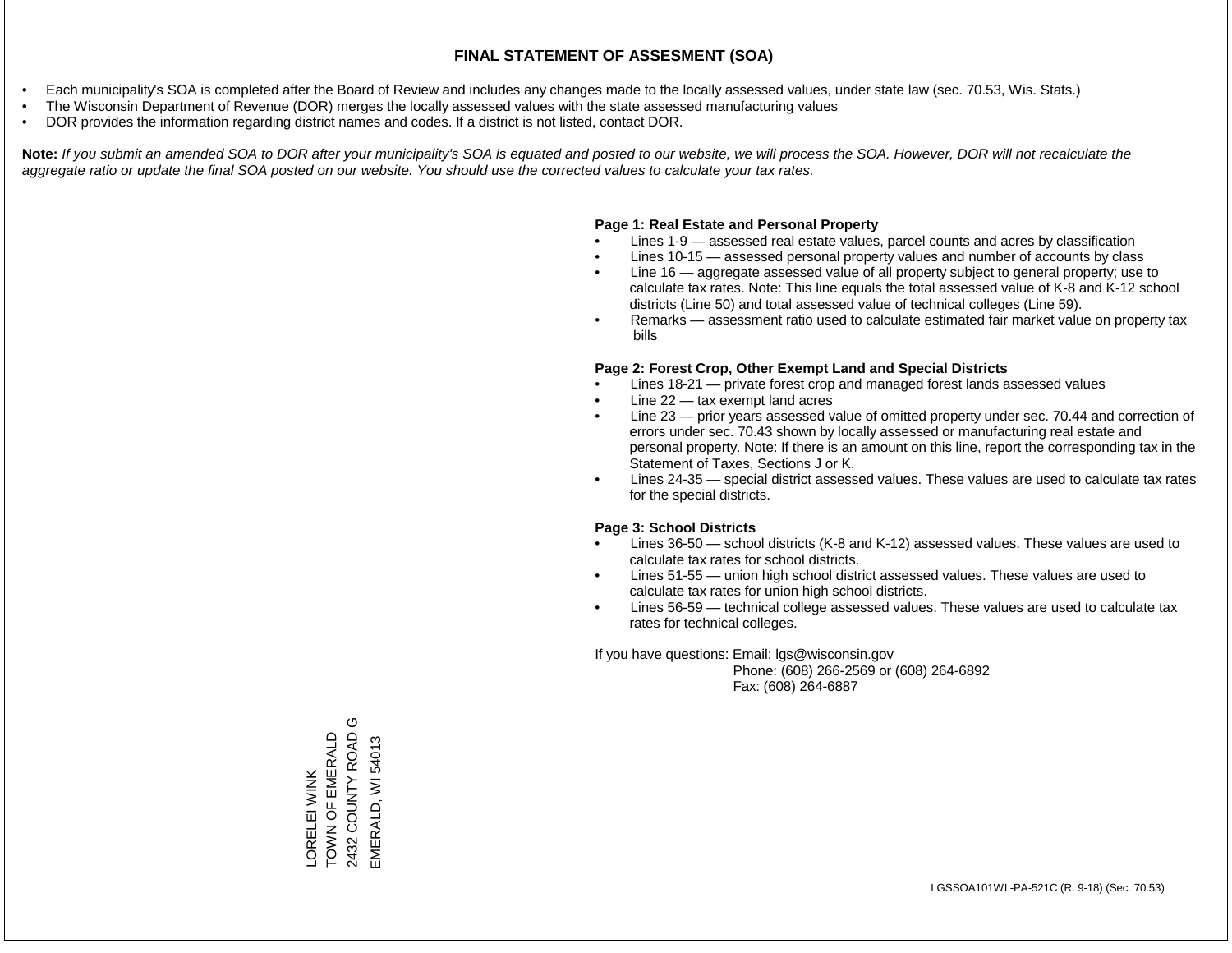|                |                                | <b>FINAL - EQUATED</b><br><b>STATEMENT OF ASSESSMENT FOR 2021</b>                                                                                                                            |                                                 |              | 55                                   | 012                                                  | 1465                    | This is an Amended Return | Page 1                        |  |
|----------------|--------------------------------|----------------------------------------------------------------------------------------------------------------------------------------------------------------------------------------------|-------------------------------------------------|--------------|--------------------------------------|------------------------------------------------------|-------------------------|---------------------------|-------------------------------|--|
|                |                                |                                                                                                                                                                                              |                                                 |              | CO                                   | <b>MUN</b>                                           | ACCT NO                 |                           |                               |  |
|                |                                |                                                                                                                                                                                              |                                                 |              |                                      |                                                      |                         |                           |                               |  |
|                | <b>FOR</b>                     | <b>TOWN OF</b><br>OF.<br>Town - Village - City                                                                                                                                               | <b>ERIN PRAIRIE</b><br><b>Municipality Name</b> |              |                                      | ST CROIX COUNTY                                      |                         |                           |                               |  |
|                |                                |                                                                                                                                                                                              |                                                 |              |                                      | <b>County Name</b>                                   |                         |                           |                               |  |
|                |                                | <b>REAL ESTATE</b>                                                                                                                                                                           |                                                 | PARCEL COUNT |                                      | NO. OF ACRES                                         | <b>VALUE OF</b>         | <b>VALUE OF</b>           | TOTAL VALUE OF LAND           |  |
| Line<br>No.    |                                | (See Lines 18 - 22 for<br>other Real Estate)                                                                                                                                                 |                                                 |              |                                      | <b>WHOLE</b><br>TOTAL LAND IMPROVEMENTS NUMBERS ONLY | LAND                    | <b>IMPROVEMENTS</b>       | AND IMPROVEMENTS              |  |
|                |                                |                                                                                                                                                                                              | (Col. A)                                        | (Col. B)     |                                      | (Col. C)                                             | (Col. D)                | (Col. E)                  | (Col. F)                      |  |
| $\mathbf{1}$   |                                | <b>RESIDENTIAL - Class 1</b>                                                                                                                                                                 | 273                                             |              | 248                                  | 861                                                  | 7,086,900               | 62,366,600                | 69,453,500                    |  |
| $\overline{2}$ | <b>COMMERCIAL - Class 2</b>    |                                                                                                                                                                                              | $\overline{7}$                                  |              | $\overline{2}$                       | 24                                                   | 118,600                 | 199,100                   | 317,700                       |  |
| 3              | <b>MANUFACTURING - Class 3</b> |                                                                                                                                                                                              | $\Omega$                                        |              | $\Omega$                             | $\Omega$                                             | $\Omega$                | 0                         | $\Omega$                      |  |
| 4              | <b>AGRICULTURAL - Class 4</b>  |                                                                                                                                                                                              | 534                                             |              |                                      | 16,478                                               | 3,494,500               |                           | 3,494,500                     |  |
| 5              |                                | UNDEVELOPED - Class 5                                                                                                                                                                        | 386                                             |              |                                      | 1,349                                                | 1,089,900               |                           | 1,089,900                     |  |
| 6              |                                | AGRICULTURAL FOREST - Class 5m                                                                                                                                                               | 82                                              |              |                                      | 1,014                                                | 1,477,900               |                           | 1,477,900                     |  |
| $\overline{7}$ |                                | <b>FOREST LANDS - Class 6</b>                                                                                                                                                                | 39                                              |              |                                      | 742                                                  | 2,124,900               |                           | 2,124,900                     |  |
| 8              |                                | OTHER - Class 7                                                                                                                                                                              | 28                                              |              | 31                                   | 130                                                  | 939,900                 | 8,767,600                 | 9,707,500                     |  |
| 9              |                                | TOTAL - ALL COLUMNS                                                                                                                                                                          | 1.349                                           |              | 281                                  | 20,598                                               | 16,332,600              | 71,333,300                | 87,665,900                    |  |
| 10             |                                | NUMBER OF PERSONAL PROPERTY ACCOUNTS IN ROLL                                                                                                                                                 |                                                 |              |                                      | $\overline{7}$                                       | <b>LOCALLY ASSESSED</b> | <b>MANUFACTURING</b>      | <b>MERGED</b>                 |  |
| 11             |                                | BOATS AND OTHER WATERCRAFT NOT EXEMPT - Code 1                                                                                                                                               |                                                 |              |                                      |                                                      | 0                       | 0                         | $\Omega$                      |  |
| 12             |                                | MACHINERY, TOOLS AND PATTERNS - Code 2                                                                                                                                                       |                                                 |              |                                      |                                                      |                         | $\mathbf 0$               | $\Omega$                      |  |
| 13             |                                | FURNITURE, FIXTURES AND EQUIPMENT - Code 3                                                                                                                                                   |                                                 |              |                                      |                                                      | 31,800                  | $\mathbf 0$               | 31,800                        |  |
| 14             |                                | ALL OTHER PERSONAL PROPERTY NOT EXEMPT - Codes 4A, 4B, 4C                                                                                                                                    |                                                 |              |                                      |                                                      | 4,300                   | $\mathbf 0$               | 4,300                         |  |
| 15             |                                | TOTAL OF PERSONAL PROPERTY NOT EXEMPT (Total of Lines 11-14)                                                                                                                                 |                                                 |              |                                      |                                                      | 36,100                  | $\mathbf 0$               | 36,100                        |  |
| 16             |                                | AGGREGATE ASSESSED VALUE OF ALL PROPERTY SUBJECT TO THE GENERAL PROPERTY TAX (Total of Lines 9F and 15F)<br>MUST EQUAL TOTAL VALUE OF THE SCHOOL DISTRICTS (K-12 PLUS K-8) - Line 50, Col. F |                                                 |              |                                      |                                                      |                         |                           | 87,702,000                    |  |
| 17             |                                | <b>BOARD OF REVIEW</b><br>DATE OF FINAL ADJOURNMENT                                                                                                                                          | 07/19/2021                                      |              | Name of Assessor<br><b>BOB IRWIN</b> |                                                      |                         |                           | Telephone #<br>(715) 235-6941 |  |

The Assessment Ratio to be used in calculating the estimated Fair Market Value on tax bills for this tax district is .937945166

This ratio should be used to convert assessed values to "Calculate Equalized Values" in Step 1 of the Lottery and Gaming Credit Calculations.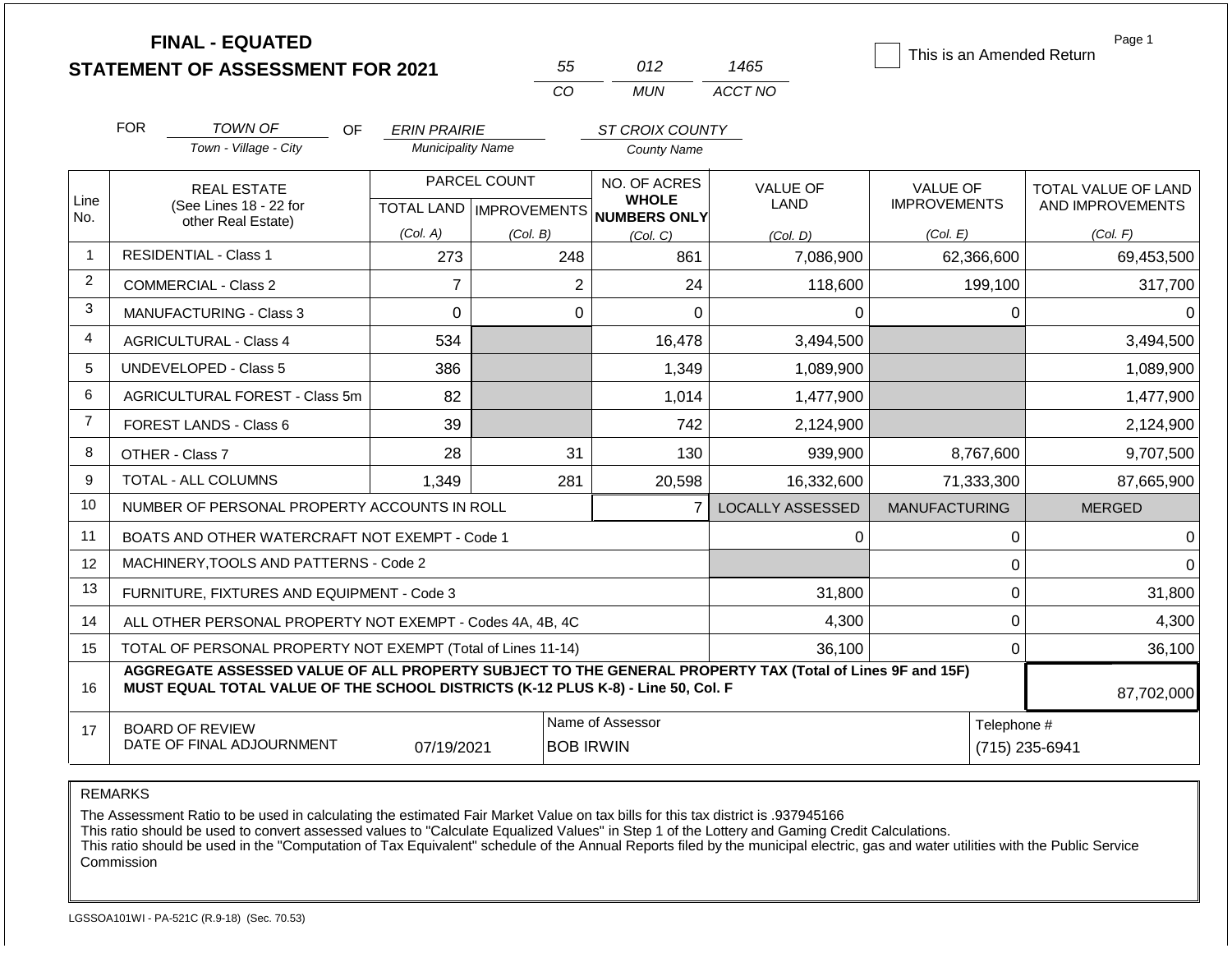2021 55 012 1465

FOREST LANDS (Line 7) and FOREST CROPS (in this section) - are **NOT** the same *YEAR CO MUN ACCT NO*

|    |                                                            |                 |             | Private Forest Crop - Reg Class @ 10¢ per acre                                 |                                                               | Private Forest Crop - Reg Class @ \$2.52 per acre |                    |                                                                    |               |                                                                              |
|----|------------------------------------------------------------|-----------------|-------------|--------------------------------------------------------------------------------|---------------------------------------------------------------|---------------------------------------------------|--------------------|--------------------------------------------------------------------|---------------|------------------------------------------------------------------------------|
|    | (a) PARCELS                                                | (b) ACRES       |             | (c) ASSESSED VALUE                                                             |                                                               | (d) PARCELS                                       |                    | (e) ACRES                                                          |               | (f) ASSESSED VALUE                                                           |
| 18 |                                                            |                 |             |                                                                                |                                                               |                                                   |                    |                                                                    |               |                                                                              |
|    |                                                            |                 |             |                                                                                |                                                               |                                                   |                    |                                                                    |               |                                                                              |
|    |                                                            |                 |             | Private Forest Crop - Special Class @ 20¢ per acre                             |                                                               |                                                   |                    |                                                                    |               | Entered Before 2005 Managed Forest - Ferrous Mining CLOSED @ \$7.87 per acre |
| 19 | (a) PARCELS                                                | (b) ACRES       |             | (c) ASSESSED VALUE                                                             |                                                               | (d) PARCELS                                       |                    | (e) ACRES                                                          |               | (f) ASSESSED VALUE                                                           |
|    |                                                            |                 |             |                                                                                |                                                               |                                                   |                    |                                                                    |               |                                                                              |
|    |                                                            |                 |             | Entered Before 2005 Managed Forest - OPEN @ 74 ¢ per acre                      |                                                               |                                                   |                    | Entered Before 2005 Managed Forest - CLOSED @                      |               | $$1.75$ per acre                                                             |
| 20 | (a) PARCELS<br>(c) ASSESSED VALUE<br>(b) ACRES             |                 | (d) PARCELS |                                                                                | (e) ACRES                                                     |                                                   | (f) ASSESSED VALUE |                                                                    |               |                                                                              |
|    |                                                            |                 |             |                                                                                |                                                               |                                                   |                    |                                                                    |               |                                                                              |
|    |                                                            |                 |             |                                                                                | 216                                                           |                                                   | 599,000            |                                                                    |               |                                                                              |
|    | Entered After 2004 Managed Forest - OPEN @ \$2.04 per acre |                 |             |                                                                                | Entered After 2004 Managed Forest - CLOSED @ \$10.20 per acre |                                                   |                    |                                                                    |               |                                                                              |
| 21 | (a) PARCELS                                                | (b) ACRES       |             | (c) ASSESSED VALUE                                                             |                                                               | (d) PARCELS                                       |                    | (e) ACRES                                                          |               | (f) ASSESSED VALUE                                                           |
|    |                                                            |                 |             |                                                                                |                                                               |                                                   |                    |                                                                    |               |                                                                              |
|    |                                                            | 19              |             | 62,700                                                                         |                                                               | 21                                                |                    | 546.84                                                             |               | 1,573,100                                                                    |
|    | (a) County Forest Cropland Acres                           |                 |             | (b) Federal Acres                                                              |                                                               | (c) State Acres                                   |                    | (d) County (NOT FOREST CROP) Acres                                 |               | (e) Other Acres                                                              |
| 22 |                                                            |                 |             |                                                                                |                                                               |                                                   |                    |                                                                    |               |                                                                              |
|    |                                                            |                 |             | 256                                                                            |                                                               | 704.78                                            |                    | 21.08                                                              |               | 56.86                                                                        |
|    |                                                            |                 |             | Assessed Value of Omitted Property From Prior Years (Sec. 70.44)               |                                                               |                                                   |                    | Assessed Value of Sec. 70.43 Corrections of Errors by Assessors    |               |                                                                              |
|    |                                                            | (a) REAL ESTATE |             | (b) PERSONAL                                                                   |                                                               |                                                   |                    | (c1) REAL ESTATE                                                   |               | (c2) PERSONAL                                                                |
| 23 |                                                            |                 |             |                                                                                |                                                               |                                                   |                    |                                                                    |               |                                                                              |
|    |                                                            |                 |             | Manufacturing Equated Value of Omitted Property From Prior Years (Sec. 70.995) |                                                               |                                                   |                    | Mfg. Equated Value of Sec.70.43 Corrections of Errors by Assessors |               |                                                                              |
|    |                                                            | (d) REAL ESTATE |             | (e) PERSONAL                                                                   |                                                               |                                                   |                    | (f1) REAL ESTATE                                                   | (f2) PERSONAL |                                                                              |
|    |                                                            |                 |             |                                                                                |                                                               |                                                   |                    |                                                                    |               |                                                                              |
|    |                                                            |                 |             |                                                                                |                                                               |                                                   |                    |                                                                    |               |                                                                              |

## **SPECIAL DISTRICTS**

| Line<br>No. | <b>Enter 6-digit</b><br>Special District<br>Code (Col. A) | <b>Account</b><br><b>Number</b><br>(Col. B) | <b>Special District Name</b><br>(Col. C) | <b>Locally Assessed Value</b><br>of Real Estate and<br>Personal Property (Col. D) | Mfg Value of Real Estate<br>and Personal Property<br>(Col. E) | <b>Merged Value of</b><br><b>Real Estate and</b><br>Personal Property (Col. F) |
|-------------|-----------------------------------------------------------|---------------------------------------------|------------------------------------------|-----------------------------------------------------------------------------------|---------------------------------------------------------------|--------------------------------------------------------------------------------|
| 24          | 558020                                                    | 0339                                        | UPPER WILLOW REHABILITATION DISTRICT     | 56,673,300                                                                        |                                                               | 56,673,300                                                                     |
| 25          |                                                           |                                             |                                          |                                                                                   |                                                               |                                                                                |
| 26          |                                                           |                                             |                                          |                                                                                   |                                                               |                                                                                |
| 27          |                                                           |                                             |                                          |                                                                                   |                                                               |                                                                                |
| 28          |                                                           |                                             |                                          |                                                                                   |                                                               |                                                                                |
| 29          |                                                           |                                             |                                          |                                                                                   |                                                               |                                                                                |
| 30          |                                                           |                                             |                                          |                                                                                   |                                                               |                                                                                |
| 31          |                                                           |                                             |                                          |                                                                                   |                                                               |                                                                                |
| 32          |                                                           |                                             |                                          |                                                                                   |                                                               |                                                                                |
| 33          |                                                           |                                             |                                          |                                                                                   |                                                               |                                                                                |
| 34          |                                                           |                                             |                                          |                                                                                   |                                                               |                                                                                |
| 35          |                                                           |                                             |                                          |                                                                                   |                                                               |                                                                                |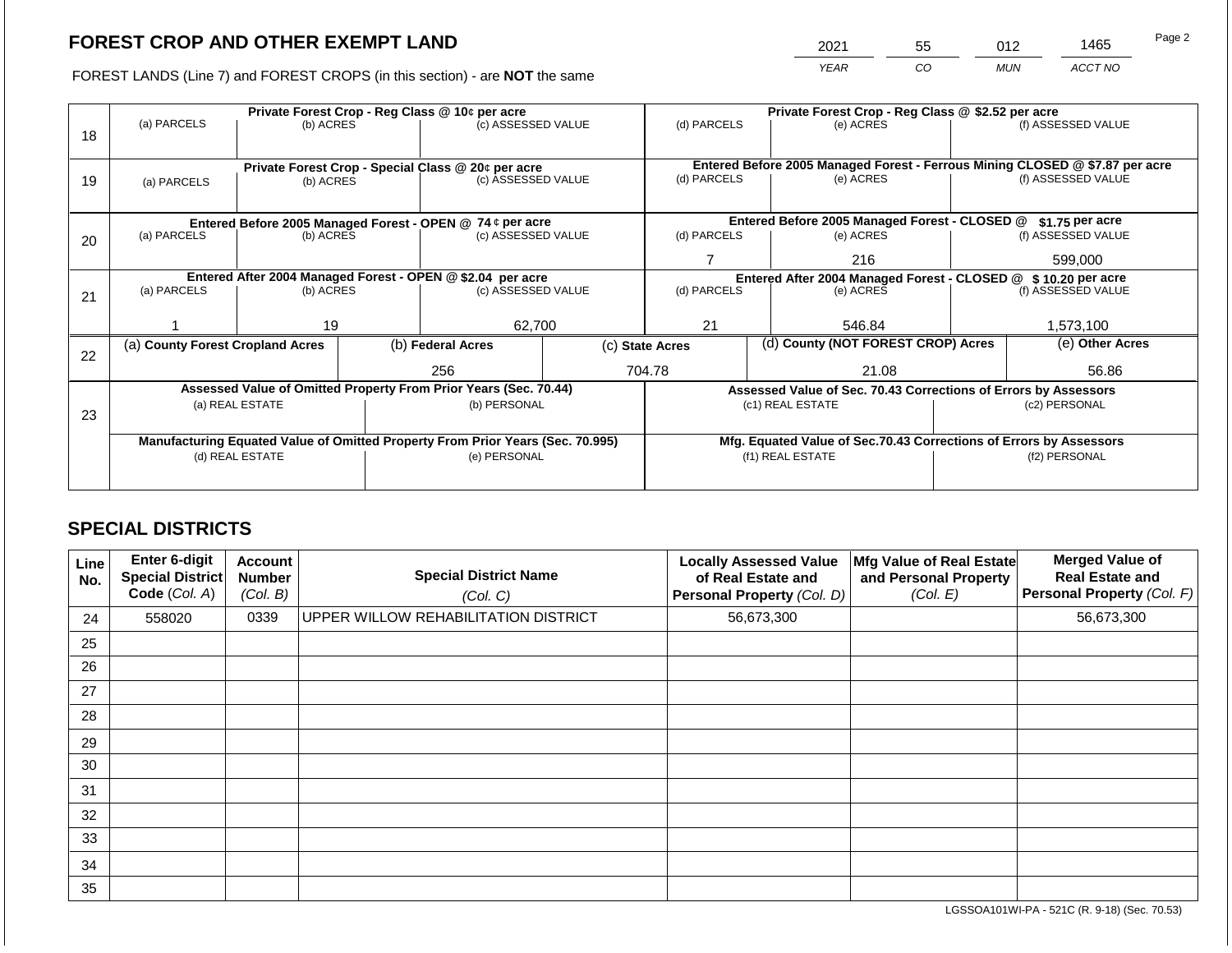|                 |                                                          |                                             |                                                         | <b>YEAR</b>                                                                       | CO<br><b>MUN</b>                                              | ACCT NO                                                                        |
|-----------------|----------------------------------------------------------|---------------------------------------------|---------------------------------------------------------|-----------------------------------------------------------------------------------|---------------------------------------------------------------|--------------------------------------------------------------------------------|
| Line<br>No.     | Enter 6-digit<br><b>School District</b><br>Code (Col. A) | <b>Account</b><br><b>Number</b><br>(Col. B) | <b>School District Name</b><br>(Col. C)                 | <b>Locally Assessed Value</b><br>of Real Estate and<br>Personal Property (Col. D) | Mfg Value of Real Estate<br>and Personal Property<br>(Col. E) | <b>Merged Value of</b><br><b>Real Estate and</b><br>Personal Property (Col. F) |
|                 | A. SCHOOL DISTRICTS (K-8 and K-12)                       |                                             |                                                         |                                                                                   |                                                               |                                                                                |
| 36              | 550231                                                   | 0327                                        | SCH D OF BALDWIN-WOODVILLE AREA                         | 11,138,900                                                                        |                                                               | 11,138,900                                                                     |
| 37              | 552422                                                   | 0329                                        | SCH D OF SAINT CROIX CENTRAL (HAMMOND)                  | 6,616,300                                                                         |                                                               | 6,616,300                                                                      |
| 38              | 553962                                                   | 0331                                        | SCH D OF NEW RICHMOND                                   | 69,946,800                                                                        |                                                               | 69,946,800                                                                     |
| 39              |                                                          |                                             |                                                         |                                                                                   |                                                               |                                                                                |
| 40              |                                                          |                                             |                                                         |                                                                                   |                                                               |                                                                                |
| 41              |                                                          |                                             |                                                         |                                                                                   |                                                               |                                                                                |
| 42              |                                                          |                                             |                                                         |                                                                                   |                                                               |                                                                                |
| 43              |                                                          |                                             |                                                         |                                                                                   |                                                               |                                                                                |
| 44              |                                                          |                                             |                                                         |                                                                                   |                                                               |                                                                                |
| 45              |                                                          |                                             |                                                         |                                                                                   |                                                               |                                                                                |
| $\overline{46}$ |                                                          |                                             |                                                         |                                                                                   |                                                               |                                                                                |
| 47              |                                                          |                                             |                                                         |                                                                                   |                                                               |                                                                                |
| 48              |                                                          |                                             |                                                         |                                                                                   |                                                               |                                                                                |
| 49              |                                                          |                                             |                                                         |                                                                                   |                                                               |                                                                                |
| 50              |                                                          |                                             | TOTAL ASSESSED VALUE OF SCHOOL DISTRICTS (K-8 and K-12) | 87,702,000                                                                        |                                                               | 87,702,000                                                                     |
|                 | <b>UNION HIGH SCHOOL DISTRICTS</b><br><b>B.</b>          |                                             |                                                         |                                                                                   |                                                               |                                                                                |
| 51<br>52        |                                                          |                                             |                                                         |                                                                                   |                                                               |                                                                                |
| 53              |                                                          |                                             |                                                         |                                                                                   |                                                               |                                                                                |
| 54              |                                                          |                                             |                                                         |                                                                                   |                                                               |                                                                                |
| 55              |                                                          |                                             | TOTAL ASSESSED VALUE OF UNION HIGH SCHOOLS              |                                                                                   |                                                               |                                                                                |
|                 | C.<br><b>TECHNICAL COLLEGE DISTRICTS</b>                 |                                             |                                                         |                                                                                   |                                                               |                                                                                |
| 56              | 001700                                                   | 0016                                        | NORTHWOOD TECHNICAL COLLEGE                             | 87,702,000                                                                        |                                                               | 87,702,000                                                                     |
| 57              |                                                          |                                             |                                                         |                                                                                   |                                                               |                                                                                |
| 58              |                                                          |                                             |                                                         |                                                                                   |                                                               |                                                                                |
| 59              |                                                          |                                             | TOTAL ASSESSED VALUE OF TECHNICAL COLLEGES              | 87,702,000                                                                        |                                                               | 87,702,000                                                                     |

2021

55

012

 *I hereby certify, to the best of my knowledge and belief, this form is complete and correct.*

**SCHOOL DISTRICTS**

| Name                                           |                       | Title | Submission date  |
|------------------------------------------------|-----------------------|-------|------------------|
| <b>CARY OEHLKE</b>                             |                       |       | 2021<br>20<br>07 |
| Phone                                          | Email address         |       |                  |
| 715<br>386<br>4679<br>$\overline{\phantom{0}}$ | CARY.OEHLKE@SCCWI.GOV |       |                  |

1465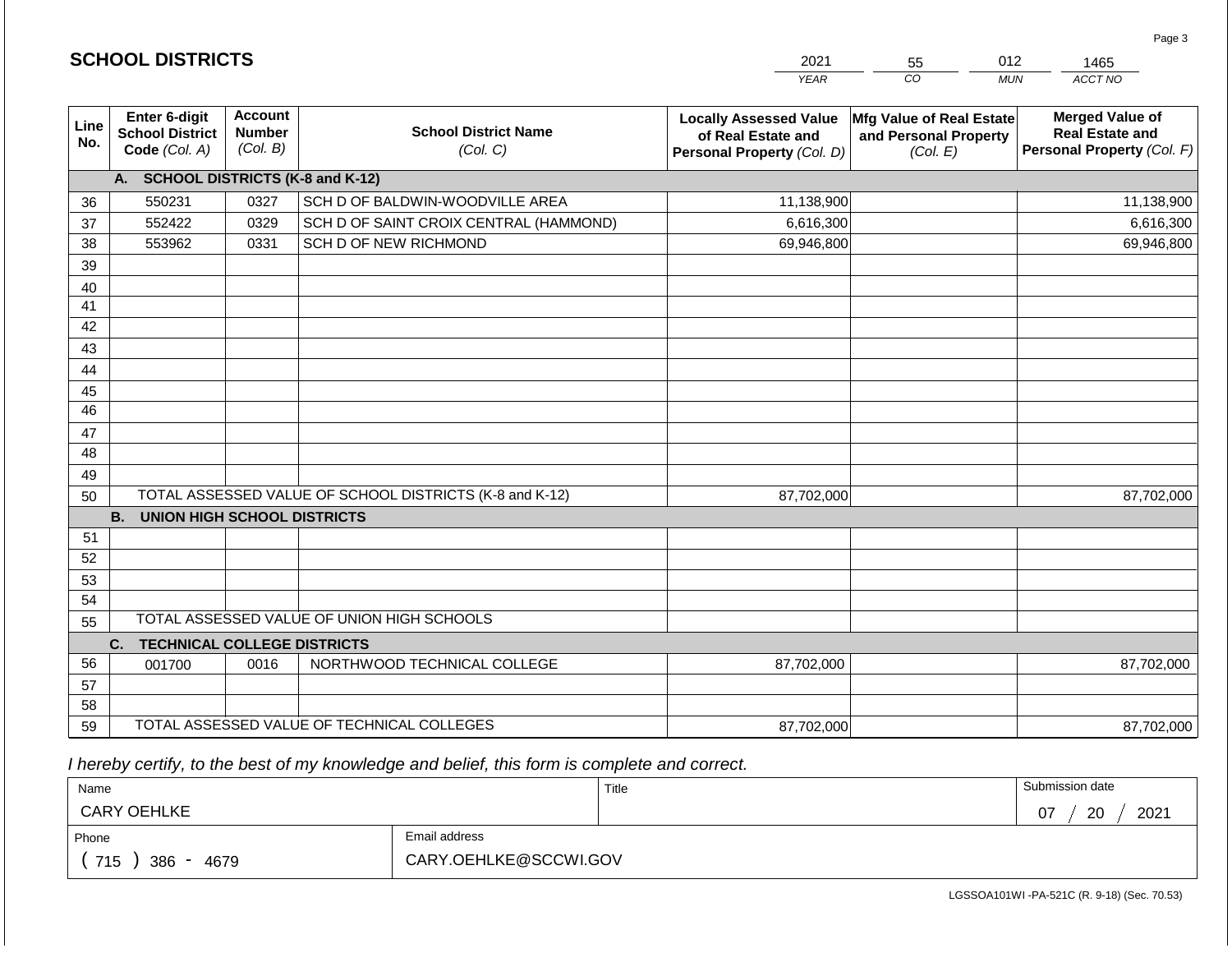- Each municipality's SOA is completed after the Board of Review and includes any changes made to the locally assessed values, under state law (sec. 70.53, Wis. Stats.)
- The Wisconsin Department of Revenue (DOR) merges the locally assessed values with the state assessed manufacturing values
- DOR provides the information regarding district names and codes. If a district is not listed, contact DOR.

Note: If you submit an amended SOA to DOR after your municipality's SOA is equated and posted to our website, we will process the SOA. However, DOR will not recalculate the *aggregate ratio or update the final SOA posted on our website. You should use the corrected values to calculate your tax rates.*

### **Page 1: Real Estate and Personal Property**

- Lines 1-9 assessed real estate values, parcel counts and acres by classification
- Lines 10-15 assessed personal property values and number of accounts by class
- Line 16 aggregate assessed value of all property subject to general property; use to calculate tax rates. Note: This line equals the total assessed value of K-8 and K-12 school districts (Line 50) and total assessed value of technical colleges (Line 59).
- Remarks assessment ratio used to calculate estimated fair market value on property tax bills

### **Page 2: Forest Crop, Other Exempt Land and Special Districts**

- Lines 18-21 private forest crop and managed forest lands assessed values
- Line  $22 -$  tax exempt land acres
- Line 23 prior years assessed value of omitted property under sec. 70.44 and correction of errors under sec. 70.43 shown by locally assessed or manufacturing real estate and personal property. Note: If there is an amount on this line, report the corresponding tax in the Statement of Taxes, Sections J or K.
- Lines 24-35 special district assessed values. These values are used to calculate tax rates for the special districts.

### **Page 3: School Districts**

- Lines 36-50 school districts (K-8 and K-12) assessed values. These values are used to calculate tax rates for school districts.
- Lines 51-55 union high school district assessed values. These values are used to calculate tax rates for union high school districts.
- Lines 56-59 technical college assessed values. These values are used to calculate tax rates for technical colleges.

If you have questions: Email: lgs@wisconsin.gov

 Phone: (608) 266-2569 or (608) 264-6892 Fax: (608) 264-6887

VEW RICHMOND, WI 54017 - 6917 NEW RICHMOND, WI 5401 - 6917 - 692 TOWN OF ERIN PRAIRIE TOWN OF ERIN PRAIRIE JACKIE MITCHELL JACKIE MITCHELL 1530 190TH ST 1530 190TH ST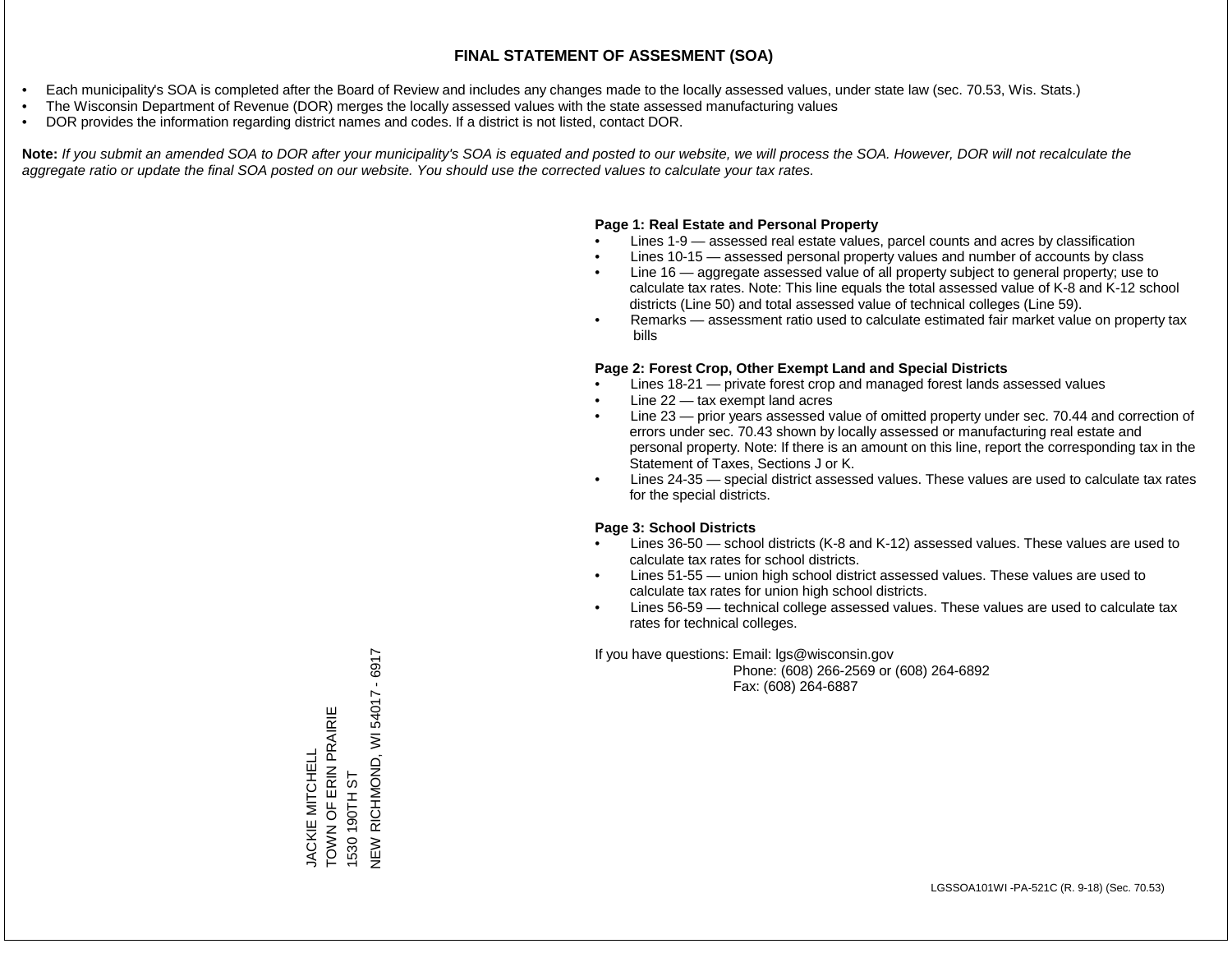|                |                               | <b>FINAL - EQUATED</b><br><b>STATEMENT OF ASSESSMENT FOR 2021</b>                                                                                                                            |                                                      |          | 55          | 014                                   | 1466                          | This is an Amended Return       | Page 1                                         |
|----------------|-------------------------------|----------------------------------------------------------------------------------------------------------------------------------------------------------------------------------------------|------------------------------------------------------|----------|-------------|---------------------------------------|-------------------------------|---------------------------------|------------------------------------------------|
|                |                               |                                                                                                                                                                                              |                                                      |          | CO          | <b>MUN</b>                            | ACCT NO                       |                                 |                                                |
|                | <b>FOR</b>                    | <b>TOWN OF</b><br><b>OF</b>                                                                                                                                                                  | <b>FOREST</b>                                        |          |             | ST CROIX COUNTY                       |                               |                                 |                                                |
|                |                               | Town - Village - City                                                                                                                                                                        | <b>Municipality Name</b>                             |          |             | <b>County Name</b>                    |                               |                                 |                                                |
| Line<br>No.    |                               | <b>REAL ESTATE</b><br>(See Lines 18 - 22 for                                                                                                                                                 | PARCEL COUNT<br>TOTAL LAND IMPROVEMENTS NUMBERS ONLY |          |             | NO. OF ACRES<br><b>WHOLE</b>          | <b>VALUE OF</b><br>LAND       | VALUE OF<br><b>IMPROVEMENTS</b> | <b>TOTAL VALUE OF LAND</b><br>AND IMPROVEMENTS |
|                |                               | other Real Estate)                                                                                                                                                                           | (Col. A)                                             | (Col. B) |             | (Col, C)                              | (Col. D)                      | (Col. E)                        | (Col. F)                                       |
| $\mathbf{1}$   |                               | <b>RESIDENTIAL - Class 1</b>                                                                                                                                                                 | 178                                                  |          | 176         | 460                                   | 2,274,600                     | 20,723,400                      | 22,998,000                                     |
| $\overline{2}$ | <b>COMMERCIAL - Class 2</b>   |                                                                                                                                                                                              | 17                                                   |          | 12          | 32                                    | 130,300                       | 518,300                         | 648,600                                        |
| 3              | MANUFACTURING - Class 3       |                                                                                                                                                                                              | $\mathbf 0$                                          |          | $\mathbf 0$ | 0                                     | $\Omega$                      | 0                               | $\Omega$                                       |
| $\overline{4}$ | <b>AGRICULTURAL - Class 4</b> |                                                                                                                                                                                              | 572                                                  |          |             | 14,992                                | 2,545,500                     |                                 | 2,545,500                                      |
| 5              |                               | <b>UNDEVELOPED - Class 5</b>                                                                                                                                                                 | 401                                                  |          |             | 1,712                                 | 964,200                       |                                 | 964,200                                        |
| 6              |                               | AGRICULTURAL FOREST - Class 5m                                                                                                                                                               | 262                                                  |          |             | 3,492                                 | 3,039,700                     |                                 | 3,039,700                                      |
| $\overline{7}$ |                               | FOREST LANDS - Class 6                                                                                                                                                                       | 50                                                   |          |             | 955                                   | 1,726,000                     |                                 | 1,726,000                                      |
| 8              |                               | OTHER - Class 7                                                                                                                                                                              | 98                                                   |          | 99          | 221                                   | 909,100                       | 10,097,500                      | 11,006,600                                     |
| 9              |                               | <b>TOTAL - ALL COLUMNS</b>                                                                                                                                                                   | 1,578                                                |          | 287         | 21,864                                | 11,589,400                    | 31,339,200                      | 42,928,600                                     |
| 10             |                               | NUMBER OF PERSONAL PROPERTY ACCOUNTS IN ROLL                                                                                                                                                 |                                                      |          |             | 9                                     | <b>LOCALLY ASSESSED</b>       | <b>MANUFACTURING</b>            | <b>MERGED</b>                                  |
| 11             |                               | BOATS AND OTHER WATERCRAFT NOT EXEMPT - Code 1                                                                                                                                               |                                                      |          |             |                                       | 0                             | $\pmb{0}$                       | 0                                              |
| 12             |                               | MACHINERY, TOOLS AND PATTERNS - Code 2                                                                                                                                                       |                                                      |          |             |                                       |                               | $\mathbf 0$                     | $\Omega$                                       |
| 13             |                               | FURNITURE, FIXTURES AND EQUIPMENT - Code 3                                                                                                                                                   |                                                      |          |             |                                       | 18,400                        | $\pmb{0}$                       | 18,400                                         |
| 14             |                               | ALL OTHER PERSONAL PROPERTY NOT EXEMPT - Codes 4A, 4B, 4C                                                                                                                                    |                                                      |          |             |                                       | 125,700                       | $\mathbf 0$                     | 125,700                                        |
| 15             |                               | TOTAL OF PERSONAL PROPERTY NOT EXEMPT (Total of Lines 11-14)                                                                                                                                 |                                                      |          |             | 144,100                               | $\mathbf 0$                   | 144,100                         |                                                |
| 16             |                               | AGGREGATE ASSESSED VALUE OF ALL PROPERTY SUBJECT TO THE GENERAL PROPERTY TAX (Total of Lines 9F and 15F)<br>MUST EQUAL TOTAL VALUE OF THE SCHOOL DISTRICTS (K-12 PLUS K-8) - Line 50, Col. F |                                                      |          |             |                                       |                               |                                 | 43,072,700                                     |
| 17             |                               | <b>BOARD OF REVIEW</b><br>DATE OF FINAL ADJOURNMENT                                                                                                                                          | 05/13/2021                                           |          |             | Name of Assessor<br><b>LISA MEYER</b> | Telephone #<br>(715) 235-1338 |                                 |                                                |

The Assessment Ratio to be used in calculating the estimated Fair Market Value on tax bills for this tax district is .736238905

This ratio should be used to convert assessed values to "Calculate Equalized Values" in Step 1 of the Lottery and Gaming Credit Calculations.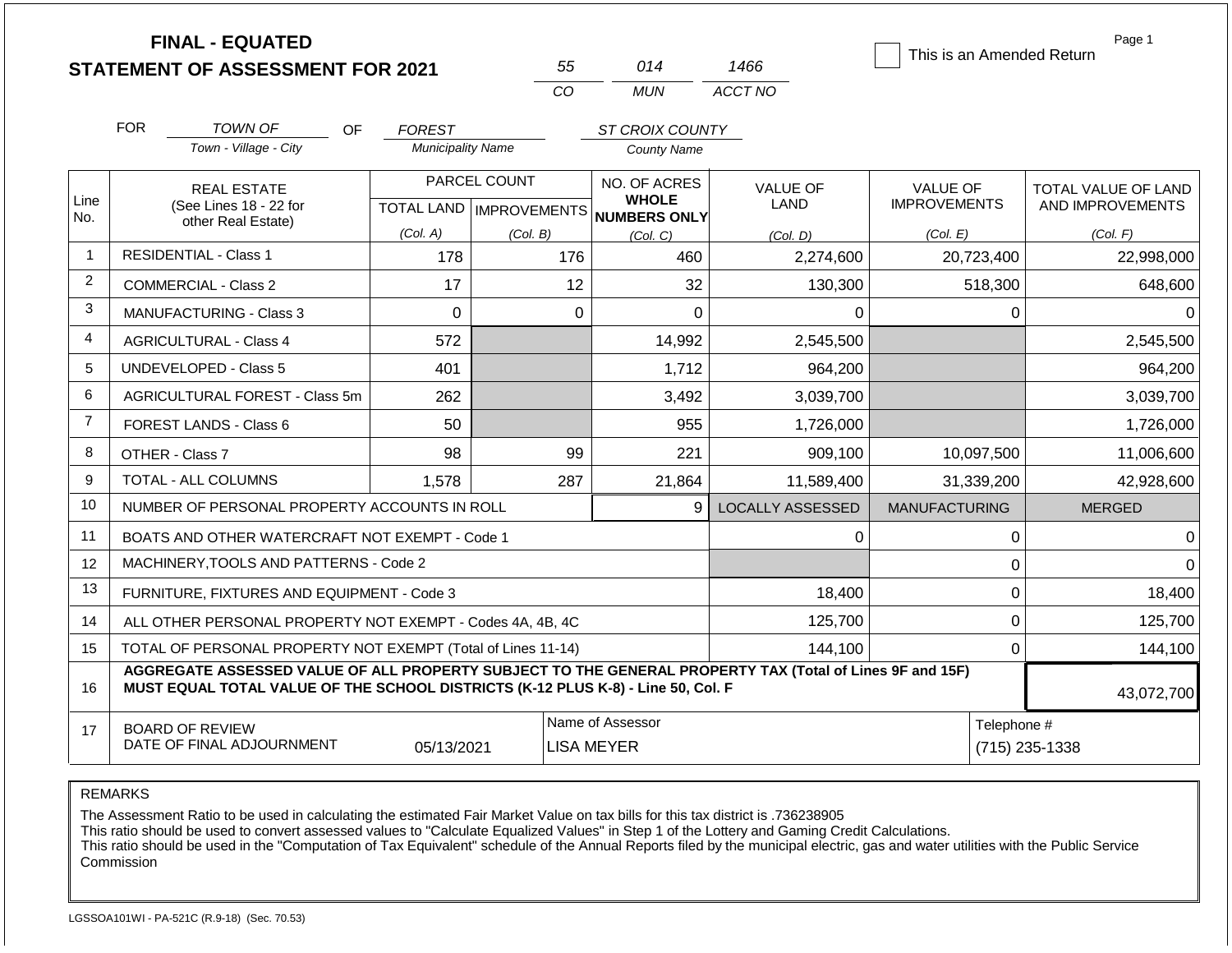2021 55 014 1466

FOREST LANDS (Line 7) and FOREST CROPS (in this section) - are **NOT** the same *YEAR CO MUN ACCT NO*

|    |                                                            |                 |                    | Private Forest Crop - Reg Class @ 10¢ per acre                                 |             | Private Forest Crop - Reg Class @ \$2.52 per acre     |                                                               |                                                                    |                                                                              |                    |
|----|------------------------------------------------------------|-----------------|--------------------|--------------------------------------------------------------------------------|-------------|-------------------------------------------------------|---------------------------------------------------------------|--------------------------------------------------------------------|------------------------------------------------------------------------------|--------------------|
|    | (a) PARCELS                                                | (b) ACRES       |                    | (c) ASSESSED VALUE                                                             |             | (d) PARCELS                                           |                                                               | (e) ACRES                                                          |                                                                              | (f) ASSESSED VALUE |
| 18 |                                                            |                 |                    |                                                                                |             |                                                       |                                                               |                                                                    |                                                                              |                    |
|    |                                                            |                 |                    |                                                                                |             |                                                       |                                                               |                                                                    |                                                                              |                    |
|    |                                                            |                 |                    | Private Forest Crop - Special Class @ 20¢ per acre                             |             |                                                       |                                                               |                                                                    | Entered Before 2005 Managed Forest - Ferrous Mining CLOSED @ \$7.87 per acre |                    |
| 19 | (a) PARCELS                                                | (b) ACRES       |                    | (c) ASSESSED VALUE                                                             |             | (d) PARCELS                                           |                                                               | (e) ACRES                                                          |                                                                              | (f) ASSESSED VALUE |
|    |                                                            |                 |                    |                                                                                |             |                                                       |                                                               |                                                                    |                                                                              |                    |
|    |                                                            |                 |                    | Entered Before 2005 Managed Forest - OPEN @ 74 ¢ per acre                      |             |                                                       |                                                               | Entered Before 2005 Managed Forest - CLOSED @                      |                                                                              | \$1.75 per acre    |
| 20 | (a) PARCELS<br>(b) ACRES                                   |                 | (c) ASSESSED VALUE |                                                                                | (d) PARCELS |                                                       | (e) ACRES                                                     |                                                                    | (f) ASSESSED VALUE                                                           |                    |
|    |                                                            |                 |                    |                                                                                |             |                                                       |                                                               |                                                                    |                                                                              |                    |
|    | 4                                                          | 68.5            |                    | 118,500                                                                        | 22          |                                                       | 676.26                                                        | 1,189,300                                                          |                                                                              |                    |
|    | Entered After 2004 Managed Forest - OPEN @ \$2.04 per acre |                 |                    |                                                                                |             |                                                       | Entered After 2004 Managed Forest - CLOSED @ \$10.20 per acre |                                                                    |                                                                              |                    |
| 21 | (a) PARCELS                                                | (b) ACRES       |                    | (c) ASSESSED VALUE                                                             |             | (d) PARCELS<br>(e) ACRES                              |                                                               |                                                                    | (f) ASSESSED VALUE                                                           |                    |
|    |                                                            |                 |                    |                                                                                |             |                                                       |                                                               |                                                                    |                                                                              |                    |
|    |                                                            | 43              |                    | 86,000                                                                         |             | 22                                                    |                                                               | 827                                                                |                                                                              | 1,532,000          |
|    | (a) County Forest Cropland Acres                           |                 |                    | (b) Federal Acres                                                              |             | (d) County (NOT FOREST CROP) Acres<br>(c) State Acres |                                                               |                                                                    |                                                                              | (e) Other Acres    |
| 22 |                                                            |                 |                    |                                                                                |             |                                                       |                                                               |                                                                    |                                                                              |                    |
|    |                                                            |                 |                    |                                                                                |             | .31                                                   |                                                               |                                                                    |                                                                              | 33.47              |
|    |                                                            |                 |                    | Assessed Value of Omitted Property From Prior Years (Sec. 70.44)               |             |                                                       |                                                               | Assessed Value of Sec. 70.43 Corrections of Errors by Assessors    |                                                                              |                    |
|    |                                                            | (a) REAL ESTATE |                    | (b) PERSONAL                                                                   |             |                                                       |                                                               | (c1) REAL ESTATE                                                   |                                                                              | (c2) PERSONAL      |
| 23 |                                                            |                 |                    |                                                                                |             |                                                       |                                                               |                                                                    |                                                                              |                    |
|    |                                                            |                 |                    | Manufacturing Equated Value of Omitted Property From Prior Years (Sec. 70.995) |             |                                                       |                                                               | Mfg. Equated Value of Sec.70.43 Corrections of Errors by Assessors |                                                                              |                    |
|    |                                                            | (d) REAL ESTATE |                    | (e) PERSONAL                                                                   |             |                                                       |                                                               | (f1) REAL ESTATE                                                   | (f2) PERSONAL                                                                |                    |
|    |                                                            |                 |                    |                                                                                |             |                                                       |                                                               |                                                                    |                                                                              |                    |
|    |                                                            |                 |                    |                                                                                |             |                                                       |                                                               |                                                                    |                                                                              |                    |

## **SPECIAL DISTRICTS**

| Line<br>No. | Enter 6-digit<br><b>Special District</b><br>Code (Col. A) | <b>Account</b><br><b>Number</b><br>(Col. B) | <b>Special District Name</b><br>(Col. C) | <b>Locally Assessed Value</b><br>of Real Estate and<br>Personal Property (Col. D) | Mfg Value of Real Estate<br>and Personal Property<br>(Col. E) | <b>Merged Value of</b><br><b>Real Estate and</b><br>Personal Property (Col. F) |
|-------------|-----------------------------------------------------------|---------------------------------------------|------------------------------------------|-----------------------------------------------------------------------------------|---------------------------------------------------------------|--------------------------------------------------------------------------------|
| 24          | 557030                                                    | 0335                                        | FOREST SANITARY DISTRICT #1              | 1,698,600                                                                         |                                                               | 1,698,600                                                                      |
| 25          | 558020                                                    | 0339                                        | UPPER WILLOW REHABILITATION DISTRICT     | 31,298,900                                                                        |                                                               | 31,298,900                                                                     |
| 26          |                                                           |                                             |                                          |                                                                                   |                                                               |                                                                                |
| 27          |                                                           |                                             |                                          |                                                                                   |                                                               |                                                                                |
| 28          |                                                           |                                             |                                          |                                                                                   |                                                               |                                                                                |
| 29          |                                                           |                                             |                                          |                                                                                   |                                                               |                                                                                |
| 30          |                                                           |                                             |                                          |                                                                                   |                                                               |                                                                                |
| 31          |                                                           |                                             |                                          |                                                                                   |                                                               |                                                                                |
| 32          |                                                           |                                             |                                          |                                                                                   |                                                               |                                                                                |
| 33          |                                                           |                                             |                                          |                                                                                   |                                                               |                                                                                |
| 34          |                                                           |                                             |                                          |                                                                                   |                                                               |                                                                                |
| 35          |                                                           |                                             |                                          |                                                                                   |                                                               |                                                                                |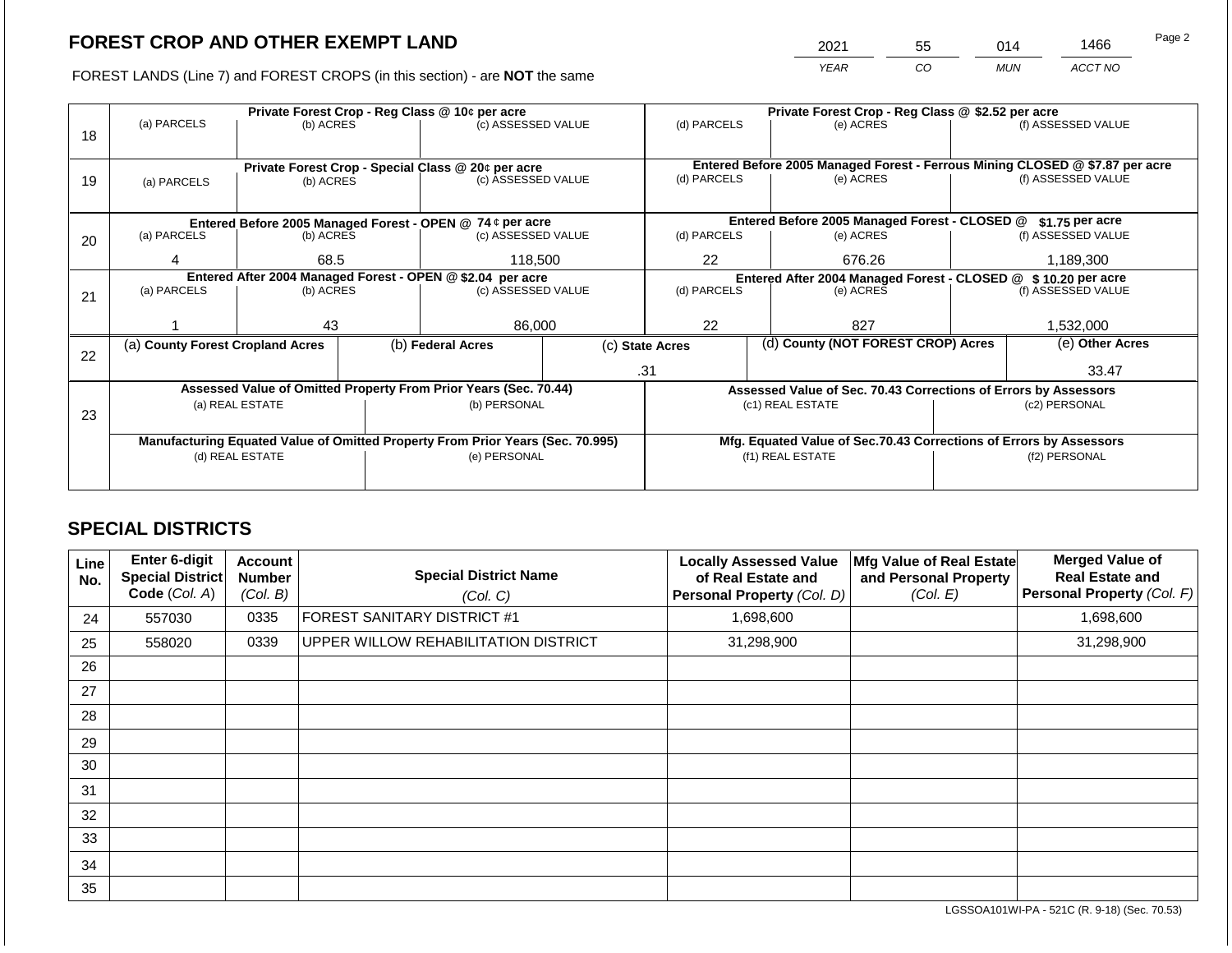|             |                                                          |                                             |                                                         | <b>YEAR</b>                                                                       | $\overline{co}$<br><b>MUN</b>                                 | ACCT NO                                                                        |
|-------------|----------------------------------------------------------|---------------------------------------------|---------------------------------------------------------|-----------------------------------------------------------------------------------|---------------------------------------------------------------|--------------------------------------------------------------------------------|
| Line<br>No. | Enter 6-digit<br><b>School District</b><br>Code (Col. A) | <b>Account</b><br><b>Number</b><br>(Col. B) | <b>School District Name</b><br>(Col. C)                 | <b>Locally Assessed Value</b><br>of Real Estate and<br>Personal Property (Col. D) | Mfg Value of Real Estate<br>and Personal Property<br>(Col. E) | <b>Merged Value of</b><br><b>Real Estate and</b><br>Personal Property (Col. F) |
|             | A. SCHOOL DISTRICTS (K-8 and K-12)                       |                                             |                                                         |                                                                                   |                                                               |                                                                                |
| 36          | 170637                                                   | 0114                                        | SCH D OF BOYCEVILLE COMMUNITY                           | 748,600                                                                           |                                                               | 748,600                                                                        |
| 37          | 481127                                                   | 0289                                        | <b>SCH D OF CLEAR LAKE</b>                              | 27,257,900                                                                        |                                                               | 27,257,900                                                                     |
| 38          | 552198                                                   | 0328                                        | SCH D OF GLENWOOD CITY                                  | 15,066,200                                                                        |                                                               | 15,066,200                                                                     |
| 39          |                                                          |                                             |                                                         |                                                                                   |                                                               |                                                                                |
| 40          |                                                          |                                             |                                                         |                                                                                   |                                                               |                                                                                |
| 41          |                                                          |                                             |                                                         |                                                                                   |                                                               |                                                                                |
| 42          |                                                          |                                             |                                                         |                                                                                   |                                                               |                                                                                |
| 43          |                                                          |                                             |                                                         |                                                                                   |                                                               |                                                                                |
| 44          |                                                          |                                             |                                                         |                                                                                   |                                                               |                                                                                |
| 45          |                                                          |                                             |                                                         |                                                                                   |                                                               |                                                                                |
| 46          |                                                          |                                             |                                                         |                                                                                   |                                                               |                                                                                |
| 47          |                                                          |                                             |                                                         |                                                                                   |                                                               |                                                                                |
| 48          |                                                          |                                             |                                                         |                                                                                   |                                                               |                                                                                |
| 49          |                                                          |                                             |                                                         |                                                                                   |                                                               |                                                                                |
| 50          |                                                          |                                             | TOTAL ASSESSED VALUE OF SCHOOL DISTRICTS (K-8 and K-12) | 43,072,700                                                                        |                                                               | 43,072,700                                                                     |
|             | <b>B.</b><br><b>UNION HIGH SCHOOL DISTRICTS</b>          |                                             |                                                         |                                                                                   |                                                               |                                                                                |
| 51          |                                                          |                                             |                                                         |                                                                                   |                                                               |                                                                                |
| 52          |                                                          |                                             |                                                         |                                                                                   |                                                               |                                                                                |
| 53          |                                                          |                                             |                                                         |                                                                                   |                                                               |                                                                                |
| 54          |                                                          |                                             |                                                         |                                                                                   |                                                               |                                                                                |
| 55          |                                                          |                                             | TOTAL ASSESSED VALUE OF UNION HIGH SCHOOLS              |                                                                                   |                                                               |                                                                                |
|             | C.<br><b>TECHNICAL COLLEGE DISTRICTS</b>                 |                                             |                                                         |                                                                                   |                                                               |                                                                                |
| 56          | 001700                                                   | 0016                                        | NORTHWOOD TECHNICAL COLLEGE                             | 43,072,700                                                                        |                                                               | 43,072,700                                                                     |
| 57          |                                                          |                                             |                                                         |                                                                                   |                                                               |                                                                                |
| 58          |                                                          |                                             |                                                         |                                                                                   |                                                               |                                                                                |
| 59          |                                                          |                                             | TOTAL ASSESSED VALUE OF TECHNICAL COLLEGES              | 43,072,700                                                                        |                                                               | 43,072,700                                                                     |

2021

55

014

 *I hereby certify, to the best of my knowledge and belief, this form is complete and correct.*

**SCHOOL DISTRICTS**

| Name               |                       | Title | Submission date                  |
|--------------------|-----------------------|-------|----------------------------------|
| <b>CARY OEHLKE</b> |                       |       | 2021<br>06<br>$\mathsf{A}$<br>U. |
| Phone              | Email address         |       |                                  |
| 715<br>386<br>4679 | CARY.OEHLKE@SCCWI.GOV |       |                                  |

Page 3

1466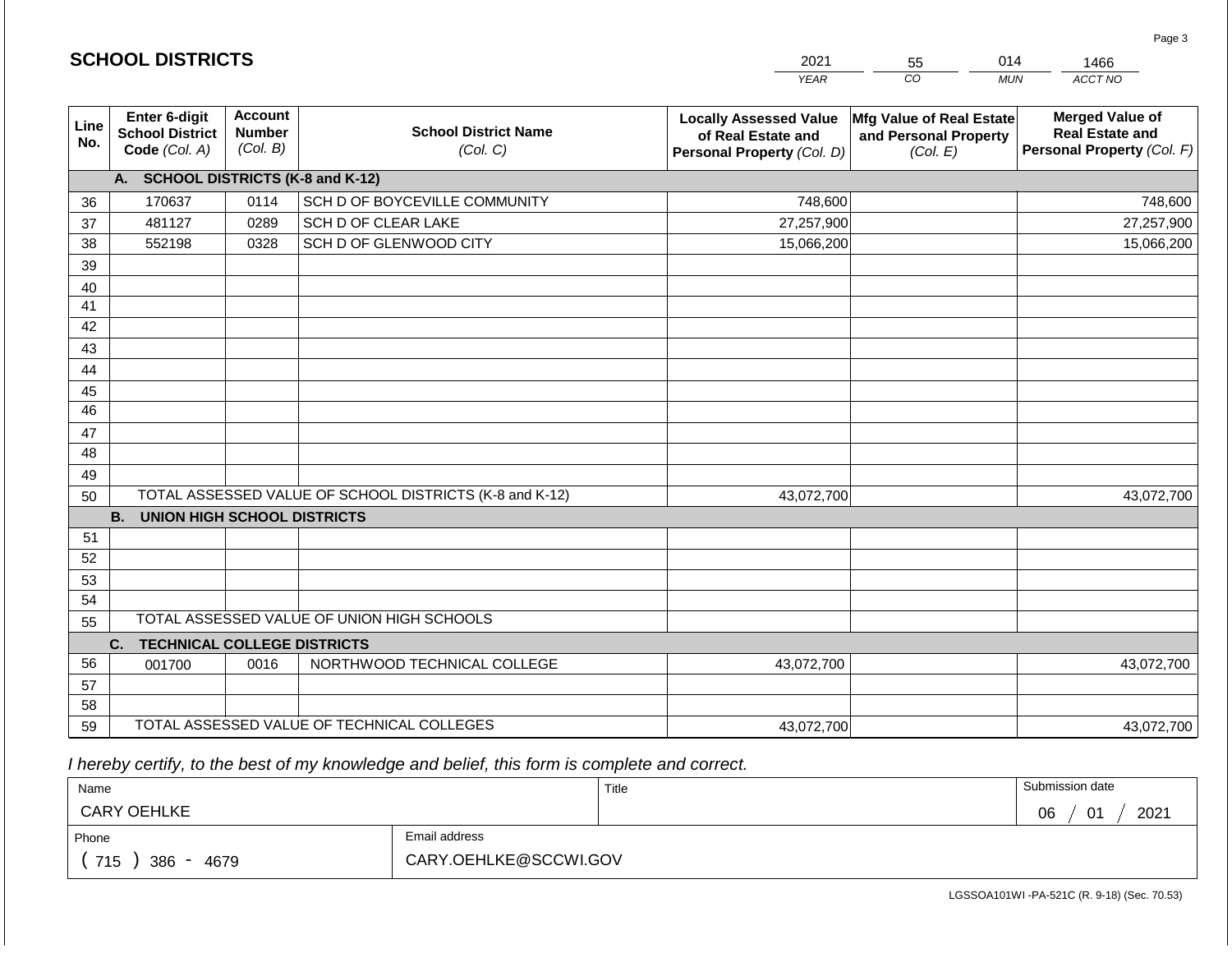- Each municipality's SOA is completed after the Board of Review and includes any changes made to the locally assessed values, under state law (sec. 70.53, Wis. Stats.)
- The Wisconsin Department of Revenue (DOR) merges the locally assessed values with the state assessed manufacturing values
- DOR provides the information regarding district names and codes. If a district is not listed, contact DOR.

Note: If you submit an amended SOA to DOR after your municipality's SOA is equated and posted to our website, we will process the SOA. However, DOR will not recalculate the *aggregate ratio or update the final SOA posted on our website. You should use the corrected values to calculate your tax rates.*

#### **Page 1: Real Estate and Personal Property**

- Lines 1-9 assessed real estate values, parcel counts and acres by classification
- Lines 10-15 assessed personal property values and number of accounts by class
- Line 16 aggregate assessed value of all property subject to general property; use to calculate tax rates. Note: This line equals the total assessed value of K-8 and K-12 school districts (Line 50) and total assessed value of technical colleges (Line 59).
- Remarks assessment ratio used to calculate estimated fair market value on property tax bills

#### **Page 2: Forest Crop, Other Exempt Land and Special Districts**

- Lines 18-21 private forest crop and managed forest lands assessed values
- Line  $22 -$  tax exempt land acres
- Line 23 prior years assessed value of omitted property under sec. 70.44 and correction of errors under sec. 70.43 shown by locally assessed or manufacturing real estate and personal property. Note: If there is an amount on this line, report the corresponding tax in the Statement of Taxes, Sections J or K.
- Lines 24-35 special district assessed values. These values are used to calculate tax rates for the special districts.

#### **Page 3: School Districts**

- Lines 36-50 school districts (K-8 and K-12) assessed values. These values are used to calculate tax rates for school districts.
- Lines 51-55 union high school district assessed values. These values are used to calculate tax rates for union high school districts.
- Lines 56-59 technical college assessed values. These values are used to calculate tax rates for technical colleges.

If you have questions: Email: lgs@wisconsin.gov

 Phone: (608) 266-2569 or (608) 264-6892 Fax: (608) 264-6887

210TH AVENUE ANNE JOHNSTON<br>TOWN OF FOREST 2934 210TH AVENUE EMERALD, WI 54013 EMERALD, WI 54013TOWN OF FOREST ANNE JOHNSTON 2934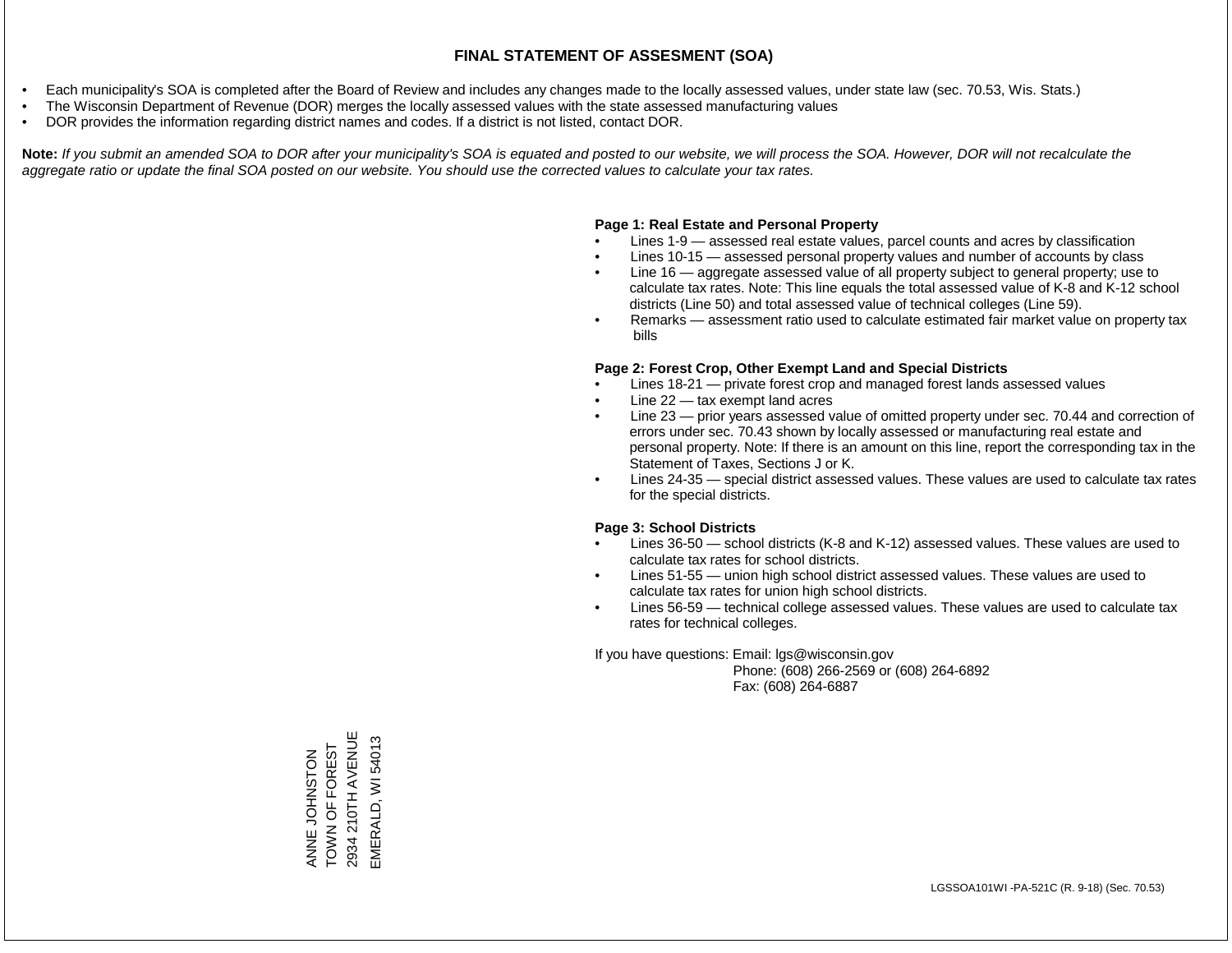|                |                                                                                                                                                                                              | <b>FINAL - EQUATED</b><br><b>STATEMENT OF ASSESSMENT FOR 2021</b> |                                             | 55           |                | 016                                                                  | 1467                    | This is an Amended Return              | Page 1                                  |
|----------------|----------------------------------------------------------------------------------------------------------------------------------------------------------------------------------------------|-------------------------------------------------------------------|---------------------------------------------|--------------|----------------|----------------------------------------------------------------------|-------------------------|----------------------------------------|-----------------------------------------|
|                |                                                                                                                                                                                              |                                                                   |                                             | CO           |                | <b>MUN</b>                                                           | ACCT NO                 |                                        |                                         |
|                | <b>FOR</b>                                                                                                                                                                                   | <b>TOWN OF</b><br><b>OF</b>                                       |                                             |              |                |                                                                      |                         |                                        |                                         |
|                |                                                                                                                                                                                              | Town - Village - City                                             | <b>GLENWOOD</b><br><b>Municipality Name</b> |              |                | ST CROIX COUNTY<br><b>County Name</b>                                |                         |                                        |                                         |
| Line<br>No.    |                                                                                                                                                                                              | <b>REAL ESTATE</b><br>(See Lines 18 - 22 for                      |                                             | PARCEL COUNT |                | NO. OF ACRES<br><b>WHOLE</b><br>TOTAL LAND IMPROVEMENTS NUMBERS ONLY | <b>VALUE OF</b><br>LAND | <b>VALUE OF</b><br><b>IMPROVEMENTS</b> | TOTAL VALUE OF LAND<br>AND IMPROVEMENTS |
|                |                                                                                                                                                                                              | other Real Estate)                                                | (Col. A)                                    | (Col. B)     |                | (Col, C)                                                             | (Col. D)                | (Col. E)                               | (Col. F)                                |
| $\mathbf 1$    |                                                                                                                                                                                              | <b>RESIDENTIAL - Class 1</b>                                      | 305                                         |              | 286            | 688                                                                  | 5,384,800               | 42,102,000                             | 47,486,800                              |
| $\overline{2}$ |                                                                                                                                                                                              | <b>COMMERCIAL - Class 2</b>                                       | 8                                           |              | 6              | 3                                                                    | 33,400                  | 488,900                                | 522,300                                 |
| 3              |                                                                                                                                                                                              | <b>MANUFACTURING - Class 3</b>                                    | 0                                           |              | $\overline{0}$ | $\Omega$                                                             | $\Omega$                | 0                                      | $\Omega$                                |
| $\overline{4}$ | <b>AGRICULTURAL - Class 4</b>                                                                                                                                                                |                                                                   | 594                                         |              |                | 12,488                                                               | 2,047,200               |                                        | 2,047,200                               |
| 5              |                                                                                                                                                                                              | UNDEVELOPED - Class 5                                             | 420                                         |              |                | 3,154                                                                | 3,025,800               |                                        | 3,025,800                               |
| 6              |                                                                                                                                                                                              | AGRICULTURAL FOREST - Class 5m                                    | 239                                         |              |                | 2,608                                                                | 3,259,500               |                                        | 3,259,500                               |
| $\overline{7}$ |                                                                                                                                                                                              | <b>FOREST LANDS - Class 6</b>                                     | 60                                          |              |                | 828                                                                  | 2,052,700               |                                        | 2,052,700                               |
| 8              |                                                                                                                                                                                              | OTHER - Class 7                                                   | 75                                          |              | 75             | 177                                                                  | 740,000                 | 11,379,600                             | 12,119,600                              |
| 9              |                                                                                                                                                                                              | <b>TOTAL - ALL COLUMNS</b>                                        | 1,701                                       |              | 367            | 19,946                                                               | 16,543,400              | 53,970,500                             | 70,513,900                              |
| 10             |                                                                                                                                                                                              | NUMBER OF PERSONAL PROPERTY ACCOUNTS IN ROLL                      |                                             |              |                | 8                                                                    | <b>LOCALLY ASSESSED</b> | <b>MANUFACTURING</b>                   | <b>MERGED</b>                           |
| 11             |                                                                                                                                                                                              | BOATS AND OTHER WATERCRAFT NOT EXEMPT - Code 1                    |                                             |              |                |                                                                      | 0                       | 0                                      | $\Omega$                                |
| 12             |                                                                                                                                                                                              | MACHINERY, TOOLS AND PATTERNS - Code 2                            |                                             |              |                |                                                                      |                         | 0                                      | $\Omega$                                |
| 13             |                                                                                                                                                                                              | FURNITURE, FIXTURES AND EQUIPMENT - Code 3                        |                                             |              |                |                                                                      | 15,700                  | $\mathbf 0$                            | 15,700                                  |
| 14             |                                                                                                                                                                                              | ALL OTHER PERSONAL PROPERTY NOT EXEMPT - Codes 4A, 4B, 4C         |                                             |              |                |                                                                      | 40,000                  | $\mathbf 0$                            | 40,000                                  |
| 15             | TOTAL OF PERSONAL PROPERTY NOT EXEMPT (Total of Lines 11-14)                                                                                                                                 |                                                                   |                                             |              |                |                                                                      | 55,700                  | $\mathbf 0$                            | 55,700                                  |
| 16             | AGGREGATE ASSESSED VALUE OF ALL PROPERTY SUBJECT TO THE GENERAL PROPERTY TAX (Total of Lines 9F and 15F)<br>MUST EQUAL TOTAL VALUE OF THE SCHOOL DISTRICTS (K-12 PLUS K-8) - Line 50, Col. F |                                                                   |                                             |              |                |                                                                      |                         |                                        | 70,569,600                              |
| 17             | Name of Assessor<br>Telephone #<br><b>BOARD OF REVIEW</b><br>DATE OF FINAL ADJOURNMENT<br>05/12/2021<br><b>RANDY PROCHNOW</b>                                                                |                                                                   |                                             |              |                |                                                                      | (715) 309-2863          |                                        |                                         |

The Assessment Ratio to be used in calculating the estimated Fair Market Value on tax bills for this tax district is .971529896

This ratio should be used to convert assessed values to "Calculate Equalized Values" in Step 1 of the Lottery and Gaming Credit Calculations.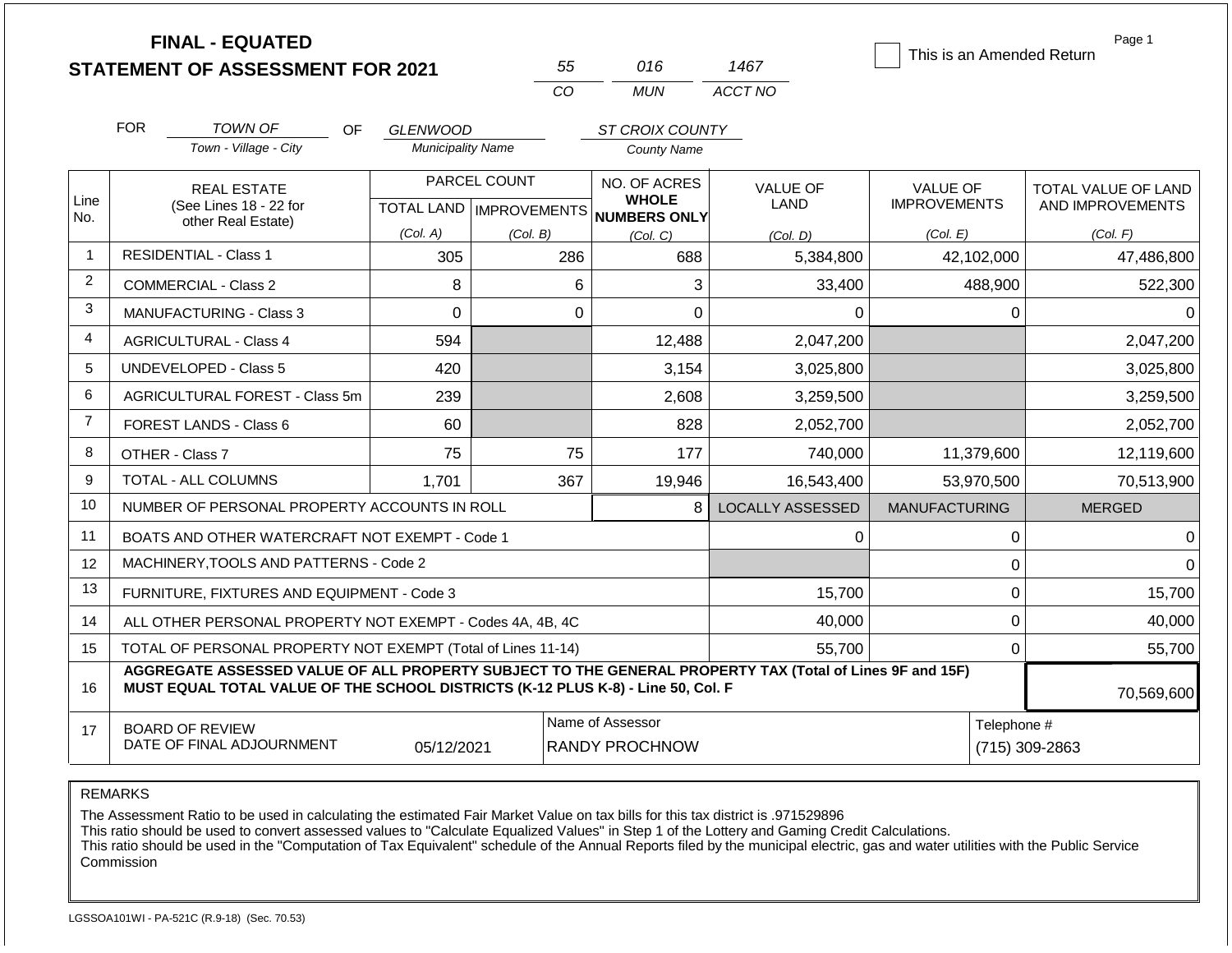2021 55 016 1467

FOREST LANDS (Line 7) and FOREST CROPS (in this section) - are **NOT** the same *YEAR CO MUN ACCT NO*

|    |                                                            |                 | Private Forest Crop - Reg Class @ \$2.52 per acre |                                                                                |                                                               |                                                                 |                                                                                           |                                                                    |               |                    |
|----|------------------------------------------------------------|-----------------|---------------------------------------------------|--------------------------------------------------------------------------------|---------------------------------------------------------------|-----------------------------------------------------------------|-------------------------------------------------------------------------------------------|--------------------------------------------------------------------|---------------|--------------------|
|    | (a) PARCELS                                                | (b) ACRES       |                                                   | (c) ASSESSED VALUE                                                             |                                                               | (d) PARCELS                                                     |                                                                                           | (e) ACRES                                                          |               | (f) ASSESSED VALUE |
| 18 |                                                            |                 |                                                   |                                                                                |                                                               |                                                                 |                                                                                           |                                                                    |               |                    |
|    |                                                            |                 |                                                   |                                                                                |                                                               |                                                                 |                                                                                           |                                                                    |               |                    |
|    |                                                            |                 |                                                   | Private Forest Crop - Special Class @ 20¢ per acre<br>(c) ASSESSED VALUE       |                                                               | (d) PARCELS                                                     | Entered Before 2005 Managed Forest - Ferrous Mining CLOSED @ \$7.87 per acre<br>(e) ACRES |                                                                    |               | (f) ASSESSED VALUE |
| 19 | (a) PARCELS                                                | (b) ACRES       |                                                   |                                                                                |                                                               |                                                                 |                                                                                           |                                                                    |               |                    |
|    |                                                            |                 |                                                   |                                                                                |                                                               |                                                                 |                                                                                           |                                                                    |               |                    |
|    | Entered Before 2005 Managed Forest - OPEN @ 74 ¢ per acre  |                 |                                                   |                                                                                |                                                               |                                                                 |                                                                                           | Entered Before 2005 Managed Forest - CLOSED @                      |               | \$1.75 per acre    |
| 20 | (a) PARCELS<br>(c) ASSESSED VALUE<br>(b) ACRES             |                 | (d) PARCELS                                       |                                                                                | (e) ACRES                                                     |                                                                 | (f) ASSESSED VALUE                                                                        |                                                                    |               |                    |
|    |                                                            |                 |                                                   |                                                                                |                                                               |                                                                 |                                                                                           |                                                                    |               |                    |
|    |                                                            |                 |                                                   |                                                                                |                                                               | 25                                                              |                                                                                           | 458.04                                                             |               | 904.900            |
|    | Entered After 2004 Managed Forest - OPEN @ \$2.04 per acre |                 |                                                   |                                                                                | Entered After 2004 Managed Forest - CLOSED @ \$10.20 per acre |                                                                 |                                                                                           |                                                                    |               |                    |
| 21 | (a) PARCELS                                                | (b) ACRES       |                                                   | (c) ASSESSED VALUE                                                             |                                                               | (d) PARCELS                                                     |                                                                                           | (e) ACRES                                                          |               | (f) ASSESSED VALUE |
|    |                                                            |                 |                                                   |                                                                                |                                                               |                                                                 |                                                                                           |                                                                    |               |                    |
|    |                                                            | 35              |                                                   | 87,500                                                                         |                                                               | 32                                                              |                                                                                           | 723.49                                                             |               | 1,474,900          |
|    | (a) County Forest Cropland Acres                           |                 |                                                   | (b) Federal Acres                                                              |                                                               | (c) State Acres                                                 |                                                                                           | (d) County (NOT FOREST CROP) Acres                                 |               | (e) Other Acres    |
| 22 |                                                            |                 |                                                   |                                                                                |                                                               |                                                                 |                                                                                           |                                                                    |               |                    |
|    |                                                            |                 |                                                   |                                                                                |                                                               |                                                                 |                                                                                           | 42.59                                                              |               | 19.79              |
|    |                                                            |                 |                                                   | Assessed Value of Omitted Property From Prior Years (Sec. 70.44)               |                                                               | Assessed Value of Sec. 70.43 Corrections of Errors by Assessors |                                                                                           |                                                                    |               |                    |
|    |                                                            | (a) REAL ESTATE |                                                   | (b) PERSONAL                                                                   |                                                               |                                                                 |                                                                                           | (c1) REAL ESTATE                                                   | (c2) PERSONAL |                    |
| 23 |                                                            |                 |                                                   |                                                                                |                                                               |                                                                 |                                                                                           |                                                                    |               |                    |
|    |                                                            |                 |                                                   | Manufacturing Equated Value of Omitted Property From Prior Years (Sec. 70.995) |                                                               |                                                                 |                                                                                           | Mfg. Equated Value of Sec.70.43 Corrections of Errors by Assessors |               |                    |
|    | (d) REAL ESTATE                                            |                 |                                                   | (e) PERSONAL                                                                   |                                                               |                                                                 |                                                                                           | (f1) REAL ESTATE                                                   | (f2) PERSONAL |                    |
|    |                                                            |                 |                                                   |                                                                                |                                                               |                                                                 |                                                                                           |                                                                    |               |                    |
|    |                                                            |                 |                                                   |                                                                                |                                                               |                                                                 |                                                                                           |                                                                    |               |                    |

## **SPECIAL DISTRICTS**

| Line<br>No. | Enter 6-digit<br>Special District<br>Code (Col. A) | Account<br><b>Number</b><br>(Col. B) | <b>Special District Name</b><br>(Col. C)           | <b>Locally Assessed Value</b><br>of Real Estate and<br><b>Personal Property (Col. D)</b> | Mfg Value of Real Estate<br>and Personal Property<br>(Col. E) | <b>Merged Value of</b><br><b>Real Estate and</b><br>Personal Property (Col. F) |
|-------------|----------------------------------------------------|--------------------------------------|----------------------------------------------------|------------------------------------------------------------------------------------------|---------------------------------------------------------------|--------------------------------------------------------------------------------|
| 24          | 557050                                             | 0337                                 | <b>GLENWOOD &amp; EMERALD SANITARY DISTRICT #1</b> | 1,631,800                                                                                |                                                               | 1,631,800                                                                      |
| 25          | 558020                                             | 0339                                 | UPPER WILLOW REHABILITATION DISTRICT               | 8,032,100                                                                                |                                                               | 8,032,100                                                                      |
| 26          |                                                    |                                      |                                                    |                                                                                          |                                                               |                                                                                |
| 27          |                                                    |                                      |                                                    |                                                                                          |                                                               |                                                                                |
| 28          |                                                    |                                      |                                                    |                                                                                          |                                                               |                                                                                |
| 29          |                                                    |                                      |                                                    |                                                                                          |                                                               |                                                                                |
| 30          |                                                    |                                      |                                                    |                                                                                          |                                                               |                                                                                |
| 31          |                                                    |                                      |                                                    |                                                                                          |                                                               |                                                                                |
| 32          |                                                    |                                      |                                                    |                                                                                          |                                                               |                                                                                |
| 33          |                                                    |                                      |                                                    |                                                                                          |                                                               |                                                                                |
| 34          |                                                    |                                      |                                                    |                                                                                          |                                                               |                                                                                |
| 35          |                                                    |                                      |                                                    |                                                                                          |                                                               |                                                                                |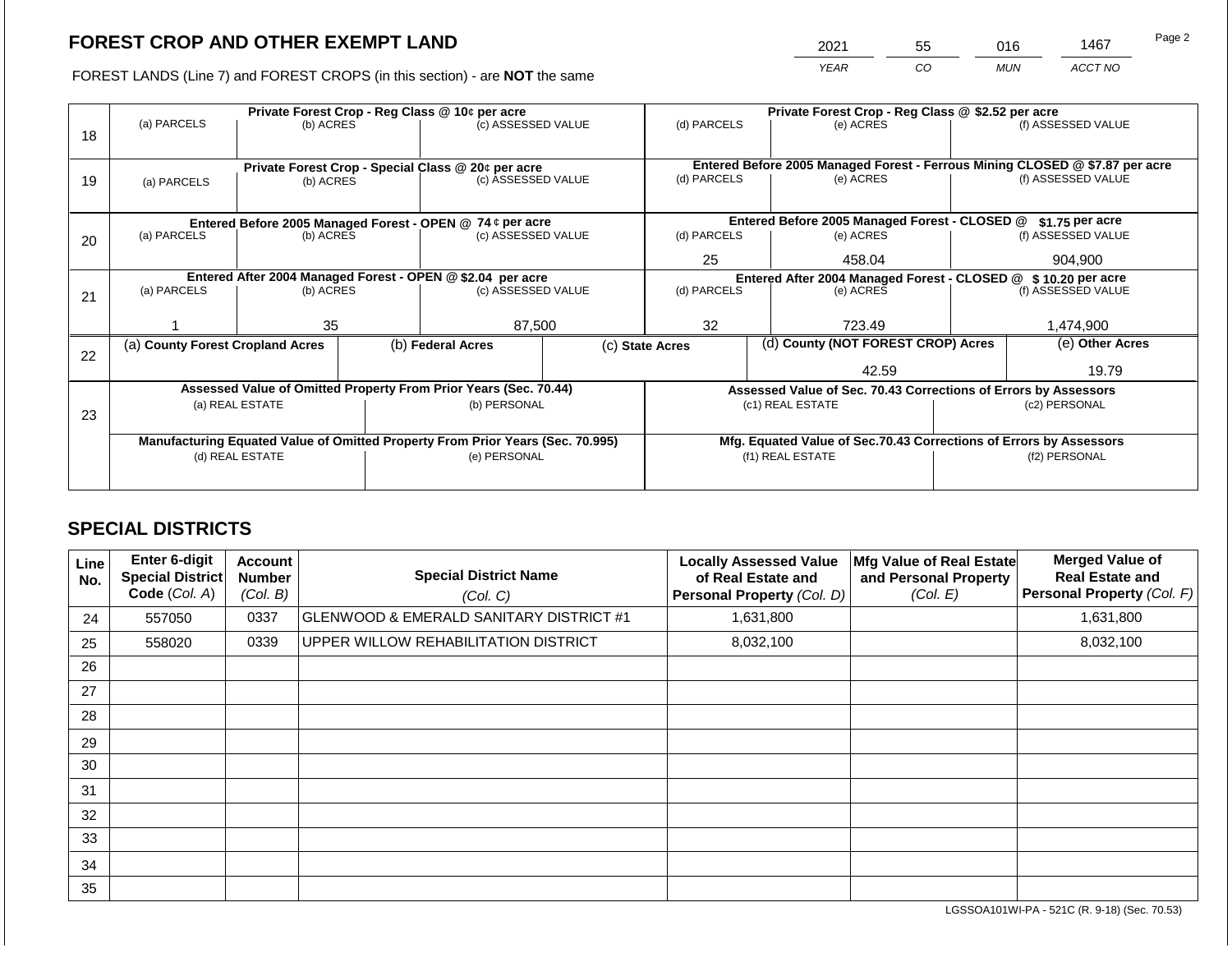|             | <b>SCHOOL DISTRICTS</b>                                         |                                             |                                                         | 2021                                                                              | 55                                                            | 016<br>1467 |                                                                                |
|-------------|-----------------------------------------------------------------|---------------------------------------------|---------------------------------------------------------|-----------------------------------------------------------------------------------|---------------------------------------------------------------|-------------|--------------------------------------------------------------------------------|
|             |                                                                 |                                             |                                                         | <b>YEAR</b>                                                                       | CO                                                            | <b>MUN</b>  | ACCT NO                                                                        |
| Line<br>No. | <b>Enter 6-digit</b><br><b>School District</b><br>Code (Col. A) | <b>Account</b><br><b>Number</b><br>(Col. B) | <b>School District Name</b><br>(Col. C)                 | <b>Locally Assessed Value</b><br>of Real Estate and<br>Personal Property (Col. D) | Mfg Value of Real Estate<br>and Personal Property<br>(Col. E) |             | <b>Merged Value of</b><br><b>Real Estate and</b><br>Personal Property (Col. F) |
|             | A.                                                              |                                             | <b>SCHOOL DISTRICTS (K-8 and K-12)</b>                  |                                                                                   |                                                               |             |                                                                                |
| 36          | 552198                                                          | 0328                                        | SCH D OF GLENWOOD CITY                                  | 70,569,600                                                                        |                                                               |             | 70,569,600                                                                     |
| 37          |                                                                 |                                             |                                                         |                                                                                   |                                                               |             |                                                                                |
| 38          |                                                                 |                                             |                                                         |                                                                                   |                                                               |             |                                                                                |
| 39          |                                                                 |                                             |                                                         |                                                                                   |                                                               |             |                                                                                |
| 40          |                                                                 |                                             |                                                         |                                                                                   |                                                               |             |                                                                                |
| 41          |                                                                 |                                             |                                                         |                                                                                   |                                                               |             |                                                                                |
| 42          |                                                                 |                                             |                                                         |                                                                                   |                                                               |             |                                                                                |
| 43<br>44    |                                                                 |                                             |                                                         |                                                                                   |                                                               |             |                                                                                |
| 45          |                                                                 |                                             |                                                         |                                                                                   |                                                               |             |                                                                                |
| 46          |                                                                 |                                             |                                                         |                                                                                   |                                                               |             |                                                                                |
| 47          |                                                                 |                                             |                                                         |                                                                                   |                                                               |             |                                                                                |
| 48          |                                                                 |                                             |                                                         |                                                                                   |                                                               |             |                                                                                |
| 49          |                                                                 |                                             |                                                         |                                                                                   |                                                               |             |                                                                                |
| 50          |                                                                 |                                             | TOTAL ASSESSED VALUE OF SCHOOL DISTRICTS (K-8 and K-12) | 70,569,600                                                                        |                                                               |             | 70,569,600                                                                     |
|             | <b>B. UNION HIGH SCHOOL DISTRICTS</b>                           |                                             |                                                         |                                                                                   |                                                               |             |                                                                                |
| 51          |                                                                 |                                             |                                                         |                                                                                   |                                                               |             |                                                                                |
| 52          |                                                                 |                                             |                                                         |                                                                                   |                                                               |             |                                                                                |
| 53          |                                                                 |                                             |                                                         |                                                                                   |                                                               |             |                                                                                |
| 54          |                                                                 |                                             |                                                         |                                                                                   |                                                               |             |                                                                                |
| 55          |                                                                 |                                             | TOTAL ASSESSED VALUE OF UNION HIGH SCHOOLS              |                                                                                   |                                                               |             |                                                                                |
|             | C.<br><b>TECHNICAL COLLEGE DISTRICTS</b>                        |                                             |                                                         |                                                                                   |                                                               |             |                                                                                |
| 56          | 001700                                                          | 0016                                        | NORTHWOOD TECHNICAL COLLEGE                             | 70,569,600                                                                        |                                                               |             | 70,569,600                                                                     |
| 57<br>58    |                                                                 |                                             |                                                         |                                                                                   |                                                               |             |                                                                                |
| 59          |                                                                 |                                             | TOTAL ASSESSED VALUE OF TECHNICAL COLLEGES              | 70,569,600                                                                        |                                                               |             | 70,569,600                                                                     |
|             |                                                                 |                                             |                                                         |                                                                                   |                                                               |             |                                                                                |

 *I hereby certify, to the best of my knowledge and belief, this form is complete and correct.*

| Name               |                       | Title | Submission date       |
|--------------------|-----------------------|-------|-----------------------|
| <b>CARY OEHLKE</b> |                       |       | 2021<br>18<br>∩ҕ<br>◡ |
| Phone              | Email address         |       |                       |
| 715<br>386<br>4679 | CARY.OEHLKE@SCCWI.GOV |       |                       |

Page 3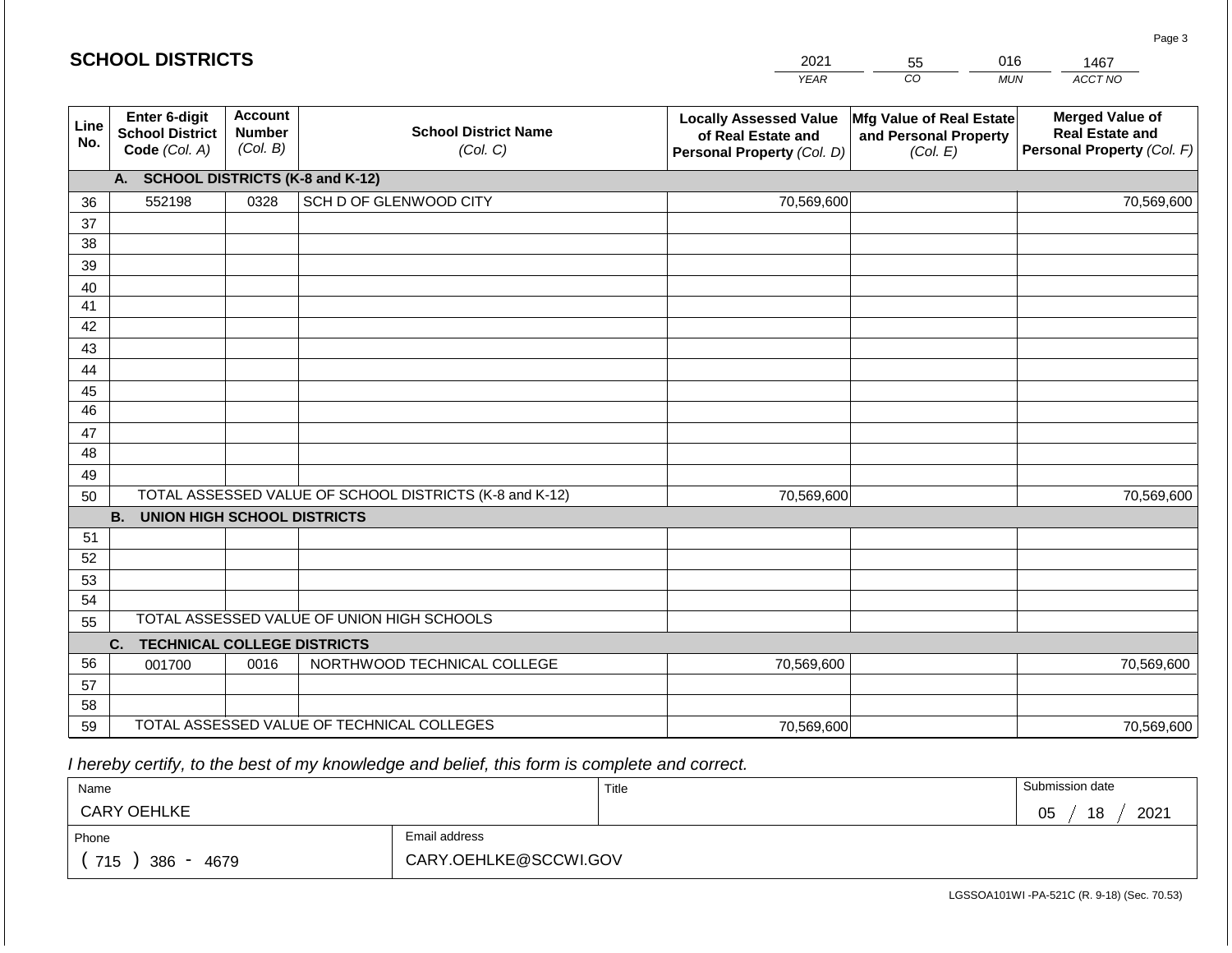- Each municipality's SOA is completed after the Board of Review and includes any changes made to the locally assessed values, under state law (sec. 70.53, Wis. Stats.)
- The Wisconsin Department of Revenue (DOR) merges the locally assessed values with the state assessed manufacturing values
- DOR provides the information regarding district names and codes. If a district is not listed, contact DOR.

Note: If you submit an amended SOA to DOR after your municipality's SOA is equated and posted to our website, we will process the SOA. However, DOR will not recalculate the *aggregate ratio or update the final SOA posted on our website. You should use the corrected values to calculate your tax rates.*

### **Page 1: Real Estate and Personal Property**

- Lines 1-9 assessed real estate values, parcel counts and acres by classification
- Lines 10-15 assessed personal property values and number of accounts by class
- Line 16 aggregate assessed value of all property subject to general property; use to calculate tax rates. Note: This line equals the total assessed value of K-8 and K-12 school districts (Line 50) and total assessed value of technical colleges (Line 59).
- Remarks assessment ratio used to calculate estimated fair market value on property tax bills

### **Page 2: Forest Crop, Other Exempt Land and Special Districts**

- Lines 18-21 private forest crop and managed forest lands assessed values
- Line  $22 -$  tax exempt land acres
- Line 23 prior years assessed value of omitted property under sec. 70.44 and correction of errors under sec. 70.43 shown by locally assessed or manufacturing real estate and personal property. Note: If there is an amount on this line, report the corresponding tax in the Statement of Taxes, Sections J or K.
- Lines 24-35 special district assessed values. These values are used to calculate tax rates for the special districts.

### **Page 3: School Districts**

- Lines 36-50 school districts (K-8 and K-12) assessed values. These values are used to calculate tax rates for school districts.
- Lines 51-55 union high school district assessed values. These values are used to calculate tax rates for union high school districts.
- Lines 56-59 technical college assessed values. These values are used to calculate tax rates for technical colleges.

If you have questions: Email: lgs@wisconsin.gov

 Phone: (608) 266-2569 or (608) 264-6892 Fax: (608) 264-6887

GLENWOOD CITY, WI54013-4148 GLENWOOD CHA-4-3-5-5012 - 5-5013 - 5-5013 - 5-5013 - 5-5013 - 5-5014 - 5-5014 - 5-QOONN AT JU LO N NOO LORI OBERMUELLER<br>TOWN OF GLENWOOD LORI OBERMUELLER 297TH ST 2973 297TH ST 2973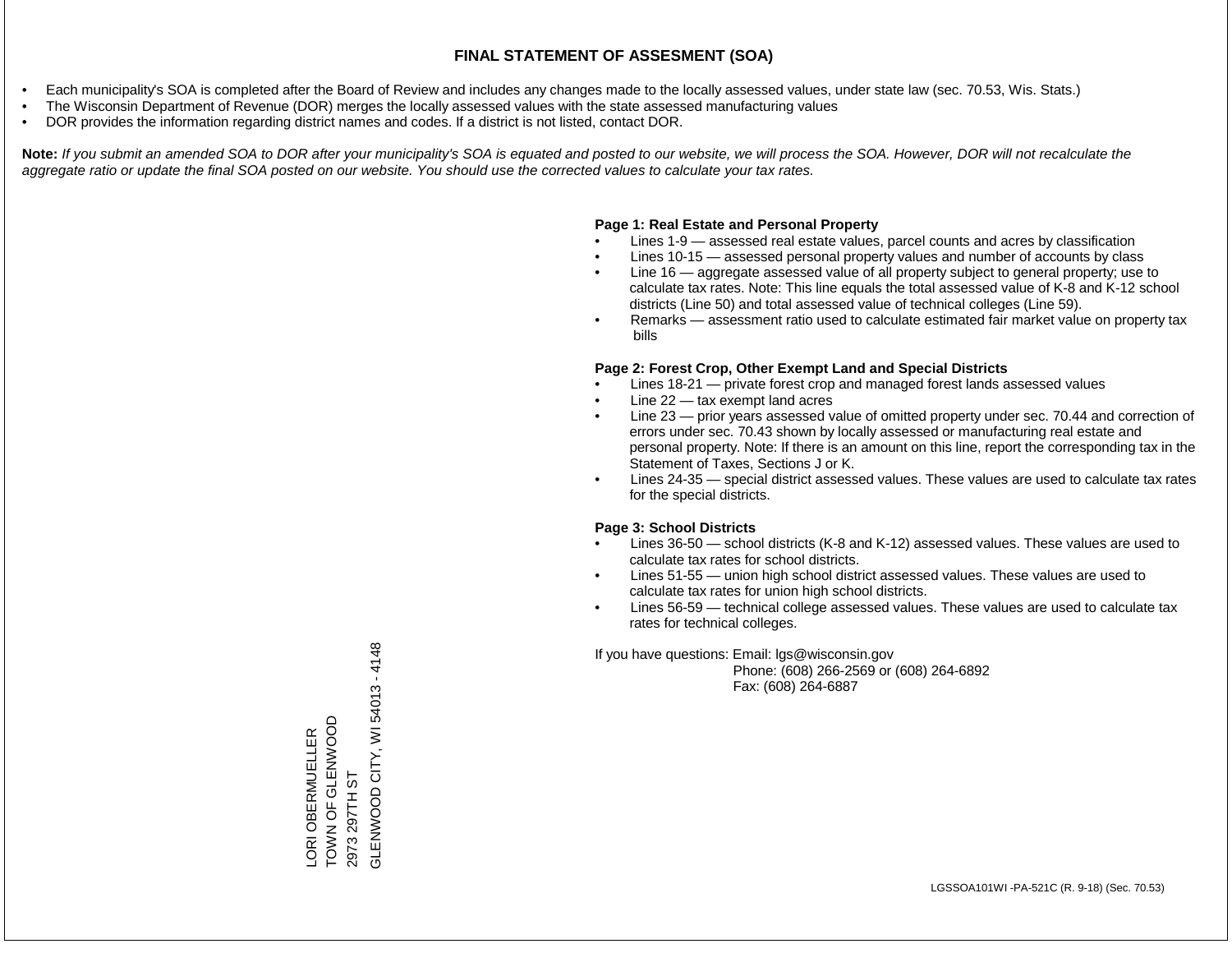|                | <b>FINAL - EQUATED</b><br><b>STATEMENT OF ASSESSMENT FOR 2021</b>                                                                                                                            |           |                                           |          | 55           | 018                                                 | 1468                           |                                        |             | Page 1<br>This is an Amended Return     |
|----------------|----------------------------------------------------------------------------------------------------------------------------------------------------------------------------------------------|-----------|-------------------------------------------|----------|--------------|-----------------------------------------------------|--------------------------------|----------------------------------------|-------------|-----------------------------------------|
|                |                                                                                                                                                                                              |           |                                           |          | CO           | <b>MUN</b>                                          | ACCT NO                        |                                        |             |                                         |
|                | <b>FOR</b><br><b>TOWN OF</b>                                                                                                                                                                 | <b>OF</b> | HAMMOND                                   |          |              | ST CROIX COUNTY                                     |                                |                                        |             |                                         |
|                | Town - Village - City                                                                                                                                                                        |           | <b>Municipality Name</b>                  |          |              | <b>County Name</b>                                  |                                |                                        |             |                                         |
| Line           | <b>REAL ESTATE</b><br>(See Lines 18 - 22 for                                                                                                                                                 |           | PARCEL COUNT<br>TOTAL LAND   IMPROVEMENTS |          |              | NO. OF ACRES<br><b>WHOLE</b><br><b>NUMBERS ONLY</b> | <b>VALUE OF</b><br>LAND        | <b>VALUE OF</b><br><b>IMPROVEMENTS</b> |             | TOTAL VALUE OF LAND<br>AND IMPROVEMENTS |
| No.            | other Real Estate)                                                                                                                                                                           |           | (Col. A)                                  | (Col. B) |              | (Col, C)                                            | (Col. D)                       | (Col. E)                               |             | (Col. F)                                |
| $\overline{1}$ | <b>RESIDENTIAL - Class 1</b>                                                                                                                                                                 |           | 876                                       |          | 835          | 2,089                                               | 31,813,800                     |                                        | 166,542,900 | 198,356,700                             |
| 2              | COMMERCIAL - Class 2                                                                                                                                                                         |           | 28                                        |          | 24           | 279                                                 | 1,500,200                      |                                        | 3,175,900   | 4,676,100                               |
| 3              | <b>MANUFACTURING - Class 3</b>                                                                                                                                                               |           | $\mathbf{1}$                              |          | $\mathbf{1}$ | $\overline{2}$                                      | 13,600                         |                                        | 152,600     | 166,200                                 |
| $\overline{4}$ | <b>AGRICULTURAL - Class 4</b>                                                                                                                                                                |           | 768                                       |          |              | 15,502                                              | 2,191,100                      |                                        |             | 2,191,100                               |
| 5              | <b>UNDEVELOPED - Class 5</b>                                                                                                                                                                 |           | 474                                       |          |              | 1,564                                               | 1,975,200                      |                                        |             | 1,975,200                               |
| 6              | AGRICULTURAL FOREST - Class 5m                                                                                                                                                               |           | 112                                       |          |              | 423                                                 | 971,100                        |                                        |             | 971,100                                 |
| $\overline{7}$ | FOREST LANDS - Class 6                                                                                                                                                                       |           | 38                                        |          |              | 342                                                 | 1,428,500                      |                                        |             | 1,428,500                               |
| 8              | OTHER - Class 7                                                                                                                                                                              |           | 63                                        |          | 65           | 183                                                 | 1,413,400                      |                                        | 9,713,300   | 11,126,700                              |
| 9              | <b>TOTAL - ALL COLUMNS</b>                                                                                                                                                                   |           | 2,360                                     |          | 925          | 20,384                                              | 41,306,900                     |                                        | 179,584,700 | 220,891,600                             |
| 10             | NUMBER OF PERSONAL PROPERTY ACCOUNTS IN ROLL                                                                                                                                                 |           |                                           |          |              | 25                                                  | <b>LOCALLY ASSESSED</b>        | <b>MANUFACTURING</b>                   |             | <b>MERGED</b>                           |
| 11             | BOATS AND OTHER WATERCRAFT NOT EXEMPT - Code 1                                                                                                                                               |           |                                           |          |              |                                                     | $\mathbf 0$                    |                                        | 0           | $\mathbf 0$                             |
| 12             | MACHINERY, TOOLS AND PATTERNS - Code 2                                                                                                                                                       |           |                                           |          |              |                                                     |                                |                                        | 8,700       | 8,700                                   |
| 13             | FURNITURE, FIXTURES AND EQUIPMENT - Code 3                                                                                                                                                   |           |                                           |          |              |                                                     | 58,900                         |                                        | 10,200      | 69,100                                  |
| 14             | ALL OTHER PERSONAL PROPERTY NOT EXEMPT - Codes 4A, 4B, 4C                                                                                                                                    |           |                                           |          |              |                                                     | 70,500                         |                                        | 1,800       | 72,300                                  |
| 15             | TOTAL OF PERSONAL PROPERTY NOT EXEMPT (Total of Lines 11-14)                                                                                                                                 |           |                                           |          | 129,400      |                                                     |                                |                                        | 20,700      | 150,100                                 |
| 16             | AGGREGATE ASSESSED VALUE OF ALL PROPERTY SUBJECT TO THE GENERAL PROPERTY TAX (Total of Lines 9F and 15F)<br>MUST EQUAL TOTAL VALUE OF THE SCHOOL DISTRICTS (K-12 PLUS K-8) - Line 50, Col. F |           |                                           |          |              |                                                     |                                |                                        | 221,041,700 |                                         |
| 17             | <b>BOARD OF REVIEW</b><br>DATE OF FINAL ADJOURNMENT                                                                                                                                          |           | 09/22/2021                                |          |              | Name of Assessor                                    | KLEVEN PROPERTY ASSESSMENT LLC |                                        | Telephone # | (715) 529-1032                          |

The Assessment Ratio to be used in calculating the estimated Fair Market Value on tax bills for this tax district is .707556125

This ratio should be used to convert assessed values to "Calculate Equalized Values" in Step 1 of the Lottery and Gaming Credit Calculations.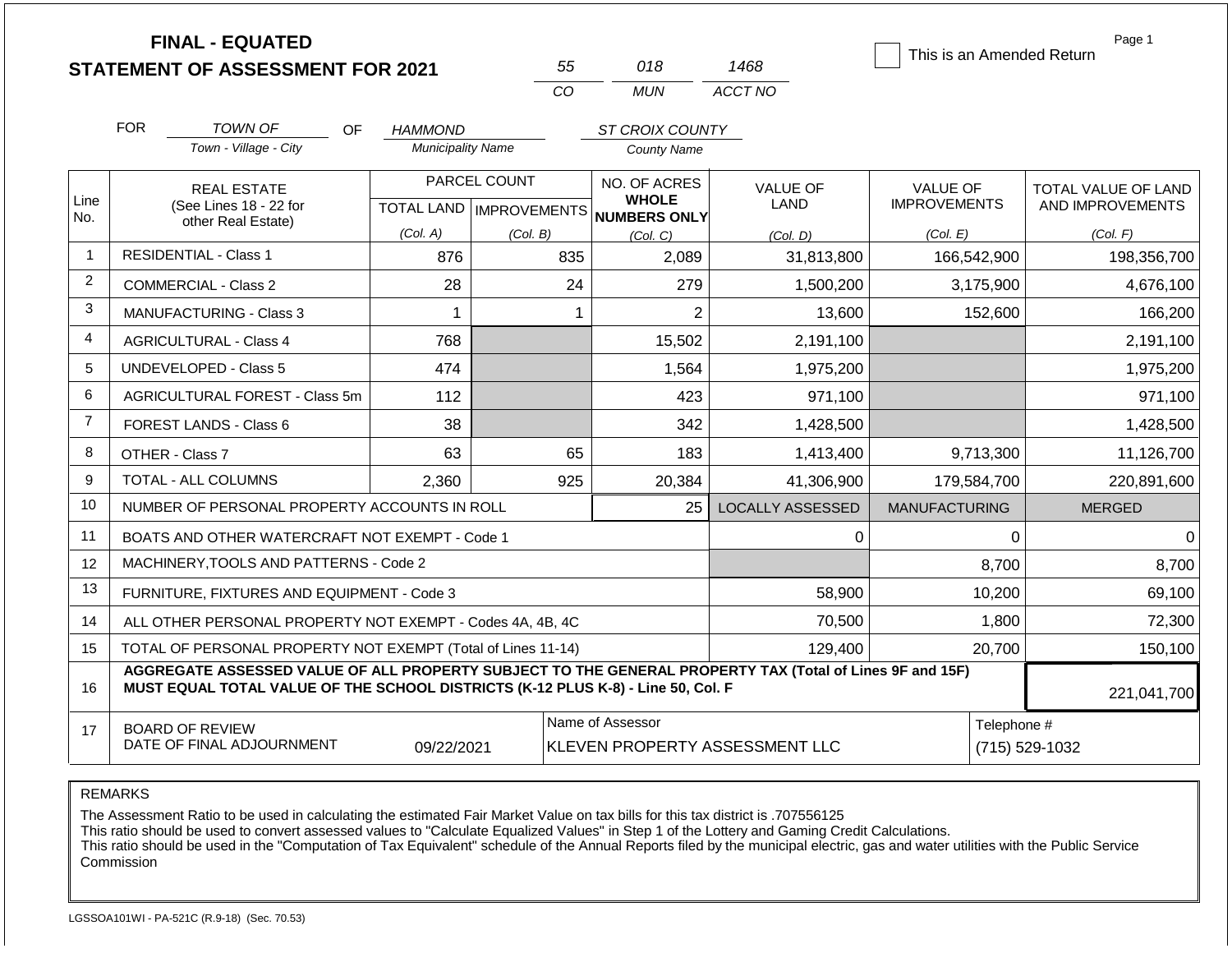2021 55 018 1468

FOREST LANDS (Line 7) and FOREST CROPS (in this section) - are **NOT** the same *YEAR CO MUN ACCT NO*

| 18 | (a) PARCELS                                                                    | (b) ACRES       |                                                               | Private Forest Crop - Reg Class @ 10¢ per acre<br>(c) ASSESSED VALUE     |                          | (d) PARCELS                                                     |                    | Private Forest Crop - Reg Class @ \$2.52 per acre<br>(e) ACRES                                     |                 | (f) ASSESSED VALUE |
|----|--------------------------------------------------------------------------------|-----------------|---------------------------------------------------------------|--------------------------------------------------------------------------|--------------------------|-----------------------------------------------------------------|--------------------|----------------------------------------------------------------------------------------------------|-----------------|--------------------|
| 19 | (a) PARCELS                                                                    | (b) ACRES       |                                                               | Private Forest Crop - Special Class @ 20¢ per acre<br>(c) ASSESSED VALUE | (d) PARCELS<br>(e) ACRES |                                                                 |                    | Entered Before 2005 Managed Forest - Ferrous Mining CLOSED @ \$7.87 per acre<br>(f) ASSESSED VALUE |                 |                    |
|    |                                                                                |                 |                                                               | Entered Before 2005 Managed Forest - OPEN @ 74 ¢ per acre                |                          |                                                                 |                    | Entered Before 2005 Managed Forest - CLOSED @                                                      |                 | \$1.75 per acre    |
| 20 | (a) PARCELS<br>(b) ACRES<br>(c) ASSESSED VALUE                                 |                 | (d) PARCELS                                                   |                                                                          | (e) ACRES                |                                                                 | (f) ASSESSED VALUE |                                                                                                    |                 |                    |
|    |                                                                                |                 |                                                               | 4                                                                        |                          | 69                                                              |                    | 270,900                                                                                            |                 |                    |
|    | Entered After 2004 Managed Forest - OPEN @ \$2.04 per acre                     |                 | Entered After 2004 Managed Forest - CLOSED @ \$10.20 per acre |                                                                          |                          |                                                                 |                    |                                                                                                    |                 |                    |
| 21 | (a) PARCELS                                                                    | (b) ACRES       |                                                               | (c) ASSESSED VALUE                                                       |                          | (d) PARCELS                                                     |                    | (e) ACRES                                                                                          |                 | (f) ASSESSED VALUE |
|    |                                                                                |                 |                                                               |                                                                          |                          |                                                                 |                    |                                                                                                    |                 |                    |
|    |                                                                                |                 |                                                               |                                                                          |                          | 5                                                               |                    | 110.7                                                                                              |                 | 384.800            |
| 22 | (a) County Forest Cropland Acres                                               |                 |                                                               | (b) Federal Acres                                                        |                          | (d) County (NOT FOREST CROP) Acres<br>(c) State Acres           |                    |                                                                                                    | (e) Other Acres |                    |
|    |                                                                                |                 |                                                               |                                                                          |                          | 9.76                                                            |                    | 1.64                                                                                               | 299.37          |                    |
|    |                                                                                |                 |                                                               | Assessed Value of Omitted Property From Prior Years (Sec. 70.44)         |                          | Assessed Value of Sec. 70.43 Corrections of Errors by Assessors |                    |                                                                                                    |                 |                    |
|    |                                                                                | (a) REAL ESTATE |                                                               | (b) PERSONAL                                                             |                          |                                                                 |                    | (c1) REAL ESTATE                                                                                   | (c2) PERSONAL   |                    |
| 23 |                                                                                |                 |                                                               |                                                                          |                          |                                                                 |                    |                                                                                                    |                 |                    |
|    | Manufacturing Equated Value of Omitted Property From Prior Years (Sec. 70.995) |                 |                                                               |                                                                          |                          |                                                                 |                    | Mfg. Equated Value of Sec.70.43 Corrections of Errors by Assessors                                 |                 |                    |
|    | (d) REAL ESTATE                                                                |                 |                                                               | (e) PERSONAL                                                             | (f1) REAL ESTATE         |                                                                 |                    | (f2) PERSONAL                                                                                      |                 |                    |
|    |                                                                                |                 |                                                               |                                                                          |                          |                                                                 |                    |                                                                                                    |                 |                    |

## **SPECIAL DISTRICTS**

| Line<br>No. | <b>Enter 6-digit</b><br>Special District | <b>Account</b><br><b>Number</b> | <b>Special District Name</b> | <b>Locally Assessed Value</b><br>of Real Estate and | Mfg Value of Real Estate<br>and Personal Property | <b>Merged Value of</b><br><b>Real Estate and</b> |
|-------------|------------------------------------------|---------------------------------|------------------------------|-----------------------------------------------------|---------------------------------------------------|--------------------------------------------------|
|             | Code (Col. A)                            | (Col. B)                        | (Col. C)                     | Personal Property (Col. D)                          | (Col. E)                                          | Personal Property (Col. F)                       |
| 24          |                                          |                                 |                              |                                                     |                                                   |                                                  |
| 25          |                                          |                                 |                              |                                                     |                                                   |                                                  |
| 26          |                                          |                                 |                              |                                                     |                                                   |                                                  |
| 27          |                                          |                                 |                              |                                                     |                                                   |                                                  |
| 28          |                                          |                                 |                              |                                                     |                                                   |                                                  |
| 29          |                                          |                                 |                              |                                                     |                                                   |                                                  |
| 30          |                                          |                                 |                              |                                                     |                                                   |                                                  |
| 31          |                                          |                                 |                              |                                                     |                                                   |                                                  |
| 32          |                                          |                                 |                              |                                                     |                                                   |                                                  |
| 33          |                                          |                                 |                              |                                                     |                                                   |                                                  |
| 34          |                                          |                                 |                              |                                                     |                                                   |                                                  |
| 35          |                                          |                                 |                              |                                                     |                                                   |                                                  |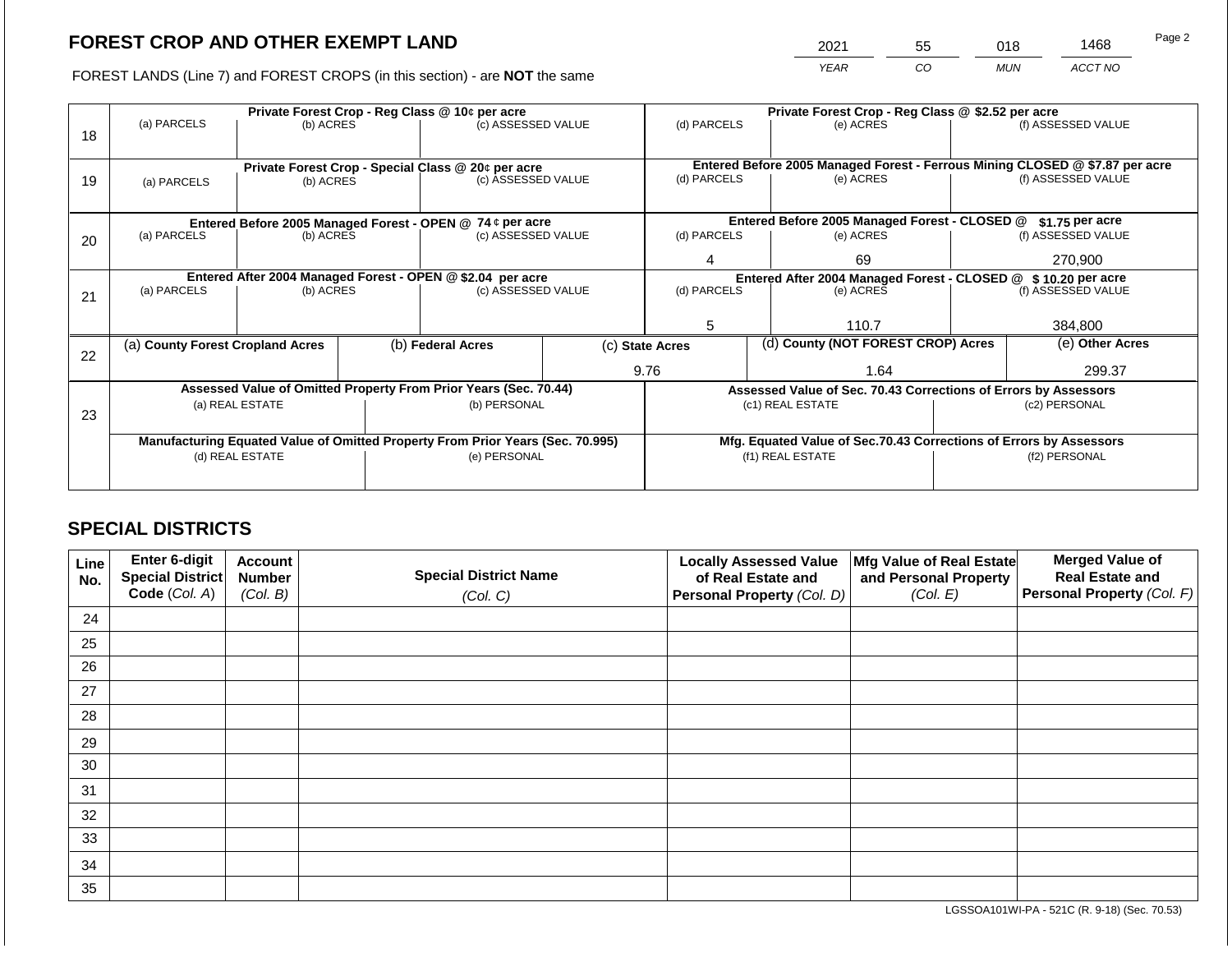|             | <b>SCHOOL DISTRICTS</b>                                  | 2021<br>018<br>55<br>CO                     |                                                         |                                                                                   |                                                               | 1468                                                                           |
|-------------|----------------------------------------------------------|---------------------------------------------|---------------------------------------------------------|-----------------------------------------------------------------------------------|---------------------------------------------------------------|--------------------------------------------------------------------------------|
|             |                                                          |                                             |                                                         | <b>YEAR</b>                                                                       | <b>MUN</b>                                                    | ACCT NO                                                                        |
| Line<br>No. | Enter 6-digit<br><b>School District</b><br>Code (Col. A) | <b>Account</b><br><b>Number</b><br>(Col. B) | <b>School District Name</b><br>(Col. C)                 | <b>Locally Assessed Value</b><br>of Real Estate and<br>Personal Property (Col. D) | Mfg Value of Real Estate<br>and Personal Property<br>(Col. E) | <b>Merged Value of</b><br><b>Real Estate and</b><br>Personal Property (Col. F) |
|             | A.                                                       |                                             | <b>SCHOOL DISTRICTS (K-8 and K-12)</b>                  |                                                                                   |                                                               |                                                                                |
| 36          | 550231                                                   | 0327                                        | SCH D OF BALDWIN-WOODVILLE AREA                         | 39,027,950                                                                        | 186,900                                                       | 39,214,850                                                                     |
| 37          | 552422                                                   | 0329                                        | SCH D OF SAINT CROIX CENTRAL (HAMMOND)                  | 181,826,850                                                                       |                                                               | 181,826,850                                                                    |
| 38          |                                                          |                                             |                                                         |                                                                                   |                                                               |                                                                                |
| 39          |                                                          |                                             |                                                         |                                                                                   |                                                               |                                                                                |
| 40          |                                                          |                                             |                                                         |                                                                                   |                                                               |                                                                                |
| 41          |                                                          |                                             |                                                         |                                                                                   |                                                               |                                                                                |
| 42          |                                                          |                                             |                                                         |                                                                                   |                                                               |                                                                                |
| 43          |                                                          |                                             |                                                         |                                                                                   |                                                               |                                                                                |
| 44          |                                                          |                                             |                                                         |                                                                                   |                                                               |                                                                                |
| 45          |                                                          |                                             |                                                         |                                                                                   |                                                               |                                                                                |
| 46          |                                                          |                                             |                                                         |                                                                                   |                                                               |                                                                                |
| 47          |                                                          |                                             |                                                         |                                                                                   |                                                               |                                                                                |
| 48          |                                                          |                                             |                                                         |                                                                                   |                                                               |                                                                                |
| 49          |                                                          |                                             | TOTAL ASSESSED VALUE OF SCHOOL DISTRICTS (K-8 and K-12) |                                                                                   |                                                               |                                                                                |
| 50          | <b>B.</b><br><b>UNION HIGH SCHOOL DISTRICTS</b>          |                                             |                                                         | 220,854,800                                                                       | 186,900                                                       | 221,041,700                                                                    |
| 51          |                                                          |                                             |                                                         |                                                                                   |                                                               |                                                                                |
| 52          |                                                          |                                             |                                                         |                                                                                   |                                                               |                                                                                |
| 53          |                                                          |                                             |                                                         |                                                                                   |                                                               |                                                                                |
| 54          |                                                          |                                             |                                                         |                                                                                   |                                                               |                                                                                |
| 55          |                                                          |                                             | TOTAL ASSESSED VALUE OF UNION HIGH SCHOOLS              |                                                                                   |                                                               |                                                                                |
|             | C.<br><b>TECHNICAL COLLEGE DISTRICTS</b>                 |                                             |                                                         |                                                                                   |                                                               |                                                                                |
| 56          | 001700                                                   | 0016                                        | NORTHWOOD TECHNICAL COLLEGE                             | 220,854,800                                                                       | 186,900                                                       | 221,041,700                                                                    |
| 57          |                                                          |                                             |                                                         |                                                                                   |                                                               |                                                                                |
| 58          |                                                          |                                             |                                                         |                                                                                   |                                                               |                                                                                |
| 59          |                                                          |                                             | TOTAL ASSESSED VALUE OF TECHNICAL COLLEGES              | 220,854,800                                                                       | 186,900                                                       | 221,041,700                                                                    |

 *I hereby certify, to the best of my knowledge and belief, this form is complete and correct.*

| Name                                           |                       | Title | Submission date  |
|------------------------------------------------|-----------------------|-------|------------------|
| <b>CARY OEHLKE</b>                             |                       |       | 2021<br>28<br>09 |
| Phone                                          | Email address         |       |                  |
| 715<br>386<br>4679<br>$\overline{\phantom{0}}$ | CARY.OEHLKE@SCCWI.GOV |       |                  |

Page 3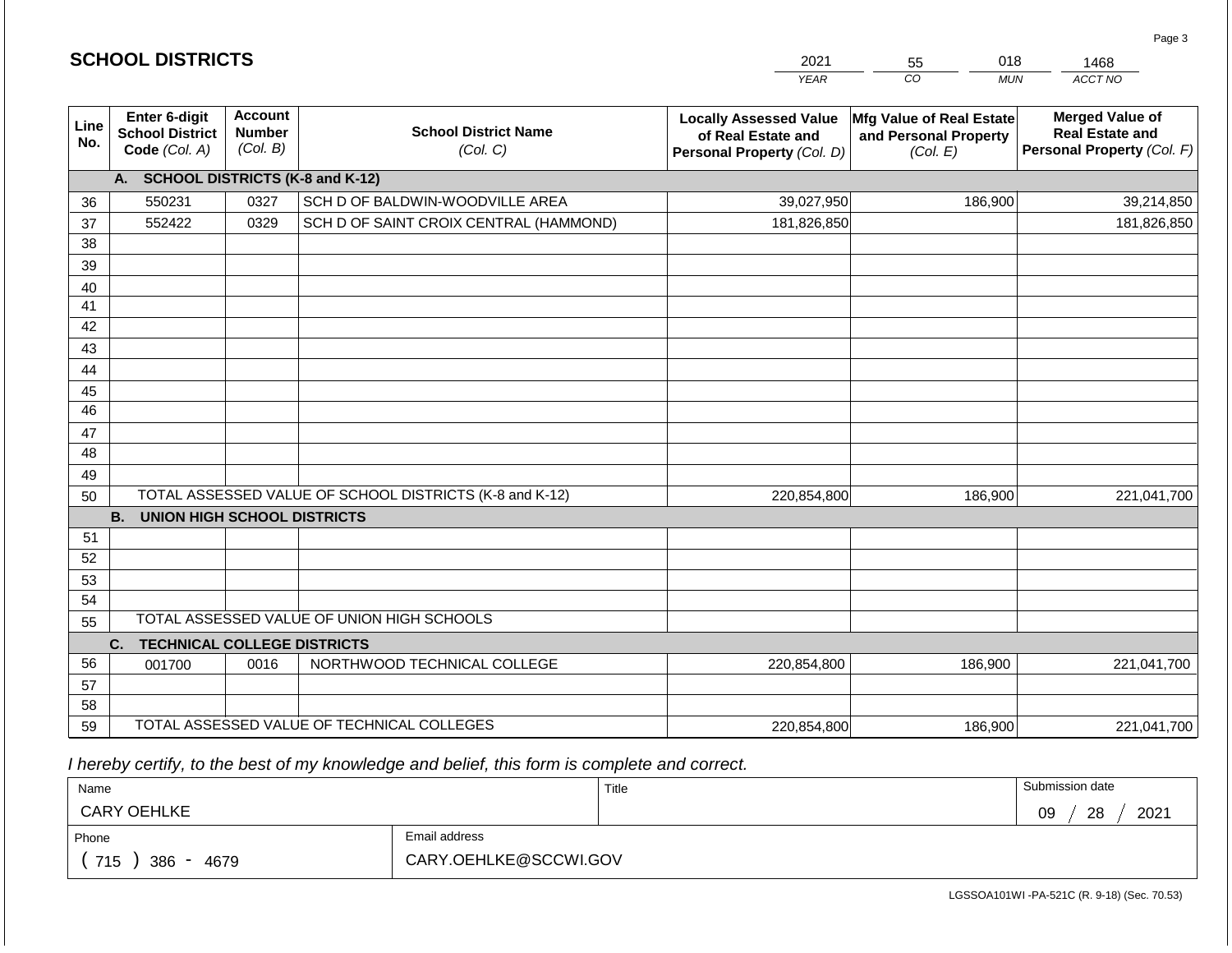- Each municipality's SOA is completed after the Board of Review and includes any changes made to the locally assessed values, under state law (sec. 70.53, Wis. Stats.)
- The Wisconsin Department of Revenue (DOR) merges the locally assessed values with the state assessed manufacturing values
- DOR provides the information regarding district names and codes. If a district is not listed, contact DOR.

Note: If you submit an amended SOA to DOR after your municipality's SOA is equated and posted to our website, we will process the SOA. However, DOR will not recalculate the *aggregate ratio or update the final SOA posted on our website. You should use the corrected values to calculate your tax rates.*

#### **Page 1: Real Estate and Personal Property**

- Lines 1-9 assessed real estate values, parcel counts and acres by classification
- Lines 10-15 assessed personal property values and number of accounts by class
- Line 16 aggregate assessed value of all property subject to general property; use to calculate tax rates. Note: This line equals the total assessed value of K-8 and K-12 school districts (Line 50) and total assessed value of technical colleges (Line 59).
- Remarks assessment ratio used to calculate estimated fair market value on property tax bills

#### **Page 2: Forest Crop, Other Exempt Land and Special Districts**

- Lines 18-21 private forest crop and managed forest lands assessed values
- Line  $22 -$  tax exempt land acres
- Line 23 prior years assessed value of omitted property under sec. 70.44 and correction of errors under sec. 70.43 shown by locally assessed or manufacturing real estate and personal property. Note: If there is an amount on this line, report the corresponding tax in the Statement of Taxes, Sections J or K.
- Lines 24-35 special district assessed values. These values are used to calculate tax rates for the special districts.

#### **Page 3: School Districts**

- Lines 36-50 school districts (K-8 and K-12) assessed values. These values are used to calculate tax rates for school districts.
- Lines 51-55 union high school district assessed values. These values are used to calculate tax rates for union high school districts.
- Lines 56-59 technical college assessed values. These values are used to calculate tax rates for technical colleges.

If you have questions: Email: lgs@wisconsin.gov

 Phone: (608) 266-2569 or (608) 264-6892 Fax: (608) 264-6887

HAMMOND, WI 54015 - 0177 HAMMOND, WI 54015 - 0177TO AND AND HAMMOND LINDA HAWKINS<br>TOWN OF HAMMOND LINDA HAWKINS P O BOX 177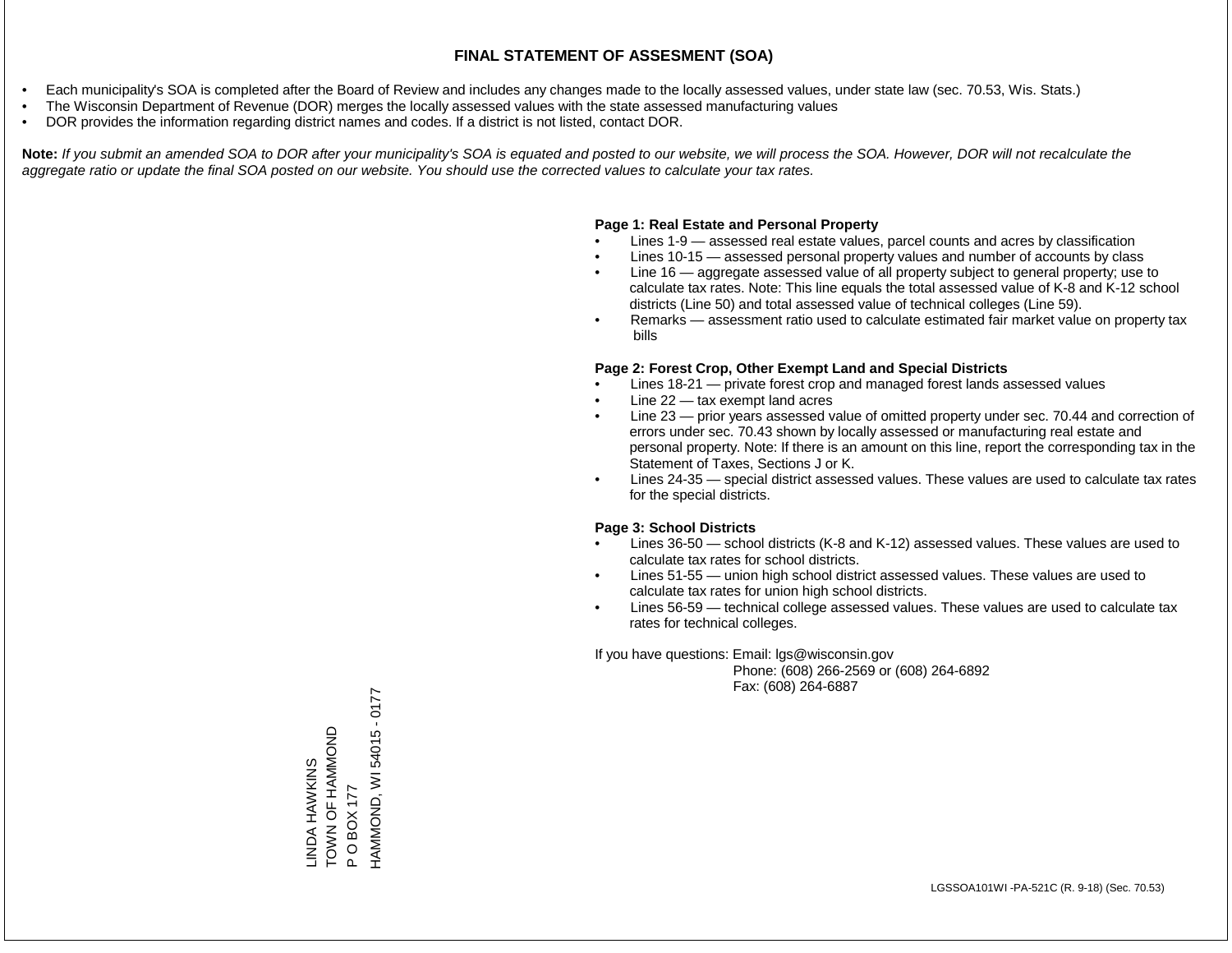|                |                                                                                                                                                                                              | <b>FINAL - EQUATED</b><br><b>STATEMENT OF ASSESSMENT FOR 2021</b> |                          |                                           | 55 | 020                                                 | 1469                    | This is an Amended Return              |             | Page 1                                  |
|----------------|----------------------------------------------------------------------------------------------------------------------------------------------------------------------------------------------|-------------------------------------------------------------------|--------------------------|-------------------------------------------|----|-----------------------------------------------------|-------------------------|----------------------------------------|-------------|-----------------------------------------|
|                |                                                                                                                                                                                              |                                                                   |                          | CO                                        |    | <b>MUN</b>                                          | ACCT NO                 |                                        |             |                                         |
|                | <b>FOR</b>                                                                                                                                                                                   | TOWN OF<br>OF.                                                    | <b>HUDSON</b>            |                                           |    | ST CROIX COUNTY                                     |                         |                                        |             |                                         |
|                |                                                                                                                                                                                              | Town - Village - City                                             | <b>Municipality Name</b> |                                           |    | <b>County Name</b>                                  |                         |                                        |             |                                         |
| Line<br>No.    |                                                                                                                                                                                              | <b>REAL ESTATE</b><br>(See Lines 18 - 22 for                      |                          | PARCEL COUNT<br>TOTAL LAND   IMPROVEMENTS |    | NO. OF ACRES<br><b>WHOLE</b><br><b>NUMBERS ONLY</b> | <b>VALUE OF</b><br>LAND | <b>VALUE OF</b><br><b>IMPROVEMENTS</b> |             | TOTAL VALUE OF LAND<br>AND IMPROVEMENTS |
|                |                                                                                                                                                                                              | other Real Estate)                                                | (Col. A)                 | (Col. B)                                  |    | (Col. C)                                            | (Col, D)                | (Col. E)                               |             | (Col. F)                                |
| $\mathbf{1}$   |                                                                                                                                                                                              | <b>RESIDENTIAL - Class 1</b>                                      | 3,158                    | 2,925                                     |    | 8,260                                               | 308,250,800             | 768,670,700                            |             | 1,076,921,500                           |
| 2              |                                                                                                                                                                                              | COMMERCIAL - Class 2                                              | 154                      |                                           | 79 | 495                                                 | 29,386,400              | 50,072,800                             |             | 79,459,200                              |
| 3              | MANUFACTURING - Class 3                                                                                                                                                                      |                                                                   | 10                       |                                           | 8  | 111                                                 | 2,241,300               | 7,510,700                              |             | 9,752,000                               |
| 4              | <b>AGRICULTURAL - Class 4</b>                                                                                                                                                                |                                                                   | 141                      |                                           |    | 2,171                                               | 300,350                 |                                        |             | 300,350                                 |
| 5              | <b>UNDEVELOPED - Class 5</b>                                                                                                                                                                 |                                                                   | 65                       |                                           |    | 715                                                 | 1,915,350               |                                        |             | 1,915,350                               |
| 6              |                                                                                                                                                                                              | AGRICULTURAL FOREST - Class 5m                                    | 25                       |                                           |    | 210                                                 | 803,000                 |                                        |             | 803,000                                 |
| $\overline{7}$ |                                                                                                                                                                                              | <b>FOREST LANDS - Class 6</b>                                     | 37                       |                                           |    | 508                                                 | 4,110,000               |                                        |             | 4,110,000                               |
| 8              |                                                                                                                                                                                              | OTHER - Class 7                                                   | 16                       |                                           | 15 | 44                                                  | 1,307,700               | 2,483,500                              |             | 3,791,200                               |
| 9              |                                                                                                                                                                                              | TOTAL - ALL COLUMNS                                               | 3.606                    | 3,027                                     |    | 12,514                                              | 348,314,900             | 828,737,700                            |             | 1,177,052,600                           |
| 10             |                                                                                                                                                                                              | NUMBER OF PERSONAL PROPERTY ACCOUNTS IN ROLL                      |                          |                                           |    | 149                                                 | <b>LOCALLY ASSESSED</b> | <b>MANUFACTURING</b>                   |             | <b>MERGED</b>                           |
| 11             |                                                                                                                                                                                              | BOATS AND OTHER WATERCRAFT NOT EXEMPT - Code 1                    |                          |                                           |    |                                                     | $\mathbf 0$             |                                        | $\Omega$    | $\Omega$                                |
| 12             |                                                                                                                                                                                              | MACHINERY, TOOLS AND PATTERNS - Code 2                            |                          |                                           |    |                                                     |                         |                                        | 1,009,200   | 1,009,200                               |
| 13             |                                                                                                                                                                                              | FURNITURE, FIXTURES AND EQUIPMENT - Code 3                        |                          |                                           |    |                                                     | 1,371,100               |                                        | 239,400     | 1,610,500                               |
| 14             |                                                                                                                                                                                              | ALL OTHER PERSONAL PROPERTY NOT EXEMPT - Codes 4A, 4B, 4C         |                          |                                           |    |                                                     | 595,100                 |                                        | 107,900     | 703,000                                 |
| 15             |                                                                                                                                                                                              | TOTAL OF PERSONAL PROPERTY NOT EXEMPT (Total of Lines 11-14)      |                          |                                           |    |                                                     | 1,966,200               | 1,356,500                              |             | 3,322,700                               |
| 16             | AGGREGATE ASSESSED VALUE OF ALL PROPERTY SUBJECT TO THE GENERAL PROPERTY TAX (Total of Lines 9F and 15F)<br>MUST EQUAL TOTAL VALUE OF THE SCHOOL DISTRICTS (K-12 PLUS K-8) - Line 50, Col. F |                                                                   |                          |                                           |    |                                                     |                         |                                        |             | 1,180,375,300                           |
| 17             | Name of Assessor<br><b>BOARD OF REVIEW</b><br>DATE OF FINAL ADJOURNMENT<br><b>APPRAISAL SERVICES</b><br>05/12/2021                                                                           |                                                                   |                          |                                           |    |                                                     |                         |                                        | Telephone # | (715) 834-1361                          |

REMARKS

The Assessment Ratio to be used in calculating the estimated Fair Market Value on tax bills for this tax district is .87445844

This ratio should be used to convert assessed values to "Calculate Equalized Values" in Step 1 of the Lottery and Gaming Credit Calculations.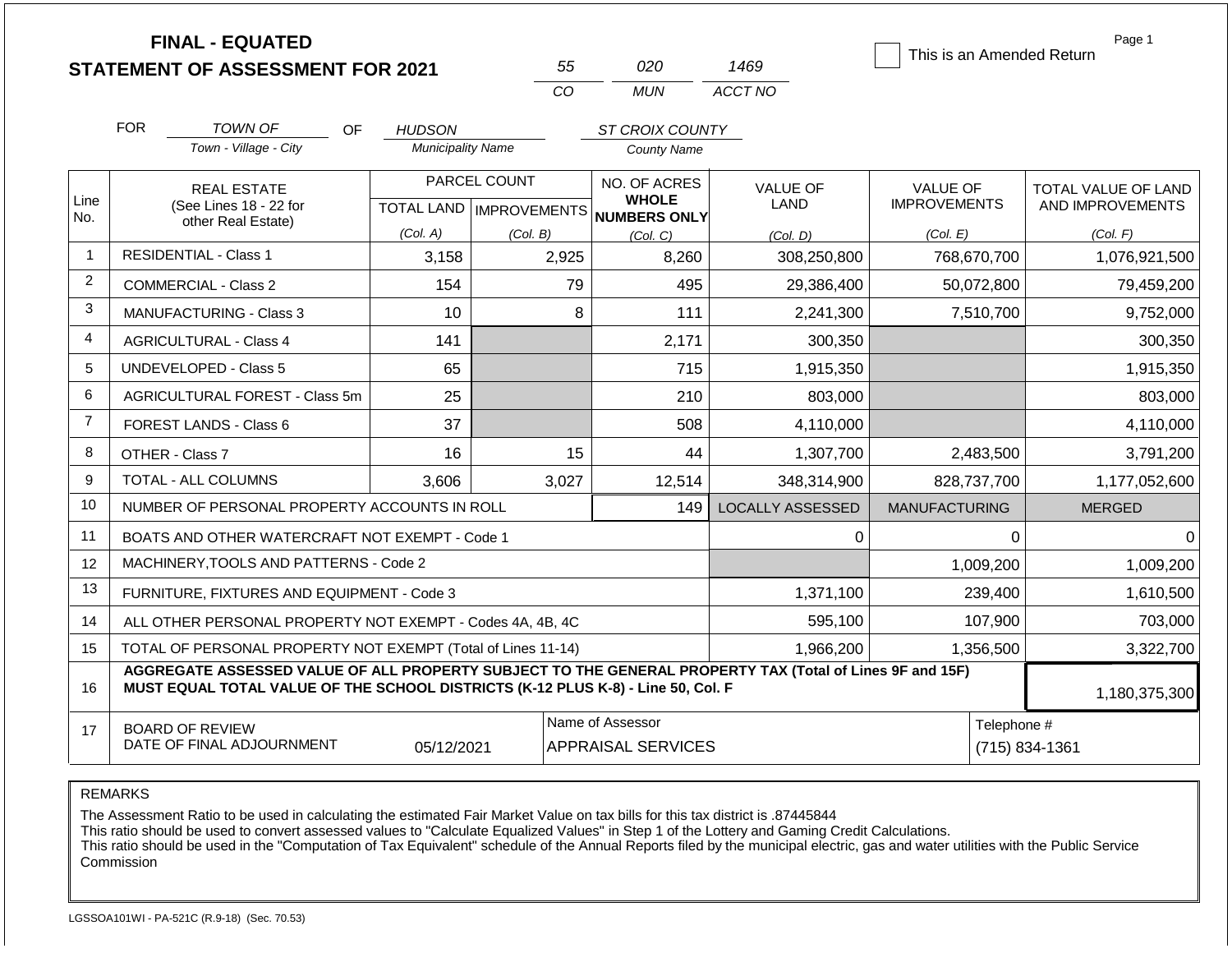2021 55 020 1469

FOREST LANDS (Line 7) and FOREST CROPS (in this section) - are **NOT** the same *YEAR CO MUN ACCT NO*

|    |                                                            |                                 | Private Forest Crop - Reg Class @ \$2.52 per acre |                                                                                |   |                                                                   |  |                                                                              |  |                    |  |
|----|------------------------------------------------------------|---------------------------------|---------------------------------------------------|--------------------------------------------------------------------------------|---|-------------------------------------------------------------------|--|------------------------------------------------------------------------------|--|--------------------|--|
| 18 | (a) PARCELS                                                | (b) ACRES                       |                                                   | (c) ASSESSED VALUE                                                             |   | (d) PARCELS                                                       |  | (e) ACRES                                                                    |  | (f) ASSESSED VALUE |  |
|    |                                                            |                                 |                                                   |                                                                                |   |                                                                   |  |                                                                              |  |                    |  |
|    |                                                            |                                 |                                                   | Private Forest Crop - Special Class @ 20¢ per acre                             |   |                                                                   |  | Entered Before 2005 Managed Forest - Ferrous Mining CLOSED @ \$7.87 per acre |  |                    |  |
| 19 | (a) PARCELS                                                | (b) ACRES                       |                                                   | (c) ASSESSED VALUE                                                             |   | (d) PARCELS                                                       |  | (e) ACRES                                                                    |  | (f) ASSESSED VALUE |  |
|    |                                                            |                                 |                                                   |                                                                                |   |                                                                   |  |                                                                              |  |                    |  |
|    | Entered Before 2005 Managed Forest - OPEN @ 74 ¢ per acre  |                                 |                                                   |                                                                                |   | Entered Before 2005 Managed Forest - CLOSED @<br>$$1.75$ per acre |  |                                                                              |  |                    |  |
| 20 | (a) PARCELS                                                | (b) ACRES<br>(c) ASSESSED VALUE |                                                   | (d) PARCELS                                                                    |   | (e) ACRES                                                         |  | (f) ASSESSED VALUE                                                           |  |                    |  |
|    |                                                            |                                 |                                                   |                                                                                | 6 | 99.24                                                             |  | 726,800                                                                      |  |                    |  |
|    | Entered After 2004 Managed Forest - OPEN @ \$2.04 per acre |                                 |                                                   |                                                                                |   |                                                                   |  | Entered After 2004 Managed Forest - CLOSED @ \$10.20 per acre                |  |                    |  |
| 21 | (a) PARCELS                                                | (b) ACRES                       |                                                   | (c) ASSESSED VALUE                                                             |   | (d) PARCELS                                                       |  | (e) ACRES                                                                    |  | (f) ASSESSED VALUE |  |
|    |                                                            |                                 |                                                   |                                                                                |   |                                                                   |  |                                                                              |  |                    |  |
|    |                                                            | 17                              |                                                   | 127,500                                                                        |   |                                                                   |  |                                                                              |  |                    |  |
| 22 | (a) County Forest Cropland Acres                           |                                 |                                                   | (b) Federal Acres                                                              |   | (c) State Acres                                                   |  | (d) County (NOT FOREST CROP) Acres                                           |  | (e) Other Acres    |  |
|    |                                                            |                                 |                                                   | 246.99                                                                         |   | 1,503.71                                                          |  | 89.37                                                                        |  | 610.34             |  |
|    |                                                            |                                 |                                                   | Assessed Value of Omitted Property From Prior Years (Sec. 70.44)               |   |                                                                   |  | Assessed Value of Sec. 70.43 Corrections of Errors by Assessors              |  |                    |  |
|    |                                                            | (a) REAL ESTATE                 |                                                   | (b) PERSONAL                                                                   |   |                                                                   |  | (c1) REAL ESTATE                                                             |  | (c2) PERSONAL      |  |
| 23 |                                                            |                                 |                                                   |                                                                                |   |                                                                   |  |                                                                              |  |                    |  |
|    |                                                            |                                 |                                                   | Manufacturing Equated Value of Omitted Property From Prior Years (Sec. 70.995) |   |                                                                   |  | Mfg. Equated Value of Sec.70.43 Corrections of Errors by Assessors           |  |                    |  |
|    | (d) REAL ESTATE                                            |                                 |                                                   | (e) PERSONAL                                                                   |   |                                                                   |  | (f1) REAL ESTATE                                                             |  | (f2) PERSONAL      |  |
|    |                                                            |                                 |                                                   |                                                                                |   |                                                                   |  |                                                                              |  |                    |  |
|    |                                                            |                                 |                                                   |                                                                                |   |                                                                   |  |                                                                              |  |                    |  |

## **SPECIAL DISTRICTS**

| Line<br>No. | Enter 6-digit<br>Special District<br>Code (Col. A) | <b>Account</b><br><b>Number</b><br>(Col. B) | <b>Special District Name</b><br>(Col. C) | <b>Locally Assessed Value</b><br>of Real Estate and<br><b>Personal Property (Col. D)</b> | Mfg Value of Real Estate<br>and Personal Property<br>(Col. E) | <b>Merged Value of</b><br><b>Real Estate and</b><br>Personal Property (Col. F) |
|-------------|----------------------------------------------------|---------------------------------------------|------------------------------------------|------------------------------------------------------------------------------------------|---------------------------------------------------------------|--------------------------------------------------------------------------------|
| 24          |                                                    |                                             |                                          |                                                                                          |                                                               |                                                                                |
| 25          |                                                    |                                             |                                          |                                                                                          |                                                               |                                                                                |
| 26          |                                                    |                                             |                                          |                                                                                          |                                                               |                                                                                |
| 27          |                                                    |                                             |                                          |                                                                                          |                                                               |                                                                                |
| 28          |                                                    |                                             |                                          |                                                                                          |                                                               |                                                                                |
| 29          |                                                    |                                             |                                          |                                                                                          |                                                               |                                                                                |
| 30          |                                                    |                                             |                                          |                                                                                          |                                                               |                                                                                |
| 31          |                                                    |                                             |                                          |                                                                                          |                                                               |                                                                                |
| 32          |                                                    |                                             |                                          |                                                                                          |                                                               |                                                                                |
| 33          |                                                    |                                             |                                          |                                                                                          |                                                               |                                                                                |
| 34          |                                                    |                                             |                                          |                                                                                          |                                                               |                                                                                |
| 35          |                                                    |                                             |                                          |                                                                                          |                                                               |                                                                                |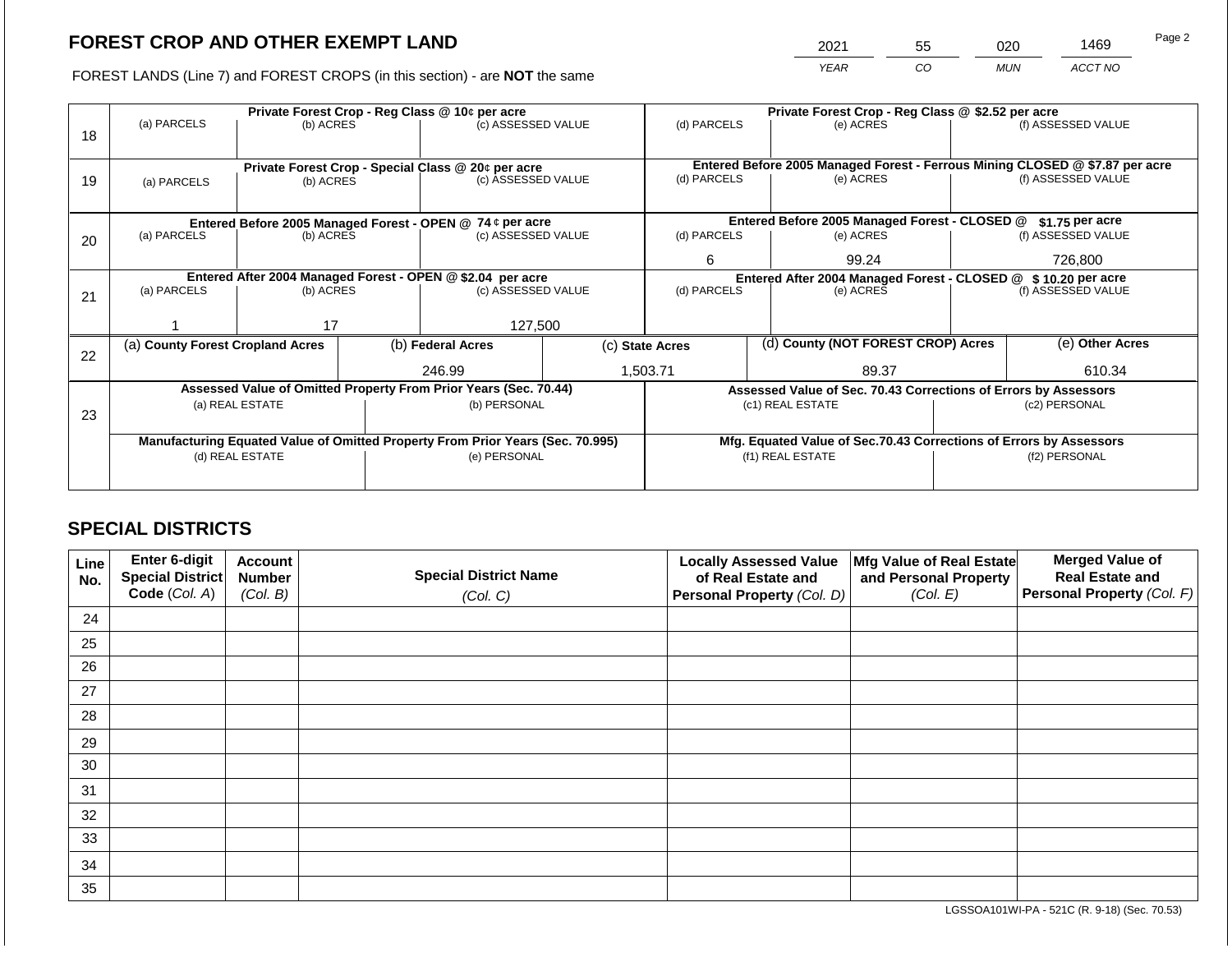|             | <b>SCHOOL DISTRICTS</b>                                  |                                             |                                                         | 2021<br>020<br>55                                                                 |                                                               |                                                                                |
|-------------|----------------------------------------------------------|---------------------------------------------|---------------------------------------------------------|-----------------------------------------------------------------------------------|---------------------------------------------------------------|--------------------------------------------------------------------------------|
|             |                                                          |                                             |                                                         | <b>YEAR</b>                                                                       | CO <sub>.</sub><br><b>MUN</b>                                 | ACCT NO                                                                        |
| Line<br>No. | Enter 6-digit<br><b>School District</b><br>Code (Col. A) | <b>Account</b><br><b>Number</b><br>(Col. B) | <b>School District Name</b><br>(Col. C)                 | <b>Locally Assessed Value</b><br>of Real Estate and<br>Personal Property (Col. D) | Mfg Value of Real Estate<br>and Personal Property<br>(Col. E) | <b>Merged Value of</b><br><b>Real Estate and</b><br>Personal Property (Col. F) |
|             | A. SCHOOL DISTRICTS (K-8 and K-12)                       |                                             |                                                         |                                                                                   |                                                               |                                                                                |
| 36          | 552611                                                   | 0330                                        | SCH D OF HUDSON                                         | 1,169,266,800                                                                     | 11,108,500                                                    | 1,180,375,300                                                                  |
| 37          |                                                          |                                             |                                                         |                                                                                   |                                                               |                                                                                |
| 38          |                                                          |                                             |                                                         |                                                                                   |                                                               |                                                                                |
| 39          |                                                          |                                             |                                                         |                                                                                   |                                                               |                                                                                |
| 40          |                                                          |                                             |                                                         |                                                                                   |                                                               |                                                                                |
| 41<br>42    |                                                          |                                             |                                                         |                                                                                   |                                                               |                                                                                |
| 43          |                                                          |                                             |                                                         |                                                                                   |                                                               |                                                                                |
| 44          |                                                          |                                             |                                                         |                                                                                   |                                                               |                                                                                |
| 45          |                                                          |                                             |                                                         |                                                                                   |                                                               |                                                                                |
| 46          |                                                          |                                             |                                                         |                                                                                   |                                                               |                                                                                |
| 47          |                                                          |                                             |                                                         |                                                                                   |                                                               |                                                                                |
| 48          |                                                          |                                             |                                                         |                                                                                   |                                                               |                                                                                |
| 49          |                                                          |                                             |                                                         |                                                                                   |                                                               |                                                                                |
| 50          |                                                          |                                             | TOTAL ASSESSED VALUE OF SCHOOL DISTRICTS (K-8 and K-12) | 1,169,266,800                                                                     | 11,108,500                                                    | 1,180,375,300                                                                  |
|             | <b>B. UNION HIGH SCHOOL DISTRICTS</b>                    |                                             |                                                         |                                                                                   |                                                               |                                                                                |
| 51          |                                                          |                                             |                                                         |                                                                                   |                                                               |                                                                                |
| 52          |                                                          |                                             |                                                         |                                                                                   |                                                               |                                                                                |
| 53          |                                                          |                                             |                                                         |                                                                                   |                                                               |                                                                                |
| 54<br>55    |                                                          |                                             | TOTAL ASSESSED VALUE OF UNION HIGH SCHOOLS              |                                                                                   |                                                               |                                                                                |
|             | <b>TECHNICAL COLLEGE DISTRICTS</b><br>C.                 |                                             |                                                         |                                                                                   |                                                               |                                                                                |
| 56          | 001700                                                   | 0016                                        | NORTHWOOD TECHNICAL COLLEGE                             | 1,169,266,800                                                                     | 11,108,500                                                    | 1,180,375,300                                                                  |
| 57          |                                                          |                                             |                                                         |                                                                                   |                                                               |                                                                                |
| 58          |                                                          |                                             |                                                         |                                                                                   |                                                               |                                                                                |
| 59          |                                                          |                                             | TOTAL ASSESSED VALUE OF TECHNICAL COLLEGES              | 1,169,266,800                                                                     | 11,108,500                                                    | 1,180,375,300                                                                  |

 *I hereby certify, to the best of my knowledge and belief, this form is complete and correct.*

| Name               |                       | Title | Submission date  |
|--------------------|-----------------------|-------|------------------|
| <b>CARY OEHLKE</b> |                       |       | 2021<br>13<br>05 |
| Phone              | Email address         |       |                  |
| 715<br>386<br>4679 | CARY.OEHLKE@SCCWI.GOV |       |                  |

LGSSOA101WI -PA-521C (R. 9-18) (Sec. 70.53)

Page 3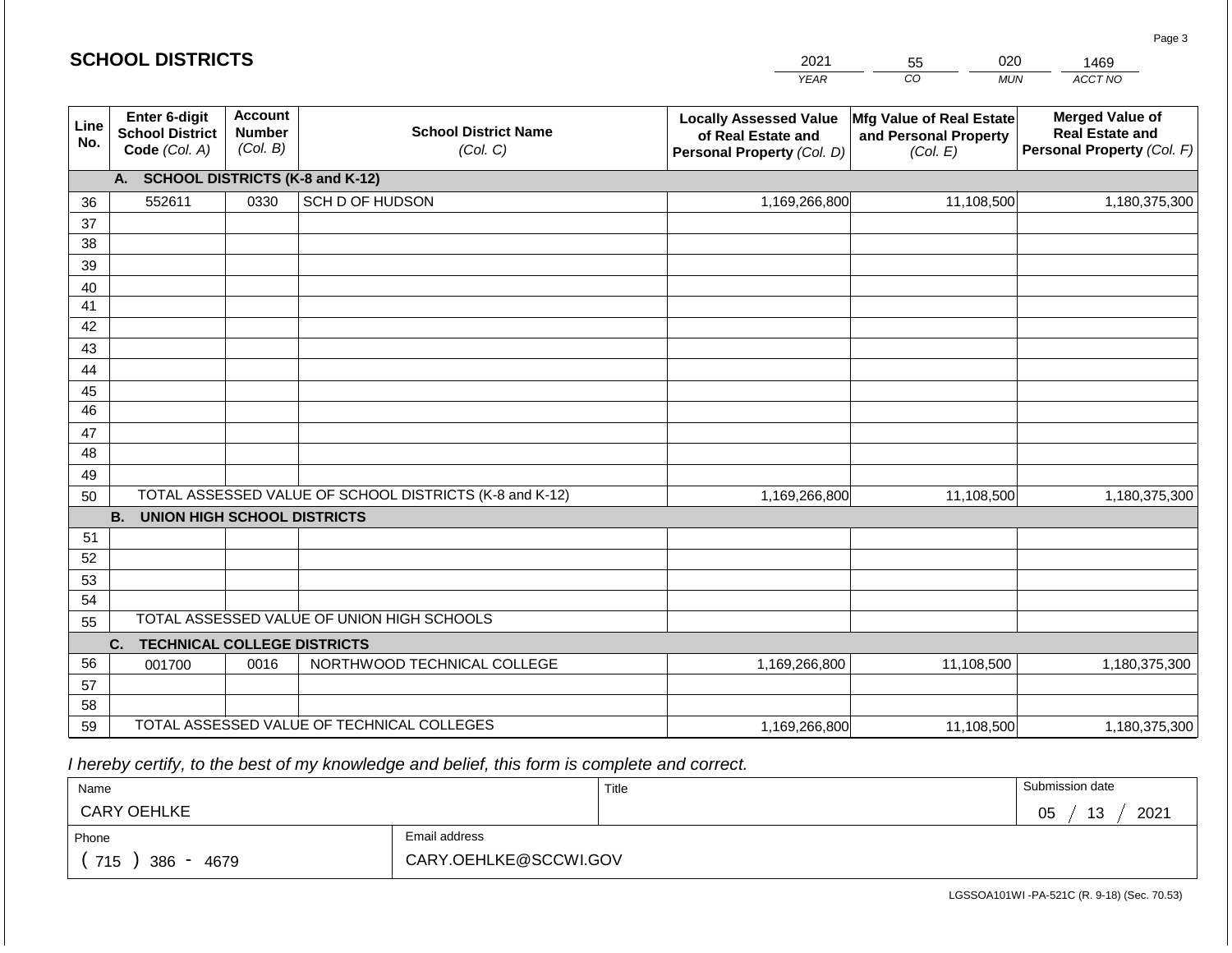- Each municipality's SOA is completed after the Board of Review and includes any changes made to the locally assessed values, under state law (sec. 70.53, Wis. Stats.)
- The Wisconsin Department of Revenue (DOR) merges the locally assessed values with the state assessed manufacturing values
- DOR provides the information regarding district names and codes. If a district is not listed, contact DOR.

Note: If you submit an amended SOA to DOR after your municipality's SOA is equated and posted to our website, we will process the SOA. However, DOR will not recalculate the *aggregate ratio or update the final SOA posted on our website. You should use the corrected values to calculate your tax rates.*

#### **Page 1: Real Estate and Personal Property**

- Lines 1-9 assessed real estate values, parcel counts and acres by classification
- Lines 10-15 assessed personal property values and number of accounts by class
- Line 16 aggregate assessed value of all property subject to general property; use to calculate tax rates. Note: This line equals the total assessed value of K-8 and K-12 school districts (Line 50) and total assessed value of technical colleges (Line 59).
- Remarks assessment ratio used to calculate estimated fair market value on property tax bills

#### **Page 2: Forest Crop, Other Exempt Land and Special Districts**

- Lines 18-21 private forest crop and managed forest lands assessed values
- Line  $22 -$  tax exempt land acres
- Line 23 prior years assessed value of omitted property under sec. 70.44 and correction of errors under sec. 70.43 shown by locally assessed or manufacturing real estate and personal property. Note: If there is an amount on this line, report the corresponding tax in the Statement of Taxes, Sections J or K.
- Lines 24-35 special district assessed values. These values are used to calculate tax rates for the special districts.

#### **Page 3: School Districts**

- Lines 36-50 school districts (K-8 and K-12) assessed values. These values are used to calculate tax rates for school districts.
- Lines 51-55 union high school district assessed values. These values are used to calculate tax rates for union high school districts.
- Lines 56-59 technical college assessed values. These values are used to calculate tax rates for technical colleges.

If you have questions: Email: lgs@wisconsin.gov

 Phone: (608) 266-2569 or (608) 264-6892 Fax: (608) 264-6887

HUDSON, WI 54016 - 7674 HUDSON, WI 54016 - 7674ZOSQDH LO NNOL VICKIE SHAW<br>TOWN OF HUDSON 980 COUNTY RD A 980 COUNTY RD A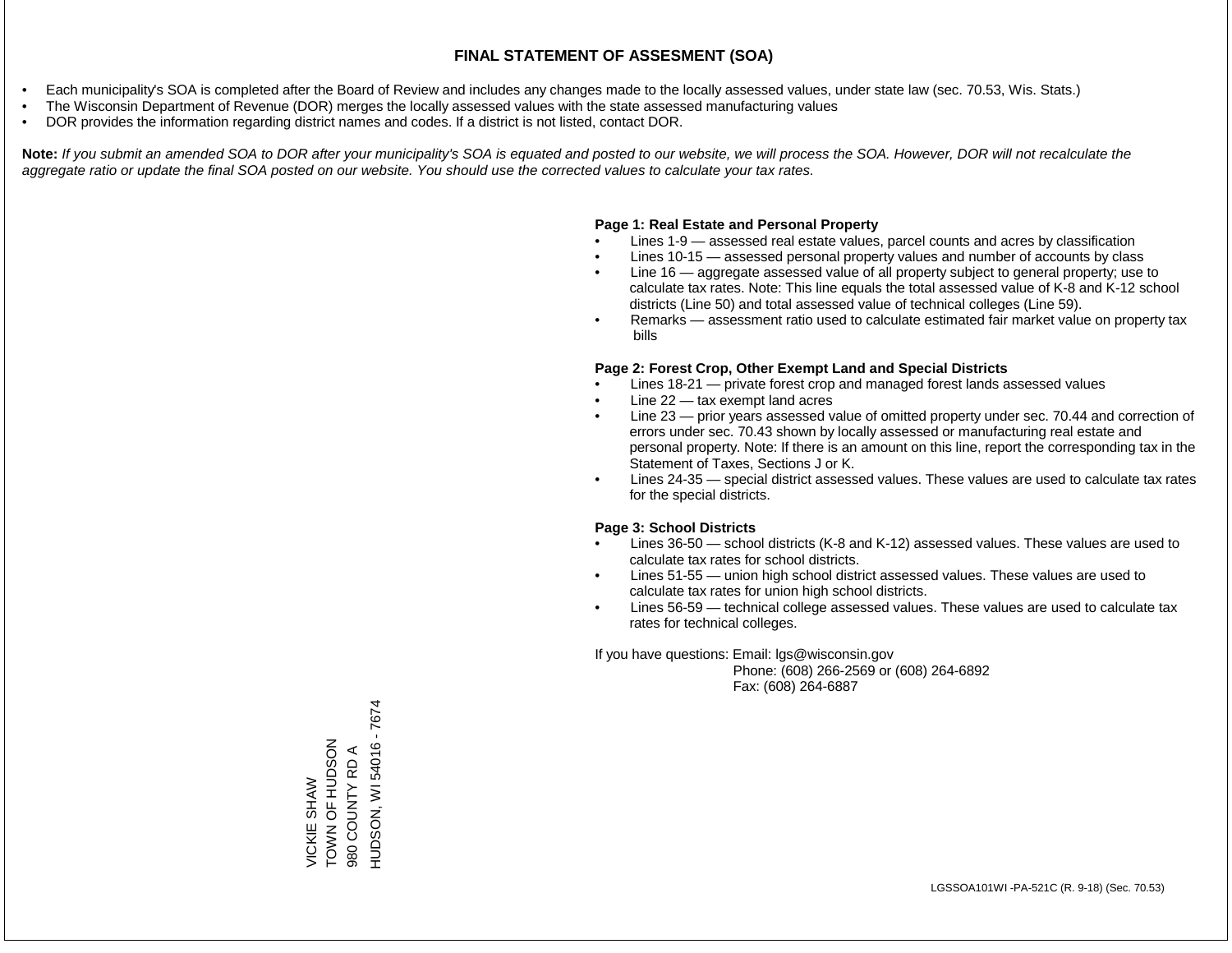| <b>STATEMENT OF ASSESSMENT FOR 2021</b> |  |
|-----------------------------------------|--|
|                                         |  |

| 55 | በ22 | 1470    |
|----|-----|---------|
| ററ | MUN | ACCT NO |

**FINAL - EQUATED**<br>  $\overline{X}$  This is an Amended Return

Page 1

|                | <b>FOR</b>                                   | <b>TOWN OF</b><br><b>OF</b>                                                                                                                                                                  | <b>KINNICKINNIC</b>      |                           | <b>ST CROIX COUNTY</b>       |                         |                      |                            |
|----------------|----------------------------------------------|----------------------------------------------------------------------------------------------------------------------------------------------------------------------------------------------|--------------------------|---------------------------|------------------------------|-------------------------|----------------------|----------------------------|
|                |                                              | Town - Village - City                                                                                                                                                                        | <b>Municipality Name</b> |                           | <b>County Name</b>           |                         |                      |                            |
|                |                                              | <b>REAL ESTATE</b>                                                                                                                                                                           | PARCEL COUNT             |                           | NO. OF ACRES                 | <b>VALUE OF</b>         | <b>VALUE OF</b>      | <b>TOTAL VALUE OF LAND</b> |
| Line<br>No.    | (See Lines 18 - 22 for<br>other Real Estate) |                                                                                                                                                                                              |                          | TOTAL LAND   IMPROVEMENTS | <b>WHOLE</b><br>NUMBERS ONLY | LAND                    | <b>IMPROVEMENTS</b>  | AND IMPROVEMENTS           |
|                |                                              |                                                                                                                                                                                              | (Col. A)                 | (Col. B)                  | (Col, C)                     | (Col, D)                | (Col, E)             | (Col. F)                   |
| $\mathbf 1$    |                                              | <b>RESIDENTIAL - Class 1</b>                                                                                                                                                                 | 692                      | 642                       | 2,844                        | 54,334,400              | 178,153,400          | 232,487,800                |
| $\overline{2}$ |                                              | <b>COMMERCIAL - Class 2</b>                                                                                                                                                                  | 5                        | 4                         | 49                           | 541,000                 | 268,900              | 809,900                    |
| 3              |                                              | <b>MANUFACTURING - Class 3</b>                                                                                                                                                               | $\Omega$                 | $\Omega$                  | $\Omega$                     | 0                       | 0                    | $\Omega$                   |
| $\overline{4}$ |                                              | <b>AGRICULTURAL - Class 4</b>                                                                                                                                                                | 653                      |                           | 13,858                       | 2,583,700               |                      | 2,583,700                  |
| 5              |                                              | <b>UNDEVELOPED - Class 5</b>                                                                                                                                                                 | 175                      |                           | 910                          | 961,000                 |                      | 961,000                    |
| 6              |                                              | AGRICULTURAL FOREST - Class 5m                                                                                                                                                               | 206                      |                           | 2,015                        | 4,329,400               |                      | 4,329,400                  |
| $\overline{7}$ |                                              | FOREST LANDS - Class 6                                                                                                                                                                       | 75                       |                           | 844                          | 3,746,000               |                      | 3,746,000                  |
| 8              |                                              | OTHER - Class 7                                                                                                                                                                              | 74                       | 76                        | 157                          | 1,296,800               | 8,172,200            | 9,469,000                  |
| 9              |                                              | <b>TOTAL - ALL COLUMNS</b>                                                                                                                                                                   | 1,880                    | 722                       | 20,677                       | 67,792,300              | 186,594,500          | 254,386,800                |
| 10             |                                              | NUMBER OF PERSONAL PROPERTY ACCOUNTS IN ROLL                                                                                                                                                 |                          |                           | 12                           | <b>LOCALLY ASSESSED</b> | <b>MANUFACTURING</b> | <b>MERGED</b>              |
| 11             |                                              | BOATS AND OTHER WATERCRAFT NOT EXEMPT - Code 1                                                                                                                                               |                          |                           |                              | 0                       | $\Omega$             | <sup>0</sup>               |
| 12             |                                              | MACHINERY, TOOLS AND PATTERNS - Code 2                                                                                                                                                       |                          |                           |                              |                         | 18,400               | 18,400                     |
| 13             |                                              | FURNITURE, FIXTURES AND EQUIPMENT - Code 3                                                                                                                                                   |                          |                           |                              | 50,500                  | 300                  | 50,800                     |
| 14             |                                              | ALL OTHER PERSONAL PROPERTY NOT EXEMPT - Codes 4A, 4B, 4C                                                                                                                                    |                          |                           |                              | $\Omega$                | 200                  | 200                        |
| 15             |                                              | TOTAL OF PERSONAL PROPERTY NOT EXEMPT (Total of Lines 11-14)                                                                                                                                 |                          |                           |                              | 50,500                  | 18,900               | 69,400                     |
| 16             |                                              | AGGREGATE ASSESSED VALUE OF ALL PROPERTY SUBJECT TO THE GENERAL PROPERTY TAX (Total of Lines 9F and 15F)<br>MUST EQUAL TOTAL VALUE OF THE SCHOOL DISTRICTS (K-12 PLUS K-8) - Line 50, Col. F |                          |                           |                              |                         |                      | 254,456,200                |
| 17             |                                              | <b>BOARD OF REVIEW</b>                                                                                                                                                                       |                          |                           | Name of Assessor             |                         | Telephone #          |                            |
|                |                                              | DATE OF FINAL ADJOURNMENT                                                                                                                                                                    | 11/04/2021               |                           | <b>RON MEYER</b>             |                         |                      | (715) 232-9068             |

REMARKS

The Assessment Ratio to be used in calculating the estimated Fair Market Value on tax bills for this tax district is 1.014707513

This ratio should be used to convert assessed values to "Calculate Equalized Values" in Step 1 of the Lottery and Gaming Credit Calculations.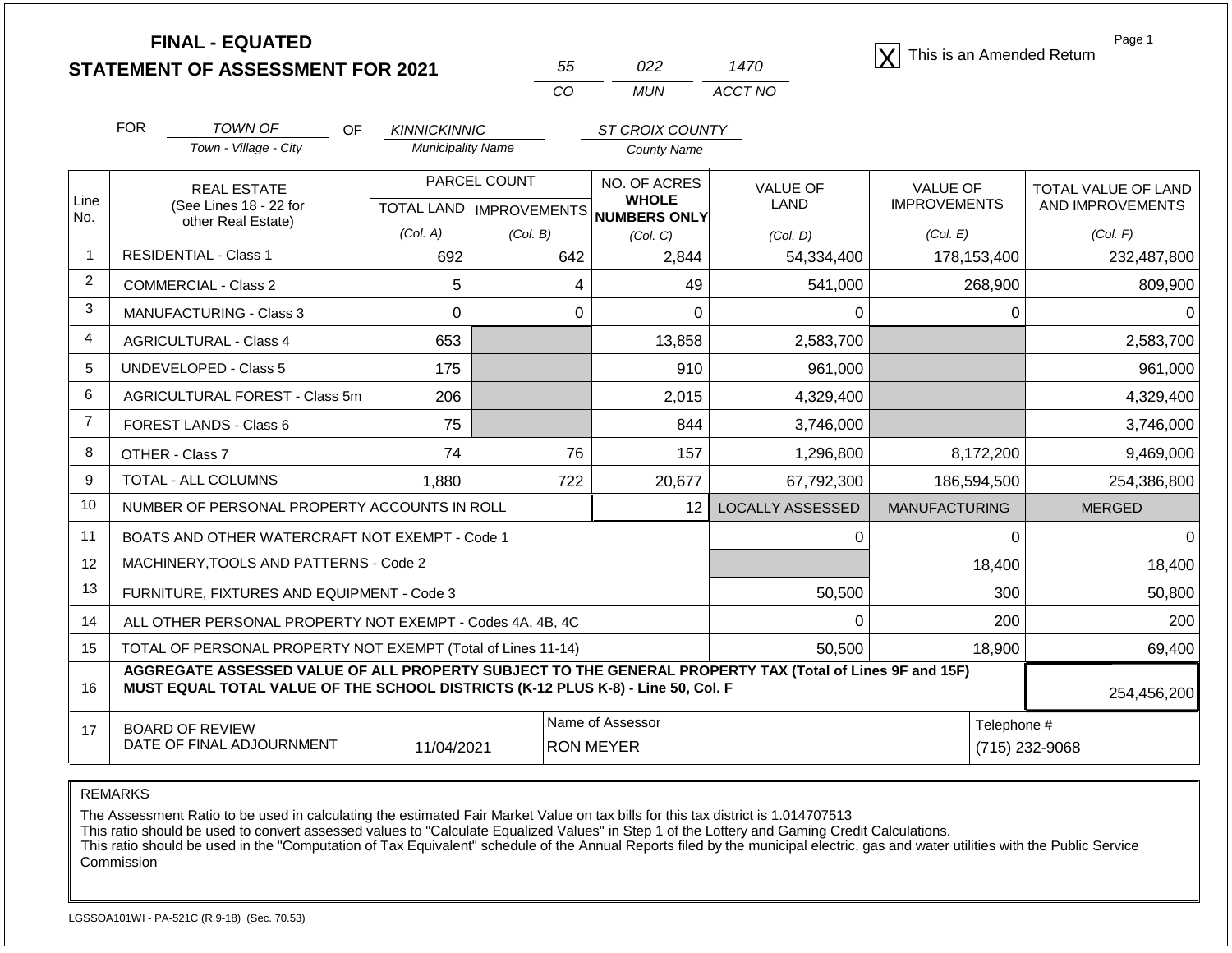2021 55 022 1470

FOREST LANDS (Line 7) and FOREST CROPS (in this section) - are **NOT** the same *YEAR CO MUN ACCT NO*

|    |                                  | Private Forest Crop - Reg Class @ 10¢ per acre                                                |  | Private Forest Crop - Reg Class @ \$2.52 per acre                              |             |                 |                                                                              |                                                                    |                    |                                                                                                                                   |  |  |  |
|----|----------------------------------|-----------------------------------------------------------------------------------------------|--|--------------------------------------------------------------------------------|-------------|-----------------|------------------------------------------------------------------------------|--------------------------------------------------------------------|--------------------|-----------------------------------------------------------------------------------------------------------------------------------|--|--|--|
| 18 | (a) PARCELS                      | (b) ACRES                                                                                     |  | (c) ASSESSED VALUE                                                             |             | (d) PARCELS     |                                                                              | (e) ACRES                                                          |                    | (f) ASSESSED VALUE                                                                                                                |  |  |  |
|    |                                  |                                                                                               |  |                                                                                |             |                 |                                                                              | 40                                                                 |                    | 172,000                                                                                                                           |  |  |  |
|    |                                  |                                                                                               |  | Private Forest Crop - Special Class @ 20¢ per acre                             |             |                 | Entered Before 2005 Managed Forest - Ferrous Mining CLOSED @ \$7.87 per acre |                                                                    |                    |                                                                                                                                   |  |  |  |
| 19 | (a) PARCELS                      | (b) ACRES                                                                                     |  | (c) ASSESSED VALUE                                                             |             | (d) PARCELS     |                                                                              | (e) ACRES                                                          |                    |                                                                                                                                   |  |  |  |
|    |                                  |                                                                                               |  |                                                                                |             |                 |                                                                              |                                                                    |                    |                                                                                                                                   |  |  |  |
|    |                                  |                                                                                               |  | Entered Before 2005 Managed Forest - OPEN @ 74 ¢ per acre                      |             |                 |                                                                              | Entered Before 2005 Managed Forest - CLOSED @                      |                    | $$1.75$ per acre                                                                                                                  |  |  |  |
| 20 | (a) PARCELS                      | (b) ACRES<br>(c) ASSESSED VALUE                                                               |  |                                                                                | (d) PARCELS |                 | (e) ACRES                                                                    |                                                                    | (f) ASSESSED VALUE |                                                                                                                                   |  |  |  |
|    | 5                                | 344,000<br>80                                                                                 |  | 22                                                                             |             | 442             |                                                                              |                                                                    |                    |                                                                                                                                   |  |  |  |
|    |                                  |                                                                                               |  |                                                                                |             |                 |                                                                              | Entered After 2004 Managed Forest - CLOSED @                       |                    |                                                                                                                                   |  |  |  |
|    | (a) PARCELS                      | Entered After 2004 Managed Forest - OPEN @ \$2.04 per acre<br>(c) ASSESSED VALUE<br>(b) ACRES |  |                                                                                | (d) PARCELS |                 | (e) ACRES                                                                    |                                                                    |                    |                                                                                                                                   |  |  |  |
| 21 |                                  |                                                                                               |  |                                                                                |             |                 |                                                                              |                                                                    |                    |                                                                                                                                   |  |  |  |
|    |                                  |                                                                                               |  |                                                                                |             | 16<br>250.89    |                                                                              |                                                                    |                    |                                                                                                                                   |  |  |  |
|    |                                  |                                                                                               |  |                                                                                |             |                 |                                                                              |                                                                    |                    |                                                                                                                                   |  |  |  |
| 22 | (a) County Forest Cropland Acres |                                                                                               |  | (b) Federal Acres                                                              |             | (c) State Acres |                                                                              | (d) County (NOT FOREST CROP) Acres                                 |                    |                                                                                                                                   |  |  |  |
|    |                                  |                                                                                               |  |                                                                                |             | 444.51          |                                                                              | 80.48                                                              |                    | (f) ASSESSED VALUE<br>1,743,600<br>\$10.20 per acre<br>(f) ASSESSED VALUE<br>977,800<br>(e) Other Acres<br>124.8<br>(f2) PERSONAL |  |  |  |
|    |                                  |                                                                                               |  | Assessed Value of Omitted Property From Prior Years (Sec. 70.44)               |             |                 |                                                                              | Assessed Value of Sec. 70.43 Corrections of Errors by Assessors    |                    |                                                                                                                                   |  |  |  |
|    |                                  | (a) REAL ESTATE                                                                               |  | (b) PERSONAL                                                                   |             |                 |                                                                              | (c1) REAL ESTATE                                                   |                    | (c2) PERSONAL                                                                                                                     |  |  |  |
| 23 |                                  |                                                                                               |  |                                                                                |             |                 |                                                                              |                                                                    |                    |                                                                                                                                   |  |  |  |
|    |                                  |                                                                                               |  | Manufacturing Equated Value of Omitted Property From Prior Years (Sec. 70.995) |             |                 |                                                                              | Mfg. Equated Value of Sec.70.43 Corrections of Errors by Assessors |                    |                                                                                                                                   |  |  |  |
|    |                                  | (d) REAL ESTATE                                                                               |  | (e) PERSONAL                                                                   |             |                 |                                                                              | (f1) REAL ESTATE                                                   |                    |                                                                                                                                   |  |  |  |
|    |                                  |                                                                                               |  |                                                                                |             |                 |                                                                              |                                                                    |                    |                                                                                                                                   |  |  |  |
|    |                                  |                                                                                               |  |                                                                                |             |                 |                                                                              |                                                                    |                    |                                                                                                                                   |  |  |  |

## **SPECIAL DISTRICTS**

| Line<br>No. | Enter 6-digit<br>Special District | <b>Account</b><br><b>Number</b> | <b>Special District Name</b> | <b>Locally Assessed Value</b><br>of Real Estate and | Mfg Value of Real Estate<br>and Personal Property | <b>Merged Value of</b><br><b>Real Estate and</b> |
|-------------|-----------------------------------|---------------------------------|------------------------------|-----------------------------------------------------|---------------------------------------------------|--------------------------------------------------|
|             | Code (Col. A)                     | (Col. B)                        | (Col. C)                     | <b>Personal Property (Col. D)</b>                   | (Col. E)                                          | Personal Property (Col. F)                       |
| 24          |                                   |                                 |                              |                                                     |                                                   |                                                  |
| 25          |                                   |                                 |                              |                                                     |                                                   |                                                  |
| 26          |                                   |                                 |                              |                                                     |                                                   |                                                  |
| 27          |                                   |                                 |                              |                                                     |                                                   |                                                  |
| 28          |                                   |                                 |                              |                                                     |                                                   |                                                  |
| 29          |                                   |                                 |                              |                                                     |                                                   |                                                  |
| 30          |                                   |                                 |                              |                                                     |                                                   |                                                  |
| 31          |                                   |                                 |                              |                                                     |                                                   |                                                  |
| 32          |                                   |                                 |                              |                                                     |                                                   |                                                  |
| 33          |                                   |                                 |                              |                                                     |                                                   |                                                  |
| 34          |                                   |                                 |                              |                                                     |                                                   |                                                  |
| 35          |                                   |                                 |                              |                                                     |                                                   |                                                  |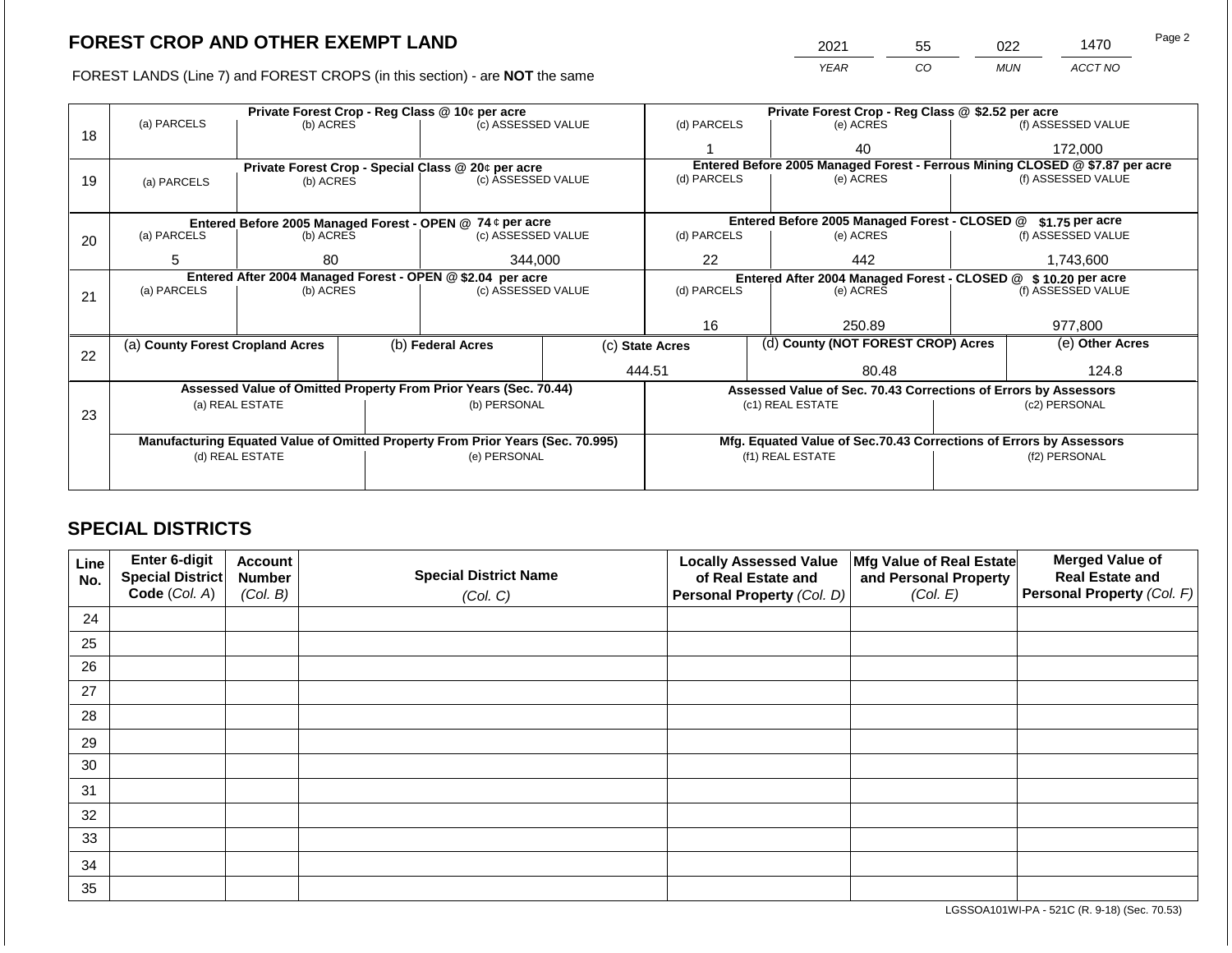|             | <b>SCHOOL DISTRICTS</b>                                  |                                             |                                                         | 2021                                                                              | 022<br>55                                                     | 1470                                                                           |  |
|-------------|----------------------------------------------------------|---------------------------------------------|---------------------------------------------------------|-----------------------------------------------------------------------------------|---------------------------------------------------------------|--------------------------------------------------------------------------------|--|
|             |                                                          |                                             |                                                         | <b>YEAR</b>                                                                       | CO<br><b>MUN</b>                                              | ACCT NO                                                                        |  |
| Line<br>No. | Enter 6-digit<br><b>School District</b><br>Code (Col. A) | <b>Account</b><br><b>Number</b><br>(Col. B) | <b>School District Name</b><br>(Col. C)                 | <b>Locally Assessed Value</b><br>of Real Estate and<br>Personal Property (Col. D) | Mfg Value of Real Estate<br>and Personal Property<br>(Col. E) | <b>Merged Value of</b><br><b>Real Estate and</b><br>Personal Property (Col. F) |  |
|             | A. SCHOOL DISTRICTS (K-8 and K-12)                       |                                             |                                                         |                                                                                   |                                                               |                                                                                |  |
| 36          | 474893                                                   | 0284                                        | SCH D OF RIVER FALLS                                    | 234,256,600                                                                       | 18,900                                                        | 234,275,500                                                                    |  |
| 37          | 552422                                                   | 0329                                        | SCH D OF SAINT CROIX CENTRAL (HAMMOND)                  | 20,180,700                                                                        |                                                               | 20,180,700                                                                     |  |
| 38          |                                                          |                                             |                                                         |                                                                                   |                                                               |                                                                                |  |
| 39          |                                                          |                                             |                                                         |                                                                                   |                                                               |                                                                                |  |
| 40          |                                                          |                                             |                                                         |                                                                                   |                                                               |                                                                                |  |
| 41          |                                                          |                                             |                                                         |                                                                                   |                                                               |                                                                                |  |
| 42          |                                                          |                                             |                                                         |                                                                                   |                                                               |                                                                                |  |
| 43          |                                                          |                                             |                                                         |                                                                                   |                                                               |                                                                                |  |
| 44          |                                                          |                                             |                                                         |                                                                                   |                                                               |                                                                                |  |
| 45<br>46    |                                                          |                                             |                                                         |                                                                                   |                                                               |                                                                                |  |
| 47          |                                                          |                                             |                                                         |                                                                                   |                                                               |                                                                                |  |
| 48          |                                                          |                                             |                                                         |                                                                                   |                                                               |                                                                                |  |
| 49          |                                                          |                                             |                                                         |                                                                                   |                                                               |                                                                                |  |
| 50          |                                                          |                                             | TOTAL ASSESSED VALUE OF SCHOOL DISTRICTS (K-8 and K-12) | 254,437,300                                                                       | 18,900                                                        | 254,456,200                                                                    |  |
|             | <b>B.</b><br><b>UNION HIGH SCHOOL DISTRICTS</b>          |                                             |                                                         |                                                                                   |                                                               |                                                                                |  |
| 51          |                                                          |                                             |                                                         |                                                                                   |                                                               |                                                                                |  |
| 52          |                                                          |                                             |                                                         |                                                                                   |                                                               |                                                                                |  |
| 53          |                                                          |                                             |                                                         |                                                                                   |                                                               |                                                                                |  |
| 54          |                                                          |                                             |                                                         |                                                                                   |                                                               |                                                                                |  |
| 55          |                                                          |                                             | TOTAL ASSESSED VALUE OF UNION HIGH SCHOOLS              |                                                                                   |                                                               |                                                                                |  |
|             | <b>TECHNICAL COLLEGE DISTRICTS</b><br>C.                 |                                             |                                                         |                                                                                   |                                                               |                                                                                |  |
| 56          | 000100                                                   | 0001                                        | CHIPPEWA VALLEY TECHNICAL COLLEGE EAUC                  | 234,256,600                                                                       | 18,900                                                        | 234,275,500                                                                    |  |
| 57          | 001700                                                   | 0016                                        | NORTHWOOD TECHNICAL COLLEGE                             | 20,180,700                                                                        |                                                               | 20,180,700                                                                     |  |
| 58          |                                                          |                                             | TOTAL ASSESSED VALUE OF TECHNICAL COLLEGES              |                                                                                   |                                                               |                                                                                |  |
| 59          |                                                          |                                             |                                                         | 254,437,300                                                                       | 18,900                                                        | 254,456,200                                                                    |  |

 *I hereby certify, to the best of my knowledge and belief, this form is complete and correct.*

**SCHOOL DISTRICTS**

| Name                   |                       | Title        | Submission date                  |
|------------------------|-----------------------|--------------|----------------------------------|
| NICKY THOMPSON         |                       | <b>CLERK</b> | 2021<br>$\overline{\phantom{a}}$ |
| Email address<br>Phone |                       |              |                                  |
| 715<br>8082<br>425     | KINNICLERK@ICLOUD.COM |              |                                  |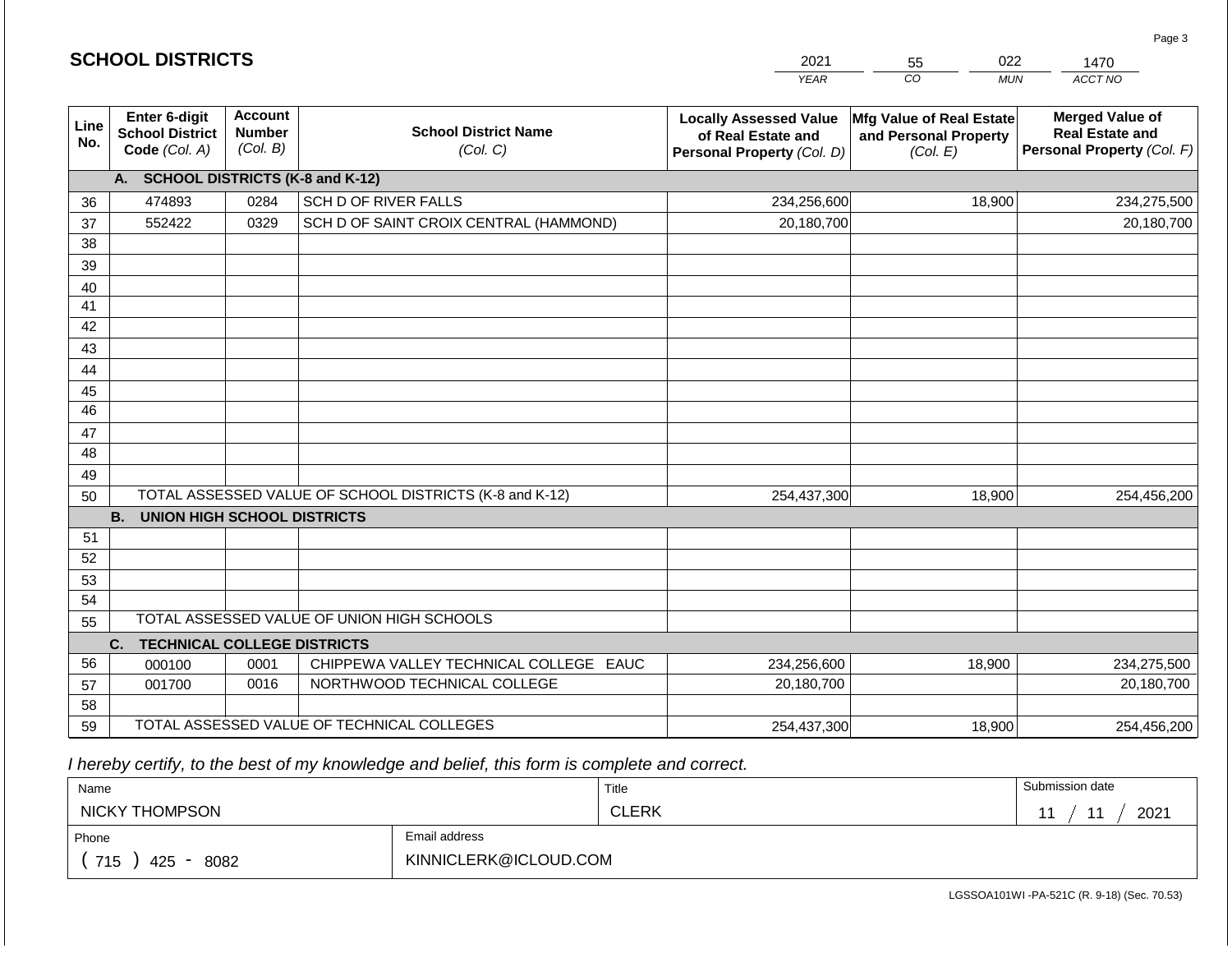- Each municipality's SOA is completed after the Board of Review and includes any changes made to the locally assessed values, under state law (sec. 70.53, Wis. Stats.)
- The Wisconsin Department of Revenue (DOR) merges the locally assessed values with the state assessed manufacturing values
- DOR provides the information regarding district names and codes. If a district is not listed, contact DOR.

Note: If you submit an amended SOA to DOR after your municipality's SOA is equated and posted to our website, we will process the SOA. However, DOR will not recalculate the *aggregate ratio or update the final SOA posted on our website. You should use the corrected values to calculate your tax rates.*

## **Page 1: Real Estate and Personal Property**

- Lines 1-9 assessed real estate values, parcel counts and acres by classification
- Lines 10-15 assessed personal property values and number of accounts by class
- Line 16 aggregate assessed value of all property subject to general property; use to calculate tax rates. Note: This line equals the total assessed value of K-8 and K-12 school districts (Line 50) and total assessed value of technical colleges (Line 59).
- Remarks assessment ratio used to calculate estimated fair market value on property tax bills

## **Page 2: Forest Crop, Other Exempt Land and Special Districts**

- Lines 18-21 private forest crop and managed forest lands assessed values
- Line  $22 -$  tax exempt land acres
- Line 23 prior years assessed value of omitted property under sec. 70.44 and correction of errors under sec. 70.43 shown by locally assessed or manufacturing real estate and personal property. Note: If there is an amount on this line, report the corresponding tax in the Statement of Taxes, Sections J or K.
- Lines 24-35 special district assessed values. These values are used to calculate tax rates for the special districts.

## **Page 3: School Districts**

- Lines 36-50 school districts (K-8 and K-12) assessed values. These values are used to calculate tax rates for school districts.
- Lines 51-55 union high school district assessed values. These values are used to calculate tax rates for union high school districts.
- Lines 56-59 technical college assessed values. These values are used to calculate tax rates for technical colleges.

If you have questions: Email: lgs@wisconsin.gov

 Phone: (608) 266-2569 or (608) 264-6892 Fax: (608) 264-6887

NICKY THOMPSON<br>TOWN OF KINNICKINNIC<br>1271 COUNTY RD J TOWN CHANNICKING WI 54022 RIVER FALLS, WI 540221271 COUNTY RD J NICKY THOMPSON FALLS, RIVER<sub>I</sub>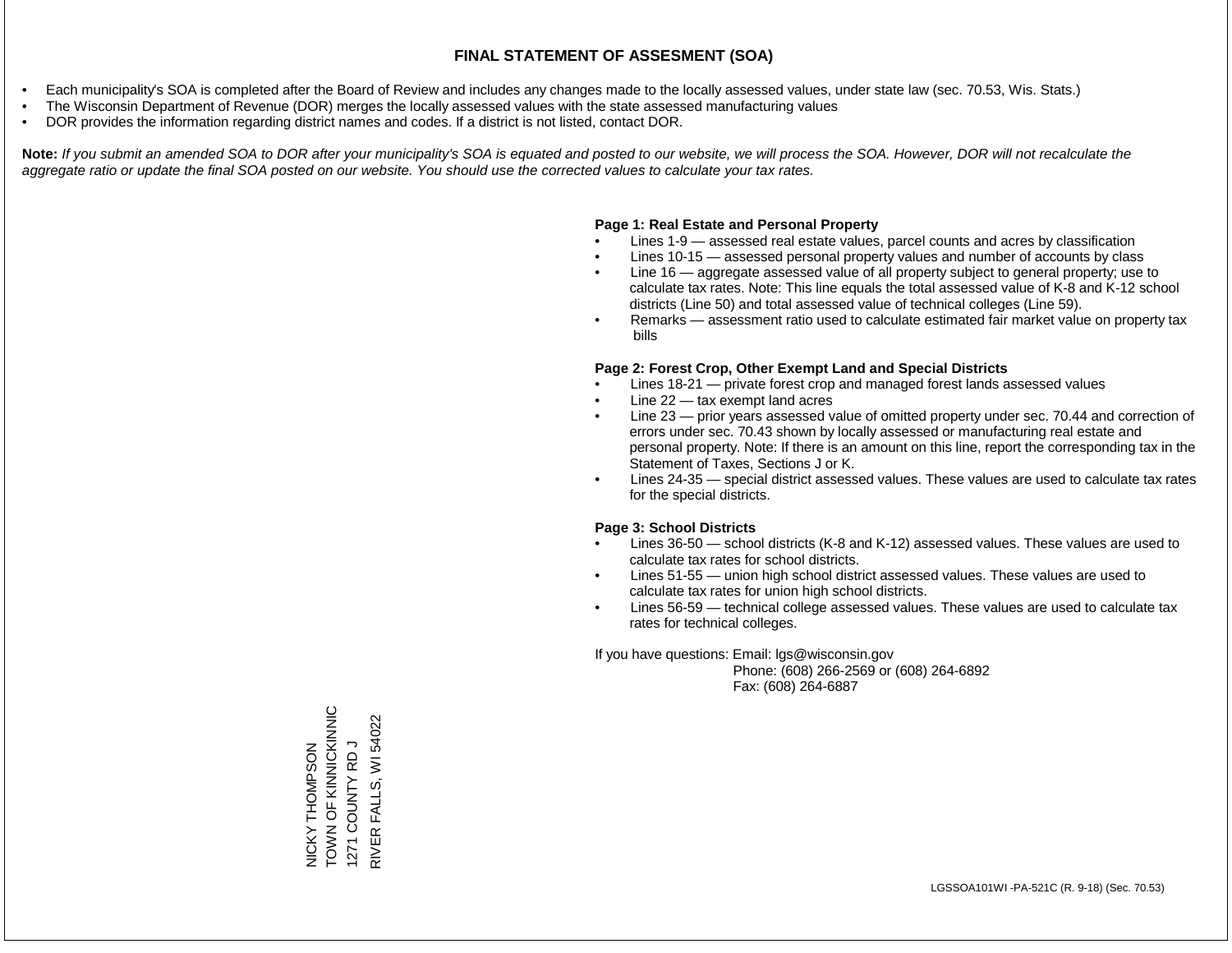|                                                                                                                                                                                                    |            | <b>FINAL - EQUATED</b><br><b>STATEMENT OF ASSESSMENT FOR 2021</b> |                          |              | 55             | 024                                                 | 1471                           | This is an Amended Return |              | Page 1              |
|----------------------------------------------------------------------------------------------------------------------------------------------------------------------------------------------------|------------|-------------------------------------------------------------------|--------------------------|--------------|----------------|-----------------------------------------------------|--------------------------------|---------------------------|--------------|---------------------|
|                                                                                                                                                                                                    |            |                                                                   |                          |              | CO             | <b>MUN</b>                                          | ACCT NO                        |                           |              |                     |
|                                                                                                                                                                                                    | <b>FOR</b> | TOWN OF<br>OF.                                                    | PLEASANT VALLEY          |              |                | ST CROIX COUNTY                                     |                                |                           |              |                     |
|                                                                                                                                                                                                    |            | Town - Village - City                                             | <b>Municipality Name</b> |              |                | <b>County Name</b>                                  |                                |                           |              |                     |
|                                                                                                                                                                                                    |            | <b>REAL ESTATE</b>                                                |                          | PARCEL COUNT |                | NO. OF ACRES                                        | <b>VALUE OF</b>                | <b>VALUE OF</b>           |              | TOTAL VALUE OF LAND |
| Line<br>No.                                                                                                                                                                                        |            | (See Lines 18 - 22 for<br>other Real Estate)                      |                          |              |                | <b>WHOLE</b><br>TOTAL LAND MPROVEMENTS NUMBERS ONLY | LAND                           | <b>IMPROVEMENTS</b>       |              | AND IMPROVEMENTS    |
|                                                                                                                                                                                                    |            |                                                                   | (Col. A)                 | (Col. B)     |                | (Col, C)                                            | (Col. D)                       | (Col. E)                  |              | (Col. F)            |
| $\mathbf{1}$                                                                                                                                                                                       |            | <b>RESIDENTIAL - Class 1</b>                                      | 174                      |              | 166            | 646                                                 | 3,855,100                      | 33,896,200                |              | 37,751,300          |
| $\overline{2}$                                                                                                                                                                                     |            | <b>COMMERCIAL - Class 2</b>                                       | $\overline{2}$           |              | $\overline{2}$ | $\overline{7}$                                      | 35,200                         |                           | 581,400      | 616,600             |
| 3                                                                                                                                                                                                  |            | <b>MANUFACTURING - Class 3</b>                                    | $\Omega$                 |              | $\Omega$       | $\Omega$                                            | $\Omega$                       |                           | 0            | 0                   |
| 4                                                                                                                                                                                                  |            | <b>AGRICULTURAL - Class 4</b>                                     | 343                      |              |                | 8,605                                               | 1,200,200                      |                           |              | 1,200,200           |
| 5                                                                                                                                                                                                  |            | <b>UNDEVELOPED - Class 5</b>                                      | 229                      |              |                | 737                                                 | 839,000                        |                           |              | 839,000             |
| 6                                                                                                                                                                                                  |            | AGRICULTURAL FOREST - Class 5m                                    | 124                      |              |                | 781                                                 | 1,367,600                      |                           |              | 1,367,600           |
| $\overline{7}$                                                                                                                                                                                     |            | <b>FOREST LANDS - Class 6</b>                                     | 22                       |              |                | 209                                                 | 709,400                        |                           |              | 709,400             |
| 8                                                                                                                                                                                                  |            | OTHER - Class 7                                                   | 43                       |              | 43             | 161                                                 | 935,700                        | 5,970,200                 |              | 6,905,900           |
| 9                                                                                                                                                                                                  |            | <b>TOTAL - ALL COLUMNS</b>                                        | 937                      |              | 211            | 11,146                                              | 8.942.200                      | 40.447.800                |              | 49,390,000          |
| 10                                                                                                                                                                                                 |            | NUMBER OF PERSONAL PROPERTY ACCOUNTS IN ROLL                      |                          |              |                | 5                                                   | <b>LOCALLY ASSESSED</b>        | <b>MANUFACTURING</b>      |              | <b>MERGED</b>       |
| 11                                                                                                                                                                                                 |            | BOATS AND OTHER WATERCRAFT NOT EXEMPT - Code 1                    |                          |              |                |                                                     | 0                              |                           | $\pmb{0}$    | 0                   |
| 12                                                                                                                                                                                                 |            | MACHINERY, TOOLS AND PATTERNS - Code 2                            |                          |              |                |                                                     |                                |                           | $\Omega$     | $\Omega$            |
| 13                                                                                                                                                                                                 |            | FURNITURE, FIXTURES AND EQUIPMENT - Code 3                        |                          |              |                |                                                     | 2,300                          |                           | $\pmb{0}$    | 2,300               |
| 14                                                                                                                                                                                                 |            | ALL OTHER PERSONAL PROPERTY NOT EXEMPT - Codes 4A, 4B, 4C         |                          |              |                |                                                     | 13,300                         |                           | $\mathbf 0$  | 13,300              |
| 15                                                                                                                                                                                                 |            | TOTAL OF PERSONAL PROPERTY NOT EXEMPT (Total of Lines 11-14)      |                          |              |                |                                                     | 15.600                         |                           | $\mathbf{0}$ | 15,600              |
| AGGREGATE ASSESSED VALUE OF ALL PROPERTY SUBJECT TO THE GENERAL PROPERTY TAX (Total of Lines 9F and 15F)<br>MUST EQUAL TOTAL VALUE OF THE SCHOOL DISTRICTS (K-12 PLUS K-8) - Line 50, Col. F<br>16 |            |                                                                   |                          |              |                |                                                     |                                |                           |              | 49,405,600          |
| 17                                                                                                                                                                                                 |            | <b>BOARD OF REVIEW</b><br>DATE OF FINAL ADJOURNMENT               | 06/03/2021               |              |                | Name of Assessor                                    | KLEVEN PROPERTY ASSESSMENT LLC |                           | Telephone #  | (715) 529-1032      |

REMARKS

The Assessment Ratio to be used in calculating the estimated Fair Market Value on tax bills for this tax district is .753547679

This ratio should be used to convert assessed values to "Calculate Equalized Values" in Step 1 of the Lottery and Gaming Credit Calculations.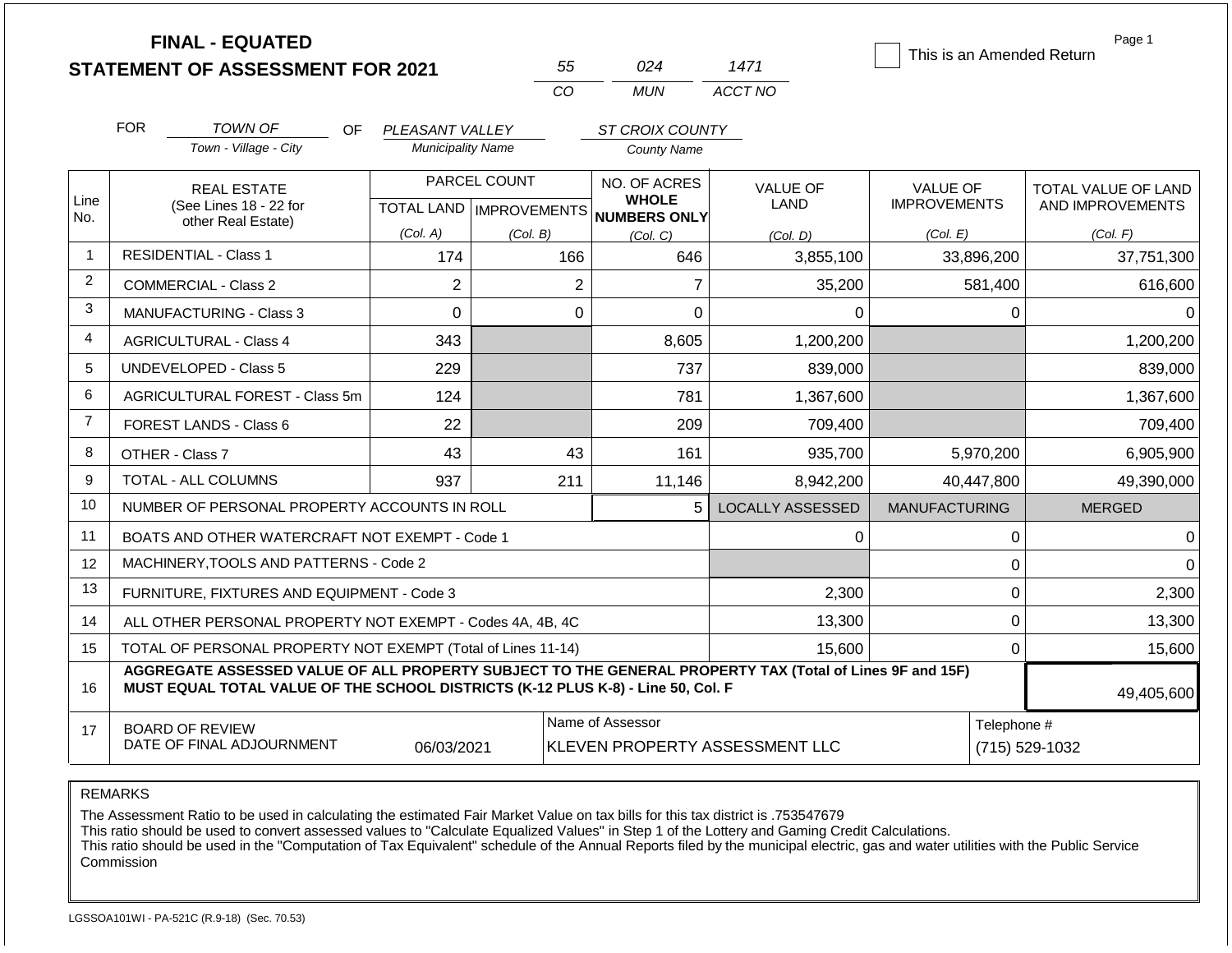2021 55 024 1471

FOREST LANDS (Line 7) and FOREST CROPS (in this section) - are **NOT** the same *YEAR CO MUN ACCT NO*

|    |                                                            |           |  | Private Forest Crop - Reg Class @ 10¢ per acre                                 |                                                               | Private Forest Crop - Reg Class @ \$2.52 per acre |                                               |                                                                    |                                                                              |                    |
|----|------------------------------------------------------------|-----------|--|--------------------------------------------------------------------------------|---------------------------------------------------------------|---------------------------------------------------|-----------------------------------------------|--------------------------------------------------------------------|------------------------------------------------------------------------------|--------------------|
|    | (a) PARCELS                                                | (b) ACRES |  | (c) ASSESSED VALUE                                                             |                                                               | (d) PARCELS                                       |                                               | (e) ACRES                                                          |                                                                              | (f) ASSESSED VALUE |
| 18 |                                                            |           |  |                                                                                |                                                               |                                                   |                                               |                                                                    |                                                                              |                    |
|    |                                                            |           |  |                                                                                |                                                               |                                                   |                                               |                                                                    |                                                                              |                    |
|    |                                                            |           |  | Private Forest Crop - Special Class @ 20¢ per acre                             |                                                               |                                                   |                                               |                                                                    | Entered Before 2005 Managed Forest - Ferrous Mining CLOSED @ \$7.87 per acre |                    |
| 19 | (a) PARCELS                                                | (b) ACRES |  | (c) ASSESSED VALUE                                                             |                                                               | (d) PARCELS                                       |                                               | (e) ACRES                                                          |                                                                              | (f) ASSESSED VALUE |
|    |                                                            |           |  |                                                                                |                                                               |                                                   |                                               |                                                                    |                                                                              |                    |
|    |                                                            |           |  | Entered Before 2005 Managed Forest - OPEN @ 74 ¢ per acre                      |                                                               |                                                   | Entered Before 2005 Managed Forest - CLOSED @ |                                                                    | \$1.75 per acre                                                              |                    |
| 20 | (a) PARCELS                                                | (b) ACRES |  | (c) ASSESSED VALUE                                                             |                                                               | (d) PARCELS                                       |                                               | (e) ACRES                                                          |                                                                              | (f) ASSESSED VALUE |
|    |                                                            |           |  |                                                                                |                                                               |                                                   |                                               |                                                                    |                                                                              |                    |
|    | $\overline{2}$<br>10                                       |           |  | 34,000                                                                         |                                                               | 49                                                |                                               |                                                                    | 102,000                                                                      |                    |
|    | Entered After 2004 Managed Forest - OPEN @ \$2.04 per acre |           |  |                                                                                | Entered After 2004 Managed Forest - CLOSED @ \$10.20 per acre |                                                   |                                               |                                                                    |                                                                              |                    |
| 21 | (a) PARCELS<br>(b) ACRES                                   |           |  | (c) ASSESSED VALUE                                                             |                                                               | (d) PARCELS                                       |                                               | (e) ACRES                                                          |                                                                              | (f) ASSESSED VALUE |
|    |                                                            |           |  |                                                                                |                                                               |                                                   |                                               |                                                                    |                                                                              |                    |
|    |                                                            | 29        |  | 57,800                                                                         |                                                               | 3                                                 |                                               | 53                                                                 |                                                                              | 158,100            |
|    | (a) County Forest Cropland Acres                           |           |  | (b) Federal Acres                                                              | (c) State Acres                                               |                                                   | (d) County (NOT FOREST CROP) Acres            |                                                                    | (e) Other Acres                                                              |                    |
| 22 |                                                            |           |  |                                                                                |                                                               |                                                   |                                               |                                                                    |                                                                              |                    |
|    |                                                            |           |  |                                                                                |                                                               | 238.48                                            |                                               | 4.04                                                               | 4.76                                                                         |                    |
|    |                                                            |           |  | Assessed Value of Omitted Property From Prior Years (Sec. 70.44)               |                                                               |                                                   |                                               |                                                                    | Assessed Value of Sec. 70.43 Corrections of Errors by Assessors              |                    |
|    | (a) REAL ESTATE                                            |           |  | (b) PERSONAL                                                                   |                                                               |                                                   |                                               | (c1) REAL ESTATE                                                   |                                                                              | (c2) PERSONAL      |
| 23 |                                                            |           |  |                                                                                |                                                               |                                                   |                                               |                                                                    |                                                                              |                    |
|    |                                                            |           |  | Manufacturing Equated Value of Omitted Property From Prior Years (Sec. 70.995) |                                                               |                                                   |                                               | Mfg. Equated Value of Sec.70.43 Corrections of Errors by Assessors |                                                                              |                    |
|    | (d) REAL ESTATE                                            |           |  | (e) PERSONAL                                                                   |                                                               |                                                   | (f1) REAL ESTATE                              | (f2) PERSONAL                                                      |                                                                              |                    |
|    |                                                            |           |  |                                                                                |                                                               |                                                   |                                               |                                                                    |                                                                              |                    |
|    |                                                            |           |  |                                                                                |                                                               |                                                   |                                               |                                                                    |                                                                              |                    |

## **SPECIAL DISTRICTS**

| Line<br>No. | Enter 6-digit<br><b>Special District</b><br>Code (Col. A) | <b>Account</b><br><b>Number</b><br>(Col. B) | <b>Special District Name</b><br>(Col. C) | <b>Locally Assessed Value</b><br>of Real Estate and<br>Personal Property (Col. D) | Mfg Value of Real Estate<br>and Personal Property<br>(Col. E) | <b>Merged Value of</b><br><b>Real Estate and</b><br>Personal Property (Col. F) |
|-------------|-----------------------------------------------------------|---------------------------------------------|------------------------------------------|-----------------------------------------------------------------------------------|---------------------------------------------------------------|--------------------------------------------------------------------------------|
| 24          |                                                           |                                             |                                          |                                                                                   |                                                               |                                                                                |
|             |                                                           |                                             |                                          |                                                                                   |                                                               |                                                                                |
| 25          |                                                           |                                             |                                          |                                                                                   |                                                               |                                                                                |
| 26          |                                                           |                                             |                                          |                                                                                   |                                                               |                                                                                |
| 27          |                                                           |                                             |                                          |                                                                                   |                                                               |                                                                                |
| 28          |                                                           |                                             |                                          |                                                                                   |                                                               |                                                                                |
| 29          |                                                           |                                             |                                          |                                                                                   |                                                               |                                                                                |
| 30          |                                                           |                                             |                                          |                                                                                   |                                                               |                                                                                |
| 31          |                                                           |                                             |                                          |                                                                                   |                                                               |                                                                                |
| 32          |                                                           |                                             |                                          |                                                                                   |                                                               |                                                                                |
| 33          |                                                           |                                             |                                          |                                                                                   |                                                               |                                                                                |
| 34          |                                                           |                                             |                                          |                                                                                   |                                                               |                                                                                |
| 35          |                                                           |                                             |                                          |                                                                                   |                                                               |                                                                                |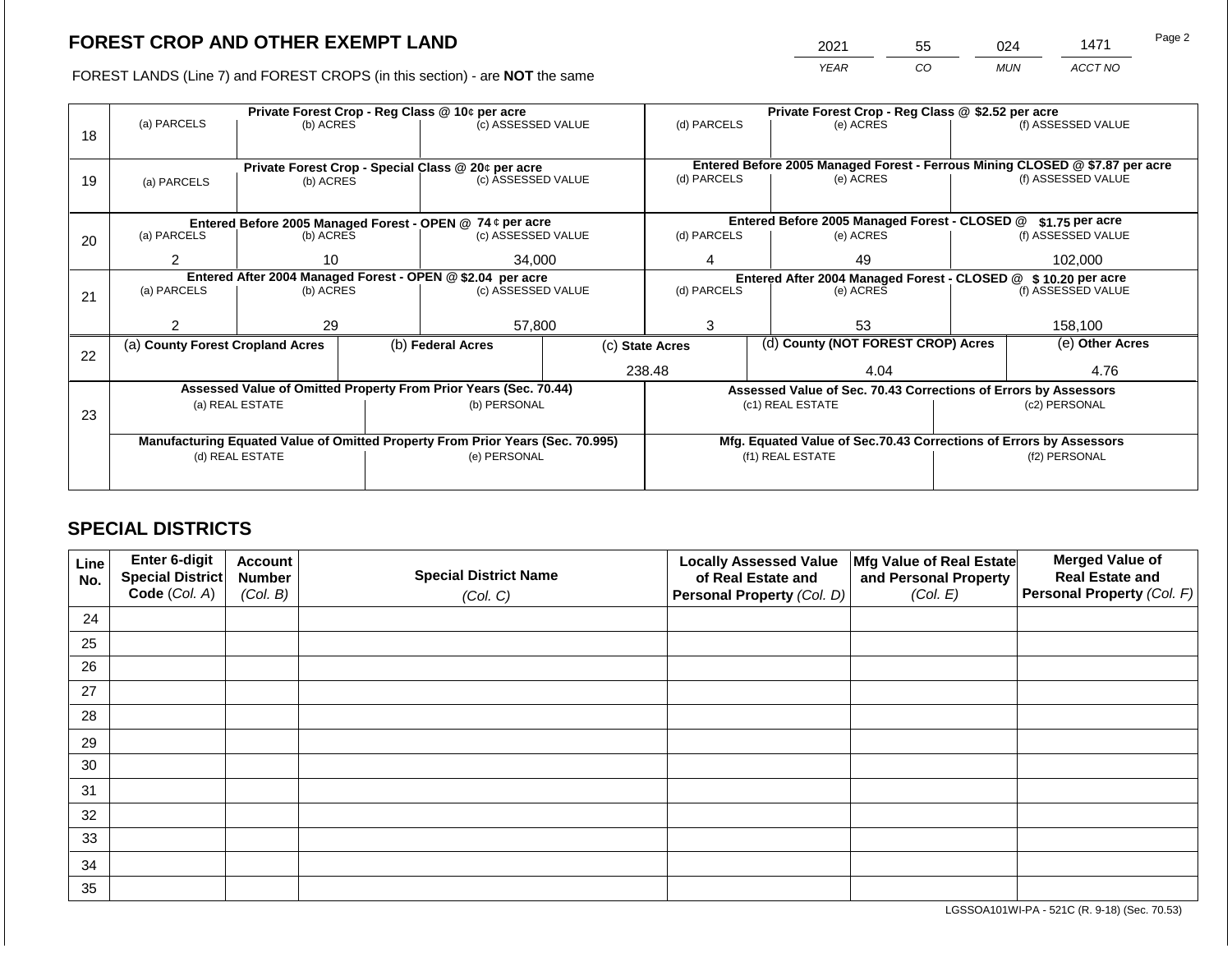|                 |                                                          |                                             |                                                         | <b>YEAR</b>                                                                       | $\overline{co}$<br><b>MUN</b>                                 | ACCT NO                                                                        |
|-----------------|----------------------------------------------------------|---------------------------------------------|---------------------------------------------------------|-----------------------------------------------------------------------------------|---------------------------------------------------------------|--------------------------------------------------------------------------------|
| Line<br>No.     | Enter 6-digit<br><b>School District</b><br>Code (Col. A) | <b>Account</b><br><b>Number</b><br>(Col. B) | <b>School District Name</b><br>(Col. C)                 | <b>Locally Assessed Value</b><br>of Real Estate and<br>Personal Property (Col. D) | Mfg Value of Real Estate<br>and Personal Property<br>(Col. E) | <b>Merged Value of</b><br><b>Real Estate and</b><br>Personal Property (Col. F) |
|                 | A.                                                       |                                             | <b>SCHOOL DISTRICTS (K-8 and K-12)</b>                  |                                                                                   |                                                               |                                                                                |
| 36              | 474893                                                   | 0284                                        | SCH D OF RIVER FALLS                                    | 11,592,600                                                                        |                                                               | 11,592,600                                                                     |
| 37              | 550231                                                   | 0327                                        | SCH D OF BALDWIN-WOODVILLE AREA                         | 5,712,000                                                                         |                                                               | 5,712,000                                                                      |
| 38              | 552422                                                   | 0329                                        | SCH D OF SAINT CROIX CENTRAL (HAMMOND)                  | 32,101,000                                                                        |                                                               | 32,101,000                                                                     |
| 39              |                                                          |                                             |                                                         |                                                                                   |                                                               |                                                                                |
| 40              |                                                          |                                             |                                                         |                                                                                   |                                                               |                                                                                |
| 41              |                                                          |                                             |                                                         |                                                                                   |                                                               |                                                                                |
| 42              |                                                          |                                             |                                                         |                                                                                   |                                                               |                                                                                |
| 43              |                                                          |                                             |                                                         |                                                                                   |                                                               |                                                                                |
| 44              |                                                          |                                             |                                                         |                                                                                   |                                                               |                                                                                |
| 45              |                                                          |                                             |                                                         |                                                                                   |                                                               |                                                                                |
| $\overline{46}$ |                                                          |                                             |                                                         |                                                                                   |                                                               |                                                                                |
| 47              |                                                          |                                             |                                                         |                                                                                   |                                                               |                                                                                |
| 48              |                                                          |                                             |                                                         |                                                                                   |                                                               |                                                                                |
| 49              |                                                          |                                             |                                                         |                                                                                   |                                                               |                                                                                |
| 50              |                                                          |                                             | TOTAL ASSESSED VALUE OF SCHOOL DISTRICTS (K-8 and K-12) | 49,405,600                                                                        |                                                               | 49,405,600                                                                     |
|                 | <b>B.</b><br>UNION HIGH SCHOOL DISTRICTS                 |                                             |                                                         |                                                                                   |                                                               |                                                                                |
| 51              |                                                          |                                             |                                                         |                                                                                   |                                                               |                                                                                |
| 52              |                                                          |                                             |                                                         |                                                                                   |                                                               |                                                                                |
| 53              |                                                          |                                             |                                                         |                                                                                   |                                                               |                                                                                |
| 54              |                                                          |                                             |                                                         |                                                                                   |                                                               |                                                                                |
| 55              |                                                          |                                             | TOTAL ASSESSED VALUE OF UNION HIGH SCHOOLS              |                                                                                   |                                                               |                                                                                |
|                 | C.<br><b>TECHNICAL COLLEGE DISTRICTS</b>                 |                                             |                                                         |                                                                                   |                                                               |                                                                                |
| 56              | 000100                                                   | 0001                                        | CHIPPEWA VALLEY TECHNICAL COLLEGE EAUC                  | 11,592,600                                                                        |                                                               | 11,592,600                                                                     |
| 57              | 001700                                                   | 0016                                        | NORTHWOOD TECHNICAL COLLEGE                             | 37,813,000                                                                        |                                                               | 37,813,000                                                                     |
| 58              |                                                          |                                             |                                                         |                                                                                   |                                                               |                                                                                |
| 59              |                                                          |                                             | TOTAL ASSESSED VALUE OF TECHNICAL COLLEGES              | 49,405,600                                                                        |                                                               | 49,405,600                                                                     |

2021

55

024

 *I hereby certify, to the best of my knowledge and belief, this form is complete and correct.*

**SCHOOL DISTRICTS**

| Name               |                       | Title | Submission date  |
|--------------------|-----------------------|-------|------------------|
| <b>CARY OEHLKE</b> |                       |       | 08<br>2021<br>06 |
| Phone              | Email address         |       |                  |
| 715<br>386<br>4679 | CARY.OEHLKE@SCCWI.GOV |       |                  |

Page 3

1471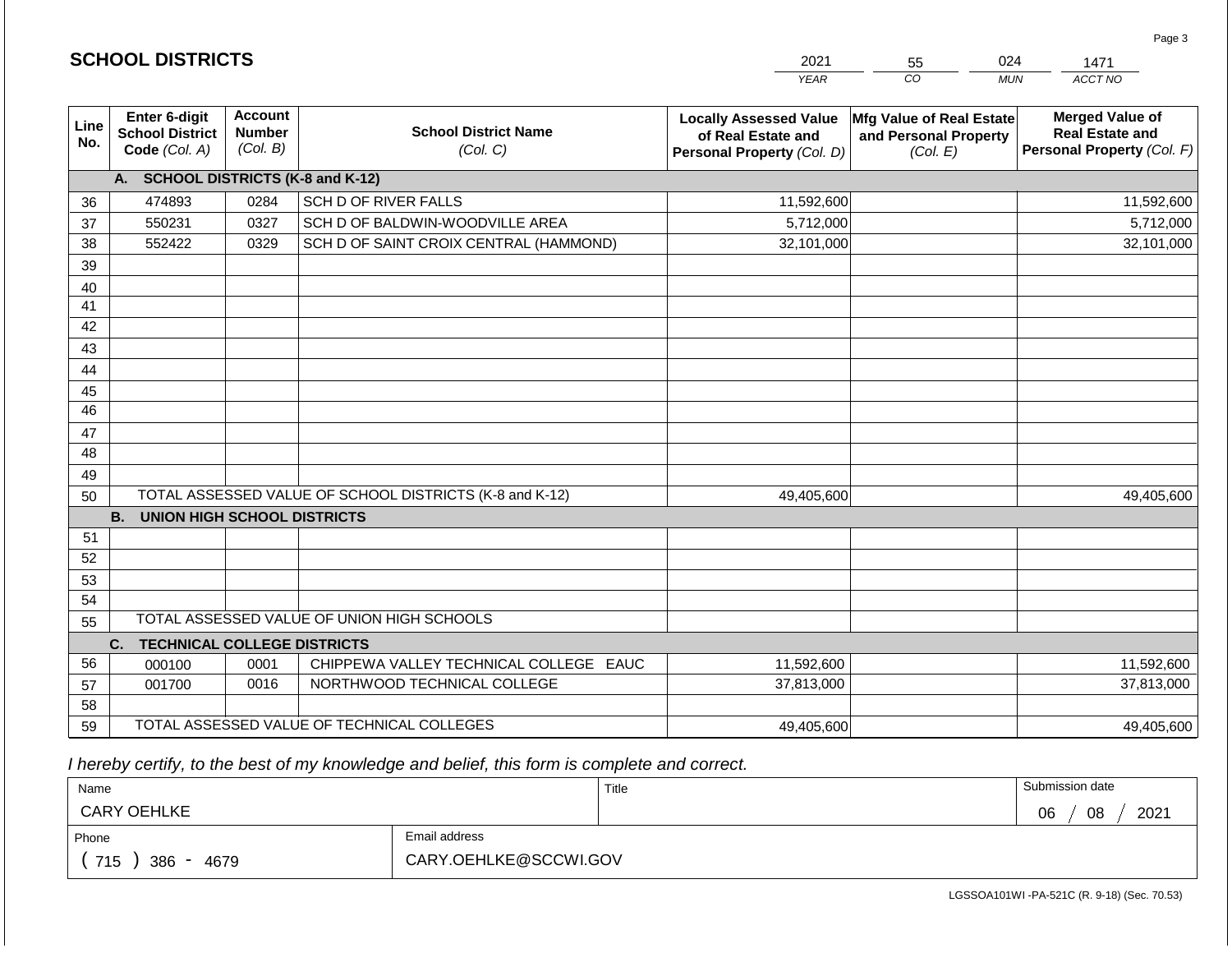- Each municipality's SOA is completed after the Board of Review and includes any changes made to the locally assessed values, under state law (sec. 70.53, Wis. Stats.)
- The Wisconsin Department of Revenue (DOR) merges the locally assessed values with the state assessed manufacturing values
- DOR provides the information regarding district names and codes. If a district is not listed, contact DOR.

Note: If you submit an amended SOA to DOR after your municipality's SOA is equated and posted to our website, we will process the SOA. However, DOR will not recalculate the *aggregate ratio or update the final SOA posted on our website. You should use the corrected values to calculate your tax rates.*

#### **Page 1: Real Estate and Personal Property**

- Lines 1-9 assessed real estate values, parcel counts and acres by classification
- Lines 10-15 assessed personal property values and number of accounts by class
- Line 16 aggregate assessed value of all property subject to general property; use to calculate tax rates. Note: This line equals the total assessed value of K-8 and K-12 school districts (Line 50) and total assessed value of technical colleges (Line 59).
- Remarks assessment ratio used to calculate estimated fair market value on property tax bills

#### **Page 2: Forest Crop, Other Exempt Land and Special Districts**

- Lines 18-21 private forest crop and managed forest lands assessed values
- Line  $22 -$  tax exempt land acres
- Line 23 prior years assessed value of omitted property under sec. 70.44 and correction of errors under sec. 70.43 shown by locally assessed or manufacturing real estate and personal property. Note: If there is an amount on this line, report the corresponding tax in the Statement of Taxes, Sections J or K.
- Lines 24-35 special district assessed values. These values are used to calculate tax rates for the special districts.

#### **Page 3: School Districts**

- Lines 36-50 school districts (K-8 and K-12) assessed values. These values are used to calculate tax rates for school districts.
- Lines 51-55 union high school district assessed values. These values are used to calculate tax rates for union high school districts.
- Lines 56-59 technical college assessed values. These values are used to calculate tax rates for technical colleges.

If you have questions: Email: lgs@wisconsin.gov

 Phone: (608) 266-2569 or (608) 264-6892 Fax: (608) 264-6887

TOWN OF PLEASANT VALLEY TOWN OF PLEASANT VALLEY HAMMOND, WI 54015 - 5220 HAMMOND, WI 54015 - 522030TH AVENUE 1718 30TH AVENUE **VIEGAN MILLER** MEGAN MILLER 1718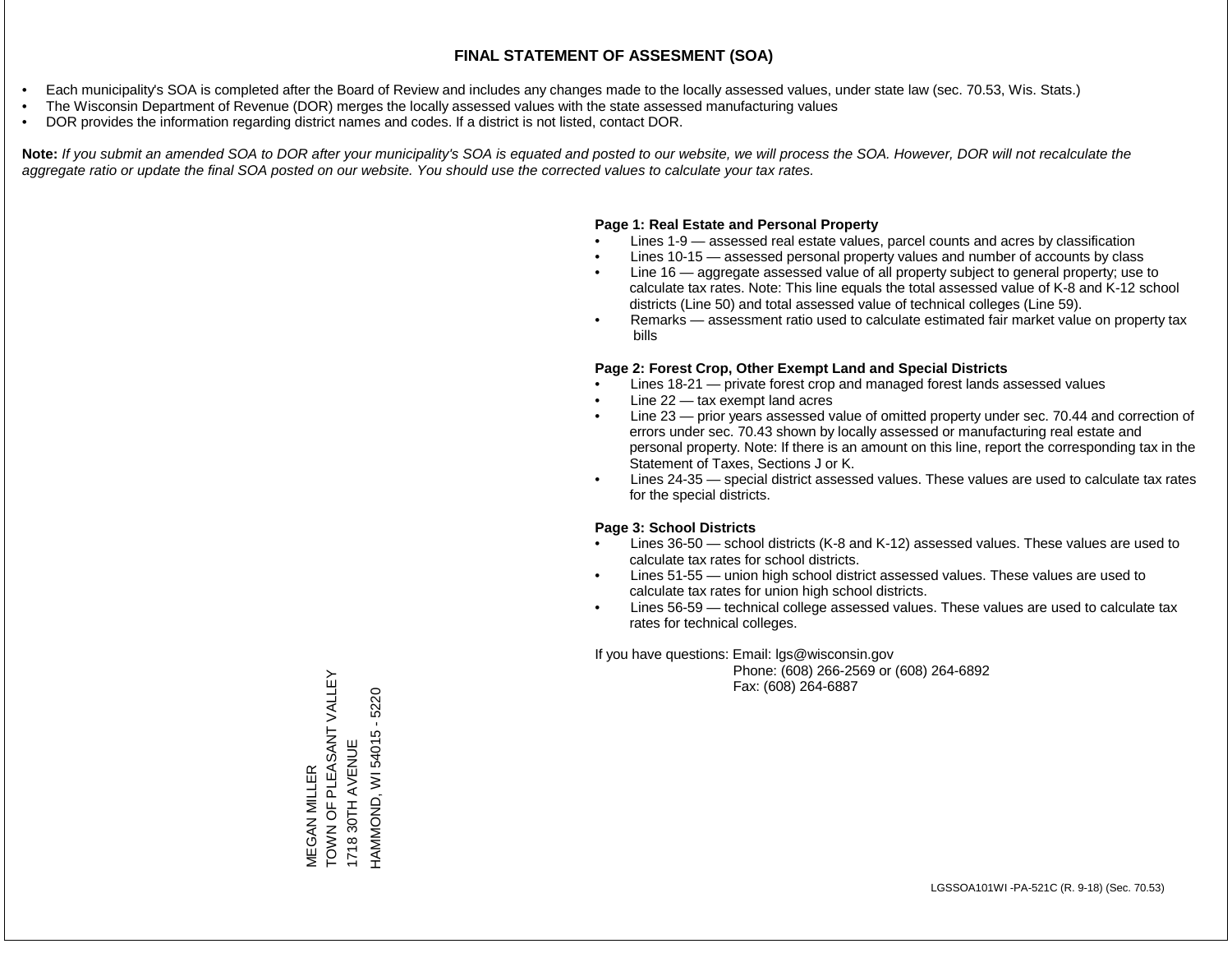|                |            | <b>FINAL - EQUATED</b><br><b>STATEMENT OF ASSESSMENT FOR 2021</b>                                                                                                                            |                          |                           | 55                                                                                  | 026                                 | 1472                    |                      |             | Page 1<br>This is an Amended Return |
|----------------|------------|----------------------------------------------------------------------------------------------------------------------------------------------------------------------------------------------|--------------------------|---------------------------|-------------------------------------------------------------------------------------|-------------------------------------|-------------------------|----------------------|-------------|-------------------------------------|
|                |            |                                                                                                                                                                                              |                          | CO                        |                                                                                     | <b>MUN</b>                          | ACCT NO                 |                      |             |                                     |
|                | <b>FOR</b> | TOWN OF<br><b>OF</b>                                                                                                                                                                         | <b>RICHMOND</b>          |                           |                                                                                     | ST CROIX COUNTY                     |                         |                      |             |                                     |
|                |            | Town - Village - City                                                                                                                                                                        | <b>Municipality Name</b> |                           |                                                                                     | <b>County Name</b>                  |                         |                      |             |                                     |
|                |            | <b>REAL ESTATE</b>                                                                                                                                                                           |                          | PARCEL COUNT              |                                                                                     | NO. OF ACRES                        | <b>VALUE OF</b>         |                      | VALUE OF    | TOTAL VALUE OF LAND                 |
| Line<br>No.    |            | (See Lines 18 - 22 for<br>other Real Estate)                                                                                                                                                 |                          | TOTAL LAND   IMPROVEMENTS |                                                                                     | <b>WHOLE</b><br><b>NUMBERS ONLY</b> | LAND                    | <b>IMPROVEMENTS</b>  |             | AND IMPROVEMENTS                    |
|                |            |                                                                                                                                                                                              | (Col. A)                 | (Col. B)                  |                                                                                     | (Col, C)                            | (Col, D)                | (Col. E)             |             | (Col. F)                            |
| 1              |            | <b>RESIDENTIAL - Class 1</b>                                                                                                                                                                 | 1,527                    | 1,340                     |                                                                                     | 3,444                               | 69,295,100              |                      | 392,760,600 | 462,055,700                         |
| $\overline{2}$ |            | <b>COMMERCIAL - Class 2</b>                                                                                                                                                                  | 46                       |                           | 22                                                                                  | 503                                 | 3,366,400               |                      | 9,100,700   | 12,467,100                          |
| 3              |            | <b>MANUFACTURING - Class 3</b>                                                                                                                                                               | 5                        |                           | 4                                                                                   | 90                                  | 436,600                 |                      | 2,254,100   | 2,690,700                           |
| 4              |            | <b>AGRICULTURAL - Class 4</b>                                                                                                                                                                | 490                      |                           |                                                                                     | 11,587                              | 2,343,100               |                      |             | 2,343,100                           |
| 5              |            | <b>UNDEVELOPED - Class 5</b>                                                                                                                                                                 | 351                      |                           |                                                                                     | 1,477                               | 1,104,100               |                      |             | 1,104,100                           |
| 6              |            | AGRICULTURAL FOREST - Class 5m                                                                                                                                                               | 97                       |                           |                                                                                     | 718                                 | 1,258,600               |                      |             | 1,258,600                           |
| $\overline{7}$ |            | FOREST LANDS - Class 6                                                                                                                                                                       | 41                       |                           |                                                                                     | 418                                 | 1,458,300               |                      |             | 1,458,300                           |
| 8              |            | OTHER - Class 7                                                                                                                                                                              | 54                       |                           | 55                                                                                  | 209                                 | 1,704,500               |                      | 11,103,700  | 12,808,200                          |
| 9              |            | <b>TOTAL - ALL COLUMNS</b>                                                                                                                                                                   | 2,611                    | 1,421                     |                                                                                     | 18,446                              | 80,966,700              |                      | 415,219,100 | 496,185,800                         |
| 10             |            | NUMBER OF PERSONAL PROPERTY ACCOUNTS IN ROLL                                                                                                                                                 |                          |                           |                                                                                     | 35                                  | <b>LOCALLY ASSESSED</b> | <b>MANUFACTURING</b> |             | <b>MERGED</b>                       |
| 11             |            | BOATS AND OTHER WATERCRAFT NOT EXEMPT - Code 1                                                                                                                                               |                          |                           |                                                                                     |                                     | 0                       |                      | $\Omega$    | 0                                   |
| 12             |            | MACHINERY, TOOLS AND PATTERNS - Code 2                                                                                                                                                       |                          |                           |                                                                                     |                                     |                         |                      | 292,500     | 292,500                             |
| 13             |            | FURNITURE, FIXTURES AND EQUIPMENT - Code 3                                                                                                                                                   |                          |                           |                                                                                     |                                     | 114,400                 |                      | 26,400      | 140,800                             |
| 14             |            | ALL OTHER PERSONAL PROPERTY NOT EXEMPT - Codes 4A, 4B, 4C                                                                                                                                    |                          |                           |                                                                                     |                                     | 51,200                  |                      | 13,900      | 65,100                              |
| 15             |            | TOTAL OF PERSONAL PROPERTY NOT EXEMPT (Total of Lines 11-14)                                                                                                                                 |                          |                           |                                                                                     |                                     | 165,600                 |                      | 332,800     | 498,400                             |
| 16             |            | AGGREGATE ASSESSED VALUE OF ALL PROPERTY SUBJECT TO THE GENERAL PROPERTY TAX (Total of Lines 9F and 15F)<br>MUST EQUAL TOTAL VALUE OF THE SCHOOL DISTRICTS (K-12 PLUS K-8) - Line 50, Col. F |                          |                           |                                                                                     |                                     |                         |                      |             | 496,684,200                         |
| 17             |            | <b>BOARD OF REVIEW</b><br>DATE OF FINAL ADJOURNMENT                                                                                                                                          | 11/30/2021               |                           | Name of Assessor<br>Telephone #<br>KLEVEN PROPERTY ASSESSMENT LLC<br>(715) 529-1032 |                                     |                         |                      |             |                                     |

REMARKS

The Assessment Ratio to be used in calculating the estimated Fair Market Value on tax bills for this tax district is 1.042422608

This ratio should be used to convert assessed values to "Calculate Equalized Values" in Step 1 of the Lottery and Gaming Credit Calculations.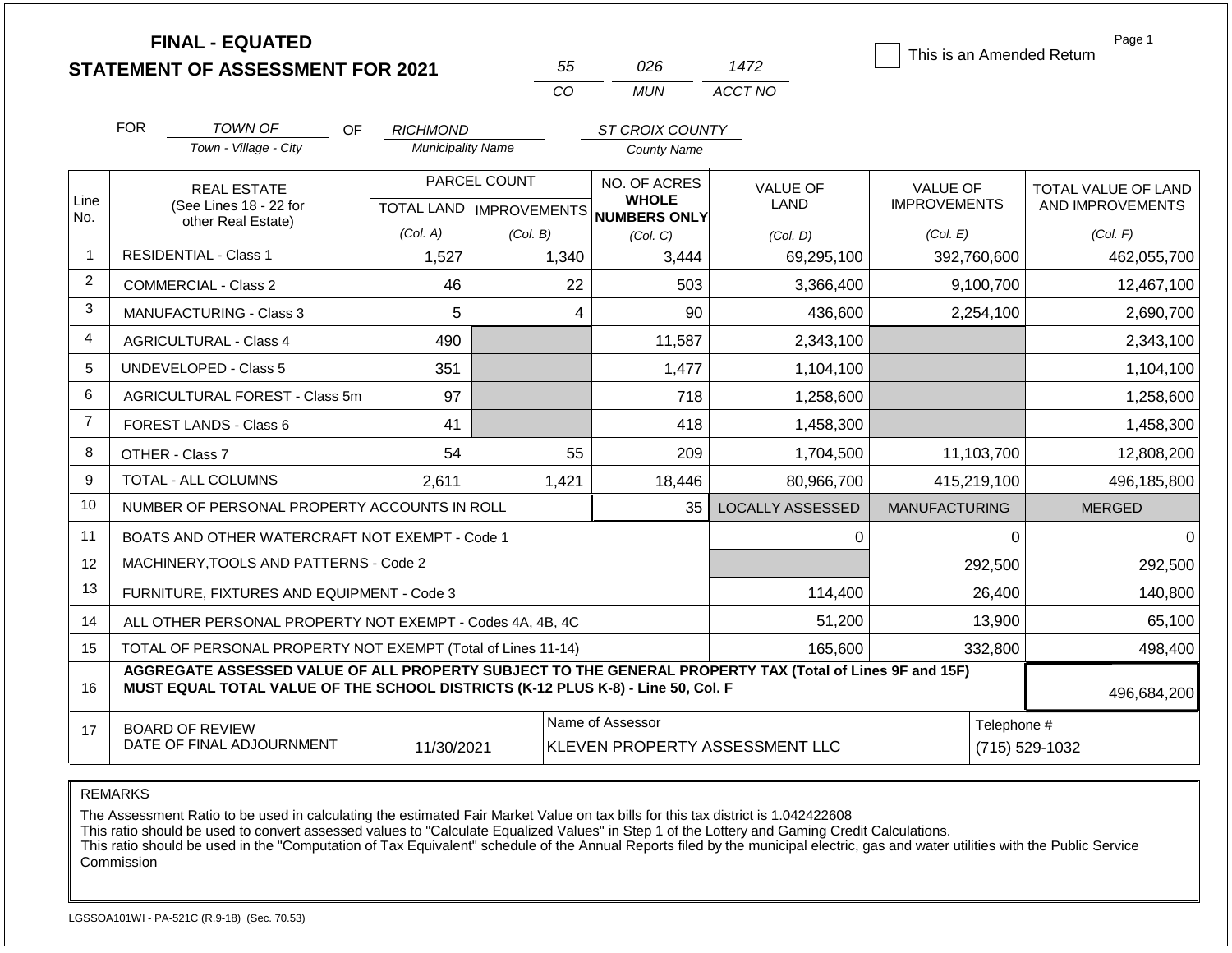2021 55 026 1472

FOREST LANDS (Line 7) and FOREST CROPS (in this section) - are **NOT** the same *YEAR CO MUN ACCT NO*

| 18 | (a) PARCELS                                                                    | (b) ACRES |  |                                                                          | Private Forest Crop - Reg Class @ 10¢ per acre<br>(c) ASSESSED VALUE |                |                                                                                           | Private Forest Crop - Reg Class @ \$2.52 per acre<br>(e) ACRES |                                                                 | (f) ASSESSED VALUE |  |
|----|--------------------------------------------------------------------------------|-----------|--|--------------------------------------------------------------------------|----------------------------------------------------------------------|----------------|-------------------------------------------------------------------------------------------|----------------------------------------------------------------|-----------------------------------------------------------------|--------------------|--|
| 19 | (a) PARCELS                                                                    | (b) ACRES |  | Private Forest Crop - Special Class @ 20¢ per acre<br>(c) ASSESSED VALUE | (d) PARCELS                                                          |                | Entered Before 2005 Managed Forest - Ferrous Mining CLOSED @ \$7.87 per acre<br>(e) ACRES |                                                                | (f) ASSESSED VALUE                                              |                    |  |
|    |                                                                                |           |  | Entered Before 2005 Managed Forest - OPEN @ 74 ¢ per acre                |                                                                      |                | Entered Before 2005 Managed Forest - CLOSED @                                             |                                                                | $$1.75$ per acre                                                |                    |  |
| 20 | (a) PARCELS                                                                    | (b) ACRES |  | (c) ASSESSED VALUE                                                       |                                                                      | (d) PARCELS    |                                                                                           | (e) ACRES                                                      |                                                                 | (f) ASSESSED VALUE |  |
|    | 45.5                                                                           |           |  | 159,300                                                                  |                                                                      |                |                                                                                           |                                                                |                                                                 |                    |  |
|    | Entered After 2004 Managed Forest - OPEN @ \$2.04 per acre                     |           |  |                                                                          | Entered After 2004 Managed Forest - CLOSED @ \$10.20 per acre        |                |                                                                                           |                                                                |                                                                 |                    |  |
| 21 | (a) PARCELS<br>(b) ACRES                                                       |           |  | (c) ASSESSED VALUE                                                       |                                                                      | (d) PARCELS    |                                                                                           | (e) ACRES                                                      |                                                                 | (f) ASSESSED VALUE |  |
|    |                                                                                |           |  |                                                                          |                                                                      |                |                                                                                           |                                                                |                                                                 |                    |  |
|    |                                                                                |           |  |                                                                          | 3                                                                    |                | 72                                                                                        |                                                                | 195,100                                                         |                    |  |
|    | (a) County Forest Cropland Acres                                               |           |  | (b) Federal Acres                                                        | (c) State Acres                                                      |                | (d) County (NOT FOREST CROP) Acres                                                        |                                                                | (e) Other Acres                                                 |                    |  |
| 22 |                                                                                |           |  |                                                                          |                                                                      |                |                                                                                           |                                                                |                                                                 |                    |  |
|    |                                                                                |           |  | 729.43                                                                   |                                                                      | 293.29<br>4.94 |                                                                                           |                                                                |                                                                 | 375.16             |  |
|    |                                                                                |           |  | Assessed Value of Omitted Property From Prior Years (Sec. 70.44)         |                                                                      |                |                                                                                           |                                                                | Assessed Value of Sec. 70.43 Corrections of Errors by Assessors |                    |  |
| 23 | (a) REAL ESTATE                                                                |           |  | (b) PERSONAL                                                             |                                                                      |                |                                                                                           | (c1) REAL ESTATE                                               |                                                                 | (c2) PERSONAL      |  |
|    |                                                                                |           |  |                                                                          |                                                                      |                |                                                                                           |                                                                |                                                                 |                    |  |
|    | Manufacturing Equated Value of Omitted Property From Prior Years (Sec. 70.995) |           |  |                                                                          | Mfg. Equated Value of Sec.70.43 Corrections of Errors by Assessors   |                |                                                                                           |                                                                |                                                                 |                    |  |
|    | (d) REAL ESTATE                                                                |           |  | (e) PERSONAL                                                             |                                                                      |                |                                                                                           | (f1) REAL ESTATE                                               |                                                                 | (f2) PERSONAL      |  |
|    |                                                                                |           |  |                                                                          |                                                                      |                |                                                                                           |                                                                |                                                                 |                    |  |
|    |                                                                                |           |  |                                                                          |                                                                      |                |                                                                                           |                                                                |                                                                 |                    |  |

## **SPECIAL DISTRICTS**

| Line<br>No. | Enter 6-digit<br>Special District<br>Code (Col. A) | Account<br><b>Number</b><br>(Col. B) | <b>Special District Name</b><br>(Col. C) | <b>Locally Assessed Value</b><br>of Real Estate and<br><b>Personal Property (Col. D)</b> | Mfg Value of Real Estate<br>and Personal Property<br>(Col. E) | <b>Merged Value of</b><br><b>Real Estate and</b><br>Personal Property (Col. F) |
|-------------|----------------------------------------------------|--------------------------------------|------------------------------------------|------------------------------------------------------------------------------------------|---------------------------------------------------------------|--------------------------------------------------------------------------------|
| 24          | 557040                                             | 0336                                 | RICHMOND SANITARY DISTRICT #1 (ST CROIX) | 6,175,800                                                                                |                                                               | 6,175,800                                                                      |
| 25          | 558020                                             | 0339                                 | UPPER WILLOW REHABILITATION DISTRICT     | 493,660,700                                                                              | 3,023,500                                                     | 496,684,200                                                                    |
| 26          |                                                    |                                      |                                          |                                                                                          |                                                               |                                                                                |
| 27          |                                                    |                                      |                                          |                                                                                          |                                                               |                                                                                |
| 28          |                                                    |                                      |                                          |                                                                                          |                                                               |                                                                                |
| 29          |                                                    |                                      |                                          |                                                                                          |                                                               |                                                                                |
| 30          |                                                    |                                      |                                          |                                                                                          |                                                               |                                                                                |
| 31          |                                                    |                                      |                                          |                                                                                          |                                                               |                                                                                |
| 32          |                                                    |                                      |                                          |                                                                                          |                                                               |                                                                                |
| 33          |                                                    |                                      |                                          |                                                                                          |                                                               |                                                                                |
| 34          |                                                    |                                      |                                          |                                                                                          |                                                               |                                                                                |
| 35          |                                                    |                                      |                                          |                                                                                          |                                                               |                                                                                |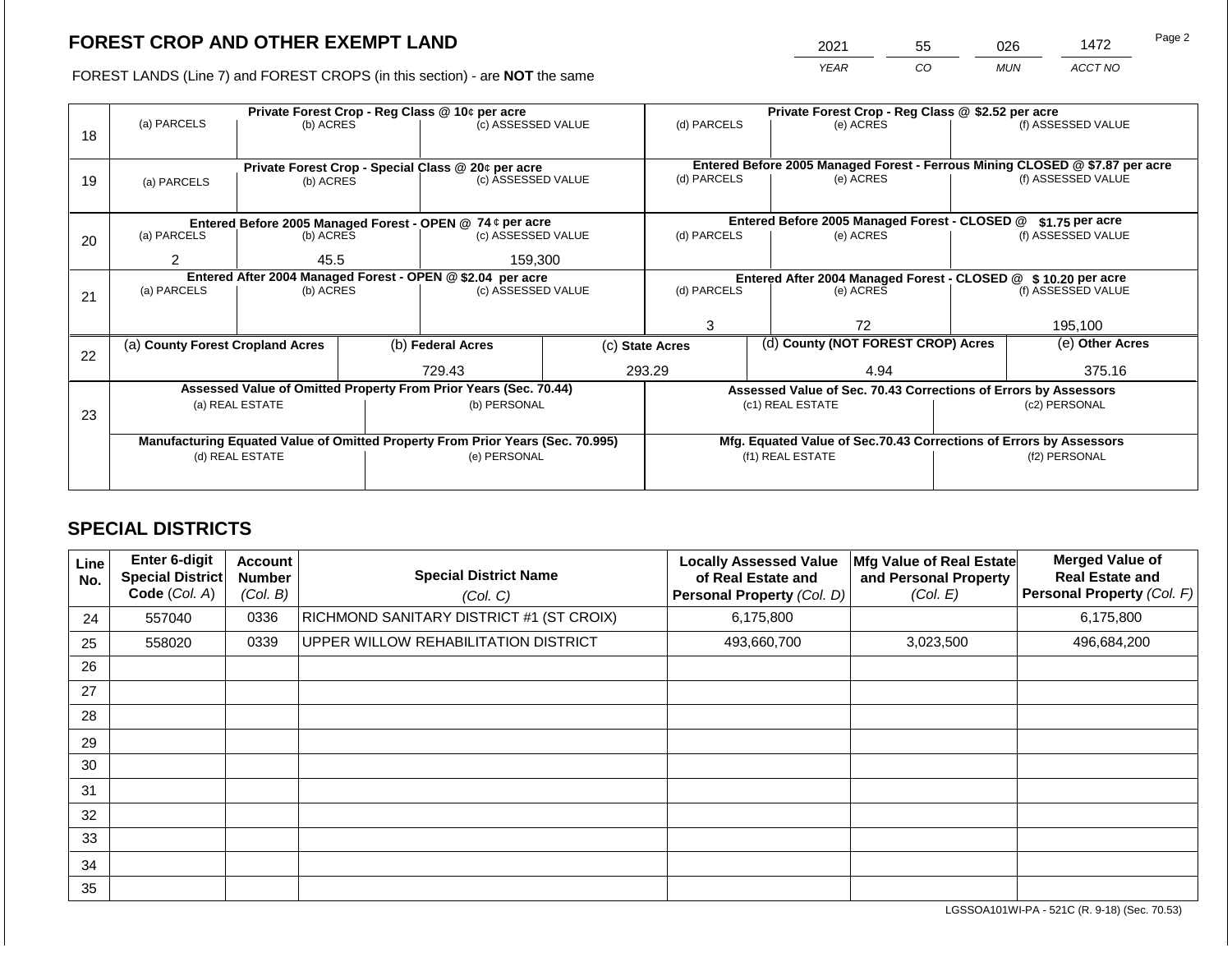|                 |                                                          |                                             |                                                         | <b>YEAR</b>                                                                       | CO<br><b>MUN</b>                                              | ACCT NO                                                                        |
|-----------------|----------------------------------------------------------|---------------------------------------------|---------------------------------------------------------|-----------------------------------------------------------------------------------|---------------------------------------------------------------|--------------------------------------------------------------------------------|
| Line<br>No.     | Enter 6-digit<br><b>School District</b><br>Code (Col. A) | <b>Account</b><br><b>Number</b><br>(Col. B) | <b>School District Name</b><br>(Col. C)                 | <b>Locally Assessed Value</b><br>of Real Estate and<br>Personal Property (Col. D) | Mfg Value of Real Estate<br>and Personal Property<br>(Col. E) | <b>Merged Value of</b><br><b>Real Estate and</b><br>Personal Property (Col. F) |
|                 | A.                                                       |                                             | <b>SCHOOL DISTRICTS (K-8 and K-12)</b>                  |                                                                                   |                                                               |                                                                                |
| 36              | 552422                                                   | 0329                                        | SCH D OF SAINT CROIX CENTRAL (HAMMOND)                  | 561,900                                                                           |                                                               | 561,900                                                                        |
| 37              | 553962                                                   | 0331                                        | SCH D OF NEW RICHMOND                                   | 486,550,700                                                                       | 3,023,500                                                     | 489,574,200                                                                    |
| 38              | 555432                                                   | 0332                                        | SCH D OF SOMERSET                                       | 6,548,100                                                                         |                                                               | 6,548,100                                                                      |
| 39              |                                                          |                                             |                                                         |                                                                                   |                                                               |                                                                                |
| 40              |                                                          |                                             |                                                         |                                                                                   |                                                               |                                                                                |
| 41              |                                                          |                                             |                                                         |                                                                                   |                                                               |                                                                                |
| $\overline{42}$ |                                                          |                                             |                                                         |                                                                                   |                                                               |                                                                                |
| 43              |                                                          |                                             |                                                         |                                                                                   |                                                               |                                                                                |
| 44              |                                                          |                                             |                                                         |                                                                                   |                                                               |                                                                                |
| 45              |                                                          |                                             |                                                         |                                                                                   |                                                               |                                                                                |
| $\overline{46}$ |                                                          |                                             |                                                         |                                                                                   |                                                               |                                                                                |
| 47              |                                                          |                                             |                                                         |                                                                                   |                                                               |                                                                                |
| 48              |                                                          |                                             |                                                         |                                                                                   |                                                               |                                                                                |
| 49              |                                                          |                                             |                                                         |                                                                                   |                                                               |                                                                                |
| 50              |                                                          |                                             | TOTAL ASSESSED VALUE OF SCHOOL DISTRICTS (K-8 and K-12) | 493,660,700                                                                       | 3,023,500                                                     | 496,684,200                                                                    |
|                 | <b>B.</b><br>UNION HIGH SCHOOL DISTRICTS                 |                                             |                                                         |                                                                                   |                                                               |                                                                                |
| 51              |                                                          |                                             |                                                         |                                                                                   |                                                               |                                                                                |
| 52              |                                                          |                                             |                                                         |                                                                                   |                                                               |                                                                                |
| 53              |                                                          |                                             |                                                         |                                                                                   |                                                               |                                                                                |
| 54              |                                                          |                                             |                                                         |                                                                                   |                                                               |                                                                                |
| 55              |                                                          |                                             | TOTAL ASSESSED VALUE OF UNION HIGH SCHOOLS              |                                                                                   |                                                               |                                                                                |
|                 | C.<br><b>TECHNICAL COLLEGE DISTRICTS</b>                 |                                             |                                                         |                                                                                   |                                                               |                                                                                |
| 56              | 001700                                                   | 0016                                        | NORTHWOOD TECHNICAL COLLEGE                             | 493,660,700                                                                       | 3,023,500                                                     | 496,684,200                                                                    |
| 57              |                                                          |                                             |                                                         |                                                                                   |                                                               |                                                                                |
| 58              |                                                          |                                             |                                                         |                                                                                   |                                                               |                                                                                |
| 59              |                                                          |                                             | TOTAL ASSESSED VALUE OF TECHNICAL COLLEGES              | 493,660,700                                                                       | 3,023,500                                                     | 496,684,200                                                                    |

2021

55

026

 *I hereby certify, to the best of my knowledge and belief, this form is complete and correct.*

**SCHOOL DISTRICTS**

| Name                                           |                       | Title | Submission date                        |
|------------------------------------------------|-----------------------|-------|----------------------------------------|
| <b>CARY OEHLKE</b>                             |                       |       | 2021<br>02<br>$\overline{ }$<br>$\sim$ |
| Phone                                          | Email address         |       |                                        |
| 715<br>386<br>4679<br>$\overline{\phantom{0}}$ | CARY.OEHLKE@SCCWI.GOV |       |                                        |

Page 3

1472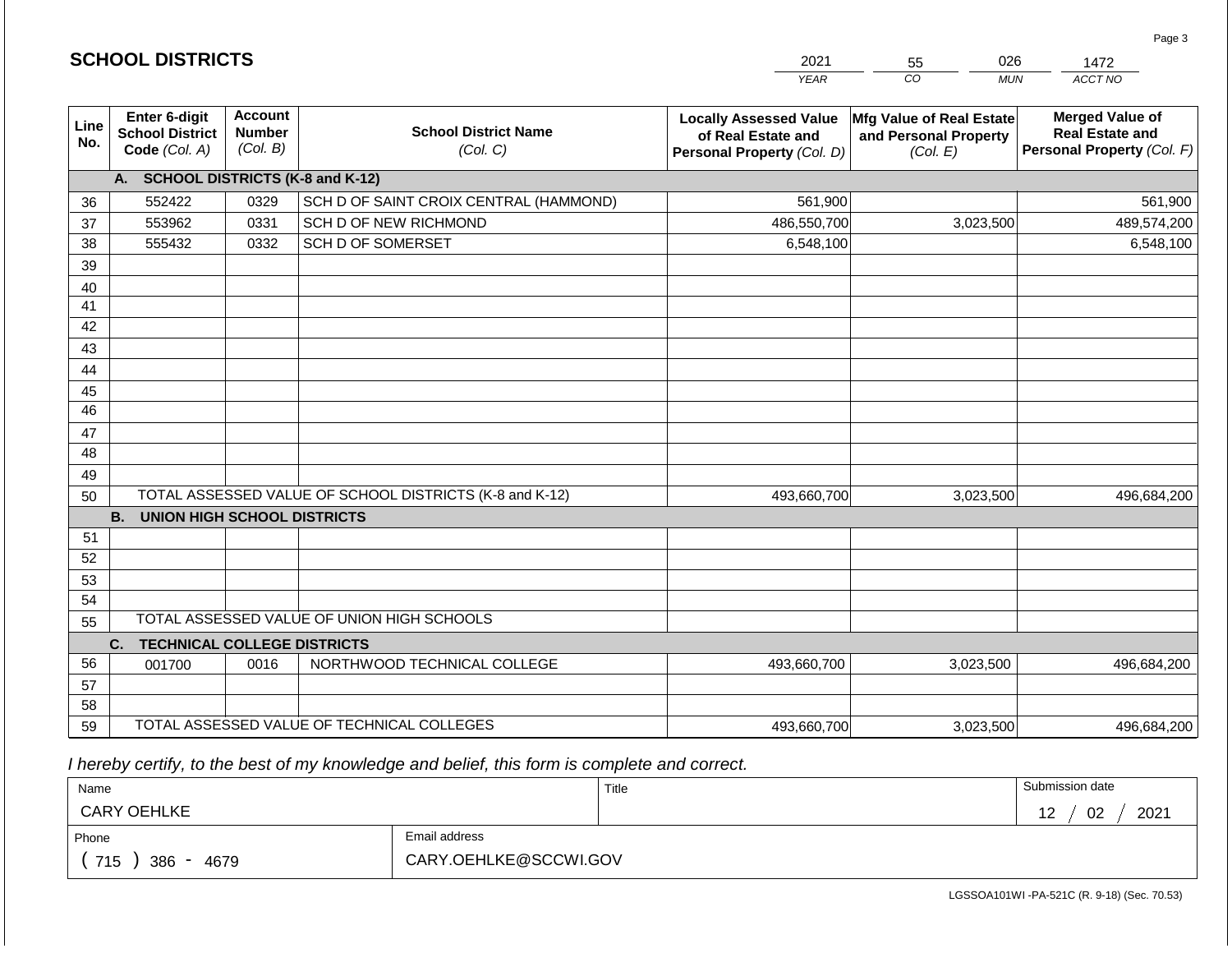- Each municipality's SOA is completed after the Board of Review and includes any changes made to the locally assessed values, under state law (sec. 70.53, Wis. Stats.)
- The Wisconsin Department of Revenue (DOR) merges the locally assessed values with the state assessed manufacturing values
- DOR provides the information regarding district names and codes. If a district is not listed, contact DOR.

Note: If you submit an amended SOA to DOR after your municipality's SOA is equated and posted to our website, we will process the SOA. However, DOR will not recalculate the *aggregate ratio or update the final SOA posted on our website. You should use the corrected values to calculate your tax rates.*

#### **Page 1: Real Estate and Personal Property**

- Lines 1-9 assessed real estate values, parcel counts and acres by classification
- Lines 10-15 assessed personal property values and number of accounts by class
- Line 16 aggregate assessed value of all property subject to general property; use to calculate tax rates. Note: This line equals the total assessed value of K-8 and K-12 school districts (Line 50) and total assessed value of technical colleges (Line 59).
- Remarks assessment ratio used to calculate estimated fair market value on property tax bills

#### **Page 2: Forest Crop, Other Exempt Land and Special Districts**

- Lines 18-21 private forest crop and managed forest lands assessed values
- Line  $22 -$  tax exempt land acres
- Line 23 prior years assessed value of omitted property under sec. 70.44 and correction of errors under sec. 70.43 shown by locally assessed or manufacturing real estate and personal property. Note: If there is an amount on this line, report the corresponding tax in the Statement of Taxes, Sections J or K.
- Lines 24-35 special district assessed values. These values are used to calculate tax rates for the special districts.

#### **Page 3: School Districts**

- Lines 36-50 school districts (K-8 and K-12) assessed values. These values are used to calculate tax rates for school districts.
- Lines 51-55 union high school district assessed values. These values are used to calculate tax rates for union high school districts.
- Lines 56-59 technical college assessed values. These values are used to calculate tax rates for technical colleges.

If you have questions: Email: lgs@wisconsin.gov

 Phone: (608) 266-2569 or (608) 264-6892 Fax: (608) 264-6887

RICHMOND, WI 54017 NEW RICHOND, WINDSON COUNTY ROAD GG 1453 COUNTY ROAD GG TOWN OF RICHMOND TOWN OF RICHMOND **ATRICK EARLEY** PATRICK EARLEY 1453 NEW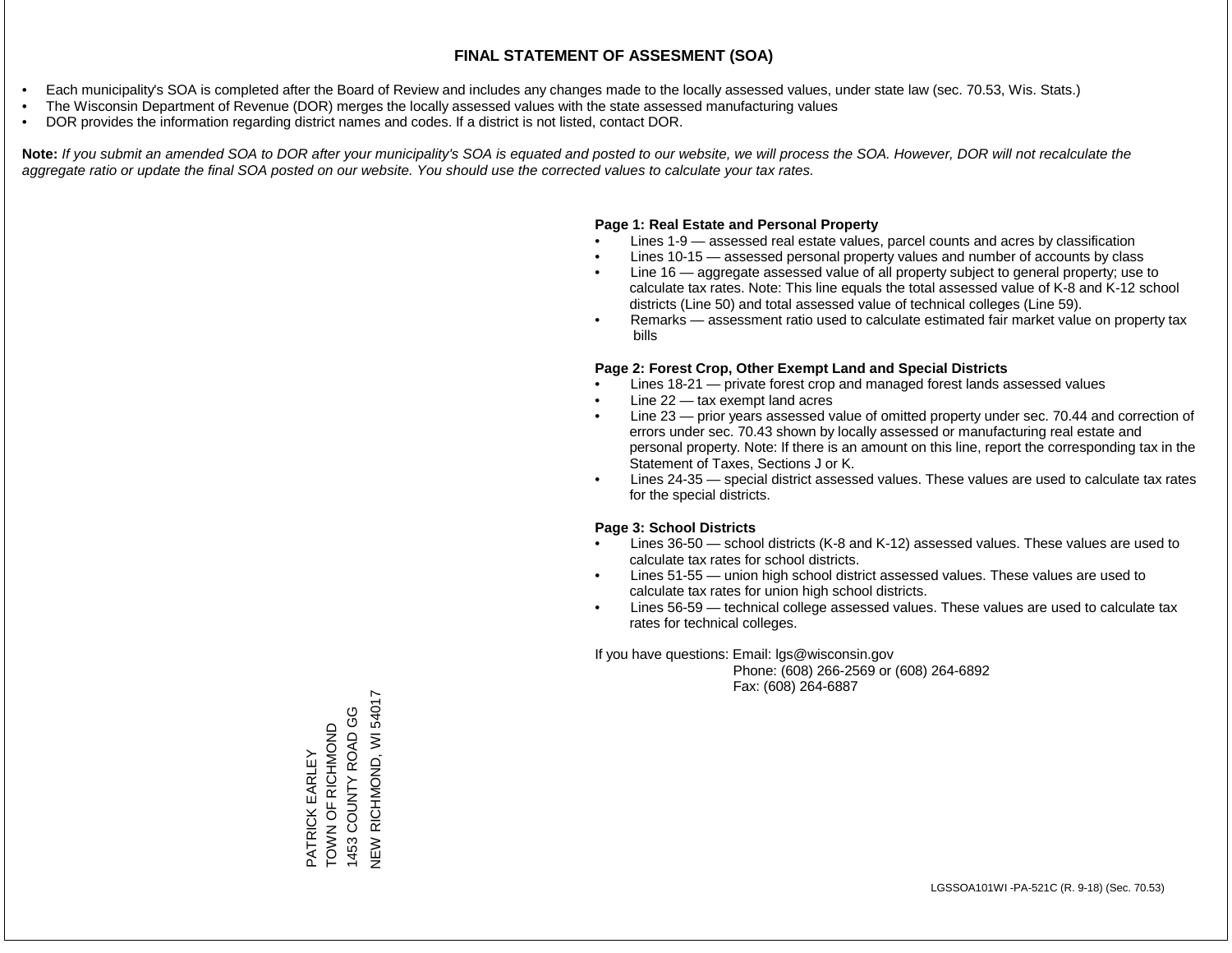|                |                                                                                                                                                                                              | <b>FINAL - EQUATED</b><br><b>STATEMENT OF ASSESSMENT FOR 2021</b> |                           |              | 55                                        | 028                                 | 1473                    | This is an Amended Return | Page 1                        |  |
|----------------|----------------------------------------------------------------------------------------------------------------------------------------------------------------------------------------------|-------------------------------------------------------------------|---------------------------|--------------|-------------------------------------------|-------------------------------------|-------------------------|---------------------------|-------------------------------|--|
|                |                                                                                                                                                                                              |                                                                   |                           |              | CO                                        | <b>MUN</b>                          | ACCT NO                 |                           |                               |  |
|                | <b>FOR</b>                                                                                                                                                                                   | <b>TOWN OF</b><br>OF.                                             | <b>RUSH RIVER</b>         |              |                                           | ST CROIX COUNTY                     |                         |                           |                               |  |
|                |                                                                                                                                                                                              | Town - Village - City                                             | <b>Municipality Name</b>  |              |                                           | County Name                         |                         |                           |                               |  |
|                |                                                                                                                                                                                              | <b>REAL ESTATE</b>                                                |                           | PARCEL COUNT |                                           | NO. OF ACRES                        | <b>VALUE OF</b>         | <b>VALUE OF</b>           | TOTAL VALUE OF LAND           |  |
| Line<br>No.    |                                                                                                                                                                                              | (See Lines 18 - 22 for<br>other Real Estate)                      | TOTAL LAND   IMPROVEMENTS |              |                                           | <b>WHOLE</b><br><b>NUMBERS ONLY</b> | <b>LAND</b>             | <b>IMPROVEMENTS</b>       | AND IMPROVEMENTS              |  |
|                |                                                                                                                                                                                              |                                                                   | (Col. A)                  | (Col. B)     |                                           | (Col, C)                            | (Col. D)                | (Col. E)                  | (Col. F)                      |  |
| $\mathbf{1}$   |                                                                                                                                                                                              | <b>RESIDENTIAL - Class 1</b>                                      | 185                       |              | 172                                       | 557                                 | 3,490,900               | 39,042,700                | 42,533,600                    |  |
| $\overline{2}$ |                                                                                                                                                                                              | <b>COMMERCIAL - Class 2</b>                                       | 8                         |              | 3                                         | 29                                  | 246,200                 | 616,300                   | 862,500                       |  |
| 3              |                                                                                                                                                                                              | <b>MANUFACTURING - Class 3</b>                                    | $\overline{0}$            |              | 0                                         | $\mathbf 0$                         | 0                       | 0                         | 0                             |  |
| 4              |                                                                                                                                                                                              | <b>AGRICULTURAL - Class 4</b>                                     | 343                       |              |                                           | 7,782                               | 1,522,400               |                           | 1,522,400                     |  |
| 5              |                                                                                                                                                                                              | UNDEVELOPED - Class 5                                             | 236                       |              |                                           | 1,115                               | 949,800                 |                           | 949,800                       |  |
| 6              |                                                                                                                                                                                              | AGRICULTURAL FOREST - Class 5m                                    | 63                        |              |                                           | 593                                 | 1,024,800               |                           | 1,024,800                     |  |
| $\overline{7}$ |                                                                                                                                                                                              | FOREST LANDS - Class 6                                            | 23                        |              |                                           | 341                                 | 1,141,600               |                           | 1,141,600                     |  |
| 8              |                                                                                                                                                                                              | OTHER - Class 7                                                   | 64                        |              | 64                                        | 195                                 | 1,172,000               | 9,823,600                 | 10,995,600                    |  |
| 9              |                                                                                                                                                                                              | <b>TOTAL - ALL COLUMNS</b>                                        | 922                       |              | 239                                       | 10,612                              | 9,547,700               | 49,482,600                | 59,030,300                    |  |
| 10             |                                                                                                                                                                                              | NUMBER OF PERSONAL PROPERTY ACCOUNTS IN ROLL                      |                           |              |                                           | 8                                   | <b>LOCALLY ASSESSED</b> | <b>MANUFACTURING</b>      | <b>MERGED</b>                 |  |
| 11             |                                                                                                                                                                                              | BOATS AND OTHER WATERCRAFT NOT EXEMPT - Code 1                    |                           |              |                                           |                                     | 0                       | 0                         | $\Omega$                      |  |
| 12             |                                                                                                                                                                                              | MACHINERY, TOOLS AND PATTERNS - Code 2                            |                           |              |                                           |                                     |                         | $\mathbf 0$               | $\Omega$                      |  |
| 13             |                                                                                                                                                                                              | FURNITURE, FIXTURES AND EQUIPMENT - Code 3                        |                           |              |                                           |                                     | 3,400                   | $\mathbf 0$               | 3,400                         |  |
| 14             |                                                                                                                                                                                              | ALL OTHER PERSONAL PROPERTY NOT EXEMPT - Codes 4A, 4B, 4C         |                           |              |                                           |                                     | 63,100                  | $\mathbf 0$               | 63,100                        |  |
| 15             |                                                                                                                                                                                              | TOTAL OF PERSONAL PROPERTY NOT EXEMPT (Total of Lines 11-14)      |                           |              |                                           |                                     | 66,500                  | $\mathbf 0$               | 66,500                        |  |
| 16             | AGGREGATE ASSESSED VALUE OF ALL PROPERTY SUBJECT TO THE GENERAL PROPERTY TAX (Total of Lines 9F and 15F)<br>MUST EQUAL TOTAL VALUE OF THE SCHOOL DISTRICTS (K-12 PLUS K-8) - Line 50, Col. F |                                                                   |                           |              |                                           |                                     |                         |                           | 59,096,800                    |  |
| 17             |                                                                                                                                                                                              | <b>BOARD OF REVIEW</b><br>DATE OF FINAL ADJOURNMENT               | 05/12/2021                |              | Name of Assessor<br><b>RANDY PROCHNOW</b> |                                     |                         |                           | Telephone #<br>(715) 309-2863 |  |

REMARKS

The Assessment Ratio to be used in calculating the estimated Fair Market Value on tax bills for this tax district is 1.037087994

This ratio should be used to convert assessed values to "Calculate Equalized Values" in Step 1 of the Lottery and Gaming Credit Calculations.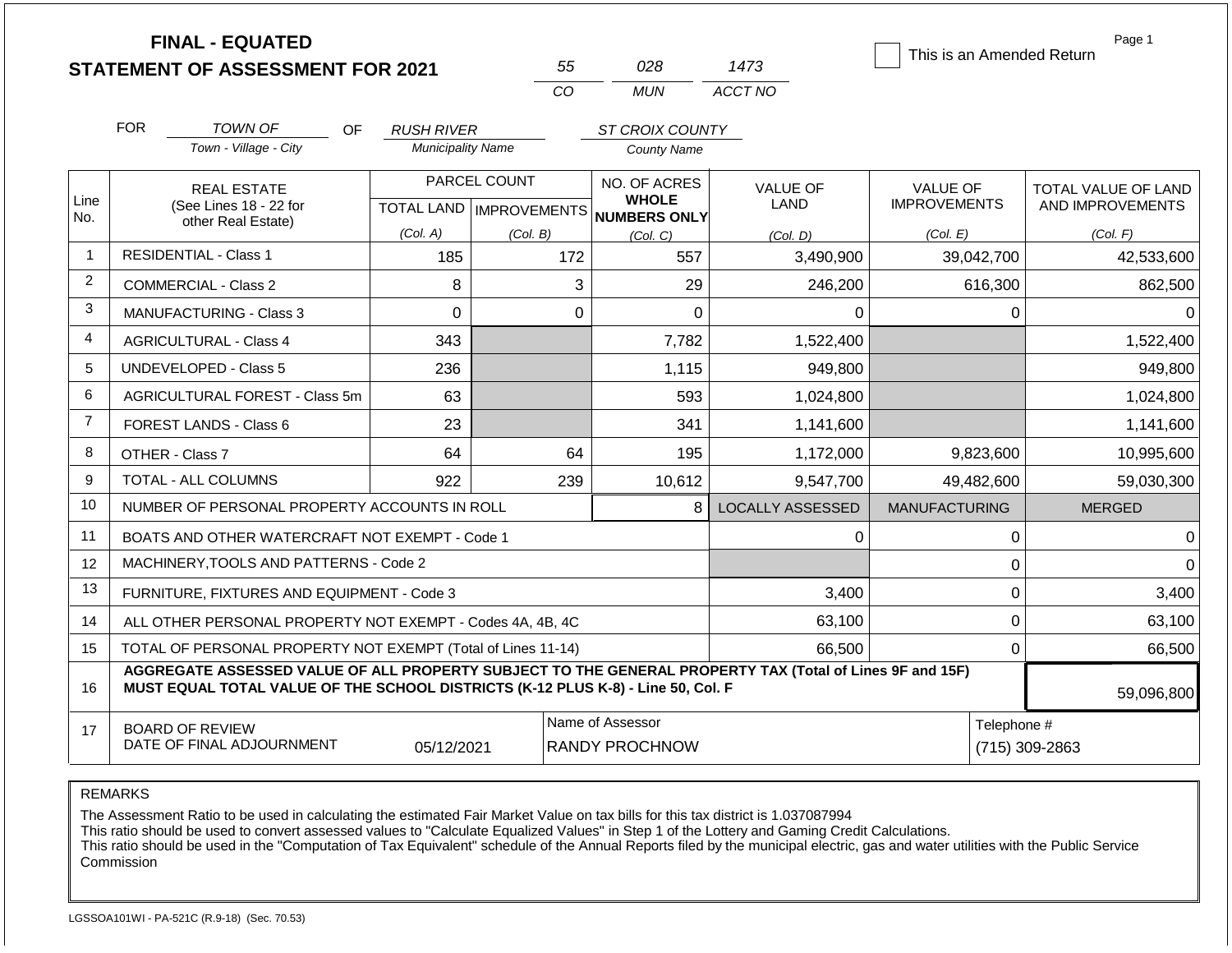2021 55 028 1473 Page 2

FOREST LANDS (Line 7) and FOREST CROPS (in this section) - are **NOT** the same *YEAR CO MUN ACCT NO*

|    | (a) PARCELS                                                                    | (b) ACRES |  | Private Forest Crop - Reg Class @ 10¢ per acre<br>(c) ASSESSED VALUE |                                                                    | (d) PARCELS                                                     |                                               | Private Forest Crop - Reg Class @ \$2.52 per acre<br>(e) ACRES               |                  | (f) ASSESSED VALUE |
|----|--------------------------------------------------------------------------------|-----------|--|----------------------------------------------------------------------|--------------------------------------------------------------------|-----------------------------------------------------------------|-----------------------------------------------|------------------------------------------------------------------------------|------------------|--------------------|
| 18 |                                                                                |           |  |                                                                      |                                                                    |                                                                 |                                               |                                                                              |                  |                    |
|    |                                                                                |           |  | Private Forest Crop - Special Class @ 20¢ per acre                   |                                                                    |                                                                 |                                               | Entered Before 2005 Managed Forest - Ferrous Mining CLOSED @ \$7.87 per acre |                  |                    |
| 19 | (a) PARCELS                                                                    | (b) ACRES |  | (c) ASSESSED VALUE                                                   |                                                                    | (d) PARCELS                                                     |                                               | (e) ACRES                                                                    |                  | (f) ASSESSED VALUE |
|    |                                                                                |           |  |                                                                      |                                                                    |                                                                 |                                               |                                                                              |                  |                    |
|    |                                                                                |           |  | Entered Before 2005 Managed Forest - OPEN @ 74 ¢ per acre            |                                                                    |                                                                 | Entered Before 2005 Managed Forest - CLOSED @ |                                                                              | $$1.75$ per acre |                    |
| 20 | (a) PARCELS                                                                    | (b) ACRES |  | (c) ASSESSED VALUE                                                   |                                                                    | (d) PARCELS                                                     |                                               | (e) ACRES                                                                    |                  | (f) ASSESSED VALUE |
|    | 37                                                                             |           |  | 96,900                                                               | 8<br>162                                                           |                                                                 |                                               | 448,800                                                                      |                  |                    |
|    | Entered After 2004 Managed Forest - OPEN @ \$2.04 per acre                     |           |  |                                                                      | Entered After 2004 Managed Forest - CLOSED @ \$ 10.20 per acre     |                                                                 |                                               |                                                                              |                  |                    |
| 21 | (a) PARCELS<br>(b) ACRES                                                       |           |  | (c) ASSESSED VALUE                                                   |                                                                    | (d) PARCELS                                                     |                                               | (e) ACRES                                                                    |                  | (f) ASSESSED VALUE |
|    |                                                                                |           |  |                                                                      |                                                                    |                                                                 |                                               |                                                                              |                  |                    |
|    |                                                                                | 19        |  | 64.600                                                               |                                                                    | 6                                                               |                                               | 149                                                                          |                  | 393.200            |
| 22 | (a) County Forest Cropland Acres                                               |           |  | (b) Federal Acres                                                    |                                                                    | (c) State Acres                                                 |                                               | (d) County (NOT FOREST CROP) Acres                                           |                  | (e) Other Acres    |
|    |                                                                                |           |  |                                                                      |                                                                    | 121.44                                                          |                                               | 14.3                                                                         |                  | 88.13              |
|    |                                                                                |           |  | Assessed Value of Omitted Property From Prior Years (Sec. 70.44)     |                                                                    | Assessed Value of Sec. 70.43 Corrections of Errors by Assessors |                                               |                                                                              |                  |                    |
| 23 | (a) REAL ESTATE                                                                |           |  | (b) PERSONAL                                                         |                                                                    |                                                                 |                                               | (c1) REAL ESTATE                                                             |                  | (c2) PERSONAL      |
|    |                                                                                |           |  |                                                                      |                                                                    |                                                                 |                                               |                                                                              |                  |                    |
|    | Manufacturing Equated Value of Omitted Property From Prior Years (Sec. 70.995) |           |  |                                                                      | Mfg. Equated Value of Sec.70.43 Corrections of Errors by Assessors |                                                                 |                                               |                                                                              |                  |                    |
|    | (d) REAL ESTATE                                                                |           |  | (e) PERSONAL                                                         | (f1) REAL ESTATE                                                   |                                                                 |                                               | (f2) PERSONAL                                                                |                  |                    |
|    |                                                                                |           |  |                                                                      |                                                                    |                                                                 |                                               |                                                                              |                  |                    |

## **SPECIAL DISTRICTS**

| Line<br>No. | Enter 6-digit<br><b>Special District</b> | <b>Account</b><br><b>Number</b> | <b>Special District Name</b> | <b>Locally Assessed Value</b><br>of Real Estate and | Mfg Value of Real Estate<br>and Personal Property | <b>Merged Value of</b><br><b>Real Estate and</b> |
|-------------|------------------------------------------|---------------------------------|------------------------------|-----------------------------------------------------|---------------------------------------------------|--------------------------------------------------|
|             | Code (Col. A)                            | (Col. B)                        | (Col. C)                     | Personal Property (Col. D)                          | (Col. E)                                          | Personal Property (Col. F)                       |
| 24          |                                          |                                 |                              |                                                     |                                                   |                                                  |
| 25          |                                          |                                 |                              |                                                     |                                                   |                                                  |
| 26          |                                          |                                 |                              |                                                     |                                                   |                                                  |
| 27          |                                          |                                 |                              |                                                     |                                                   |                                                  |
| 28          |                                          |                                 |                              |                                                     |                                                   |                                                  |
| 29          |                                          |                                 |                              |                                                     |                                                   |                                                  |
| 30          |                                          |                                 |                              |                                                     |                                                   |                                                  |
| 31          |                                          |                                 |                              |                                                     |                                                   |                                                  |
| 32          |                                          |                                 |                              |                                                     |                                                   |                                                  |
| 33          |                                          |                                 |                              |                                                     |                                                   |                                                  |
| 34          |                                          |                                 |                              |                                                     |                                                   |                                                  |
| 35          |                                          |                                 |                              |                                                     |                                                   |                                                  |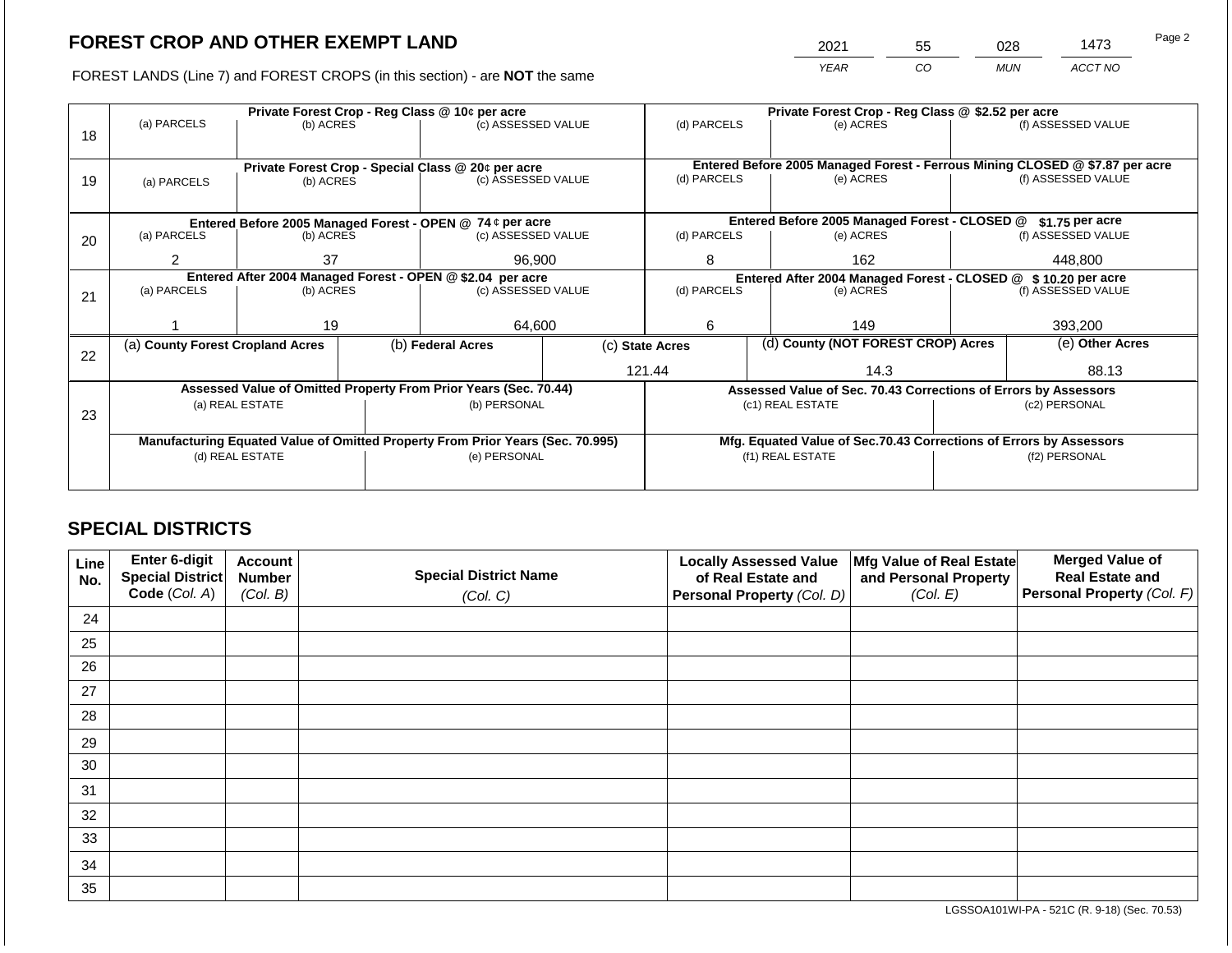|                 |                                                          |                                             |                                                         | <b>YEAR</b>                                                                       | CO<br><b>MUN</b>                                              | ACCT NO                                                                        |
|-----------------|----------------------------------------------------------|---------------------------------------------|---------------------------------------------------------|-----------------------------------------------------------------------------------|---------------------------------------------------------------|--------------------------------------------------------------------------------|
| Line<br>No.     | Enter 6-digit<br><b>School District</b><br>Code (Col. A) | <b>Account</b><br><b>Number</b><br>(Col. B) | <b>School District Name</b><br>(Col. C)                 | <b>Locally Assessed Value</b><br>of Real Estate and<br>Personal Property (Col. D) | Mfg Value of Real Estate<br>and Personal Property<br>(Col. E) | <b>Merged Value of</b><br><b>Real Estate and</b><br>Personal Property (Col. F) |
|                 | A. SCHOOL DISTRICTS (K-8 and K-12)                       |                                             |                                                         |                                                                                   |                                                               |                                                                                |
| 36              | 474893                                                   | 0284                                        | SCH D OF RIVER FALLS                                    | 334,900                                                                           |                                                               | 334,900                                                                        |
| 37              | 550231                                                   | 0327                                        | SCH D OF BALDWIN-WOODVILLE AREA                         | 48,676,900                                                                        |                                                               | 48,676,900                                                                     |
| 38              | 552422                                                   | 0329                                        | SCH D OF SAINT CROIX CENTRAL (HAMMOND)                  | 10,085,000                                                                        |                                                               | 10,085,000                                                                     |
| 39              |                                                          |                                             |                                                         |                                                                                   |                                                               |                                                                                |
| 40              |                                                          |                                             |                                                         |                                                                                   |                                                               |                                                                                |
| 41              |                                                          |                                             |                                                         |                                                                                   |                                                               |                                                                                |
| 42              |                                                          |                                             |                                                         |                                                                                   |                                                               |                                                                                |
| 43              |                                                          |                                             |                                                         |                                                                                   |                                                               |                                                                                |
| 44              |                                                          |                                             |                                                         |                                                                                   |                                                               |                                                                                |
| 45              |                                                          |                                             |                                                         |                                                                                   |                                                               |                                                                                |
| $\overline{46}$ |                                                          |                                             |                                                         |                                                                                   |                                                               |                                                                                |
| 47              |                                                          |                                             |                                                         |                                                                                   |                                                               |                                                                                |
| 48              |                                                          |                                             |                                                         |                                                                                   |                                                               |                                                                                |
| 49              |                                                          |                                             |                                                         |                                                                                   |                                                               |                                                                                |
| 50              |                                                          |                                             | TOTAL ASSESSED VALUE OF SCHOOL DISTRICTS (K-8 and K-12) | 59,096,800                                                                        |                                                               | 59,096,800                                                                     |
|                 | <b>B.</b><br><b>UNION HIGH SCHOOL DISTRICTS</b>          |                                             |                                                         |                                                                                   |                                                               |                                                                                |
| 51              |                                                          |                                             |                                                         |                                                                                   |                                                               |                                                                                |
| 52              |                                                          |                                             |                                                         |                                                                                   |                                                               |                                                                                |
| 53              |                                                          |                                             |                                                         |                                                                                   |                                                               |                                                                                |
| 54              |                                                          |                                             |                                                         |                                                                                   |                                                               |                                                                                |
| 55              |                                                          |                                             | TOTAL ASSESSED VALUE OF UNION HIGH SCHOOLS              |                                                                                   |                                                               |                                                                                |
|                 | C.<br><b>TECHNICAL COLLEGE DISTRICTS</b>                 |                                             |                                                         |                                                                                   |                                                               |                                                                                |
| 56              | 000100                                                   | 0001                                        | CHIPPEWA VALLEY TECHNICAL COLLEGE EAUC                  | 334,900                                                                           |                                                               | 334,900                                                                        |
| 57              | 001700                                                   | 0016                                        | NORTHWOOD TECHNICAL COLLEGE                             | 58,761,900                                                                        |                                                               | 58,761,900                                                                     |
| 58              |                                                          |                                             |                                                         |                                                                                   |                                                               |                                                                                |
| 59              |                                                          |                                             | TOTAL ASSESSED VALUE OF TECHNICAL COLLEGES              | 59,096,800                                                                        |                                                               | 59,096,800                                                                     |

2021

55

028

 *I hereby certify, to the best of my knowledge and belief, this form is complete and correct.*

**SCHOOL DISTRICTS**

| Name               |                       | Title | Submission date        |
|--------------------|-----------------------|-------|------------------------|
| <b>CARY OEHLKE</b> |                       |       | 18<br>2021<br>∩ҕ<br>◡◡ |
| Phone              | Email address         |       |                        |
| 715<br>386<br>4679 | CARY.OEHLKE@SCCWI.GOV |       |                        |

LGSSOA101WI -PA-521C (R. 9-18) (Sec. 70.53)

Page 3

1473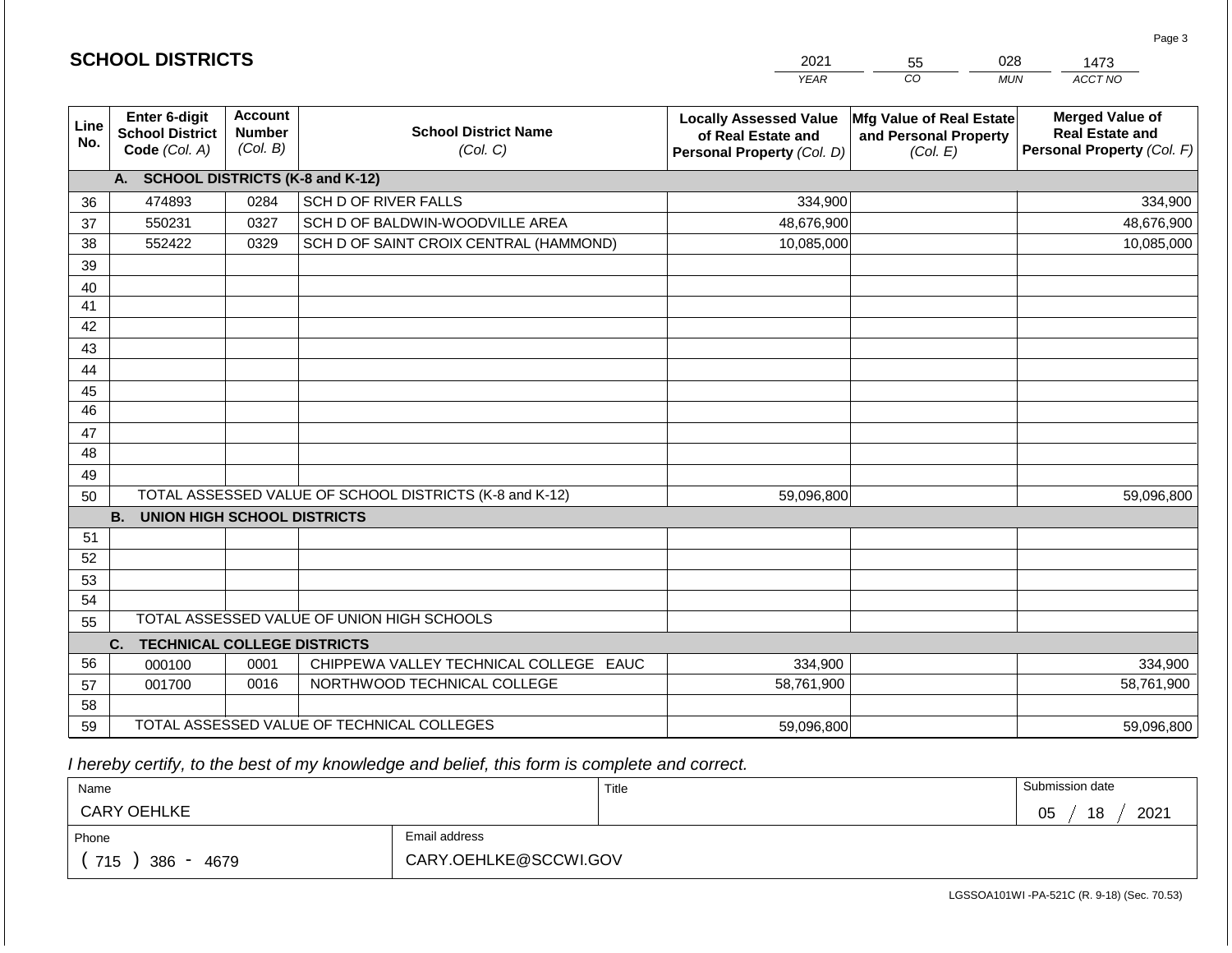- Each municipality's SOA is completed after the Board of Review and includes any changes made to the locally assessed values, under state law (sec. 70.53, Wis. Stats.)
- The Wisconsin Department of Revenue (DOR) merges the locally assessed values with the state assessed manufacturing values
- DOR provides the information regarding district names and codes. If a district is not listed, contact DOR.

Note: If you submit an amended SOA to DOR after your municipality's SOA is equated and posted to our website, we will process the SOA. However, DOR will not recalculate the *aggregate ratio or update the final SOA posted on our website. You should use the corrected values to calculate your tax rates.*

## **Page 1: Real Estate and Personal Property**

- Lines 1-9 assessed real estate values, parcel counts and acres by classification
- Lines 10-15 assessed personal property values and number of accounts by class
- Line 16 aggregate assessed value of all property subject to general property; use to calculate tax rates. Note: This line equals the total assessed value of K-8 and K-12 school districts (Line 50) and total assessed value of technical colleges (Line 59).
- Remarks assessment ratio used to calculate estimated fair market value on property tax bills

## **Page 2: Forest Crop, Other Exempt Land and Special Districts**

- Lines 18-21 private forest crop and managed forest lands assessed values
- Line  $22 -$  tax exempt land acres
- Line 23 prior years assessed value of omitted property under sec. 70.44 and correction of errors under sec. 70.43 shown by locally assessed or manufacturing real estate and personal property. Note: If there is an amount on this line, report the corresponding tax in the Statement of Taxes, Sections J or K.
- Lines 24-35 special district assessed values. These values are used to calculate tax rates for the special districts.

## **Page 3: School Districts**

- Lines 36-50 school districts (K-8 and K-12) assessed values. These values are used to calculate tax rates for school districts.
- Lines 51-55 union high school district assessed values. These values are used to calculate tax rates for union high school districts.
- Lines 56-59 technical college assessed values. These values are used to calculate tax rates for technical colleges.

If you have questions: Email: lgs@wisconsin.gov

 Phone: (608) 266-2569 or (608) 264-6892 Fax: (608) 264-6887

SANDI HAZER<br>TOWN OF RUSH RIVER<br>1829 30TH AVE TOWN OF RUSH RIVER BALDWIN, WI 54002 BALDWIN, WI 540021829 30TH AVE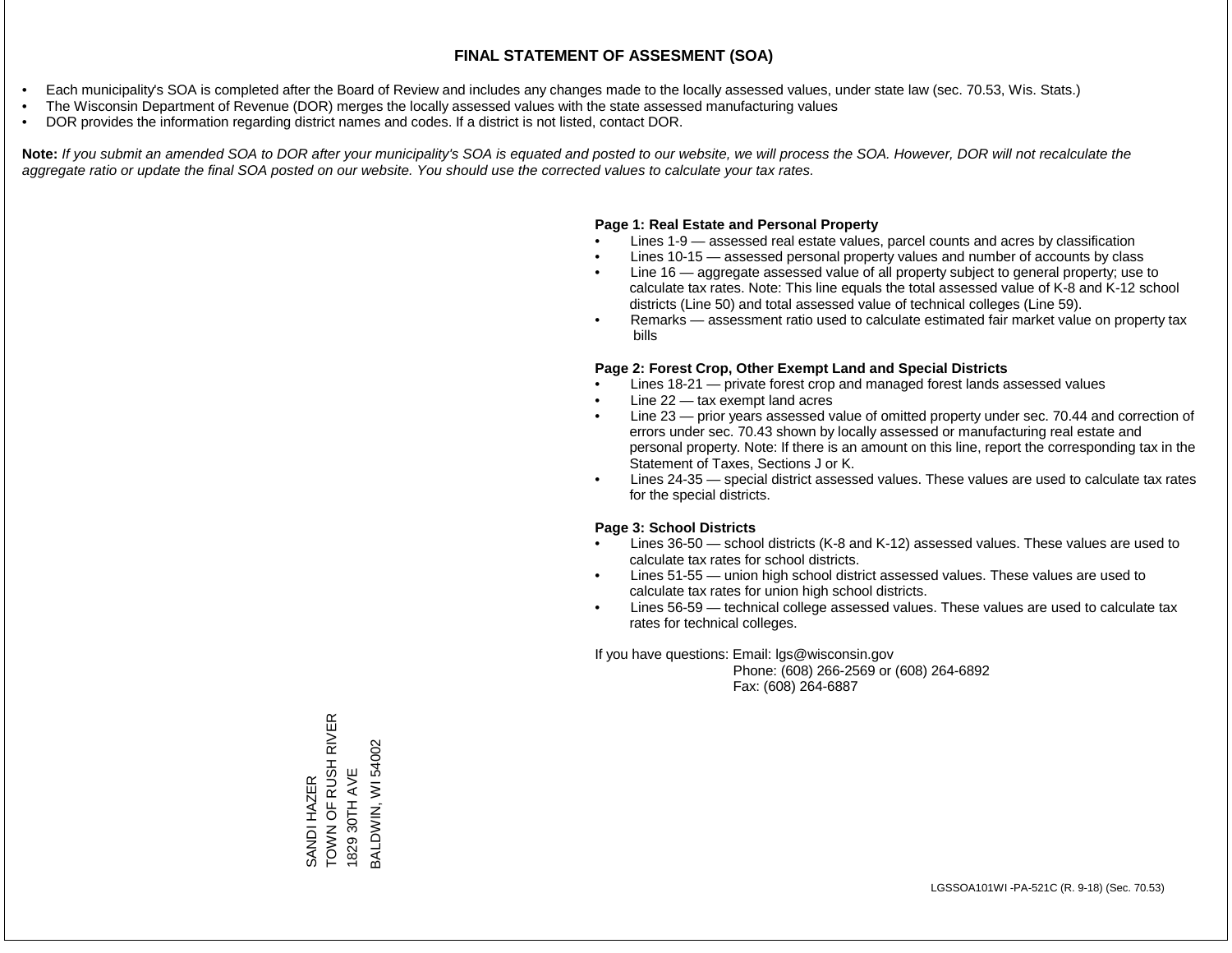|                |                                                           | <b>FINAL - EQUATED</b><br><b>STATEMENT OF ASSESSMENT FOR 2021</b>  |                                                 | 55<br>CO                                  | 030<br><b>MUN</b>                            | 1474<br>ACCT NO                | This is an Amended Return              | Page 1                                         |
|----------------|-----------------------------------------------------------|--------------------------------------------------------------------|-------------------------------------------------|-------------------------------------------|----------------------------------------------|--------------------------------|----------------------------------------|------------------------------------------------|
|                | <b>FOR</b>                                                | TOWN OF<br>OF<br>Town - Village - City                             | <b>SAINT JOSEPH</b><br><b>Municipality Name</b> |                                           | <b>ST CROIX COUNTY</b><br><b>County Name</b> |                                |                                        |                                                |
| Line<br>No.    |                                                           | <b>REAL ESTATE</b><br>(See Lines 18 - 22 for<br>other Real Estate) |                                                 | PARCEL COUNT<br>TOTAL LAND   IMPROVEMENTS | NO. OF ACRES<br><b>WHOLE</b><br>NUMBERS ONLY | <b>VALUE OF</b><br><b>LAND</b> | <b>VALUE OF</b><br><b>IMPROVEMENTS</b> | <b>TOTAL VALUE OF LAND</b><br>AND IMPROVEMENTS |
|                |                                                           |                                                                    | (Col. A)                                        | (Col. B)                                  | (Col. C)                                     | (Col. D)                       | (Col. E)                               | (Col. F)                                       |
|                |                                                           | <b>RESIDENTIAL - Class 1</b>                                       | 1,894                                           | 1,611                                     | 6,710                                        | 205,225,500                    | 396,956,400                            | 602,181,900                                    |
| 2              |                                                           | <b>COMMERCIAL - Class 2</b>                                        | 198                                             | 189                                       | 303                                          | 7,390,700                      | 23,999,900                             | 31,390,600                                     |
| 3              |                                                           | <b>MANUFACTURING - Class 3</b>                                     | -1                                              |                                           | 3                                            | 139,800                        | 202,800                                | 342,600                                        |
| 4              |                                                           | <b>AGRICULTURAL - Class 4</b>                                      | 338                                             |                                           | 6,855                                        | 1,085,000                      |                                        | 1,085,000                                      |
| 5              |                                                           | <b>UNDEVELOPED - Class 5</b>                                       | 263                                             |                                           | 1,544                                        | 5,001,000                      |                                        | 5,001,000                                      |
| 6              |                                                           | AGRICULTURAL FOREST - Class 5m                                     | 96                                              |                                           | 832                                          | 2,056,100                      |                                        | 2,056,100                                      |
| $\overline{7}$ |                                                           | FOREST LANDS - Class 6                                             | 81                                              |                                           | 1,129                                        | 6,431,400                      |                                        | 6,431,400                                      |
| 8              |                                                           | OTHER - Class 7                                                    | 42                                              | 42                                        | 114                                          | 2,543,600                      | 5,535,600                              | 8,079,200                                      |
| 9              |                                                           | TOTAL - ALL COLUMNS                                                | 2,913                                           | 1,843                                     | 17,490                                       | 229,873,100                    | 426,694,700                            | 656,567,800                                    |
| 10             |                                                           | NUMBER OF PERSONAL PROPERTY ACCOUNTS IN ROLL                       |                                                 |                                           | 51                                           | <b>LOCALLY ASSESSED</b>        | <b>MANUFACTURING</b>                   | <b>MERGED</b>                                  |
| 11             |                                                           | BOATS AND OTHER WATERCRAFT NOT EXEMPT - Code 1                     |                                                 |                                           |                                              | 0                              | 0                                      | $\Omega$                                       |
| 12             |                                                           | MACHINERY, TOOLS AND PATTERNS - Code 2                             |                                                 |                                           |                                              |                                | 600                                    | 600                                            |
| 13             | FURNITURE, FIXTURES AND EQUIPMENT - Code 3                |                                                                    |                                                 |                                           |                                              | 883,224                        | 6,200                                  | 889,424                                        |
| 14             | ALL OTHER PERSONAL PROPERTY NOT EXEMPT - Codes 4A, 4B, 4C |                                                                    |                                                 |                                           |                                              | 670,238                        | 8,300                                  | 678,538                                        |
| 15             |                                                           | TOTAL OF PERSONAL PROPERTY NOT EXEMPT (Total of Lines 11-14)       |                                                 |                                           |                                              | 1,553,462                      | 15,100                                 | 1,568,562                                      |

16 17 **AGGREGATE ASSESSED VALUE OF ALL PROPERTY SUBJECT TO THE GENERAL PROPERTY TAX (Total of Lines 9F and 15F) MUST EQUAL TOTAL VALUE OF THE SCHOOL DISTRICTS (K-12 PLUS K-8) - Line 50, Col. F** BOARD OF REVIEW DATE OF FINAL ADJOURNMENT Name of Assessor **Name of Assessor** Telephone # 06/22/2021 MARK GARLICK (715) 287-3376

REMARKS

The Assessment Ratio to be used in calculating the estimated Fair Market Value on tax bills for this tax district is .79969745

This ratio should be used to convert assessed values to "Calculate Equalized Values" in Step 1 of the Lottery and Gaming Credit Calculations.

 This ratio should be used in the "Computation of Tax Equivalent" schedule of the Annual Reports filed by the municipal electric, gas and water utilities with the Public Service Commission

658,136,362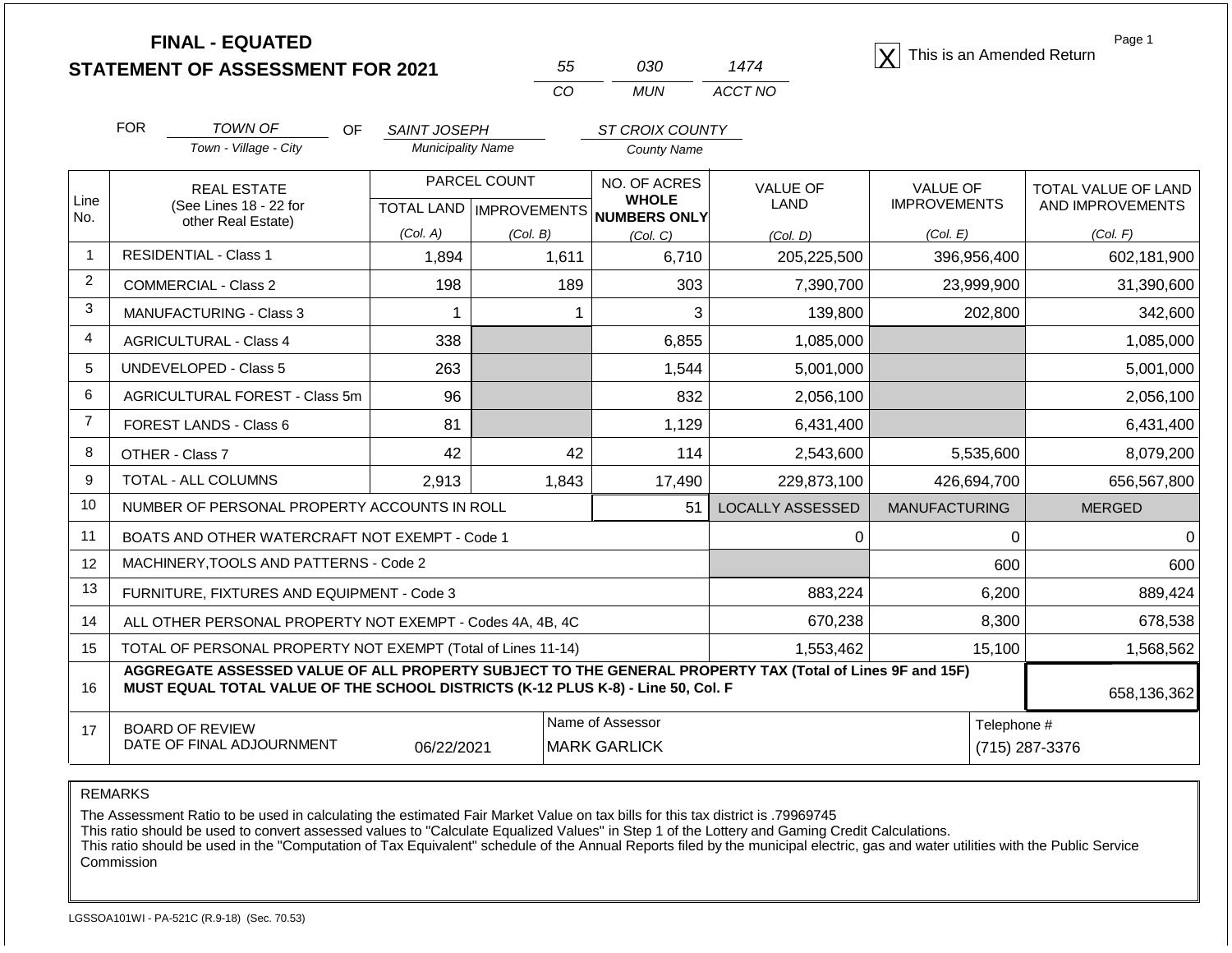2021 55 030 1474

FOREST LANDS (Line 7) and FOREST CROPS (in this section) - are **NOT** the same *YEAR CO MUN ACCT NO*

|    |                                                            |                 | Private Forest Crop - Reg Class @ 10¢ per acre |                                                                                                | Private Forest Crop - Reg Class @ \$2.52 per acre |             |                  |                                                                              |               |                    |
|----|------------------------------------------------------------|-----------------|------------------------------------------------|------------------------------------------------------------------------------------------------|---------------------------------------------------|-------------|------------------|------------------------------------------------------------------------------|---------------|--------------------|
|    | (a) PARCELS                                                | (b) ACRES       |                                                | (c) ASSESSED VALUE                                                                             |                                                   | (d) PARCELS |                  | (e) ACRES                                                                    |               | (f) ASSESSED VALUE |
| 18 |                                                            |                 |                                                |                                                                                                |                                                   |             |                  |                                                                              |               |                    |
|    |                                                            |                 |                                                |                                                                                                |                                                   |             |                  |                                                                              |               |                    |
|    |                                                            |                 |                                                | Private Forest Crop - Special Class @ 20¢ per acre                                             |                                                   |             |                  | Entered Before 2005 Managed Forest - Ferrous Mining CLOSED @ \$7.87 per acre |               |                    |
| 19 | (a) PARCELS                                                | (b) ACRES       |                                                | (c) ASSESSED VALUE                                                                             |                                                   | (d) PARCELS |                  | (e) ACRES                                                                    |               | (f) ASSESSED VALUE |
|    |                                                            |                 |                                                |                                                                                                |                                                   |             |                  |                                                                              |               |                    |
|    | Entered Before 2005 Managed Forest - OPEN @ 74 ¢ per acre  |                 |                                                |                                                                                                |                                                   |             |                  | Entered Before 2005 Managed Forest - CLOSED @                                |               | \$1.75 per acre    |
| 20 | (a) PARCELS                                                | (b) ACRES       |                                                | (c) ASSESSED VALUE                                                                             |                                                   | (d) PARCELS |                  | (e) ACRES                                                                    |               | (f) ASSESSED VALUE |
|    |                                                            |                 |                                                |                                                                                                |                                                   |             |                  |                                                                              |               |                    |
|    |                                                            |                 |                                                |                                                                                                | 8                                                 |             | 142              |                                                                              | 538,800       |                    |
|    | Entered After 2004 Managed Forest - OPEN @ \$2.04 per acre |                 |                                                |                                                                                                |                                                   |             |                  | Entered After 2004 Managed Forest - CLOSED @ \$10.20 per acre                |               |                    |
| 21 | (a) PARCELS                                                | (b) ACRES       |                                                | (c) ASSESSED VALUE                                                                             |                                                   | (d) PARCELS |                  | (e) ACRES                                                                    |               | (f) ASSESSED VALUE |
|    |                                                            |                 |                                                |                                                                                                |                                                   |             |                  |                                                                              |               |                    |
|    |                                                            |                 |                                                |                                                                                                |                                                   | 15          |                  | 228.29                                                                       |               | 865,400            |
|    | (a) County Forest Cropland Acres                           |                 |                                                | (b) Federal Acres<br>(c) State Acres                                                           |                                                   |             |                  | (d) County (NOT FOREST CROP) Acres                                           |               | (e) Other Acres    |
| 22 |                                                            |                 |                                                |                                                                                                |                                                   |             |                  |                                                                              |               |                    |
|    |                                                            |                 |                                                |                                                                                                |                                                   | 1,717.13    |                  | 280.41                                                                       |               | 268.15             |
|    |                                                            |                 |                                                | Assessed Value of Omitted Property From Prior Years (Sec. 70.44)                               |                                                   |             |                  | Assessed Value of Sec. 70.43 Corrections of Errors by Assessors              |               |                    |
|    |                                                            | (a) REAL ESTATE |                                                | (b) PERSONAL                                                                                   |                                                   |             |                  | (c1) REAL ESTATE                                                             |               | (c2) PERSONAL      |
| 23 |                                                            | 771,100         |                                                |                                                                                                |                                                   |             |                  | -783,100                                                                     |               |                    |
|    |                                                            |                 |                                                |                                                                                                |                                                   |             |                  | Mfg. Equated Value of Sec.70.43 Corrections of Errors by Assessors           |               |                    |
|    |                                                            | (d) REAL ESTATE |                                                | Manufacturing Equated Value of Omitted Property From Prior Years (Sec. 70.995)<br>(e) PERSONAL |                                                   |             | (f1) REAL ESTATE |                                                                              | (f2) PERSONAL |                    |
|    |                                                            |                 |                                                |                                                                                                |                                                   |             |                  |                                                                              |               |                    |
|    |                                                            |                 |                                                |                                                                                                |                                                   |             |                  |                                                                              |               |                    |

## **SPECIAL DISTRICTS**

| Line<br>No. | <b>Enter 6-digit</b><br>Special District<br>Code (Col. A) | <b>Account</b><br><b>Number</b><br>(Col. B) | <b>Special District Name</b><br>(Col. C) | <b>Locally Assessed Value</b><br>of Real Estate and<br>Personal Property (Col. D) | Mfg Value of Real Estate<br>and Personal Property<br>(Col. E) | <b>Merged Value of</b><br><b>Real Estate and</b><br>Personal Property (Col. F) |
|-------------|-----------------------------------------------------------|---------------------------------------------|------------------------------------------|-----------------------------------------------------------------------------------|---------------------------------------------------------------|--------------------------------------------------------------------------------|
| 24          | 558040                                                    | 0340                                        | <b>BASS LAKE REHABILITATION DISTRICT</b> | 47,912,200                                                                        |                                                               | 47,912,200                                                                     |
| 25          |                                                           |                                             |                                          |                                                                                   |                                                               |                                                                                |
| 26          |                                                           |                                             |                                          |                                                                                   |                                                               |                                                                                |
| 27          |                                                           |                                             |                                          |                                                                                   |                                                               |                                                                                |
| 28          |                                                           |                                             |                                          |                                                                                   |                                                               |                                                                                |
| 29          |                                                           |                                             |                                          |                                                                                   |                                                               |                                                                                |
| 30          |                                                           |                                             |                                          |                                                                                   |                                                               |                                                                                |
| 31          |                                                           |                                             |                                          |                                                                                   |                                                               |                                                                                |
| 32          |                                                           |                                             |                                          |                                                                                   |                                                               |                                                                                |
| 33          |                                                           |                                             |                                          |                                                                                   |                                                               |                                                                                |
| 34          |                                                           |                                             |                                          |                                                                                   |                                                               |                                                                                |
| 35          |                                                           |                                             |                                          |                                                                                   |                                                               |                                                                                |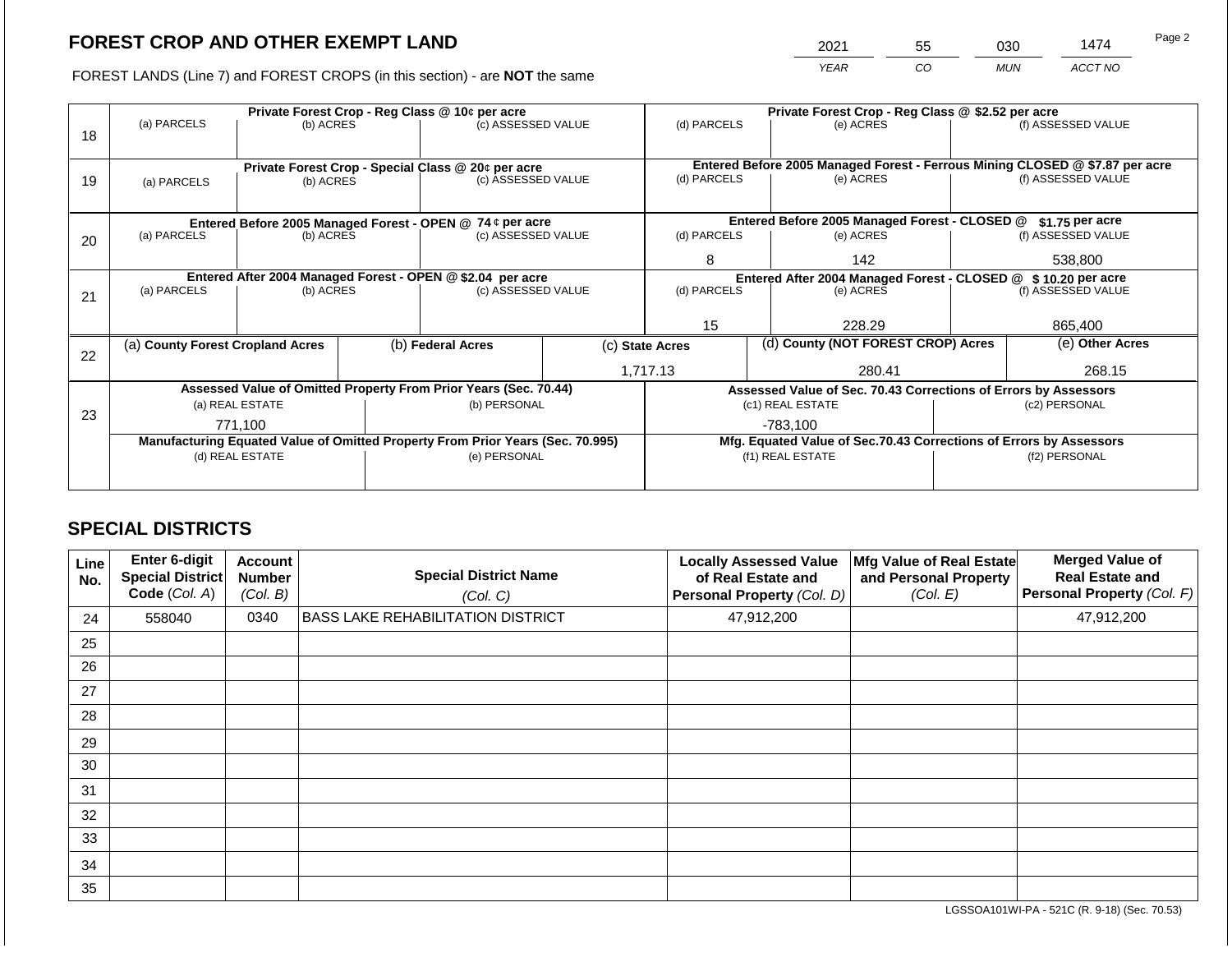|             | <b>SCHOOL DISTRICTS</b>                                  |                                             |                                                         | 2021                                                                              | 030<br>55                                                     | 1474                                                                           |
|-------------|----------------------------------------------------------|---------------------------------------------|---------------------------------------------------------|-----------------------------------------------------------------------------------|---------------------------------------------------------------|--------------------------------------------------------------------------------|
|             |                                                          |                                             |                                                         | <b>YEAR</b>                                                                       | CO<br><b>MUN</b>                                              | ACCT NO                                                                        |
| Line<br>No. | Enter 6-digit<br><b>School District</b><br>Code (Col. A) | <b>Account</b><br><b>Number</b><br>(Col. B) | <b>School District Name</b><br>(Col. C)                 | <b>Locally Assessed Value</b><br>of Real Estate and<br>Personal Property (Col. D) | Mfg Value of Real Estate<br>and Personal Property<br>(Col. E) | <b>Merged Value of</b><br><b>Real Estate and</b><br>Personal Property (Col. F) |
|             | A. SCHOOL DISTRICTS (K-8 and K-12)                       |                                             |                                                         |                                                                                   |                                                               |                                                                                |
| 36          | 552611                                                   | 0330                                        | SCH D OF HUDSON                                         | 499,228,756                                                                       | 357,700                                                       | 499,586,456                                                                    |
| 37          | 553962                                                   | 0331                                        | SCH D OF NEW RICHMOND                                   | 40,323,050                                                                        |                                                               | 40,323,050                                                                     |
| 38          | 555432<br>0332<br><b>SCH D OF SOMERSET</b>               |                                             |                                                         | 118,226,856                                                                       |                                                               | 118,226,856                                                                    |
| 39          |                                                          |                                             |                                                         |                                                                                   |                                                               |                                                                                |
| 40          |                                                          |                                             |                                                         |                                                                                   |                                                               |                                                                                |
| 41          |                                                          |                                             |                                                         |                                                                                   |                                                               |                                                                                |
| 42          |                                                          |                                             |                                                         |                                                                                   |                                                               |                                                                                |
| 43          |                                                          |                                             |                                                         |                                                                                   |                                                               |                                                                                |
| 44          |                                                          |                                             |                                                         |                                                                                   |                                                               |                                                                                |
| 45          |                                                          |                                             |                                                         |                                                                                   |                                                               |                                                                                |
| 46          |                                                          |                                             |                                                         |                                                                                   |                                                               |                                                                                |
| 47          |                                                          |                                             |                                                         |                                                                                   |                                                               |                                                                                |
| 48          |                                                          |                                             |                                                         |                                                                                   |                                                               |                                                                                |
| 49          |                                                          |                                             |                                                         |                                                                                   |                                                               |                                                                                |
| 50          |                                                          |                                             | TOTAL ASSESSED VALUE OF SCHOOL DISTRICTS (K-8 and K-12) | 657,778,662                                                                       | 357,700                                                       | 658,136,362                                                                    |
|             | <b>B. UNION HIGH SCHOOL DISTRICTS</b>                    |                                             |                                                         |                                                                                   |                                                               |                                                                                |
| 51          |                                                          |                                             |                                                         |                                                                                   |                                                               |                                                                                |
| 52          |                                                          |                                             |                                                         |                                                                                   |                                                               |                                                                                |
| 53<br>54    |                                                          |                                             |                                                         |                                                                                   |                                                               |                                                                                |
|             |                                                          |                                             | TOTAL ASSESSED VALUE OF UNION HIGH SCHOOLS              |                                                                                   |                                                               |                                                                                |
| 55          |                                                          |                                             |                                                         |                                                                                   |                                                               |                                                                                |
| 56          | C.<br><b>TECHNICAL COLLEGE DISTRICTS</b>                 |                                             |                                                         |                                                                                   |                                                               |                                                                                |
|             | 001700                                                   | 0016                                        | NORTHWOOD TECHNICAL COLLEGE                             | 657,778,662                                                                       | 357,700                                                       | 658,136,362                                                                    |
| 57<br>58    |                                                          |                                             |                                                         |                                                                                   |                                                               |                                                                                |
| 59          |                                                          |                                             | TOTAL ASSESSED VALUE OF TECHNICAL COLLEGES              | 657,778,662                                                                       | 357,700                                                       | 658,136,362                                                                    |

 *I hereby certify, to the best of my knowledge and belief, this form is complete and correct.*

| Name                                           |                       | Title | Submission date  |
|------------------------------------------------|-----------------------|-------|------------------|
| <b>CARY OEHLKE</b>                             |                       |       | 03<br>2021<br>08 |
| Phone                                          | Email address         |       |                  |
| 715<br>386<br>4679<br>$\overline{\phantom{0}}$ | CARY.OEHLKE@SCCWI.GOV |       |                  |

Page 3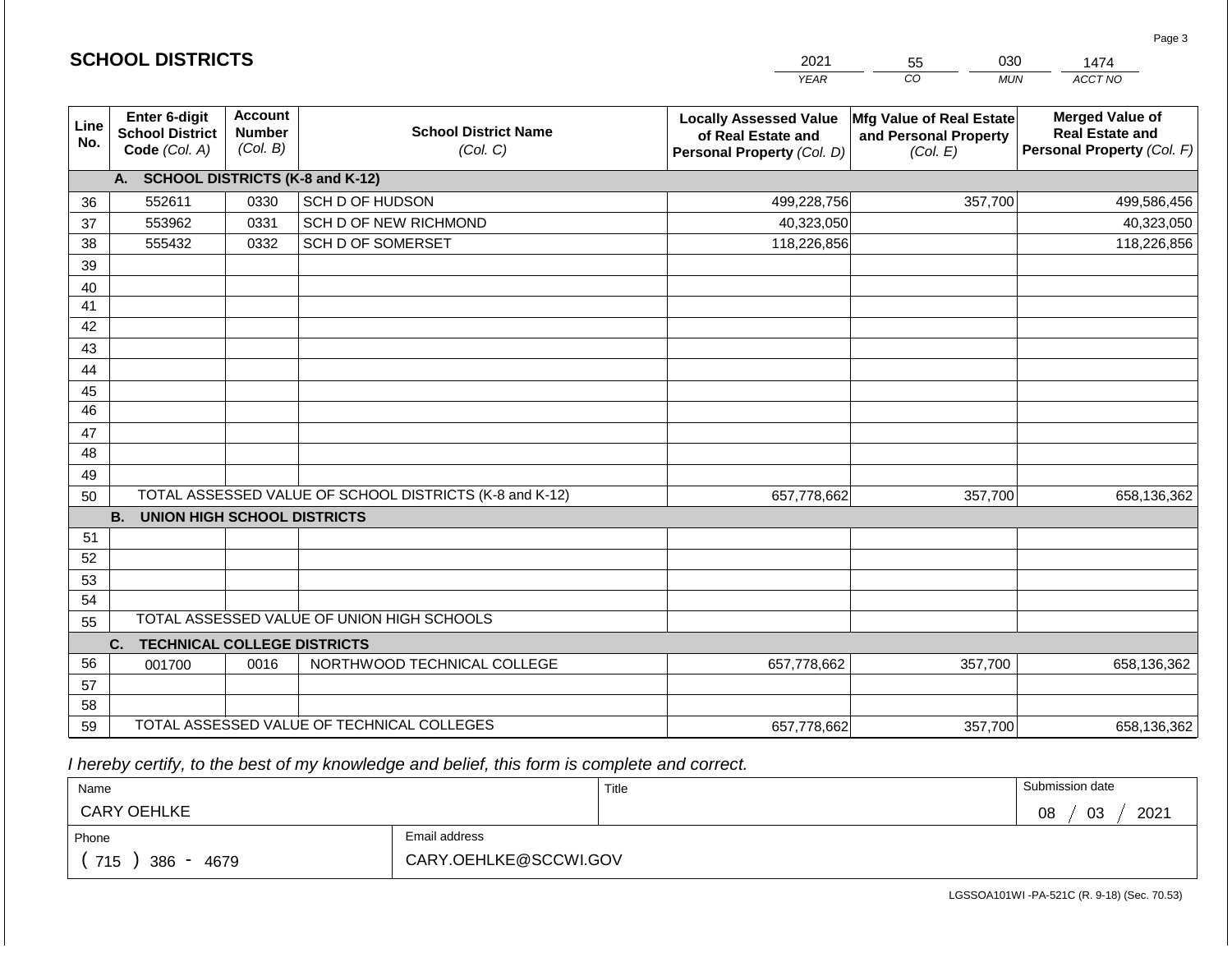- Each municipality's SOA is completed after the Board of Review and includes any changes made to the locally assessed values, under state law (sec. 70.53, Wis. Stats.)
- The Wisconsin Department of Revenue (DOR) merges the locally assessed values with the state assessed manufacturing values
- DOR provides the information regarding district names and codes. If a district is not listed, contact DOR.

Note: If you submit an amended SOA to DOR after your municipality's SOA is equated and posted to our website, we will process the SOA. However, DOR will not recalculate the *aggregate ratio or update the final SOA posted on our website. You should use the corrected values to calculate your tax rates.*

#### **Page 1: Real Estate and Personal Property**

- Lines 1-9 assessed real estate values, parcel counts and acres by classification
- Lines 10-15 assessed personal property values and number of accounts by class
- Line 16 aggregate assessed value of all property subject to general property; use to calculate tax rates. Note: This line equals the total assessed value of K-8 and K-12 school districts (Line 50) and total assessed value of technical colleges (Line 59).
- Remarks assessment ratio used to calculate estimated fair market value on property tax bills

#### **Page 2: Forest Crop, Other Exempt Land and Special Districts**

- Lines 18-21 private forest crop and managed forest lands assessed values
- Line  $22 -$  tax exempt land acres
- Line 23 prior years assessed value of omitted property under sec. 70.44 and correction of errors under sec. 70.43 shown by locally assessed or manufacturing real estate and personal property. Note: If there is an amount on this line, report the corresponding tax in the Statement of Taxes, Sections J or K.
- Lines 24-35 special district assessed values. These values are used to calculate tax rates for the special districts.

#### **Page 3: School Districts**

- Lines 36-50 school districts (K-8 and K-12) assessed values. These values are used to calculate tax rates for school districts.
- Lines 51-55 union high school district assessed values. These values are used to calculate tax rates for union high school districts.
- Lines 56-59 technical college assessed values. These values are used to calculate tax rates for technical colleges.

If you have questions: Email: lgs@wisconsin.gov

 Phone: (608) 266-2569 or (608) 264-6892 Fax: (608) 264-6887

TERI KELLY<br>TOWN OF SAINT JOSEPH<br>1337 COUNTY RD V HALSOT LNIVS LO NNOL HUDSON, WI 54016 - 6712 HUDSON, WI 54016 - 67121337 COUNTY RD V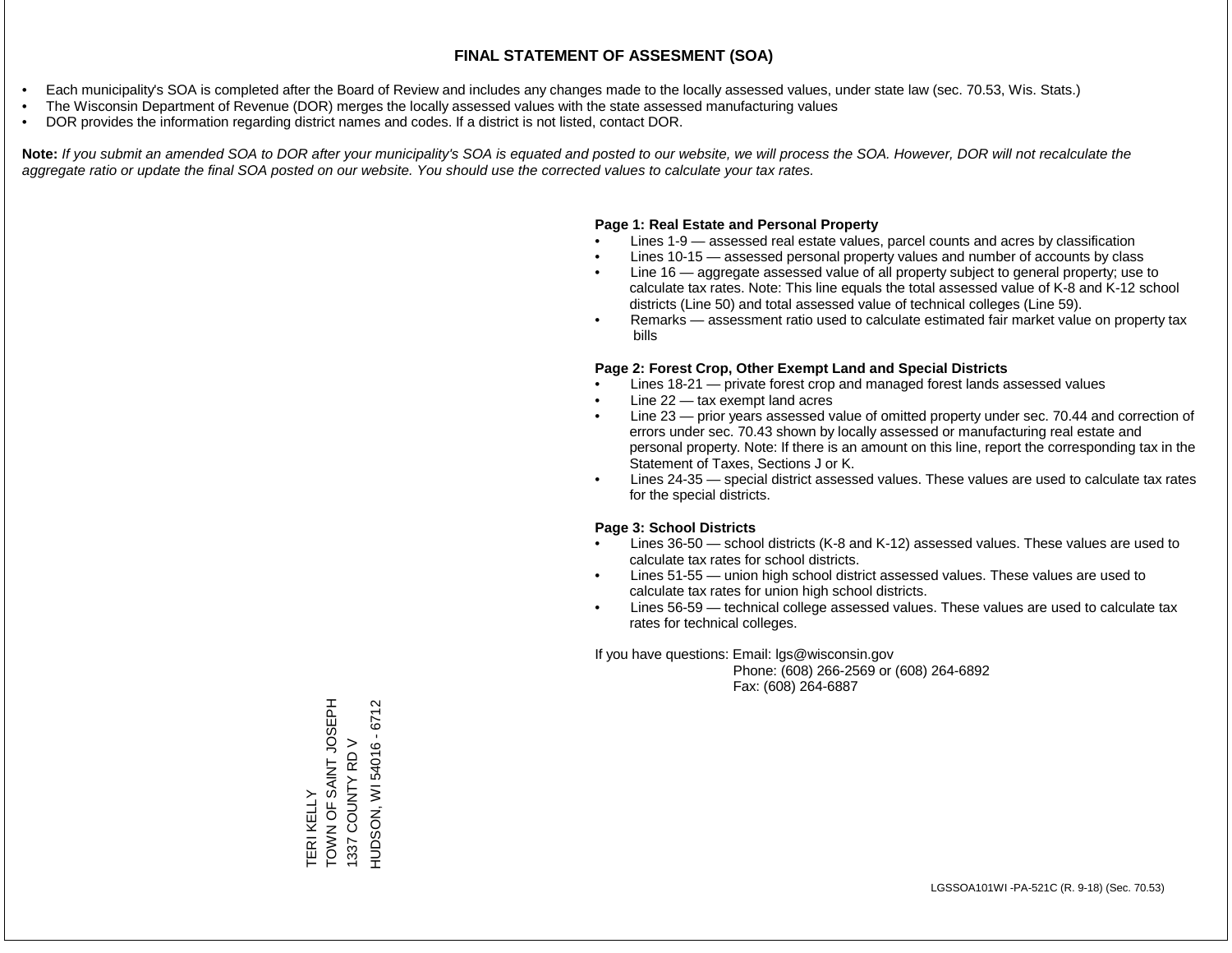|                |                                                                                  | <b>FINAL - EQUATED</b><br><b>STATEMENT OF ASSESSMENT FOR 2021</b>                                        |                          | 55           | 032                                                  | 1475                    | This is an Amended Return | Page 1                        |  |
|----------------|----------------------------------------------------------------------------------|----------------------------------------------------------------------------------------------------------|--------------------------|--------------|------------------------------------------------------|-------------------------|---------------------------|-------------------------------|--|
|                |                                                                                  |                                                                                                          |                          | CO           | <b>MUN</b>                                           | ACCT NO                 |                           |                               |  |
|                | <b>FOR</b>                                                                       | <b>TOWN OF</b><br>OF.                                                                                    | <b>SOMERSET</b>          |              | ST CROIX COUNTY                                      |                         |                           |                               |  |
|                |                                                                                  | Town - Village - City                                                                                    | <b>Municipality Name</b> |              | <b>County Name</b>                                   |                         |                           |                               |  |
|                |                                                                                  | <b>REAL ESTATE</b>                                                                                       |                          | PARCEL COUNT | NO. OF ACRES                                         | <b>VALUE OF</b>         | <b>VALUE OF</b>           | TOTAL VALUE OF LAND           |  |
| Line<br>No.    |                                                                                  | (See Lines 18 - 22 for<br>other Real Estate)                                                             |                          |              | <b>WHOLE</b><br>TOTAL LAND IMPROVEMENTS NUMBERS ONLY | LAND                    | <b>IMPROVEMENTS</b>       | AND IMPROVEMENTS              |  |
|                |                                                                                  |                                                                                                          | (Col. A)                 | (Col. B)     | (Col. C)                                             | (Col, D)                | (Col. E)                  | (Col. F)                      |  |
| $\mathbf{1}$   |                                                                                  | <b>RESIDENTIAL - Class 1</b>                                                                             | 1,888                    | 1,604        | 7,850                                                | 123,167,400             | 327,863,900               | 451,031,300                   |  |
| $\overline{2}$ |                                                                                  | <b>COMMERCIAL - Class 2</b>                                                                              | 41                       | 32           | 460                                                  | 3,688,200               | 12,942,400                | 16,630,600                    |  |
| 3              |                                                                                  | MANUFACTURING - Class 3                                                                                  | $\mathbf 0$              | $\mathbf 0$  | $\mathbf 0$                                          | 0                       | 0                         | 0                             |  |
| $\overline{4}$ |                                                                                  | <b>AGRICULTURAL - Class 4</b>                                                                            | 492                      |              | 9,632                                                | 1,179,550               |                           | 1,179,550                     |  |
| 5              |                                                                                  | <b>UNDEVELOPED - Class 5</b>                                                                             | 459                      |              | 3,302                                                | 5,330,100               |                           | 5,330,100                     |  |
| 6              |                                                                                  | AGRICULTURAL FOREST - Class 5m                                                                           | 126                      |              | 1,307                                                | 3,317,300               |                           | 3,317,300                     |  |
| $\overline{7}$ |                                                                                  | <b>FOREST LANDS - Class 6</b>                                                                            | 153                      |              | 2,327                                                | 11,787,700              |                           | 11,787,700                    |  |
| 8              |                                                                                  | OTHER - Class 7                                                                                          | 23                       | 23           | 68                                                   | 1,060,200               | 2,773,600                 | 3,833,800                     |  |
| 9              |                                                                                  | <b>TOTAL - ALL COLUMNS</b>                                                                               | 3,182                    | 1,659        | 24,946                                               | 149,530,450             | 343,579,900               | 493,110,350                   |  |
| 10             |                                                                                  | NUMBER OF PERSONAL PROPERTY ACCOUNTS IN ROLL                                                             |                          |              | 28                                                   | <b>LOCALLY ASSESSED</b> | <b>MANUFACTURING</b>      | <b>MERGED</b>                 |  |
| 11             |                                                                                  | BOATS AND OTHER WATERCRAFT NOT EXEMPT - Code 1                                                           |                          |              |                                                      | 0                       | $\pmb{0}$                 | 0                             |  |
| 12             |                                                                                  | MACHINERY, TOOLS AND PATTERNS - Code 2                                                                   |                          |              |                                                      |                         | $\pmb{0}$                 | $\Omega$                      |  |
| 13             |                                                                                  | FURNITURE, FIXTURES AND EQUIPMENT - Code 3                                                               |                          |              |                                                      | 305,800                 | $\mathbf 0$               | 305,800                       |  |
| 14             |                                                                                  | ALL OTHER PERSONAL PROPERTY NOT EXEMPT - Codes 4A, 4B, 4C                                                |                          |              |                                                      | 196,000                 | $\mathbf 0$               | 196,000                       |  |
| 15             |                                                                                  | TOTAL OF PERSONAL PROPERTY NOT EXEMPT (Total of Lines 11-14)                                             |                          |              |                                                      | 501,800                 | $\mathbf 0$               | 501,800                       |  |
| 16             | MUST EQUAL TOTAL VALUE OF THE SCHOOL DISTRICTS (K-12 PLUS K-8) - Line 50, Col. F | AGGREGATE ASSESSED VALUE OF ALL PROPERTY SUBJECT TO THE GENERAL PROPERTY TAX (Total of Lines 9F and 15F) | 493,612,150              |              |                                                      |                         |                           |                               |  |
| 17             |                                                                                  | <b>BOARD OF REVIEW</b><br>DATE OF FINAL ADJOURNMENT                                                      | 05/17/2021               |              | Name of Assessor<br><b>BARRETT BRENNER</b>           |                         |                           | Telephone #<br>(715) 926-3199 |  |

REMARKS

The Assessment Ratio to be used in calculating the estimated Fair Market Value on tax bills for this tax district is .734704246

This ratio should be used to convert assessed values to "Calculate Equalized Values" in Step 1 of the Lottery and Gaming Credit Calculations.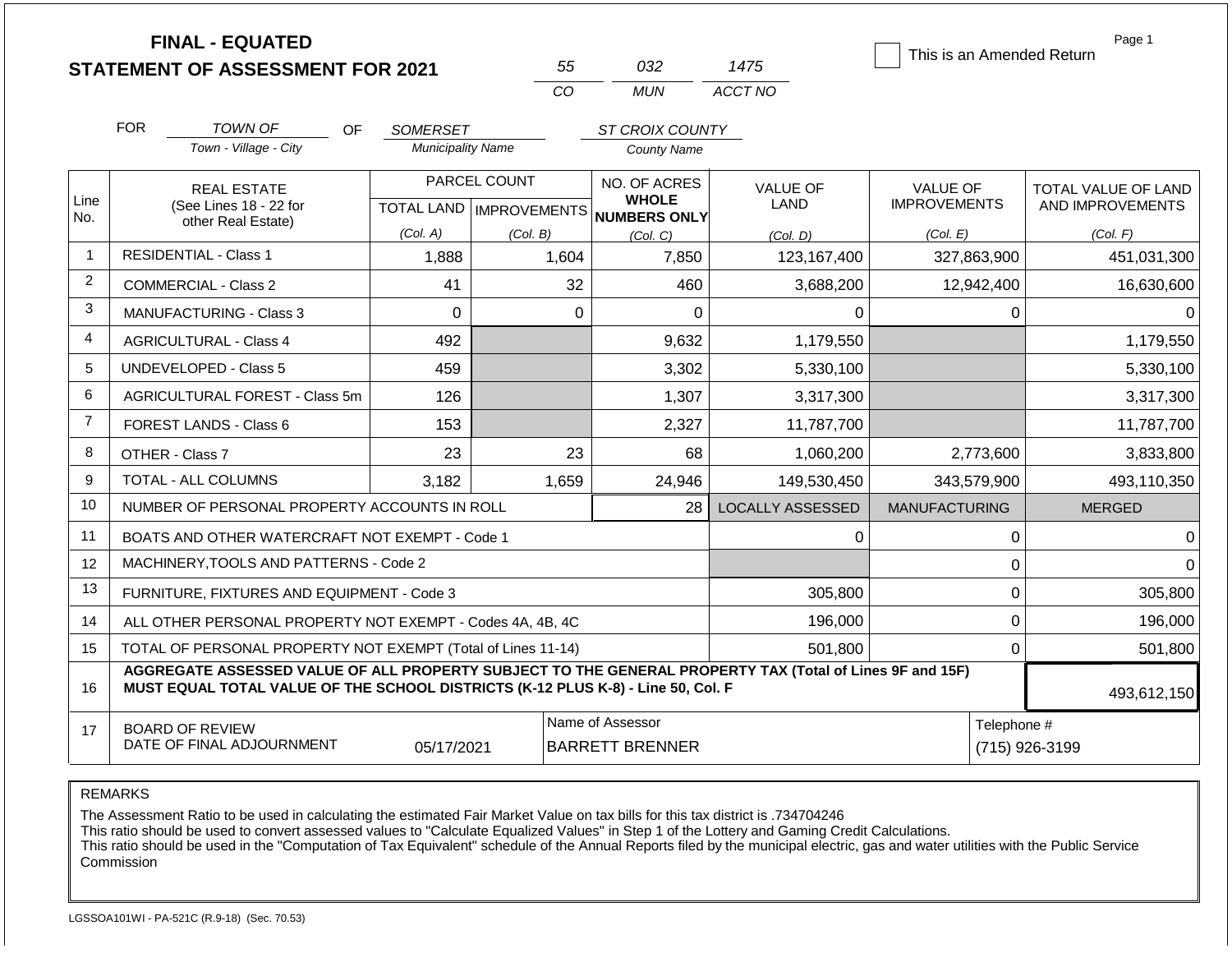2021 55 032 1475

FOREST LANDS (Line 7) and FOREST CROPS (in this section) - are **NOT** the same *YEAR CO MUN ACCT NO*

|    |                                  |                                                            |                                                           | Private Forest Crop - Reg Class @ 10¢ per acre                                 |                  | Private Forest Crop - Reg Class @ \$2.52 per acre                                           |                                                                |                                                                    |                  |                    |  |
|----|----------------------------------|------------------------------------------------------------|-----------------------------------------------------------|--------------------------------------------------------------------------------|------------------|---------------------------------------------------------------------------------------------|----------------------------------------------------------------|--------------------------------------------------------------------|------------------|--------------------|--|
|    | (a) PARCELS                      | (b) ACRES                                                  |                                                           | (c) ASSESSED VALUE                                                             |                  | (d) PARCELS                                                                                 |                                                                | (e) ACRES                                                          |                  | (f) ASSESSED VALUE |  |
| 18 |                                  |                                                            |                                                           |                                                                                |                  |                                                                                             |                                                                |                                                                    |                  |                    |  |
|    |                                  |                                                            |                                                           |                                                                                |                  |                                                                                             |                                                                |                                                                    |                  |                    |  |
|    |                                  |                                                            |                                                           | Private Forest Crop - Special Class @ 20¢ per acre<br>(c) ASSESSED VALUE       |                  | Entered Before 2005 Managed Forest - Ferrous Mining CLOSED @ \$7.87 per acre<br>(d) PARCELS |                                                                |                                                                    |                  | (f) ASSESSED VALUE |  |
| 19 | (a) PARCELS                      | (b) ACRES                                                  |                                                           |                                                                                |                  |                                                                                             |                                                                | (e) ACRES                                                          |                  |                    |  |
|    |                                  |                                                            |                                                           |                                                                                |                  |                                                                                             |                                                                |                                                                    |                  |                    |  |
|    |                                  |                                                            | Entered Before 2005 Managed Forest - OPEN @ 74 ¢ per acre |                                                                                |                  |                                                                                             | Entered Before 2005 Managed Forest - CLOSED @                  |                                                                    | $$1.75$ per acre |                    |  |
| 20 | (a) PARCELS                      | (b) ACRES                                                  |                                                           | (c) ASSESSED VALUE                                                             |                  | (d) PARCELS                                                                                 |                                                                | (e) ACRES                                                          |                  | (f) ASSESSED VALUE |  |
|    |                                  |                                                            |                                                           |                                                                                |                  |                                                                                             |                                                                |                                                                    |                  |                    |  |
|    |                                  | 27                                                         |                                                           | 67,500                                                                         |                  | 22<br>390.09                                                                                |                                                                |                                                                    |                  | 1,859,100          |  |
|    |                                  | Entered After 2004 Managed Forest - OPEN @ \$2.04 per acre |                                                           |                                                                                |                  |                                                                                             | Entered After 2004 Managed Forest - CLOSED @ \$ 10.20 per acre |                                                                    |                  |                    |  |
| 21 | (a) PARCELS                      | (b) ACRES                                                  |                                                           | (c) ASSESSED VALUE                                                             |                  | (d) PARCELS                                                                                 |                                                                | (e) ACRES                                                          |                  | (f) ASSESSED VALUE |  |
|    |                                  |                                                            |                                                           |                                                                                |                  |                                                                                             |                                                                |                                                                    |                  |                    |  |
|    | 3                                | 49.44                                                      |                                                           | 247,200                                                                        |                  | 40                                                                                          |                                                                | 688.86                                                             |                  | 2,854,600          |  |
|    | (a) County Forest Cropland Acres |                                                            |                                                           | (b) Federal Acres                                                              |                  | (c) State Acres                                                                             |                                                                | (d) County (NOT FOREST CROP) Acres                                 |                  | (e) Other Acres    |  |
| 22 |                                  |                                                            |                                                           |                                                                                |                  |                                                                                             |                                                                |                                                                    |                  |                    |  |
|    |                                  |                                                            |                                                           | 1,504.64                                                                       |                  | 1,291.51                                                                                    |                                                                | 31.94                                                              |                  | 539.88             |  |
|    |                                  |                                                            |                                                           | Assessed Value of Omitted Property From Prior Years (Sec. 70.44)               |                  |                                                                                             |                                                                | Assessed Value of Sec. 70.43 Corrections of Errors by Assessors    |                  |                    |  |
|    |                                  | (a) REAL ESTATE                                            |                                                           | (b) PERSONAL                                                                   |                  |                                                                                             |                                                                | (c1) REAL ESTATE                                                   |                  | (c2) PERSONAL      |  |
| 23 |                                  |                                                            |                                                           |                                                                                |                  |                                                                                             |                                                                |                                                                    |                  |                    |  |
|    |                                  |                                                            |                                                           | Manufacturing Equated Value of Omitted Property From Prior Years (Sec. 70.995) |                  |                                                                                             |                                                                | Mfg. Equated Value of Sec.70.43 Corrections of Errors by Assessors |                  |                    |  |
|    | (d) REAL ESTATE                  |                                                            | (e) PERSONAL                                              |                                                                                | (f1) REAL ESTATE |                                                                                             |                                                                | (f2) PERSONAL                                                      |                  |                    |  |
|    |                                  |                                                            |                                                           |                                                                                |                  |                                                                                             |                                                                |                                                                    |                  |                    |  |
|    |                                  |                                                            |                                                           |                                                                                |                  |                                                                                             |                                                                |                                                                    |                  |                    |  |

## **SPECIAL DISTRICTS**

| Line<br>No. | Enter 6-digit<br><b>Special District</b><br>Code (Col. A) | Account<br><b>Number</b><br>(Col. B) | <b>Special District Name</b><br>(Col. C) | <b>Locally Assessed Value</b><br>of Real Estate and<br>Personal Property (Col. D) | Mfg Value of Real Estate<br>and Personal Property<br>(Col. E) | <b>Merged Value of</b><br><b>Real Estate and</b><br>Personal Property (Col. F) |
|-------------|-----------------------------------------------------------|--------------------------------------|------------------------------------------|-----------------------------------------------------------------------------------|---------------------------------------------------------------|--------------------------------------------------------------------------------|
| 24          | 558040                                                    | 0340                                 | <b>BASS LAKE REHABILITATION DISTRICT</b> | 713,500                                                                           |                                                               | 713,500                                                                        |
| 25          |                                                           |                                      |                                          |                                                                                   |                                                               |                                                                                |
| 26          |                                                           |                                      |                                          |                                                                                   |                                                               |                                                                                |
| 27          |                                                           |                                      |                                          |                                                                                   |                                                               |                                                                                |
| 28          |                                                           |                                      |                                          |                                                                                   |                                                               |                                                                                |
| 29          |                                                           |                                      |                                          |                                                                                   |                                                               |                                                                                |
| 30          |                                                           |                                      |                                          |                                                                                   |                                                               |                                                                                |
| 31          |                                                           |                                      |                                          |                                                                                   |                                                               |                                                                                |
| 32          |                                                           |                                      |                                          |                                                                                   |                                                               |                                                                                |
| 33          |                                                           |                                      |                                          |                                                                                   |                                                               |                                                                                |
| 34          |                                                           |                                      |                                          |                                                                                   |                                                               |                                                                                |
| 35          |                                                           |                                      |                                          |                                                                                   |                                                               |                                                                                |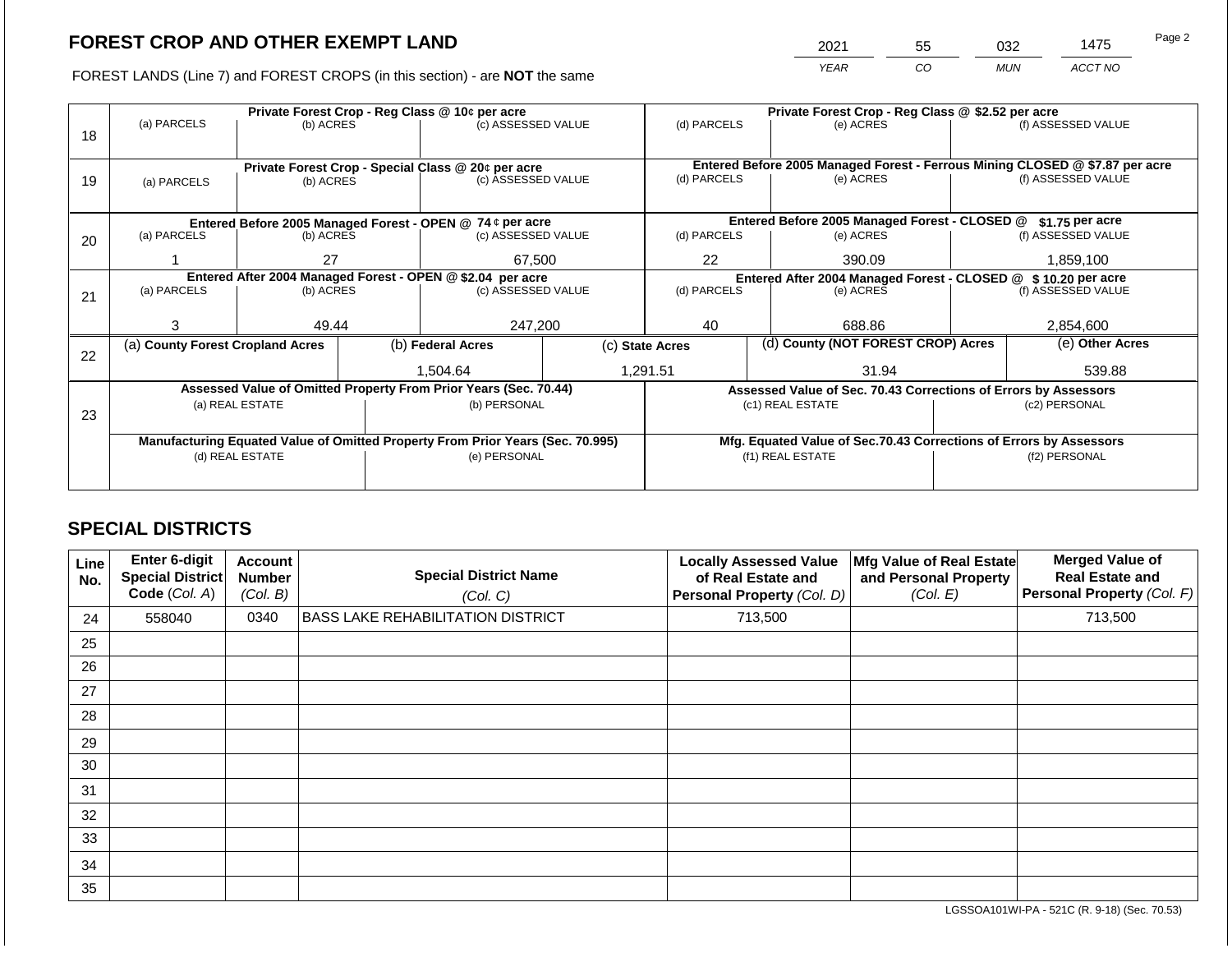|             | <b>SCHOOL DISTRICTS</b>                                  |                                             |                                                         | 2021                                                                              | 55                                                            | 032<br>1475                                                                    |
|-------------|----------------------------------------------------------|---------------------------------------------|---------------------------------------------------------|-----------------------------------------------------------------------------------|---------------------------------------------------------------|--------------------------------------------------------------------------------|
|             |                                                          |                                             |                                                         | <b>YEAR</b>                                                                       | CO                                                            | ACCT NO<br><b>MUN</b>                                                          |
| Line<br>No. | Enter 6-digit<br><b>School District</b><br>Code (Col. A) | <b>Account</b><br><b>Number</b><br>(Col. B) | <b>School District Name</b><br>(Col. C)                 | <b>Locally Assessed Value</b><br>of Real Estate and<br>Personal Property (Col. D) | Mfg Value of Real Estate<br>and Personal Property<br>(Col. E) | <b>Merged Value of</b><br><b>Real Estate and</b><br>Personal Property (Col. F) |
|             | A. SCHOOL DISTRICTS (K-8 and K-12)                       |                                             |                                                         |                                                                                   |                                                               |                                                                                |
| 36          | 484165                                                   | 0292                                        | SCH D OF OSCEOLA                                        | 55,046,000                                                                        |                                                               | 55,046,000                                                                     |
| 37          | 553962                                                   | 0331                                        | SCH D OF NEW RICHMOND                                   | 34,294,800                                                                        |                                                               | 34,294,800                                                                     |
| 38          | 555432                                                   | 0332                                        | <b>SCH D OF SOMERSET</b>                                | 404,271,350                                                                       |                                                               | 404,271,350                                                                    |
| 39          |                                                          |                                             |                                                         |                                                                                   |                                                               |                                                                                |
| 40          |                                                          |                                             |                                                         |                                                                                   |                                                               |                                                                                |
| 41          |                                                          |                                             |                                                         |                                                                                   |                                                               |                                                                                |
| 42          |                                                          |                                             |                                                         |                                                                                   |                                                               |                                                                                |
| 43          |                                                          |                                             |                                                         |                                                                                   |                                                               |                                                                                |
| 44          |                                                          |                                             |                                                         |                                                                                   |                                                               |                                                                                |
| 45          |                                                          |                                             |                                                         |                                                                                   |                                                               |                                                                                |
| 46          |                                                          |                                             |                                                         |                                                                                   |                                                               |                                                                                |
| 47          |                                                          |                                             |                                                         |                                                                                   |                                                               |                                                                                |
| 48          |                                                          |                                             |                                                         |                                                                                   |                                                               |                                                                                |
| 49          |                                                          |                                             | TOTAL ASSESSED VALUE OF SCHOOL DISTRICTS (K-8 and K-12) |                                                                                   |                                                               | 493,612,150                                                                    |
| 50          | <b>B. UNION HIGH SCHOOL DISTRICTS</b>                    |                                             |                                                         | 493,612,150                                                                       |                                                               |                                                                                |
| 51          |                                                          |                                             |                                                         |                                                                                   |                                                               |                                                                                |
| 52          |                                                          |                                             |                                                         |                                                                                   |                                                               |                                                                                |
| 53          |                                                          |                                             |                                                         |                                                                                   |                                                               |                                                                                |
| 54          |                                                          |                                             |                                                         |                                                                                   |                                                               |                                                                                |
| 55          |                                                          |                                             | TOTAL ASSESSED VALUE OF UNION HIGH SCHOOLS              |                                                                                   |                                                               |                                                                                |
|             | C.<br><b>TECHNICAL COLLEGE DISTRICTS</b>                 |                                             |                                                         |                                                                                   |                                                               |                                                                                |
| 56          | 001700                                                   | 0016                                        | NORTHWOOD TECHNICAL COLLEGE                             | 493,612,150                                                                       |                                                               | 493,612,150                                                                    |
| 57          |                                                          |                                             |                                                         |                                                                                   |                                                               |                                                                                |
| 58          |                                                          |                                             |                                                         |                                                                                   |                                                               |                                                                                |
| 59          |                                                          |                                             | TOTAL ASSESSED VALUE OF TECHNICAL COLLEGES              | 493,612,150                                                                       |                                                               | 493,612,150                                                                    |

 *I hereby certify, to the best of my knowledge and belief, this form is complete and correct.*

| Name                                           |                       | Title | Submission date  |
|------------------------------------------------|-----------------------|-------|------------------|
| <b>CARY OEHLKE</b>                             |                       |       | 2021<br>25<br>05 |
| Phone                                          | Email address         |       |                  |
| 715<br>386<br>4679<br>$\overline{\phantom{0}}$ | CARY.OEHLKE@SCCWI.GOV |       |                  |

LGSSOA101WI -PA-521C (R. 9-18) (Sec. 70.53)

Page 3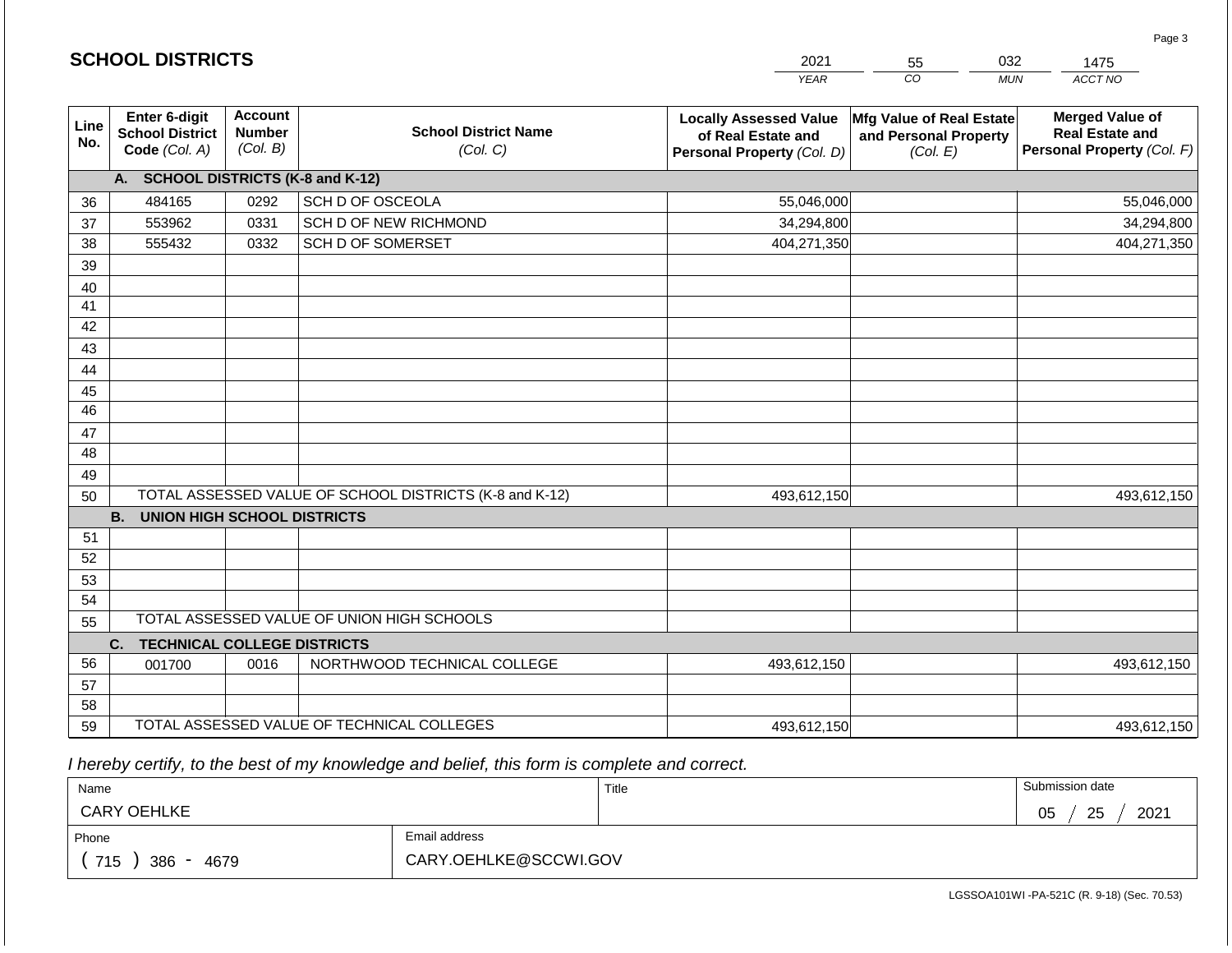- Each municipality's SOA is completed after the Board of Review and includes any changes made to the locally assessed values, under state law (sec. 70.53, Wis. Stats.)
- The Wisconsin Department of Revenue (DOR) merges the locally assessed values with the state assessed manufacturing values
- DOR provides the information regarding district names and codes. If a district is not listed, contact DOR.

Note: If you submit an amended SOA to DOR after your municipality's SOA is equated and posted to our website, we will process the SOA. However, DOR will not recalculate the *aggregate ratio or update the final SOA posted on our website. You should use the corrected values to calculate your tax rates.*

## **Page 1: Real Estate and Personal Property**

- Lines 1-9 assessed real estate values, parcel counts and acres by classification
- Lines 10-15 assessed personal property values and number of accounts by class
- Line 16 aggregate assessed value of all property subject to general property; use to calculate tax rates. Note: This line equals the total assessed value of K-8 and K-12 school districts (Line 50) and total assessed value of technical colleges (Line 59).
- Remarks assessment ratio used to calculate estimated fair market value on property tax bills

## **Page 2: Forest Crop, Other Exempt Land and Special Districts**

- Lines 18-21 private forest crop and managed forest lands assessed values
- Line  $22 -$  tax exempt land acres
- Line 23 prior years assessed value of omitted property under sec. 70.44 and correction of errors under sec. 70.43 shown by locally assessed or manufacturing real estate and personal property. Note: If there is an amount on this line, report the corresponding tax in the Statement of Taxes, Sections J or K.
- Lines 24-35 special district assessed values. These values are used to calculate tax rates for the special districts.

## **Page 3: School Districts**

- Lines 36-50 school districts (K-8 and K-12) assessed values. These values are used to calculate tax rates for school districts.
- Lines 51-55 union high school district assessed values. These values are used to calculate tax rates for union high school districts.
- Lines 56-59 technical college assessed values. These values are used to calculate tax rates for technical colleges.

If you have questions: Email: lgs@wisconsin.gov

 Phone: (608) 266-2569 or (608) 264-6892 Fax: (608) 264-6887

JERI KOESTER<br>TOWN OF SOMERSET<br>PO BOX 248, 748 BUS HWY 35 PO BOX 248, 748 BUS HWY 35 SOMERSET, WI 54025 - 0248 SOMERSET, WI 54025 - 0248TOWN OF SOMERSET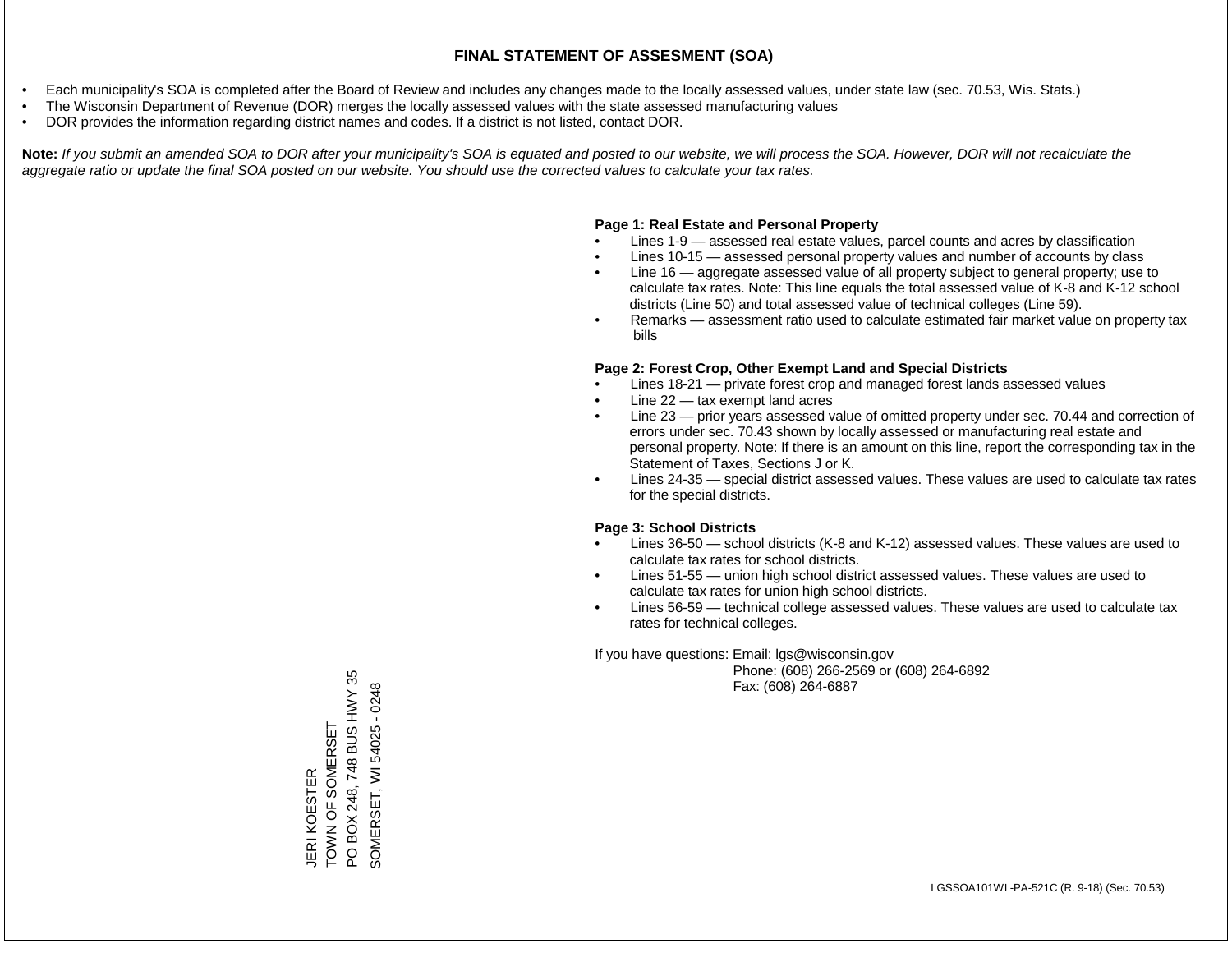| <b>FINAL - EQUATED</b><br><b>STATEMENT OF ASSESSMENT FOR 2021</b> |                                                                                                                                            |                                                                                                                                                                                              |                          | 55           | 034                                                 | 1476                    | This is an Amended Return | Page 1              |
|-------------------------------------------------------------------|--------------------------------------------------------------------------------------------------------------------------------------------|----------------------------------------------------------------------------------------------------------------------------------------------------------------------------------------------|--------------------------|--------------|-----------------------------------------------------|-------------------------|---------------------------|---------------------|
|                                                                   |                                                                                                                                            |                                                                                                                                                                                              |                          | CO           | <b>MUN</b>                                          | ACCT NO                 |                           |                     |
|                                                                   | <b>FOR</b>                                                                                                                                 | <b>TOWN OF</b><br>OF.                                                                                                                                                                        | <b>SPRINGFIELD</b>       |              | ST CROIX COUNTY                                     |                         |                           |                     |
|                                                                   |                                                                                                                                            | Town - Village - City                                                                                                                                                                        | <b>Municipality Name</b> |              | County Name                                         |                         |                           |                     |
|                                                                   |                                                                                                                                            | <b>REAL ESTATE</b>                                                                                                                                                                           |                          | PARCEL COUNT | NO. OF ACRES                                        | <b>VALUE OF</b>         | <b>VALUE OF</b>           | TOTAL VALUE OF LAND |
| Line<br>No.                                                       |                                                                                                                                            | (See Lines 18 - 22 for<br>other Real Estate)                                                                                                                                                 |                          |              | <b>WHOLE</b><br>TOTAL LAND MPROVEMENTS NUMBERS ONLY | <b>LAND</b>             | <b>IMPROVEMENTS</b>       | AND IMPROVEMENTS    |
|                                                                   |                                                                                                                                            |                                                                                                                                                                                              | (Col. A)                 | (Col. B)     | (Col. C)                                            | (Col. D)                | (Col. E)                  | (Col. F)            |
| $\mathbf{1}$                                                      |                                                                                                                                            | <b>RESIDENTIAL - Class 1</b>                                                                                                                                                                 | 431                      | 374          | 1,066                                               | 9,773,100               | 61,838,300                | 71,611,400          |
| $\overline{2}$                                                    |                                                                                                                                            | <b>COMMERCIAL - Class 2</b>                                                                                                                                                                  | 6                        |              | 6<br>29                                             | 200,600                 | 371,200                   | 571,800             |
| 3                                                                 |                                                                                                                                            | $\overline{2}$<br>$\overline{0}$<br>MANUFACTURING - Class 3<br>80                                                                                                                            |                          | 303,800      | 0                                                   | 303,800                 |                           |                     |
| 4                                                                 | 553<br><b>AGRICULTURAL - Class 4</b>                                                                                                       |                                                                                                                                                                                              | 12,248                   | 2,039,600    |                                                     | 2,039,600               |                           |                     |
| 5                                                                 |                                                                                                                                            | UNDEVELOPED - Class 5                                                                                                                                                                        | 310                      |              | 2,279                                               | 2,940,500               |                           | 2,940,500           |
| 6                                                                 |                                                                                                                                            | <b>AGRICULTURAL FOREST - Class 5m</b>                                                                                                                                                        | 201                      |              | 2,754                                               | 3,643,500               |                           | 3,643,500           |
| $\overline{7}$                                                    |                                                                                                                                            | FOREST LANDS - Class 6                                                                                                                                                                       | 104                      |              | 1,740                                               | 4,709,400               |                           | 4,709,400           |
| 8                                                                 |                                                                                                                                            | OTHER - Class 7                                                                                                                                                                              | 32                       |              | 33<br>70                                            | 668,000                 | 4,308,900                 | 4,976,900           |
| 9                                                                 |                                                                                                                                            | <b>TOTAL - ALL COLUMNS</b>                                                                                                                                                                   | 1.639                    | 413          | 20,266                                              | 24,278,500              | 66,518,400                | 90,796,900          |
| 10                                                                |                                                                                                                                            | NUMBER OF PERSONAL PROPERTY ACCOUNTS IN ROLL                                                                                                                                                 |                          |              | 11                                                  | <b>LOCALLY ASSESSED</b> | <b>MANUFACTURING</b>      | <b>MERGED</b>       |
| 11                                                                |                                                                                                                                            | BOATS AND OTHER WATERCRAFT NOT EXEMPT - Code 1                                                                                                                                               |                          |              |                                                     | 0                       | 0                         | $\Omega$            |
| 12                                                                |                                                                                                                                            | MACHINERY, TOOLS AND PATTERNS - Code 2                                                                                                                                                       |                          |              |                                                     |                         | 5,400                     | 5,400               |
| 13                                                                |                                                                                                                                            | FURNITURE, FIXTURES AND EQUIPMENT - Code 3                                                                                                                                                   |                          |              |                                                     | 12,600                  | $\Omega$                  | 12,600              |
| 14                                                                |                                                                                                                                            | ALL OTHER PERSONAL PROPERTY NOT EXEMPT - Codes 4A, 4B, 4C                                                                                                                                    |                          |              |                                                     | 562,900                 | 100                       | 563,000             |
| 15                                                                | TOTAL OF PERSONAL PROPERTY NOT EXEMPT (Total of Lines 11-14)                                                                               |                                                                                                                                                                                              |                          |              |                                                     | 575,500                 | 5,500                     | 581,000             |
| 16                                                                |                                                                                                                                            | AGGREGATE ASSESSED VALUE OF ALL PROPERTY SUBJECT TO THE GENERAL PROPERTY TAX (Total of Lines 9F and 15F)<br>MUST EQUAL TOTAL VALUE OF THE SCHOOL DISTRICTS (K-12 PLUS K-8) - Line 50, Col. F |                          |              |                                                     |                         |                           | 91,377,900          |
| 17                                                                | Name of Assessor<br>Telephone #<br><b>BOARD OF REVIEW</b><br>DATE OF FINAL ADJOURNMENT<br>10/13/2021<br><b>BOB IRWIN</b><br>(715) 235-6941 |                                                                                                                                                                                              |                          |              |                                                     |                         |                           |                     |

REMARKS

The Assessment Ratio to be used in calculating the estimated Fair Market Value on tax bills for this tax district is 1.05141349

This ratio should be used to convert assessed values to "Calculate Equalized Values" in Step 1 of the Lottery and Gaming Credit Calculations.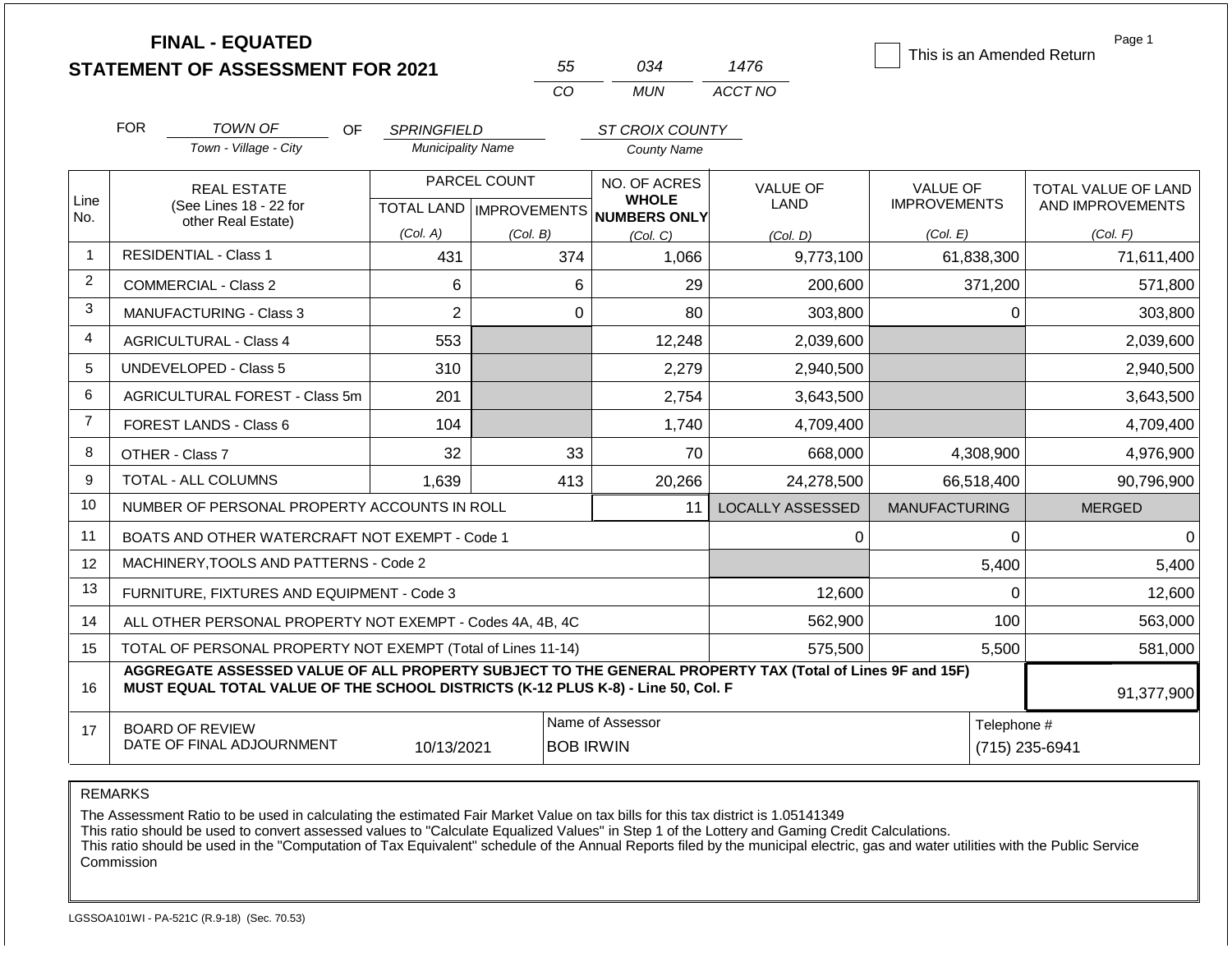2021 55 034 1476

FOREST LANDS (Line 7) and FOREST CROPS (in this section) - are **NOT** the same *YEAR CO MUN ACCT NO*

|    |                                                                                                                   |                 | Private Forest Crop - Reg Class @ 10¢ per acre                   |                  | Private Forest Crop - Reg Class @ \$2.52 per acre                  |        |                                                                              |                                                               |                    |  |
|----|-------------------------------------------------------------------------------------------------------------------|-----------------|------------------------------------------------------------------|------------------|--------------------------------------------------------------------|--------|------------------------------------------------------------------------------|---------------------------------------------------------------|--------------------|--|
|    | (a) PARCELS                                                                                                       | (b) ACRES       | (c) ASSESSED VALUE                                               |                  | (d) PARCELS                                                        |        | (e) ACRES                                                                    |                                                               | (f) ASSESSED VALUE |  |
| 18 |                                                                                                                   |                 |                                                                  |                  |                                                                    |        |                                                                              |                                                               |                    |  |
|    |                                                                                                                   |                 |                                                                  |                  |                                                                    |        |                                                                              |                                                               |                    |  |
|    |                                                                                                                   |                 | Private Forest Crop - Special Class @ 20¢ per acre               |                  |                                                                    |        | Entered Before 2005 Managed Forest - Ferrous Mining CLOSED @ \$7.87 per acre |                                                               |                    |  |
| 19 | (a) PARCELS                                                                                                       | (b) ACRES       | (c) ASSESSED VALUE                                               |                  | (d) PARCELS                                                        |        | (e) ACRES                                                                    |                                                               | (f) ASSESSED VALUE |  |
|    |                                                                                                                   |                 |                                                                  |                  |                                                                    |        |                                                                              |                                                               |                    |  |
|    |                                                                                                                   |                 | Entered Before 2005 Managed Forest - OPEN @ 74 ¢ per acre        |                  |                                                                    |        | Entered Before 2005 Managed Forest - CLOSED @                                |                                                               | \$1.75 per acre    |  |
| 20 | (a) PARCELS                                                                                                       | (b) ACRES       | (c) ASSESSED VALUE                                               |                  | (d) PARCELS                                                        |        | (e) ACRES                                                                    |                                                               | (f) ASSESSED VALUE |  |
|    |                                                                                                                   |                 |                                                                  |                  |                                                                    |        |                                                                              |                                                               |                    |  |
|    |                                                                                                                   | 13              | 16,300                                                           |                  | 13                                                                 | 205.21 |                                                                              | 387,100                                                       |                    |  |
|    |                                                                                                                   |                 | Entered After 2004 Managed Forest - OPEN @ \$2.04 per acre       |                  |                                                                    |        |                                                                              | Entered After 2004 Managed Forest - CLOSED @ \$10.20 per acre |                    |  |
| 21 | (a) PARCELS                                                                                                       | (b) ACRES       | (c) ASSESSED VALUE                                               |                  | (d) PARCELS<br>(e) ACRES                                           |        | (f) ASSESSED VALUE                                                           |                                                               |                    |  |
|    |                                                                                                                   |                 |                                                                  |                  |                                                                    |        |                                                                              |                                                               |                    |  |
|    | 3                                                                                                                 | 92              | 276,000                                                          |                  | 14<br>385                                                          |        |                                                                              |                                                               | 979.800            |  |
|    | (a) County Forest Cropland Acres                                                                                  |                 | (b) Federal Acres                                                | (c) State Acres  |                                                                    |        | (d) County (NOT FOREST CROP) Acres                                           |                                                               | (e) Other Acres    |  |
| 22 |                                                                                                                   |                 |                                                                  |                  |                                                                    |        |                                                                              |                                                               |                    |  |
|    |                                                                                                                   |                 |                                                                  |                  | 674.47                                                             |        |                                                                              |                                                               | 56.59              |  |
|    |                                                                                                                   |                 | Assessed Value of Omitted Property From Prior Years (Sec. 70.44) |                  |                                                                    |        | Assessed Value of Sec. 70.43 Corrections of Errors by Assessors              |                                                               |                    |  |
|    |                                                                                                                   | (a) REAL ESTATE | (b) PERSONAL                                                     |                  | (c1) REAL ESTATE                                                   |        | (c2) PERSONAL                                                                |                                                               |                    |  |
| 23 |                                                                                                                   |                 |                                                                  |                  |                                                                    |        |                                                                              |                                                               |                    |  |
|    |                                                                                                                   |                 |                                                                  |                  | Mfg. Equated Value of Sec.70.43 Corrections of Errors by Assessors |        |                                                                              |                                                               |                    |  |
|    | Manufacturing Equated Value of Omitted Property From Prior Years (Sec. 70.995)<br>(d) REAL ESTATE<br>(e) PERSONAL |                 |                                                                  | (f1) REAL ESTATE |                                                                    |        | (f2) PERSONAL                                                                |                                                               |                    |  |
|    |                                                                                                                   |                 |                                                                  |                  |                                                                    |        |                                                                              |                                                               |                    |  |
|    |                                                                                                                   |                 |                                                                  |                  |                                                                    |        |                                                                              |                                                               |                    |  |

## **SPECIAL DISTRICTS**

| Line<br>No. | Enter 6-digit<br><b>Special District</b><br>Code (Col. A) | Account<br><b>Number</b><br>(Col. B) | <b>Special District Name</b><br>(Col. C) | <b>Locally Assessed Value</b><br>of Real Estate and<br>Personal Property (Col. D) | Mfg Value of Real Estate<br>and Personal Property<br>(Col. E) | <b>Merged Value of</b><br><b>Real Estate and</b><br>Personal Property (Col. F) |
|-------------|-----------------------------------------------------------|--------------------------------------|------------------------------------------|-----------------------------------------------------------------------------------|---------------------------------------------------------------|--------------------------------------------------------------------------------|
| 24          | 557070                                                    | 0526                                 | <b>SPRINGFIELD SANITARY DISTRICT #1</b>  | 4,777,800                                                                         |                                                               | 4,777,800                                                                      |
| 25          |                                                           |                                      |                                          |                                                                                   |                                                               |                                                                                |
| 26          |                                                           |                                      |                                          |                                                                                   |                                                               |                                                                                |
| 27          |                                                           |                                      |                                          |                                                                                   |                                                               |                                                                                |
| 28          |                                                           |                                      |                                          |                                                                                   |                                                               |                                                                                |
| 29          |                                                           |                                      |                                          |                                                                                   |                                                               |                                                                                |
| 30          |                                                           |                                      |                                          |                                                                                   |                                                               |                                                                                |
| 31          |                                                           |                                      |                                          |                                                                                   |                                                               |                                                                                |
| 32          |                                                           |                                      |                                          |                                                                                   |                                                               |                                                                                |
| 33          |                                                           |                                      |                                          |                                                                                   |                                                               |                                                                                |
| 34          |                                                           |                                      |                                          |                                                                                   |                                                               |                                                                                |
| 35          |                                                           |                                      |                                          |                                                                                   |                                                               |                                                                                |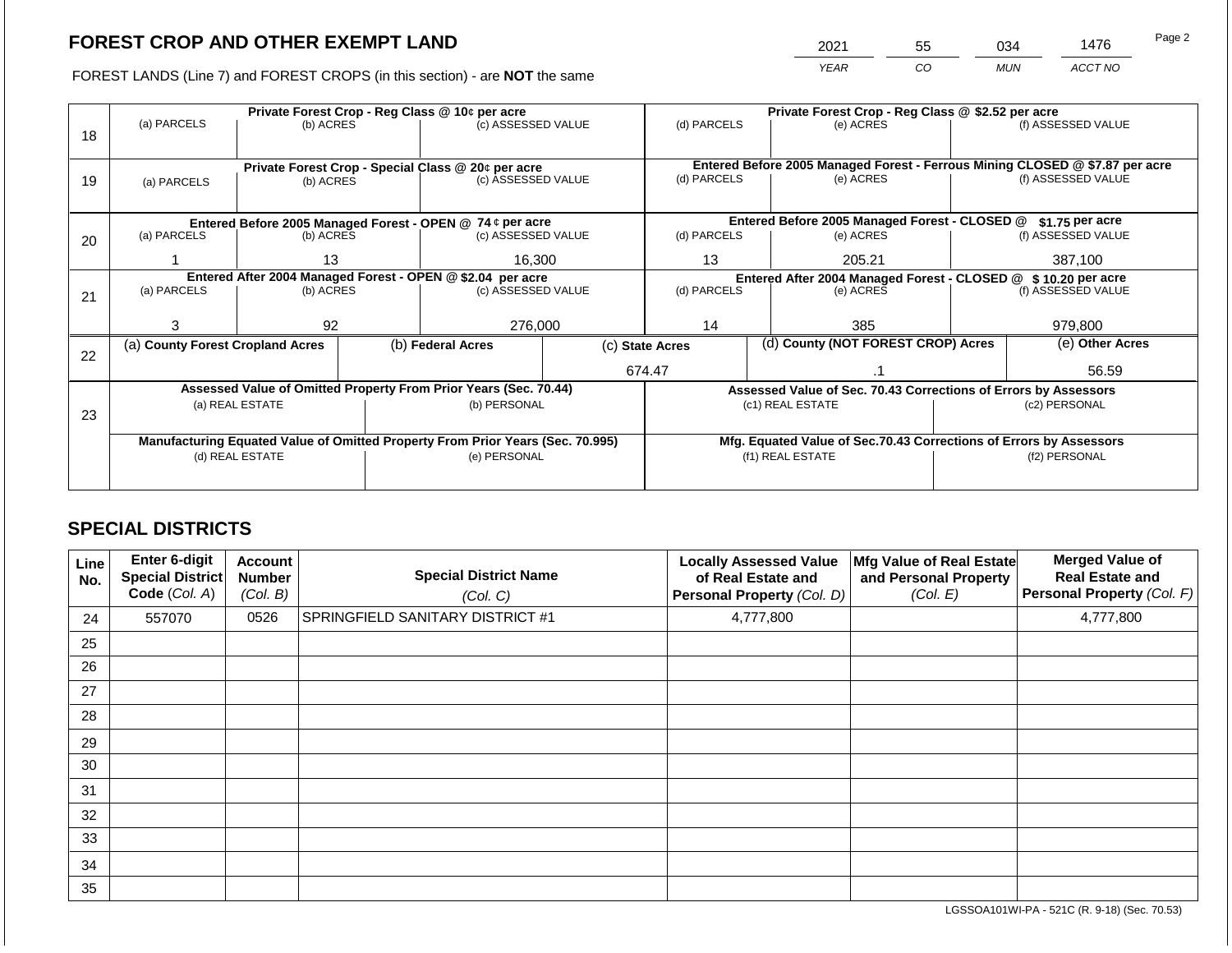|             |                                                          |                                             |                                                         | <b>YEAR</b>                                                                       | CO<br><b>MUN</b>                                              | ACCT NO                                                                        |
|-------------|----------------------------------------------------------|---------------------------------------------|---------------------------------------------------------|-----------------------------------------------------------------------------------|---------------------------------------------------------------|--------------------------------------------------------------------------------|
| Line<br>No. | Enter 6-digit<br><b>School District</b><br>Code (Col. A) | <b>Account</b><br><b>Number</b><br>(Col. B) | <b>School District Name</b><br>(Col. C)                 | <b>Locally Assessed Value</b><br>of Real Estate and<br>Personal Property (Col. D) | Mfg Value of Real Estate<br>and Personal Property<br>(Col. E) | <b>Merged Value of</b><br><b>Real Estate and</b><br>Personal Property (Col. F) |
|             | <b>SCHOOL DISTRICTS (K-8 and K-12)</b><br>A.             |                                             |                                                         |                                                                                   |                                                               |                                                                                |
| 36          | 170637                                                   | 0114                                        | SCH D OF BOYCEVILLE COMMUNITY                           | 286,400                                                                           |                                                               | 286,400                                                                        |
| 37          | 173444                                                   | 0117                                        | SCH D OF MENOMONIE AREA                                 | 469,100                                                                           |                                                               | 469,100                                                                        |
| 38          | 475586                                                   | 0285                                        | SCH D OF SPRING VALLEY                                  | 6,494,700                                                                         |                                                               | 6,494,700                                                                      |
| 39          | 550231                                                   | 0327                                        | SCH D OF BALDWIN-WOODVILLE AREA                         | 21,366,700                                                                        |                                                               | 21,366,700                                                                     |
| 40          | 552198                                                   | 0328                                        | SCH D OF GLENWOOD CITY                                  | 62,451,700                                                                        | 309,300                                                       | 62,761,000                                                                     |
| 41          |                                                          |                                             |                                                         |                                                                                   |                                                               |                                                                                |
| 42          |                                                          |                                             |                                                         |                                                                                   |                                                               |                                                                                |
| 43          |                                                          |                                             |                                                         |                                                                                   |                                                               |                                                                                |
| 44          |                                                          |                                             |                                                         |                                                                                   |                                                               |                                                                                |
| 45          |                                                          |                                             |                                                         |                                                                                   |                                                               |                                                                                |
| 46          |                                                          |                                             |                                                         |                                                                                   |                                                               |                                                                                |
| 47          |                                                          |                                             |                                                         |                                                                                   |                                                               |                                                                                |
| 48          |                                                          |                                             |                                                         |                                                                                   |                                                               |                                                                                |
| 49          |                                                          |                                             |                                                         |                                                                                   |                                                               |                                                                                |
| 50          |                                                          |                                             | TOTAL ASSESSED VALUE OF SCHOOL DISTRICTS (K-8 and K-12) | 91,068,600                                                                        | 309,300                                                       | 91,377,900                                                                     |
|             | <b>B.</b><br>UNION HIGH SCHOOL DISTRICTS                 |                                             |                                                         |                                                                                   |                                                               |                                                                                |
| 51          |                                                          |                                             |                                                         |                                                                                   |                                                               |                                                                                |
| 52          |                                                          |                                             |                                                         |                                                                                   |                                                               |                                                                                |
| 53          |                                                          |                                             |                                                         |                                                                                   |                                                               |                                                                                |
| 54          |                                                          |                                             |                                                         |                                                                                   |                                                               |                                                                                |
| 55          |                                                          |                                             | TOTAL ASSESSED VALUE OF UNION HIGH SCHOOLS              |                                                                                   |                                                               |                                                                                |
|             | <b>TECHNICAL COLLEGE DISTRICTS</b><br>C.                 |                                             |                                                         |                                                                                   |                                                               |                                                                                |
| 56          | 000100                                                   | 0001                                        | CHIPPEWA VALLEY TECHNICAL COLLEGE EAUC                  | 6,494,700                                                                         |                                                               | 6,494,700                                                                      |
| 57          | 001700                                                   | 0016                                        | NORTHWOOD TECHNICAL COLLEGE                             | 84,573,900                                                                        | 309,300                                                       | 84,883,200                                                                     |
| 58          |                                                          |                                             |                                                         |                                                                                   |                                                               |                                                                                |
| 59          |                                                          |                                             | TOTAL ASSESSED VALUE OF TECHNICAL COLLEGES              | 91,068,600                                                                        | 309,300                                                       | 91,377,900                                                                     |

2021

55

034

 *I hereby certify, to the best of my knowledge and belief, this form is complete and correct.*

**SCHOOL DISTRICTS**

| Name               |                       | Title<br>$\sim$ $\sim$ | Submission date  |
|--------------------|-----------------------|------------------------|------------------|
| <b>CARY OEHLKE</b> |                       |                        | 2021<br>26<br>10 |
| Phone              | Email address         |                        |                  |
| 715<br>386<br>4679 | CARY.OEHLKE@SCCWI.GOV |                        |                  |

LGSSOA101WI -PA-521C (R. 9-18) (Sec. 70.53)

Page 3

1476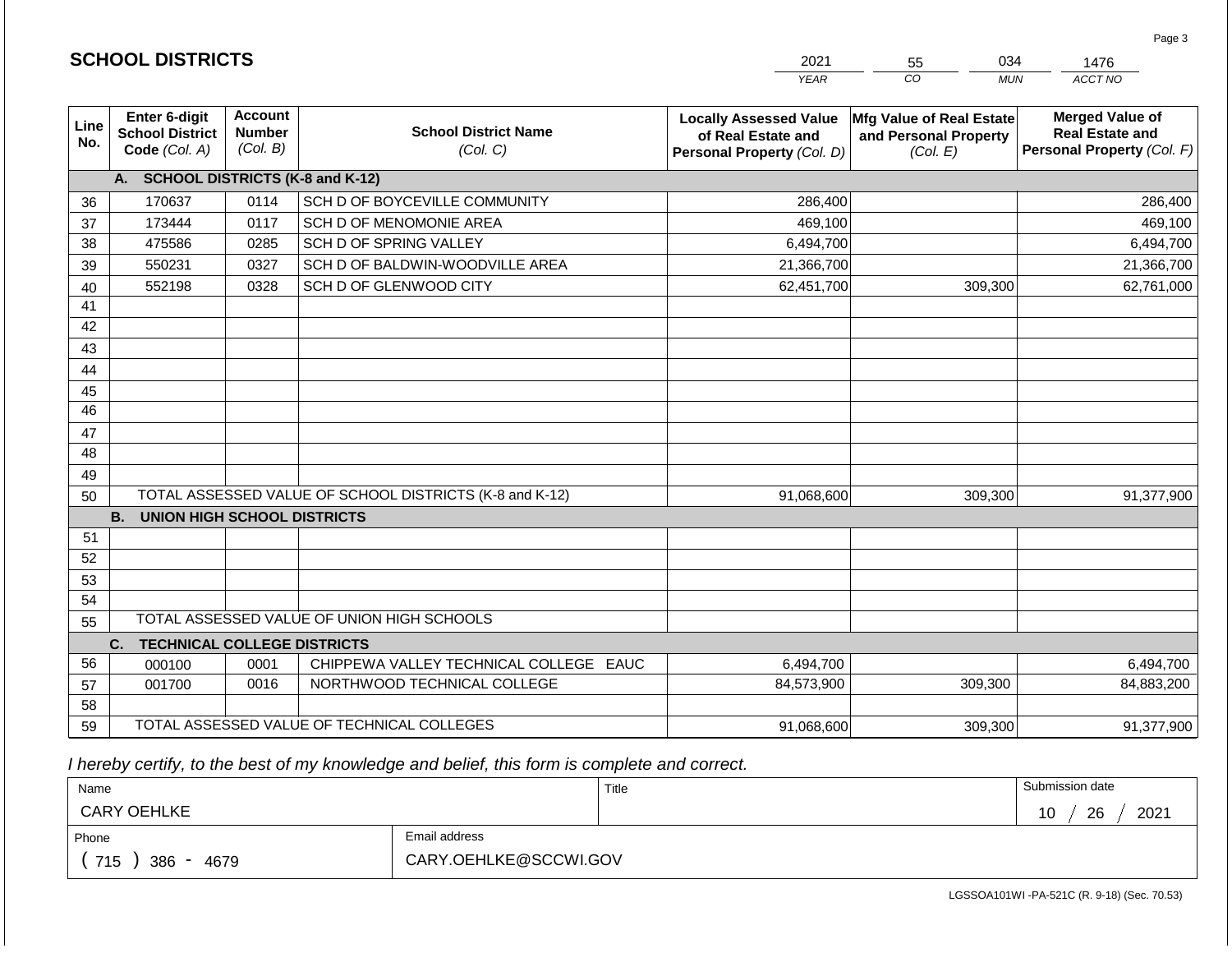- Each municipality's SOA is completed after the Board of Review and includes any changes made to the locally assessed values, under state law (sec. 70.53, Wis. Stats.)
- The Wisconsin Department of Revenue (DOR) merges the locally assessed values with the state assessed manufacturing values
- DOR provides the information regarding district names and codes. If a district is not listed, contact DOR.

Note: If you submit an amended SOA to DOR after your municipality's SOA is equated and posted to our website, we will process the SOA. However, DOR will not recalculate the *aggregate ratio or update the final SOA posted on our website. You should use the corrected values to calculate your tax rates.*

## **Page 1: Real Estate and Personal Property**

- Lines 1-9 assessed real estate values, parcel counts and acres by classification
- Lines 10-15 assessed personal property values and number of accounts by class
- Line 16 aggregate assessed value of all property subject to general property; use to calculate tax rates. Note: This line equals the total assessed value of K-8 and K-12 school districts (Line 50) and total assessed value of technical colleges (Line 59).
- Remarks assessment ratio used to calculate estimated fair market value on property tax bills

## **Page 2: Forest Crop, Other Exempt Land and Special Districts**

- Lines 18-21 private forest crop and managed forest lands assessed values
- Line  $22 -$  tax exempt land acres
- Line 23 prior years assessed value of omitted property under sec. 70.44 and correction of errors under sec. 70.43 shown by locally assessed or manufacturing real estate and personal property. Note: If there is an amount on this line, report the corresponding tax in the Statement of Taxes, Sections J or K.
- Lines 24-35 special district assessed values. These values are used to calculate tax rates for the special districts.

## **Page 3: School Districts**

- Lines 36-50 school districts (K-8 and K-12) assessed values. These values are used to calculate tax rates for school districts.
- Lines 51-55 union high school district assessed values. These values are used to calculate tax rates for union high school districts.
- Lines 56-59 technical college assessed values. These values are used to calculate tax rates for technical colleges.

If you have questions: Email: lgs@wisconsin.gov

 Phone: (608) 266-2569 or (608) 264-6892 Fax: (608) 264-6887

AMBER R. RYKAL<br>TOWN OF SPRINGFIELD TOWN OF SPRINGFIELD **NOODVILLE, WI 54028** WOODVILLE, WI 540282805 90TH AVENUE 2805 90TH AVENUE AMBER R. RYKAL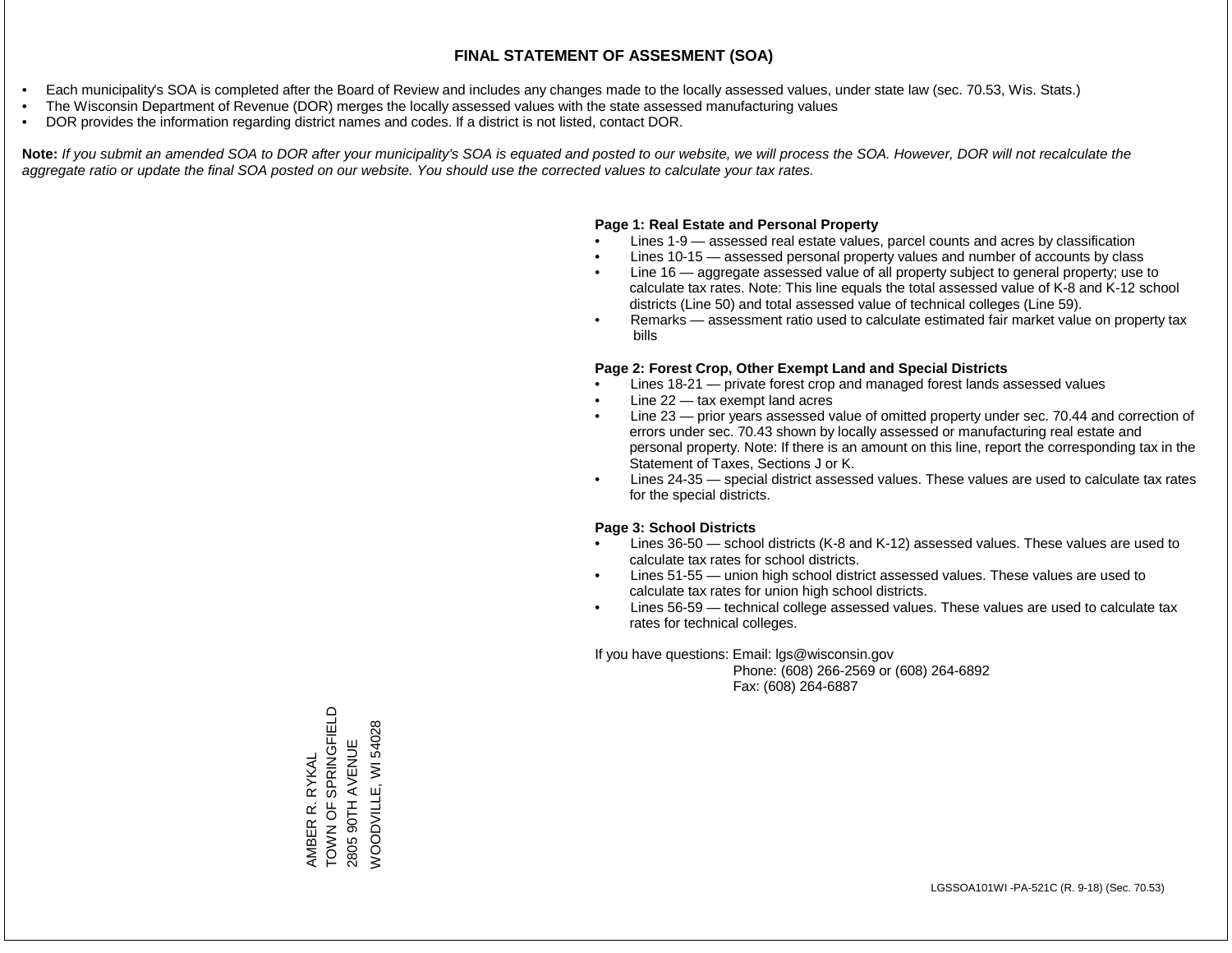|                |                                                                                                                                                 | <b>FINAL - EQUATED</b><br><b>STATEMENT OF ASSESSMENT FOR 2021</b>                                                                                                                            |                          | 55                                               | 036                                          | 1477                    | This is an Amended Return              | Page 1                                  |
|----------------|-------------------------------------------------------------------------------------------------------------------------------------------------|----------------------------------------------------------------------------------------------------------------------------------------------------------------------------------------------|--------------------------|--------------------------------------------------|----------------------------------------------|-------------------------|----------------------------------------|-----------------------------------------|
|                |                                                                                                                                                 |                                                                                                                                                                                              |                          | CO                                               | <b>MUN</b>                                   | ACCT NO                 |                                        |                                         |
|                | <b>FOR</b>                                                                                                                                      | <b>TOWN OF</b><br>OF                                                                                                                                                                         | <b>STANTON</b>           |                                                  | ST CROIX COUNTY                              |                         |                                        |                                         |
|                |                                                                                                                                                 | Town - Village - City                                                                                                                                                                        | <b>Municipality Name</b> |                                                  | <b>County Name</b>                           |                         |                                        |                                         |
| Line<br>No.    |                                                                                                                                                 | <b>REAL ESTATE</b><br>(See Lines 18 - 22 for                                                                                                                                                 |                          | PARCEL COUNT<br><b>TOTAL LAND   IMPROVEMENTS</b> | NO. OF ACRES<br><b>WHOLE</b><br>NUMBERS ONLY | <b>VALUE OF</b><br>LAND | <b>VALUE OF</b><br><b>IMPROVEMENTS</b> | TOTAL VALUE OF LAND<br>AND IMPROVEMENTS |
|                |                                                                                                                                                 | other Real Estate)                                                                                                                                                                           | (Col. A)                 | (Col. B)                                         | (Col, C)                                     | (Col. D)                | (Col. E)                               | (Col. F)                                |
| $\mathbf{1}$   |                                                                                                                                                 | <b>RESIDENTIAL - Class 1</b>                                                                                                                                                                 | 322                      | 297                                              | 870                                          | 11,163,100              | 60,350,500                             | 71,513,600                              |
| $\overline{2}$ |                                                                                                                                                 | <b>COMMERCIAL - Class 2</b>                                                                                                                                                                  | 12                       |                                                  | $\overline{7}$<br>42                         | 363,100                 | 1,138,600                              | 1,501,700                               |
| 3              |                                                                                                                                                 | <b>MANUFACTURING - Class 3</b>                                                                                                                                                               | 1                        |                                                  | $\mathbf 0$<br>40                            | 128,500                 | $\mathbf 0$                            | 128,500                                 |
| $\overline{4}$ |                                                                                                                                                 | <b>AGRICULTURAL - Class 4</b>                                                                                                                                                                | 475                      |                                                  | 13,419                                       | 2,358,900               |                                        | 2,358,900                               |
| 5              |                                                                                                                                                 | <b>UNDEVELOPED - Class 5</b>                                                                                                                                                                 | 310                      |                                                  | 1,229                                        | 708,600                 |                                        | 708,600                                 |
| 6              |                                                                                                                                                 | AGRICULTURAL FOREST - Class 5m                                                                                                                                                               | 99                       |                                                  | 983                                          | 1,315,300               |                                        | 1,315,300                               |
| $\overline{7}$ |                                                                                                                                                 | <b>FOREST LANDS - Class 6</b>                                                                                                                                                                | 46                       |                                                  | 726                                          | 1,831,700               |                                        | 1,831,700                               |
| 8              | OTHER - Class 7                                                                                                                                 |                                                                                                                                                                                              | 84                       |                                                  | 84<br>192                                    | 940,300                 | 9,887,200                              | 10,827,500                              |
| 9              |                                                                                                                                                 | <b>TOTAL - ALL COLUMNS</b>                                                                                                                                                                   | 1,349                    | 388                                              | 17,501                                       | 18,809,500              | 71,376,300                             | 90,185,800                              |
| 10             |                                                                                                                                                 | NUMBER OF PERSONAL PROPERTY ACCOUNTS IN ROLL                                                                                                                                                 |                          |                                                  | 9                                            | <b>LOCALLY ASSESSED</b> | <b>MANUFACTURING</b>                   | <b>MERGED</b>                           |
| 11             |                                                                                                                                                 | BOATS AND OTHER WATERCRAFT NOT EXEMPT - Code 1                                                                                                                                               |                          |                                                  |                                              | 0                       | 0                                      | $\Omega$                                |
| 12             |                                                                                                                                                 | MACHINERY, TOOLS AND PATTERNS - Code 2                                                                                                                                                       |                          |                                                  |                                              |                         | 2,300                                  | 2,300                                   |
| 13             |                                                                                                                                                 | FURNITURE, FIXTURES AND EQUIPMENT - Code 3                                                                                                                                                   |                          |                                                  |                                              | 8,300                   | $\mathbf 0$                            | 8,300                                   |
| 14             |                                                                                                                                                 | ALL OTHER PERSONAL PROPERTY NOT EXEMPT - Codes 4A, 4B, 4C                                                                                                                                    |                          |                                                  |                                              | 8,800                   | 100                                    | 8,900                                   |
| 15             | TOTAL OF PERSONAL PROPERTY NOT EXEMPT (Total of Lines 11-14)<br>17,100<br>2,400                                                                 |                                                                                                                                                                                              |                          |                                                  |                                              | 19,500                  |                                        |                                         |
| 16             |                                                                                                                                                 | AGGREGATE ASSESSED VALUE OF ALL PROPERTY SUBJECT TO THE GENERAL PROPERTY TAX (Total of Lines 9F and 15F)<br>MUST EQUAL TOTAL VALUE OF THE SCHOOL DISTRICTS (K-12 PLUS K-8) - Line 50, Col. F |                          |                                                  |                                              |                         |                                        | 90,205,300                              |
| 17             | Name of Assessor<br>Telephone #<br><b>BOARD OF REVIEW</b><br>DATE OF FINAL ADJOURNMENT<br>05/10/2021<br><b>RANDY PROCHNOW</b><br>(715) 309-2863 |                                                                                                                                                                                              |                          |                                                  |                                              |                         |                                        |                                         |

REMARKS

The Assessment Ratio to be used in calculating the estimated Fair Market Value on tax bills for this tax district is .882885002

This ratio should be used to convert assessed values to "Calculate Equalized Values" in Step 1 of the Lottery and Gaming Credit Calculations.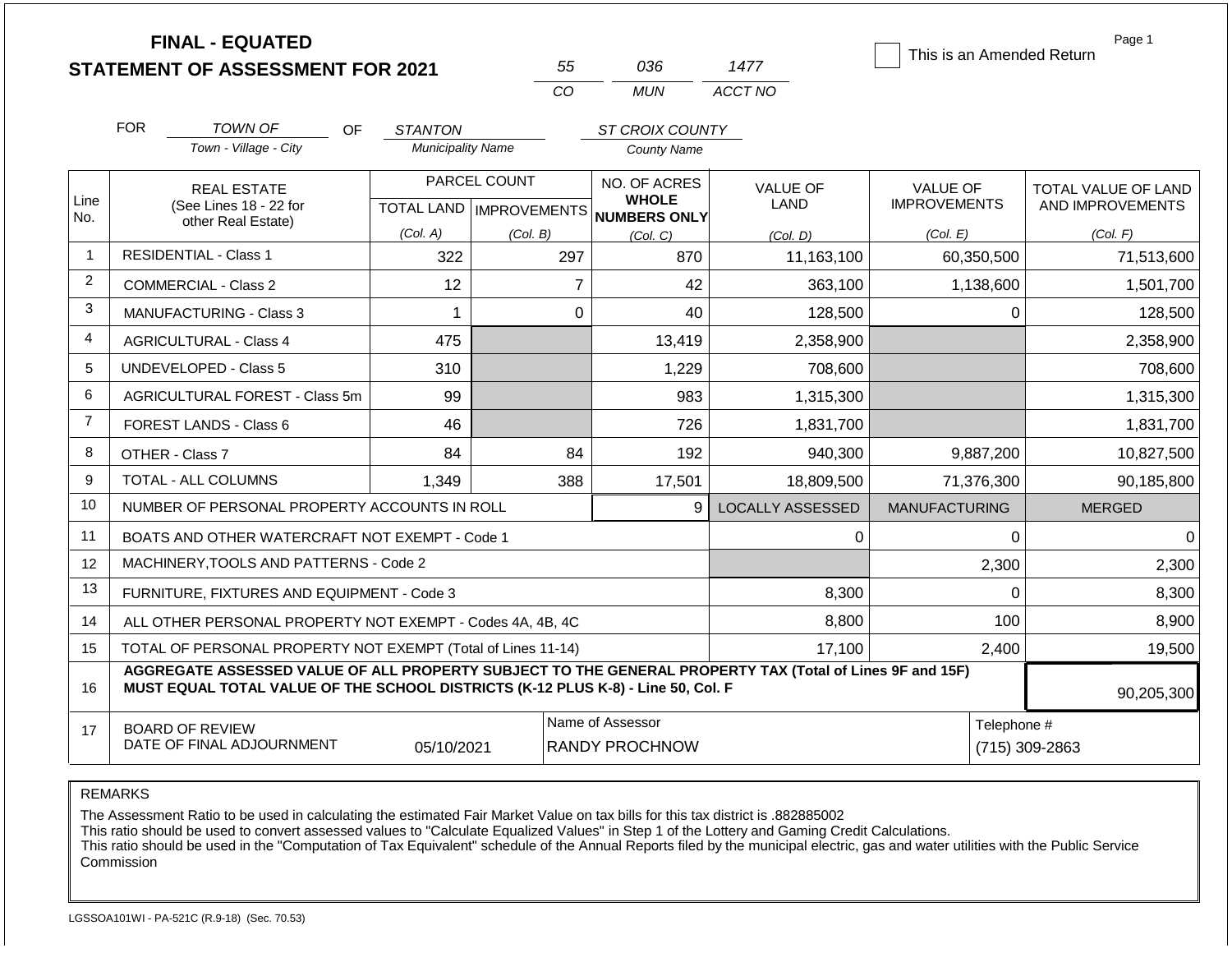2021 55 036 1477 Page 2

FOREST LANDS (Line 7) and FOREST CROPS (in this section) - are **NOT** the same *YEAR CO MUN ACCT NO*

|    |                                                                                                            | Private Forest Crop - Reg Class @ 10¢ per acre |  |                                                                                |  |                  | Private Forest Crop - Reg Class @ \$2.52 per acre |                                                                    |                    |                                                                              |
|----|------------------------------------------------------------------------------------------------------------|------------------------------------------------|--|--------------------------------------------------------------------------------|--|------------------|---------------------------------------------------|--------------------------------------------------------------------|--------------------|------------------------------------------------------------------------------|
| 18 | (a) PARCELS                                                                                                | (b) ACRES                                      |  | (c) ASSESSED VALUE                                                             |  | (d) PARCELS      |                                                   | (e) ACRES                                                          |                    | (f) ASSESSED VALUE                                                           |
|    |                                                                                                            |                                                |  |                                                                                |  |                  |                                                   |                                                                    |                    |                                                                              |
|    |                                                                                                            |                                                |  |                                                                                |  |                  |                                                   |                                                                    |                    | Entered Before 2005 Managed Forest - Ferrous Mining CLOSED @ \$7.87 per acre |
| 19 | (a) PARCELS                                                                                                | (b) ACRES                                      |  | Private Forest Crop - Special Class @ 20¢ per acre<br>(c) ASSESSED VALUE       |  | (d) PARCELS      |                                                   | (e) ACRES                                                          |                    | (f) ASSESSED VALUE                                                           |
|    |                                                                                                            |                                                |  |                                                                                |  |                  |                                                   |                                                                    |                    |                                                                              |
|    |                                                                                                            |                                                |  |                                                                                |  |                  |                                                   |                                                                    |                    |                                                                              |
|    | Entered Before 2005 Managed Forest - CLOSED @<br>Entered Before 2005 Managed Forest - OPEN @ 74 ¢ per acre |                                                |  |                                                                                |  | $$1.75$ per acre |                                                   |                                                                    |                    |                                                                              |
| 20 | (a) PARCELS                                                                                                | (b) ACRES                                      |  | (c) ASSESSED VALUE                                                             |  | (d) PARCELS      |                                                   | (e) ACRES                                                          |                    | (f) ASSESSED VALUE                                                           |
|    | 3                                                                                                          | 22                                             |  | 52,700                                                                         |  | 22               |                                                   | 378.75                                                             |                    | 855,300                                                                      |
|    |                                                                                                            |                                                |  |                                                                                |  |                  |                                                   |                                                                    |                    |                                                                              |
|    |                                                                                                            |                                                |  | Entered After 2004 Managed Forest - OPEN @ \$2.04 per acre                     |  |                  |                                                   | Entered After 2004 Managed Forest - CLOSED @ \$10.20 per acre      |                    |                                                                              |
| 21 | (a) PARCELS                                                                                                | (b) ACRES                                      |  | (c) ASSESSED VALUE                                                             |  | (d) PARCELS      | (e) ACRES                                         |                                                                    | (f) ASSESSED VALUE |                                                                              |
|    |                                                                                                            |                                                |  |                                                                                |  |                  |                                                   |                                                                    |                    |                                                                              |
|    |                                                                                                            |                                                |  |                                                                                |  | 9                |                                                   | 159.46                                                             |                    | 318,400                                                                      |
|    | (a) County Forest Cropland Acres                                                                           |                                                |  | (b) Federal Acres                                                              |  | (c) State Acres  |                                                   | (d) County (NOT FOREST CROP) Acres                                 |                    | (e) Other Acres                                                              |
| 22 |                                                                                                            |                                                |  |                                                                                |  |                  |                                                   |                                                                    |                    |                                                                              |
|    |                                                                                                            |                                                |  | 2,039.8                                                                        |  | 903.05           |                                                   | 207.17                                                             |                    | 52.79                                                                        |
|    |                                                                                                            |                                                |  | Assessed Value of Omitted Property From Prior Years (Sec. 70.44)               |  |                  |                                                   | Assessed Value of Sec. 70.43 Corrections of Errors by Assessors    |                    |                                                                              |
|    |                                                                                                            | (a) REAL ESTATE                                |  | (b) PERSONAL                                                                   |  |                  |                                                   | (c1) REAL ESTATE                                                   |                    | (c2) PERSONAL                                                                |
| 23 |                                                                                                            |                                                |  |                                                                                |  |                  |                                                   |                                                                    |                    |                                                                              |
|    |                                                                                                            |                                                |  | Manufacturing Equated Value of Omitted Property From Prior Years (Sec. 70.995) |  |                  |                                                   | Mfg. Equated Value of Sec.70.43 Corrections of Errors by Assessors |                    |                                                                              |
|    | (e) PERSONAL<br>(d) REAL ESTATE                                                                            |                                                |  | (f1) REAL ESTATE                                                               |  |                  | (f2) PERSONAL                                     |                                                                    |                    |                                                                              |
|    |                                                                                                            |                                                |  |                                                                                |  |                  |                                                   |                                                                    |                    |                                                                              |
|    |                                                                                                            |                                                |  |                                                                                |  |                  |                                                   |                                                                    |                    |                                                                              |

## **SPECIAL DISTRICTS**

| Line<br>No. | <b>Enter 6-digit</b><br>Special District<br>Code (Col. A) | <b>Account</b><br><b>Number</b><br>(Col. B) | <b>Special District Name</b><br>(Col. C) | <b>Locally Assessed Value</b><br>of Real Estate and<br>Personal Property (Col. D) | Mfg Value of Real Estate<br>and Personal Property<br>(Col. E) | <b>Merged Value of</b><br><b>Real Estate and</b><br>Personal Property (Col. F) |
|-------------|-----------------------------------------------------------|---------------------------------------------|------------------------------------------|-----------------------------------------------------------------------------------|---------------------------------------------------------------|--------------------------------------------------------------------------------|
| 24          | 558020                                                    | 0339                                        | UPPER WILLOW REHABILITATION DISTRICT     | 58,151,000                                                                        |                                                               | 58,151,000                                                                     |
| 25          |                                                           |                                             |                                          |                                                                                   |                                                               |                                                                                |
| 26          |                                                           |                                             |                                          |                                                                                   |                                                               |                                                                                |
| 27          |                                                           |                                             |                                          |                                                                                   |                                                               |                                                                                |
| 28          |                                                           |                                             |                                          |                                                                                   |                                                               |                                                                                |
| 29          |                                                           |                                             |                                          |                                                                                   |                                                               |                                                                                |
| 30          |                                                           |                                             |                                          |                                                                                   |                                                               |                                                                                |
| 31          |                                                           |                                             |                                          |                                                                                   |                                                               |                                                                                |
| 32          |                                                           |                                             |                                          |                                                                                   |                                                               |                                                                                |
| 33          |                                                           |                                             |                                          |                                                                                   |                                                               |                                                                                |
| 34          |                                                           |                                             |                                          |                                                                                   |                                                               |                                                                                |
| 35          |                                                           |                                             |                                          |                                                                                   |                                                               |                                                                                |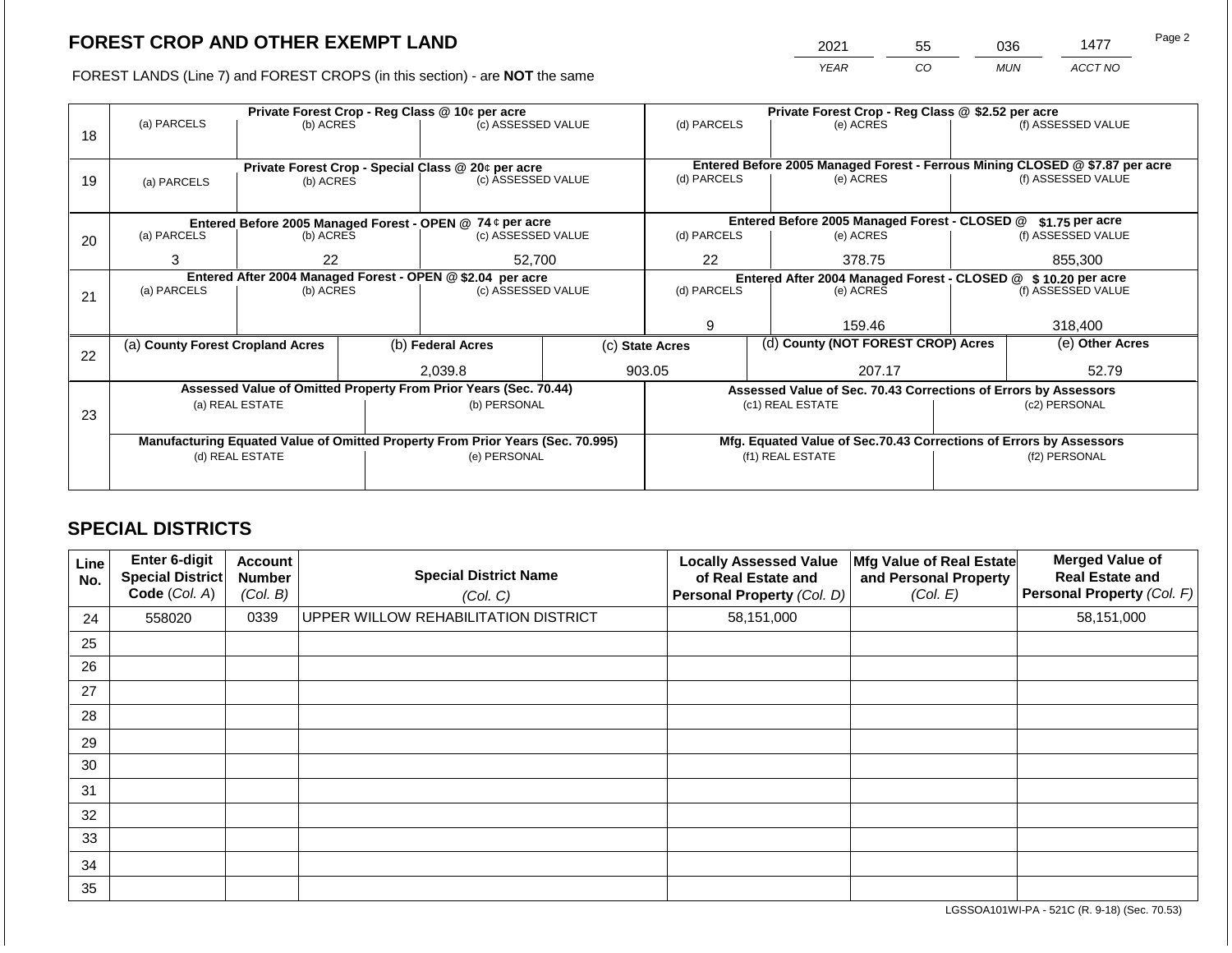|             | <b>SCHOOL DISTRICTS</b>                                  |                                             |                                                         | 2021                                                                              | 036<br>55<br>1477                                             |                                                                                |  |
|-------------|----------------------------------------------------------|---------------------------------------------|---------------------------------------------------------|-----------------------------------------------------------------------------------|---------------------------------------------------------------|--------------------------------------------------------------------------------|--|
|             |                                                          |                                             |                                                         | <b>YEAR</b>                                                                       | CO<br><b>MUN</b>                                              | ACCT NO                                                                        |  |
| Line<br>No. | Enter 6-digit<br><b>School District</b><br>Code (Col. A) | <b>Account</b><br><b>Number</b><br>(Col. B) | <b>School District Name</b><br>(Col. C)                 | <b>Locally Assessed Value</b><br>of Real Estate and<br>Personal Property (Col. D) | Mfg Value of Real Estate<br>and Personal Property<br>(Col. E) | <b>Merged Value of</b><br><b>Real Estate and</b><br>Personal Property (Col. F) |  |
|             | A. SCHOOL DISTRICTS (K-8 and K-12)                       |                                             |                                                         |                                                                                   |                                                               |                                                                                |  |
| 36          | 480119                                                   | 0286                                        | SCH D OF AMERY                                          | 2,553,500                                                                         |                                                               | 2,553,500                                                                      |  |
| 37          | 553962                                                   | 0331                                        | SCH D OF NEW RICHMOND                                   | 87,520,900                                                                        | 130,900                                                       | 87,651,800                                                                     |  |
| 38          |                                                          |                                             |                                                         |                                                                                   |                                                               |                                                                                |  |
| 39          |                                                          |                                             |                                                         |                                                                                   |                                                               |                                                                                |  |
| 40          |                                                          |                                             |                                                         |                                                                                   |                                                               |                                                                                |  |
| 41          |                                                          |                                             |                                                         |                                                                                   |                                                               |                                                                                |  |
| 42          |                                                          |                                             |                                                         |                                                                                   |                                                               |                                                                                |  |
| 43          |                                                          |                                             |                                                         |                                                                                   |                                                               |                                                                                |  |
| 44<br>45    |                                                          |                                             |                                                         |                                                                                   |                                                               |                                                                                |  |
| 46          |                                                          |                                             |                                                         |                                                                                   |                                                               |                                                                                |  |
| 47          |                                                          |                                             |                                                         |                                                                                   |                                                               |                                                                                |  |
| 48          |                                                          |                                             |                                                         |                                                                                   |                                                               |                                                                                |  |
| 49          |                                                          |                                             |                                                         |                                                                                   |                                                               |                                                                                |  |
| 50          |                                                          |                                             | TOTAL ASSESSED VALUE OF SCHOOL DISTRICTS (K-8 and K-12) | 90,074,400                                                                        | 130,900                                                       | 90,205,300                                                                     |  |
|             | <b>B.</b><br><b>UNION HIGH SCHOOL DISTRICTS</b>          |                                             |                                                         |                                                                                   |                                                               |                                                                                |  |
| 51          |                                                          |                                             |                                                         |                                                                                   |                                                               |                                                                                |  |
| 52          |                                                          |                                             |                                                         |                                                                                   |                                                               |                                                                                |  |
| 53          |                                                          |                                             |                                                         |                                                                                   |                                                               |                                                                                |  |
| 54          |                                                          |                                             |                                                         |                                                                                   |                                                               |                                                                                |  |
| 55          |                                                          |                                             | TOTAL ASSESSED VALUE OF UNION HIGH SCHOOLS              |                                                                                   |                                                               |                                                                                |  |
|             | <b>TECHNICAL COLLEGE DISTRICTS</b><br>C.                 |                                             |                                                         |                                                                                   |                                                               |                                                                                |  |
| 56          | 001700                                                   | 0016                                        | NORTHWOOD TECHNICAL COLLEGE                             | 90,074,400                                                                        | 130,900                                                       | 90,205,300                                                                     |  |
| 57          |                                                          |                                             |                                                         |                                                                                   |                                                               |                                                                                |  |
| 58          |                                                          |                                             |                                                         |                                                                                   |                                                               |                                                                                |  |
| 59          |                                                          |                                             | TOTAL ASSESSED VALUE OF TECHNICAL COLLEGES              | 90,074,400                                                                        | 130,900                                                       | 90,205,300                                                                     |  |

 *I hereby certify, to the best of my knowledge and belief, this form is complete and correct.*

| Name               |                       | Title | Submission date       |  |
|--------------------|-----------------------|-------|-----------------------|--|
| <b>CARY OEHLKE</b> |                       |       | 2021<br>∩ҕ<br>13<br>◡ |  |
| Phone              | Email address         |       |                       |  |
| 715<br>4679<br>386 | CARY.OEHLKE@SCCWI.GOV |       |                       |  |

LGSSOA101WI -PA-521C (R. 9-18) (Sec. 70.53)

Page 3

| <b>SCHOOL DISTRICTS</b> |
|-------------------------|
|-------------------------|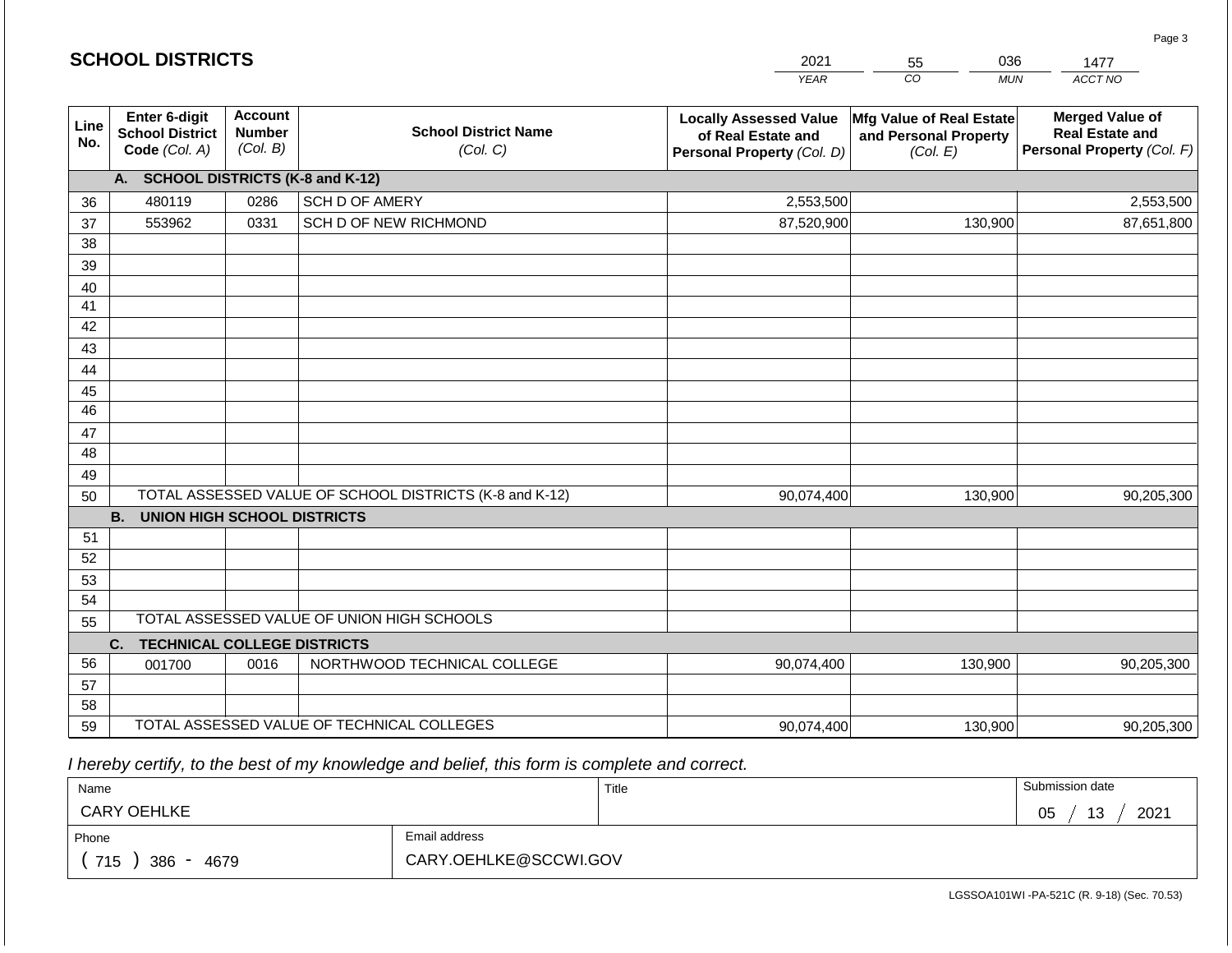- Each municipality's SOA is completed after the Board of Review and includes any changes made to the locally assessed values, under state law (sec. 70.53, Wis. Stats.)
- The Wisconsin Department of Revenue (DOR) merges the locally assessed values with the state assessed manufacturing values
- DOR provides the information regarding district names and codes. If a district is not listed, contact DOR.

Note: If you submit an amended SOA to DOR after your municipality's SOA is equated and posted to our website, we will process the SOA. However, DOR will not recalculate the *aggregate ratio or update the final SOA posted on our website. You should use the corrected values to calculate your tax rates.*

## **Page 1: Real Estate and Personal Property**

- Lines 1-9 assessed real estate values, parcel counts and acres by classification
- Lines 10-15 assessed personal property values and number of accounts by class
- Line 16 aggregate assessed value of all property subject to general property; use to calculate tax rates. Note: This line equals the total assessed value of K-8 and K-12 school districts (Line 50) and total assessed value of technical colleges (Line 59).
- Remarks assessment ratio used to calculate estimated fair market value on property tax bills

## **Page 2: Forest Crop, Other Exempt Land and Special Districts**

- Lines 18-21 private forest crop and managed forest lands assessed values
- Line  $22 -$  tax exempt land acres
- Line 23 prior years assessed value of omitted property under sec. 70.44 and correction of errors under sec. 70.43 shown by locally assessed or manufacturing real estate and personal property. Note: If there is an amount on this line, report the corresponding tax in the Statement of Taxes, Sections J or K.
- Lines 24-35 special district assessed values. These values are used to calculate tax rates for the special districts.

## **Page 3: School Districts**

- Lines 36-50 school districts (K-8 and K-12) assessed values. These values are used to calculate tax rates for school districts.
- Lines 51-55 union high school district assessed values. These values are used to calculate tax rates for union high school districts.
- Lines 56-59 technical college assessed values. These values are used to calculate tax rates for technical colleges.

If you have questions: Email: lgs@wisconsin.gov

 Phone: (608) 266-2569 or (608) 264-6892 Fax: (608) 264-6887

 $-7307$ DEER PARK, WI 54007 - 7307DEER PARK, WI 54007 SHARON BALCEREK<br>TOWN OF STANTON<br>2245 COUNTY RD T ZOLNYLS LO NNOL SHARON BALCEREK 2245 COUNTY RD T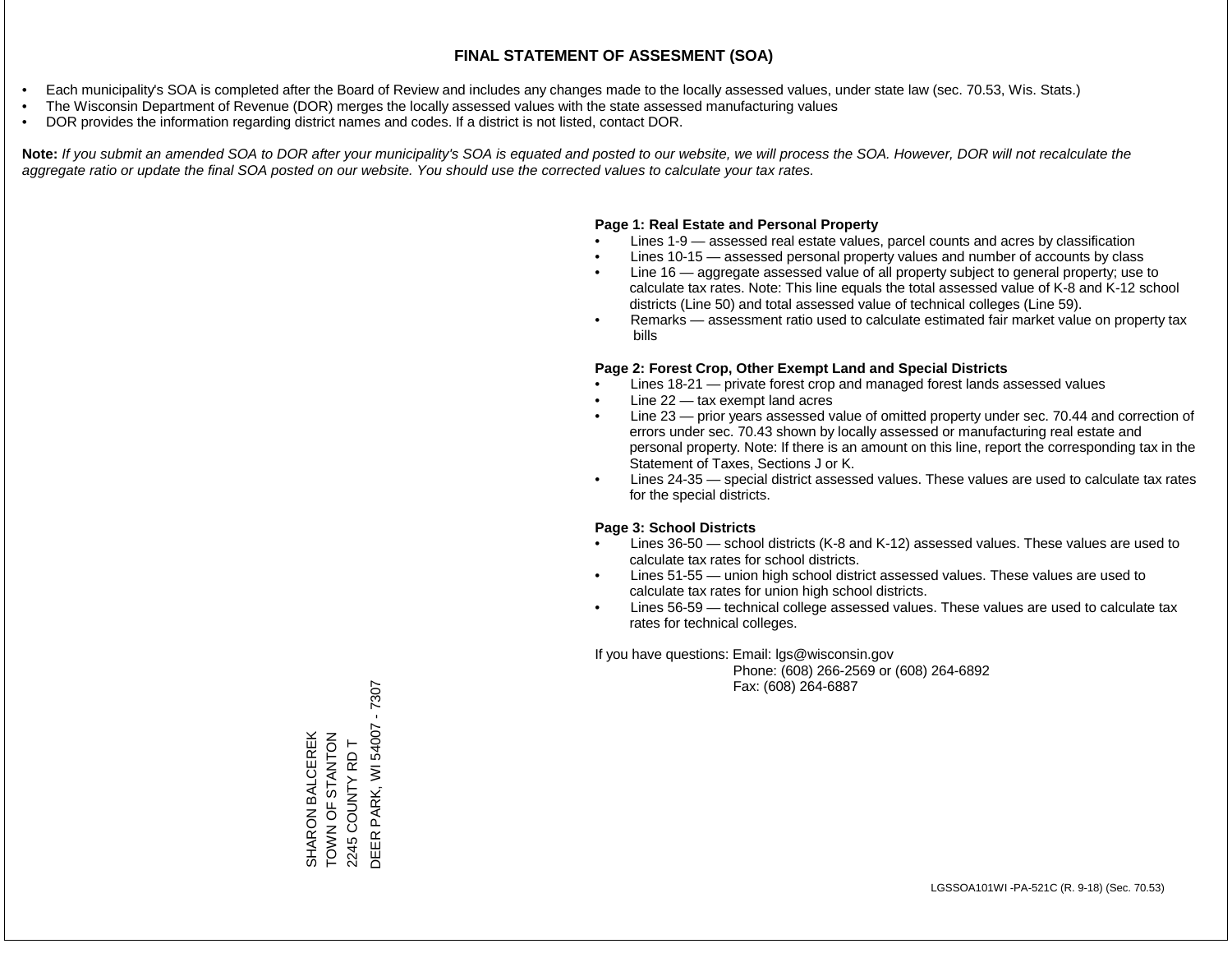|                |                                                                                                                                                                                              | <b>FINAL - EQUATED</b><br><b>STATEMENT OF ASSESSMENT FOR 2021</b> |                           |              | 55    | 038                                           | 1478                    | This is an Amended Return     | Page 1              |
|----------------|----------------------------------------------------------------------------------------------------------------------------------------------------------------------------------------------|-------------------------------------------------------------------|---------------------------|--------------|-------|-----------------------------------------------|-------------------------|-------------------------------|---------------------|
|                |                                                                                                                                                                                              |                                                                   |                           |              | CO    | <b>MUN</b>                                    | ACCT NO                 |                               |                     |
|                | <b>FOR</b>                                                                                                                                                                                   | TOWN OF<br>OF.                                                    | <b>STAR PRAIRIE</b>       |              |       | ST CROIX COUNTY                               |                         |                               |                     |
|                |                                                                                                                                                                                              | Town - Village - City                                             | <b>Municipality Name</b>  |              |       | <b>County Name</b>                            |                         |                               |                     |
|                |                                                                                                                                                                                              | <b>REAL ESTATE</b>                                                |                           | PARCEL COUNT |       | NO. OF ACRES                                  | <b>VALUE OF</b>         | <b>VALUE OF</b>               | TOTAL VALUE OF LAND |
| Line<br>No.    |                                                                                                                                                                                              | (See Lines 18 - 22 for<br>other Real Estate)                      | TOTAL LAND   IMPROVEMENTS |              |       | <b>WHOLE</b><br><b>NUMBERS ONLY</b>           | LAND                    | <b>IMPROVEMENTS</b>           | AND IMPROVEMENTS    |
|                |                                                                                                                                                                                              |                                                                   | (Col. A)                  | (Col. B)     |       | (Col. C)                                      | (Col. D)                | (Col. E)                      | (Col. F)            |
| 1              |                                                                                                                                                                                              | <b>RESIDENTIAL - Class 1</b>                                      | 1,636                     |              | 1,370 | 4,341                                         | 69,779,550              | 275,792,600                   | 345,572,150         |
| $\overline{2}$ |                                                                                                                                                                                              | <b>COMMERCIAL - Class 2</b>                                       | 56                        |              | 37    | 426                                           | 4,120,600               | 10,297,000                    | 14,417,600          |
| 3              | $\overline{2}$<br><b>MANUFACTURING - Class 3</b>                                                                                                                                             |                                                                   |                           |              |       | 98                                            | 21,700                  | 200,100                       | 221,800             |
| $\overline{4}$ | 329<br><b>AGRICULTURAL - Class 4</b>                                                                                                                                                         |                                                                   |                           |              |       | 6,163                                         | 903,550                 |                               | 903,550             |
| 5              |                                                                                                                                                                                              | UNDEVELOPED - Class 5                                             | 354                       |              |       | 1,860                                         | 2,686,650               |                               | 2,686,650           |
| 6              |                                                                                                                                                                                              | AGRICULTURAL FOREST - Class 5m                                    | 147                       |              |       | 1,651                                         | 4,216,950               |                               | 4,216,950           |
| $\overline{7}$ |                                                                                                                                                                                              | FOREST LANDS - Class 6                                            | 133                       |              |       | 2,073                                         | 9,858,300               |                               | 9,858,300           |
| 8              |                                                                                                                                                                                              | OTHER - Class 7                                                   | 45                        |              | 43    | 134                                           | 1,337,900               | 6,504,400                     | 7,842,300           |
| 9              |                                                                                                                                                                                              | TOTAL - ALL COLUMNS                                               | 2.702                     |              | 1,451 | 16,746                                        | 92,925,200              | 292,794,100                   | 385,719,300         |
| 10             |                                                                                                                                                                                              | NUMBER OF PERSONAL PROPERTY ACCOUNTS IN ROLL                      |                           |              |       | 35                                            | <b>LOCALLY ASSESSED</b> | <b>MANUFACTURING</b>          | <b>MERGED</b>       |
| 11             |                                                                                                                                                                                              | BOATS AND OTHER WATERCRAFT NOT EXEMPT - Code 1                    |                           |              |       |                                               | 488,800                 |                               | $\Omega$<br>488,800 |
| 12             |                                                                                                                                                                                              | MACHINERY, TOOLS AND PATTERNS - Code 2                            |                           |              |       |                                               |                         | 106,000                       | 106,000             |
| 13             |                                                                                                                                                                                              | FURNITURE, FIXTURES AND EQUIPMENT - Code 3                        |                           |              |       |                                               | 751,800                 | 100                           | 751,900             |
| 14             |                                                                                                                                                                                              | ALL OTHER PERSONAL PROPERTY NOT EXEMPT - Codes 4A, 4B, 4C         |                           |              |       |                                               | 120,800                 | 200                           | 121,000             |
| 15             |                                                                                                                                                                                              | TOTAL OF PERSONAL PROPERTY NOT EXEMPT (Total of Lines 11-14)      |                           |              |       |                                               | 1,361,400               | 106,300                       | 1,467,700           |
| 16             | AGGREGATE ASSESSED VALUE OF ALL PROPERTY SUBJECT TO THE GENERAL PROPERTY TAX (Total of Lines 9F and 15F)<br>MUST EQUAL TOTAL VALUE OF THE SCHOOL DISTRICTS (K-12 PLUS K-8) - Line 50, Col. F |                                                                   |                           |              |       |                                               |                         |                               | 387,187,000         |
| 17             |                                                                                                                                                                                              | <b>BOARD OF REVIEW</b><br>DATE OF FINAL ADJOURNMENT               | 07/29/2021                |              |       | Name of Assessor<br><b>APPRAISAL SERVICES</b> |                         | Telephone #<br>(715) 834-1361 |                     |

The Assessment Ratio to be used in calculating the estimated Fair Market Value on tax bills for this tax district is .872823013

This ratio should be used to convert assessed values to "Calculate Equalized Values" in Step 1 of the Lottery and Gaming Credit Calculations.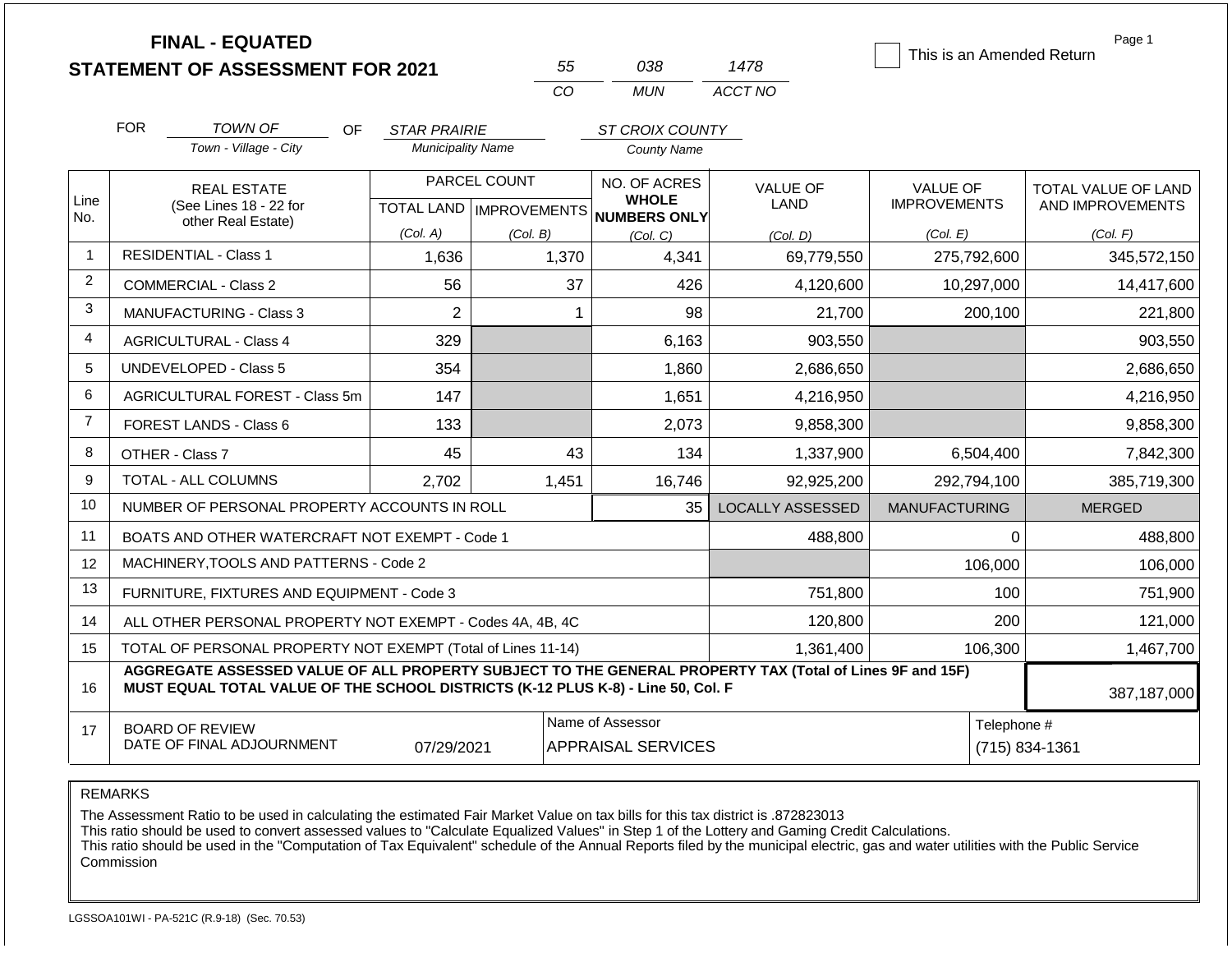2021 55 038 1478

FOREST LANDS (Line 7) and FOREST CROPS (in this section) - are **NOT** the same *YEAR CO MUN ACCT NO*

|    |                                                            |                                                                                |  | Private Forest Crop - Reg Class @ 10¢ per acre                   |                                                               |                                                                              |           | Private Forest Crop - Reg Class @ \$2.52 per acre |                                                                 |                    |
|----|------------------------------------------------------------|--------------------------------------------------------------------------------|--|------------------------------------------------------------------|---------------------------------------------------------------|------------------------------------------------------------------------------|-----------|---------------------------------------------------|-----------------------------------------------------------------|--------------------|
|    | (a) PARCELS                                                | (b) ACRES                                                                      |  | (c) ASSESSED VALUE                                               |                                                               | (d) PARCELS                                                                  |           | (e) ACRES                                         |                                                                 | (f) ASSESSED VALUE |
| 18 |                                                            |                                                                                |  |                                                                  |                                                               |                                                                              |           |                                                   |                                                                 |                    |
|    |                                                            |                                                                                |  |                                                                  |                                                               | Entered Before 2005 Managed Forest - Ferrous Mining CLOSED @ \$7.87 per acre |           |                                                   |                                                                 |                    |
|    |                                                            |                                                                                |  | Private Forest Crop - Special Class @ 20¢ per acre               |                                                               | (d) PARCELS                                                                  |           | (e) ACRES                                         |                                                                 | (f) ASSESSED VALUE |
| 19 | (a) PARCELS                                                | (b) ACRES                                                                      |  | (c) ASSESSED VALUE                                               |                                                               |                                                                              |           |                                                   |                                                                 |                    |
|    |                                                            |                                                                                |  |                                                                  |                                                               |                                                                              |           |                                                   |                                                                 |                    |
|    |                                                            |                                                                                |  | Entered Before 2005 Managed Forest - OPEN @ 74 ¢ per acre        |                                                               |                                                                              |           | Entered Before 2005 Managed Forest - CLOSED @     |                                                                 | $$1.75$ per acre   |
| 20 | (a) PARCELS                                                | (b) ACRES                                                                      |  | (c) ASSESSED VALUE                                               | (d) PARCELS                                                   |                                                                              | (e) ACRES |                                                   | (f) ASSESSED VALUE                                              |                    |
|    |                                                            |                                                                                |  |                                                                  |                                                               |                                                                              |           |                                                   |                                                                 |                    |
|    |                                                            | 2<br>34                                                                        |  | 105,000                                                          |                                                               | 4                                                                            |           | 81                                                |                                                                 | 405.000            |
|    | Entered After 2004 Managed Forest - OPEN @ \$2.04 per acre |                                                                                |  |                                                                  | Entered After 2004 Managed Forest - CLOSED @ \$10.20 per acre |                                                                              |           |                                                   |                                                                 |                    |
| 21 |                                                            | (a) PARCELS<br>(b) ACRES                                                       |  | (c) ASSESSED VALUE                                               |                                                               | (d) PARCELS                                                                  |           | (e) ACRES                                         |                                                                 | (f) ASSESSED VALUE |
|    |                                                            |                                                                                |  |                                                                  |                                                               |                                                                              |           |                                                   |                                                                 |                    |
|    | 6                                                          | 63.95                                                                          |  | 278,800                                                          | 27                                                            |                                                                              | 654.74    |                                                   | 2,279,300                                                       |                    |
|    | (a) County Forest Cropland Acres                           |                                                                                |  | (b) Federal Acres                                                | (d) County (NOT FOREST CROP) Acres<br>(c) State Acres         |                                                                              |           |                                                   | (e) Other Acres                                                 |                    |
| 22 |                                                            |                                                                                |  |                                                                  |                                                               |                                                                              |           |                                                   |                                                                 |                    |
|    |                                                            |                                                                                |  | 482.72                                                           |                                                               | 46.13                                                                        |           | 105.54                                            |                                                                 | 311.7              |
|    |                                                            |                                                                                |  | Assessed Value of Omitted Property From Prior Years (Sec. 70.44) |                                                               |                                                                              |           |                                                   | Assessed Value of Sec. 70.43 Corrections of Errors by Assessors |                    |
|    |                                                            | (a) REAL ESTATE                                                                |  | (b) PERSONAL                                                     |                                                               |                                                                              |           | (c1) REAL ESTATE                                  | (c2) PERSONAL                                                   |                    |
| 23 |                                                            |                                                                                |  |                                                                  |                                                               |                                                                              |           |                                                   |                                                                 |                    |
|    |                                                            | Manufacturing Equated Value of Omitted Property From Prior Years (Sec. 70.995) |  |                                                                  |                                                               | Mfg. Equated Value of Sec.70.43 Corrections of Errors by Assessors           |           |                                                   |                                                                 |                    |
|    | (d) REAL ESTATE                                            |                                                                                |  | (e) PERSONAL                                                     |                                                               | (f1) REAL ESTATE                                                             |           |                                                   | (f2) PERSONAL                                                   |                    |
|    |                                                            |                                                                                |  |                                                                  |                                                               |                                                                              |           |                                                   |                                                                 |                    |
|    |                                                            |                                                                                |  |                                                                  |                                                               |                                                                              |           |                                                   |                                                                 |                    |

## **SPECIAL DISTRICTS**

| Line<br>No. | Enter 6-digit<br>Special District<br>Code (Col. A) | <b>Account</b><br><b>Number</b><br>(Col. B) | <b>Special District Name</b><br>(Col. C)     | <b>Locally Assessed Value</b><br>of Real Estate and<br>Personal Property (Col. D) | Mfg Value of Real Estate<br>and Personal Property<br>(Col. E) | <b>Merged Value of</b><br><b>Real Estate and</b><br>Personal Property (Col. F) |
|-------------|----------------------------------------------------|---------------------------------------------|----------------------------------------------|-----------------------------------------------------------------------------------|---------------------------------------------------------------|--------------------------------------------------------------------------------|
| 24          | 488050                                             | 0292                                        | CEDAR LAKE PRO & REHAB DISTRICT              | 26,841,500                                                                        |                                                               | 26,841,500                                                                     |
| 25          | 557060                                             | 0338                                        | STAR PRAIRIE SANITARY DISTRICT #1            | 1,623,900                                                                         |                                                               | 1,623,900                                                                      |
| 26          | 558020                                             | 0339                                        | UPPER WILLOW REHABILITATION DISTRICT         | 3,921,900                                                                         |                                                               | 3,921,900                                                                      |
| 27          | 558050                                             | 0341                                        | SQUAW LAKE REHABILITATION & MANAGEMENT DISTI | 24,416,850                                                                        |                                                               | 24,416,850                                                                     |
| 28          |                                                    |                                             |                                              |                                                                                   |                                                               |                                                                                |
| 29          |                                                    |                                             |                                              |                                                                                   |                                                               |                                                                                |
| 30          |                                                    |                                             |                                              |                                                                                   |                                                               |                                                                                |
| 31          |                                                    |                                             |                                              |                                                                                   |                                                               |                                                                                |
| 32          |                                                    |                                             |                                              |                                                                                   |                                                               |                                                                                |
| 33          |                                                    |                                             |                                              |                                                                                   |                                                               |                                                                                |
| 34          |                                                    |                                             |                                              |                                                                                   |                                                               |                                                                                |
| 35          |                                                    |                                             |                                              |                                                                                   |                                                               |                                                                                |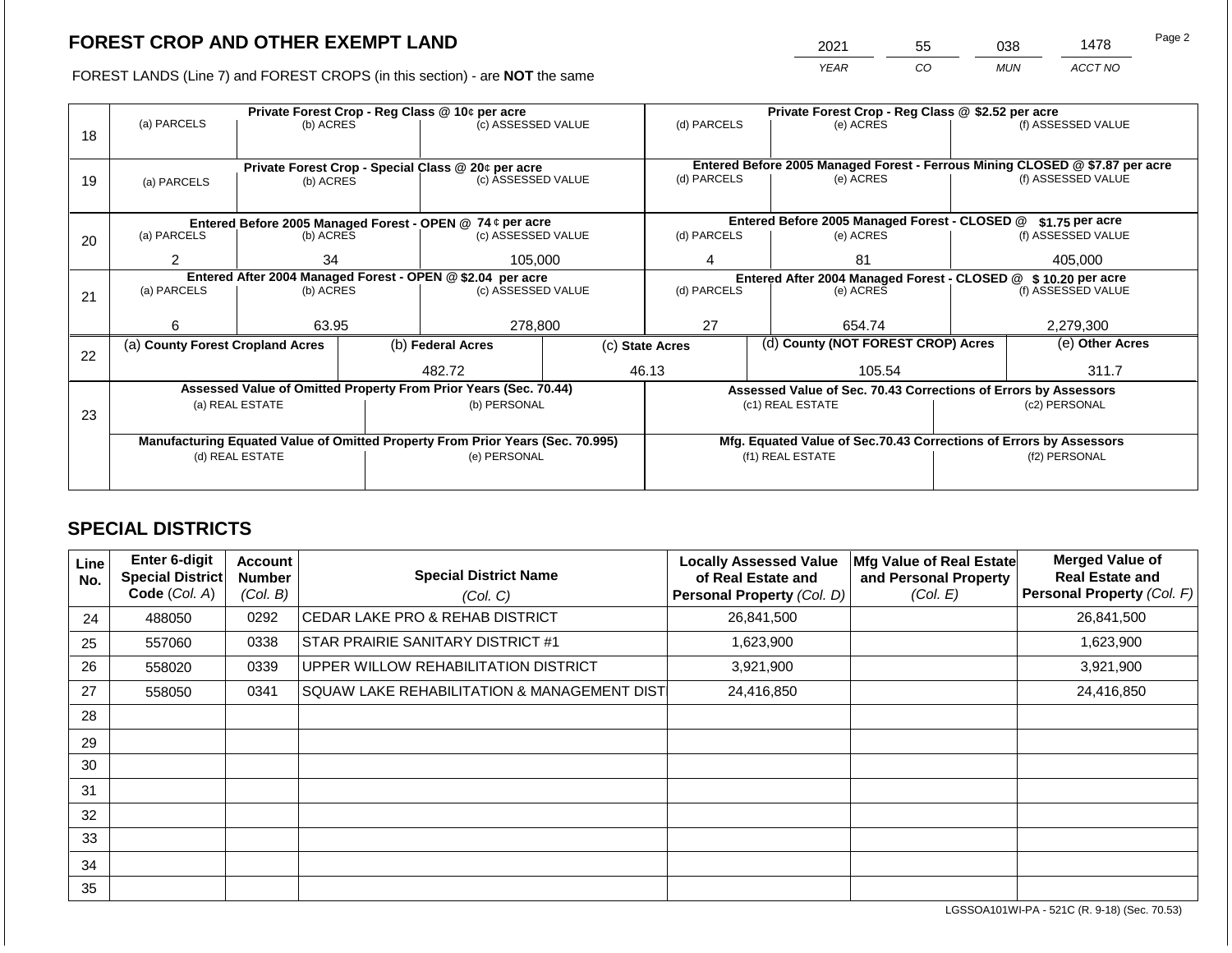|             | <b>SCHOOL DISTRICTS</b>                                  |                                             |                                                         | 2021                                                                              | 038<br>55                                                     | 1478                                                                           |
|-------------|----------------------------------------------------------|---------------------------------------------|---------------------------------------------------------|-----------------------------------------------------------------------------------|---------------------------------------------------------------|--------------------------------------------------------------------------------|
|             |                                                          |                                             |                                                         | <b>YEAR</b>                                                                       | CO<br><b>MUN</b>                                              | ACCT NO                                                                        |
| Line<br>No. | Enter 6-digit<br><b>School District</b><br>Code (Col. A) | <b>Account</b><br><b>Number</b><br>(Col. B) | <b>School District Name</b><br>(Col. C)                 | <b>Locally Assessed Value</b><br>of Real Estate and<br>Personal Property (Col. D) | Mfg Value of Real Estate<br>and Personal Property<br>(Col. E) | <b>Merged Value of</b><br><b>Real Estate and</b><br>Personal Property (Col. F) |
|             | A. SCHOOL DISTRICTS (K-8 and K-12)                       |                                             |                                                         |                                                                                   |                                                               |                                                                                |
| 36          | 484165                                                   | 0292                                        | SCH D OF OSCEOLA                                        | 302,900                                                                           |                                                               | 302,900                                                                        |
| 37          | 553962                                                   | 0331                                        | SCH D OF NEW RICHMOND                                   | 242,768,550                                                                       | 328,100                                                       | 243,096,650                                                                    |
| 38          | 555432                                                   | 0332                                        | SCH D OF SOMERSET                                       | 143,787,450                                                                       |                                                               | 143,787,450                                                                    |
| 39          |                                                          |                                             |                                                         |                                                                                   |                                                               |                                                                                |
| 40          |                                                          |                                             |                                                         |                                                                                   |                                                               |                                                                                |
| 41          |                                                          |                                             |                                                         |                                                                                   |                                                               |                                                                                |
| 42          |                                                          |                                             |                                                         |                                                                                   |                                                               |                                                                                |
| 43          |                                                          |                                             |                                                         |                                                                                   |                                                               |                                                                                |
| 44          |                                                          |                                             |                                                         |                                                                                   |                                                               |                                                                                |
| 45          |                                                          |                                             |                                                         |                                                                                   |                                                               |                                                                                |
| 46          |                                                          |                                             |                                                         |                                                                                   |                                                               |                                                                                |
| 47<br>48    |                                                          |                                             |                                                         |                                                                                   |                                                               |                                                                                |
|             |                                                          |                                             |                                                         |                                                                                   |                                                               |                                                                                |
| 49<br>50    |                                                          |                                             | TOTAL ASSESSED VALUE OF SCHOOL DISTRICTS (K-8 and K-12) | 386,858,900                                                                       | 328,100                                                       | 387,187,000                                                                    |
|             | <b>B.</b><br><b>UNION HIGH SCHOOL DISTRICTS</b>          |                                             |                                                         |                                                                                   |                                                               |                                                                                |
| 51          |                                                          |                                             |                                                         |                                                                                   |                                                               |                                                                                |
| 52          |                                                          |                                             |                                                         |                                                                                   |                                                               |                                                                                |
| 53          |                                                          |                                             |                                                         |                                                                                   |                                                               |                                                                                |
| 54          |                                                          |                                             |                                                         |                                                                                   |                                                               |                                                                                |
| 55          |                                                          |                                             | TOTAL ASSESSED VALUE OF UNION HIGH SCHOOLS              |                                                                                   |                                                               |                                                                                |
|             | <b>TECHNICAL COLLEGE DISTRICTS</b><br>C.                 |                                             |                                                         |                                                                                   |                                                               |                                                                                |
| 56          | 001700                                                   | 0016                                        | NORTHWOOD TECHNICAL COLLEGE                             | 386,858,900                                                                       | 328,100                                                       | 387,187,000                                                                    |
| 57          |                                                          |                                             |                                                         |                                                                                   |                                                               |                                                                                |
| 58          |                                                          |                                             |                                                         |                                                                                   |                                                               |                                                                                |
| 59          |                                                          |                                             | TOTAL ASSESSED VALUE OF TECHNICAL COLLEGES              | 386,858,900                                                                       | 328,100                                                       | 387,187,000                                                                    |

 *I hereby certify, to the best of my knowledge and belief, this form is complete and correct.*

**SCHOOL DISTRICTS**

| Name                                           |                       | Title | Submission date     |
|------------------------------------------------|-----------------------|-------|---------------------|
| <b>CARY OEHLKE</b>                             |                       |       | $1 -$<br>2021<br>08 |
| Phone                                          | Email address         |       |                     |
| 715<br>386<br>4679<br>$\overline{\phantom{0}}$ | CARY.OEHLKE@SCCWI.GOV |       |                     |

Page 3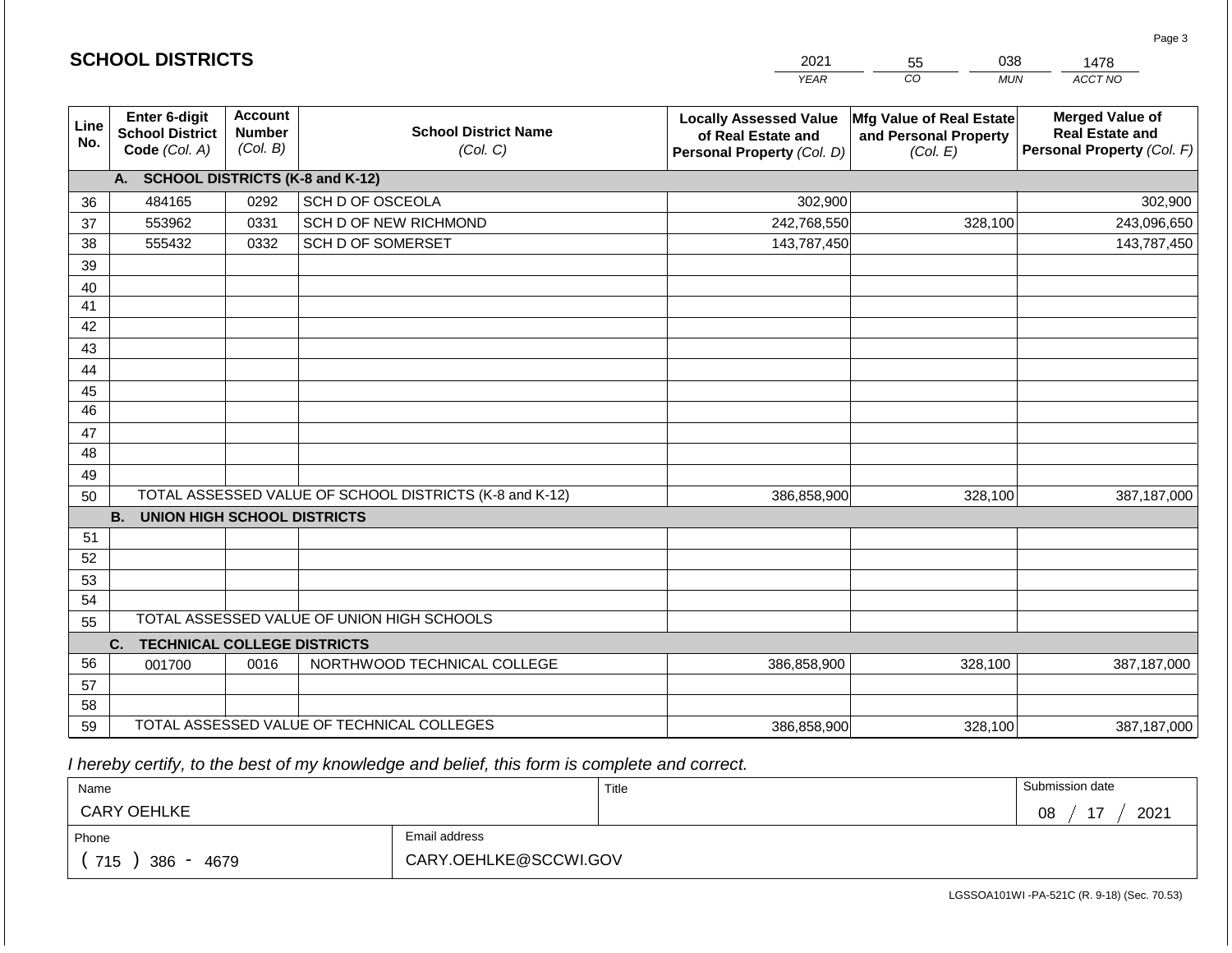- Each municipality's SOA is completed after the Board of Review and includes any changes made to the locally assessed values, under state law (sec. 70.53, Wis. Stats.)
- The Wisconsin Department of Revenue (DOR) merges the locally assessed values with the state assessed manufacturing values
- DOR provides the information regarding district names and codes. If a district is not listed, contact DOR.

Note: If you submit an amended SOA to DOR after your municipality's SOA is equated and posted to our website, we will process the SOA. However, DOR will not recalculate the *aggregate ratio or update the final SOA posted on our website. You should use the corrected values to calculate your tax rates.*

### **Page 1: Real Estate and Personal Property**

- Lines 1-9 assessed real estate values, parcel counts and acres by classification
- Lines 10-15 assessed personal property values and number of accounts by class
- Line 16 aggregate assessed value of all property subject to general property; use to calculate tax rates. Note: This line equals the total assessed value of K-8 and K-12 school districts (Line 50) and total assessed value of technical colleges (Line 59).
- Remarks assessment ratio used to calculate estimated fair market value on property tax bills

### **Page 2: Forest Crop, Other Exempt Land and Special Districts**

- Lines 18-21 private forest crop and managed forest lands assessed values
- Line  $22 -$  tax exempt land acres
- Line 23 prior years assessed value of omitted property under sec. 70.44 and correction of errors under sec. 70.43 shown by locally assessed or manufacturing real estate and personal property. Note: If there is an amount on this line, report the corresponding tax in the Statement of Taxes, Sections J or K.
- Lines 24-35 special district assessed values. These values are used to calculate tax rates for the special districts.

### **Page 3: School Districts**

- Lines 36-50 school districts (K-8 and K-12) assessed values. These values are used to calculate tax rates for school districts.
- Lines 51-55 union high school district assessed values. These values are used to calculate tax rates for union high school districts.
- Lines 56-59 technical college assessed values. These values are used to calculate tax rates for technical colleges.

If you have questions: Email: lgs@wisconsin.gov

 Phone: (608) 266-2569 or (608) 264-6892 Fax: (608) 264-6887

SOMERSET, WI 54025 - 7551 SOMERSET, WI 54025 - 7551TOWN OF STAR PRAIRIE MICHAEL BURKE<br>TOWN OF STAR PRAIRIE 2118 COOK DRIVE 2118 COOK DRIVE MICHAEL BURKE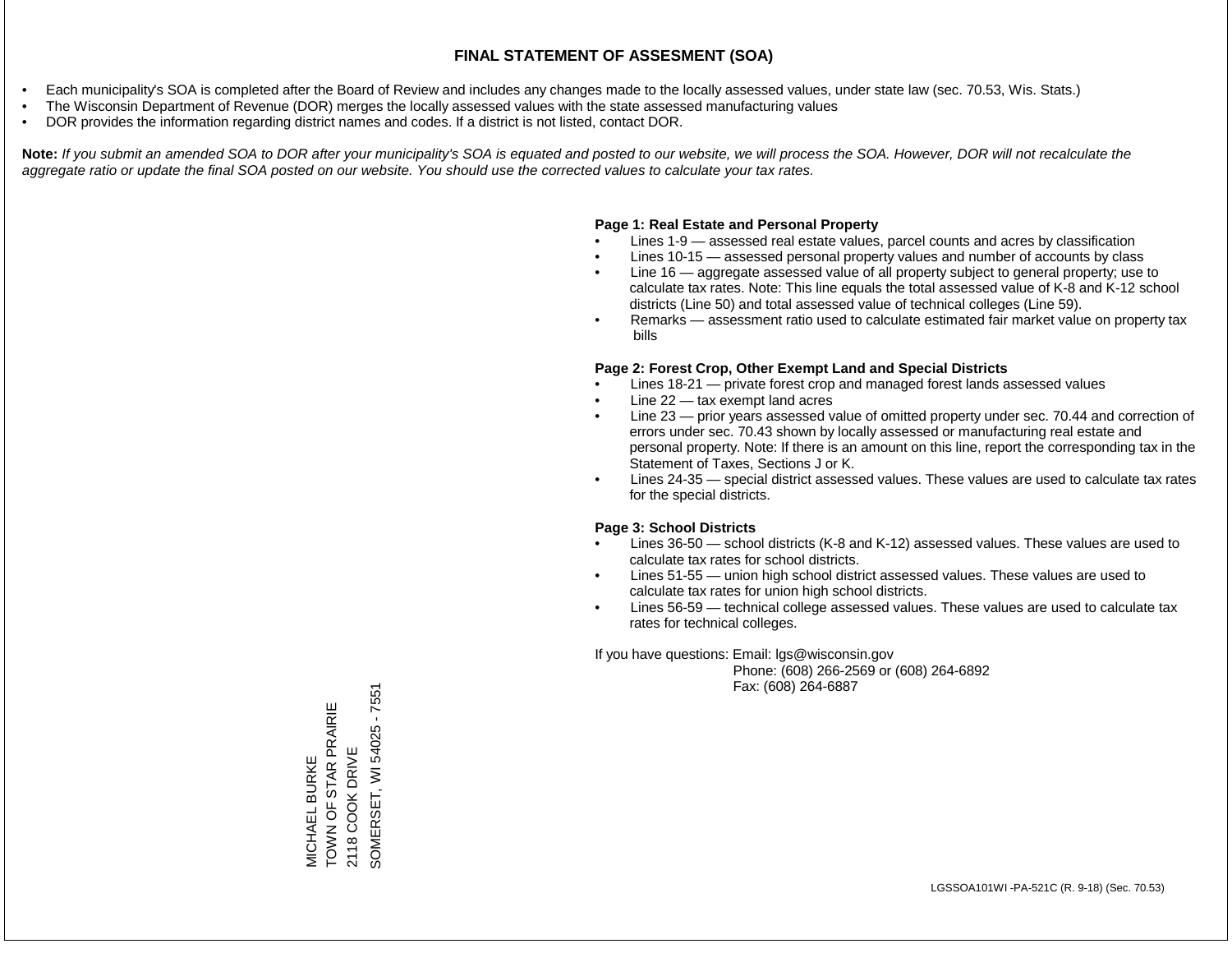|                |                                                                                                                                                                                              | <b>FINAL - EQUATED</b><br><b>STATEMENT OF ASSESSMENT FOR 2021</b> |    |                                         |              | 55                                                             | 040                          | 1479                    |                      |             | Page 1<br>This is an Amended Return |
|----------------|----------------------------------------------------------------------------------------------------------------------------------------------------------------------------------------------|-------------------------------------------------------------------|----|-----------------------------------------|--------------|----------------------------------------------------------------|------------------------------|-------------------------|----------------------|-------------|-------------------------------------|
|                |                                                                                                                                                                                              |                                                                   |    |                                         |              | CO                                                             | <b>MUN</b>                   | ACCT NO                 |                      |             |                                     |
|                |                                                                                                                                                                                              |                                                                   |    |                                         |              |                                                                |                              |                         |                      |             |                                     |
|                | <b>FOR</b>                                                                                                                                                                                   | TOWN OF<br>Town - Village - City                                  | OF | <b>TROY</b><br><b>Municipality Name</b> |              |                                                                | ST CROIX COUNTY              |                         |                      |             |                                     |
|                |                                                                                                                                                                                              |                                                                   |    |                                         |              |                                                                | <b>County Name</b>           |                         |                      |             |                                     |
|                |                                                                                                                                                                                              | <b>REAL ESTATE</b>                                                |    |                                         | PARCEL COUNT |                                                                | NO. OF ACRES                 | <b>VALUE OF</b>         | <b>VALUE OF</b>      |             | TOTAL VALUE OF LAND                 |
| Line<br>No.    |                                                                                                                                                                                              | (See Lines 18 - 22 for<br>other Real Estate)                      |    | <b>TOTAL LAND   IMPROVEMENTS</b>        |              |                                                                | <b>WHOLE</b><br>NUMBERS ONLY | LAND                    | <b>IMPROVEMENTS</b>  |             | AND IMPROVEMENTS                    |
|                |                                                                                                                                                                                              |                                                                   |    | (Col. A)                                | (Col. B)     |                                                                | (Col. C)                     | (Col, D)                | (Col. E)             |             | (Col. F)                            |
| $\mathbf{1}$   |                                                                                                                                                                                              | <b>RESIDENTIAL - Class 1</b>                                      |    | 2,211                                   |              | 1,985                                                          | 5,680                        | 224,268,300             |                      | 552,627,100 | 776,895,400                         |
| 2              |                                                                                                                                                                                              | <b>COMMERCIAL - Class 2</b>                                       | 55 |                                         | 43           | 502                                                            | 5,262,800                    |                         | 13,146,800           | 18,409,600  |                                     |
| 3              | MANUFACTURING - Class 3                                                                                                                                                                      | 1                                                                 |    | $\mathbf{1}$                            | 4            | 33,300                                                         |                              | 853,700                 | 887,000              |             |                                     |
| $\overline{4}$ |                                                                                                                                                                                              | <b>AGRICULTURAL - Class 4</b>                                     |    | 476                                     |              |                                                                | 10,241                       | 1,540,400               |                      |             | 1,540,400                           |
| 5              |                                                                                                                                                                                              | <b>UNDEVELOPED - Class 5</b>                                      |    | 256                                     |              |                                                                | 1,262                        | 3,259,300               |                      |             | 3,259,300                           |
| 6              |                                                                                                                                                                                              | <b>AGRICULTURAL FOREST - Class 5m</b>                             |    | 175                                     |              |                                                                | 1,780                        | 6,582,400               |                      |             | 6,582,400                           |
| $\overline{7}$ |                                                                                                                                                                                              | <b>FOREST LANDS - Class 6</b>                                     |    | 84                                      |              |                                                                | 940                          | 6,249,600               |                      |             | 6,249,600                           |
| 8              | OTHER - Class 7                                                                                                                                                                              |                                                                   |    | 59                                      |              | 59                                                             | 136                          | 1,362,900               |                      | 7,445,300   | 8,808,200                           |
| 9              |                                                                                                                                                                                              | <b>TOTAL - ALL COLUMNS</b>                                        |    | 3,317                                   |              | 2,088                                                          | 20,545                       | 248,559,000             |                      | 574,072,900 | 822,631,900                         |
| 10             |                                                                                                                                                                                              | NUMBER OF PERSONAL PROPERTY ACCOUNTS IN ROLL                      |    |                                         |              |                                                                | 46                           | <b>LOCALLY ASSESSED</b> | <b>MANUFACTURING</b> |             | <b>MERGED</b>                       |
| 11             |                                                                                                                                                                                              | BOATS AND OTHER WATERCRAFT NOT EXEMPT - Code 1                    |    |                                         |              |                                                                |                              | $\Omega$                |                      | $\Omega$    | 0                                   |
| 12             |                                                                                                                                                                                              | MACHINERY, TOOLS AND PATTERNS - Code 2                            |    |                                         |              |                                                                |                              |                         |                      | 24,000      | 24,000                              |
| 13             |                                                                                                                                                                                              | FURNITURE, FIXTURES AND EQUIPMENT - Code 3                        |    |                                         |              |                                                                |                              | 288,200                 |                      | 700         | 288,900                             |
| 14             |                                                                                                                                                                                              | ALL OTHER PERSONAL PROPERTY NOT EXEMPT - Codes 4A, 4B, 4C         |    |                                         |              |                                                                |                              | 443,500                 |                      | 9,400       | 452,900                             |
| 15             |                                                                                                                                                                                              | TOTAL OF PERSONAL PROPERTY NOT EXEMPT (Total of Lines 11-14)      |    |                                         |              |                                                                |                              | 731,700                 |                      | 34,100      | 765,800                             |
| 16             | AGGREGATE ASSESSED VALUE OF ALL PROPERTY SUBJECT TO THE GENERAL PROPERTY TAX (Total of Lines 9F and 15F)<br>MUST EQUAL TOTAL VALUE OF THE SCHOOL DISTRICTS (K-12 PLUS K-8) - Line 50, Col. F |                                                                   |    |                                         |              |                                                                |                              |                         |                      |             | 823,397,700                         |
| 17             |                                                                                                                                                                                              | <b>BOARD OF REVIEW</b><br>DATE OF FINAL ADJOURNMENT               |    | 07/21/2021                              |              | Name of Assessor<br>Telephone #<br><b>BOWMAR APPRAISAL LLC</b> |                              |                         |                      |             | (800) 303-2090                      |

The Assessment Ratio to be used in calculating the estimated Fair Market Value on tax bills for this tax district is .77824519

This ratio should be used to convert assessed values to "Calculate Equalized Values" in Step 1 of the Lottery and Gaming Credit Calculations.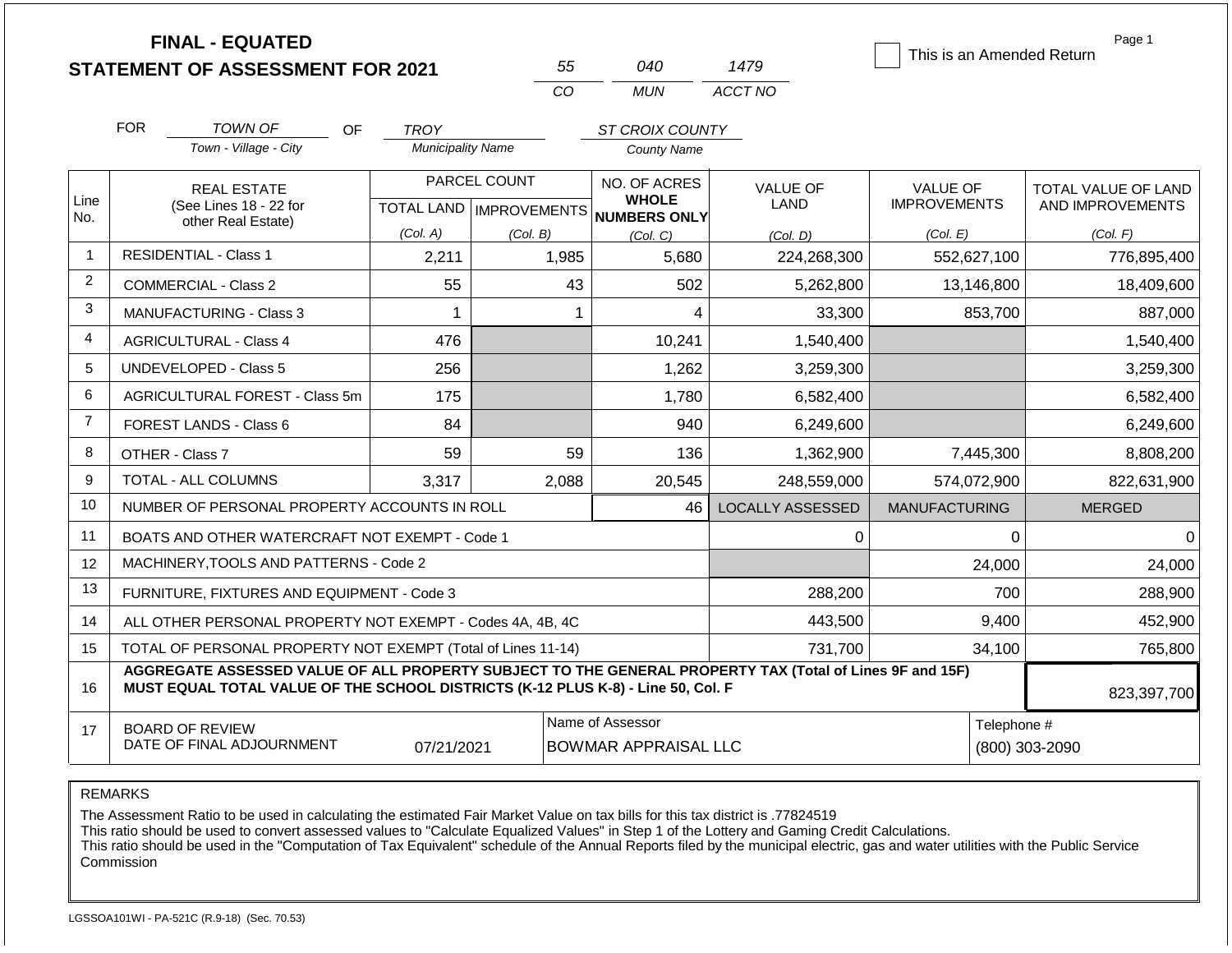2021 55 040 1479

FOREST LANDS (Line 7) and FOREST CROPS (in this section) - are **NOT** the same *YEAR CO MUN ACCT NO*

|    |                                                                                |                 |  | Private Forest Crop - Reg Class @ 10¢ per acre                   |                                                               | Private Forest Crop - Reg Class @ \$2.52 per acre |                                               |                                                                    |                                                                              |                    |  |
|----|--------------------------------------------------------------------------------|-----------------|--|------------------------------------------------------------------|---------------------------------------------------------------|---------------------------------------------------|-----------------------------------------------|--------------------------------------------------------------------|------------------------------------------------------------------------------|--------------------|--|
|    | (a) PARCELS                                                                    | (b) ACRES       |  | (c) ASSESSED VALUE                                               |                                                               | (d) PARCELS                                       |                                               | (e) ACRES                                                          |                                                                              | (f) ASSESSED VALUE |  |
| 18 |                                                                                |                 |  |                                                                  |                                                               |                                                   |                                               |                                                                    |                                                                              |                    |  |
|    |                                                                                |                 |  |                                                                  |                                                               |                                                   |                                               |                                                                    |                                                                              |                    |  |
|    |                                                                                |                 |  | Private Forest Crop - Special Class @ 20¢ per acre               |                                                               |                                                   |                                               |                                                                    | Entered Before 2005 Managed Forest - Ferrous Mining CLOSED @ \$7.87 per acre |                    |  |
| 19 | (a) PARCELS                                                                    | (b) ACRES       |  | (c) ASSESSED VALUE                                               |                                                               | (d) PARCELS                                       |                                               | (e) ACRES                                                          |                                                                              | (f) ASSESSED VALUE |  |
|    |                                                                                |                 |  |                                                                  |                                                               |                                                   |                                               |                                                                    |                                                                              |                    |  |
|    |                                                                                |                 |  | Entered Before 2005 Managed Forest - OPEN @ 74 ¢ per acre        |                                                               |                                                   | Entered Before 2005 Managed Forest - CLOSED @ |                                                                    | \$1.75 per acre                                                              |                    |  |
| 20 | (a) PARCELS                                                                    | (b) ACRES       |  | (c) ASSESSED VALUE                                               |                                                               | (d) PARCELS                                       |                                               | (e) ACRES                                                          |                                                                              | (f) ASSESSED VALUE |  |
|    |                                                                                |                 |  |                                                                  |                                                               |                                                   |                                               |                                                                    |                                                                              |                    |  |
|    |                                                                                |                 |  |                                                                  |                                                               |                                                   |                                               | 204.01                                                             |                                                                              | 1,432,100          |  |
|    | Entered After 2004 Managed Forest - OPEN @ \$2.04 per acre                     |                 |  |                                                                  | Entered After 2004 Managed Forest - CLOSED @ \$10.20 per acre |                                                   |                                               |                                                                    |                                                                              |                    |  |
| 21 | (a) PARCELS<br>(b) ACRES                                                       |                 |  | (c) ASSESSED VALUE                                               |                                                               | (d) PARCELS                                       |                                               | (e) ACRES                                                          |                                                                              | (f) ASSESSED VALUE |  |
|    |                                                                                |                 |  |                                                                  |                                                               |                                                   |                                               |                                                                    |                                                                              |                    |  |
|    | 5                                                                              | 125             |  | 834,000                                                          | 18                                                            |                                                   | 374.3                                         |                                                                    | 2,247,200                                                                    |                    |  |
|    | (a) County Forest Cropland Acres                                               |                 |  | (b) Federal Acres                                                | (c) State Acres                                               |                                                   | (d) County (NOT FOREST CROP) Acres            |                                                                    | (e) Other Acres                                                              |                    |  |
| 22 |                                                                                |                 |  |                                                                  |                                                               |                                                   |                                               |                                                                    |                                                                              |                    |  |
|    |                                                                                |                 |  |                                                                  |                                                               | 301.85                                            |                                               | 94.85                                                              |                                                                              | 759.91             |  |
|    |                                                                                |                 |  | Assessed Value of Omitted Property From Prior Years (Sec. 70.44) |                                                               |                                                   |                                               |                                                                    | Assessed Value of Sec. 70.43 Corrections of Errors by Assessors              |                    |  |
|    |                                                                                | (a) REAL ESTATE |  | (b) PERSONAL                                                     |                                                               |                                                   |                                               | (c1) REAL ESTATE                                                   | (c2) PERSONAL                                                                |                    |  |
| 23 |                                                                                |                 |  |                                                                  |                                                               |                                                   |                                               | $-300$                                                             |                                                                              |                    |  |
|    | Manufacturing Equated Value of Omitted Property From Prior Years (Sec. 70.995) |                 |  |                                                                  |                                                               |                                                   |                                               | Mfg. Equated Value of Sec.70.43 Corrections of Errors by Assessors |                                                                              |                    |  |
|    | (d) REAL ESTATE                                                                |                 |  | (e) PERSONAL                                                     |                                                               |                                                   |                                               | (f1) REAL ESTATE                                                   | (f2) PERSONAL                                                                |                    |  |
|    |                                                                                |                 |  |                                                                  |                                                               |                                                   |                                               |                                                                    |                                                                              |                    |  |
|    |                                                                                |                 |  |                                                                  |                                                               |                                                   |                                               |                                                                    |                                                                              |                    |  |

## **SPECIAL DISTRICTS**

| Line<br>No. | Enter 6-digit<br><b>Special District</b><br>Code (Col. A) | <b>Account</b><br><b>Number</b><br>(Col. B) | <b>Special District Name</b><br>(Col. C) | <b>Locally Assessed Value</b><br>of Real Estate and<br>Personal Property (Col. D) | Mfg Value of Real Estate<br>and Personal Property<br>(Col. E) | <b>Merged Value of</b><br><b>Real Estate and</b><br>Personal Property (Col. F) |
|-------------|-----------------------------------------------------------|---------------------------------------------|------------------------------------------|-----------------------------------------------------------------------------------|---------------------------------------------------------------|--------------------------------------------------------------------------------|
| 24          |                                                           |                                             |                                          |                                                                                   |                                                               |                                                                                |
|             |                                                           |                                             |                                          |                                                                                   |                                                               |                                                                                |
| 25          |                                                           |                                             |                                          |                                                                                   |                                                               |                                                                                |
| 26          |                                                           |                                             |                                          |                                                                                   |                                                               |                                                                                |
| 27          |                                                           |                                             |                                          |                                                                                   |                                                               |                                                                                |
| 28          |                                                           |                                             |                                          |                                                                                   |                                                               |                                                                                |
| 29          |                                                           |                                             |                                          |                                                                                   |                                                               |                                                                                |
| 30          |                                                           |                                             |                                          |                                                                                   |                                                               |                                                                                |
| 31          |                                                           |                                             |                                          |                                                                                   |                                                               |                                                                                |
| 32          |                                                           |                                             |                                          |                                                                                   |                                                               |                                                                                |
| 33          |                                                           |                                             |                                          |                                                                                   |                                                               |                                                                                |
| 34          |                                                           |                                             |                                          |                                                                                   |                                                               |                                                                                |
| 35          |                                                           |                                             |                                          |                                                                                   |                                                               |                                                                                |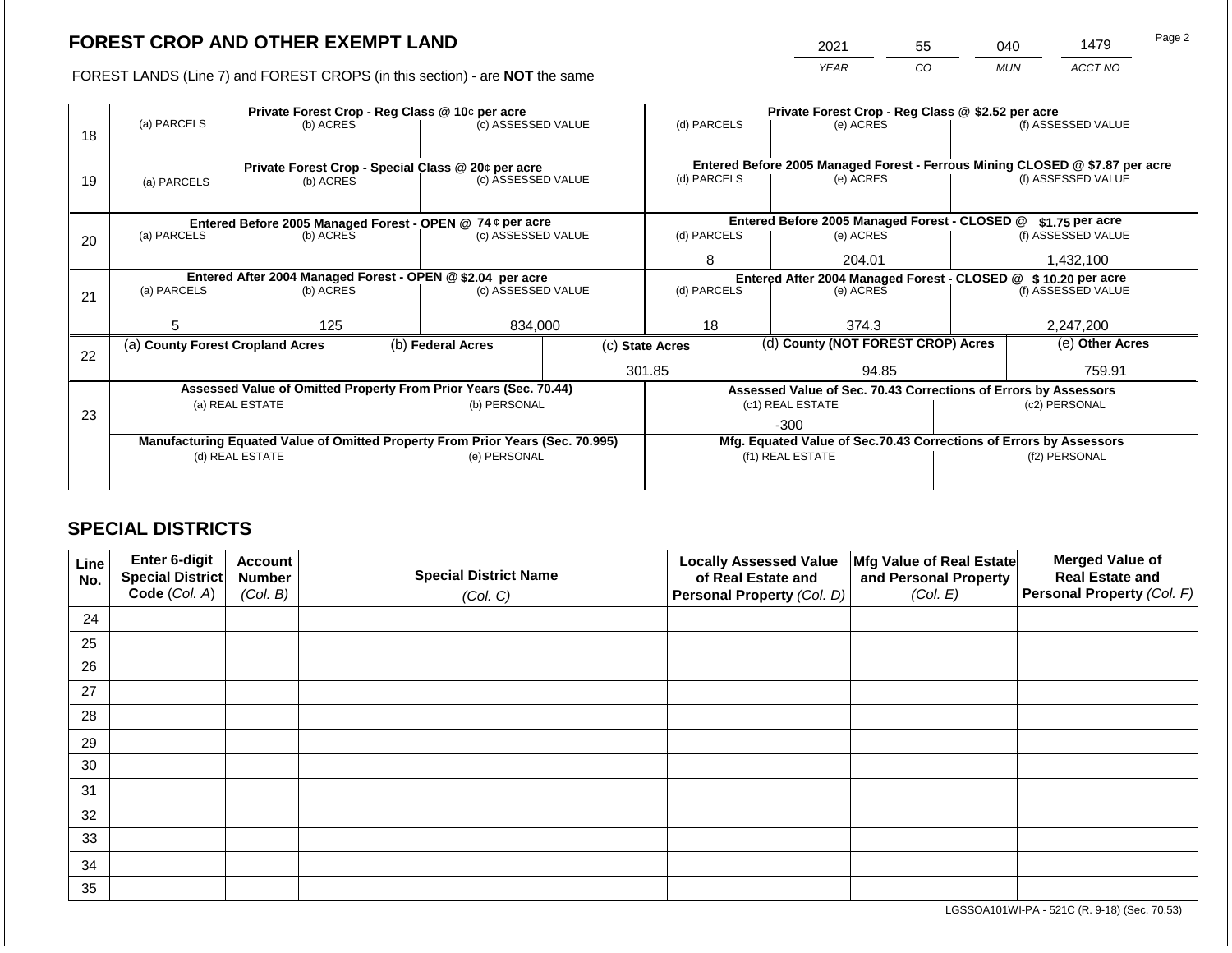|                 | <b>SCHOOL DISTRICTS</b>                                  |                                             |                                                         | 2021                                                                              | 040<br>55                                                     | 1479                                                                           |  |
|-----------------|----------------------------------------------------------|---------------------------------------------|---------------------------------------------------------|-----------------------------------------------------------------------------------|---------------------------------------------------------------|--------------------------------------------------------------------------------|--|
|                 |                                                          |                                             |                                                         | <b>YEAR</b>                                                                       | CO<br><b>MUN</b>                                              | ACCT NO                                                                        |  |
| Line<br>No.     | Enter 6-digit<br><b>School District</b><br>Code (Col. A) | <b>Account</b><br><b>Number</b><br>(Col. B) | <b>School District Name</b><br>(Col. C)                 | <b>Locally Assessed Value</b><br>of Real Estate and<br>Personal Property (Col. D) | Mfg Value of Real Estate<br>and Personal Property<br>(Col. E) | <b>Merged Value of</b><br><b>Real Estate and</b><br>Personal Property (Col. F) |  |
|                 | A. SCHOOL DISTRICTS (K-8 and K-12)                       |                                             |                                                         |                                                                                   |                                                               |                                                                                |  |
| 36              | 474893                                                   | 0284                                        | SCH D OF RIVER FALLS                                    | 451,703,200                                                                       | 7,400                                                         | 451,710,600                                                                    |  |
| 37              | 552611                                                   | 0330                                        | SCH D OF HUDSON                                         | 370,773,400                                                                       | 913,700                                                       | 371,687,100                                                                    |  |
| 38              |                                                          |                                             |                                                         |                                                                                   |                                                               |                                                                                |  |
| 39              |                                                          |                                             |                                                         |                                                                                   |                                                               |                                                                                |  |
| 40              |                                                          |                                             |                                                         |                                                                                   |                                                               |                                                                                |  |
| 41              |                                                          |                                             |                                                         |                                                                                   |                                                               |                                                                                |  |
| 42              |                                                          |                                             |                                                         |                                                                                   |                                                               |                                                                                |  |
| 43              |                                                          |                                             |                                                         |                                                                                   |                                                               |                                                                                |  |
| 44              |                                                          |                                             |                                                         |                                                                                   |                                                               |                                                                                |  |
| 45              |                                                          |                                             |                                                         |                                                                                   |                                                               |                                                                                |  |
| $\overline{46}$ |                                                          |                                             |                                                         |                                                                                   |                                                               |                                                                                |  |
| 47              |                                                          |                                             |                                                         |                                                                                   |                                                               |                                                                                |  |
| 48              |                                                          |                                             |                                                         |                                                                                   |                                                               |                                                                                |  |
| 49<br>50        |                                                          |                                             | TOTAL ASSESSED VALUE OF SCHOOL DISTRICTS (K-8 and K-12) | 822,476,600                                                                       | 921,100                                                       | 823,397,700                                                                    |  |
|                 | <b>B.</b><br><b>UNION HIGH SCHOOL DISTRICTS</b>          |                                             |                                                         |                                                                                   |                                                               |                                                                                |  |
| 51              |                                                          |                                             |                                                         |                                                                                   |                                                               |                                                                                |  |
| 52              |                                                          |                                             |                                                         |                                                                                   |                                                               |                                                                                |  |
| 53              |                                                          |                                             |                                                         |                                                                                   |                                                               |                                                                                |  |
| 54              |                                                          |                                             |                                                         |                                                                                   |                                                               |                                                                                |  |
| 55              |                                                          |                                             | TOTAL ASSESSED VALUE OF UNION HIGH SCHOOLS              |                                                                                   |                                                               |                                                                                |  |
|                 | <b>TECHNICAL COLLEGE DISTRICTS</b><br>C.                 |                                             |                                                         |                                                                                   |                                                               |                                                                                |  |
| 56              | 000100                                                   | 0001                                        | CHIPPEWA VALLEY TECHNICAL COLLEGE EAUC                  | 451,703,200                                                                       | 7,400                                                         | 451,710,600                                                                    |  |
| 57              | 001700                                                   | 0016                                        | NORTHWOOD TECHNICAL COLLEGE                             | 370,773,400                                                                       | 913,700                                                       | 371,687,100                                                                    |  |
| 58              |                                                          |                                             |                                                         |                                                                                   |                                                               |                                                                                |  |
| 59              |                                                          |                                             | TOTAL ASSESSED VALUE OF TECHNICAL COLLEGES              | 822,476,600                                                                       | 921,100                                                       | 823,397,700                                                                    |  |

 *I hereby certify, to the best of my knowledge and belief, this form is complete and correct.*

**SCHOOL DISTRICTS**

| Name               |                       | Title | Submission date               |
|--------------------|-----------------------|-------|-------------------------------|
| <b>CARY OEHLKE</b> |                       |       | 2021<br>າາ<br>07<br><u>__</u> |
| Phone              | Email address         |       |                               |
| 715<br>386<br>4679 | CARY.OEHLKE@SCCWI.GOV |       |                               |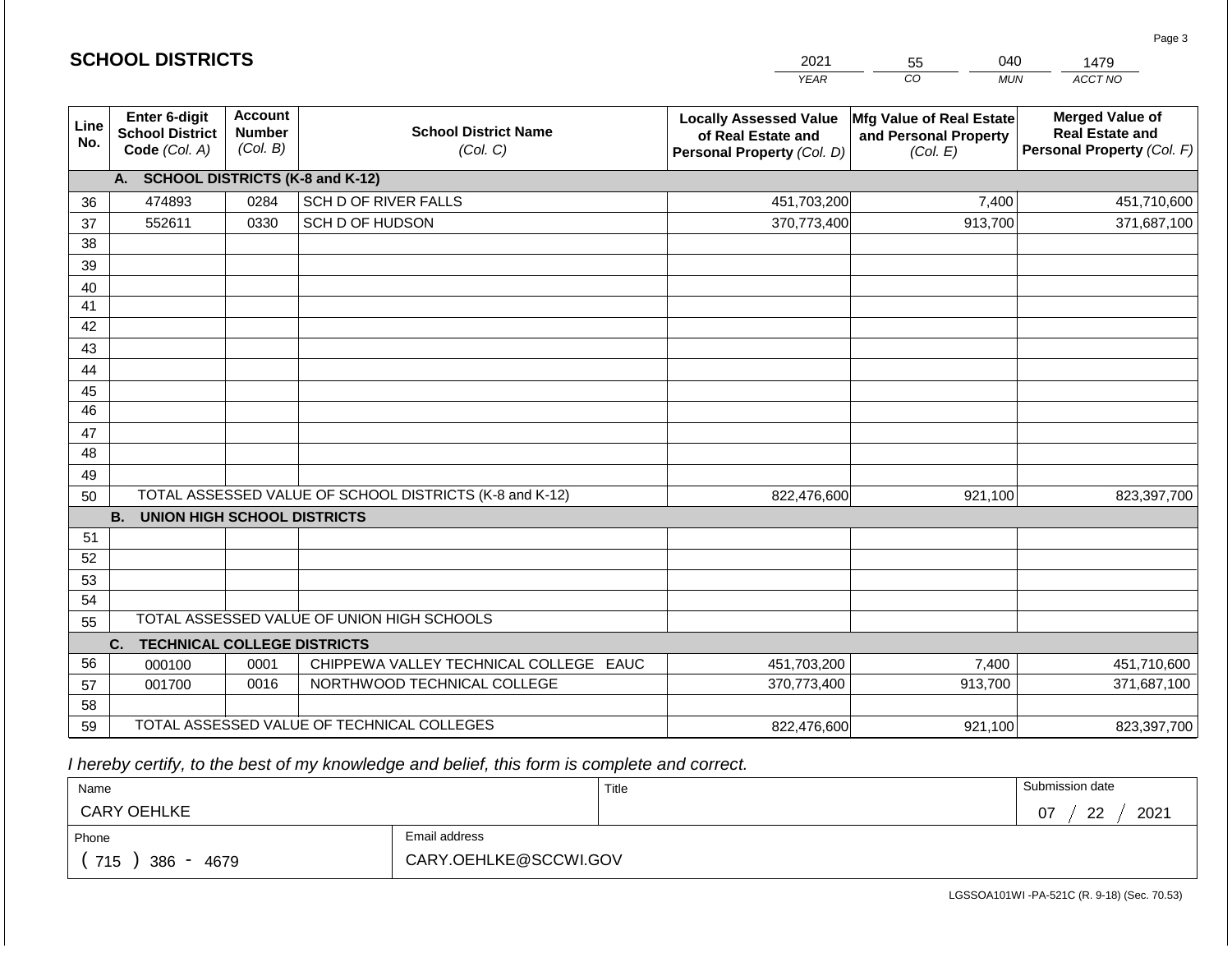- Each municipality's SOA is completed after the Board of Review and includes any changes made to the locally assessed values, under state law (sec. 70.53, Wis. Stats.)
- The Wisconsin Department of Revenue (DOR) merges the locally assessed values with the state assessed manufacturing values
- DOR provides the information regarding district names and codes. If a district is not listed, contact DOR.

Note: If you submit an amended SOA to DOR after your municipality's SOA is equated and posted to our website, we will process the SOA. However, DOR will not recalculate the *aggregate ratio or update the final SOA posted on our website. You should use the corrected values to calculate your tax rates.*

### **Page 1: Real Estate and Personal Property**

- Lines 1-9 assessed real estate values, parcel counts and acres by classification
- Lines 10-15 assessed personal property values and number of accounts by class
- Line 16 aggregate assessed value of all property subject to general property; use to calculate tax rates. Note: This line equals the total assessed value of K-8 and K-12 school districts (Line 50) and total assessed value of technical colleges (Line 59).
- Remarks assessment ratio used to calculate estimated fair market value on property tax bills

#### **Page 2: Forest Crop, Other Exempt Land and Special Districts**

- Lines 18-21 private forest crop and managed forest lands assessed values
- Line  $22 -$  tax exempt land acres
- Line 23 prior years assessed value of omitted property under sec. 70.44 and correction of errors under sec. 70.43 shown by locally assessed or manufacturing real estate and personal property. Note: If there is an amount on this line, report the corresponding tax in the Statement of Taxes, Sections J or K.
- Lines 24-35 special district assessed values. These values are used to calculate tax rates for the special districts.

#### **Page 3: School Districts**

- Lines 36-50 school districts (K-8 and K-12) assessed values. These values are used to calculate tax rates for school districts.
- Lines 51-55 union high school district assessed values. These values are used to calculate tax rates for union high school districts.
- Lines 56-59 technical college assessed values. These values are used to calculate tax rates for technical colleges.

If you have questions: Email: lgs@wisconsin.gov

 Phone: (608) 266-2569 or (608) 264-6892 Fax: (608) 264-6887

HUDSON, WI 54016 - 8201 HUDSON, WI 54016 - 8201GAIL ANDERSON GAIL ANDERSON TOWN OF TROY TOWN OF TROY 654 GLOVER RD 654 GLOVER RD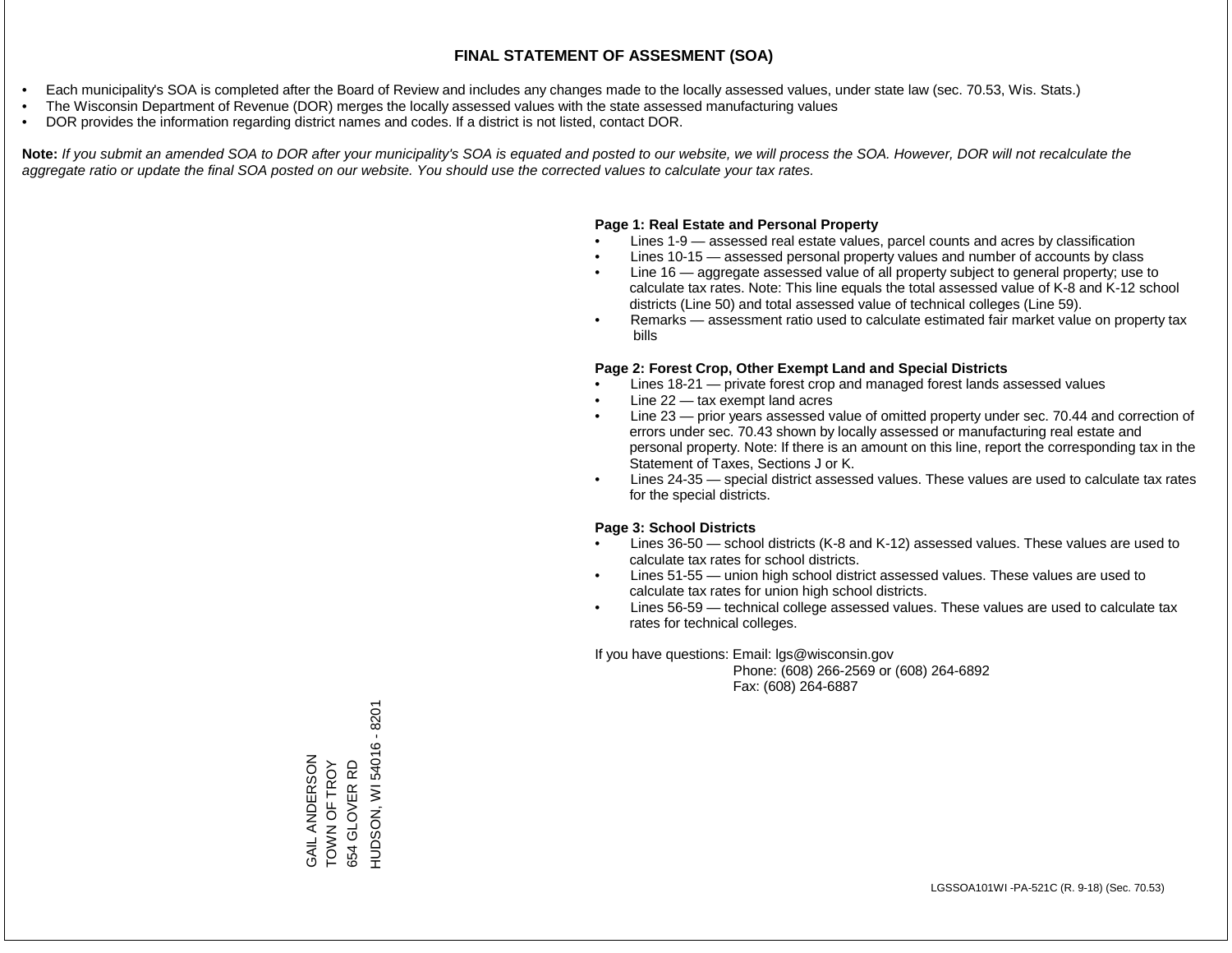|                | <b>FINAL - EQUATED</b><br><b>STATEMENT OF ASSESSMENT FOR 2021</b>                                                                                                                            |           |                           |              | 55                                    | 042                                          | 1480                    |                                        |             | Page 1<br>This is an Amended Return     |  |
|----------------|----------------------------------------------------------------------------------------------------------------------------------------------------------------------------------------------|-----------|---------------------------|--------------|---------------------------------------|----------------------------------------------|-------------------------|----------------------------------------|-------------|-----------------------------------------|--|
|                |                                                                                                                                                                                              |           |                           |              | CO                                    | <b>MUN</b>                                   | ACCT NO                 |                                        |             |                                         |  |
|                | <b>FOR</b><br><b>TOWN OF</b>                                                                                                                                                                 | <b>OF</b> | <b>WARREN</b>             |              |                                       | ST CROIX COUNTY                              |                         |                                        |             |                                         |  |
|                | Town - Village - City                                                                                                                                                                        |           | <b>Municipality Name</b>  |              |                                       | <b>County Name</b>                           |                         |                                        |             |                                         |  |
| Line           | <b>REAL ESTATE</b><br>(See Lines 18 - 22 for                                                                                                                                                 |           | TOTAL LAND   IMPROVEMENTS | PARCEL COUNT |                                       | NO. OF ACRES<br><b>WHOLE</b><br>NUMBERS ONLY | <b>VALUE OF</b><br>LAND | <b>VALUE OF</b><br><b>IMPROVEMENTS</b> |             | TOTAL VALUE OF LAND<br>AND IMPROVEMENTS |  |
| No.            | other Real Estate)                                                                                                                                                                           |           | (Col. A)                  | (Col. B)     |                                       | (Col, C)                                     | (Col. D)                | (Col. E)                               |             | (Col. F)                                |  |
| $\mathbf 1$    | <b>RESIDENTIAL - Class 1</b>                                                                                                                                                                 |           | 680                       |              | 631                                   | 2,448                                        | 50,388,700              |                                        | 132,524,800 | 182,913,500                             |  |
| $\overline{2}$ | <b>COMMERCIAL - Class 2</b>                                                                                                                                                                  |           |                           |              |                                       | 242                                          | 2,467,200               |                                        | 8,189,800   | 10,657,000                              |  |
| 3              | <b>MANUFACTURING - Class 3</b>                                                                                                                                                               | 1         |                           | $\Omega$     | $\overline{2}$                        | 13,400                                       |                         | 0                                      | 13,400      |                                         |  |
| 4              | <b>AGRICULTURAL - Class 4</b>                                                                                                                                                                | 563       |                           |              | 13,159                                | 2,363,350                                    |                         |                                        | 2,363,350   |                                         |  |
| 5              | <b>UNDEVELOPED - Class 5</b>                                                                                                                                                                 |           | 388                       |              |                                       | 1,633                                        | 2,625,100               |                                        |             | 2,625,100                               |  |
| 6              | AGRICULTURAL FOREST - Class 5m                                                                                                                                                               |           | 92                        |              |                                       | 824                                          | 2,088,600               |                                        |             | 2,088,600                               |  |
| $\overline{7}$ | <b>FOREST LANDS - Class 6</b>                                                                                                                                                                |           | 32                        |              |                                       | 377                                          | 1,885,800               |                                        |             | 1,885,800                               |  |
| 8              | OTHER - Class 7                                                                                                                                                                              |           | 49                        |              | 49                                    | 150                                          | 2,091,400               |                                        | 6,381,300   | 8,472,700                               |  |
| 9              | <b>TOTAL - ALL COLUMNS</b>                                                                                                                                                                   |           | 1,834                     |              | 703                                   | 18,835                                       | 63,923,550              |                                        | 147,095,900 | 211,019,450                             |  |
| 10             | NUMBER OF PERSONAL PROPERTY ACCOUNTS IN ROLL                                                                                                                                                 |           |                           |              |                                       | 15                                           | <b>LOCALLY ASSESSED</b> | <b>MANUFACTURING</b>                   |             | <b>MERGED</b>                           |  |
| 11             | BOATS AND OTHER WATERCRAFT NOT EXEMPT - Code 1                                                                                                                                               |           |                           |              |                                       |                                              | 0                       |                                        | 0           | 0                                       |  |
| 12             | MACHINERY, TOOLS AND PATTERNS - Code 2                                                                                                                                                       |           |                           |              |                                       |                                              |                         |                                        | $\mathbf 0$ | $\Omega$                                |  |
| 13             | FURNITURE, FIXTURES AND EQUIPMENT - Code 3                                                                                                                                                   |           |                           |              |                                       |                                              | 56,900                  |                                        | $\mathbf 0$ | 56,900                                  |  |
| 14             | ALL OTHER PERSONAL PROPERTY NOT EXEMPT - Codes 4A, 4B, 4C                                                                                                                                    |           |                           |              |                                       |                                              | 27,200                  |                                        | $\mathbf 0$ | 27,200                                  |  |
| 15             | TOTAL OF PERSONAL PROPERTY NOT EXEMPT (Total of Lines 11-14)                                                                                                                                 |           |                           |              |                                       |                                              | 84,100                  |                                        | $\mathbf 0$ | 84,100                                  |  |
| 16             | AGGREGATE ASSESSED VALUE OF ALL PROPERTY SUBJECT TO THE GENERAL PROPERTY TAX (Total of Lines 9F and 15F)<br>MUST EQUAL TOTAL VALUE OF THE SCHOOL DISTRICTS (K-12 PLUS K-8) - Line 50, Col. F |           |                           |              |                                       |                                              |                         |                                        |             | 211,103,550                             |  |
| 17             | <b>BOARD OF REVIEW</b><br>DATE OF FINAL ADJOURNMENT                                                                                                                                          |           | 05/27/2021                |              | Name of Assessor<br><b>JERRY KINS</b> |                                              |                         |                                        |             | Telephone #<br>(715) 861-3964           |  |

The Assessment Ratio to be used in calculating the estimated Fair Market Value on tax bills for this tax district is .897544033

This ratio should be used to convert assessed values to "Calculate Equalized Values" in Step 1 of the Lottery and Gaming Credit Calculations.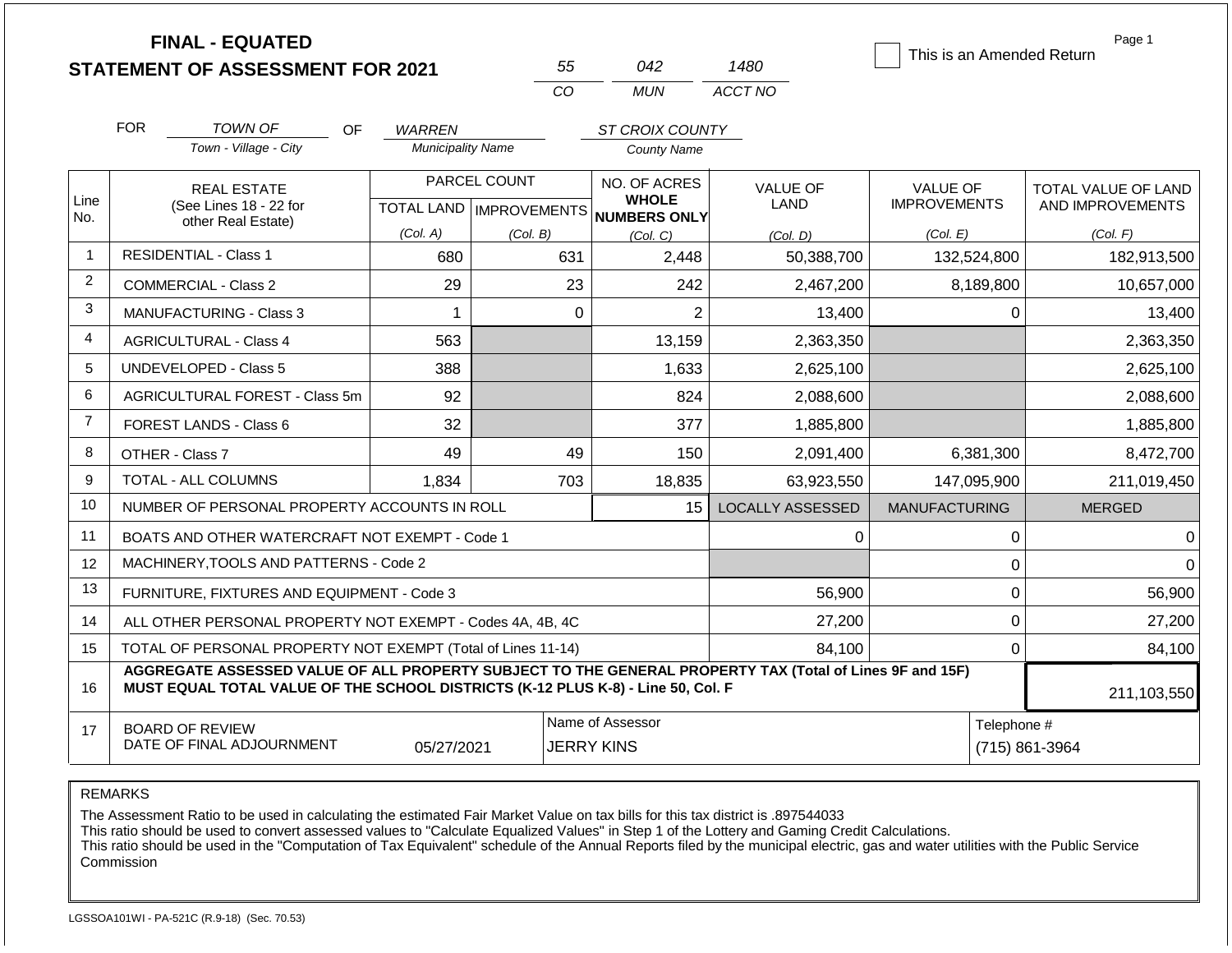2021 55 042 1480

FOREST LANDS (Line 7) and FOREST CROPS (in this section) - are **NOT** the same *YEAR CO MUN ACCT NO*

| 18 | (a) PARCELS                                                                    | (b) ACRES                |              | Private Forest Crop - Reg Class @ 10¢ per acre<br>(c) ASSESSED VALUE |                                                                | (d) PARCELS     |  | Private Forest Crop - Reg Class @ \$2.52 per acre<br>(e) ACRES               |                                                                 | (f) ASSESSED VALUE |  |
|----|--------------------------------------------------------------------------------|--------------------------|--------------|----------------------------------------------------------------------|----------------------------------------------------------------|-----------------|--|------------------------------------------------------------------------------|-----------------------------------------------------------------|--------------------|--|
|    |                                                                                |                          |              | Private Forest Crop - Special Class @ 20¢ per acre                   |                                                                |                 |  | Entered Before 2005 Managed Forest - Ferrous Mining CLOSED @ \$7.87 per acre |                                                                 |                    |  |
| 19 | (a) PARCELS                                                                    | (b) ACRES                |              | (c) ASSESSED VALUE                                                   |                                                                | (d) PARCELS     |  | (e) ACRES                                                                    |                                                                 | (f) ASSESSED VALUE |  |
|    |                                                                                |                          |              | Entered Before 2005 Managed Forest - OPEN @ 74 ¢ per acre            |                                                                |                 |  | Entered Before 2005 Managed Forest - CLOSED @                                |                                                                 | \$1.75 per acre    |  |
| 20 | (a) PARCELS                                                                    | (b) ACRES                |              | (c) ASSESSED VALUE                                                   |                                                                | (d) PARCELS     |  | (e) ACRES                                                                    |                                                                 | (f) ASSESSED VALUE |  |
|    |                                                                                |                          |              |                                                                      |                                                                | 9               |  | 144.5                                                                        |                                                                 | 615,400            |  |
|    | Entered After 2004 Managed Forest - OPEN @ \$2.04 per acre                     |                          |              |                                                                      | Entered After 2004 Managed Forest - CLOSED @ \$ 10.20 per acre |                 |  |                                                                              |                                                                 |                    |  |
| 21 |                                                                                | (a) PARCELS<br>(b) ACRES |              | (c) ASSESSED VALUE                                                   |                                                                | (d) PARCELS     |  | (e) ACRES                                                                    |                                                                 | (f) ASSESSED VALUE |  |
|    |                                                                                | 30                       |              | 150,000                                                              |                                                                | 2               |  | 62                                                                           |                                                                 | 230,000            |  |
|    | (a) County Forest Cropland Acres                                               |                          |              | (b) Federal Acres                                                    |                                                                | (c) State Acres |  | (d) County (NOT FOREST CROP) Acres                                           |                                                                 | (e) Other Acres    |  |
| 22 |                                                                                |                          |              |                                                                      |                                                                |                 |  |                                                                              |                                                                 |                    |  |
|    |                                                                                |                          |              | 337.39                                                               |                                                                | 1,148.19        |  |                                                                              |                                                                 | 322.46             |  |
|    |                                                                                |                          |              | Assessed Value of Omitted Property From Prior Years (Sec. 70.44)     |                                                                |                 |  |                                                                              | Assessed Value of Sec. 70.43 Corrections of Errors by Assessors |                    |  |
| 23 | (a) REAL ESTATE                                                                |                          | (b) PERSONAL |                                                                      | (c1) REAL ESTATE                                               |                 |  |                                                                              | (c2) PERSONAL                                                   |                    |  |
|    |                                                                                |                          |              |                                                                      |                                                                |                 |  |                                                                              |                                                                 |                    |  |
|    | Manufacturing Equated Value of Omitted Property From Prior Years (Sec. 70.995) |                          |              |                                                                      |                                                                |                 |  | Mfg. Equated Value of Sec.70.43 Corrections of Errors by Assessors           |                                                                 |                    |  |
|    | (d) REAL ESTATE                                                                |                          |              | (e) PERSONAL                                                         | (f1) REAL ESTATE                                               |                 |  | (f2) PERSONAL                                                                |                                                                 |                    |  |
|    |                                                                                |                          |              |                                                                      |                                                                |                 |  |                                                                              |                                                                 |                    |  |

## **SPECIAL DISTRICTS**

| Line<br>No. | Enter 6-digit<br>Special District<br>Code (Col. A) | <b>Account</b><br><b>Number</b><br>(Col. B) | <b>Special District Name</b><br>(Col. C) | <b>Locally Assessed Value</b><br>of Real Estate and<br><b>Personal Property (Col. D)</b> | Mfg Value of Real Estate<br>and Personal Property<br>(Col. E) | <b>Merged Value of</b><br><b>Real Estate and</b><br>Personal Property (Col. F) |
|-------------|----------------------------------------------------|---------------------------------------------|------------------------------------------|------------------------------------------------------------------------------------------|---------------------------------------------------------------|--------------------------------------------------------------------------------|
| 24          |                                                    |                                             |                                          |                                                                                          |                                                               |                                                                                |
| 25          |                                                    |                                             |                                          |                                                                                          |                                                               |                                                                                |
| 26          |                                                    |                                             |                                          |                                                                                          |                                                               |                                                                                |
| 27          |                                                    |                                             |                                          |                                                                                          |                                                               |                                                                                |
| 28          |                                                    |                                             |                                          |                                                                                          |                                                               |                                                                                |
| 29          |                                                    |                                             |                                          |                                                                                          |                                                               |                                                                                |
| 30          |                                                    |                                             |                                          |                                                                                          |                                                               |                                                                                |
| 31          |                                                    |                                             |                                          |                                                                                          |                                                               |                                                                                |
| 32          |                                                    |                                             |                                          |                                                                                          |                                                               |                                                                                |
| 33          |                                                    |                                             |                                          |                                                                                          |                                                               |                                                                                |
| 34          |                                                    |                                             |                                          |                                                                                          |                                                               |                                                                                |
| 35          |                                                    |                                             |                                          |                                                                                          |                                                               |                                                                                |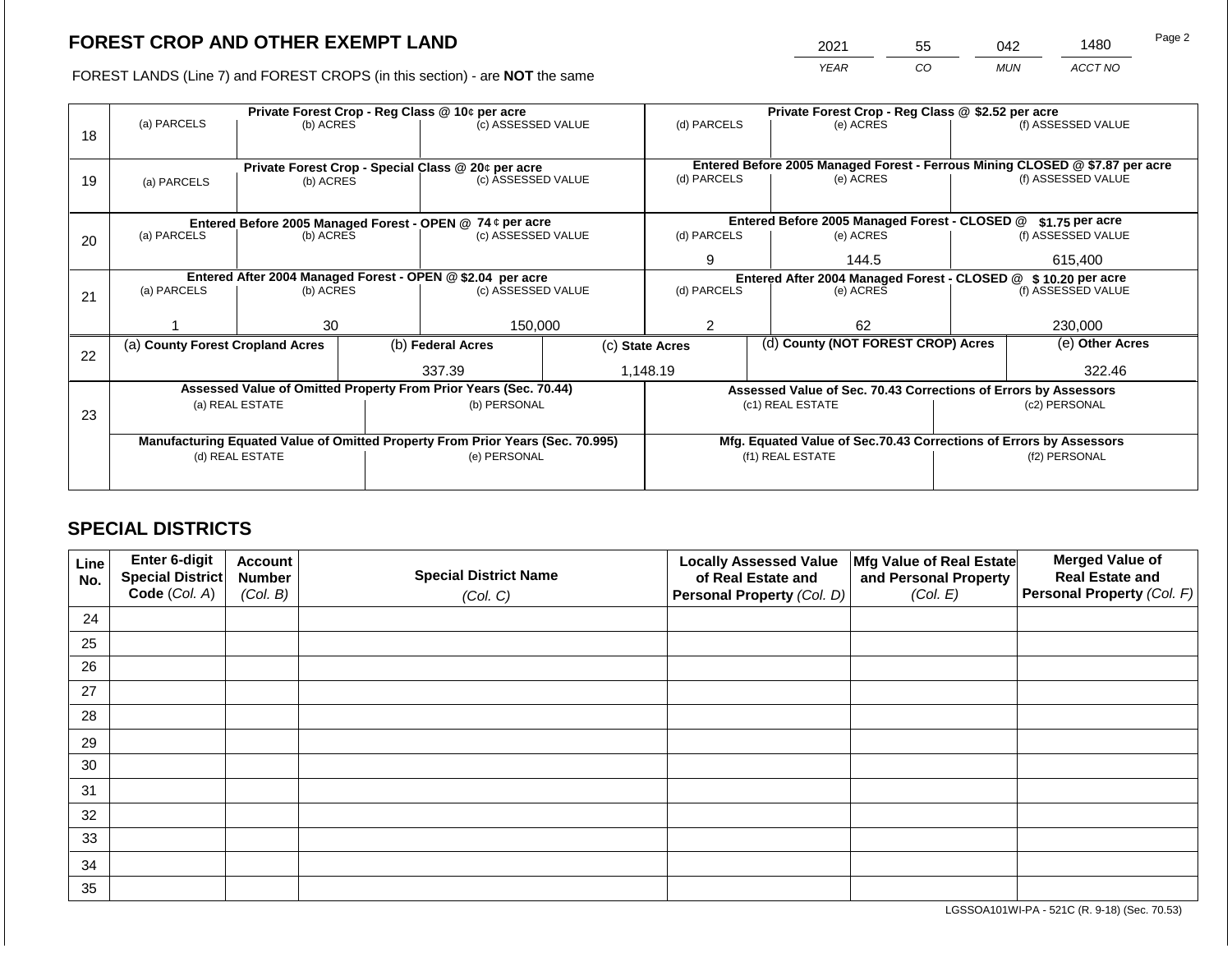## **SCHOOL DISTRICTS**

| 2021 | 55 | ገ42 | 480     |  |  |
|------|----|-----|---------|--|--|
| VEAR | 20 | MUN | ACCT NO |  |  |

| Line<br>No. | Enter 6-digit<br><b>School District</b><br>Code (Col. A) | <b>Account</b><br><b>Number</b><br>(Col. B) | <b>Locally Assessed Value</b><br><b>School District Name</b><br>of Real Estate and<br>(Col. C)<br>Personal Property (Col. D) |             | Mfg Value of Real Estate<br>and Personal Property<br>(Col. E) | <b>Merged Value of</b><br><b>Real Estate and</b><br>Personal Property (Col. F) |
|-------------|----------------------------------------------------------|---------------------------------------------|------------------------------------------------------------------------------------------------------------------------------|-------------|---------------------------------------------------------------|--------------------------------------------------------------------------------|
|             | <b>SCHOOL DISTRICTS (K-8 and K-12)</b><br>А.             |                                             |                                                                                                                              |             |                                                               |                                                                                |
| 36          | 552422                                                   | 0329                                        | SCH D OF SAINT CROIX CENTRAL (HAMMOND)                                                                                       | 211,090,150 | 13,400                                                        | 211,103,550                                                                    |
| 37          |                                                          |                                             |                                                                                                                              |             |                                                               |                                                                                |
| 38          |                                                          |                                             |                                                                                                                              |             |                                                               |                                                                                |
| 39          |                                                          |                                             |                                                                                                                              |             |                                                               |                                                                                |
| 40          |                                                          |                                             |                                                                                                                              |             |                                                               |                                                                                |
| 41          |                                                          |                                             |                                                                                                                              |             |                                                               |                                                                                |
| 42          |                                                          |                                             |                                                                                                                              |             |                                                               |                                                                                |
| 43          |                                                          |                                             |                                                                                                                              |             |                                                               |                                                                                |
| 44          |                                                          |                                             |                                                                                                                              |             |                                                               |                                                                                |
| 45          |                                                          |                                             |                                                                                                                              |             |                                                               |                                                                                |
| 46          |                                                          |                                             |                                                                                                                              |             |                                                               |                                                                                |
| 47          |                                                          |                                             |                                                                                                                              |             |                                                               |                                                                                |
| 48          |                                                          |                                             |                                                                                                                              |             |                                                               |                                                                                |
| 49          |                                                          |                                             |                                                                                                                              |             |                                                               |                                                                                |
| 50          |                                                          |                                             | TOTAL ASSESSED VALUE OF SCHOOL DISTRICTS (K-8 and K-12)                                                                      | 211,090,150 | 13,400                                                        | 211,103,550                                                                    |
|             | <b>B.</b><br><b>UNION HIGH SCHOOL DISTRICTS</b>          |                                             |                                                                                                                              |             |                                                               |                                                                                |
| 51          |                                                          |                                             |                                                                                                                              |             |                                                               |                                                                                |
| 52          |                                                          |                                             |                                                                                                                              |             |                                                               |                                                                                |
| 53          |                                                          |                                             |                                                                                                                              |             |                                                               |                                                                                |
| 54          |                                                          |                                             |                                                                                                                              |             |                                                               |                                                                                |
| 55          |                                                          |                                             | TOTAL ASSESSED VALUE OF UNION HIGH SCHOOLS                                                                                   |             |                                                               |                                                                                |
|             | C.<br><b>TECHNICAL COLLEGE DISTRICTS</b>                 |                                             |                                                                                                                              |             |                                                               |                                                                                |
| 56          | 001700                                                   | 0016                                        | NORTHWOOD TECHNICAL COLLEGE                                                                                                  | 211,090,150 | 13,400                                                        | 211,103,550                                                                    |
| 57          |                                                          |                                             |                                                                                                                              |             |                                                               |                                                                                |
| 58          |                                                          |                                             |                                                                                                                              |             |                                                               |                                                                                |
| 59          |                                                          |                                             | TOTAL ASSESSED VALUE OF TECHNICAL COLLEGES                                                                                   | 211,090,150 | 13,400                                                        | 211,103,550                                                                    |

 *I hereby certify, to the best of my knowledge and belief, this form is complete and correct.*

| Name                         |                       | Title | Submission date           |
|------------------------------|-----------------------|-------|---------------------------|
| <b>CARY OEHLKE</b>           |                       |       | 2021<br>05<br>$\sim$<br>- |
| Phone                        | Email address         |       |                           |
| 715<br>386<br>4679<br>$\sim$ | CARY.OEHLKE@SCCWI.GOV |       |                           |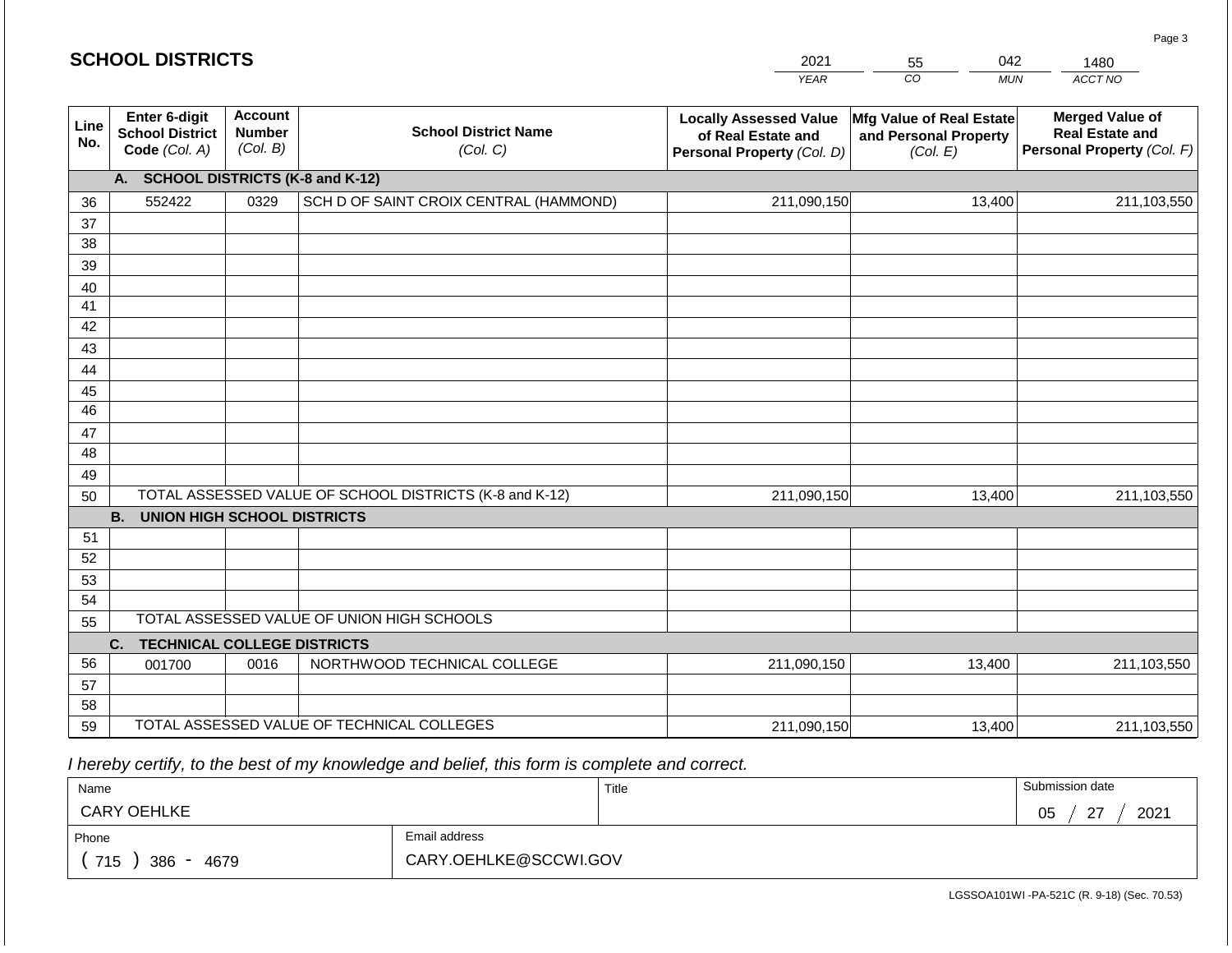- Each municipality's SOA is completed after the Board of Review and includes any changes made to the locally assessed values, under state law (sec. 70.53, Wis. Stats.)
- The Wisconsin Department of Revenue (DOR) merges the locally assessed values with the state assessed manufacturing values
- DOR provides the information regarding district names and codes. If a district is not listed, contact DOR.

Note: If you submit an amended SOA to DOR after your municipality's SOA is equated and posted to our website, we will process the SOA. However, DOR will not recalculate the *aggregate ratio or update the final SOA posted on our website. You should use the corrected values to calculate your tax rates.*

#### **Page 1: Real Estate and Personal Property**

- Lines 1-9 assessed real estate values, parcel counts and acres by classification
- Lines 10-15 assessed personal property values and number of accounts by class
- Line 16 aggregate assessed value of all property subject to general property; use to calculate tax rates. Note: This line equals the total assessed value of K-8 and K-12 school districts (Line 50) and total assessed value of technical colleges (Line 59).
- Remarks assessment ratio used to calculate estimated fair market value on property tax bills

#### **Page 2: Forest Crop, Other Exempt Land and Special Districts**

- Lines 18-21 private forest crop and managed forest lands assessed values
- Line  $22 -$  tax exempt land acres
- Line 23 prior years assessed value of omitted property under sec. 70.44 and correction of errors under sec. 70.43 shown by locally assessed or manufacturing real estate and personal property. Note: If there is an amount on this line, report the corresponding tax in the Statement of Taxes, Sections J or K.
- Lines 24-35 special district assessed values. These values are used to calculate tax rates for the special districts.

#### **Page 3: School Districts**

- Lines 36-50 school districts (K-8 and K-12) assessed values. These values are used to calculate tax rates for school districts.
- Lines 51-55 union high school district assessed values. These values are used to calculate tax rates for union high school districts.
- Lines 56-59 technical college assessed values. These values are used to calculate tax rates for technical colleges.

If you have questions: Email: lgs@wisconsin.gov

 Phone: (608) 266-2569 or (608) 264-6892 Fax: (608) 264-6887

DEINA SHIRMER TOWN OF WARREN DEINA SHIRMER<br>TOWN OF WARREN<br>720 112TH ST<br>ROBERTS, WI 54023 - 8330 ROBERTS, WI 54023 - 8330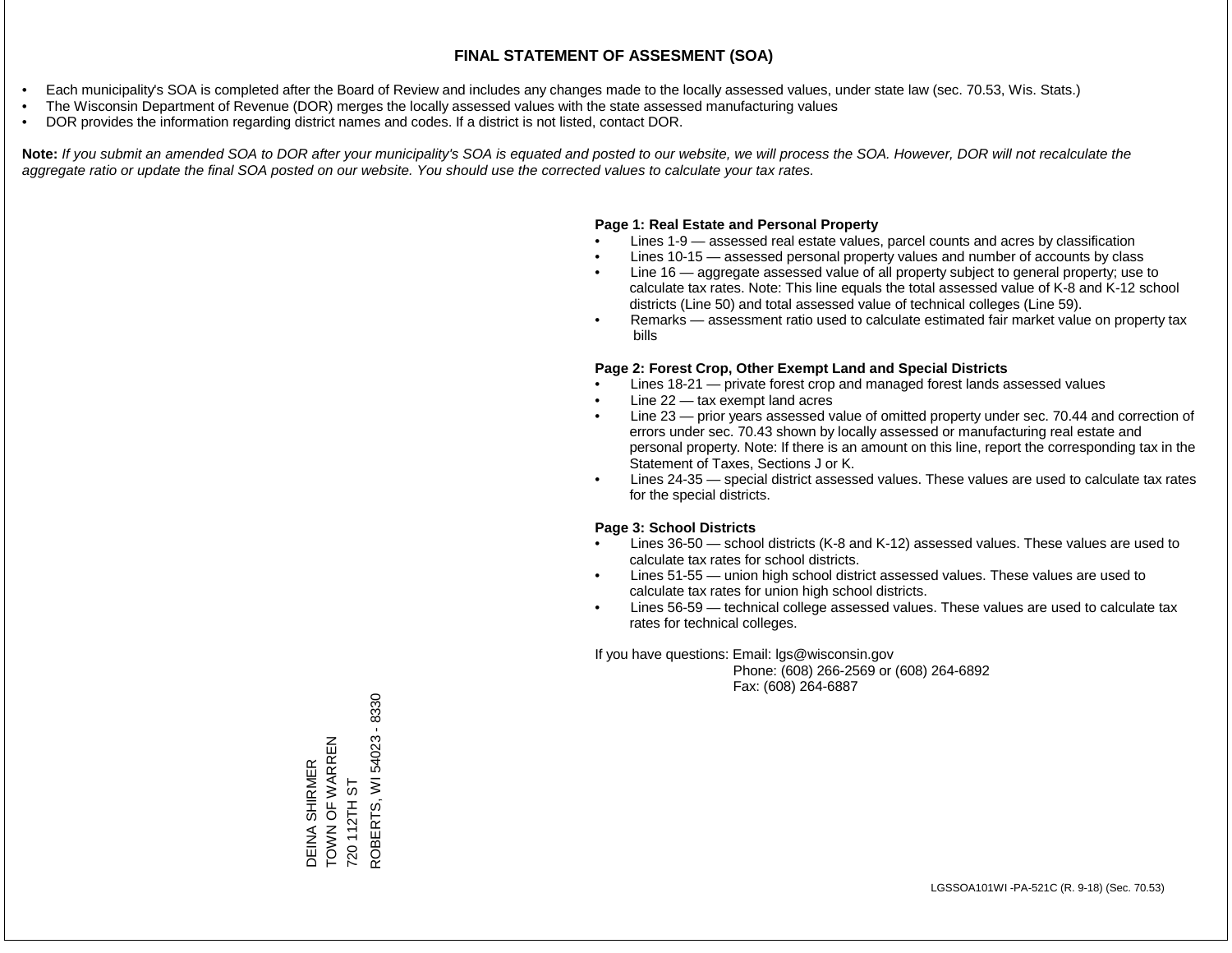|                | <b>FINAL - EQUATED</b><br><b>STATEMENT OF ASSESSMENT FOR 2021</b>                                                                                                                            |                          | 55           | 106                                                                 | 1481                    | This is an Amended Return              | Page 1                                  |  |
|----------------|----------------------------------------------------------------------------------------------------------------------------------------------------------------------------------------------|--------------------------|--------------|---------------------------------------------------------------------|-------------------------|----------------------------------------|-----------------------------------------|--|
|                |                                                                                                                                                                                              |                          | CO           | <b>MUN</b>                                                          | ACCT NO                 |                                        |                                         |  |
|                | <b>FOR</b><br><b>VILLAGE OF</b><br>OF.                                                                                                                                                       | <b>BALDWIN</b>           |              | ST CROIX COUNTY                                                     |                         |                                        |                                         |  |
|                | Town - Village - City                                                                                                                                                                        | <b>Municipality Name</b> |              | <b>County Name</b>                                                  |                         |                                        |                                         |  |
| Line<br>No.    | <b>REAL ESTATE</b><br>(See Lines 18 - 22 for                                                                                                                                                 |                          | PARCEL COUNT | NO. OF ACRES<br><b>WHOLE</b><br>TOTAL LAND MPROVEMENTS NUMBERS ONLY | <b>VALUE OF</b><br>LAND | <b>VALUE OF</b><br><b>IMPROVEMENTS</b> | TOTAL VALUE OF LAND<br>AND IMPROVEMENTS |  |
|                | other Real Estate)                                                                                                                                                                           | (Col. A)                 | (Col. B)     | (Col, C)                                                            | (Col. D)                | (Col. E)                               | (Col. F)                                |  |
| $\overline{1}$ | <b>RESIDENTIAL - Class 1</b>                                                                                                                                                                 | 1,376                    | 1,301        | 118                                                                 | 42,790,300              | 215,951,900                            | 258,742,200                             |  |
| 2              | <b>COMMERCIAL - Class 2</b>                                                                                                                                                                  | 208                      | 175          | 191                                                                 | 16,976,100              | 80,833,000                             | 97,809,100                              |  |
| 3              | <b>MANUFACTURING - Class 3</b>                                                                                                                                                               | 15                       | 12           | 95                                                                  | 2,103,000               | 22,657,700                             | 24,760,700                              |  |
| 4              | <b>AGRICULTURAL - Class 4</b>                                                                                                                                                                | 28                       |              | 440                                                                 | 94,300                  |                                        | 94,300                                  |  |
| 5              | <b>UNDEVELOPED - Class 5</b>                                                                                                                                                                 | 11                       |              | 50                                                                  | 44,700                  |                                        | 44,700                                  |  |
| 6              | AGRICULTURAL FOREST - Class 5m                                                                                                                                                               | $\overline{2}$           |              | 16                                                                  | 40,000                  |                                        | 40,000                                  |  |
| $\overline{7}$ | FOREST LANDS - Class 6                                                                                                                                                                       | 0                        |              | 0                                                                   | 0                       |                                        | $\Omega$                                |  |
| 8              | OTHER - Class 7                                                                                                                                                                              | $\mathbf 0$              | $\Omega$     | 0                                                                   | $\Omega$                | $\Omega$                               | $\Omega$                                |  |
| 9              | <b>TOTAL - ALL COLUMNS</b>                                                                                                                                                                   | 1,640                    | 1,488        | 910                                                                 | 62.048.400              | 319,442,600                            | 381,491,000                             |  |
| 10             | NUMBER OF PERSONAL PROPERTY ACCOUNTS IN ROLL                                                                                                                                                 |                          |              | 162                                                                 | <b>LOCALLY ASSESSED</b> | <b>MANUFACTURING</b>                   | <b>MERGED</b>                           |  |
| 11             | BOATS AND OTHER WATERCRAFT NOT EXEMPT - Code 1                                                                                                                                               |                          |              |                                                                     | $\Omega$                | $\Omega$                               | $\Omega$                                |  |
| 12             | MACHINERY, TOOLS AND PATTERNS - Code 2                                                                                                                                                       |                          |              |                                                                     |                         | 1,561,100                              | 1,561,100                               |  |
| 13             | FURNITURE, FIXTURES AND EQUIPMENT - Code 3                                                                                                                                                   |                          |              |                                                                     | 2,090,000               | 798,100                                | 2,888,100                               |  |
| 14             | ALL OTHER PERSONAL PROPERTY NOT EXEMPT - Codes 4A, 4B, 4C                                                                                                                                    |                          |              |                                                                     | 572,400                 | 106,600                                | 679,000                                 |  |
| 15             | TOTAL OF PERSONAL PROPERTY NOT EXEMPT (Total of Lines 11-14)                                                                                                                                 |                          |              |                                                                     | 2,662,400               | 2,465,800                              | 5,128,200                               |  |
| 16             | AGGREGATE ASSESSED VALUE OF ALL PROPERTY SUBJECT TO THE GENERAL PROPERTY TAX (Total of Lines 9F and 15F)<br>MUST EQUAL TOTAL VALUE OF THE SCHOOL DISTRICTS (K-12 PLUS K-8) - Line 50, Col. F |                          |              |                                                                     |                         |                                        | 386,619,200                             |  |
| 17             | <b>BOARD OF REVIEW</b><br>DATE OF FINAL ADJOURNMENT                                                                                                                                          | 10/25/2021               |              | Name of Assessor<br><b>BARRETT BRENNER</b>                          |                         |                                        | Telephone #<br>(715) 926-3199           |  |

The Assessment Ratio to be used in calculating the estimated Fair Market Value on tax bills for this tax district is .962030606

This ratio should be used to convert assessed values to "Calculate Equalized Values" in Step 1 of the Lottery and Gaming Credit Calculations.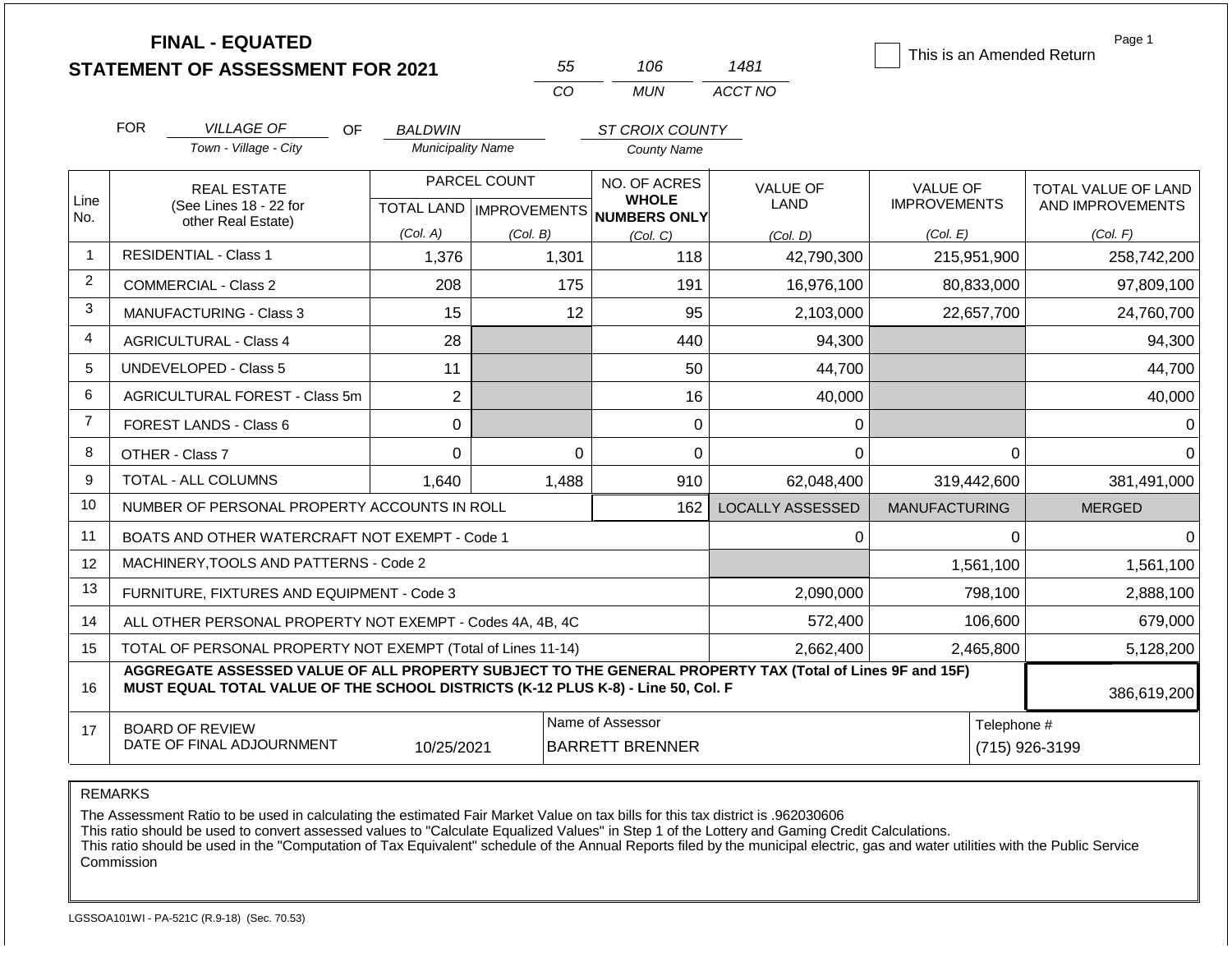2021 55 106 1481

FOREST LANDS (Line 7) and FOREST CROPS (in this section) - are **NOT** the same *YEAR CO MUN ACCT NO*

|    |                                                                                        |                 |                    | Private Forest Crop - Reg Class @ 10¢ per acre                           |                                                                                           | Private Forest Crop - Reg Class @ \$2.52 per acre |                                    |                                                                              |                                                                 |                    |
|----|----------------------------------------------------------------------------------------|-----------------|--------------------|--------------------------------------------------------------------------|-------------------------------------------------------------------------------------------|---------------------------------------------------|------------------------------------|------------------------------------------------------------------------------|-----------------------------------------------------------------|--------------------|
|    | (a) PARCELS                                                                            | (b) ACRES       |                    | (c) ASSESSED VALUE                                                       |                                                                                           | (d) PARCELS                                       |                                    | (e) ACRES                                                                    |                                                                 | (f) ASSESSED VALUE |
| 18 |                                                                                        |                 |                    |                                                                          |                                                                                           |                                                   |                                    |                                                                              |                                                                 |                    |
|    |                                                                                        |                 |                    |                                                                          |                                                                                           |                                                   |                                    | Entered Before 2005 Managed Forest - Ferrous Mining CLOSED @ \$7.87 per acre |                                                                 |                    |
| 19 | (a) PARCELS                                                                            | (b) ACRES       |                    | Private Forest Crop - Special Class @ 20¢ per acre<br>(c) ASSESSED VALUE |                                                                                           | (d) PARCELS                                       |                                    | (e) ACRES                                                                    |                                                                 | (f) ASSESSED VALUE |
|    |                                                                                        |                 |                    |                                                                          |                                                                                           |                                                   |                                    |                                                                              |                                                                 |                    |
|    |                                                                                        |                 |                    |                                                                          |                                                                                           |                                                   |                                    |                                                                              |                                                                 |                    |
|    | Entered Before 2005 Managed Forest - OPEN @ 74 ¢ per acre                              |                 |                    |                                                                          | Entered Before 2005 Managed Forest - CLOSED @                                             |                                                   | \$1.75 per acre                    |                                                                              |                                                                 |                    |
| 20 | (a) PARCELS                                                                            | (b) ACRES       |                    | (c) ASSESSED VALUE                                                       |                                                                                           | (d) PARCELS                                       |                                    | (e) ACRES                                                                    |                                                                 | (f) ASSESSED VALUE |
|    |                                                                                        |                 |                    |                                                                          |                                                                                           |                                                   |                                    |                                                                              |                                                                 |                    |
|    |                                                                                        |                 |                    |                                                                          |                                                                                           |                                                   |                                    |                                                                              |                                                                 |                    |
|    | Entered After 2004 Managed Forest - OPEN @ \$2.04 per acre<br>(a) PARCELS<br>(b) ACRES |                 | (c) ASSESSED VALUE |                                                                          | Entered After 2004 Managed Forest - CLOSED @ \$10.20 per acre<br>(d) PARCELS<br>(e) ACRES |                                                   |                                    | (f) ASSESSED VALUE                                                           |                                                                 |                    |
| 21 |                                                                                        |                 |                    |                                                                          |                                                                                           |                                                   |                                    |                                                                              |                                                                 |                    |
|    |                                                                                        |                 |                    |                                                                          |                                                                                           |                                                   |                                    |                                                                              |                                                                 |                    |
|    | (a) County Forest Cropland Acres                                                       |                 |                    | (b) Federal Acres                                                        | (c) State Acres                                                                           |                                                   | (d) County (NOT FOREST CROP) Acres |                                                                              | (e) Other Acres                                                 |                    |
| 22 |                                                                                        |                 |                    |                                                                          |                                                                                           |                                                   |                                    |                                                                              |                                                                 |                    |
|    |                                                                                        |                 |                    |                                                                          |                                                                                           | 53.26                                             |                                    |                                                                              | 261.17                                                          |                    |
|    |                                                                                        |                 |                    | Assessed Value of Omitted Property From Prior Years (Sec. 70.44)         |                                                                                           |                                                   |                                    |                                                                              | Assessed Value of Sec. 70.43 Corrections of Errors by Assessors |                    |
|    |                                                                                        | (a) REAL ESTATE |                    | (b) PERSONAL                                                             |                                                                                           |                                                   |                                    | (c1) REAL ESTATE                                                             |                                                                 | (c2) PERSONAL      |
| 23 |                                                                                        |                 |                    |                                                                          |                                                                                           |                                                   |                                    |                                                                              |                                                                 |                    |
|    | Manufacturing Equated Value of Omitted Property From Prior Years (Sec. 70.995)         |                 |                    |                                                                          | Mfg. Equated Value of Sec.70.43 Corrections of Errors by Assessors                        |                                                   |                                    |                                                                              |                                                                 |                    |
|    |                                                                                        | (d) REAL ESTATE |                    | (e) PERSONAL                                                             | (f1) REAL ESTATE                                                                          |                                                   |                                    | (f2) PERSONAL                                                                |                                                                 |                    |
|    |                                                                                        |                 |                    |                                                                          |                                                                                           |                                                   |                                    |                                                                              |                                                                 |                    |
|    |                                                                                        |                 |                    |                                                                          |                                                                                           |                                                   |                                    |                                                                              |                                                                 |                    |

## **SPECIAL DISTRICTS**

| Line<br>No. | Enter 6-digit<br>Special District<br>Code (Col. A) | <b>Account</b><br><b>Number</b><br>(Col. B) | <b>Special District Name</b><br>(Col. C) | <b>Locally Assessed Value</b><br>of Real Estate and<br><b>Personal Property (Col. D)</b> | Mfg Value of Real Estate<br>and Personal Property<br>(Col. E) | <b>Merged Value of</b><br><b>Real Estate and</b><br>Personal Property (Col. F) |
|-------------|----------------------------------------------------|---------------------------------------------|------------------------------------------|------------------------------------------------------------------------------------------|---------------------------------------------------------------|--------------------------------------------------------------------------------|
| 24          |                                                    |                                             |                                          |                                                                                          |                                                               |                                                                                |
| 25          |                                                    |                                             |                                          |                                                                                          |                                                               |                                                                                |
| 26          |                                                    |                                             |                                          |                                                                                          |                                                               |                                                                                |
| 27          |                                                    |                                             |                                          |                                                                                          |                                                               |                                                                                |
| 28          |                                                    |                                             |                                          |                                                                                          |                                                               |                                                                                |
| 29          |                                                    |                                             |                                          |                                                                                          |                                                               |                                                                                |
| 30          |                                                    |                                             |                                          |                                                                                          |                                                               |                                                                                |
| 31          |                                                    |                                             |                                          |                                                                                          |                                                               |                                                                                |
| 32          |                                                    |                                             |                                          |                                                                                          |                                                               |                                                                                |
| 33          |                                                    |                                             |                                          |                                                                                          |                                                               |                                                                                |
| 34          |                                                    |                                             |                                          |                                                                                          |                                                               |                                                                                |
| 35          |                                                    |                                             |                                          |                                                                                          |                                                               |                                                                                |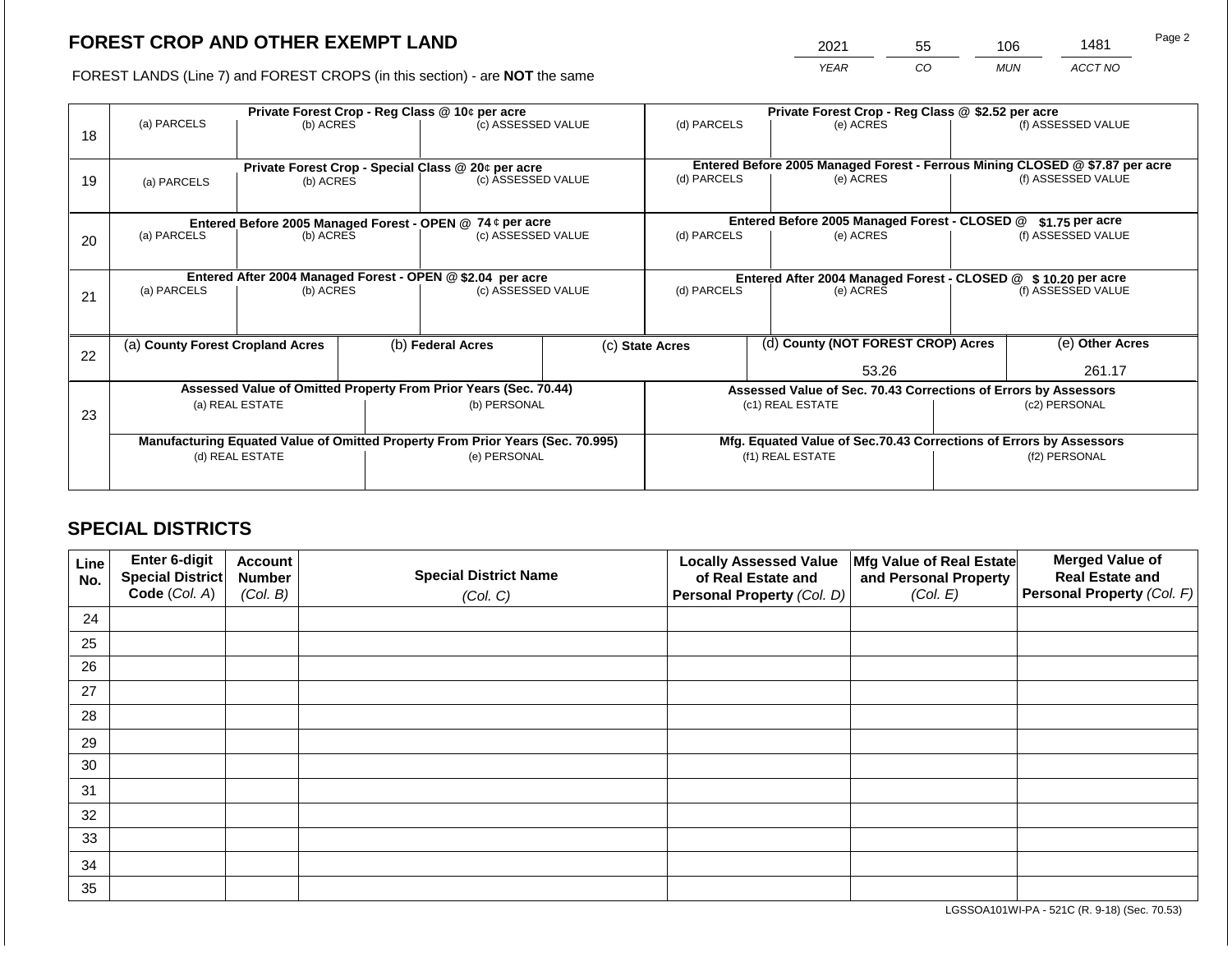|             | <b>SCHOOL DISTRICTS</b>                                  |                                             |                                                         | 2021                                                                              | 106<br>55                                                     | 1481                                                                           |
|-------------|----------------------------------------------------------|---------------------------------------------|---------------------------------------------------------|-----------------------------------------------------------------------------------|---------------------------------------------------------------|--------------------------------------------------------------------------------|
|             |                                                          |                                             |                                                         | <b>YEAR</b>                                                                       | $\overline{CO}$<br><b>MUN</b>                                 | ACCT NO                                                                        |
| Line<br>No. | Enter 6-digit<br><b>School District</b><br>Code (Col. A) | <b>Account</b><br><b>Number</b><br>(Col. B) | <b>School District Name</b><br>(Col. C)                 | <b>Locally Assessed Value</b><br>of Real Estate and<br>Personal Property (Col. D) | Mfg Value of Real Estate<br>and Personal Property<br>(Col. E) | <b>Merged Value of</b><br><b>Real Estate and</b><br>Personal Property (Col. F) |
|             | А.                                                       |                                             | <b>SCHOOL DISTRICTS (K-8 and K-12)</b>                  |                                                                                   |                                                               |                                                                                |
| 36          | 550231                                                   | 0327                                        | SCH D OF BALDWIN-WOODVILLE AREA                         | 359,392,700                                                                       | 27,226,500                                                    | 386,619,200                                                                    |
| 37          |                                                          |                                             |                                                         |                                                                                   |                                                               |                                                                                |
| 38          |                                                          |                                             |                                                         |                                                                                   |                                                               |                                                                                |
| 39          |                                                          |                                             |                                                         |                                                                                   |                                                               |                                                                                |
| 40          |                                                          |                                             |                                                         |                                                                                   |                                                               |                                                                                |
| 41          |                                                          |                                             |                                                         |                                                                                   |                                                               |                                                                                |
| 42          |                                                          |                                             |                                                         |                                                                                   |                                                               |                                                                                |
| 43          |                                                          |                                             |                                                         |                                                                                   |                                                               |                                                                                |
| 44<br>45    |                                                          |                                             |                                                         |                                                                                   |                                                               |                                                                                |
| 46          |                                                          |                                             |                                                         |                                                                                   |                                                               |                                                                                |
| 47          |                                                          |                                             |                                                         |                                                                                   |                                                               |                                                                                |
| 48          |                                                          |                                             |                                                         |                                                                                   |                                                               |                                                                                |
| 49          |                                                          |                                             |                                                         |                                                                                   |                                                               |                                                                                |
| 50          |                                                          |                                             | TOTAL ASSESSED VALUE OF SCHOOL DISTRICTS (K-8 and K-12) | 359,392,700                                                                       | 27,226,500                                                    | 386,619,200                                                                    |
|             | <b>B.</b><br><b>UNION HIGH SCHOOL DISTRICTS</b>          |                                             |                                                         |                                                                                   |                                                               |                                                                                |
| 51          |                                                          |                                             |                                                         |                                                                                   |                                                               |                                                                                |
| 52          |                                                          |                                             |                                                         |                                                                                   |                                                               |                                                                                |
| 53          |                                                          |                                             |                                                         |                                                                                   |                                                               |                                                                                |
| 54          |                                                          |                                             |                                                         |                                                                                   |                                                               |                                                                                |
| 55          |                                                          |                                             | TOTAL ASSESSED VALUE OF UNION HIGH SCHOOLS              |                                                                                   |                                                               |                                                                                |
|             | <b>TECHNICAL COLLEGE DISTRICTS</b><br>C.                 |                                             |                                                         |                                                                                   |                                                               |                                                                                |
| 56          | 001700                                                   | 0016                                        | NORTHWOOD TECHNICAL COLLEGE                             | 359,392,700                                                                       | 27,226,500                                                    | 386,619,200                                                                    |
| 57<br>58    |                                                          |                                             |                                                         |                                                                                   |                                                               |                                                                                |
| 59          |                                                          |                                             | TOTAL ASSESSED VALUE OF TECHNICAL COLLEGES              |                                                                                   |                                                               |                                                                                |
|             |                                                          |                                             |                                                         | 359,392,700                                                                       | 27,226,500                                                    | 386,619,200                                                                    |

 *I hereby certify, to the best of my knowledge and belief, this form is complete and correct.*

| Name                                           |                       | Title | Submission date |
|------------------------------------------------|-----------------------|-------|-----------------|
| <b>CARY OEHLKE</b>                             |                       |       | 2021<br>02      |
| Phone                                          | Email address         |       |                 |
| 715<br>386<br>4679<br>$\overline{\phantom{0}}$ | CARY.OEHLKE@SCCWI.GOV |       |                 |

Page 3

|  |  |  | <b>SCHOOL DISTRICTS</b> |  |  |  |
|--|--|--|-------------------------|--|--|--|
|  |  |  |                         |  |  |  |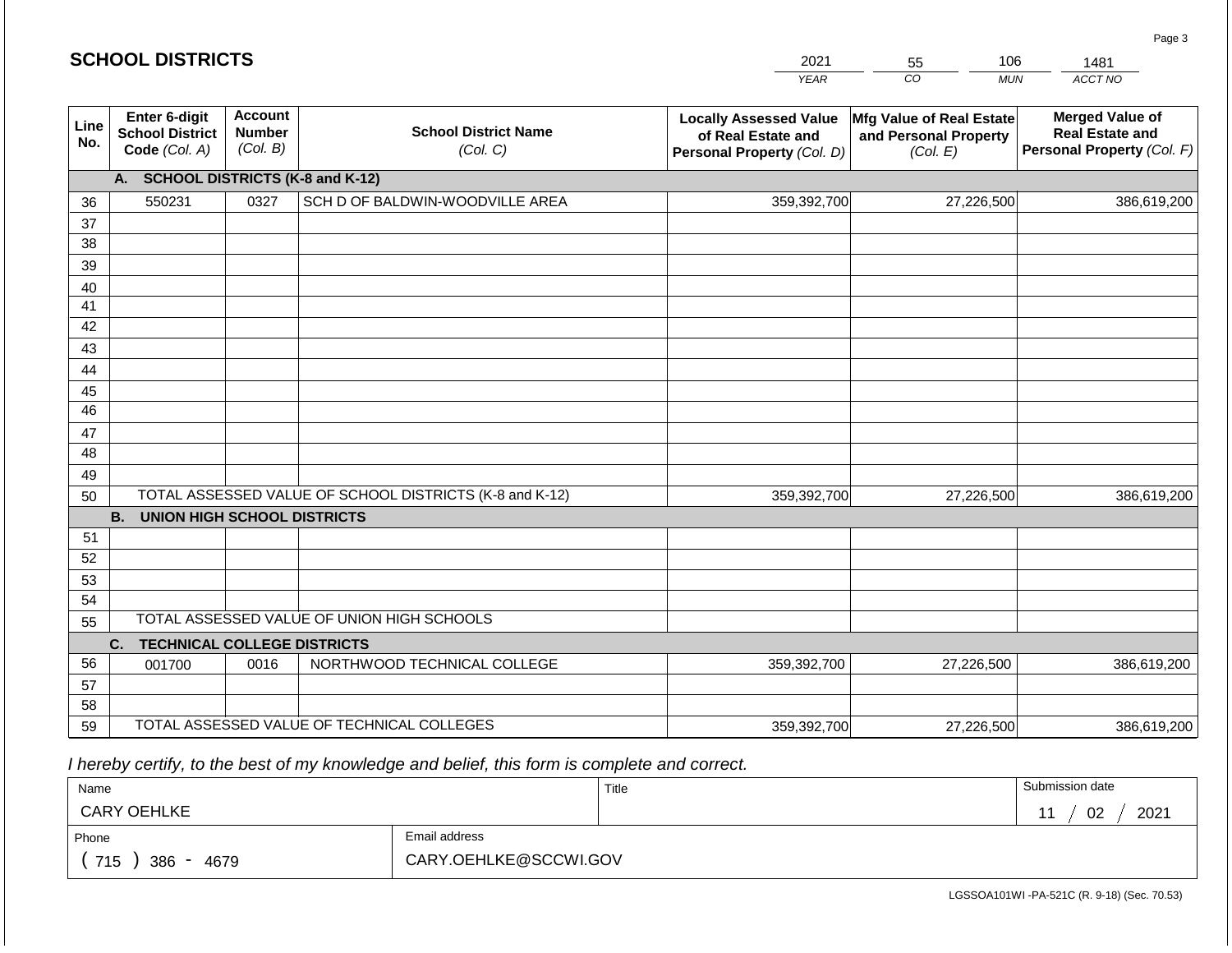- Each municipality's SOA is completed after the Board of Review and includes any changes made to the locally assessed values, under state law (sec. 70.53, Wis. Stats.)
- The Wisconsin Department of Revenue (DOR) merges the locally assessed values with the state assessed manufacturing values
- DOR provides the information regarding district names and codes. If a district is not listed, contact DOR.

Note: If you submit an amended SOA to DOR after your municipality's SOA is equated and posted to our website, we will process the SOA. However, DOR will not recalculate the *aggregate ratio or update the final SOA posted on our website. You should use the corrected values to calculate your tax rates.*

### **Page 1: Real Estate and Personal Property**

- Lines 1-9 assessed real estate values, parcel counts and acres by classification
- Lines 10-15 assessed personal property values and number of accounts by class
- Line 16 aggregate assessed value of all property subject to general property; use to calculate tax rates. Note: This line equals the total assessed value of K-8 and K-12 school districts (Line 50) and total assessed value of technical colleges (Line 59).
- Remarks assessment ratio used to calculate estimated fair market value on property tax bills

#### **Page 2: Forest Crop, Other Exempt Land and Special Districts**

- Lines 18-21 private forest crop and managed forest lands assessed values
- Line  $22 -$  tax exempt land acres
- Line 23 prior years assessed value of omitted property under sec. 70.44 and correction of errors under sec. 70.43 shown by locally assessed or manufacturing real estate and personal property. Note: If there is an amount on this line, report the corresponding tax in the Statement of Taxes, Sections J or K.
- Lines 24-35 special district assessed values. These values are used to calculate tax rates for the special districts.

#### **Page 3: School Districts**

- Lines 36-50 school districts (K-8 and K-12) assessed values. These values are used to calculate tax rates for school districts.
- Lines 51-55 union high school district assessed values. These values are used to calculate tax rates for union high school districts.
- Lines 56-59 technical college assessed values. These values are used to calculate tax rates for technical colleges.

If you have questions: Email: lgs@wisconsin.gov

 Phone: (608) 266-2569 or (608) 264-6892 Fax: (608) 264-6887

BALDWIN, WI 54002 - 00973ALDWIN, WI 54002 - 0097 VILLAGE OF BALDWIN TRACY CARLSON<br>VILLAGE OF BALDWIN TRACY CARLSON PO BOX 97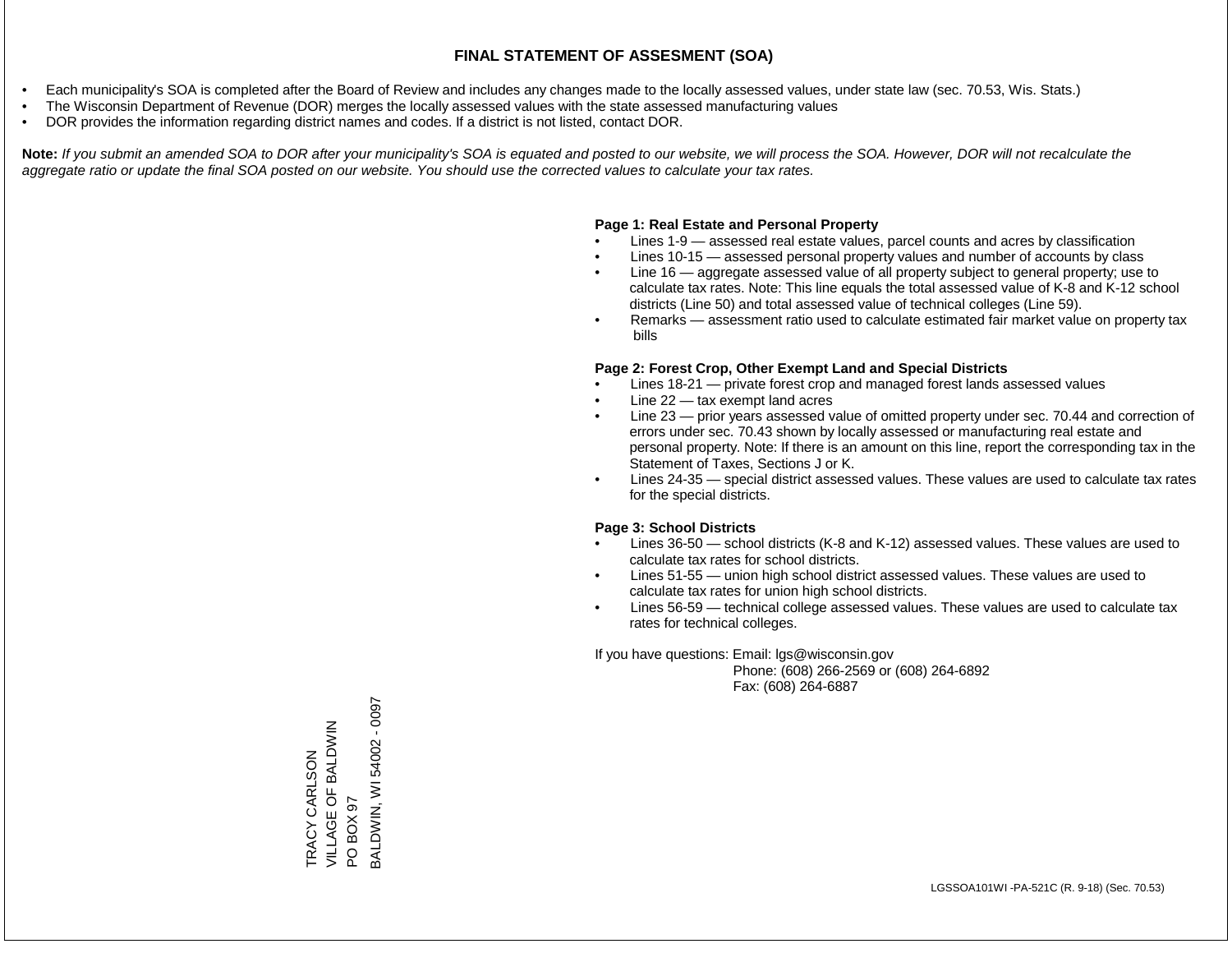|                | <b>FINAL - EQUATED</b><br><b>STATEMENT OF ASSESSMENT FOR 2021</b>                                                                                                                            |                          | 55                                        | 116                                          | 1482                           | This is an Amended Return              | Page 1                                  |  |
|----------------|----------------------------------------------------------------------------------------------------------------------------------------------------------------------------------------------|--------------------------|-------------------------------------------|----------------------------------------------|--------------------------------|----------------------------------------|-----------------------------------------|--|
|                |                                                                                                                                                                                              |                          | CO                                        | <b>MUN</b>                                   | ACCT NO                        |                                        |                                         |  |
|                | <b>FOR</b><br><b>VILLAGE OF</b><br>OF.                                                                                                                                                       | <b>DEER PARK</b>         |                                           | ST CROIX COUNTY                              |                                |                                        |                                         |  |
|                | Town - Village - City                                                                                                                                                                        | <b>Municipality Name</b> |                                           | <b>County Name</b>                           |                                |                                        |                                         |  |
| Line<br>No.    | <b>REAL ESTATE</b><br>(See Lines 18 - 22 for                                                                                                                                                 |                          | PARCEL COUNT<br>TOTAL LAND   IMPROVEMENTS | NO. OF ACRES<br><b>WHOLE</b><br>NUMBERS ONLY | <b>VALUE OF</b><br><b>LAND</b> | <b>VALUE OF</b><br><b>IMPROVEMENTS</b> | TOTAL VALUE OF LAND<br>AND IMPROVEMENTS |  |
|                | other Real Estate)                                                                                                                                                                           | (Col. A)                 | (Col. B)                                  | (Col, C)                                     | (Col. D)                       | (Col. E)                               | (Col. F)                                |  |
| $\overline{1}$ | <b>RESIDENTIAL - Class 1</b><br>167                                                                                                                                                          |                          | 96                                        | 59                                           | 1,207,000                      | 8,686,700                              | 9,893,700                               |  |
| $\overline{2}$ | 21<br>COMMERCIAL - Class 2                                                                                                                                                                   |                          | 21                                        | 12                                           | 252,100                        | 1,276,600                              | 1,528,700                               |  |
| 3              | <b>MANUFACTURING - Class 3</b><br>$\overline{0}$                                                                                                                                             |                          |                                           | $\mathbf 0$<br>$\mathbf 0$                   | $\Omega$                       | $\Omega$                               | $\Omega$                                |  |
| 4              | <b>AGRICULTURAL - Class 4</b>                                                                                                                                                                | 15                       |                                           | 222                                          | 38,300                         |                                        | 38,300                                  |  |
| 5              | <b>UNDEVELOPED - Class 5</b>                                                                                                                                                                 | 10                       |                                           | 33                                           | 15,600                         |                                        | 15,600                                  |  |
| 6              | AGRICULTURAL FOREST - Class 5m                                                                                                                                                               | 3                        |                                           | 38                                           | 57,000                         |                                        | 57,000                                  |  |
| $\overline{7}$ | FOREST LANDS - Class 6                                                                                                                                                                       | $\overline{2}$           |                                           | 38                                           | 88,500                         |                                        | 88,500                                  |  |
| 8              | OTHER - Class 7                                                                                                                                                                              | $\overline{2}$           |                                           | 3<br>3                                       | 12,500                         | 76,100                                 | 88,600                                  |  |
| 9              | TOTAL - ALL COLUMNS                                                                                                                                                                          | 220                      | 120                                       | 405                                          | 1,671,000                      | 10,039,400                             | 11,710,400                              |  |
| 10             | NUMBER OF PERSONAL PROPERTY ACCOUNTS IN ROLL                                                                                                                                                 |                          |                                           | 9                                            | <b>LOCALLY ASSESSED</b>        | <b>MANUFACTURING</b>                   | <b>MERGED</b>                           |  |
| 11             | BOATS AND OTHER WATERCRAFT NOT EXEMPT - Code 1                                                                                                                                               |                          |                                           |                                              | 0                              | 0                                      | 0                                       |  |
| 12             | MACHINERY, TOOLS AND PATTERNS - Code 2                                                                                                                                                       |                          |                                           |                                              |                                | $\Omega$                               | $\Omega$                                |  |
| 13             | FURNITURE, FIXTURES AND EQUIPMENT - Code 3                                                                                                                                                   |                          |                                           |                                              | 22,600                         | $\boldsymbol{0}$                       | 22,600                                  |  |
| 14             | ALL OTHER PERSONAL PROPERTY NOT EXEMPT - Codes 4A, 4B, 4C                                                                                                                                    |                          |                                           |                                              | 400                            | 0                                      | 400                                     |  |
| 15             | TOTAL OF PERSONAL PROPERTY NOT EXEMPT (Total of Lines 11-14)                                                                                                                                 |                          |                                           |                                              | 23,000                         | 0                                      | 23,000                                  |  |
| 16             | AGGREGATE ASSESSED VALUE OF ALL PROPERTY SUBJECT TO THE GENERAL PROPERTY TAX (Total of Lines 9F and 15F)<br>MUST EQUAL TOTAL VALUE OF THE SCHOOL DISTRICTS (K-12 PLUS K-8) - Line 50, Col. F |                          |                                           |                                              |                                |                                        | 11,733,400                              |  |
| 17             | <b>BOARD OF REVIEW</b><br>DATE OF FINAL ADJOURNMENT                                                                                                                                          | 05/01/2021               |                                           | Name of Assessor<br><b>LISA MEYER</b>        |                                | Telephone #<br>$(715)$ 235-1338        |                                         |  |

The Assessment Ratio to be used in calculating the estimated Fair Market Value on tax bills for this tax district is .743853732

This ratio should be used to convert assessed values to "Calculate Equalized Values" in Step 1 of the Lottery and Gaming Credit Calculations.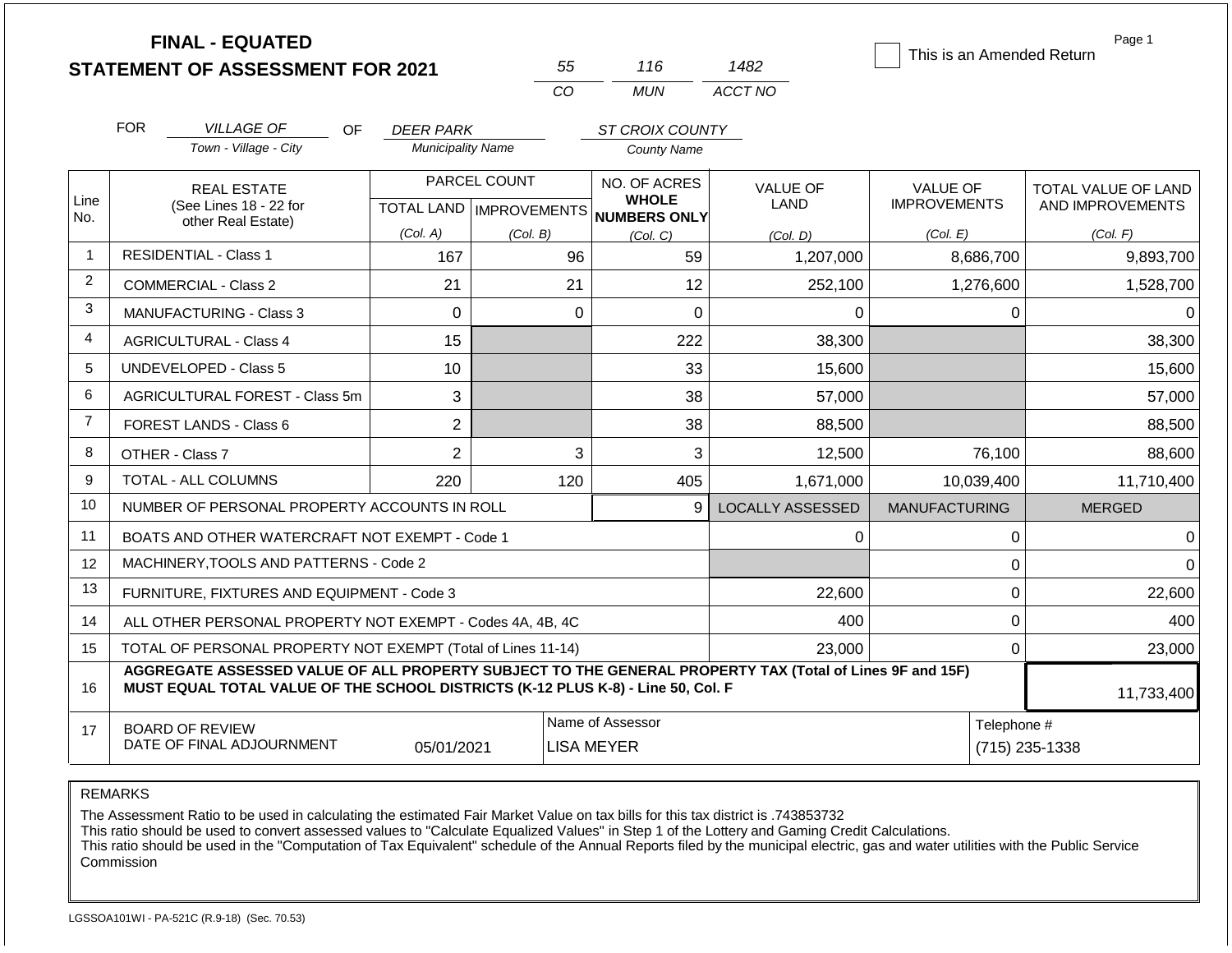2021 55 116 1482

FOREST LANDS (Line 7) and FOREST CROPS (in this section) - are **NOT** the same *YEAR CO MUN ACCT NO*

| 18 | (a) PARCELS                      | (b) ACRES                                                       | Private Forest Crop - Reg Class @ 10¢ per acre<br>(c) ASSESSED VALUE |                                                                                                | (d) PARCELS              |                                                               | Private Forest Crop - Reg Class @ \$2.52 per acre<br>(e) ACRES                         |                                                                                           | (f) ASSESSED VALUE |                    |  |
|----|----------------------------------|-----------------------------------------------------------------|----------------------------------------------------------------------|------------------------------------------------------------------------------------------------|--------------------------|---------------------------------------------------------------|----------------------------------------------------------------------------------------|-------------------------------------------------------------------------------------------|--------------------|--------------------|--|
| 19 | (a) PARCELS                      | Private Forest Crop - Special Class @ 20¢ per acre<br>(b) ACRES |                                                                      | (c) ASSESSED VALUE                                                                             |                          | (d) PARCELS                                                   |                                                                                        | Entered Before 2005 Managed Forest - Ferrous Mining CLOSED @ \$7.87 per acre<br>(e) ACRES |                    | (f) ASSESSED VALUE |  |
|    |                                  |                                                                 |                                                                      | Entered Before 2005 Managed Forest - OPEN @ 74 ¢ per acre                                      |                          |                                                               |                                                                                        | Entered Before 2005 Managed Forest - CLOSED @                                             |                    | $$1.75$ per acre   |  |
| 20 | (a) PARCELS<br>(b) ACRES         |                                                                 | (c) ASSESSED VALUE                                                   |                                                                                                | (d) PARCELS<br>(e) ACRES |                                                               |                                                                                        |                                                                                           | (f) ASSESSED VALUE |                    |  |
|    |                                  |                                                                 |                                                                      | Entered After 2004 Managed Forest - OPEN @ \$2.04 per acre                                     |                          | Entered After 2004 Managed Forest - CLOSED @ \$10.20 per acre |                                                                                        |                                                                                           |                    |                    |  |
| 21 | (a) PARCELS                      | (b) ACRES                                                       |                                                                      | (c) ASSESSED VALUE                                                                             |                          | (d) PARCELS                                                   |                                                                                        | (e) ACRES                                                                                 |                    | (f) ASSESSED VALUE |  |
|    |                                  |                                                                 |                                                                      |                                                                                                |                          |                                                               |                                                                                        |                                                                                           |                    |                    |  |
| 22 | (a) County Forest Cropland Acres |                                                                 |                                                                      | (b) Federal Acres                                                                              |                          | (c) State Acres                                               |                                                                                        | (d) County (NOT FOREST CROP) Acres                                                        |                    | (e) Other Acres    |  |
|    |                                  |                                                                 |                                                                      | 156                                                                                            |                          | 7.65                                                          |                                                                                        |                                                                                           | 15.93              |                    |  |
|    |                                  |                                                                 |                                                                      | Assessed Value of Omitted Property From Prior Years (Sec. 70.44)                               |                          |                                                               |                                                                                        | Assessed Value of Sec. 70.43 Corrections of Errors by Assessors                           |                    |                    |  |
| 23 |                                  | (a) REAL ESTATE                                                 |                                                                      | (b) PERSONAL                                                                                   |                          |                                                               |                                                                                        | (c1) REAL ESTATE                                                                          | (c2) PERSONAL      |                    |  |
|    |                                  |                                                                 |                                                                      |                                                                                                |                          |                                                               |                                                                                        |                                                                                           |                    |                    |  |
|    |                                  | (d) REAL ESTATE                                                 |                                                                      | Manufacturing Equated Value of Omitted Property From Prior Years (Sec. 70.995)<br>(e) PERSONAL |                          |                                                               | Mfg. Equated Value of Sec.70.43 Corrections of Errors by Assessors<br>(f1) REAL ESTATE |                                                                                           |                    | (f2) PERSONAL      |  |
|    |                                  |                                                                 |                                                                      |                                                                                                |                          |                                                               |                                                                                        |                                                                                           |                    |                    |  |
|    |                                  |                                                                 |                                                                      |                                                                                                |                          |                                                               |                                                                                        |                                                                                           |                    |                    |  |

## **SPECIAL DISTRICTS**

| Line<br>No. | <b>Enter 6-digit</b><br>Special District | <b>Account</b><br><b>Number</b> | <b>Special District Name</b> | <b>Locally Assessed Value</b><br>of Real Estate and | Mfg Value of Real Estate<br>and Personal Property | <b>Merged Value of</b><br><b>Real Estate and</b> |
|-------------|------------------------------------------|---------------------------------|------------------------------|-----------------------------------------------------|---------------------------------------------------|--------------------------------------------------|
|             | Code (Col. A)                            | (Col. B)                        | (Col. C)                     | Personal Property (Col. D)                          | (Col. E)                                          | <b>Personal Property (Col. F)</b>                |
| 24          |                                          |                                 |                              |                                                     |                                                   |                                                  |
| 25          |                                          |                                 |                              |                                                     |                                                   |                                                  |
| 26          |                                          |                                 |                              |                                                     |                                                   |                                                  |
| 27          |                                          |                                 |                              |                                                     |                                                   |                                                  |
| 28          |                                          |                                 |                              |                                                     |                                                   |                                                  |
| 29          |                                          |                                 |                              |                                                     |                                                   |                                                  |
| 30          |                                          |                                 |                              |                                                     |                                                   |                                                  |
| 31          |                                          |                                 |                              |                                                     |                                                   |                                                  |
| 32          |                                          |                                 |                              |                                                     |                                                   |                                                  |
| 33          |                                          |                                 |                              |                                                     |                                                   |                                                  |
| 34          |                                          |                                 |                              |                                                     |                                                   |                                                  |
| 35          |                                          |                                 |                              |                                                     |                                                   |                                                  |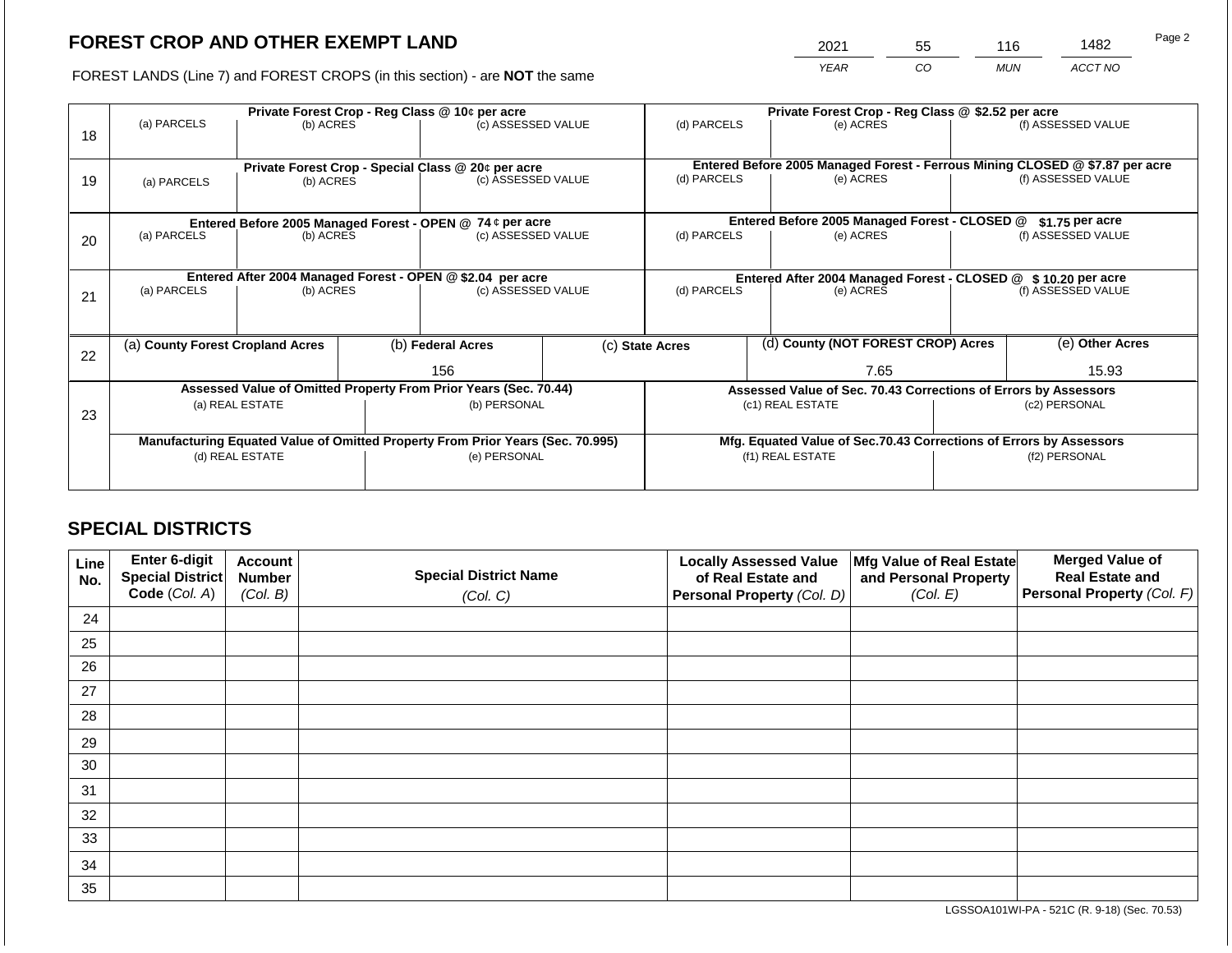#### *YEAR*  2021  $\overline{co}$ 55 *MUN*  116 *ACCT NO*  1482 **SCHOOL DISTRICTS Line No. Enter 6-digit School District Code** *(Col. A)* **Account Number** *(Col. B)* **School District Name** *(Col. C)* **Locally Assessed Value of Real Estate and Personal Property** *(Col. D)* **Mfg Value of Real Estate and Personal Property** *(Col. E)* **Merged Value of Real Estate and Personal Property** *(Col. F)* **A. SCHOOL DISTRICTS (K-8 and K-12)** 36 37 38 39 40 41 42 43 44 45 46 47 48 49 50 TOTAL ASSESSED VALUE OF SCHOOL DISTRICTS (K-8 and K-12) **B. UNION HIGH SCHOOL DISTRICTS** 51 52 53 54 55 **C. TECHNICAL COLLEGE DISTRICTS** 56 57 58 59 TOTAL ASSESSED VALUE OF TECHNICAL COLLEGES TOTAL ASSESSED VALUE OF UNION HIGH SCHOOLS 480119 0286 SCH D OF AMERY 11,733,400 11,733,400 001700 | 0016 | NORTHWOOD TECHNICAL COLLEGE 11,733,400 11,733,400 11,733,400 11,733,400 11,733,400 11,733,400

 *I hereby certify, to the best of my knowledge and belief, this form is complete and correct.*

| Name               |                       | Title | Submission date  |
|--------------------|-----------------------|-------|------------------|
| <b>CARY OEHLKE</b> |                       |       | 2021<br>06<br>01 |
| Phone              | Email address         |       |                  |
| 715<br>386<br>4679 | CARY.OEHLKE@SCCWI.GOV |       |                  |

LGSSOA101WI -PA-521C (R. 9-18) (Sec. 70.53)

Page 3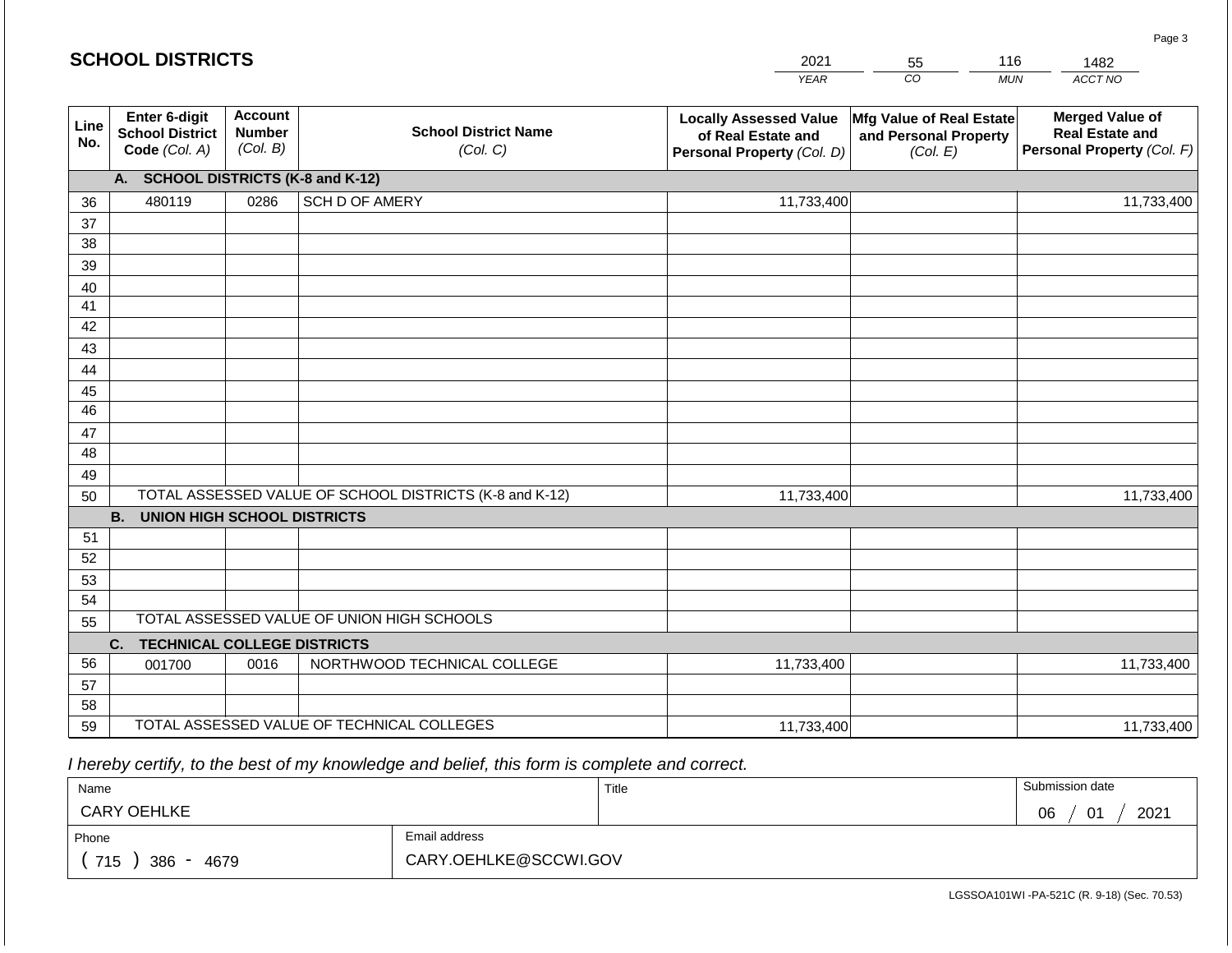- Each municipality's SOA is completed after the Board of Review and includes any changes made to the locally assessed values, under state law (sec. 70.53, Wis. Stats.)
- The Wisconsin Department of Revenue (DOR) merges the locally assessed values with the state assessed manufacturing values
- DOR provides the information regarding district names and codes. If a district is not listed, contact DOR.

Note: If you submit an amended SOA to DOR after your municipality's SOA is equated and posted to our website, we will process the SOA. However, DOR will not recalculate the *aggregate ratio or update the final SOA posted on our website. You should use the corrected values to calculate your tax rates.*

## **Page 1: Real Estate and Personal Property**

- Lines 1-9 assessed real estate values, parcel counts and acres by classification
- Lines 10-15 assessed personal property values and number of accounts by class
- Line 16 aggregate assessed value of all property subject to general property; use to calculate tax rates. Note: This line equals the total assessed value of K-8 and K-12 school districts (Line 50) and total assessed value of technical colleges (Line 59).
- Remarks assessment ratio used to calculate estimated fair market value on property tax bills

### **Page 2: Forest Crop, Other Exempt Land and Special Districts**

- Lines 18-21 private forest crop and managed forest lands assessed values
- Line  $22 -$  tax exempt land acres
- Line 23 prior years assessed value of omitted property under sec. 70.44 and correction of errors under sec. 70.43 shown by locally assessed or manufacturing real estate and personal property. Note: If there is an amount on this line, report the corresponding tax in the Statement of Taxes, Sections J or K.
- Lines 24-35 special district assessed values. These values are used to calculate tax rates for the special districts.

### **Page 3: School Districts**

- Lines 36-50 school districts (K-8 and K-12) assessed values. These values are used to calculate tax rates for school districts.
- Lines 51-55 union high school district assessed values. These values are used to calculate tax rates for union high school districts.
- Lines 56-59 technical college assessed values. These values are used to calculate tax rates for technical colleges.

If you have questions: Email: lgs@wisconsin.gov

 Phone: (608) 266-2569 or (608) 264-6892 Fax: (608) 264-6887

DALE CLARKSON VILLAGE OF DEER PARK DALE CLARKSON<br>VILLAGE OF DEER PARK<br>112 FRONT ST W<br>DEER PARK, WI 54007 DEER PARK, WI 54007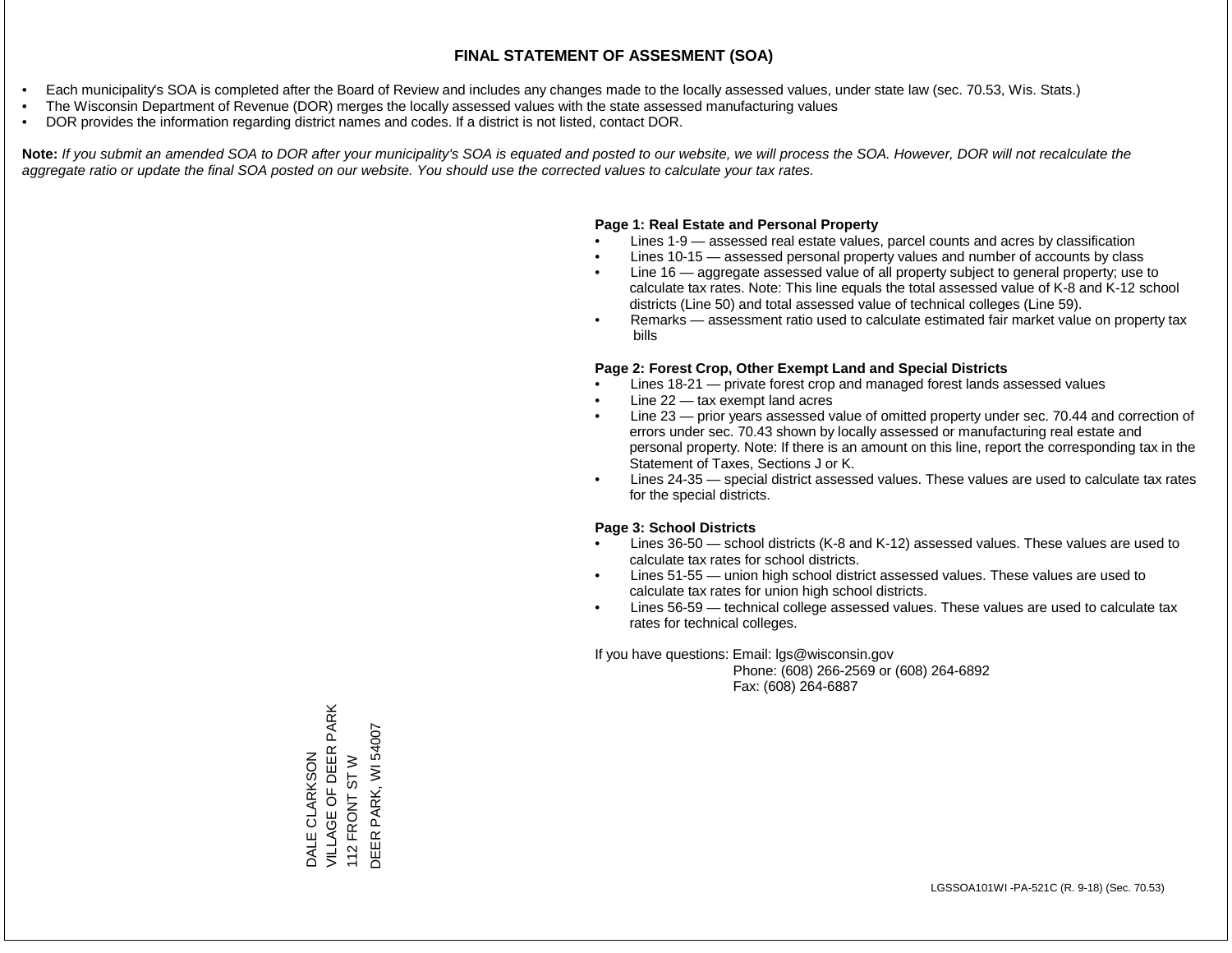|                | <b>FINAL - EQUATED</b>                                                                                                                                                                       |                          |                           |                                           |                         | This is an Amended Return | Page 1                     |  |  |
|----------------|----------------------------------------------------------------------------------------------------------------------------------------------------------------------------------------------|--------------------------|---------------------------|-------------------------------------------|-------------------------|---------------------------|----------------------------|--|--|
|                | <b>STATEMENT OF ASSESSMENT FOR 2021</b>                                                                                                                                                      |                          | 55                        | 136                                       | 1483                    |                           |                            |  |  |
|                |                                                                                                                                                                                              |                          | CO                        | <b>MUN</b>                                | ACCT NO                 |                           |                            |  |  |
|                | <b>FOR</b><br><b>VILLAGE OF</b><br>OF.<br>ST CROIX COUNTY<br>HAMMOND                                                                                                                         |                          |                           |                                           |                         |                           |                            |  |  |
|                | Town - Village - City                                                                                                                                                                        | <b>Municipality Name</b> |                           | <b>County Name</b>                        |                         |                           |                            |  |  |
|                | <b>REAL ESTATE</b>                                                                                                                                                                           |                          | PARCEL COUNT              | NO. OF ACRES                              | <b>VALUE OF</b>         | <b>VALUE OF</b>           | <b>TOTAL VALUE OF LAND</b> |  |  |
| Line<br>No.    | (See Lines 18 - 22 for<br>other Real Estate)                                                                                                                                                 |                          | TOTAL LAND   IMPROVEMENTS | <b>WHOLE</b><br><b>NUMBERS ONLY</b>       | LAND                    | <b>IMPROVEMENTS</b>       | AND IMPROVEMENTS           |  |  |
|                |                                                                                                                                                                                              | (Col. A)                 | (Col. B)                  | (Col, C)                                  | (Col. D)                | (Col. E)                  | (Col. F)                   |  |  |
| $\mathbf{1}$   | <b>RESIDENTIAL - Class 1</b>                                                                                                                                                                 | 643                      | 625                       | 200                                       | 17,172,800              | 93,816,400                | 110,989,200                |  |  |
| $\overline{2}$ | <b>COMMERCIAL - Class 2</b>                                                                                                                                                                  | 61                       | 52                        | 92                                        | 1,906,000               | 21,777,800                | 23,683,800                 |  |  |
| 3              | <b>MANUFACTURING - Class 3</b>                                                                                                                                                               | 6                        | 6                         | 65                                        | 1,322,300               | 12,249,500                | 13,571,800                 |  |  |
| $\overline{4}$ | <b>AGRICULTURAL - Class 4</b>                                                                                                                                                                | 30                       |                           | 594                                       | 117,400                 |                           | 117,400                    |  |  |
| 5              | UNDEVELOPED - Class 5                                                                                                                                                                        | 11                       |                           | 50                                        | 63,400                  |                           | 63,400                     |  |  |
| 6              | AGRICULTURAL FOREST - Class 5m                                                                                                                                                               | 4                        |                           | 31                                        | 93,400                  |                           | 93,400                     |  |  |
| $\overline{7}$ | <b>FOREST LANDS - Class 6</b>                                                                                                                                                                | 3                        |                           | 3                                         | 17,300                  |                           | 17,300                     |  |  |
| 8              | OTHER - Class 7                                                                                                                                                                              | $\Omega$                 | $\Omega$                  | $\Omega$                                  | $\Omega$                | $\Omega$                  | $\Omega$                   |  |  |
| 9              | <b>TOTAL - ALL COLUMNS</b>                                                                                                                                                                   | 758                      | 683                       | 1,035                                     | 20,692,600              | 127,843,700               | 148,536,300                |  |  |
| 10             | NUMBER OF PERSONAL PROPERTY ACCOUNTS IN ROLL                                                                                                                                                 |                          |                           | 40                                        | <b>LOCALLY ASSESSED</b> | <b>MANUFACTURING</b>      | <b>MERGED</b>              |  |  |
| 11             | BOATS AND OTHER WATERCRAFT NOT EXEMPT - Code 1                                                                                                                                               |                          |                           |                                           | 0                       | 0                         | $\Omega$                   |  |  |
| 12             | MACHINERY, TOOLS AND PATTERNS - Code 2                                                                                                                                                       |                          |                           |                                           |                         | 1,692,200                 | 1,692,200                  |  |  |
| 13             | FURNITURE, FIXTURES AND EQUIPMENT - Code 3                                                                                                                                                   |                          |                           |                                           | 321,200                 | 275,800                   | 597,000                    |  |  |
| 14             | ALL OTHER PERSONAL PROPERTY NOT EXEMPT - Codes 4A, 4B, 4C                                                                                                                                    |                          |                           |                                           | 217,700                 | 128,400                   | 346,100                    |  |  |
| 15             | TOTAL OF PERSONAL PROPERTY NOT EXEMPT (Total of Lines 11-14)                                                                                                                                 |                          |                           | 538,900                                   | 2,096,400               | 2,635,300                 |                            |  |  |
| 16             | AGGREGATE ASSESSED VALUE OF ALL PROPERTY SUBJECT TO THE GENERAL PROPERTY TAX (Total of Lines 9F and 15F)<br>MUST EQUAL TOTAL VALUE OF THE SCHOOL DISTRICTS (K-12 PLUS K-8) - Line 50, Col. F |                          |                           | 151,171,600                               |                         |                           |                            |  |  |
| 17             | <b>BOARD OF REVIEW</b><br>DATE OF FINAL ADJOURNMENT                                                                                                                                          | 05/12/2021               |                           | Name of Assessor<br><b>RANDY PROCHNOW</b> |                         | Telephone #               | (715) 309-2863             |  |  |

The Assessment Ratio to be used in calculating the estimated Fair Market Value on tax bills for this tax district is .957235601

This ratio should be used to convert assessed values to "Calculate Equalized Values" in Step 1 of the Lottery and Gaming Credit Calculations.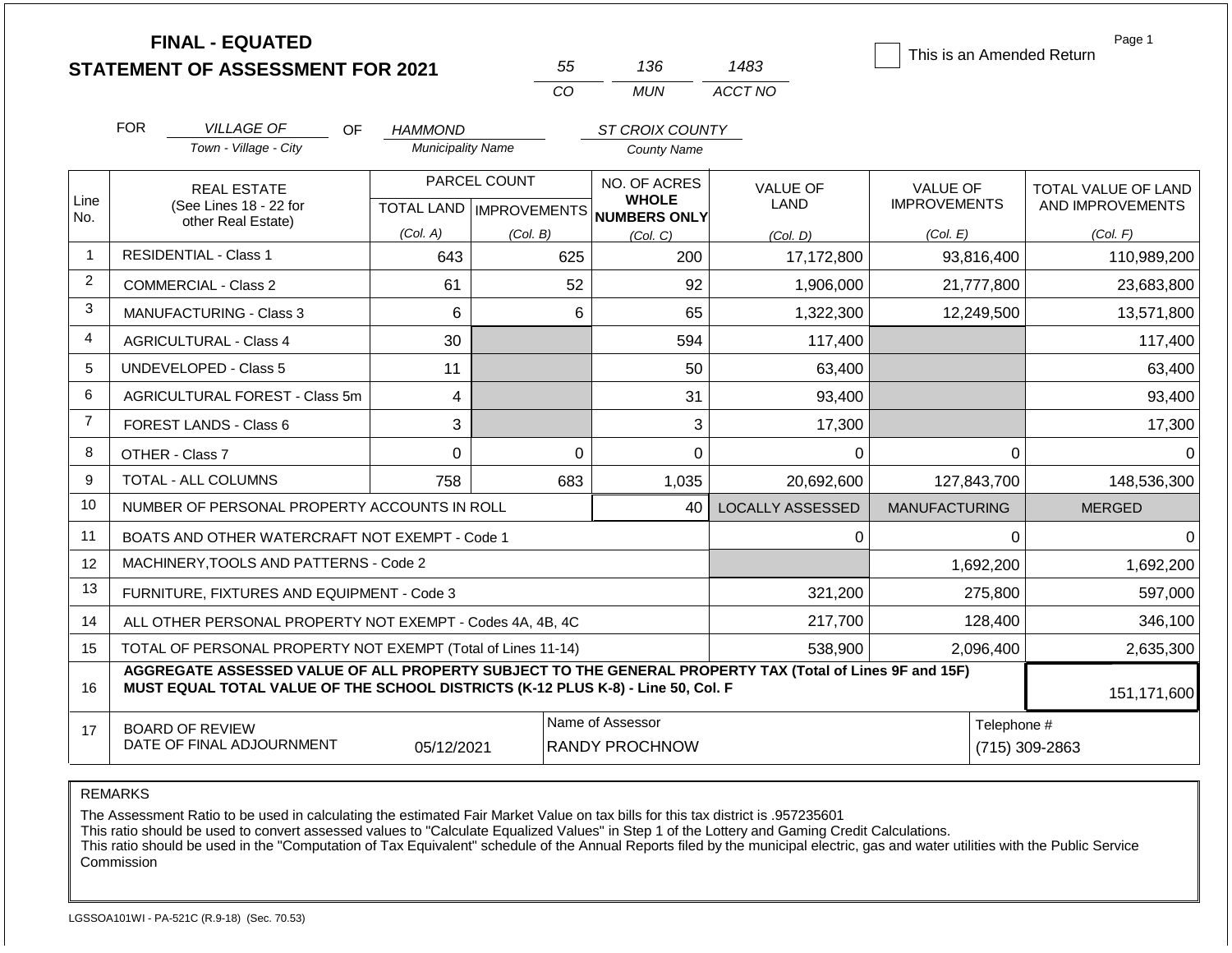2021 55 136 1483

FOREST LANDS (Line 7) and FOREST CROPS (in this section) - are **NOT** the same *YEAR CO MUN ACCT NO*

|    |                                                                                |                 | Private Forest Crop - Reg Class @ 10¢ per acre |                                                                  | Private Forest Crop - Reg Class @ \$2.52 per acre |                                                               |                                                                              |                                                                    |  |                    |
|----|--------------------------------------------------------------------------------|-----------------|------------------------------------------------|------------------------------------------------------------------|---------------------------------------------------|---------------------------------------------------------------|------------------------------------------------------------------------------|--------------------------------------------------------------------|--|--------------------|
| 18 | (a) PARCELS                                                                    | (b) ACRES       |                                                | (c) ASSESSED VALUE                                               |                                                   | (d) PARCELS                                                   |                                                                              | (e) ACRES                                                          |  | (f) ASSESSED VALUE |
|    |                                                                                |                 |                                                |                                                                  |                                                   |                                                               |                                                                              |                                                                    |  |                    |
|    |                                                                                |                 |                                                | Private Forest Crop - Special Class @ 20¢ per acre               |                                                   |                                                               | Entered Before 2005 Managed Forest - Ferrous Mining CLOSED @ \$7.87 per acre |                                                                    |  |                    |
| 19 | (a) PARCELS                                                                    | (b) ACRES       |                                                | (c) ASSESSED VALUE                                               |                                                   | (d) PARCELS                                                   |                                                                              | (e) ACRES                                                          |  | (f) ASSESSED VALUE |
|    |                                                                                |                 |                                                |                                                                  |                                                   |                                                               |                                                                              |                                                                    |  |                    |
|    |                                                                                |                 |                                                | Entered Before 2005 Managed Forest - OPEN @ 74 ¢ per acre        |                                                   |                                                               |                                                                              | Entered Before 2005 Managed Forest - CLOSED @                      |  | $$1.75$ per acre   |
| 20 | (a) PARCELS                                                                    | (b) ACRES       |                                                | (c) ASSESSED VALUE                                               |                                                   | (d) PARCELS                                                   |                                                                              | (e) ACRES                                                          |  | (f) ASSESSED VALUE |
|    |                                                                                |                 |                                                |                                                                  |                                                   |                                                               |                                                                              |                                                                    |  |                    |
|    |                                                                                |                 |                                                | Entered After 2004 Managed Forest - OPEN @ \$2.04 per acre       |                                                   | Entered After 2004 Managed Forest - CLOSED @ \$10.20 per acre |                                                                              |                                                                    |  |                    |
| 21 | (a) PARCELS                                                                    | (b) ACRES       |                                                | (c) ASSESSED VALUE                                               |                                                   | (d) PARCELS<br>(e) ACRES                                      |                                                                              | (f) ASSESSED VALUE                                                 |  |                    |
|    |                                                                                |                 |                                                |                                                                  |                                                   |                                                               |                                                                              |                                                                    |  |                    |
|    |                                                                                |                 |                                                |                                                                  |                                                   |                                                               |                                                                              |                                                                    |  |                    |
| 22 | (a) County Forest Cropland Acres                                               |                 |                                                | (b) Federal Acres                                                |                                                   | (c) State Acres                                               |                                                                              | (d) County (NOT FOREST CROP) Acres                                 |  | (e) Other Acres    |
|    |                                                                                |                 |                                                | 8.71                                                             |                                                   |                                                               |                                                                              |                                                                    |  | 208.41             |
|    |                                                                                |                 |                                                | Assessed Value of Omitted Property From Prior Years (Sec. 70.44) |                                                   |                                                               |                                                                              | Assessed Value of Sec. 70.43 Corrections of Errors by Assessors    |  |                    |
| 23 |                                                                                | (a) REAL ESTATE |                                                | (b) PERSONAL                                                     |                                                   |                                                               |                                                                              | (c1) REAL ESTATE                                                   |  | (c2) PERSONAL      |
|    |                                                                                |                 |                                                |                                                                  |                                                   |                                                               |                                                                              |                                                                    |  |                    |
|    | Manufacturing Equated Value of Omitted Property From Prior Years (Sec. 70.995) |                 |                                                |                                                                  |                                                   |                                                               |                                                                              | Mfg. Equated Value of Sec.70.43 Corrections of Errors by Assessors |  |                    |
|    | (d) REAL ESTATE                                                                |                 |                                                | (e) PERSONAL                                                     |                                                   |                                                               |                                                                              | (f1) REAL ESTATE                                                   |  | (f2) PERSONAL      |
|    |                                                                                |                 |                                                |                                                                  |                                                   |                                                               |                                                                              |                                                                    |  |                    |

## **SPECIAL DISTRICTS**

| Line<br>No. | Enter 6-digit<br>Special District<br>Code (Col. A) | <b>Account</b><br><b>Number</b><br>(Col. B) | <b>Special District Name</b><br>(Col. C) | <b>Locally Assessed Value</b><br>of Real Estate and<br><b>Personal Property (Col. D)</b> | Mfg Value of Real Estate<br>and Personal Property<br>(Col. E) | <b>Merged Value of</b><br><b>Real Estate and</b><br>Personal Property (Col. F) |
|-------------|----------------------------------------------------|---------------------------------------------|------------------------------------------|------------------------------------------------------------------------------------------|---------------------------------------------------------------|--------------------------------------------------------------------------------|
| 24          |                                                    |                                             |                                          |                                                                                          |                                                               |                                                                                |
| 25          |                                                    |                                             |                                          |                                                                                          |                                                               |                                                                                |
| 26          |                                                    |                                             |                                          |                                                                                          |                                                               |                                                                                |
| 27          |                                                    |                                             |                                          |                                                                                          |                                                               |                                                                                |
| 28          |                                                    |                                             |                                          |                                                                                          |                                                               |                                                                                |
| 29          |                                                    |                                             |                                          |                                                                                          |                                                               |                                                                                |
| 30          |                                                    |                                             |                                          |                                                                                          |                                                               |                                                                                |
| 31          |                                                    |                                             |                                          |                                                                                          |                                                               |                                                                                |
| 32          |                                                    |                                             |                                          |                                                                                          |                                                               |                                                                                |
| 33          |                                                    |                                             |                                          |                                                                                          |                                                               |                                                                                |
| 34          |                                                    |                                             |                                          |                                                                                          |                                                               |                                                                                |
| 35          |                                                    |                                             |                                          |                                                                                          |                                                               |                                                                                |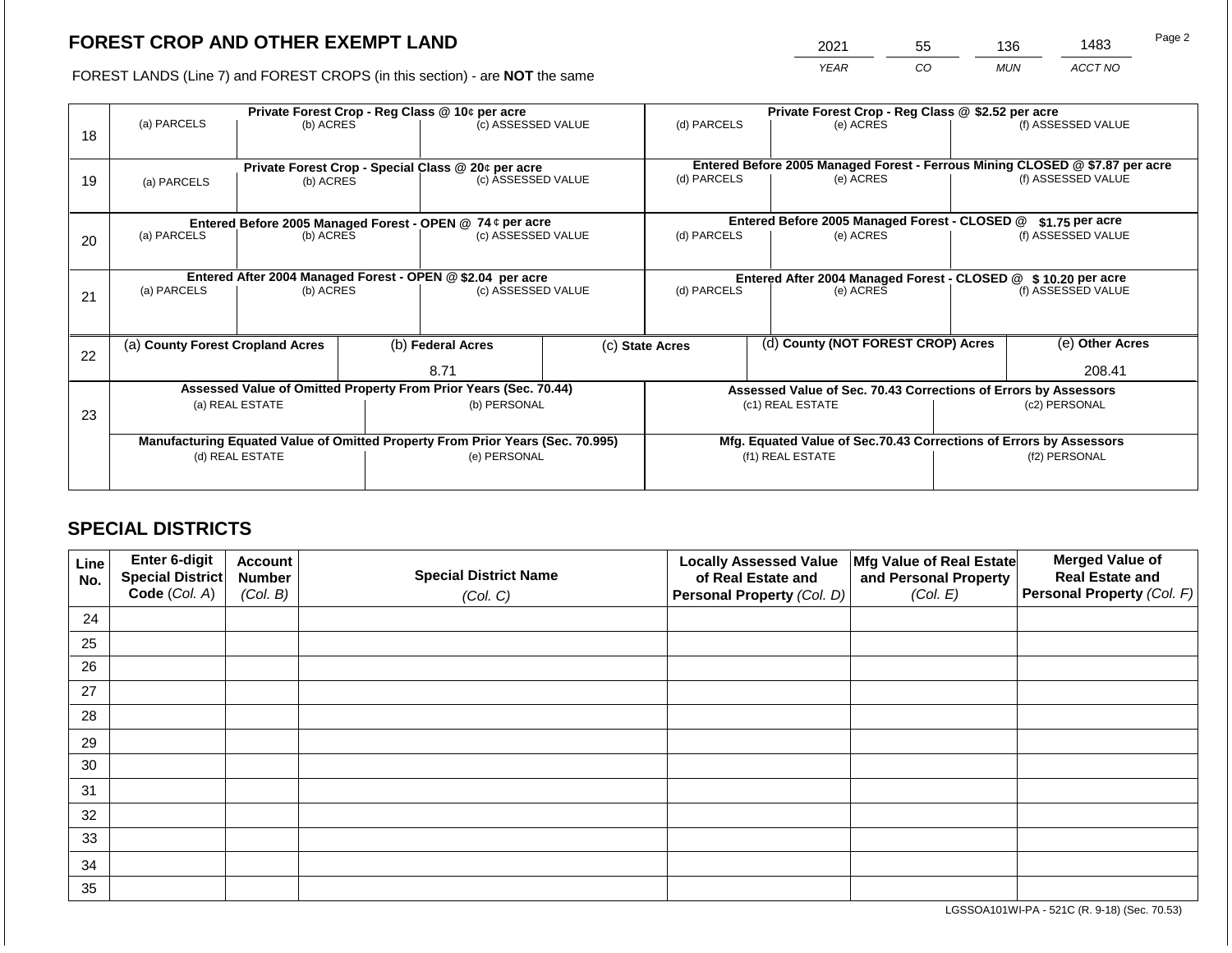| 2021 | 55 | 136 | 1483    |
|------|----|-----|---------|
| YFAR | CC | MUN | ACCT NO |

| Line<br>No. | <b>Enter 6-digit</b><br><b>School District</b><br>Code (Col. A) | <b>Account</b><br><b>Number</b><br>(Col. B) | <b>School District Name</b><br>(Col. C)                 | <b>Locally Assessed Value</b><br>of Real Estate and<br>Personal Property (Col. D) | Mfg Value of Real Estate<br>and Personal Property<br>(Col. E) | <b>Merged Value of</b><br><b>Real Estate and</b><br>Personal Property (Col. F) |  |  |  |  |  |  |
|-------------|-----------------------------------------------------------------|---------------------------------------------|---------------------------------------------------------|-----------------------------------------------------------------------------------|---------------------------------------------------------------|--------------------------------------------------------------------------------|--|--|--|--|--|--|
|             | <b>SCHOOL DISTRICTS (K-8 and K-12)</b><br>A.                    |                                             |                                                         |                                                                                   |                                                               |                                                                                |  |  |  |  |  |  |
| 36          | 552422                                                          | 0329                                        | SCH D OF SAINT CROIX CENTRAL (HAMMOND)                  | 135,503,400                                                                       | 15,668,200                                                    | 151,171,600                                                                    |  |  |  |  |  |  |
| 37          |                                                                 |                                             |                                                         |                                                                                   |                                                               |                                                                                |  |  |  |  |  |  |
| 38          |                                                                 |                                             |                                                         |                                                                                   |                                                               |                                                                                |  |  |  |  |  |  |
| 39          |                                                                 |                                             |                                                         |                                                                                   |                                                               |                                                                                |  |  |  |  |  |  |
| 40          |                                                                 |                                             |                                                         |                                                                                   |                                                               |                                                                                |  |  |  |  |  |  |
| 41          |                                                                 |                                             |                                                         |                                                                                   |                                                               |                                                                                |  |  |  |  |  |  |
| 42          |                                                                 |                                             |                                                         |                                                                                   |                                                               |                                                                                |  |  |  |  |  |  |
| 43          |                                                                 |                                             |                                                         |                                                                                   |                                                               |                                                                                |  |  |  |  |  |  |
| 44          |                                                                 |                                             |                                                         |                                                                                   |                                                               |                                                                                |  |  |  |  |  |  |
| 45          |                                                                 |                                             |                                                         |                                                                                   |                                                               |                                                                                |  |  |  |  |  |  |
| 46          |                                                                 |                                             |                                                         |                                                                                   |                                                               |                                                                                |  |  |  |  |  |  |
| 47          |                                                                 |                                             |                                                         |                                                                                   |                                                               |                                                                                |  |  |  |  |  |  |
| 48          |                                                                 |                                             |                                                         |                                                                                   |                                                               |                                                                                |  |  |  |  |  |  |
| 49          |                                                                 |                                             |                                                         |                                                                                   |                                                               |                                                                                |  |  |  |  |  |  |
| 50          |                                                                 |                                             | TOTAL ASSESSED VALUE OF SCHOOL DISTRICTS (K-8 and K-12) | 135,503,400                                                                       | 15,668,200                                                    | 151,171,600                                                                    |  |  |  |  |  |  |
|             | <b>B.</b><br><b>UNION HIGH SCHOOL DISTRICTS</b>                 |                                             |                                                         |                                                                                   |                                                               |                                                                                |  |  |  |  |  |  |
| 51          |                                                                 |                                             |                                                         |                                                                                   |                                                               |                                                                                |  |  |  |  |  |  |
| 52          |                                                                 |                                             |                                                         |                                                                                   |                                                               |                                                                                |  |  |  |  |  |  |
| 53          |                                                                 |                                             |                                                         |                                                                                   |                                                               |                                                                                |  |  |  |  |  |  |
| 54          |                                                                 |                                             |                                                         |                                                                                   |                                                               |                                                                                |  |  |  |  |  |  |
| 55          |                                                                 |                                             | TOTAL ASSESSED VALUE OF UNION HIGH SCHOOLS              |                                                                                   |                                                               |                                                                                |  |  |  |  |  |  |
|             | <b>TECHNICAL COLLEGE DISTRICTS</b><br>C.                        |                                             |                                                         |                                                                                   |                                                               |                                                                                |  |  |  |  |  |  |
| 56          | 001700                                                          | 0016                                        | NORTHWOOD TECHNICAL COLLEGE                             | 135,503,400                                                                       | 15,668,200                                                    | 151,171,600                                                                    |  |  |  |  |  |  |
| 57          |                                                                 |                                             |                                                         |                                                                                   |                                                               |                                                                                |  |  |  |  |  |  |
| 58          |                                                                 |                                             |                                                         |                                                                                   |                                                               |                                                                                |  |  |  |  |  |  |
| 59          |                                                                 |                                             | TOTAL ASSESSED VALUE OF TECHNICAL COLLEGES              | 135,503,400                                                                       | 15,668,200                                                    | 151,171,600                                                                    |  |  |  |  |  |  |

 *I hereby certify, to the best of my knowledge and belief, this form is complete and correct.*

| Name               |                       | Title | Submission date                   |
|--------------------|-----------------------|-------|-----------------------------------|
| <b>CARY OEHLKE</b> |                       |       | 2021<br>05<br>$\overline{A}$<br>P |
| Phone              | Email address         |       |                                   |
| 715<br>386<br>4679 | CARY.OEHLKE@SCCWI.GOV |       |                                   |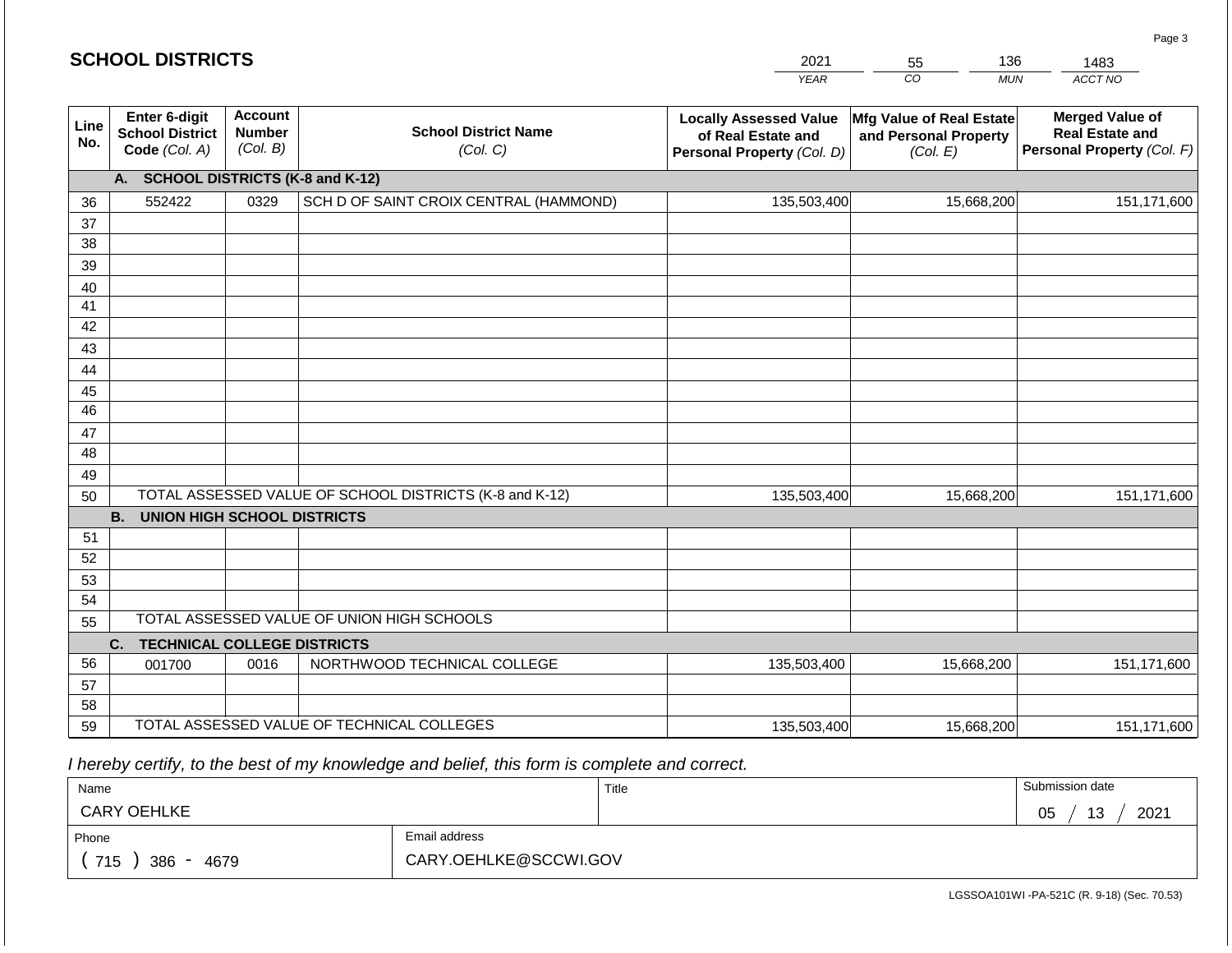- Each municipality's SOA is completed after the Board of Review and includes any changes made to the locally assessed values, under state law (sec. 70.53, Wis. Stats.)
- The Wisconsin Department of Revenue (DOR) merges the locally assessed values with the state assessed manufacturing values
- DOR provides the information regarding district names and codes. If a district is not listed, contact DOR.

Note: If you submit an amended SOA to DOR after your municipality's SOA is equated and posted to our website, we will process the SOA. However, DOR will not recalculate the *aggregate ratio or update the final SOA posted on our website. You should use the corrected values to calculate your tax rates.*

### **Page 1: Real Estate and Personal Property**

- Lines 1-9 assessed real estate values, parcel counts and acres by classification
- Lines 10-15 assessed personal property values and number of accounts by class
- Line 16 aggregate assessed value of all property subject to general property; use to calculate tax rates. Note: This line equals the total assessed value of K-8 and K-12 school districts (Line 50) and total assessed value of technical colleges (Line 59).
- Remarks assessment ratio used to calculate estimated fair market value on property tax bills

#### **Page 2: Forest Crop, Other Exempt Land and Special Districts**

- Lines 18-21 private forest crop and managed forest lands assessed values
- Line  $22 -$  tax exempt land acres
- Line 23 prior years assessed value of omitted property under sec. 70.44 and correction of errors under sec. 70.43 shown by locally assessed or manufacturing real estate and personal property. Note: If there is an amount on this line, report the corresponding tax in the Statement of Taxes, Sections J or K.
- Lines 24-35 special district assessed values. These values are used to calculate tax rates for the special districts.

#### **Page 3: School Districts**

- Lines 36-50 school districts (K-8 and K-12) assessed values. These values are used to calculate tax rates for school districts.
- Lines 51-55 union high school district assessed values. These values are used to calculate tax rates for union high school districts.
- Lines 56-59 technical college assessed values. These values are used to calculate tax rates for technical colleges.

If you have questions: Email: lgs@wisconsin.gov

 Phone: (608) 266-2569 or (608) 264-6892 Fax: (608) 264-6887

SANDI HAZER<br>VILLAGE OF HAMMOND VILLAGE OF HAMMOND PO BOX 337<br>HAMMOND, WI 54015 - 0337 HAMMOND, WI 54015 - 0337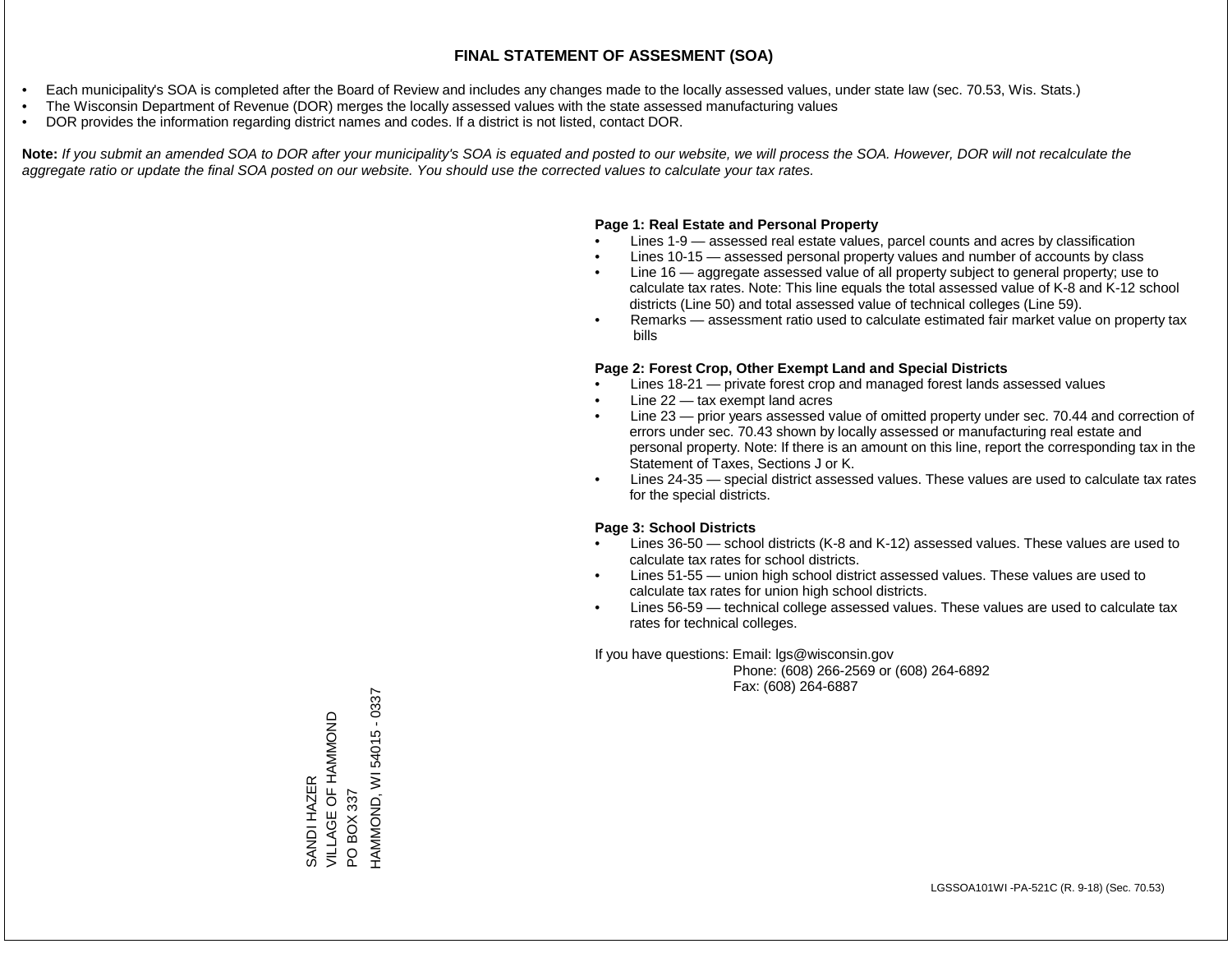|                |                                                                                                                                                                                              | <b>FINAL - EQUATED</b><br><b>STATEMENT OF ASSESSMENT FOR 2021</b> |                           |              | 55          | 161                                                 | 1484                                                         | This is an Amended Return              | Page 1                                  |
|----------------|----------------------------------------------------------------------------------------------------------------------------------------------------------------------------------------------|-------------------------------------------------------------------|---------------------------|--------------|-------------|-----------------------------------------------------|--------------------------------------------------------------|----------------------------------------|-----------------------------------------|
|                |                                                                                                                                                                                              |                                                                   |                           |              | CO          | <b>MUN</b>                                          | ACCT NO                                                      |                                        |                                         |
|                | <b>FOR</b>                                                                                                                                                                                   | <b>VILLAGE OF</b><br>OF.                                          | NORTH HUDSON              |              |             | ST CROIX COUNTY                                     |                                                              |                                        |                                         |
|                |                                                                                                                                                                                              | Town - Village - City                                             | <b>Municipality Name</b>  |              |             | <b>County Name</b>                                  |                                                              |                                        |                                         |
| Line           |                                                                                                                                                                                              | <b>REAL ESTATE</b><br>(See Lines 18 - 22 for                      | TOTAL LAND   IMPROVEMENTS | PARCEL COUNT |             | NO. OF ACRES<br><b>WHOLE</b><br><b>NUMBERS ONLY</b> | <b>VALUE OF</b><br>LAND                                      | <b>VALUE OF</b><br><b>IMPROVEMENTS</b> | TOTAL VALUE OF LAND<br>AND IMPROVEMENTS |
| No.            |                                                                                                                                                                                              | other Real Estate)                                                | (Col. A)                  | (Col. B)     |             | (Col. C)                                            | (Col, D)                                                     | (Col. E)                               | (Col. F)                                |
| $\mathbf{1}$   |                                                                                                                                                                                              | <b>RESIDENTIAL - Class 1</b>                                      | 1,440                     |              | 1,388       | 632                                                 | 89,246,000                                                   | 252,303,500                            | 341,549,500                             |
| 2              |                                                                                                                                                                                              | COMMERCIAL - Class 2                                              | 57                        |              | 53          | 76                                                  | 6,498,600                                                    | 20,500,200                             | 26,998,800                              |
| 3              |                                                                                                                                                                                              | <b>MANUFACTURING - Class 3</b>                                    | 1                         |              | 1           | $\overline{2}$                                      | 38,200                                                       | 224,500                                | 262,700                                 |
| 4              | <b>AGRICULTURAL - Class 4</b>                                                                                                                                                                |                                                                   | $\overline{0}$            |              |             | 0                                                   | 0                                                            |                                        | 0                                       |
| 5              |                                                                                                                                                                                              | <b>UNDEVELOPED - Class 5</b>                                      | $\Omega$                  |              |             | 0                                                   | 0                                                            |                                        | $\Omega$                                |
| 6              |                                                                                                                                                                                              | AGRICULTURAL FOREST - Class 5m                                    | $\mathbf 0$               |              |             | $\mathbf 0$                                         | 0                                                            |                                        | 0                                       |
| $\overline{7}$ |                                                                                                                                                                                              | <b>FOREST LANDS - Class 6</b>                                     | $\Omega$                  |              |             | 0                                                   | 0                                                            |                                        | $\Omega$                                |
| 8              |                                                                                                                                                                                              | OTHER - Class 7                                                   | $\mathbf 0$               |              | $\mathbf 0$ | 0                                                   | 0                                                            | $\Omega$                               | $\Omega$                                |
| 9              |                                                                                                                                                                                              | TOTAL - ALL COLUMNS                                               | 1,498                     |              | 1,442       | 710                                                 | 95,782,800                                                   | 273,028,200                            | 368,811,000                             |
| 10             |                                                                                                                                                                                              | NUMBER OF PERSONAL PROPERTY ACCOUNTS IN ROLL                      |                           |              |             | 46                                                  | <b>LOCALLY ASSESSED</b>                                      | <b>MANUFACTURING</b>                   | <b>MERGED</b>                           |
| 11             |                                                                                                                                                                                              | BOATS AND OTHER WATERCRAFT NOT EXEMPT - Code 1                    |                           |              |             |                                                     | 5,400                                                        | $\Omega$                               | 5,400                                   |
| 12             |                                                                                                                                                                                              | MACHINERY, TOOLS AND PATTERNS - Code 2                            |                           |              |             |                                                     |                                                              | 21,300                                 | 21,300                                  |
| 13             |                                                                                                                                                                                              | FURNITURE, FIXTURES AND EQUIPMENT - Code 3                        |                           |              |             |                                                     | 991,600                                                      | 4,400                                  | 996,000                                 |
| 14             | ALL OTHER PERSONAL PROPERTY NOT EXEMPT - Codes 4A, 4B, 4C                                                                                                                                    |                                                                   |                           |              |             |                                                     | 81,800                                                       | 600                                    | 82,400                                  |
| 15             | TOTAL OF PERSONAL PROPERTY NOT EXEMPT (Total of Lines 11-14)                                                                                                                                 |                                                                   |                           |              |             |                                                     | 1,078,800                                                    | 26,300                                 | 1,105,100                               |
| 16             | AGGREGATE ASSESSED VALUE OF ALL PROPERTY SUBJECT TO THE GENERAL PROPERTY TAX (Total of Lines 9F and 15F)<br>MUST EQUAL TOTAL VALUE OF THE SCHOOL DISTRICTS (K-12 PLUS K-8) - Line 50, Col. F |                                                                   |                           |              |             |                                                     |                                                              |                                        | 369,916,100                             |
| 17             | <b>BOARD OF REVIEW</b><br>DATE OF FINAL ADJOURNMENT<br>07/21/2021                                                                                                                            |                                                                   |                           |              |             | Name of Assessor                                    | Telephone #<br><b>BOWMAR APPRAISAL LLC</b><br>(800) 303-2090 |                                        |                                         |

The Assessment Ratio to be used in calculating the estimated Fair Market Value on tax bills for this tax district is .689416939

This ratio should be used to convert assessed values to "Calculate Equalized Values" in Step 1 of the Lottery and Gaming Credit Calculations.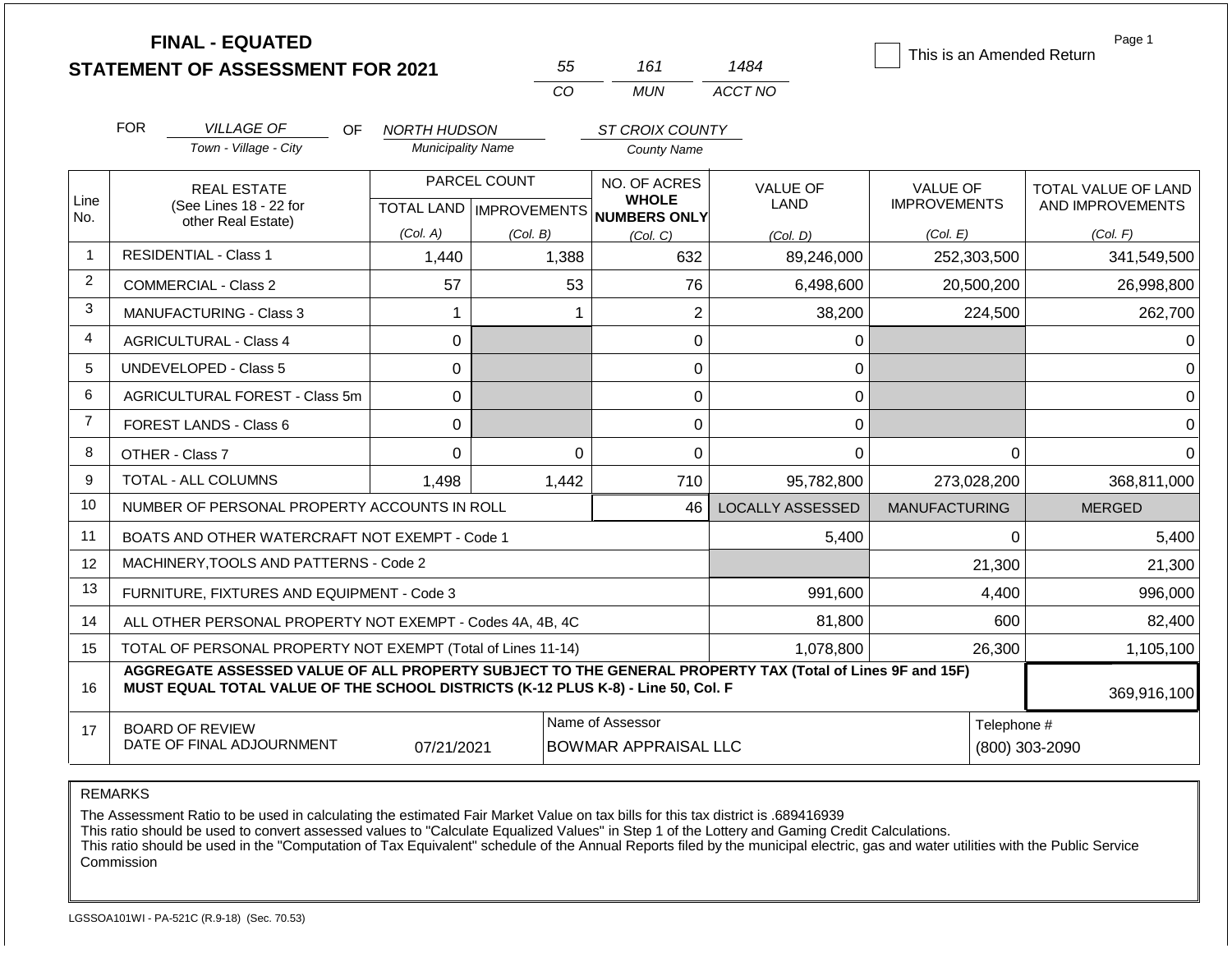2021 55 161 1484

FOREST LANDS (Line 7) and FOREST CROPS (in this section) - are **NOT** the same *YEAR CO MUN ACCT NO*

|    |                                                                                | Private Forest Crop - Reg Class @ \$2.52 per acre                |  |                                                    |                                                               |  |                                                                              |                                                                 |                    |  |  |
|----|--------------------------------------------------------------------------------|------------------------------------------------------------------|--|----------------------------------------------------|---------------------------------------------------------------|--|------------------------------------------------------------------------------|-----------------------------------------------------------------|--------------------|--|--|
| 18 | (a) PARCELS                                                                    | Private Forest Crop - Reg Class @ 10¢ per acre<br>(b) ACRES      |  | (c) ASSESSED VALUE                                 | (d) PARCELS                                                   |  | (e) ACRES                                                                    |                                                                 | (f) ASSESSED VALUE |  |  |
|    |                                                                                |                                                                  |  |                                                    |                                                               |  |                                                                              |                                                                 |                    |  |  |
|    |                                                                                |                                                                  |  | Private Forest Crop - Special Class @ 20¢ per acre |                                                               |  | Entered Before 2005 Managed Forest - Ferrous Mining CLOSED @ \$7.87 per acre |                                                                 |                    |  |  |
| 19 | (b) ACRES<br>(a) PARCELS                                                       |                                                                  |  | (c) ASSESSED VALUE                                 | (d) PARCELS                                                   |  | (e) ACRES                                                                    |                                                                 | (f) ASSESSED VALUE |  |  |
|    |                                                                                |                                                                  |  |                                                    |                                                               |  |                                                                              |                                                                 |                    |  |  |
|    |                                                                                | Entered Before 2005 Managed Forest - OPEN @ 74 ¢ per acre        |  |                                                    |                                                               |  | Entered Before 2005 Managed Forest - CLOSED @                                |                                                                 | $$1.75$ per acre   |  |  |
| 20 | (a) PARCELS                                                                    | (b) ACRES                                                        |  | (c) ASSESSED VALUE                                 | (d) PARCELS                                                   |  | (e) ACRES                                                                    |                                                                 | (f) ASSESSED VALUE |  |  |
|    |                                                                                |                                                                  |  |                                                    |                                                               |  |                                                                              |                                                                 |                    |  |  |
|    |                                                                                | Entered After 2004 Managed Forest - OPEN @ \$2.04 per acre       |  |                                                    | Entered After 2004 Managed Forest - CLOSED @ \$10.20 per acre |  |                                                                              |                                                                 |                    |  |  |
| 21 | (a) PARCELS<br>(b) ACRES                                                       |                                                                  |  | (c) ASSESSED VALUE                                 | (d) PARCELS<br>(e) ACRES                                      |  | (f) ASSESSED VALUE                                                           |                                                                 |                    |  |  |
|    |                                                                                |                                                                  |  |                                                    |                                                               |  |                                                                              |                                                                 |                    |  |  |
|    |                                                                                |                                                                  |  |                                                    |                                                               |  |                                                                              |                                                                 |                    |  |  |
|    | (a) County Forest Cropland Acres                                               |                                                                  |  | (b) Federal Acres                                  | (c) State Acres                                               |  | (d) County (NOT FOREST CROP) Acres                                           |                                                                 | (e) Other Acres    |  |  |
| 22 |                                                                                |                                                                  |  |                                                    |                                                               |  | .43                                                                          |                                                                 | 123.14             |  |  |
|    |                                                                                |                                                                  |  |                                                    |                                                               |  |                                                                              |                                                                 |                    |  |  |
|    |                                                                                | Assessed Value of Omitted Property From Prior Years (Sec. 70.44) |  |                                                    |                                                               |  |                                                                              | Assessed Value of Sec. 70.43 Corrections of Errors by Assessors |                    |  |  |
| 23 |                                                                                | (a) REAL ESTATE                                                  |  | (b) PERSONAL                                       |                                                               |  | (c1) REAL ESTATE                                                             |                                                                 | (c2) PERSONAL      |  |  |
|    |                                                                                |                                                                  |  |                                                    |                                                               |  | -6.400                                                                       |                                                                 |                    |  |  |
|    | Manufacturing Equated Value of Omitted Property From Prior Years (Sec. 70.995) |                                                                  |  |                                                    |                                                               |  | Mfg. Equated Value of Sec.70.43 Corrections of Errors by Assessors           |                                                                 |                    |  |  |
|    |                                                                                | (d) REAL ESTATE                                                  |  | (e) PERSONAL                                       |                                                               |  | (f1) REAL ESTATE                                                             | (f2) PERSONAL                                                   |                    |  |  |
|    |                                                                                |                                                                  |  |                                                    |                                                               |  |                                                                              |                                                                 |                    |  |  |
|    |                                                                                |                                                                  |  |                                                    |                                                               |  |                                                                              |                                                                 |                    |  |  |

## **SPECIAL DISTRICTS**

| Line<br>No. | <b>Enter 6-digit</b><br>Special District | <b>Account</b><br><b>Number</b> | <b>Special District Name</b> | <b>Locally Assessed Value</b><br>of Real Estate and | Mfg Value of Real Estate<br>and Personal Property | <b>Merged Value of</b><br><b>Real Estate and</b> |
|-------------|------------------------------------------|---------------------------------|------------------------------|-----------------------------------------------------|---------------------------------------------------|--------------------------------------------------|
|             | Code (Col. A)                            | (Col. B)                        | (Col. C)                     | Personal Property (Col. D)                          | (Col. E)                                          | <b>Personal Property (Col. F)</b>                |
| 24          |                                          |                                 |                              |                                                     |                                                   |                                                  |
| 25          |                                          |                                 |                              |                                                     |                                                   |                                                  |
| 26          |                                          |                                 |                              |                                                     |                                                   |                                                  |
| 27          |                                          |                                 |                              |                                                     |                                                   |                                                  |
| 28          |                                          |                                 |                              |                                                     |                                                   |                                                  |
| 29          |                                          |                                 |                              |                                                     |                                                   |                                                  |
| 30          |                                          |                                 |                              |                                                     |                                                   |                                                  |
| 31          |                                          |                                 |                              |                                                     |                                                   |                                                  |
| 32          |                                          |                                 |                              |                                                     |                                                   |                                                  |
| 33          |                                          |                                 |                              |                                                     |                                                   |                                                  |
| 34          |                                          |                                 |                              |                                                     |                                                   |                                                  |
| 35          |                                          |                                 |                              |                                                     |                                                   |                                                  |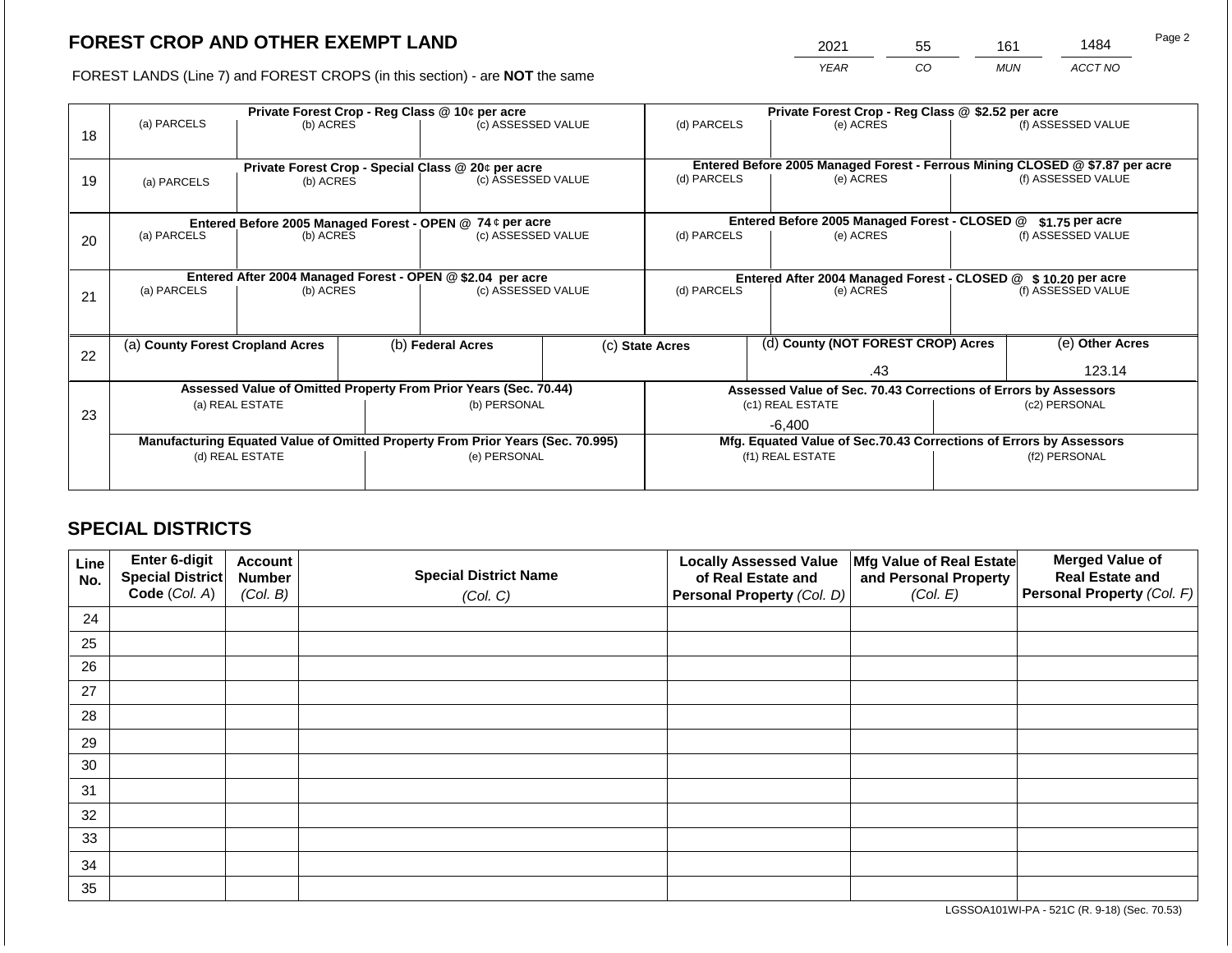| <b>SCHOOL DISTRICTS</b> |                                                          |                                             |                                                         | 2021                                                                              | 161<br>55                                                            | 1484                                                                           |
|-------------------------|----------------------------------------------------------|---------------------------------------------|---------------------------------------------------------|-----------------------------------------------------------------------------------|----------------------------------------------------------------------|--------------------------------------------------------------------------------|
|                         |                                                          |                                             |                                                         | <b>YEAR</b>                                                                       | CO<br><b>MUN</b>                                                     | ACCT NO                                                                        |
| Line<br>No.             | Enter 6-digit<br><b>School District</b><br>Code (Col. A) | <b>Account</b><br><b>Number</b><br>(Col. B) | <b>School District Name</b><br>(Col. C)                 | <b>Locally Assessed Value</b><br>of Real Estate and<br>Personal Property (Col. D) | <b>Mfg Value of Real Estate</b><br>and Personal Property<br>(Col. E) | <b>Merged Value of</b><br><b>Real Estate and</b><br>Personal Property (Col. F) |
|                         | <b>SCHOOL DISTRICTS (K-8 and K-12)</b><br>A.             |                                             |                                                         |                                                                                   |                                                                      |                                                                                |
| 36                      | 552611                                                   | 0330                                        | SCH D OF HUDSON                                         | 369,627,100                                                                       | 289,000                                                              | 369,916,100                                                                    |
| 37                      |                                                          |                                             |                                                         |                                                                                   |                                                                      |                                                                                |
| 38                      |                                                          |                                             |                                                         |                                                                                   |                                                                      |                                                                                |
| 39                      |                                                          |                                             |                                                         |                                                                                   |                                                                      |                                                                                |
| 40                      |                                                          |                                             |                                                         |                                                                                   |                                                                      |                                                                                |
| 41                      |                                                          |                                             |                                                         |                                                                                   |                                                                      |                                                                                |
| 42<br>43                |                                                          |                                             |                                                         |                                                                                   |                                                                      |                                                                                |
| 44                      |                                                          |                                             |                                                         |                                                                                   |                                                                      |                                                                                |
| 45                      |                                                          |                                             |                                                         |                                                                                   |                                                                      |                                                                                |
| 46                      |                                                          |                                             |                                                         |                                                                                   |                                                                      |                                                                                |
| 47                      |                                                          |                                             |                                                         |                                                                                   |                                                                      |                                                                                |
| 48                      |                                                          |                                             |                                                         |                                                                                   |                                                                      |                                                                                |
| 49                      |                                                          |                                             |                                                         |                                                                                   |                                                                      |                                                                                |
| 50                      |                                                          |                                             | TOTAL ASSESSED VALUE OF SCHOOL DISTRICTS (K-8 and K-12) | 369,627,100                                                                       | 289,000                                                              | 369,916,100                                                                    |
|                         | <b>B.</b><br><b>UNION HIGH SCHOOL DISTRICTS</b>          |                                             |                                                         |                                                                                   |                                                                      |                                                                                |
| 51                      |                                                          |                                             |                                                         |                                                                                   |                                                                      |                                                                                |
| 52                      |                                                          |                                             |                                                         |                                                                                   |                                                                      |                                                                                |
| 53                      |                                                          |                                             |                                                         |                                                                                   |                                                                      |                                                                                |
| 54                      |                                                          |                                             |                                                         |                                                                                   |                                                                      |                                                                                |
| 55                      |                                                          |                                             | TOTAL ASSESSED VALUE OF UNION HIGH SCHOOLS              |                                                                                   |                                                                      |                                                                                |
|                         | <b>TECHNICAL COLLEGE DISTRICTS</b><br>C.                 |                                             |                                                         |                                                                                   |                                                                      |                                                                                |
| 56                      | 001700                                                   | 0016                                        | NORTHWOOD TECHNICAL COLLEGE                             | 369,627,100                                                                       | 289,000                                                              | 369,916,100                                                                    |
| 57<br>58                |                                                          |                                             |                                                         |                                                                                   |                                                                      |                                                                                |
| 59                      |                                                          |                                             | TOTAL ASSESSED VALUE OF TECHNICAL COLLEGES              | 369,627,100                                                                       | 289,000                                                              | 369,916,100                                                                    |
|                         |                                                          |                                             |                                                         |                                                                                   |                                                                      |                                                                                |

 *I hereby certify, to the best of my knowledge and belief, this form is complete and correct.*

| Name                                           |                       | Title | Submission date               |
|------------------------------------------------|-----------------------|-------|-------------------------------|
| <b>CARY OEHLKE</b>                             |                       |       | ററ<br>2021<br>07<br><u>__</u> |
| Phone                                          | Email address         |       |                               |
| 715<br>386<br>4679<br>$\overline{\phantom{0}}$ | CARY.OEHLKE@SCCWI.GOV |       |                               |

Page 3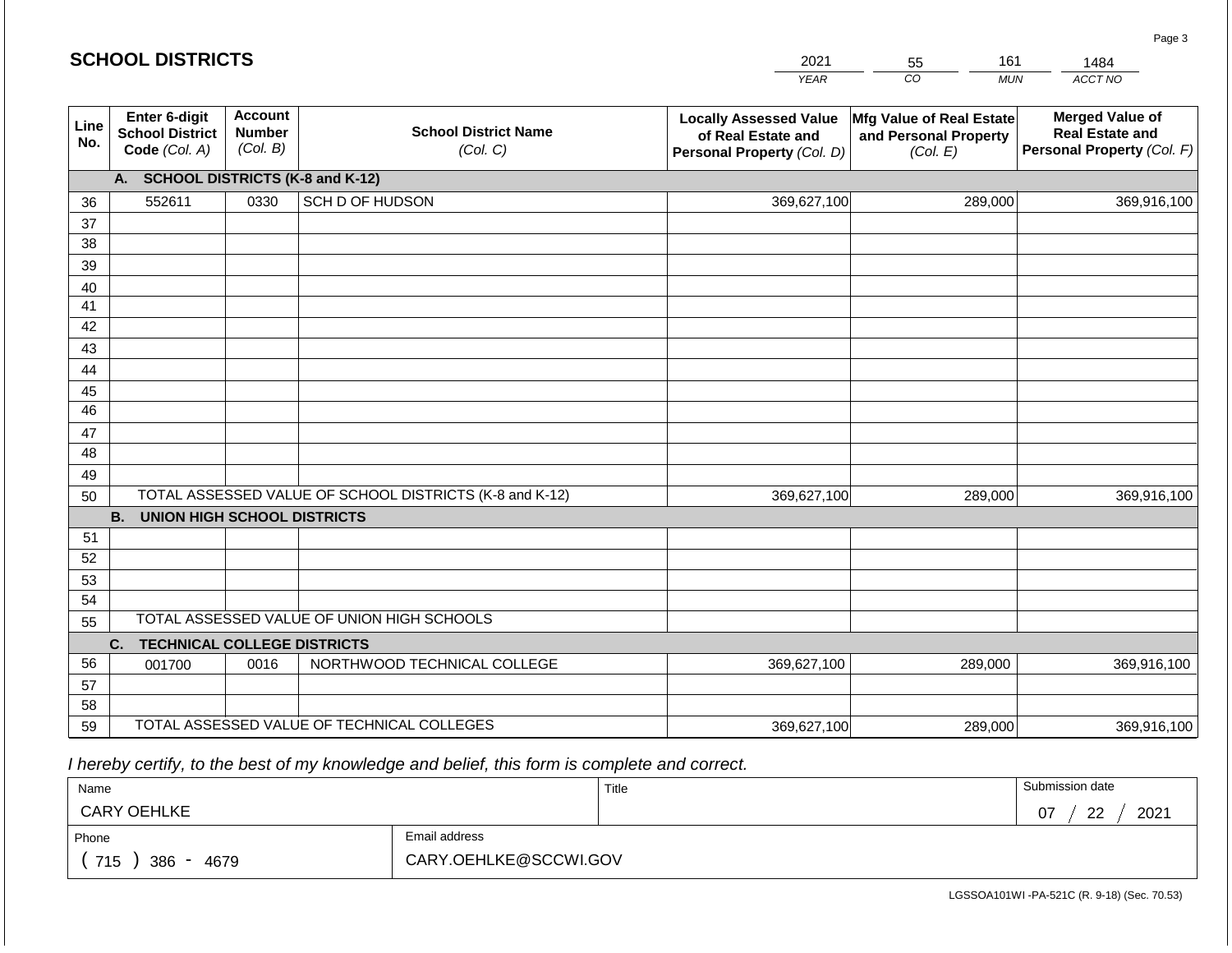- Each municipality's SOA is completed after the Board of Review and includes any changes made to the locally assessed values, under state law (sec. 70.53, Wis. Stats.)
- The Wisconsin Department of Revenue (DOR) merges the locally assessed values with the state assessed manufacturing values
- DOR provides the information regarding district names and codes. If a district is not listed, contact DOR.

Note: If you submit an amended SOA to DOR after your municipality's SOA is equated and posted to our website, we will process the SOA. However, DOR will not recalculate the *aggregate ratio or update the final SOA posted on our website. You should use the corrected values to calculate your tax rates.*

### **Page 1: Real Estate and Personal Property**

- Lines 1-9 assessed real estate values, parcel counts and acres by classification
- Lines 10-15 assessed personal property values and number of accounts by class
- Line 16 aggregate assessed value of all property subject to general property; use to calculate tax rates. Note: This line equals the total assessed value of K-8 and K-12 school districts (Line 50) and total assessed value of technical colleges (Line 59).
- Remarks assessment ratio used to calculate estimated fair market value on property tax bills

#### **Page 2: Forest Crop, Other Exempt Land and Special Districts**

- Lines 18-21 private forest crop and managed forest lands assessed values
- Line  $22 -$  tax exempt land acres
- Line 23 prior years assessed value of omitted property under sec. 70.44 and correction of errors under sec. 70.43 shown by locally assessed or manufacturing real estate and personal property. Note: If there is an amount on this line, report the corresponding tax in the Statement of Taxes, Sections J or K.
- Lines 24-35 special district assessed values. These values are used to calculate tax rates for the special districts.

#### **Page 3: School Districts**

- Lines 36-50 school districts (K-8 and K-12) assessed values. These values are used to calculate tax rates for school districts.
- Lines 51-55 union high school district assessed values. These values are used to calculate tax rates for union high school districts.
- Lines 56-59 technical college assessed values. These values are used to calculate tax rates for technical colleges.

If you have questions: Email: lgs@wisconsin.gov

 Phone: (608) 266-2569 or (608) 264-6892 Fax: (608) 264-6887

VILLAGE OF NORTH HUDSON VILLAGE OF NORTH HUDSON 1166 HUDSON, WI 54016 - 1166400 7TH STREET N HUDSON, WI54016 400 7TH STREET N **VIELISSA LUEDKE** MELISSA LUEDKE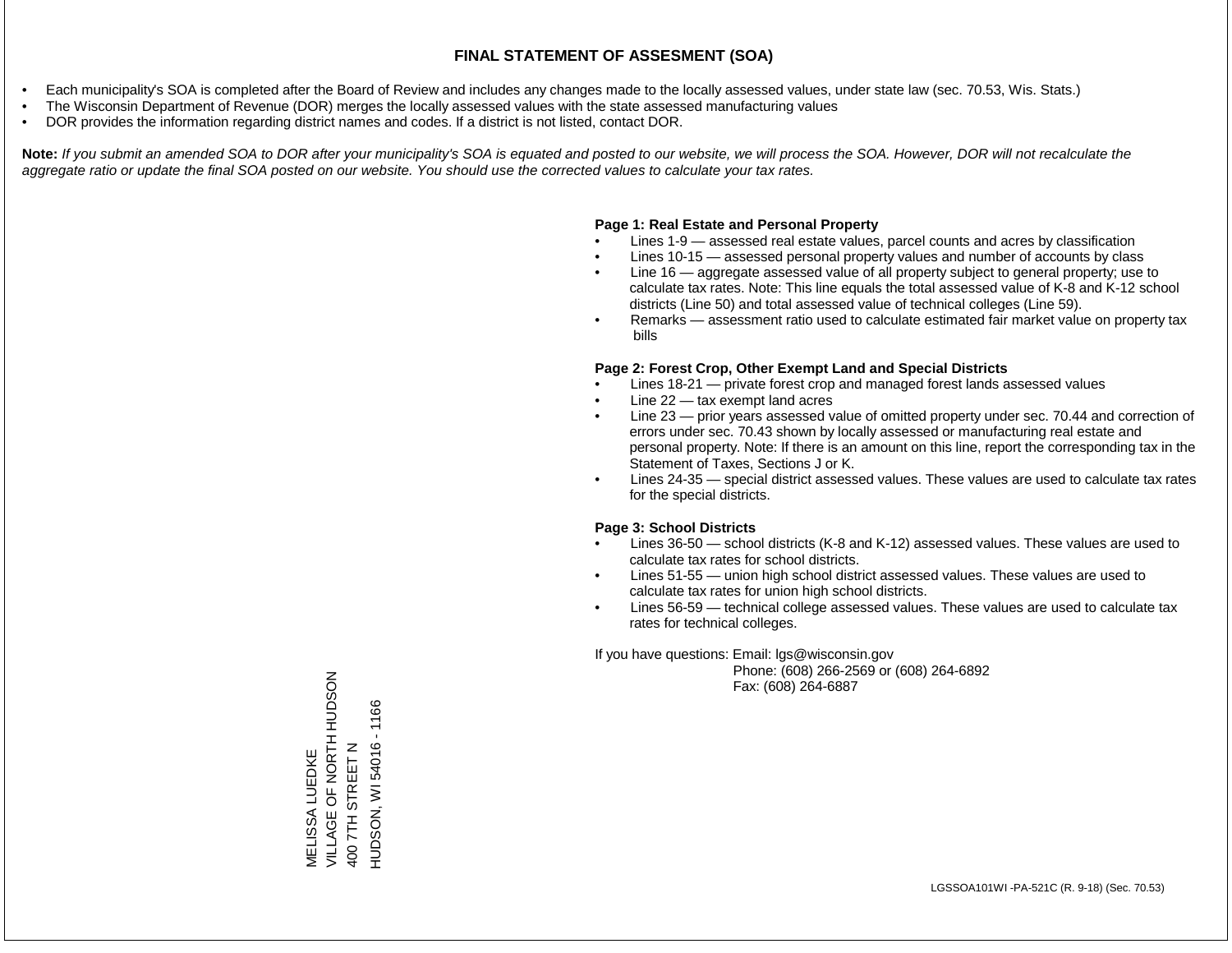|                | <b>FINAL - EQUATED</b><br><b>STATEMENT OF ASSESSMENT FOR 2021</b>                                                                                                                            |                          | 55                        | 176                            | 1485                    | This is an Amended Return | Page 1              |
|----------------|----------------------------------------------------------------------------------------------------------------------------------------------------------------------------------------------|--------------------------|---------------------------|--------------------------------|-------------------------|---------------------------|---------------------|
|                |                                                                                                                                                                                              |                          | CO                        | <b>MUN</b>                     | ACCT NO                 |                           |                     |
|                |                                                                                                                                                                                              |                          |                           |                                |                         |                           |                     |
|                | <b>FOR</b><br><b>VILLAGE OF</b><br><b>OF</b>                                                                                                                                                 | <b>ROBERTS</b>           |                           | ST CROIX COUNTY                |                         |                           |                     |
|                | Town - Village - City                                                                                                                                                                        | <b>Municipality Name</b> |                           | <b>County Name</b>             |                         |                           |                     |
|                | <b>REAL ESTATE</b>                                                                                                                                                                           |                          | PARCEL COUNT              | NO. OF ACRES<br><b>WHOLE</b>   | <b>VALUE OF</b>         | <b>VALUE OF</b>           | TOTAL VALUE OF LAND |
| Line<br>No.    | (See Lines 18 - 22 for<br>other Real Estate)                                                                                                                                                 |                          | TOTAL LAND   IMPROVEMENTS | NUMBERS ONLY                   | LAND                    | <b>IMPROVEMENTS</b>       | AND IMPROVEMENTS    |
|                |                                                                                                                                                                                              | (Col. A)                 | (Col. B)                  | (Col, C)                       | (Col. D)                | (Col. E)                  | (Col. F)            |
| $\overline{1}$ | <b>RESIDENTIAL - Class 1</b>                                                                                                                                                                 | 632                      | 597                       | 82                             | 18,457,500              | 87,576,200                | 106,033,700         |
| 2              | COMMERCIAL - Class 2                                                                                                                                                                         | 77                       | 60                        | 271                            | 7,839,100               | 29,785,900                | 37,625,000          |
| 3              | <b>MANUFACTURING - Class 3</b>                                                                                                                                                               | 8                        |                           | $\overline{7}$<br>80           | 1,857,800               | 9,103,100                 | 10,960,900          |
| 4              | <b>AGRICULTURAL - Class 4</b>                                                                                                                                                                | 44                       |                           | 735                            | 133,900                 |                           | 133,900             |
| 5              | <b>UNDEVELOPED - Class 5</b>                                                                                                                                                                 | 19                       |                           | 77                             | 142,700                 |                           | 142,700             |
| 6              | AGRICULTURAL FOREST - Class 5m                                                                                                                                                               | 8                        |                           | 51                             | 115,200                 |                           | 115,200             |
| $\overline{7}$ | FOREST LANDS - Class 6                                                                                                                                                                       | 1                        |                           | 8                              | 32,200                  |                           | 32,200              |
| 8              | OTHER - Class 7                                                                                                                                                                              | $\overline{0}$           |                           | $\Omega$<br>$\Omega$           | $\Omega$                | 0                         | $\Omega$            |
| 9              | <b>TOTAL - ALL COLUMNS</b>                                                                                                                                                                   | 789                      | 664                       | 1,304                          | 28,578,400              | 126,465,200               | 155,043,600         |
| 10             | NUMBER OF PERSONAL PROPERTY ACCOUNTS IN ROLL                                                                                                                                                 |                          |                           | 62                             | <b>LOCALLY ASSESSED</b> | <b>MANUFACTURING</b>      | <b>MERGED</b>       |
| 11             | BOATS AND OTHER WATERCRAFT NOT EXEMPT - Code 1                                                                                                                                               |                          |                           |                                | $\mathbf 0$             | 0                         | $\mathbf 0$         |
| 12             | MACHINERY, TOOLS AND PATTERNS - Code 2                                                                                                                                                       |                          |                           |                                |                         | 613,200                   | 613,200             |
| 13             | FURNITURE, FIXTURES AND EQUIPMENT - Code 3                                                                                                                                                   |                          |                           |                                | 748,500                 | 60,700                    | 809,200             |
| 14             | ALL OTHER PERSONAL PROPERTY NOT EXEMPT - Codes 4A, 4B, 4C                                                                                                                                    |                          |                           |                                | 212,200                 | 14,400                    | 226,600             |
| 15             | TOTAL OF PERSONAL PROPERTY NOT EXEMPT (Total of Lines 11-14)                                                                                                                                 |                          |                           |                                | 960,700                 | 688,300                   | 1,649,000           |
| 16             | AGGREGATE ASSESSED VALUE OF ALL PROPERTY SUBJECT TO THE GENERAL PROPERTY TAX (Total of Lines 9F and 15F)<br>MUST EQUAL TOTAL VALUE OF THE SCHOOL DISTRICTS (K-12 PLUS K-8) - Line 50, Col. F |                          |                           |                                |                         |                           |                     |
| 17             | <b>BOARD OF REVIEW</b><br>DATE OF FINAL ADJOURNMENT                                                                                                                                          | 05/03/2021               | Name of Assessor          | KLEVEN PROPERTY ASSESSMENT LLC | Telephone #             | (715) 529-1032            |                     |

The Assessment Ratio to be used in calculating the estimated Fair Market Value on tax bills for this tax district is .827947954

This ratio should be used to convert assessed values to "Calculate Equalized Values" in Step 1 of the Lottery and Gaming Credit Calculations.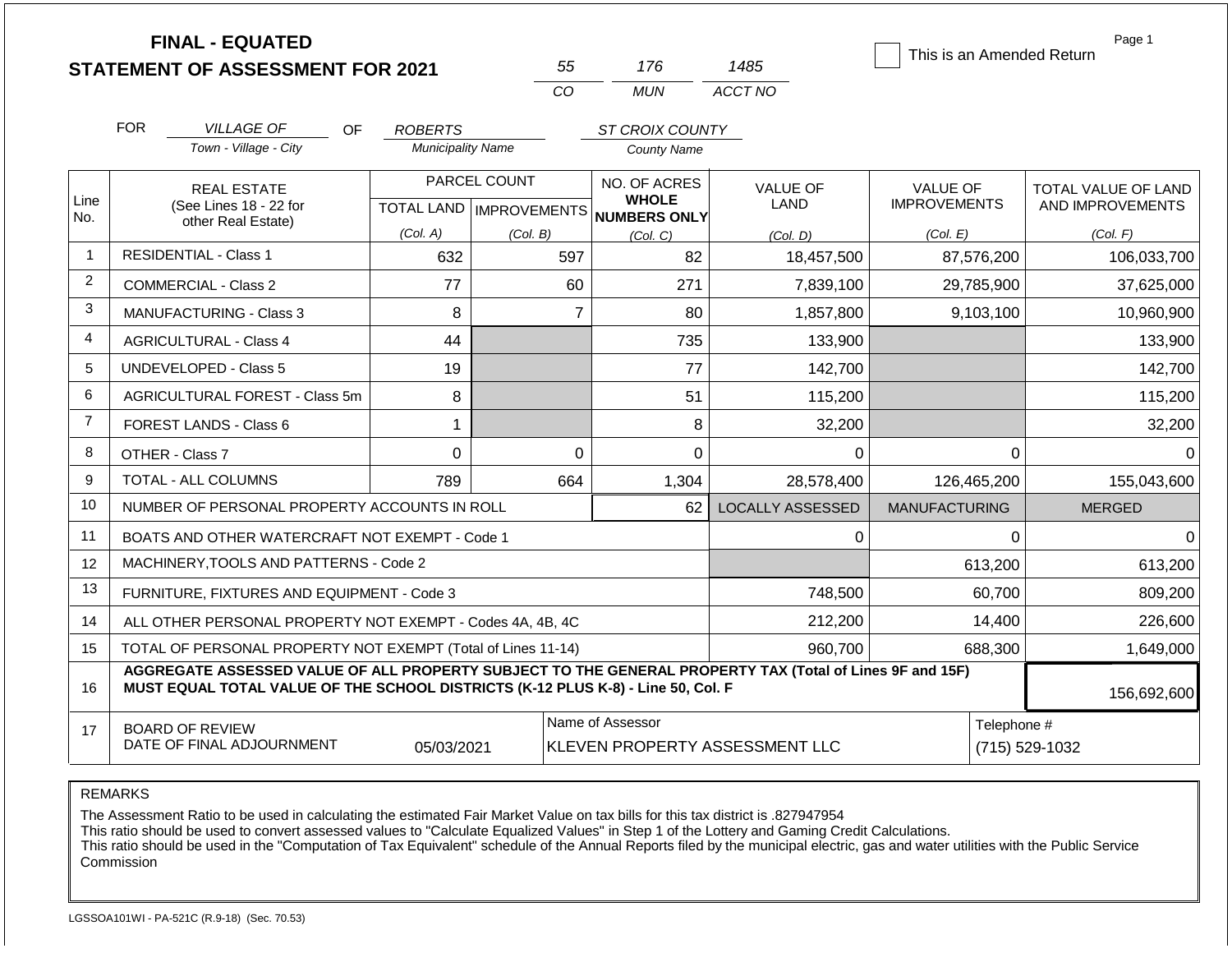2021 55 176 1485

FOREST LANDS (Line 7) and FOREST CROPS (in this section) - are **NOT** the same *YEAR CO MUN ACCT NO*

|    |                                                                                | Private Forest Crop - Reg Class @ 10¢ per acre |  | Private Forest Crop - Reg Class @ \$2.52 per acre                |                 |                                                               |                                    |                                                                              |                 |                    |  |
|----|--------------------------------------------------------------------------------|------------------------------------------------|--|------------------------------------------------------------------|-----------------|---------------------------------------------------------------|------------------------------------|------------------------------------------------------------------------------|-----------------|--------------------|--|
| 18 | (a) PARCELS                                                                    | (b) ACRES                                      |  | (c) ASSESSED VALUE                                               |                 | (d) PARCELS                                                   |                                    | (e) ACRES                                                                    |                 | (f) ASSESSED VALUE |  |
|    |                                                                                |                                                |  |                                                                  |                 |                                                               |                                    |                                                                              |                 |                    |  |
|    |                                                                                |                                                |  | Private Forest Crop - Special Class @ 20¢ per acre               |                 |                                                               |                                    | Entered Before 2005 Managed Forest - Ferrous Mining CLOSED @ \$7.87 per acre |                 |                    |  |
| 19 | (a) PARCELS                                                                    | (b) ACRES                                      |  | (c) ASSESSED VALUE                                               |                 | (d) PARCELS<br>(e) ACRES                                      |                                    | (f) ASSESSED VALUE                                                           |                 |                    |  |
|    |                                                                                |                                                |  |                                                                  |                 |                                                               |                                    |                                                                              |                 |                    |  |
|    |                                                                                |                                                |  | Entered Before 2005 Managed Forest - OPEN @ 74 ¢ per acre        |                 |                                                               |                                    | Entered Before 2005 Managed Forest - CLOSED @                                |                 | $$1.75$ per acre   |  |
| 20 | (a) PARCELS                                                                    | (b) ACRES                                      |  | (c) ASSESSED VALUE                                               |                 | (d) PARCELS                                                   |                                    | (e) ACRES                                                                    |                 | (f) ASSESSED VALUE |  |
|    |                                                                                |                                                |  |                                                                  |                 |                                                               |                                    |                                                                              |                 |                    |  |
|    |                                                                                |                                                |  | Entered After 2004 Managed Forest - OPEN @ \$2.04 per acre       |                 | Entered After 2004 Managed Forest - CLOSED @ \$10.20 per acre |                                    |                                                                              |                 |                    |  |
| 21 | (a) PARCELS                                                                    | (b) ACRES                                      |  | (c) ASSESSED VALUE                                               |                 | (d) PARCELS<br>(e) ACRES                                      |                                    | (f) ASSESSED VALUE                                                           |                 |                    |  |
|    |                                                                                |                                                |  |                                                                  |                 |                                                               |                                    |                                                                              |                 |                    |  |
|    | (a) County Forest Cropland Acres                                               |                                                |  | (b) Federal Acres                                                | (c) State Acres |                                                               | (d) County (NOT FOREST CROP) Acres |                                                                              | (e) Other Acres |                    |  |
| 22 |                                                                                |                                                |  |                                                                  |                 |                                                               |                                    |                                                                              |                 |                    |  |
|    |                                                                                |                                                |  |                                                                  |                 | 2.23                                                          |                                    |                                                                              |                 | 54.51              |  |
|    |                                                                                |                                                |  | Assessed Value of Omitted Property From Prior Years (Sec. 70.44) |                 |                                                               |                                    | Assessed Value of Sec. 70.43 Corrections of Errors by Assessors              |                 |                    |  |
| 23 |                                                                                | (a) REAL ESTATE                                |  | (b) PERSONAL                                                     |                 |                                                               |                                    | (c1) REAL ESTATE                                                             | (c2) PERSONAL   |                    |  |
|    |                                                                                |                                                |  |                                                                  |                 |                                                               |                                    |                                                                              |                 |                    |  |
|    | Manufacturing Equated Value of Omitted Property From Prior Years (Sec. 70.995) |                                                |  |                                                                  |                 |                                                               |                                    | Mfg. Equated Value of Sec.70.43 Corrections of Errors by Assessors           |                 |                    |  |
|    | (d) REAL ESTATE                                                                |                                                |  | (e) PERSONAL                                                     |                 |                                                               |                                    | (f1) REAL ESTATE                                                             |                 | (f2) PERSONAL      |  |
|    |                                                                                |                                                |  |                                                                  |                 |                                                               |                                    |                                                                              |                 |                    |  |

## **SPECIAL DISTRICTS**

| Line<br>No. | <b>Enter 6-digit</b><br>Special District | <b>Account</b><br><b>Number</b> | <b>Special District Name</b> | <b>Locally Assessed Value</b><br>of Real Estate and | Mfg Value of Real Estate<br>and Personal Property | <b>Merged Value of</b><br><b>Real Estate and</b> |
|-------------|------------------------------------------|---------------------------------|------------------------------|-----------------------------------------------------|---------------------------------------------------|--------------------------------------------------|
|             | Code (Col. A)                            | (Col. B)                        | (Col. C)                     | Personal Property (Col. D)                          | (Col. E)                                          | Personal Property (Col. F)                       |
| 24          |                                          |                                 |                              |                                                     |                                                   |                                                  |
| 25          |                                          |                                 |                              |                                                     |                                                   |                                                  |
| 26          |                                          |                                 |                              |                                                     |                                                   |                                                  |
| 27          |                                          |                                 |                              |                                                     |                                                   |                                                  |
| 28          |                                          |                                 |                              |                                                     |                                                   |                                                  |
| 29          |                                          |                                 |                              |                                                     |                                                   |                                                  |
| 30          |                                          |                                 |                              |                                                     |                                                   |                                                  |
| 31          |                                          |                                 |                              |                                                     |                                                   |                                                  |
| 32          |                                          |                                 |                              |                                                     |                                                   |                                                  |
| 33          |                                          |                                 |                              |                                                     |                                                   |                                                  |
| 34          |                                          |                                 |                              |                                                     |                                                   |                                                  |
| 35          |                                          |                                 |                              |                                                     |                                                   |                                                  |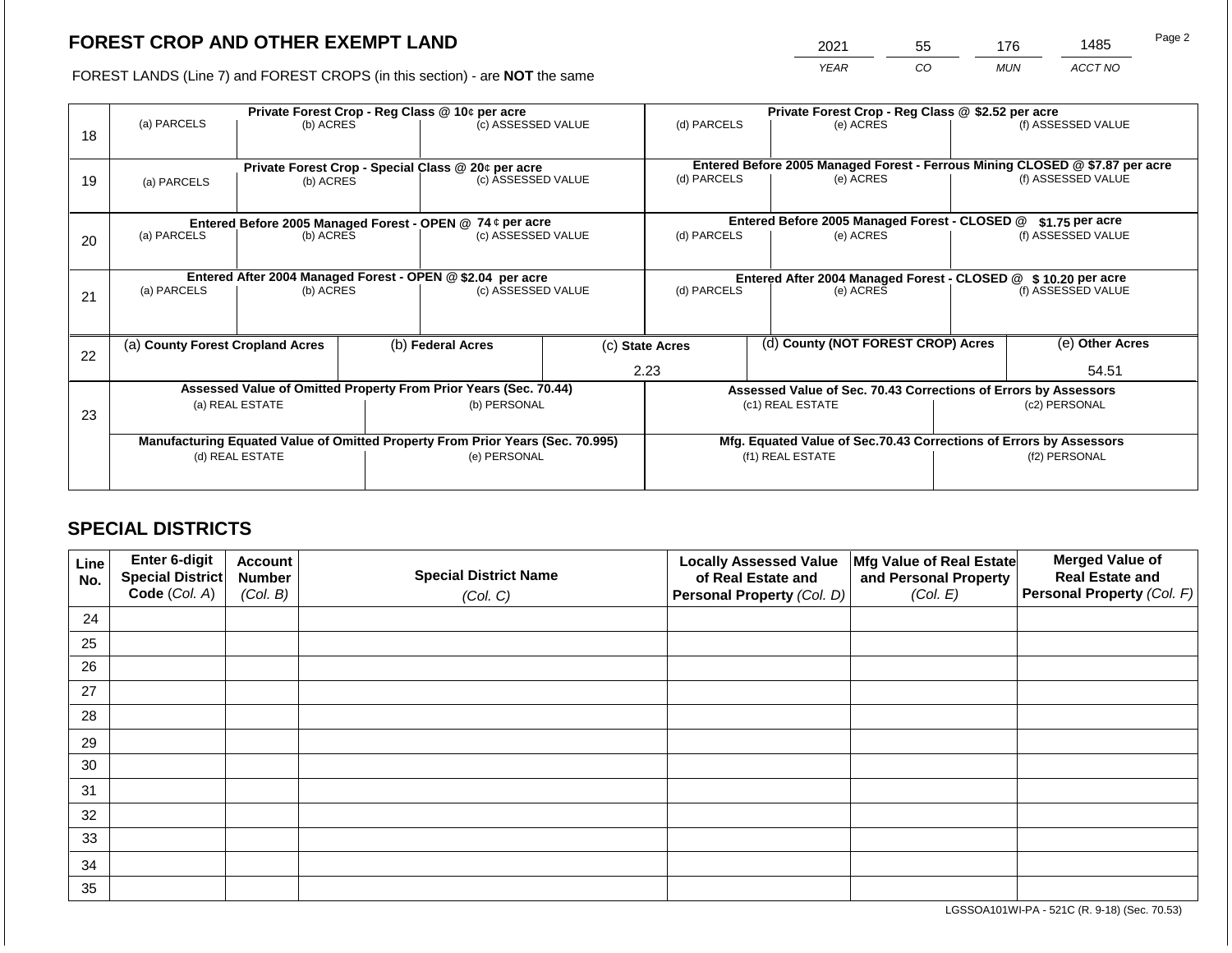| <b>SCHOOL DISTRICTS</b> |  |
|-------------------------|--|
|-------------------------|--|

| 2021 | 55 | 76  | 1485    |
|------|----|-----|---------|
| YFAR | 20 | MUN | ACCT NO |

| Line<br>No. | Enter 6-digit<br><b>School District</b><br>Code (Col. A) | <b>Account</b><br><b>Number</b><br>(Col. B) | <b>School District Name</b><br>(Col. C)                 | <b>Locally Assessed Value</b><br>of Real Estate and<br>Personal Property (Col. D) | <b>Mfg Value of Real Estate</b><br>and Personal Property<br>(Col. E) | <b>Merged Value of</b><br><b>Real Estate and</b><br>Personal Property (Col. F) |  |  |  |  |  |  |
|-------------|----------------------------------------------------------|---------------------------------------------|---------------------------------------------------------|-----------------------------------------------------------------------------------|----------------------------------------------------------------------|--------------------------------------------------------------------------------|--|--|--|--|--|--|
|             | A. SCHOOL DISTRICTS (K-8 and K-12)                       |                                             |                                                         |                                                                                   |                                                                      |                                                                                |  |  |  |  |  |  |
| 36          | 552422                                                   | 0329                                        | SCH D OF SAINT CROIX CENTRAL (HAMMOND)                  | 145,043,400                                                                       | 11,649,200                                                           | 156,692,600                                                                    |  |  |  |  |  |  |
| 37          |                                                          |                                             |                                                         |                                                                                   |                                                                      |                                                                                |  |  |  |  |  |  |
| 38          |                                                          |                                             |                                                         |                                                                                   |                                                                      |                                                                                |  |  |  |  |  |  |
| 39          |                                                          |                                             |                                                         |                                                                                   |                                                                      |                                                                                |  |  |  |  |  |  |
| 40          |                                                          |                                             |                                                         |                                                                                   |                                                                      |                                                                                |  |  |  |  |  |  |
| 41          |                                                          |                                             |                                                         |                                                                                   |                                                                      |                                                                                |  |  |  |  |  |  |
| 42          |                                                          |                                             |                                                         |                                                                                   |                                                                      |                                                                                |  |  |  |  |  |  |
| 43          |                                                          |                                             |                                                         |                                                                                   |                                                                      |                                                                                |  |  |  |  |  |  |
| 44          |                                                          |                                             |                                                         |                                                                                   |                                                                      |                                                                                |  |  |  |  |  |  |
| 45          |                                                          |                                             |                                                         |                                                                                   |                                                                      |                                                                                |  |  |  |  |  |  |
| 46          |                                                          |                                             |                                                         |                                                                                   |                                                                      |                                                                                |  |  |  |  |  |  |
| 47          |                                                          |                                             |                                                         |                                                                                   |                                                                      |                                                                                |  |  |  |  |  |  |
| 48          |                                                          |                                             |                                                         |                                                                                   |                                                                      |                                                                                |  |  |  |  |  |  |
| 49          |                                                          |                                             |                                                         |                                                                                   |                                                                      |                                                                                |  |  |  |  |  |  |
| 50          |                                                          |                                             | TOTAL ASSESSED VALUE OF SCHOOL DISTRICTS (K-8 and K-12) | 145,043,400                                                                       | 11,649,200                                                           | 156,692,600                                                                    |  |  |  |  |  |  |
|             | <b>B.</b><br><b>UNION HIGH SCHOOL DISTRICTS</b>          |                                             |                                                         |                                                                                   |                                                                      |                                                                                |  |  |  |  |  |  |
| 51          |                                                          |                                             |                                                         |                                                                                   |                                                                      |                                                                                |  |  |  |  |  |  |
| 52          |                                                          |                                             |                                                         |                                                                                   |                                                                      |                                                                                |  |  |  |  |  |  |
| 53          |                                                          |                                             |                                                         |                                                                                   |                                                                      |                                                                                |  |  |  |  |  |  |
| 54          |                                                          |                                             |                                                         |                                                                                   |                                                                      |                                                                                |  |  |  |  |  |  |
| 55          |                                                          |                                             | TOTAL ASSESSED VALUE OF UNION HIGH SCHOOLS              |                                                                                   |                                                                      |                                                                                |  |  |  |  |  |  |
|             | C.<br><b>TECHNICAL COLLEGE DISTRICTS</b>                 |                                             |                                                         |                                                                                   |                                                                      |                                                                                |  |  |  |  |  |  |
| 56          | 001700                                                   | 0016                                        | NORTHWOOD TECHNICAL COLLEGE                             | 145,043,400                                                                       | 11,649,200                                                           | 156,692,600                                                                    |  |  |  |  |  |  |
| 57          |                                                          |                                             |                                                         |                                                                                   |                                                                      |                                                                                |  |  |  |  |  |  |
| 58          |                                                          |                                             |                                                         |                                                                                   |                                                                      |                                                                                |  |  |  |  |  |  |
| 59          |                                                          |                                             | TOTAL ASSESSED VALUE OF TECHNICAL COLLEGES              | 145,043,400                                                                       | 11,649,200                                                           | 156,692,600                                                                    |  |  |  |  |  |  |

 *I hereby certify, to the best of my knowledge and belief, this form is complete and correct.*

| Name                         |                       | Title | Submission date  |
|------------------------------|-----------------------|-------|------------------|
| <b>CARY OEHLKE</b>           |                       |       | 2021<br>05<br>18 |
| Phone                        | Email address         |       |                  |
| 715<br>386<br>4679<br>$\sim$ | CARY.OEHLKE@SCCWI.GOV |       |                  |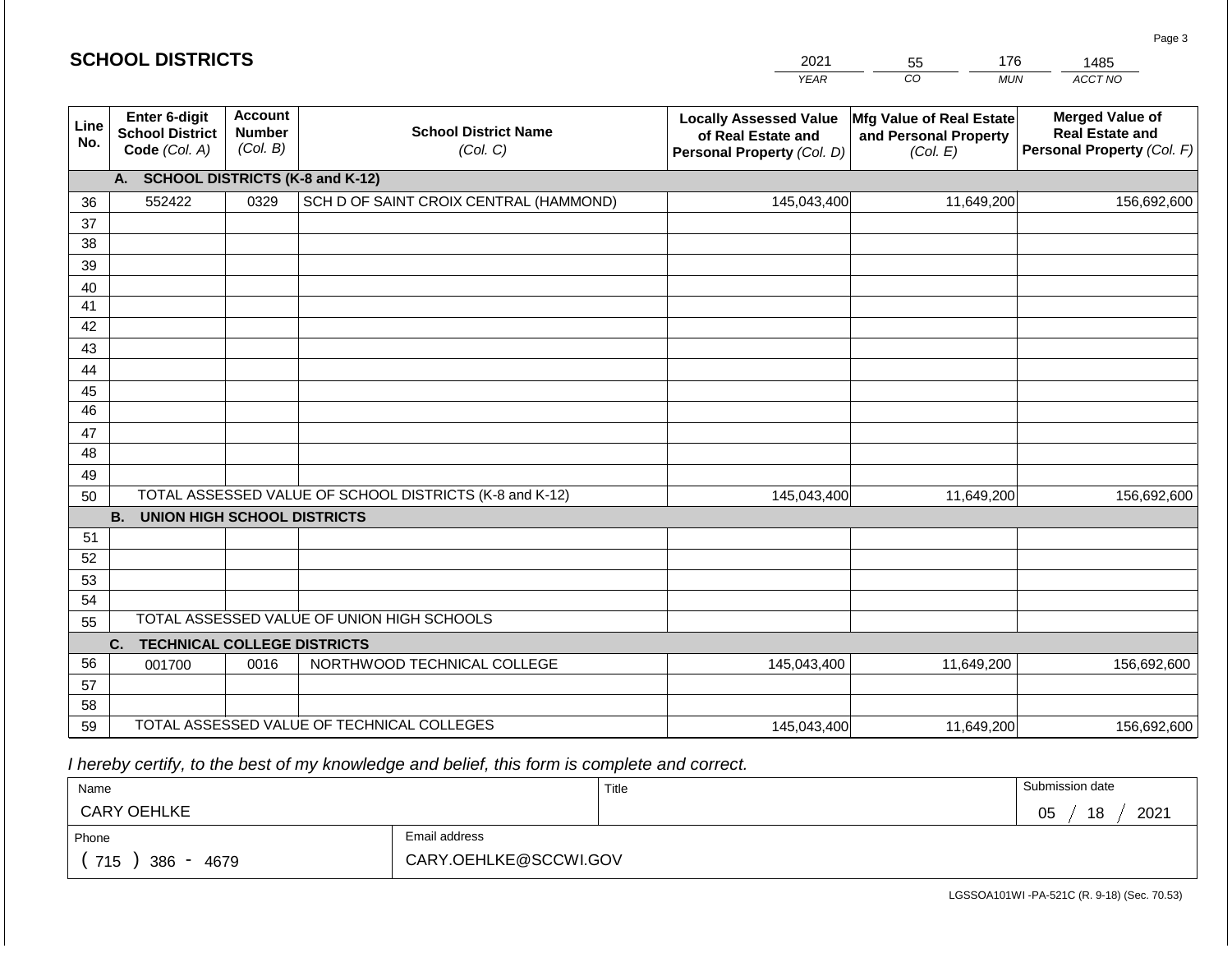- Each municipality's SOA is completed after the Board of Review and includes any changes made to the locally assessed values, under state law (sec. 70.53, Wis. Stats.)
- The Wisconsin Department of Revenue (DOR) merges the locally assessed values with the state assessed manufacturing values
- DOR provides the information regarding district names and codes. If a district is not listed, contact DOR.

Note: If you submit an amended SOA to DOR after your municipality's SOA is equated and posted to our website, we will process the SOA. However, DOR will not recalculate the *aggregate ratio or update the final SOA posted on our website. You should use the corrected values to calculate your tax rates.*

### **Page 1: Real Estate and Personal Property**

- Lines 1-9 assessed real estate values, parcel counts and acres by classification
- Lines 10-15 assessed personal property values and number of accounts by class
- Line 16 aggregate assessed value of all property subject to general property; use to calculate tax rates. Note: This line equals the total assessed value of K-8 and K-12 school districts (Line 50) and total assessed value of technical colleges (Line 59).
- Remarks assessment ratio used to calculate estimated fair market value on property tax bills

#### **Page 2: Forest Crop, Other Exempt Land and Special Districts**

- Lines 18-21 private forest crop and managed forest lands assessed values
- Line  $22 -$  tax exempt land acres
- Line 23 prior years assessed value of omitted property under sec. 70.44 and correction of errors under sec. 70.43 shown by locally assessed or manufacturing real estate and personal property. Note: If there is an amount on this line, report the corresponding tax in the Statement of Taxes, Sections J or K.
- Lines 24-35 special district assessed values. These values are used to calculate tax rates for the special districts.

#### **Page 3: School Districts**

- Lines 36-50 school districts (K-8 and K-12) assessed values. These values are used to calculate tax rates for school districts.
- Lines 51-55 union high school district assessed values. These values are used to calculate tax rates for union high school districts.
- Lines 56-59 technical college assessed values. These values are used to calculate tax rates for technical colleges.

If you have questions: Email: lgs@wisconsin.gov

 Phone: (608) 266-2569 or (608) 264-6892 Fax: (608) 264-6887

ROBERTS, WI 54023 - 9703 ROBERTS, WI 54023 - 9703VILLAGE OF ROBERTS **MEGAN DULL<br>VILLAGE OF ROBERTS** E MAPLE ST 107 E MAPLE ST  $1071$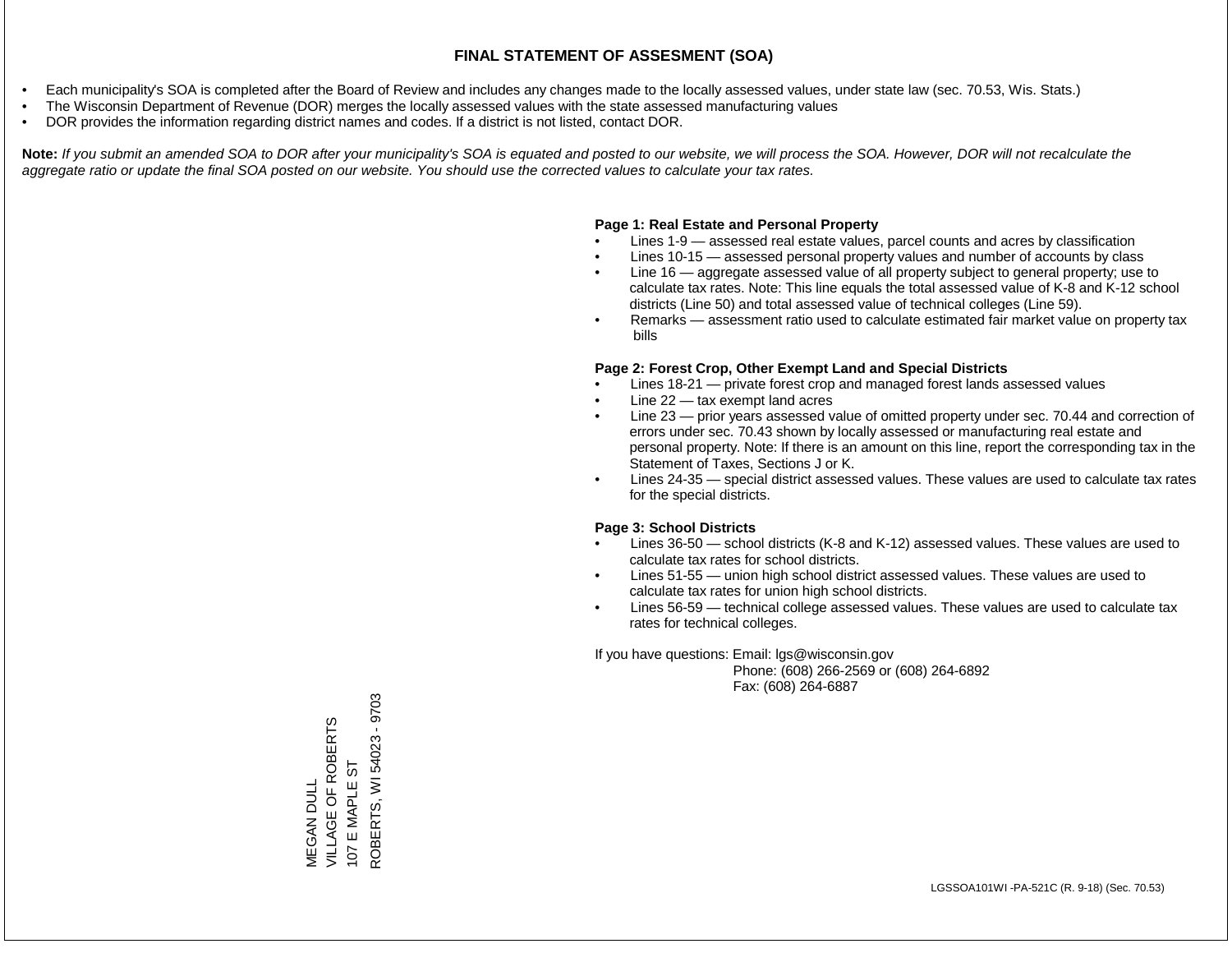|                | <b>FINAL - EQUATED</b>                                                                                                                                                                       |                          | 55                        | 181                                             | 1486                    | This is an Amended Return | Page 1                     |
|----------------|----------------------------------------------------------------------------------------------------------------------------------------------------------------------------------------------|--------------------------|---------------------------|-------------------------------------------------|-------------------------|---------------------------|----------------------------|
|                | <b>STATEMENT OF ASSESSMENT FOR 2021</b>                                                                                                                                                      |                          | CO                        | <b>MUN</b>                                      | ACCT NO                 |                           |                            |
|                |                                                                                                                                                                                              |                          |                           |                                                 |                         |                           |                            |
|                | <b>FOR</b><br><b>VILLAGE OF</b><br>OF.                                                                                                                                                       | <b>SOMERSET</b>          |                           | ST CROIX COUNTY                                 |                         |                           |                            |
|                | Town - Village - City                                                                                                                                                                        | <b>Municipality Name</b> |                           | <b>County Name</b>                              |                         |                           |                            |
|                | <b>REAL ESTATE</b>                                                                                                                                                                           |                          | PARCEL COUNT              | NO. OF ACRES<br><b>WHOLE</b>                    | <b>VALUE OF</b>         | <b>VALUE OF</b>           | <b>TOTAL VALUE OF LAND</b> |
| Line<br>No.    | (See Lines 18 - 22 for<br>other Real Estate)                                                                                                                                                 |                          | TOTAL LAND   IMPROVEMENTS | NUMBERS ONLY                                    | LAND                    | <b>IMPROVEMENTS</b>       | AND IMPROVEMENTS           |
|                |                                                                                                                                                                                              | (Col. A)                 | (Col. B)                  | (Col. C)                                        | (Col. D)                | (Col. E)                  | (Col. F)                   |
| $\overline{1}$ | <b>RESIDENTIAL - Class 1</b>                                                                                                                                                                 | 1,177                    | 1,009                     | 405                                             | 32,579,600              | 168,478,000               | 201,057,600                |
| $\overline{2}$ | COMMERCIAL - Class 2                                                                                                                                                                         | 149                      | 108                       | 383                                             | 16,070,000              | 51,639,700                | 67,709,700                 |
| 3              | MANUFACTURING - Class 3                                                                                                                                                                      | 8                        |                           | 8<br>55                                         | 1,413,800               | 14,647,400                | 16,061,200                 |
| 4              | <b>AGRICULTURAL - Class 4</b>                                                                                                                                                                | 16                       |                           | 344                                             | 73,800                  |                           | 73,800                     |
| 5              | <b>UNDEVELOPED - Class 5</b>                                                                                                                                                                 | 12                       |                           | 82                                              | 233,800                 |                           | 233,800                    |
| 6              | AGRICULTURAL FOREST - Class 5m                                                                                                                                                               | $\overline{7}$           |                           | 72                                              | 223,000                 |                           | 223,000                    |
| $\overline{7}$ | FOREST LANDS - Class 6                                                                                                                                                                       | $\mathbf 1$              |                           | 8                                               | 21,000                  |                           | 21,000                     |
| 8              | OTHER - Class 7                                                                                                                                                                              | $\mathbf{0}$             |                           | $\Omega$<br>$\mathbf 0$                         | $\Omega$                | 0                         | $\Omega$                   |
| 9              | <b>TOTAL - ALL COLUMNS</b>                                                                                                                                                                   | 1,370                    | 1,125                     | 1,349                                           | 50,615,000              | 234,765,100               | 285,380,100                |
| 10             | NUMBER OF PERSONAL PROPERTY ACCOUNTS IN ROLL                                                                                                                                                 |                          |                           | 101                                             | <b>LOCALLY ASSESSED</b> | <b>MANUFACTURING</b>      | <b>MERGED</b>              |
| 11             | BOATS AND OTHER WATERCRAFT NOT EXEMPT - Code 1                                                                                                                                               |                          |                           |                                                 | 1,400                   | 0                         | 1,400                      |
| 12             | MACHINERY, TOOLS AND PATTERNS - Code 2                                                                                                                                                       |                          |                           |                                                 |                         | 984,700                   | 984,700                    |
| 13             | FURNITURE, FIXTURES AND EQUIPMENT - Code 3                                                                                                                                                   |                          |                           |                                                 | 2,767,100               | 633,900                   | 3,401,000                  |
| 14             | ALL OTHER PERSONAL PROPERTY NOT EXEMPT - Codes 4A, 4B, 4C                                                                                                                                    |                          |                           |                                                 | 347,000                 | 59,900                    | 406,900                    |
| 15             | TOTAL OF PERSONAL PROPERTY NOT EXEMPT (Total of Lines 11-14)                                                                                                                                 |                          |                           |                                                 | 3,115,500               | 1,678,500                 | 4,794,000                  |
| 16             | AGGREGATE ASSESSED VALUE OF ALL PROPERTY SUBJECT TO THE GENERAL PROPERTY TAX (Total of Lines 9F and 15F)<br>MUST EQUAL TOTAL VALUE OF THE SCHOOL DISTRICTS (K-12 PLUS K-8) - Line 50, Col. F |                          |                           |                                                 |                         |                           | 290,174,100                |
| 17             | <b>BOARD OF REVIEW</b><br>DATE OF FINAL ADJOURNMENT                                                                                                                                          | 05/05/2021               |                           | Name of Assessor<br><b>ASSOCIATED APPRAISAL</b> |                         | Telephone #               | (920) 749-1995             |

The Assessment Ratio to be used in calculating the estimated Fair Market Value on tax bills for this tax district is .995511264

This ratio should be used to convert assessed values to "Calculate Equalized Values" in Step 1 of the Lottery and Gaming Credit Calculations.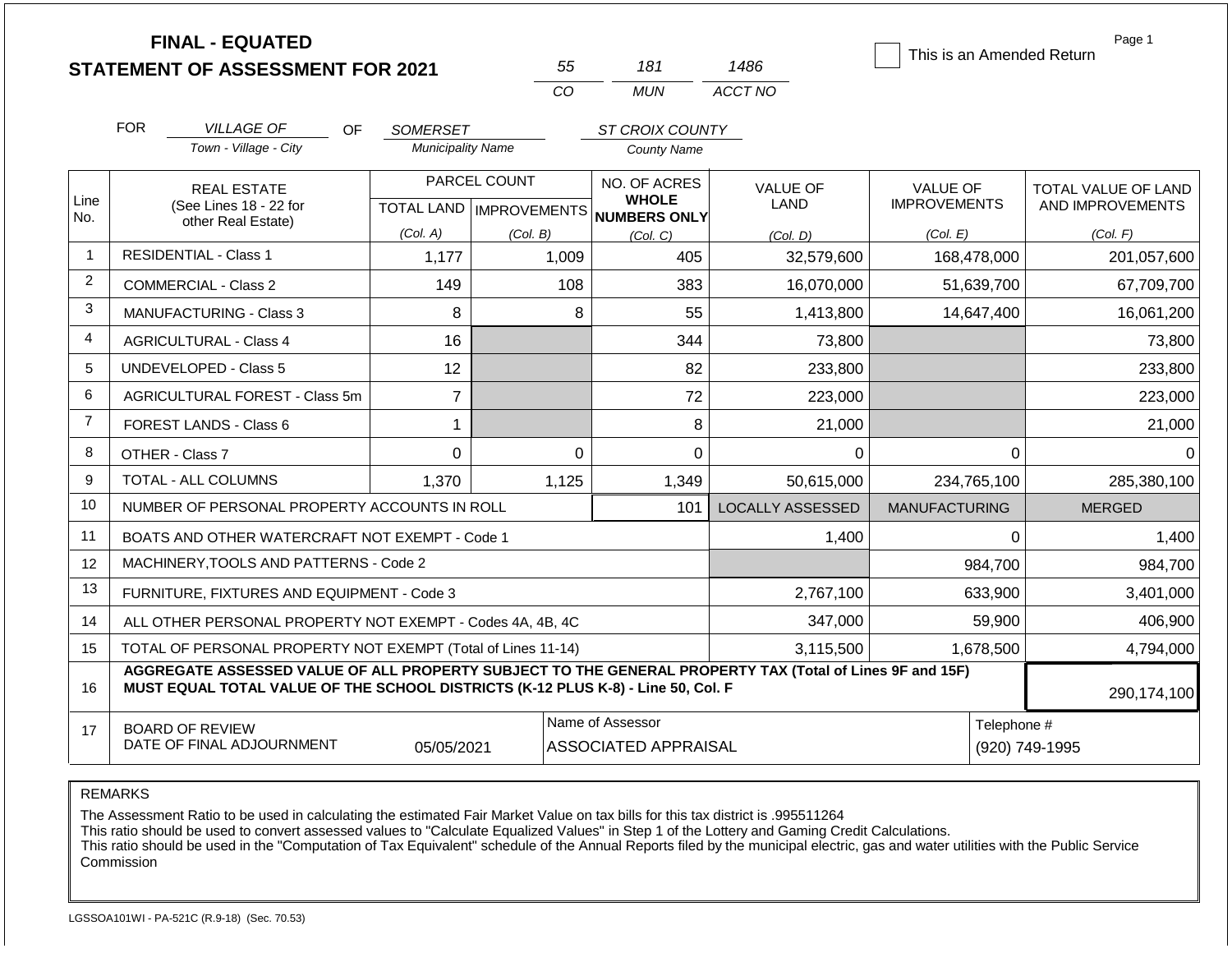2021 55 181 1486

FOREST LANDS (Line 7) and FOREST CROPS (in this section) - are **NOT** the same *YEAR CO MUN ACCT NO*

|    | Private Forest Crop - Reg Class @ 10¢ per acre                                                    |                 |  |                                                                  |  | Private Forest Crop - Reg Class @ \$2.52 per acre             |  |                                                                              |                    |                    |
|----|---------------------------------------------------------------------------------------------------|-----------------|--|------------------------------------------------------------------|--|---------------------------------------------------------------|--|------------------------------------------------------------------------------|--------------------|--------------------|
|    | (a) PARCELS                                                                                       | (b) ACRES       |  | (c) ASSESSED VALUE                                               |  | (d) PARCELS                                                   |  | (e) ACRES                                                                    |                    | (f) ASSESSED VALUE |
| 18 |                                                                                                   |                 |  |                                                                  |  |                                                               |  |                                                                              |                    |                    |
|    |                                                                                                   |                 |  |                                                                  |  |                                                               |  |                                                                              |                    |                    |
|    | Private Forest Crop - Special Class @ 20¢ per acre                                                |                 |  |                                                                  |  |                                                               |  | Entered Before 2005 Managed Forest - Ferrous Mining CLOSED @ \$7.87 per acre |                    |                    |
| 19 | (a) PARCELS<br>(b) ACRES                                                                          |                 |  | (c) ASSESSED VALUE                                               |  | (d) PARCELS                                                   |  | (e) ACRES                                                                    |                    | (f) ASSESSED VALUE |
|    |                                                                                                   |                 |  |                                                                  |  |                                                               |  |                                                                              |                    |                    |
|    |                                                                                                   |                 |  | Entered Before 2005 Managed Forest - OPEN @ 74 ¢ per acre        |  |                                                               |  | Entered Before 2005 Managed Forest - CLOSED @                                |                    | \$1.75 per acre    |
| 20 | (a) PARCELS                                                                                       | (b) ACRES       |  | (c) ASSESSED VALUE                                               |  | (d) PARCELS                                                   |  | (e) ACRES                                                                    |                    | (f) ASSESSED VALUE |
|    |                                                                                                   |                 |  |                                                                  |  |                                                               |  |                                                                              |                    |                    |
|    |                                                                                                   |                 |  |                                                                  |  |                                                               |  |                                                                              |                    |                    |
|    |                                                                                                   |                 |  | Entered After 2004 Managed Forest - OPEN @ \$2.04 per acre       |  | Entered After 2004 Managed Forest - CLOSED @ \$10.20 per acre |  |                                                                              |                    |                    |
| 21 | (a) PARCELS                                                                                       | (b) ACRES       |  | (c) ASSESSED VALUE                                               |  | (d) PARCELS                                                   |  | (e) ACRES                                                                    | (f) ASSESSED VALUE |                    |
|    |                                                                                                   |                 |  |                                                                  |  |                                                               |  |                                                                              |                    |                    |
|    |                                                                                                   |                 |  |                                                                  |  | 22                                                            |  |                                                                              | 400,000            |                    |
|    | (a) County Forest Cropland Acres                                                                  |                 |  | (b) Federal Acres                                                |  | (c) State Acres                                               |  | (d) County (NOT FOREST CROP) Acres                                           |                    | (e) Other Acres    |
| 22 |                                                                                                   |                 |  |                                                                  |  |                                                               |  |                                                                              |                    |                    |
|    |                                                                                                   |                 |  |                                                                  |  |                                                               |  | 9.9                                                                          |                    | 421.87             |
|    |                                                                                                   |                 |  | Assessed Value of Omitted Property From Prior Years (Sec. 70.44) |  |                                                               |  | Assessed Value of Sec. 70.43 Corrections of Errors by Assessors              |                    |                    |
|    |                                                                                                   | (a) REAL ESTATE |  | (b) PERSONAL                                                     |  |                                                               |  | (c1) REAL ESTATE                                                             |                    | (c2) PERSONAL      |
| 23 |                                                                                                   |                 |  |                                                                  |  |                                                               |  | $-125,000$                                                                   |                    |                    |
|    |                                                                                                   |                 |  |                                                                  |  |                                                               |  | Mfg. Equated Value of Sec.70.43 Corrections of Errors by Assessors           |                    |                    |
|    | Manufacturing Equated Value of Omitted Property From Prior Years (Sec. 70.995)<br>(d) REAL ESTATE |                 |  | (e) PERSONAL                                                     |  |                                                               |  | (f1) REAL ESTATE                                                             |                    | (f2) PERSONAL      |
|    |                                                                                                   |                 |  |                                                                  |  |                                                               |  |                                                                              |                    |                    |
|    |                                                                                                   |                 |  |                                                                  |  |                                                               |  |                                                                              |                    |                    |

## **SPECIAL DISTRICTS**

| Line<br>No. | Enter 6-digit<br>Special District | <b>Account</b><br><b>Number</b> | <b>Special District Name</b> | <b>Locally Assessed Value</b><br>of Real Estate and | Mfg Value of Real Estate<br>and Personal Property | <b>Merged Value of</b><br><b>Real Estate and</b> |
|-------------|-----------------------------------|---------------------------------|------------------------------|-----------------------------------------------------|---------------------------------------------------|--------------------------------------------------|
|             | Code (Col. A)                     | (Col. B)                        | (Col. C)                     | Personal Property (Col. D)                          | (Col. E)                                          | Personal Property (Col. F)                       |
| 24          |                                   |                                 |                              |                                                     |                                                   |                                                  |
| 25          |                                   |                                 |                              |                                                     |                                                   |                                                  |
| 26          |                                   |                                 |                              |                                                     |                                                   |                                                  |
| 27          |                                   |                                 |                              |                                                     |                                                   |                                                  |
| 28          |                                   |                                 |                              |                                                     |                                                   |                                                  |
| 29          |                                   |                                 |                              |                                                     |                                                   |                                                  |
| 30          |                                   |                                 |                              |                                                     |                                                   |                                                  |
| 31          |                                   |                                 |                              |                                                     |                                                   |                                                  |
| 32          |                                   |                                 |                              |                                                     |                                                   |                                                  |
| 33          |                                   |                                 |                              |                                                     |                                                   |                                                  |
| 34          |                                   |                                 |                              |                                                     |                                                   |                                                  |
| 35          |                                   |                                 |                              |                                                     |                                                   |                                                  |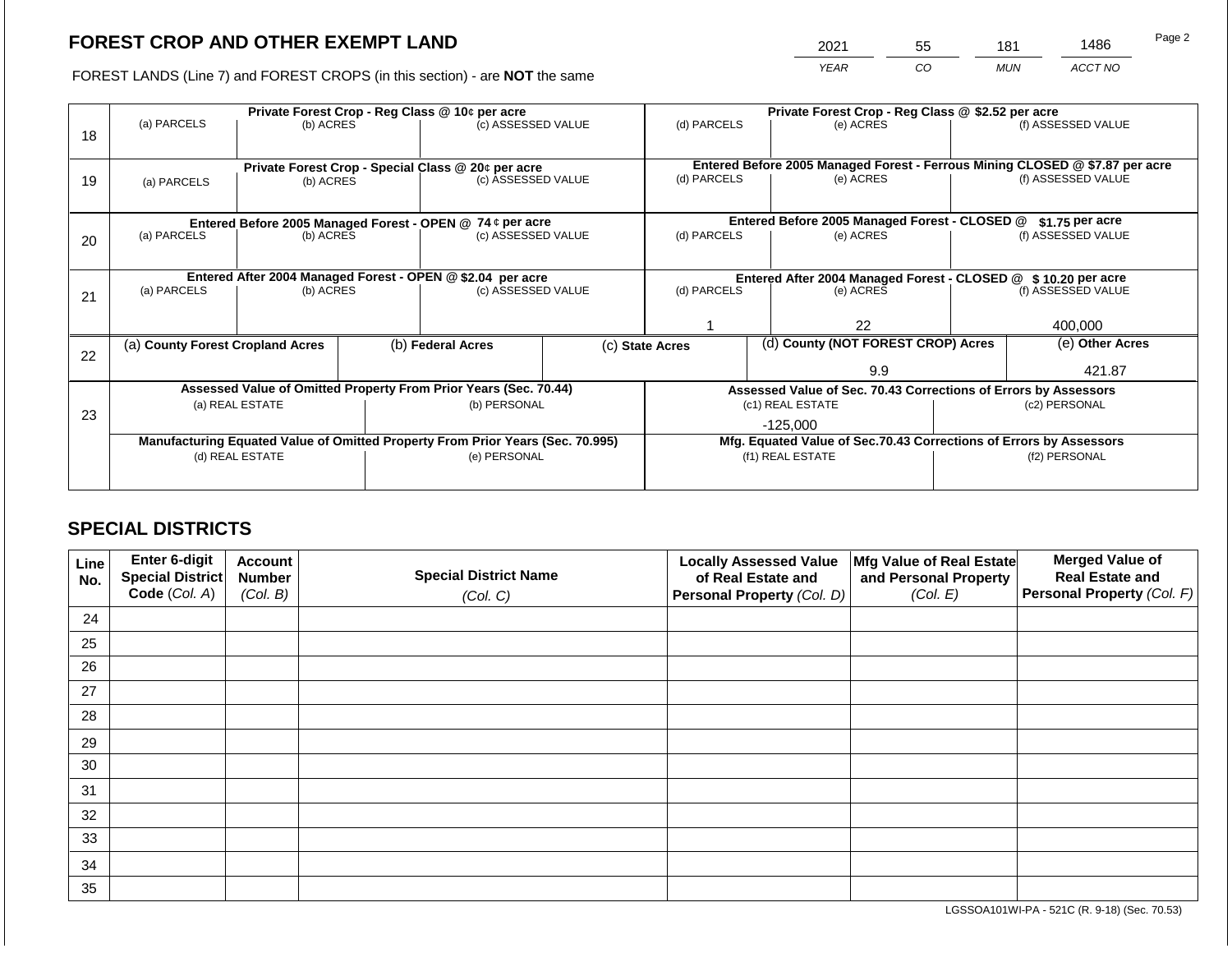|             | <b>SCHOOL DISTRICTS</b><br>2021<br>181<br>55             |                                             |                                                         | 1486                                                                              |                                                               |                                                                                |
|-------------|----------------------------------------------------------|---------------------------------------------|---------------------------------------------------------|-----------------------------------------------------------------------------------|---------------------------------------------------------------|--------------------------------------------------------------------------------|
|             |                                                          |                                             |                                                         | <b>YEAR</b>                                                                       | CO <sub>.</sub><br><b>MUN</b>                                 | ACCT NO                                                                        |
| Line<br>No. | Enter 6-digit<br><b>School District</b><br>Code (Col. A) | <b>Account</b><br><b>Number</b><br>(Col. B) | <b>School District Name</b><br>(Col. C)                 | <b>Locally Assessed Value</b><br>of Real Estate and<br>Personal Property (Col. D) | Mfg Value of Real Estate<br>and Personal Property<br>(Col. E) | <b>Merged Value of</b><br><b>Real Estate and</b><br>Personal Property (Col. F) |
|             | A. SCHOOL DISTRICTS (K-8 and K-12)                       |                                             |                                                         |                                                                                   |                                                               |                                                                                |
| 36          | 555432                                                   | 0332                                        | SCH D OF SOMERSET                                       | 272,434,400                                                                       | 17,739,700                                                    | 290,174,100                                                                    |
| 37          |                                                          |                                             |                                                         |                                                                                   |                                                               |                                                                                |
| 38          |                                                          |                                             |                                                         |                                                                                   |                                                               |                                                                                |
| 39          |                                                          |                                             |                                                         |                                                                                   |                                                               |                                                                                |
| 40          |                                                          |                                             |                                                         |                                                                                   |                                                               |                                                                                |
| 41          |                                                          |                                             |                                                         |                                                                                   |                                                               |                                                                                |
| 42<br>43    |                                                          |                                             |                                                         |                                                                                   |                                                               |                                                                                |
| 44          |                                                          |                                             |                                                         |                                                                                   |                                                               |                                                                                |
| 45          |                                                          |                                             |                                                         |                                                                                   |                                                               |                                                                                |
| 46          |                                                          |                                             |                                                         |                                                                                   |                                                               |                                                                                |
| 47          |                                                          |                                             |                                                         |                                                                                   |                                                               |                                                                                |
| 48          |                                                          |                                             |                                                         |                                                                                   |                                                               |                                                                                |
| 49          |                                                          |                                             |                                                         |                                                                                   |                                                               |                                                                                |
| 50          |                                                          |                                             | TOTAL ASSESSED VALUE OF SCHOOL DISTRICTS (K-8 and K-12) | 272,434,400                                                                       | 17,739,700                                                    | 290,174,100                                                                    |
|             | <b>B. UNION HIGH SCHOOL DISTRICTS</b>                    |                                             |                                                         |                                                                                   |                                                               |                                                                                |
| 51          |                                                          |                                             |                                                         |                                                                                   |                                                               |                                                                                |
| 52          |                                                          |                                             |                                                         |                                                                                   |                                                               |                                                                                |
| 53          |                                                          |                                             |                                                         |                                                                                   |                                                               |                                                                                |
| 54          |                                                          |                                             | TOTAL ASSESSED VALUE OF UNION HIGH SCHOOLS              |                                                                                   |                                                               |                                                                                |
| 55          |                                                          |                                             |                                                         |                                                                                   |                                                               |                                                                                |
| 56          | <b>TECHNICAL COLLEGE DISTRICTS</b><br>C.                 |                                             |                                                         |                                                                                   |                                                               |                                                                                |
| 57          | 001700                                                   | 0016                                        | NORTHWOOD TECHNICAL COLLEGE                             | 272,434,400                                                                       | 17,739,700                                                    | 290,174,100                                                                    |
| 58          |                                                          |                                             |                                                         |                                                                                   |                                                               |                                                                                |
| 59          |                                                          |                                             | TOTAL ASSESSED VALUE OF TECHNICAL COLLEGES              | 272,434,400                                                                       | 17,739,700                                                    | 290,174,100                                                                    |

 *I hereby certify, to the best of my knowledge and belief, this form is complete and correct.*

| Name               |                       | Title | Submission date                 |
|--------------------|-----------------------|-------|---------------------------------|
| <b>CARY OEHLKE</b> |                       |       | $\sim$<br>2021<br>∩ҕ<br>◡◡<br>- |
| Phone              | Email address         |       |                                 |
| 715<br>386<br>4679 | CARY.OEHLKE@SCCWI.GOV |       |                                 |

Page 3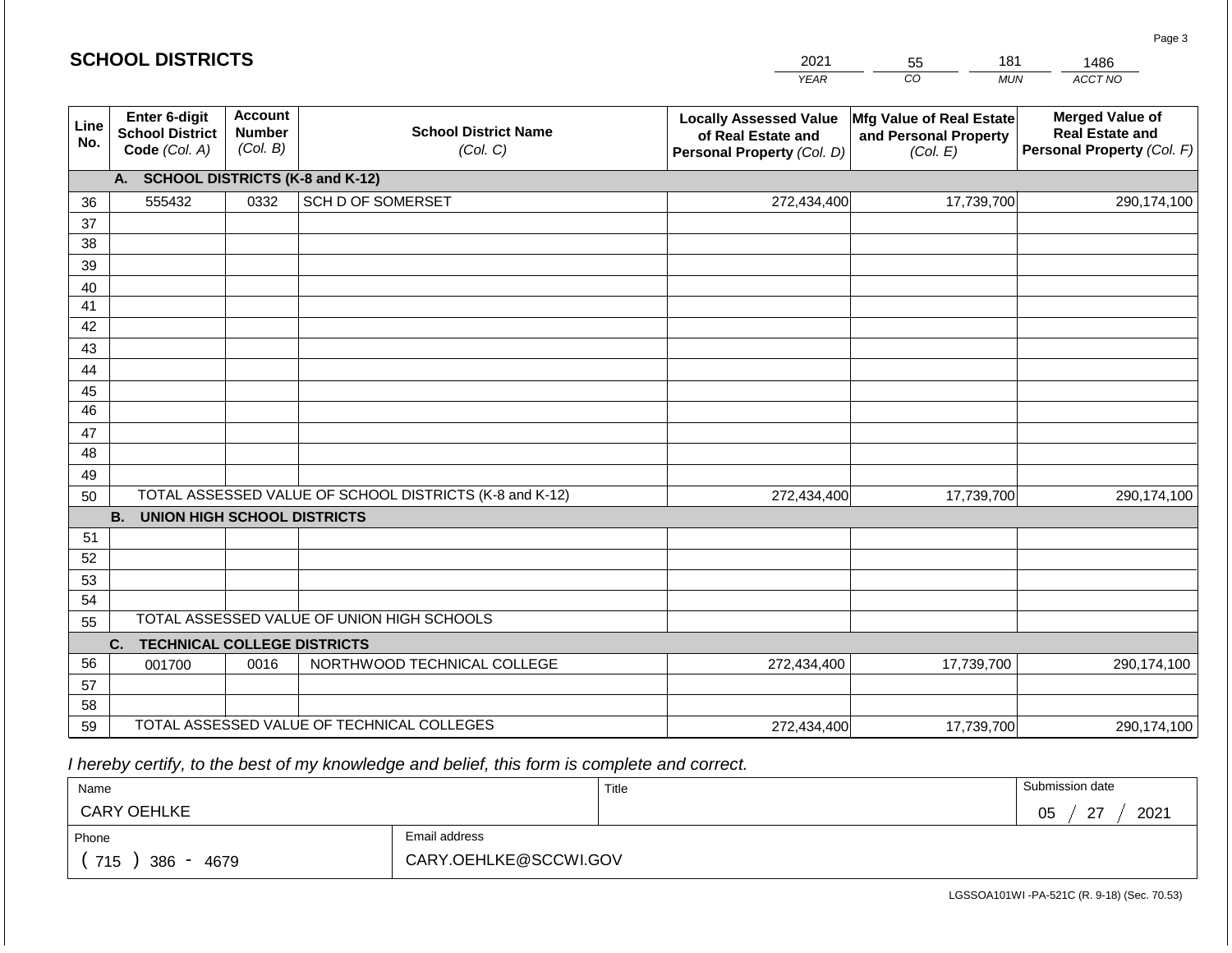- Each municipality's SOA is completed after the Board of Review and includes any changes made to the locally assessed values, under state law (sec. 70.53, Wis. Stats.)
- The Wisconsin Department of Revenue (DOR) merges the locally assessed values with the state assessed manufacturing values
- DOR provides the information regarding district names and codes. If a district is not listed, contact DOR.

Note: If you submit an amended SOA to DOR after your municipality's SOA is equated and posted to our website, we will process the SOA. However, DOR will not recalculate the *aggregate ratio or update the final SOA posted on our website. You should use the corrected values to calculate your tax rates.*

## **Page 1: Real Estate and Personal Property**

- Lines 1-9 assessed real estate values, parcel counts and acres by classification
- Lines 10-15 assessed personal property values and number of accounts by class
- Line 16 aggregate assessed value of all property subject to general property; use to calculate tax rates. Note: This line equals the total assessed value of K-8 and K-12 school districts (Line 50) and total assessed value of technical colleges (Line 59).
- Remarks assessment ratio used to calculate estimated fair market value on property tax bills

### **Page 2: Forest Crop, Other Exempt Land and Special Districts**

- Lines 18-21 private forest crop and managed forest lands assessed values
- Line  $22 -$  tax exempt land acres
- Line 23 prior years assessed value of omitted property under sec. 70.44 and correction of errors under sec. 70.43 shown by locally assessed or manufacturing real estate and personal property. Note: If there is an amount on this line, report the corresponding tax in the Statement of Taxes, Sections J or K.
- Lines 24-35 special district assessed values. These values are used to calculate tax rates for the special districts.

### **Page 3: School Districts**

- Lines 36-50 school districts (K-8 and K-12) assessed values. These values are used to calculate tax rates for school districts.
- Lines 51-55 union high school district assessed values. These values are used to calculate tax rates for union high school districts.
- Lines 56-59 technical college assessed values. These values are used to calculate tax rates for technical colleges.

If you have questions: Email: lgs@wisconsin.gov

 Phone: (608) 266-2569 or (608) 264-6892 Fax: (608) 264-6887

PO BOX 356<br>SOMERSET, WI 54025 - 0356 SOMERSET, WI 54025 - 0356VILLAGE OF SOMERSET FELICIA GERMAIN<br>VILLAGE OF SOMERSET FELICIA GERMAIN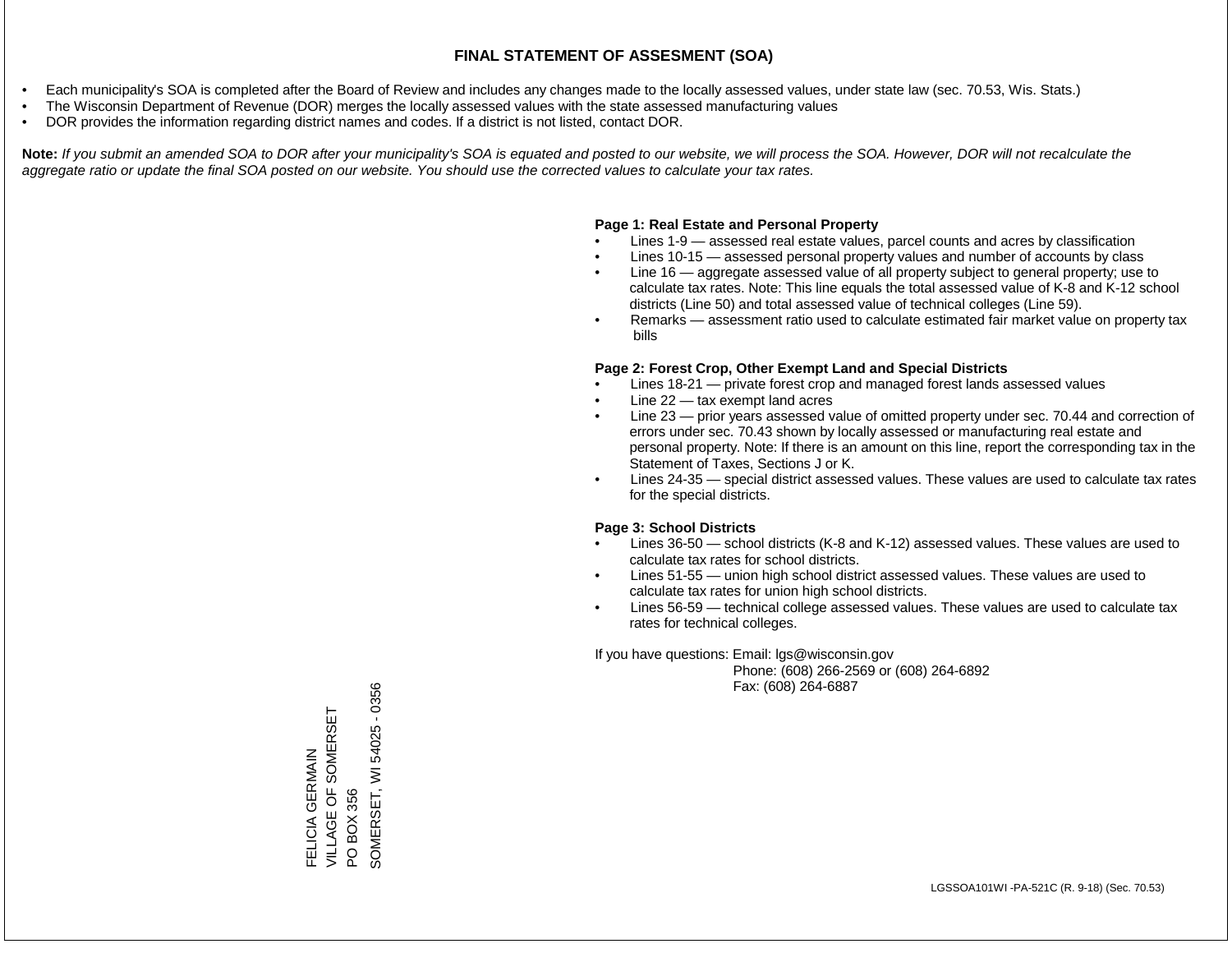|                |            | <b>FINAL - EQUATED</b><br><b>STATEMENT OF ASSESSMENT FOR 2021</b>                                                                                                                            |                          | 55                                                       | 182                                                      |                | 1487                           | This is an Amended Return       | Page 1                                  |
|----------------|------------|----------------------------------------------------------------------------------------------------------------------------------------------------------------------------------------------|--------------------------|----------------------------------------------------------|----------------------------------------------------------|----------------|--------------------------------|---------------------------------|-----------------------------------------|
|                |            |                                                                                                                                                                                              |                          | CO.                                                      | <b>MUN</b>                                               |                | ACCT NO                        |                                 |                                         |
|                | <b>FOR</b> | <b>VILLAGE OF</b><br>OF.                                                                                                                                                                     | <b>STAR PRAIRIE</b>      |                                                          | ST CROIX COUNTY                                          |                |                                |                                 |                                         |
|                |            | Town - Village - City                                                                                                                                                                        | <b>Municipality Name</b> |                                                          | <b>County Name</b>                                       |                |                                |                                 |                                         |
| Line           |            | <b>REAL ESTATE</b><br>(See Lines 18 - 22 for                                                                                                                                                 |                          | PARCEL COUNT<br>TOTAL LAND   IMPROVEMENTS   NUMBERS ONLY | NO. OF ACRES<br><b>WHOLE</b>                             |                | <b>VALUE OF</b><br><b>LAND</b> | VALUE OF<br><b>IMPROVEMENTS</b> | TOTAL VALUE OF LAND<br>AND IMPROVEMENTS |
| No.            |            | other Real Estate)                                                                                                                                                                           | (Col. A)                 | (Col. B)                                                 | (Col, C)                                                 |                | (Col. D)                       | (Col. E)                        | (Col. F)                                |
| $\overline{1}$ |            | <b>RESIDENTIAL - Class 1</b>                                                                                                                                                                 | 270                      | 247                                                      |                                                          | 197            | 6,100,700                      | 24,799,700                      | 30,900,400                              |
| 2              |            | <b>COMMERCIAL - Class 2</b>                                                                                                                                                                  | 21                       |                                                          | 19                                                       | 10             | 477,500                        | 2,289,500                       | 2,767,000                               |
| 3              |            | MANUFACTURING - Class 3                                                                                                                                                                      | $\Omega$                 |                                                          | 0                                                        | $\overline{0}$ | $\Omega$                       | 0                               | $\Omega$                                |
| $\overline{4}$ |            | <b>AGRICULTURAL - Class 4</b>                                                                                                                                                                | 37                       |                                                          |                                                          | 529            | 74,900                         |                                 | 74,900                                  |
| 5              |            | <b>UNDEVELOPED - Class 5</b>                                                                                                                                                                 | 15                       |                                                          |                                                          | 31             | 33,500                         |                                 | 33,500                                  |
| 6              |            | AGRICULTURAL FOREST - Class 5m                                                                                                                                                               | 14                       |                                                          |                                                          | 143            | 561,900                        |                                 | 561,900                                 |
| $\overline{7}$ |            | <b>FOREST LANDS - Class 6</b>                                                                                                                                                                | 10                       |                                                          |                                                          | 58             | 347,500                        |                                 | 347,500                                 |
| 8              |            | OTHER - Class 7                                                                                                                                                                              | $\overline{2}$           |                                                          | $\overline{2}$                                           | 3              | 35,000                         | 96,400                          | 131,400                                 |
| 9              |            | <b>TOTAL - ALL COLUMNS</b>                                                                                                                                                                   | 369                      | 268                                                      |                                                          | 971            | 7,631,000                      | 27,185,600                      | 34,816,600                              |
| 10             |            | NUMBER OF PERSONAL PROPERTY ACCOUNTS IN ROLL                                                                                                                                                 |                          |                                                          |                                                          | 20             | <b>LOCALLY ASSESSED</b>        | <b>MANUFACTURING</b>            | <b>MERGED</b>                           |
| 11             |            | BOATS AND OTHER WATERCRAFT NOT EXEMPT - Code 1                                                                                                                                               |                          |                                                          |                                                          |                | 0                              | 0                               | $\Omega$                                |
| 12             |            | MACHINERY, TOOLS AND PATTERNS - Code 2                                                                                                                                                       |                          |                                                          |                                                          |                |                                | $\mathbf 0$                     | $\Omega$                                |
| 13             |            | FURNITURE, FIXTURES AND EQUIPMENT - Code 3                                                                                                                                                   |                          |                                                          |                                                          |                | 78,100                         | $\mathbf 0$                     | 78,100                                  |
| 14             |            | ALL OTHER PERSONAL PROPERTY NOT EXEMPT - Codes 4A, 4B, 4C                                                                                                                                    |                          |                                                          |                                                          |                | 34,100                         | $\mathbf 0$                     | 34,100                                  |
| 15             |            | TOTAL OF PERSONAL PROPERTY NOT EXEMPT (Total of Lines 11-14)                                                                                                                                 |                          |                                                          |                                                          |                | 112,200                        | 0                               | 112,200                                 |
| 16             |            | AGGREGATE ASSESSED VALUE OF ALL PROPERTY SUBJECT TO THE GENERAL PROPERTY TAX (Total of Lines 9F and 15F)<br>MUST EQUAL TOTAL VALUE OF THE SCHOOL DISTRICTS (K-12 PLUS K-8) - Line 50, Col. F |                          |                                                          |                                                          |                |                                |                                 | 34,928,800                              |
| 17             |            | <b>BOARD OF REVIEW</b><br>DATE OF FINAL ADJOURNMENT                                                                                                                                          | 06/08/2021               |                                                          | Name of Assessor<br>Telephone #<br><b>OWEN ASSESSING</b> |                |                                | (715) 643-2081                  |                                         |

The Assessment Ratio to be used in calculating the estimated Fair Market Value on tax bills for this tax district is .641973221

This ratio should be used to convert assessed values to "Calculate Equalized Values" in Step 1 of the Lottery and Gaming Credit Calculations.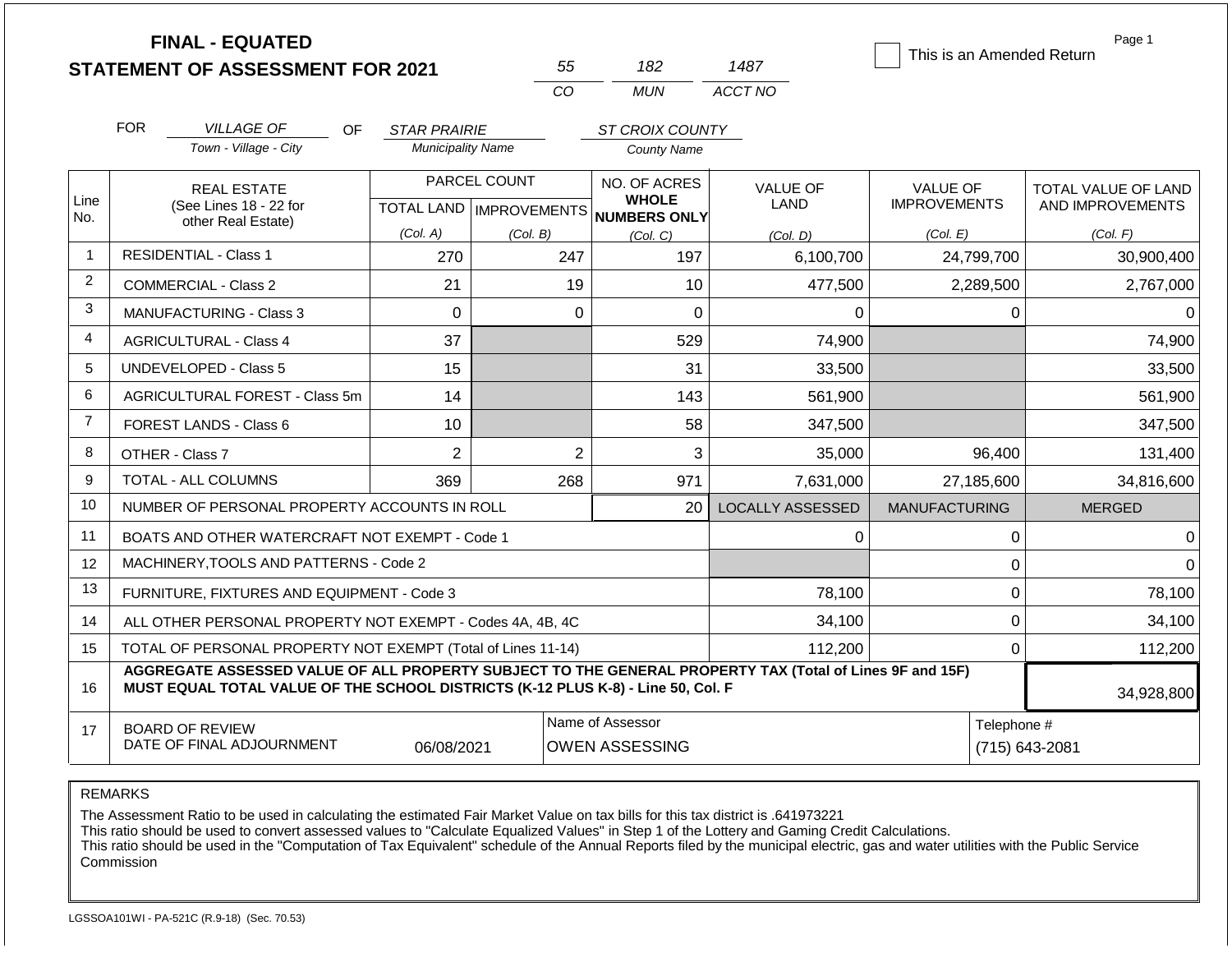2021 55 182 1487 Page 2

FOREST LANDS (Line 7) and FOREST CROPS (in this section) - are **NOT** the same *YEAR CO MUN ACCT NO*

|    |                                                                                |           |  | Private Forest Crop - Reg Class @ 10¢ per acre                           |  | Private Forest Crop - Reg Class @ \$2.52 per acre |  |                                                                    |                                                                |                                                                              |  |
|----|--------------------------------------------------------------------------------|-----------|--|--------------------------------------------------------------------------|--|---------------------------------------------------|--|--------------------------------------------------------------------|----------------------------------------------------------------|------------------------------------------------------------------------------|--|
| 18 | (a) PARCELS                                                                    | (b) ACRES |  | (c) ASSESSED VALUE                                                       |  | (d) PARCELS                                       |  | (e) ACRES                                                          |                                                                | (f) ASSESSED VALUE                                                           |  |
|    |                                                                                |           |  |                                                                          |  |                                                   |  |                                                                    |                                                                | Entered Before 2005 Managed Forest - Ferrous Mining CLOSED @ \$7.87 per acre |  |
| 19 |                                                                                |           |  | Private Forest Crop - Special Class @ 20¢ per acre<br>(c) ASSESSED VALUE |  | (d) PARCELS                                       |  | (e) ACRES                                                          |                                                                | (f) ASSESSED VALUE                                                           |  |
|    | (a) PARCELS                                                                    | (b) ACRES |  |                                                                          |  |                                                   |  |                                                                    |                                                                |                                                                              |  |
|    |                                                                                |           |  |                                                                          |  |                                                   |  |                                                                    |                                                                |                                                                              |  |
|    |                                                                                |           |  | Entered Before 2005 Managed Forest - OPEN @ 74 ¢ per acre                |  |                                                   |  | Entered Before 2005 Managed Forest - CLOSED @                      |                                                                | $$1.75$ per acre                                                             |  |
| 20 | (a) PARCELS                                                                    | (b) ACRES |  | (c) ASSESSED VALUE                                                       |  | (d) PARCELS                                       |  | (e) ACRES                                                          |                                                                | (f) ASSESSED VALUE                                                           |  |
|    |                                                                                |           |  |                                                                          |  |                                                   |  |                                                                    |                                                                |                                                                              |  |
|    |                                                                                |           |  |                                                                          |  | 2                                                 |  | 30                                                                 |                                                                | 90,000                                                                       |  |
|    | Entered After 2004 Managed Forest - OPEN @ \$2.04 per acre                     |           |  |                                                                          |  |                                                   |  |                                                                    | Entered After 2004 Managed Forest - CLOSED @ \$ 10.20 per acre |                                                                              |  |
| 21 | (a) PARCELS<br>(b) ACRES                                                       |           |  | (c) ASSESSED VALUE                                                       |  | (d) PARCELS                                       |  | (e) ACRES                                                          |                                                                | (f) ASSESSED VALUE                                                           |  |
|    |                                                                                |           |  |                                                                          |  |                                                   |  |                                                                    |                                                                |                                                                              |  |
|    |                                                                                |           |  |                                                                          |  |                                                   |  | 42.91                                                              |                                                                | 128,700                                                                      |  |
|    | (a) County Forest Cropland Acres                                               |           |  | (b) Federal Acres                                                        |  | (c) State Acres                                   |  | (d) County (NOT FOREST CROP) Acres                                 |                                                                | (e) Other Acres                                                              |  |
| 22 |                                                                                |           |  |                                                                          |  |                                                   |  |                                                                    |                                                                |                                                                              |  |
|    |                                                                                |           |  | 39.49                                                                    |  |                                                   |  | 1.03                                                               |                                                                | 154.91                                                                       |  |
|    |                                                                                |           |  | Assessed Value of Omitted Property From Prior Years (Sec. 70.44)         |  |                                                   |  | Assessed Value of Sec. 70.43 Corrections of Errors by Assessors    |                                                                |                                                                              |  |
|    | (a) REAL ESTATE                                                                |           |  | (b) PERSONAL                                                             |  |                                                   |  | (c1) REAL ESTATE                                                   | (c2) PERSONAL                                                  |                                                                              |  |
| 23 |                                                                                |           |  |                                                                          |  |                                                   |  |                                                                    |                                                                |                                                                              |  |
|    | Manufacturing Equated Value of Omitted Property From Prior Years (Sec. 70.995) |           |  |                                                                          |  |                                                   |  | Mfg. Equated Value of Sec.70.43 Corrections of Errors by Assessors |                                                                |                                                                              |  |
|    | (d) REAL ESTATE                                                                |           |  | (e) PERSONAL                                                             |  |                                                   |  | (f1) REAL ESTATE                                                   | (f2) PERSONAL                                                  |                                                                              |  |
|    |                                                                                |           |  |                                                                          |  |                                                   |  |                                                                    |                                                                |                                                                              |  |
|    |                                                                                |           |  |                                                                          |  |                                                   |  |                                                                    |                                                                |                                                                              |  |

# **SPECIAL DISTRICTS**

| Line<br>No. | Enter 6-digit<br>Special District | <b>Account</b><br><b>Number</b> | <b>Special District Name</b> | <b>Locally Assessed Value</b><br>of Real Estate and | Mfg Value of Real Estate<br>and Personal Property | <b>Merged Value of</b><br><b>Real Estate and</b> |
|-------------|-----------------------------------|---------------------------------|------------------------------|-----------------------------------------------------|---------------------------------------------------|--------------------------------------------------|
|             | Code (Col. A)                     | (Col. B)                        | (Col. C)                     | Personal Property (Col. D)                          | (Col. E)                                          | <b>Personal Property (Col. F)</b>                |
| 24          |                                   |                                 |                              |                                                     |                                                   |                                                  |
| 25          |                                   |                                 |                              |                                                     |                                                   |                                                  |
| 26          |                                   |                                 |                              |                                                     |                                                   |                                                  |
| 27          |                                   |                                 |                              |                                                     |                                                   |                                                  |
| 28          |                                   |                                 |                              |                                                     |                                                   |                                                  |
| 29          |                                   |                                 |                              |                                                     |                                                   |                                                  |
| 30          |                                   |                                 |                              |                                                     |                                                   |                                                  |
| 31          |                                   |                                 |                              |                                                     |                                                   |                                                  |
| 32          |                                   |                                 |                              |                                                     |                                                   |                                                  |
| 33          |                                   |                                 |                              |                                                     |                                                   |                                                  |
| 34          |                                   |                                 |                              |                                                     |                                                   |                                                  |
| 35          |                                   |                                 |                              |                                                     |                                                   |                                                  |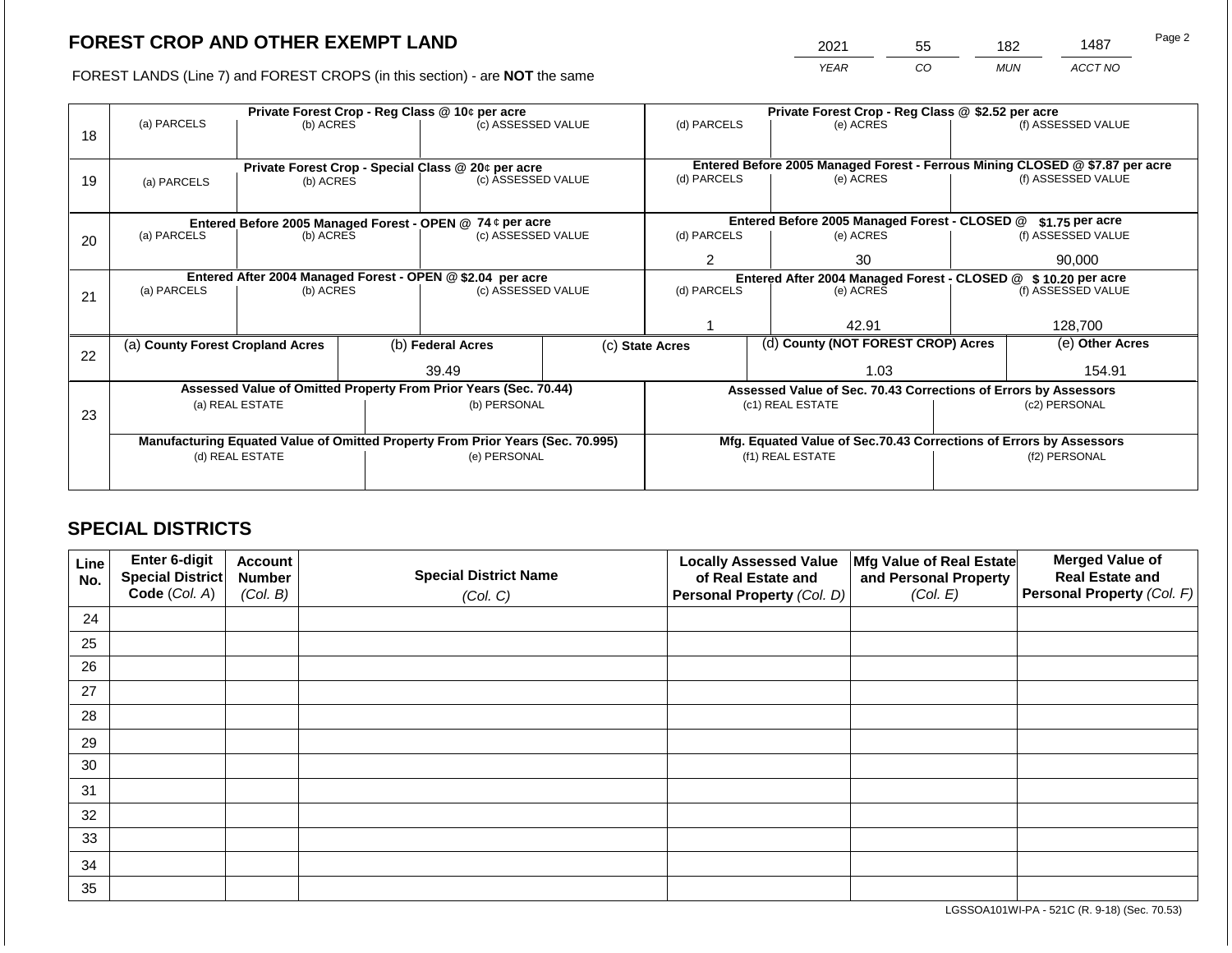|                       | <b>SCHOOL DISTRICTS</b>                                         |                                             |                                                         | 2021                                                                              | 55                                                            | 182        | 1487                                                                           |
|-----------------------|-----------------------------------------------------------------|---------------------------------------------|---------------------------------------------------------|-----------------------------------------------------------------------------------|---------------------------------------------------------------|------------|--------------------------------------------------------------------------------|
|                       |                                                                 |                                             |                                                         | <b>YEAR</b>                                                                       | CO                                                            | <b>MUN</b> | ACCT NO                                                                        |
| Line<br>No.           | <b>Enter 6-digit</b><br><b>School District</b><br>Code (Col. A) | <b>Account</b><br><b>Number</b><br>(Col. B) | <b>School District Name</b><br>(Col. C)                 | <b>Locally Assessed Value</b><br>of Real Estate and<br>Personal Property (Col. D) | Mfg Value of Real Estate<br>and Personal Property<br>(Col. E) |            | <b>Merged Value of</b><br><b>Real Estate and</b><br>Personal Property (Col. F) |
|                       | A. SCHOOL DISTRICTS (K-8 and K-12)                              |                                             |                                                         |                                                                                   |                                                               |            |                                                                                |
| 36                    | 553962                                                          | 0331                                        | SCH D OF NEW RICHMOND                                   | 34,928,800                                                                        |                                                               |            | 34,928,800                                                                     |
| 37                    |                                                                 |                                             |                                                         |                                                                                   |                                                               |            |                                                                                |
| 38                    |                                                                 |                                             |                                                         |                                                                                   |                                                               |            |                                                                                |
| 39                    |                                                                 |                                             |                                                         |                                                                                   |                                                               |            |                                                                                |
| 40                    |                                                                 |                                             |                                                         |                                                                                   |                                                               |            |                                                                                |
| 41                    |                                                                 |                                             |                                                         |                                                                                   |                                                               |            |                                                                                |
| 42                    |                                                                 |                                             |                                                         |                                                                                   |                                                               |            |                                                                                |
| 43                    |                                                                 |                                             |                                                         |                                                                                   |                                                               |            |                                                                                |
| 44                    |                                                                 |                                             |                                                         |                                                                                   |                                                               |            |                                                                                |
| 45<br>$\overline{46}$ |                                                                 |                                             |                                                         |                                                                                   |                                                               |            |                                                                                |
| 47                    |                                                                 |                                             |                                                         |                                                                                   |                                                               |            |                                                                                |
| 48                    |                                                                 |                                             |                                                         |                                                                                   |                                                               |            |                                                                                |
| 49                    |                                                                 |                                             |                                                         |                                                                                   |                                                               |            |                                                                                |
| 50                    |                                                                 |                                             | TOTAL ASSESSED VALUE OF SCHOOL DISTRICTS (K-8 and K-12) | 34,928,800                                                                        |                                                               |            | 34,928,800                                                                     |
|                       | <b>B.</b><br><b>UNION HIGH SCHOOL DISTRICTS</b>                 |                                             |                                                         |                                                                                   |                                                               |            |                                                                                |
| 51                    |                                                                 |                                             |                                                         |                                                                                   |                                                               |            |                                                                                |
| 52                    |                                                                 |                                             |                                                         |                                                                                   |                                                               |            |                                                                                |
| 53                    |                                                                 |                                             |                                                         |                                                                                   |                                                               |            |                                                                                |
| 54                    |                                                                 |                                             |                                                         |                                                                                   |                                                               |            |                                                                                |
| 55                    |                                                                 |                                             | TOTAL ASSESSED VALUE OF UNION HIGH SCHOOLS              |                                                                                   |                                                               |            |                                                                                |
|                       | C.<br><b>TECHNICAL COLLEGE DISTRICTS</b>                        |                                             |                                                         |                                                                                   |                                                               |            |                                                                                |
| 56                    | 001700                                                          | 0016                                        | NORTHWOOD TECHNICAL COLLEGE                             | 34,928,800                                                                        |                                                               |            | 34,928,800                                                                     |
| 57                    |                                                                 |                                             |                                                         |                                                                                   |                                                               |            |                                                                                |
| 58                    |                                                                 |                                             |                                                         |                                                                                   |                                                               |            |                                                                                |
| 59                    |                                                                 |                                             | TOTAL ASSESSED VALUE OF TECHNICAL COLLEGES              | 34,928,800                                                                        |                                                               |            | 34,928,800                                                                     |

 *I hereby certify, to the best of my knowledge and belief, this form is complete and correct.*

**SCHOOL DISTRICTS**

| Name                                           |                       | Title | Submission date  |
|------------------------------------------------|-----------------------|-------|------------------|
| <b>CARY OEHLKE</b>                             |                       |       | 2021<br>08<br>07 |
| Phone                                          | Email address         |       |                  |
| 715<br>386<br>4679<br>$\overline{\phantom{0}}$ | CARY.OEHLKE@SCCWI.GOV |       |                  |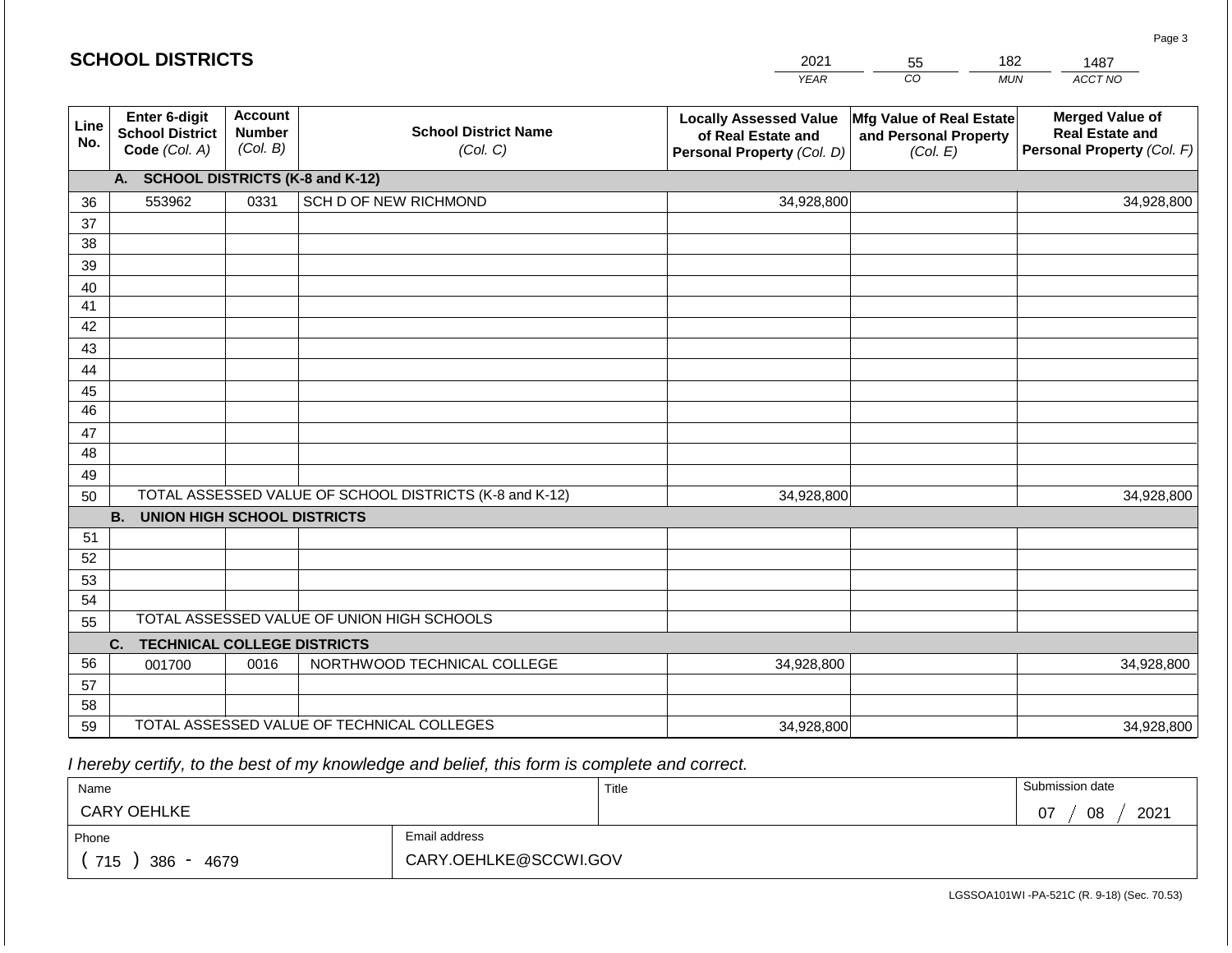- Each municipality's SOA is completed after the Board of Review and includes any changes made to the locally assessed values, under state law (sec. 70.53, Wis. Stats.)
- The Wisconsin Department of Revenue (DOR) merges the locally assessed values with the state assessed manufacturing values
- DOR provides the information regarding district names and codes. If a district is not listed, contact DOR.

Note: If you submit an amended SOA to DOR after your municipality's SOA is equated and posted to our website, we will process the SOA. However, DOR will not recalculate the *aggregate ratio or update the final SOA posted on our website. You should use the corrected values to calculate your tax rates.*

### **Page 1: Real Estate and Personal Property**

- Lines 1-9 assessed real estate values, parcel counts and acres by classification
- Lines 10-15 assessed personal property values and number of accounts by class
- Line 16 aggregate assessed value of all property subject to general property; use to calculate tax rates. Note: This line equals the total assessed value of K-8 and K-12 school districts (Line 50) and total assessed value of technical colleges (Line 59).
- Remarks assessment ratio used to calculate estimated fair market value on property tax bills

### **Page 2: Forest Crop, Other Exempt Land and Special Districts**

- Lines 18-21 private forest crop and managed forest lands assessed values
- Line  $22 -$  tax exempt land acres
- Line 23 prior years assessed value of omitted property under sec. 70.44 and correction of errors under sec. 70.43 shown by locally assessed or manufacturing real estate and personal property. Note: If there is an amount on this line, report the corresponding tax in the Statement of Taxes, Sections J or K.
- Lines 24-35 special district assessed values. These values are used to calculate tax rates for the special districts.

### **Page 3: School Districts**

- Lines 36-50 school districts (K-8 and K-12) assessed values. These values are used to calculate tax rates for school districts.
- Lines 51-55 union high school district assessed values. These values are used to calculate tax rates for union high school districts.
- Lines 56-59 technical college assessed values. These values are used to calculate tax rates for technical colleges.

If you have questions: Email: lgs@wisconsin.gov

 Phone: (608) 266-2569 or (608) 264-6892 Fax: (608) 264-6887

STAR PRAIRIE, WI 54026 - 0013 STAR PRAIRIE, WI 54026 - 0013VILLAGE OF STAR PRAIRIE AMANDA ENGESETHER<br>VILLAGE OF STAR PRAIRIE AMANDA ENGESETHER PO BOX 13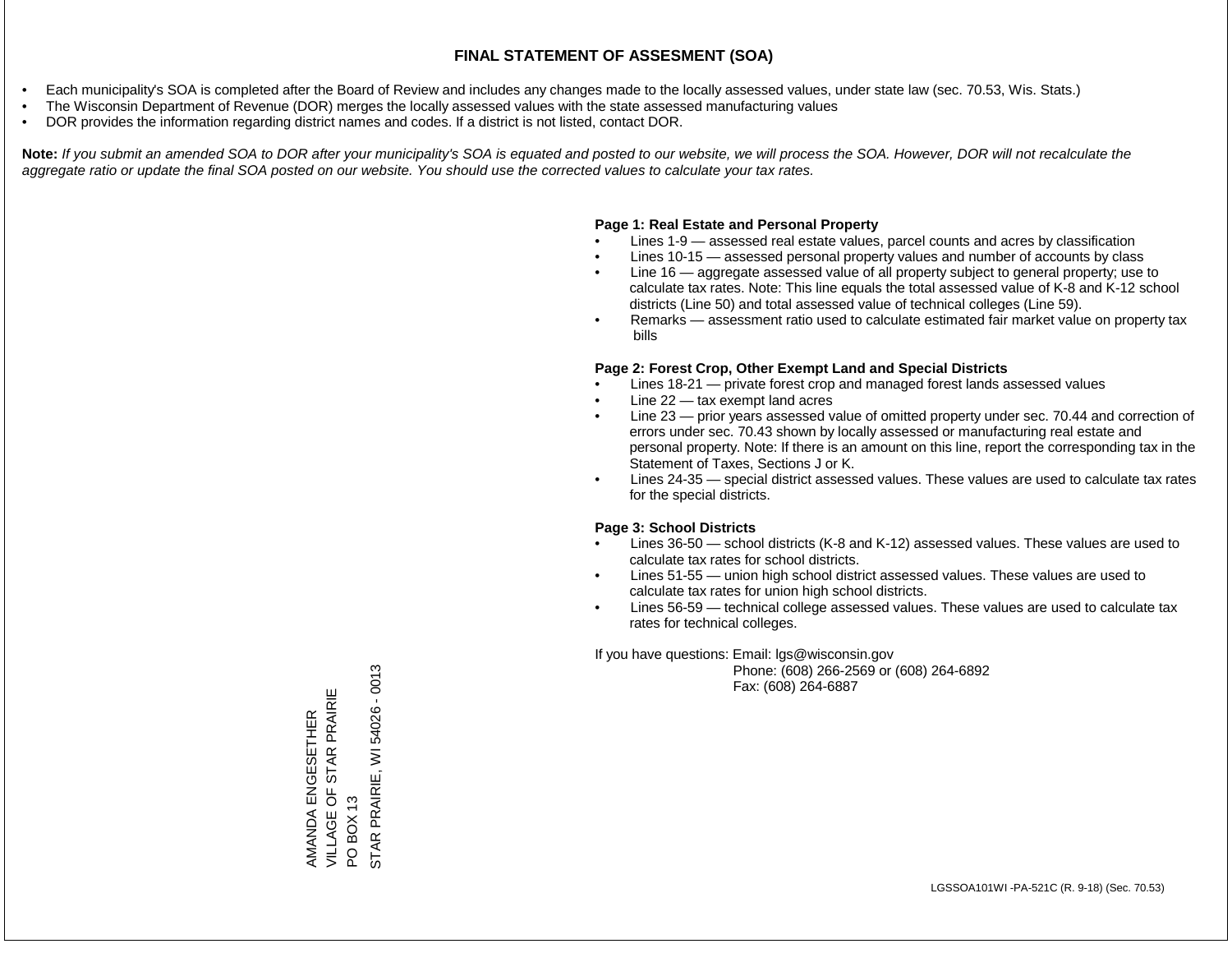|                |            | <b>FINAL - EQUATED</b><br><b>STATEMENT OF ASSESSMENT FOR 2021</b>                                                                                                                            |                          |              | 55             | 184                                                                 | 1488                           | This is an Amended Return       | Page 1                                         |
|----------------|------------|----------------------------------------------------------------------------------------------------------------------------------------------------------------------------------------------|--------------------------|--------------|----------------|---------------------------------------------------------------------|--------------------------------|---------------------------------|------------------------------------------------|
|                |            |                                                                                                                                                                                              |                          |              | CO             | <b>MUN</b>                                                          | ACCT NO                        |                                 |                                                |
|                | <b>FOR</b> | <b>VILLAGE OF</b><br>OF.                                                                                                                                                                     | <b>SPRING VALLEY</b>     |              |                | ST CROIX COUNTY                                                     |                                |                                 |                                                |
|                |            | Town - Village - City                                                                                                                                                                        | <b>Municipality Name</b> |              |                | <b>County Name</b>                                                  |                                |                                 |                                                |
| Line<br>No.    |            | <b>REAL ESTATE</b><br>(See Lines 18 - 22 for                                                                                                                                                 |                          | PARCEL COUNT |                | NO. OF ACRES<br><b>WHOLE</b><br>TOTAL LAND MPROVEMENTS NUMBERS ONLY | <b>VALUE OF</b><br><b>LAND</b> | VALUE OF<br><b>IMPROVEMENTS</b> | <b>TOTAL VALUE OF LAND</b><br>AND IMPROVEMENTS |
|                |            | other Real Estate)                                                                                                                                                                           | (Col. A)                 | (Col. B)     |                | (Col, C)                                                            | (Col, D)                       | (Col. E)                        | (Col. F)                                       |
| $\overline{1}$ |            | <b>RESIDENTIAL - Class 1</b>                                                                                                                                                                 | 4                        |              | 4              | 13                                                                  | 150,400                        | 967,200                         | 1,117,600                                      |
| $\overline{2}$ |            | <b>COMMERCIAL - Class 2</b>                                                                                                                                                                  | $\mathbf 0$              |              | 0              | 0                                                                   | $\Omega$                       | 0                               | $\Omega$                                       |
| 3              |            | MANUFACTURING - Class 3                                                                                                                                                                      | $\Omega$                 |              | $\Omega$       | 0                                                                   | $\Omega$                       | $\Omega$                        | $\Omega$                                       |
| $\overline{4}$ |            | <b>AGRICULTURAL - Class 4</b>                                                                                                                                                                | 6                        |              |                | 70                                                                  | 10,700                         |                                 | 10,700                                         |
| 5              |            | <b>UNDEVELOPED - Class 5</b>                                                                                                                                                                 | 6                        |              |                | 84                                                                  | 64,600                         |                                 | 64,600                                         |
| 6              |            | AGRICULTURAL FOREST - Class 5m                                                                                                                                                               | 6                        |              |                | 52                                                                  | 47,200                         |                                 | 47,200                                         |
| $\overline{7}$ |            | FOREST LANDS - Class 6                                                                                                                                                                       | 3                        |              |                | 15                                                                  | 45,400                         |                                 | 45,400                                         |
| 8              |            | OTHER - Class 7                                                                                                                                                                              | $\overline{0}$           |              | 0              | 0                                                                   | 0                              | $\mathbf 0$                     | 0                                              |
| 9              |            | <b>TOTAL - ALL COLUMNS</b>                                                                                                                                                                   | 25                       |              | $\overline{4}$ | 234                                                                 | 318,300                        | 967,200                         | 1,285,500                                      |
| 10             |            | NUMBER OF PERSONAL PROPERTY ACCOUNTS IN ROLL                                                                                                                                                 |                          |              |                | $\Omega$                                                            | <b>LOCALLY ASSESSED</b>        | <b>MANUFACTURING</b>            | <b>MERGED</b>                                  |
| 11             |            | BOATS AND OTHER WATERCRAFT NOT EXEMPT - Code 1                                                                                                                                               |                          |              |                |                                                                     | 0                              | $\overline{0}$                  | $\Omega$                                       |
| 12             |            | MACHINERY, TOOLS AND PATTERNS - Code 2                                                                                                                                                       |                          |              |                |                                                                     |                                | $\mathbf 0$                     | $\mathbf 0$                                    |
| 13             |            | FURNITURE, FIXTURES AND EQUIPMENT - Code 3                                                                                                                                                   |                          |              |                |                                                                     | 0                              | $\mathbf 0$                     | $\mathbf 0$                                    |
| 14             |            | ALL OTHER PERSONAL PROPERTY NOT EXEMPT - Codes 4A, 4B, 4C                                                                                                                                    |                          |              |                |                                                                     | 0                              | $\mathbf 0$                     | $\overline{0}$                                 |
| 15             |            | TOTAL OF PERSONAL PROPERTY NOT EXEMPT (Total of Lines 11-14)                                                                                                                                 |                          |              |                |                                                                     | $\Omega$                       | 0                               | $\Omega$                                       |
| 16             |            | AGGREGATE ASSESSED VALUE OF ALL PROPERTY SUBJECT TO THE GENERAL PROPERTY TAX (Total of Lines 9F and 15F)<br>MUST EQUAL TOTAL VALUE OF THE SCHOOL DISTRICTS (K-12 PLUS K-8) - Line 50, Col. F |                          |              |                |                                                                     |                                |                                 | 1,285,500                                      |
| 17             |            | <b>BOARD OF REVIEW</b><br>DATE OF FINAL ADJOURNMENT                                                                                                                                          | 05/11/2021               |              |                | Name of Assessor<br><b>BOWMAR APPRAISAL LLC</b>                     |                                | Telephone #                     | (800) 303-2090                                 |

The Assessment Ratio to be used in calculating the estimated Fair Market Value on tax bills for this tax district is .740026481

This ratio should be used to convert assessed values to "Calculate Equalized Values" in Step 1 of the Lottery and Gaming Credit Calculations.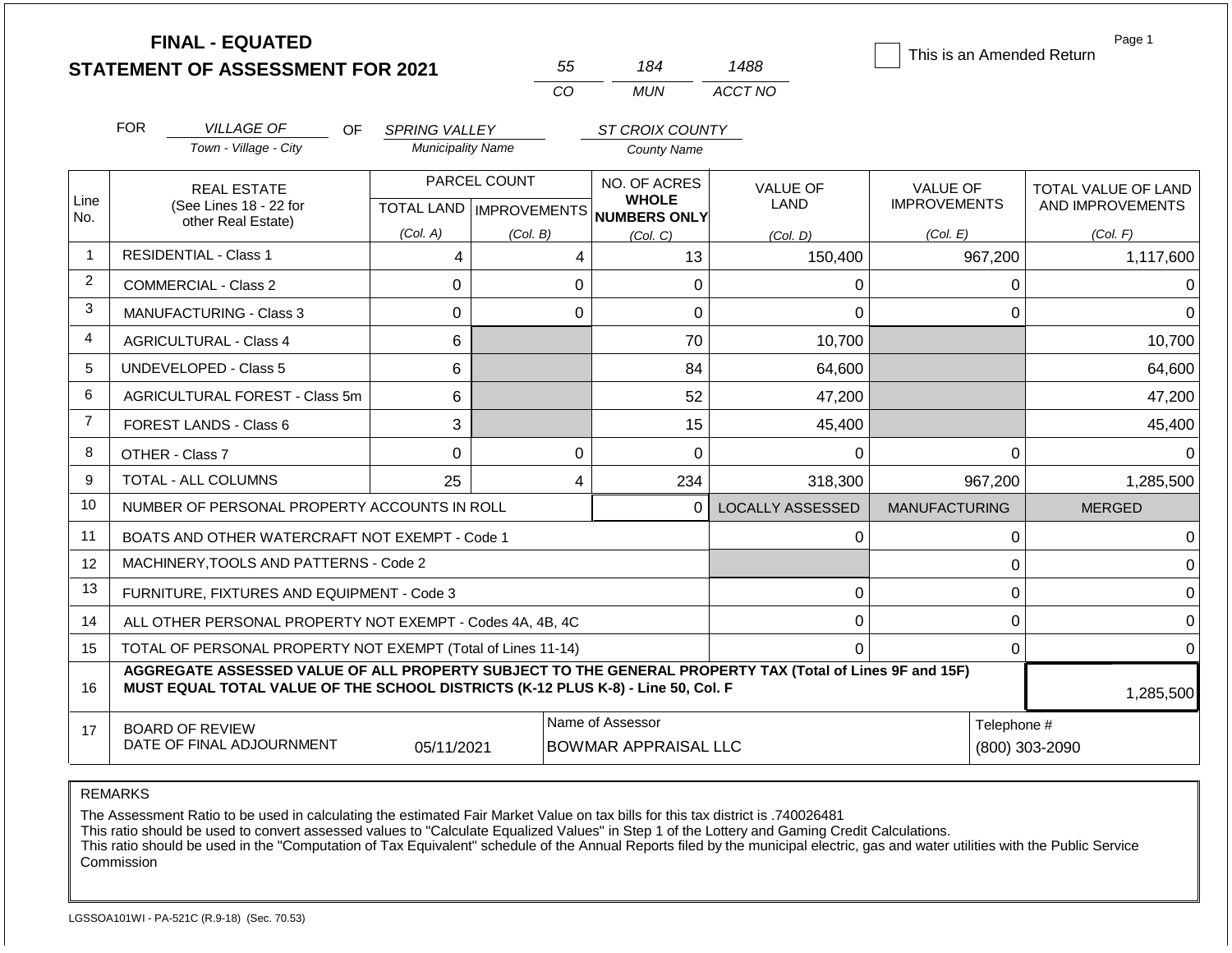2021 55 184 1488

FOREST LANDS (Line 7) and FOREST CROPS (in this section) - are **NOT** the same *YEAR CO MUN ACCT NO*

|    |                                  | Private Forest Crop - Reg Class @ 10¢ per acre                                 |  |                                                                          |             | Private Forest Crop - Reg Class @ \$2.52 per acre |                                                                    |                                                                                           |                                                                 |                    |
|----|----------------------------------|--------------------------------------------------------------------------------|--|--------------------------------------------------------------------------|-------------|---------------------------------------------------|--------------------------------------------------------------------|-------------------------------------------------------------------------------------------|-----------------------------------------------------------------|--------------------|
| 18 | (a) PARCELS                      | (b) ACRES                                                                      |  | (c) ASSESSED VALUE                                                       |             | (d) PARCELS                                       |                                                                    | (e) ACRES                                                                                 |                                                                 | (f) ASSESSED VALUE |
|    |                                  |                                                                                |  |                                                                          |             |                                                   |                                                                    |                                                                                           |                                                                 |                    |
| 19 |                                  | (b) ACRES                                                                      |  | Private Forest Crop - Special Class @ 20¢ per acre<br>(c) ASSESSED VALUE |             | (d) PARCELS                                       |                                                                    | Entered Before 2005 Managed Forest - Ferrous Mining CLOSED @ \$7.87 per acre<br>(e) ACRES |                                                                 | (f) ASSESSED VALUE |
|    | (a) PARCELS                      |                                                                                |  |                                                                          |             |                                                   |                                                                    |                                                                                           |                                                                 |                    |
|    |                                  |                                                                                |  |                                                                          |             |                                                   |                                                                    |                                                                                           |                                                                 |                    |
|    |                                  | Entered Before 2005 Managed Forest - OPEN @ 74 ¢ per acre                      |  |                                                                          |             |                                                   |                                                                    | Entered Before 2005 Managed Forest - CLOSED @                                             |                                                                 | $$1.75$ per acre   |
| 20 | (a) PARCELS<br>(b) ACRES         |                                                                                |  | (c) ASSESSED VALUE                                                       |             | (d) PARCELS                                       |                                                                    | (e) ACRES                                                                                 |                                                                 | (f) ASSESSED VALUE |
|    |                                  |                                                                                |  |                                                                          |             |                                                   |                                                                    |                                                                                           |                                                                 |                    |
|    |                                  |                                                                                |  | Entered After 2004 Managed Forest - OPEN @ \$2.04 per acre               |             |                                                   |                                                                    |                                                                                           | Entered After 2004 Managed Forest - CLOSED @ \$10.20 per acre   |                    |
| 21 | (a) PARCELS<br>(b) ACRES         |                                                                                |  | (c) ASSESSED VALUE                                                       | (d) PARCELS |                                                   | (e) ACRES                                                          |                                                                                           | (f) ASSESSED VALUE                                              |                    |
|    |                                  |                                                                                |  |                                                                          |             |                                                   |                                                                    |                                                                                           |                                                                 |                    |
|    |                                  |                                                                                |  |                                                                          |             |                                                   |                                                                    |                                                                                           |                                                                 |                    |
|    | (a) County Forest Cropland Acres |                                                                                |  | (b) Federal Acres                                                        |             | (c) State Acres                                   |                                                                    | (d) County (NOT FOREST CROP) Acres                                                        |                                                                 | (e) Other Acres    |
| 22 |                                  |                                                                                |  |                                                                          |             |                                                   |                                                                    |                                                                                           |                                                                 |                    |
|    |                                  |                                                                                |  | 487.09                                                                   |             |                                                   |                                                                    |                                                                                           |                                                                 |                    |
|    |                                  | Assessed Value of Omitted Property From Prior Years (Sec. 70.44)               |  |                                                                          |             |                                                   |                                                                    |                                                                                           | Assessed Value of Sec. 70.43 Corrections of Errors by Assessors |                    |
| 23 |                                  | (a) REAL ESTATE                                                                |  | (b) PERSONAL                                                             |             | (c1) REAL ESTATE                                  |                                                                    |                                                                                           | (c2) PERSONAL                                                   |                    |
|    |                                  |                                                                                |  |                                                                          |             |                                                   |                                                                    |                                                                                           |                                                                 |                    |
|    |                                  | Manufacturing Equated Value of Omitted Property From Prior Years (Sec. 70.995) |  |                                                                          |             |                                                   | Mfg. Equated Value of Sec.70.43 Corrections of Errors by Assessors |                                                                                           |                                                                 |                    |
|    | (d) REAL ESTATE                  |                                                                                |  | (e) PERSONAL                                                             |             | (f1) REAL ESTATE                                  |                                                                    |                                                                                           | (f2) PERSONAL                                                   |                    |
|    |                                  |                                                                                |  |                                                                          |             |                                                   |                                                                    |                                                                                           |                                                                 |                    |
|    |                                  |                                                                                |  |                                                                          |             |                                                   |                                                                    |                                                                                           |                                                                 |                    |

# **SPECIAL DISTRICTS**

| Line<br>No. | <b>Enter 6-digit</b><br>Special District | <b>Account</b><br><b>Number</b> | <b>Special District Name</b> | <b>Locally Assessed Value</b><br>of Real Estate and | Mfg Value of Real Estate<br>and Personal Property | <b>Merged Value of</b><br><b>Real Estate and</b> |
|-------------|------------------------------------------|---------------------------------|------------------------------|-----------------------------------------------------|---------------------------------------------------|--------------------------------------------------|
|             | Code (Col. A)                            | (Col. B)                        | (Col. C)                     | Personal Property (Col. D)                          | (Col. E)                                          | Personal Property (Col. F)                       |
| 24          |                                          |                                 |                              |                                                     |                                                   |                                                  |
| 25          |                                          |                                 |                              |                                                     |                                                   |                                                  |
| 26          |                                          |                                 |                              |                                                     |                                                   |                                                  |
| 27          |                                          |                                 |                              |                                                     |                                                   |                                                  |
| 28          |                                          |                                 |                              |                                                     |                                                   |                                                  |
| 29          |                                          |                                 |                              |                                                     |                                                   |                                                  |
| 30          |                                          |                                 |                              |                                                     |                                                   |                                                  |
| 31          |                                          |                                 |                              |                                                     |                                                   |                                                  |
| 32          |                                          |                                 |                              |                                                     |                                                   |                                                  |
| 33          |                                          |                                 |                              |                                                     |                                                   |                                                  |
| 34          |                                          |                                 |                              |                                                     |                                                   |                                                  |
| 35          |                                          |                                 |                              |                                                     |                                                   |                                                  |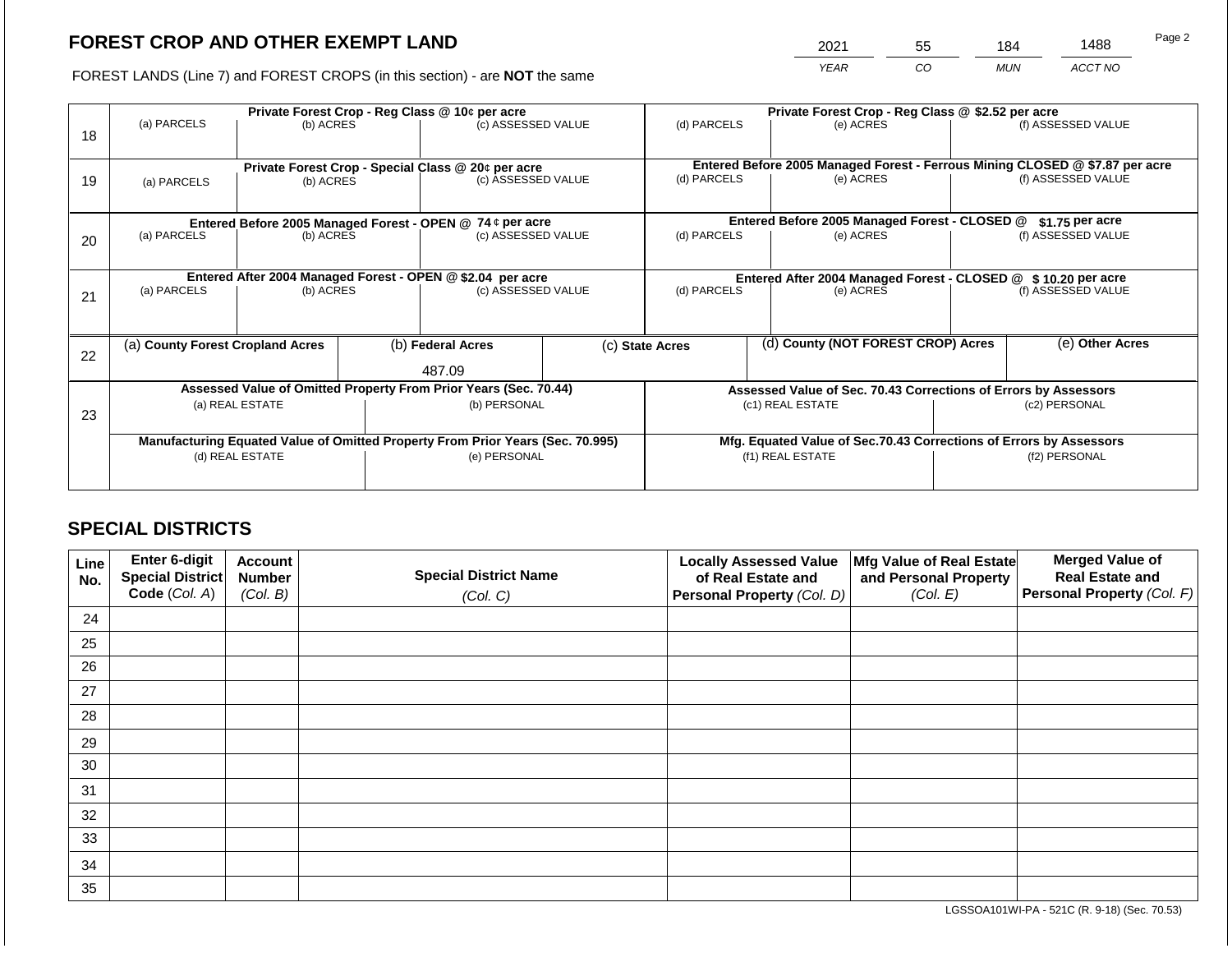|             | <b>SCHOOL DISTRICTS</b>                                  |                                             |                                                         | 2021                                                                              | 55                                                            | 184        | 1488                                                                           |
|-------------|----------------------------------------------------------|---------------------------------------------|---------------------------------------------------------|-----------------------------------------------------------------------------------|---------------------------------------------------------------|------------|--------------------------------------------------------------------------------|
|             |                                                          |                                             |                                                         | <b>YEAR</b>                                                                       | CO                                                            | <b>MUN</b> | ACCT NO                                                                        |
| Line<br>No. | Enter 6-digit<br><b>School District</b><br>Code (Col. A) | <b>Account</b><br><b>Number</b><br>(Col. B) | <b>School District Name</b><br>(Col. C)                 | <b>Locally Assessed Value</b><br>of Real Estate and<br>Personal Property (Col. D) | Mfg Value of Real Estate<br>and Personal Property<br>(Col. E) |            | <b>Merged Value of</b><br><b>Real Estate and</b><br>Personal Property (Col. F) |
|             | A. SCHOOL DISTRICTS (K-8 and K-12)                       |                                             |                                                         |                                                                                   |                                                               |            |                                                                                |
| 36          | 475586                                                   | 0285                                        | SCH D OF SPRING VALLEY                                  | 1,285,500                                                                         |                                                               |            | 1,285,500                                                                      |
| 37          |                                                          |                                             |                                                         |                                                                                   |                                                               |            |                                                                                |
| 38          |                                                          |                                             |                                                         |                                                                                   |                                                               |            |                                                                                |
| 39          |                                                          |                                             |                                                         |                                                                                   |                                                               |            |                                                                                |
| 40<br>41    |                                                          |                                             |                                                         |                                                                                   |                                                               |            |                                                                                |
| 42          |                                                          |                                             |                                                         |                                                                                   |                                                               |            |                                                                                |
| 43          |                                                          |                                             |                                                         |                                                                                   |                                                               |            |                                                                                |
| 44          |                                                          |                                             |                                                         |                                                                                   |                                                               |            |                                                                                |
| 45          |                                                          |                                             |                                                         |                                                                                   |                                                               |            |                                                                                |
| 46          |                                                          |                                             |                                                         |                                                                                   |                                                               |            |                                                                                |
| 47          |                                                          |                                             |                                                         |                                                                                   |                                                               |            |                                                                                |
| 48          |                                                          |                                             |                                                         |                                                                                   |                                                               |            |                                                                                |
| 49<br>50    |                                                          |                                             | TOTAL ASSESSED VALUE OF SCHOOL DISTRICTS (K-8 and K-12) | 1,285,500                                                                         |                                                               |            | 1,285,500                                                                      |
|             | <b>B. UNION HIGH SCHOOL DISTRICTS</b>                    |                                             |                                                         |                                                                                   |                                                               |            |                                                                                |
| 51          |                                                          |                                             |                                                         |                                                                                   |                                                               |            |                                                                                |
| 52          |                                                          |                                             |                                                         |                                                                                   |                                                               |            |                                                                                |
| 53          |                                                          |                                             |                                                         |                                                                                   |                                                               |            |                                                                                |
| 54          |                                                          |                                             |                                                         |                                                                                   |                                                               |            |                                                                                |
| 55          |                                                          |                                             | TOTAL ASSESSED VALUE OF UNION HIGH SCHOOLS              |                                                                                   |                                                               |            |                                                                                |
|             | <b>TECHNICAL COLLEGE DISTRICTS</b><br>C.                 |                                             |                                                         |                                                                                   |                                                               |            |                                                                                |
| 56          | 000100                                                   | 0001                                        | CHIPPEWA VALLEY TECHNICAL COLLEGE EAUC                  | 1,285,500                                                                         |                                                               |            | 1,285,500                                                                      |
| 57<br>58    |                                                          |                                             |                                                         |                                                                                   |                                                               |            |                                                                                |
| 59          |                                                          |                                             | TOTAL ASSESSED VALUE OF TECHNICAL COLLEGES              | 1,285,500                                                                         |                                                               |            | 1,285,500                                                                      |

 *I hereby certify, to the best of my knowledge and belief, this form is complete and correct.*

| Name                                           |                       | Title | Submission date  |
|------------------------------------------------|-----------------------|-------|------------------|
| <b>CARY OEHLKE</b>                             |                       |       | 13<br>2021<br>05 |
| Phone                                          | Email address         |       |                  |
| 715<br>4679<br>386<br>$\overline{\phantom{0}}$ | CARY.OEHLKE@SCCWI.GOV |       |                  |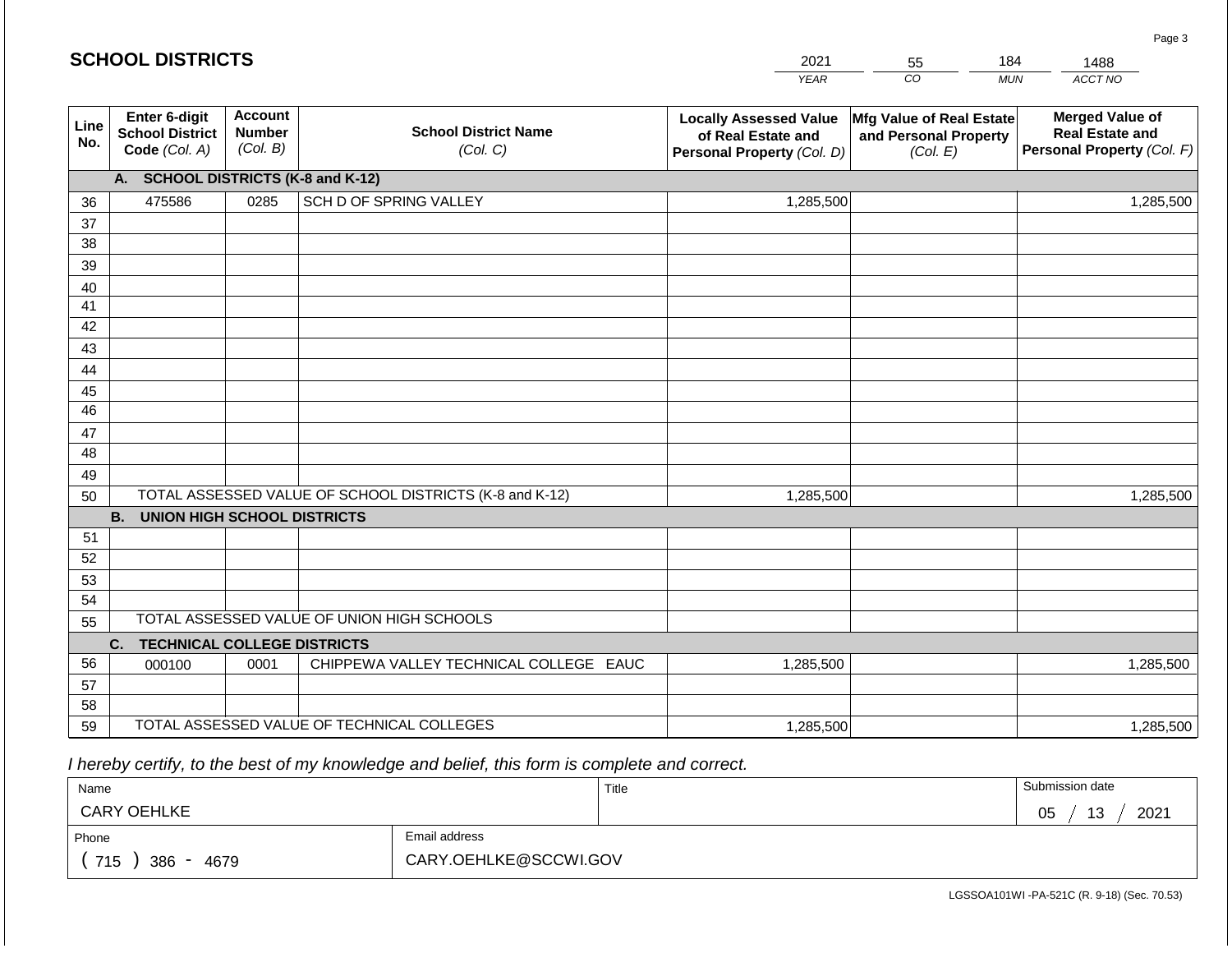- Each municipality's SOA is completed after the Board of Review and includes any changes made to the locally assessed values, under state law (sec. 70.53, Wis. Stats.)
- The Wisconsin Department of Revenue (DOR) merges the locally assessed values with the state assessed manufacturing values
- DOR provides the information regarding district names and codes. If a district is not listed, contact DOR.

Note: If you submit an amended SOA to DOR after your municipality's SOA is equated and posted to our website, we will process the SOA. However, DOR will not recalculate the *aggregate ratio or update the final SOA posted on our website. You should use the corrected values to calculate your tax rates.*

### **Page 1: Real Estate and Personal Property**

- Lines 1-9 assessed real estate values, parcel counts and acres by classification
- Lines 10-15 assessed personal property values and number of accounts by class
- Line 16 aggregate assessed value of all property subject to general property; use to calculate tax rates. Note: This line equals the total assessed value of K-8 and K-12 school districts (Line 50) and total assessed value of technical colleges (Line 59).
- Remarks assessment ratio used to calculate estimated fair market value on property tax bills

### **Page 2: Forest Crop, Other Exempt Land and Special Districts**

- Lines 18-21 private forest crop and managed forest lands assessed values
- Line  $22 -$  tax exempt land acres
- Line 23 prior years assessed value of omitted property under sec. 70.44 and correction of errors under sec. 70.43 shown by locally assessed or manufacturing real estate and personal property. Note: If there is an amount on this line, report the corresponding tax in the Statement of Taxes, Sections J or K.
- Lines 24-35 special district assessed values. These values are used to calculate tax rates for the special districts.

### **Page 3: School Districts**

- Lines 36-50 school districts (K-8 and K-12) assessed values. These values are used to calculate tax rates for school districts.
- Lines 51-55 union high school district assessed values. These values are used to calculate tax rates for union high school districts.
- Lines 56-59 technical college assessed values. These values are used to calculate tax rates for technical colleges.

If you have questions: Email: lgs@wisconsin.gov

 Phone: (608) 266-2569 or (608) 264-6892 Fax: (608) 264-6887

PO BOX 276<br>SPRING VALLEY, WI 54767 - 0276 SPRING VALLEY, WI 54767 - 0276VILLAGE OF SPRING VALLEY LUANN EMERSON<br>VILLAGE OF SPRING VALLEY LUANN EMERSON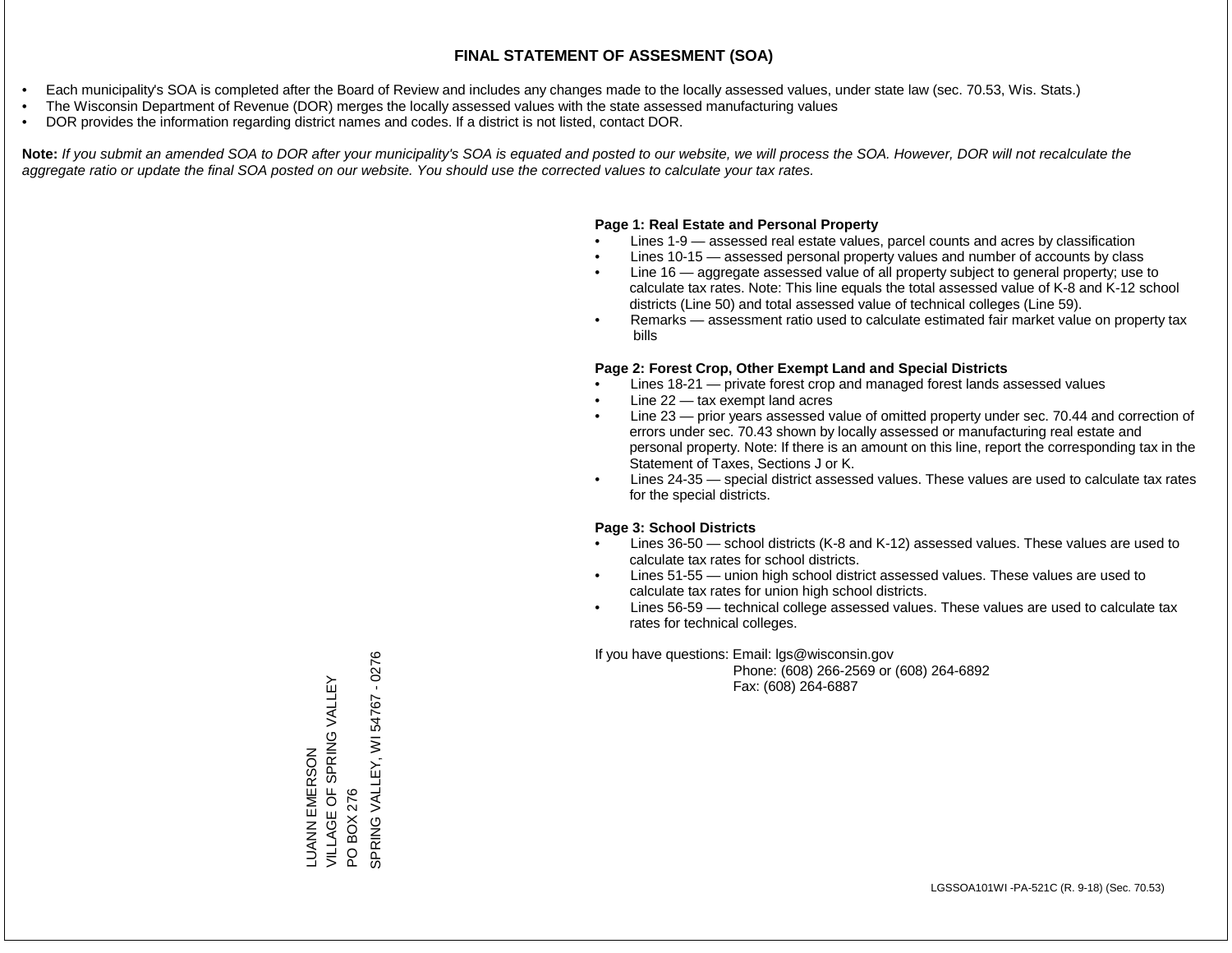|                | <b>FINAL - EQUATED</b>                                                                                                                                                                       |                          |                           |                                        |                         | This is an Amended Return | Page 1              |
|----------------|----------------------------------------------------------------------------------------------------------------------------------------------------------------------------------------------|--------------------------|---------------------------|----------------------------------------|-------------------------|---------------------------|---------------------|
|                | <b>STATEMENT OF ASSESSMENT FOR 2021</b>                                                                                                                                                      |                          | 55                        | 191                                    | 1489                    |                           |                     |
|                |                                                                                                                                                                                              |                          | CO.                       | <b>MUN</b>                             | ACCT NO                 |                           |                     |
|                | <b>FOR</b><br><b>VILLAGE OF</b><br>OF.                                                                                                                                                       | <b>WILSON</b>            |                           | ST CROIX COUNTY                        |                         |                           |                     |
|                | Town - Village - City                                                                                                                                                                        | <b>Municipality Name</b> |                           | <b>County Name</b>                     |                         |                           |                     |
|                | <b>REAL ESTATE</b>                                                                                                                                                                           |                          | PARCEL COUNT              | NO. OF ACRES                           | <b>VALUE OF</b>         | <b>VALUE OF</b>           | TOTAL VALUE OF LAND |
| Line<br>No.    | (See Lines 18 - 22 for<br>other Real Estate)                                                                                                                                                 |                          | TOTAL LAND   IMPROVEMENTS | <b>WHOLE</b><br>NUMBERS ONLY           | <b>LAND</b>             | <b>IMPROVEMENTS</b>       | AND IMPROVEMENTS    |
|                |                                                                                                                                                                                              | (Col. A)                 | (Col, B)                  | (Col, C)                               | (Col. D)                | (Col. E)                  | (Col. F)            |
| 1              | <b>RESIDENTIAL - Class 1</b>                                                                                                                                                                 | 136                      | 91                        | 126                                    | 938,900                 | 10,199,800                | 11,138,700          |
| $\overline{2}$ | <b>COMMERCIAL - Class 2</b>                                                                                                                                                                  | 14                       | 8                         | 3                                      | 36,500                  | 527,900                   | 564,400             |
| 3              | MANUFACTURING - Class 3                                                                                                                                                                      | $\Omega$                 | $\overline{0}$            | 0                                      | $\Omega$                | $\Omega$                  | 0                   |
| 4              | <b>AGRICULTURAL - Class 4</b>                                                                                                                                                                | 36                       |                           | 398                                    | 54,800                  |                           | 54,800              |
| 5              | <b>UNDEVELOPED - Class 5</b>                                                                                                                                                                 | 31                       |                           | 321                                    | 160,900                 |                           | 160,900             |
| 6              | AGRICULTURAL FOREST - Class 5m                                                                                                                                                               | 3                        |                           | 38                                     | 37,800                  |                           | 37,800              |
| $\overline{7}$ | <b>FOREST LANDS - Class 6</b>                                                                                                                                                                | $\overline{7}$           |                           | 111                                    | 190,000                 |                           | 190,000             |
| 8              | OTHER - Class 7                                                                                                                                                                              | $\overline{0}$           | $\overline{0}$            | $\Omega$                               | 0                       | $\mathbf{0}$              | 0                   |
| 9              | <b>TOTAL - ALL COLUMNS</b>                                                                                                                                                                   | 227                      | 99                        | 997                                    | 1,418,900               | 10,727,700                | 12,146,600          |
| 10             | NUMBER OF PERSONAL PROPERTY ACCOUNTS IN ROLL                                                                                                                                                 |                          |                           | 5                                      | <b>LOCALLY ASSESSED</b> | <b>MANUFACTURING</b>      | <b>MERGED</b>       |
| 11             | BOATS AND OTHER WATERCRAFT NOT EXEMPT - Code 1                                                                                                                                               |                          |                           |                                        | $\Omega$                | $\pmb{0}$                 | 0                   |
| 12             | MACHINERY, TOOLS AND PATTERNS - Code 2                                                                                                                                                       |                          |                           |                                        |                         | $\mathbf 0$               | $\Omega$            |
| 13             | FURNITURE, FIXTURES AND EQUIPMENT - Code 3                                                                                                                                                   |                          |                           |                                        | 1,400                   | $\pmb{0}$                 | 1,400               |
| 14             | ALL OTHER PERSONAL PROPERTY NOT EXEMPT - Codes 4A, 4B, 4C                                                                                                                                    |                          |                           |                                        | 4,200                   | $\mathbf 0$               | 4,200               |
| 15             | TOTAL OF PERSONAL PROPERTY NOT EXEMPT (Total of Lines 11-14)                                                                                                                                 |                          |                           |                                        | 5,600                   | $\mathbf 0$               | 5,600               |
| 16             | AGGREGATE ASSESSED VALUE OF ALL PROPERTY SUBJECT TO THE GENERAL PROPERTY TAX (Total of Lines 9F and 15F)<br>MUST EQUAL TOTAL VALUE OF THE SCHOOL DISTRICTS (K-12 PLUS K-8) - Line 50, Col. F |                          |                           |                                        |                         |                           | 12,152,200          |
| 17             | <b>BOARD OF REVIEW</b><br>DATE OF FINAL ADJOURNMENT                                                                                                                                          | 05/26/2021               |                           | Name of Assessor<br>PROCHNOW ASSESSING |                         | Telephone #               | (715) 231-1253      |

The Assessment Ratio to be used in calculating the estimated Fair Market Value on tax bills for this tax district is .937568473

This ratio should be used to convert assessed values to "Calculate Equalized Values" in Step 1 of the Lottery and Gaming Credit Calculations.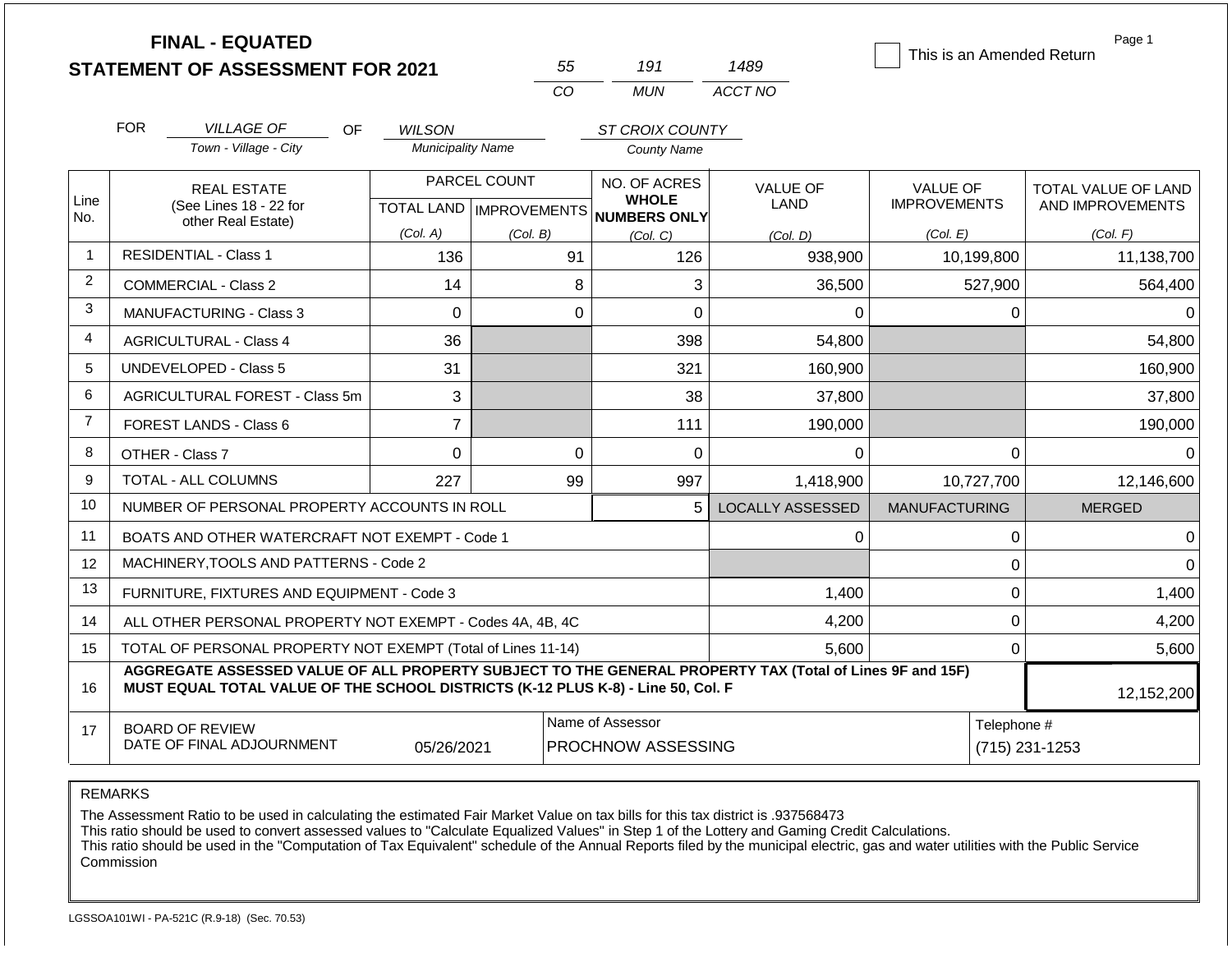2021 55 191 1489

FOREST LANDS (Line 7) and FOREST CROPS (in this section) - are **NOT** the same *YEAR CO MUN ACCT NO*

|    |                                                                                        |                 |              | Private Forest Crop - Reg Class @ 10¢ per acre                                 |                  | Private Forest Crop - Reg Class @ \$2.52 per acre                  |                                                                              |                                                               |                                                                 |                    |  |
|----|----------------------------------------------------------------------------------------|-----------------|--------------|--------------------------------------------------------------------------------|------------------|--------------------------------------------------------------------|------------------------------------------------------------------------------|---------------------------------------------------------------|-----------------------------------------------------------------|--------------------|--|
| 18 | (a) PARCELS                                                                            | (b) ACRES       |              | (c) ASSESSED VALUE                                                             |                  | (d) PARCELS                                                        |                                                                              | (e) ACRES                                                     |                                                                 | (f) ASSESSED VALUE |  |
|    |                                                                                        |                 |              |                                                                                |                  |                                                                    |                                                                              |                                                               |                                                                 |                    |  |
|    |                                                                                        |                 |              | Private Forest Crop - Special Class @ 20¢ per acre<br>(c) ASSESSED VALUE       |                  |                                                                    | Entered Before 2005 Managed Forest - Ferrous Mining CLOSED @ \$7.87 per acre |                                                               |                                                                 |                    |  |
| 19 | (a) PARCELS                                                                            | (b) ACRES       |              |                                                                                |                  | (d) PARCELS                                                        |                                                                              | (e) ACRES                                                     |                                                                 | (f) ASSESSED VALUE |  |
|    |                                                                                        |                 |              |                                                                                |                  |                                                                    |                                                                              |                                                               |                                                                 |                    |  |
|    |                                                                                        |                 |              | Entered Before 2005 Managed Forest - OPEN @ 74 ¢ per acre                      |                  |                                                                    |                                                                              | Entered Before 2005 Managed Forest - CLOSED @                 |                                                                 | $$1.75$ per acre   |  |
| 20 | (a) PARCELS                                                                            | (b) ACRES       |              | (c) ASSESSED VALUE                                                             |                  | (d) PARCELS                                                        |                                                                              | (e) ACRES                                                     |                                                                 | (f) ASSESSED VALUE |  |
|    |                                                                                        |                 |              |                                                                                |                  |                                                                    |                                                                              |                                                               |                                                                 |                    |  |
|    |                                                                                        |                 |              |                                                                                |                  |                                                                    |                                                                              | Entered After 2004 Managed Forest - CLOSED @ \$10.20 per acre |                                                                 |                    |  |
|    | Entered After 2004 Managed Forest - OPEN @ \$2.04 per acre<br>(a) PARCELS<br>(b) ACRES |                 |              | (c) ASSESSED VALUE                                                             |                  | (d) PARCELS                                                        |                                                                              | (e) ACRES                                                     |                                                                 | (f) ASSESSED VALUE |  |
| 21 |                                                                                        |                 |              |                                                                                |                  |                                                                    |                                                                              |                                                               |                                                                 |                    |  |
|    |                                                                                        |                 |              |                                                                                |                  |                                                                    | 14                                                                           |                                                               | 28,000                                                          |                    |  |
|    | (a) County Forest Cropland Acres                                                       |                 |              | (b) Federal Acres                                                              |                  | (c) State Acres                                                    |                                                                              | (d) County (NOT FOREST CROP) Acres                            |                                                                 | (e) Other Acres    |  |
| 22 |                                                                                        |                 |              |                                                                                |                  |                                                                    |                                                                              |                                                               |                                                                 |                    |  |
|    |                                                                                        |                 |              |                                                                                |                  |                                                                    |                                                                              |                                                               |                                                                 | 20.02              |  |
|    |                                                                                        |                 |              | Assessed Value of Omitted Property From Prior Years (Sec. 70.44)               |                  |                                                                    |                                                                              |                                                               | Assessed Value of Sec. 70.43 Corrections of Errors by Assessors |                    |  |
|    |                                                                                        | (a) REAL ESTATE |              | (b) PERSONAL                                                                   |                  |                                                                    |                                                                              | (c1) REAL ESTATE                                              |                                                                 | (c2) PERSONAL      |  |
| 23 |                                                                                        |                 |              |                                                                                |                  |                                                                    |                                                                              |                                                               |                                                                 |                    |  |
|    |                                                                                        |                 |              | Manufacturing Equated Value of Omitted Property From Prior Years (Sec. 70.995) |                  | Mfg. Equated Value of Sec.70.43 Corrections of Errors by Assessors |                                                                              |                                                               |                                                                 |                    |  |
|    | (d) REAL ESTATE                                                                        |                 | (e) PERSONAL |                                                                                | (f1) REAL ESTATE |                                                                    |                                                                              | (f2) PERSONAL                                                 |                                                                 |                    |  |
|    |                                                                                        |                 |              |                                                                                |                  |                                                                    |                                                                              |                                                               |                                                                 |                    |  |
|    |                                                                                        |                 |              |                                                                                |                  |                                                                    |                                                                              |                                                               |                                                                 |                    |  |

# **SPECIAL DISTRICTS**

| Line<br>No. | Enter 6-digit<br>Special District<br>Code (Col. A) | <b>Account</b><br><b>Number</b><br>(Col. B) | <b>Special District Name</b><br>(Col. C) | <b>Locally Assessed Value</b><br>of Real Estate and<br><b>Personal Property (Col. D)</b> | Mfg Value of Real Estate<br>and Personal Property<br>(Col. E) | <b>Merged Value of</b><br><b>Real Estate and</b><br>Personal Property (Col. F) |
|-------------|----------------------------------------------------|---------------------------------------------|------------------------------------------|------------------------------------------------------------------------------------------|---------------------------------------------------------------|--------------------------------------------------------------------------------|
| 24          |                                                    |                                             |                                          |                                                                                          |                                                               |                                                                                |
| 25          |                                                    |                                             |                                          |                                                                                          |                                                               |                                                                                |
| 26          |                                                    |                                             |                                          |                                                                                          |                                                               |                                                                                |
| 27          |                                                    |                                             |                                          |                                                                                          |                                                               |                                                                                |
| 28          |                                                    |                                             |                                          |                                                                                          |                                                               |                                                                                |
| 29          |                                                    |                                             |                                          |                                                                                          |                                                               |                                                                                |
| 30          |                                                    |                                             |                                          |                                                                                          |                                                               |                                                                                |
| 31          |                                                    |                                             |                                          |                                                                                          |                                                               |                                                                                |
| 32          |                                                    |                                             |                                          |                                                                                          |                                                               |                                                                                |
| 33          |                                                    |                                             |                                          |                                                                                          |                                                               |                                                                                |
| 34          |                                                    |                                             |                                          |                                                                                          |                                                               |                                                                                |
| 35          |                                                    |                                             |                                          |                                                                                          |                                                               |                                                                                |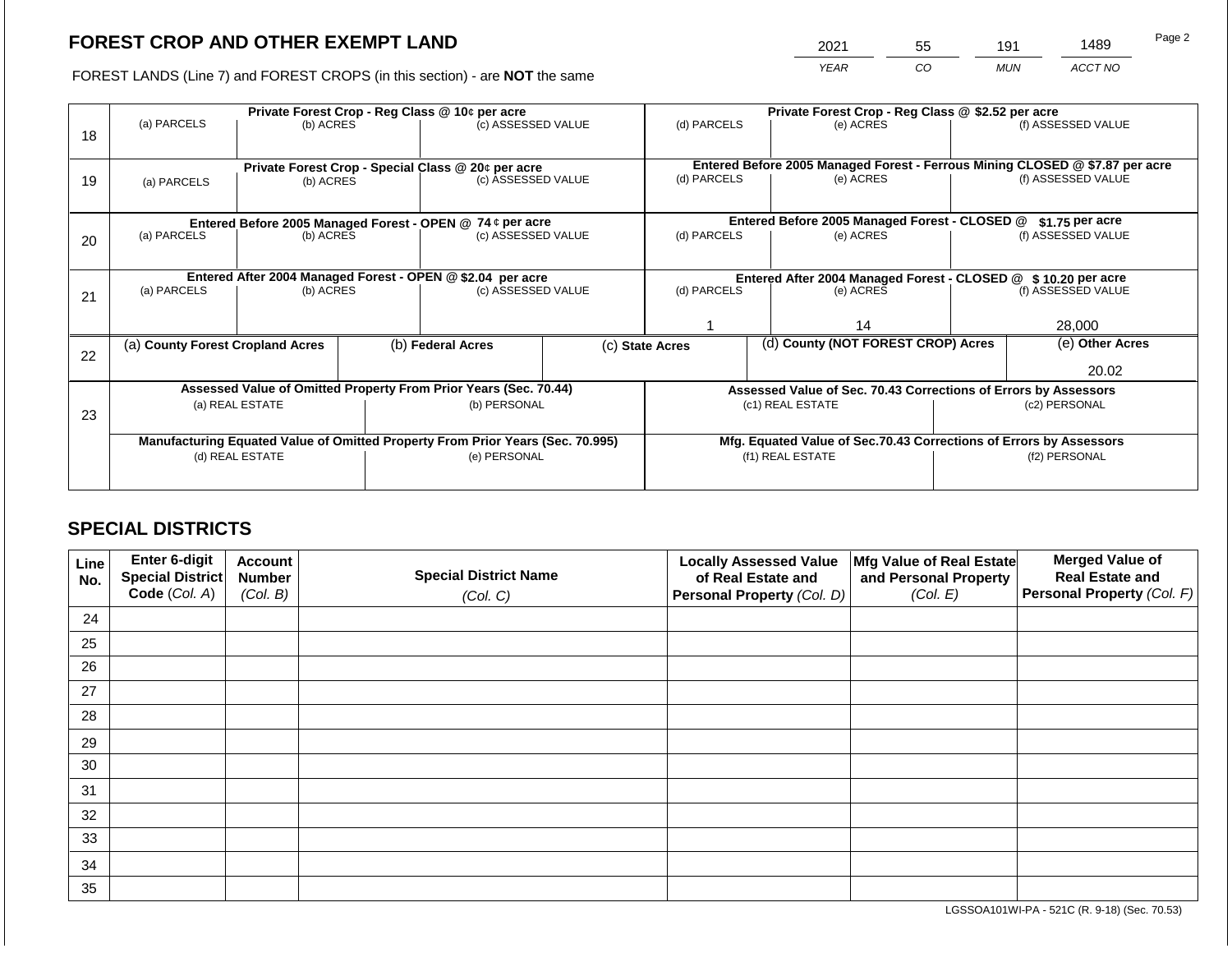|             | <b>SCHOOL DISTRICTS</b>                                         |                                             |                                                         | 2021<br>191<br>1489<br>55                                                         |                                                               |                                                                                |  |  |
|-------------|-----------------------------------------------------------------|---------------------------------------------|---------------------------------------------------------|-----------------------------------------------------------------------------------|---------------------------------------------------------------|--------------------------------------------------------------------------------|--|--|
|             |                                                                 |                                             |                                                         | <b>YEAR</b>                                                                       | CO                                                            | ACCT NO<br><b>MUN</b>                                                          |  |  |
| Line<br>No. | <b>Enter 6-digit</b><br><b>School District</b><br>Code (Col. A) | <b>Account</b><br><b>Number</b><br>(Col. B) | <b>School District Name</b><br>(Col. C)                 | <b>Locally Assessed Value</b><br>of Real Estate and<br>Personal Property (Col. D) | Mfg Value of Real Estate<br>and Personal Property<br>(Col. E) | <b>Merged Value of</b><br><b>Real Estate and</b><br>Personal Property (Col. F) |  |  |
|             | A. SCHOOL DISTRICTS (K-8 and K-12)                              |                                             |                                                         |                                                                                   |                                                               |                                                                                |  |  |
| 36          | 475586                                                          | 0285                                        | SCH D OF SPRING VALLEY                                  | 11,807,500                                                                        |                                                               | 11,807,500                                                                     |  |  |
| 37          | 552198                                                          | 0328                                        | SCH D OF GLENWOOD CITY                                  | 344,700                                                                           |                                                               | 344,700                                                                        |  |  |
| 38          |                                                                 |                                             |                                                         |                                                                                   |                                                               |                                                                                |  |  |
| 39          |                                                                 |                                             |                                                         |                                                                                   |                                                               |                                                                                |  |  |
| 40          |                                                                 |                                             |                                                         |                                                                                   |                                                               |                                                                                |  |  |
| 41          |                                                                 |                                             |                                                         |                                                                                   |                                                               |                                                                                |  |  |
| 42          |                                                                 |                                             |                                                         |                                                                                   |                                                               |                                                                                |  |  |
| 43          |                                                                 |                                             |                                                         |                                                                                   |                                                               |                                                                                |  |  |
| 44          |                                                                 |                                             |                                                         |                                                                                   |                                                               |                                                                                |  |  |
| 45<br>46    |                                                                 |                                             |                                                         |                                                                                   |                                                               |                                                                                |  |  |
|             |                                                                 |                                             |                                                         |                                                                                   |                                                               |                                                                                |  |  |
| 47<br>48    |                                                                 |                                             |                                                         |                                                                                   |                                                               |                                                                                |  |  |
| 49          |                                                                 |                                             |                                                         |                                                                                   |                                                               |                                                                                |  |  |
| 50          |                                                                 |                                             | TOTAL ASSESSED VALUE OF SCHOOL DISTRICTS (K-8 and K-12) | 12,152,200                                                                        |                                                               | 12,152,200                                                                     |  |  |
|             | <b>B. UNION HIGH SCHOOL DISTRICTS</b>                           |                                             |                                                         |                                                                                   |                                                               |                                                                                |  |  |
| 51          |                                                                 |                                             |                                                         |                                                                                   |                                                               |                                                                                |  |  |
| 52          |                                                                 |                                             |                                                         |                                                                                   |                                                               |                                                                                |  |  |
| 53          |                                                                 |                                             |                                                         |                                                                                   |                                                               |                                                                                |  |  |
| 54          |                                                                 |                                             |                                                         |                                                                                   |                                                               |                                                                                |  |  |
| 55          |                                                                 |                                             | TOTAL ASSESSED VALUE OF UNION HIGH SCHOOLS              |                                                                                   |                                                               |                                                                                |  |  |
|             | <b>TECHNICAL COLLEGE DISTRICTS</b><br>C.                        |                                             |                                                         |                                                                                   |                                                               |                                                                                |  |  |
| 56          | 000100                                                          | 0001                                        | CHIPPEWA VALLEY TECHNICAL COLLEGE EAUC                  | 11,807,500                                                                        |                                                               | 11,807,500                                                                     |  |  |
| 57          | 001700                                                          | 0016                                        | NORTHWOOD TECHNICAL COLLEGE                             | 344,700                                                                           |                                                               | 344,700                                                                        |  |  |
| 58          |                                                                 |                                             |                                                         |                                                                                   |                                                               |                                                                                |  |  |
| 59          |                                                                 |                                             | TOTAL ASSESSED VALUE OF TECHNICAL COLLEGES              | 12,152,200                                                                        |                                                               | 12,152,200                                                                     |  |  |

 *I hereby certify, to the best of my knowledge and belief, this form is complete and correct.*

| Name               |                       | Title | Submission date               |
|--------------------|-----------------------|-------|-------------------------------|
| <b>CARY OEHLKE</b> |                       |       | 2021<br>06<br>$\bigcap$<br>υ. |
| Phone              | Email address         |       |                               |
| 715<br>386<br>4679 | CARY.OEHLKE@SCCWI.GOV |       |                               |

LGSSOA101WI -PA-521C (R. 9-18) (Sec. 70.53)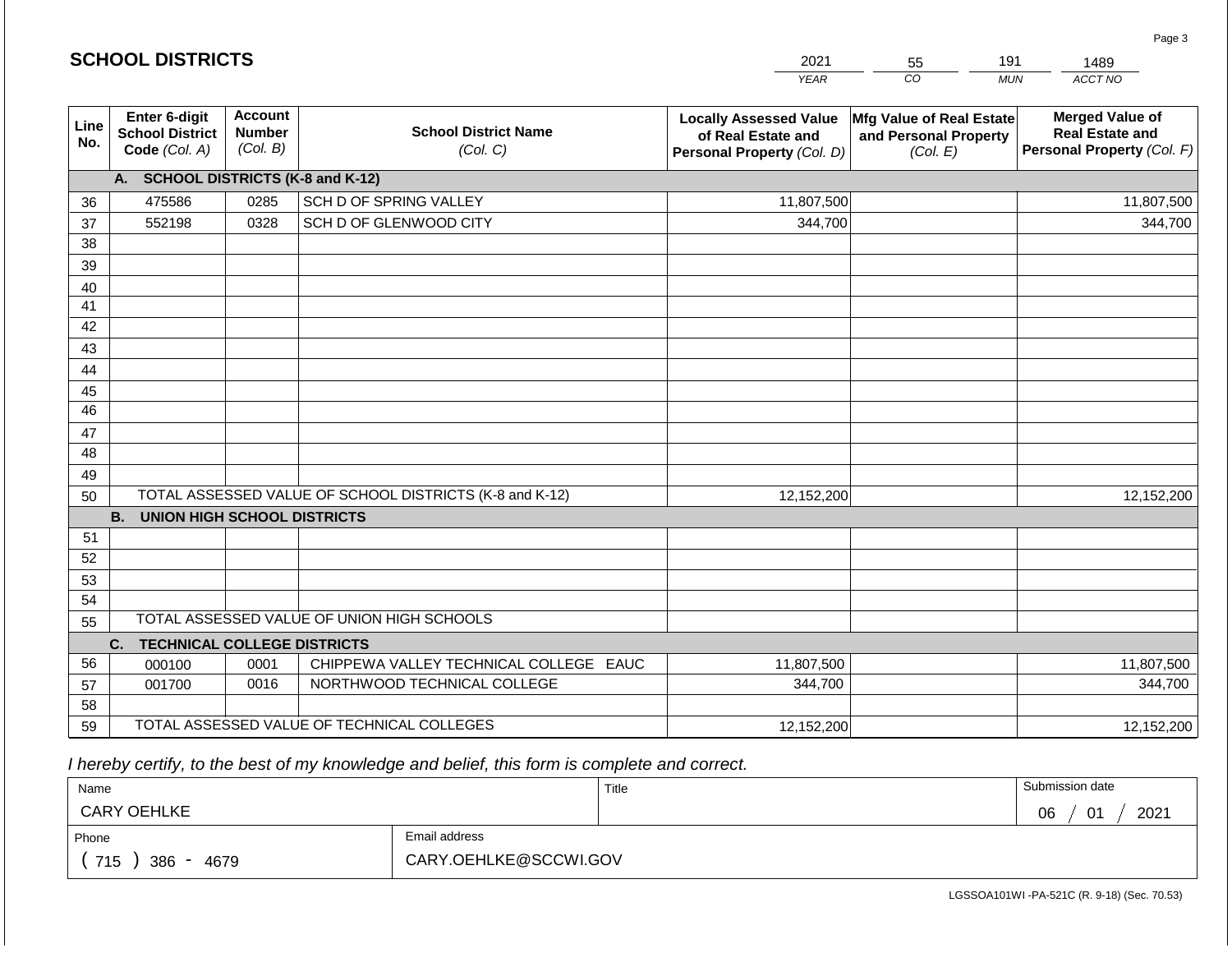- Each municipality's SOA is completed after the Board of Review and includes any changes made to the locally assessed values, under state law (sec. 70.53, Wis. Stats.)
- The Wisconsin Department of Revenue (DOR) merges the locally assessed values with the state assessed manufacturing values
- DOR provides the information regarding district names and codes. If a district is not listed, contact DOR.

Note: If you submit an amended SOA to DOR after your municipality's SOA is equated and posted to our website, we will process the SOA. However, DOR will not recalculate the *aggregate ratio or update the final SOA posted on our website. You should use the corrected values to calculate your tax rates.*

#### **Page 1: Real Estate and Personal Property**

- Lines 1-9 assessed real estate values, parcel counts and acres by classification
- Lines 10-15 assessed personal property values and number of accounts by class
- Line 16 aggregate assessed value of all property subject to general property; use to calculate tax rates. Note: This line equals the total assessed value of K-8 and K-12 school districts (Line 50) and total assessed value of technical colleges (Line 59).
- Remarks assessment ratio used to calculate estimated fair market value on property tax bills

#### **Page 2: Forest Crop, Other Exempt Land and Special Districts**

- Lines 18-21 private forest crop and managed forest lands assessed values
- Line  $22 -$  tax exempt land acres
- Line 23 prior years assessed value of omitted property under sec. 70.44 and correction of errors under sec. 70.43 shown by locally assessed or manufacturing real estate and personal property. Note: If there is an amount on this line, report the corresponding tax in the Statement of Taxes, Sections J or K.
- Lines 24-35 special district assessed values. These values are used to calculate tax rates for the special districts.

#### **Page 3: School Districts**

- Lines 36-50 school districts (K-8 and K-12) assessed values. These values are used to calculate tax rates for school districts.
- Lines 51-55 union high school district assessed values. These values are used to calculate tax rates for union high school districts.
- Lines 56-59 technical college assessed values. These values are used to calculate tax rates for technical colleges.

If you have questions: Email: lgs@wisconsin.gov

 Phone: (608) 266-2569 or (608) 264-6892 Fax: (608) 264-6887

PO BOX 37<br>WILSON, WI 54027 - 0037 WILSON, WI 54027 - 0037VILLAGE OF WILSON DAWN WICKMAN<br>VILLAGE OF WILSON DAWN WICKMAN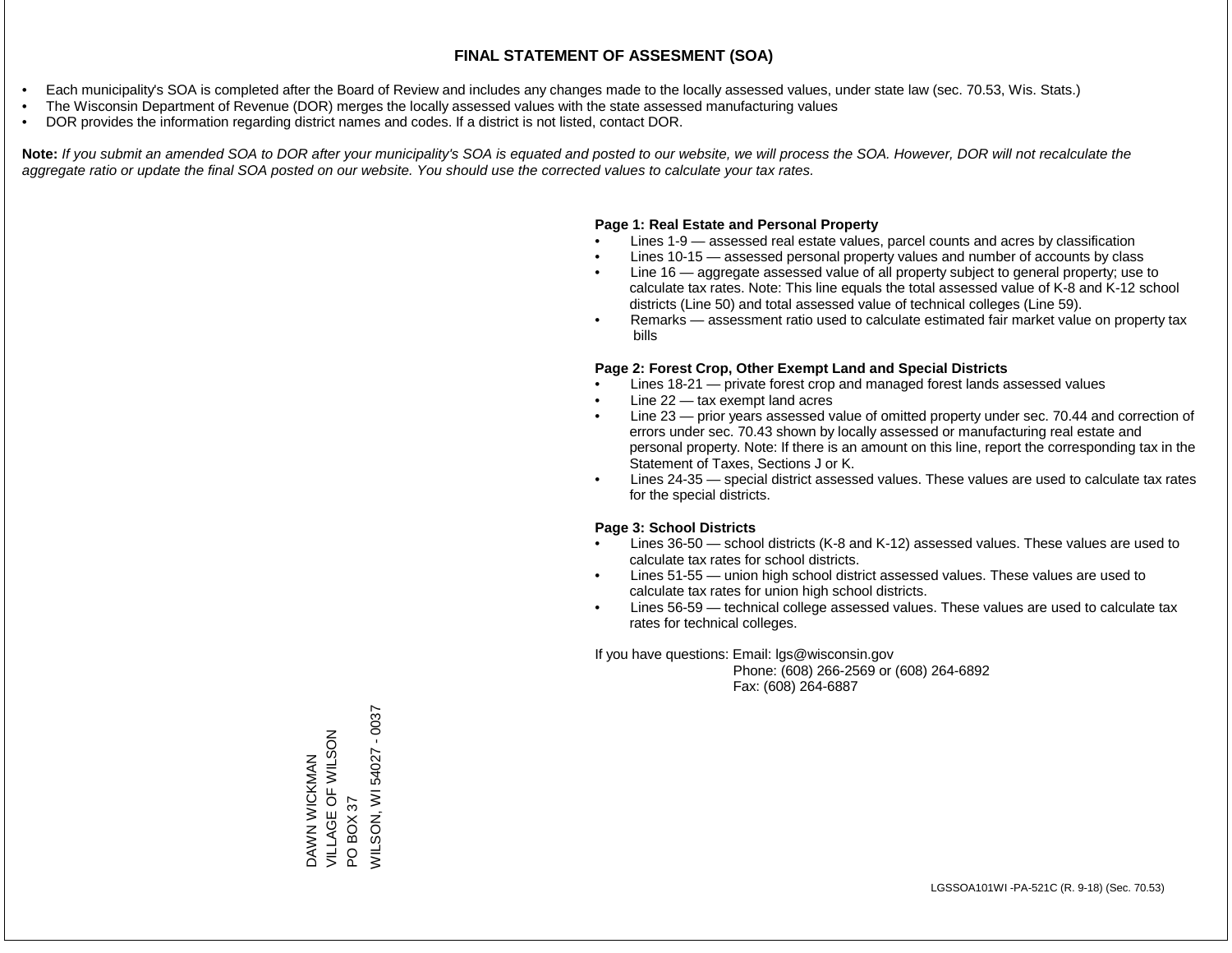|                | <b>FINAL - EQUATED</b>                                                                                                                                                                       |                           |              |                                     |                                | This is an Amended Return | Page 1              |  |
|----------------|----------------------------------------------------------------------------------------------------------------------------------------------------------------------------------------------|---------------------------|--------------|-------------------------------------|--------------------------------|---------------------------|---------------------|--|
|                | <b>STATEMENT OF ASSESSMENT FOR 2021</b>                                                                                                                                                      |                           | 55           | 192                                 | 1490                           |                           |                     |  |
|                |                                                                                                                                                                                              |                           | CO           | <b>MUN</b>                          | ACCT NO                        |                           |                     |  |
|                | <b>FOR</b><br><b>VILLAGE OF</b><br>OF                                                                                                                                                        | <b>WOODVILLE</b>          |              | <b>ST CROIX COUNTY</b>              |                                |                           |                     |  |
|                | Town - Village - City                                                                                                                                                                        | <b>Municipality Name</b>  |              | <b>County Name</b>                  |                                |                           |                     |  |
|                | <b>REAL ESTATE</b>                                                                                                                                                                           |                           | PARCEL COUNT | NO. OF ACRES                        | <b>VALUE OF</b>                | <b>VALUE OF</b>           | TOTAL VALUE OF LAND |  |
| Line<br>No.    | (See Lines 18 - 22 for                                                                                                                                                                       | TOTAL LAND   IMPROVEMENTS |              | <b>WHOLE</b><br><b>NUMBERS ONLY</b> | LAND                           | <b>IMPROVEMENTS</b>       | AND IMPROVEMENTS    |  |
|                | other Real Estate)                                                                                                                                                                           | (Col. A)                  | (Col. B)     | (Col. C)                            | (Col, D)                       | (Col. E)                  | (Col. F)            |  |
| $\overline{1}$ | <b>RESIDENTIAL - Class 1</b>                                                                                                                                                                 | 477                       | 394          | 262                                 | 8,236,000                      | 60,001,900                | 68,237,900          |  |
| 2              | <b>COMMERCIAL - Class 2</b>                                                                                                                                                                  | 57                        | 48           | 97                                  | 2,004,600                      | 17,110,700                | 19,115,300          |  |
| 3              | MANUFACTURING - Class 3                                                                                                                                                                      | 19                        | 17           | 58                                  | 1,930,400                      | 15,828,000                | 17,758,400          |  |
| 4              | <b>AGRICULTURAL - Class 4</b>                                                                                                                                                                | 16                        |              | 116                                 | 22,100                         |                           | 22,100              |  |
| 5              | <b>UNDEVELOPED - Class 5</b>                                                                                                                                                                 | 8                         |              | 67                                  | 111,400                        |                           | 111,400             |  |
| 6              | AGRICULTURAL FOREST - Class 5m                                                                                                                                                               | $\overline{7}$            |              | 105                                 | 209,500                        |                           | 209,500             |  |
| $\overline{7}$ | FOREST LANDS - Class 6                                                                                                                                                                       | 5                         |              | 10                                  | 41,400                         |                           | 41,400              |  |
| 8              | OTHER - Class 7                                                                                                                                                                              | 1                         | 1            | 1                                   | 11,300                         | 75,600                    | 86,900              |  |
| 9              | TOTAL - ALL COLUMNS                                                                                                                                                                          | 590                       | 460          | 716                                 | 12,566,700                     | 93,016,200                | 105,582,900         |  |
| 10             | NUMBER OF PERSONAL PROPERTY ACCOUNTS IN ROLL                                                                                                                                                 |                           |              | 70                                  | <b>LOCALLY ASSESSED</b>        | <b>MANUFACTURING</b>      | <b>MERGED</b>       |  |
| 11             | BOATS AND OTHER WATERCRAFT NOT EXEMPT - Code 1                                                                                                                                               |                           |              |                                     | 0                              | $\Omega$                  | $\Omega$            |  |
| 12             | MACHINERY, TOOLS AND PATTERNS - Code 2                                                                                                                                                       |                           |              |                                     |                                | 1,617,900                 | 1,617,900           |  |
| 13             | FURNITURE, FIXTURES AND EQUIPMENT - Code 3                                                                                                                                                   |                           |              |                                     | 730,700                        | 1,133,000                 | 1,863,700           |  |
| 14             | ALL OTHER PERSONAL PROPERTY NOT EXEMPT - Codes 4A, 4B, 4C                                                                                                                                    |                           |              |                                     | 218,200                        | 211,100                   | 429,300             |  |
| 15             | TOTAL OF PERSONAL PROPERTY NOT EXEMPT (Total of Lines 11-14)                                                                                                                                 |                           |              |                                     | 948,900                        | 2,962,000                 | 3,910,900           |  |
| 16             | AGGREGATE ASSESSED VALUE OF ALL PROPERTY SUBJECT TO THE GENERAL PROPERTY TAX (Total of Lines 9F and 15F)<br>MUST EQUAL TOTAL VALUE OF THE SCHOOL DISTRICTS (K-12 PLUS K-8) - Line 50, Col. F |                           |              |                                     |                                |                           | 109,493,800         |  |
| 17             | <b>BOARD OF REVIEW</b>                                                                                                                                                                       |                           |              | Name of Assessor                    |                                | Telephone #               |                     |  |
|                | DATE OF FINAL ADJOURNMENT                                                                                                                                                                    | 06/10/2021                |              |                                     | KLEVEN PROPERTY ASSESSMENT LLC | (715) 529-1032            |                     |  |

The Assessment Ratio to be used in calculating the estimated Fair Market Value on tax bills for this tax district is .964733217

This ratio should be used to convert assessed values to "Calculate Equalized Values" in Step 1 of the Lottery and Gaming Credit Calculations.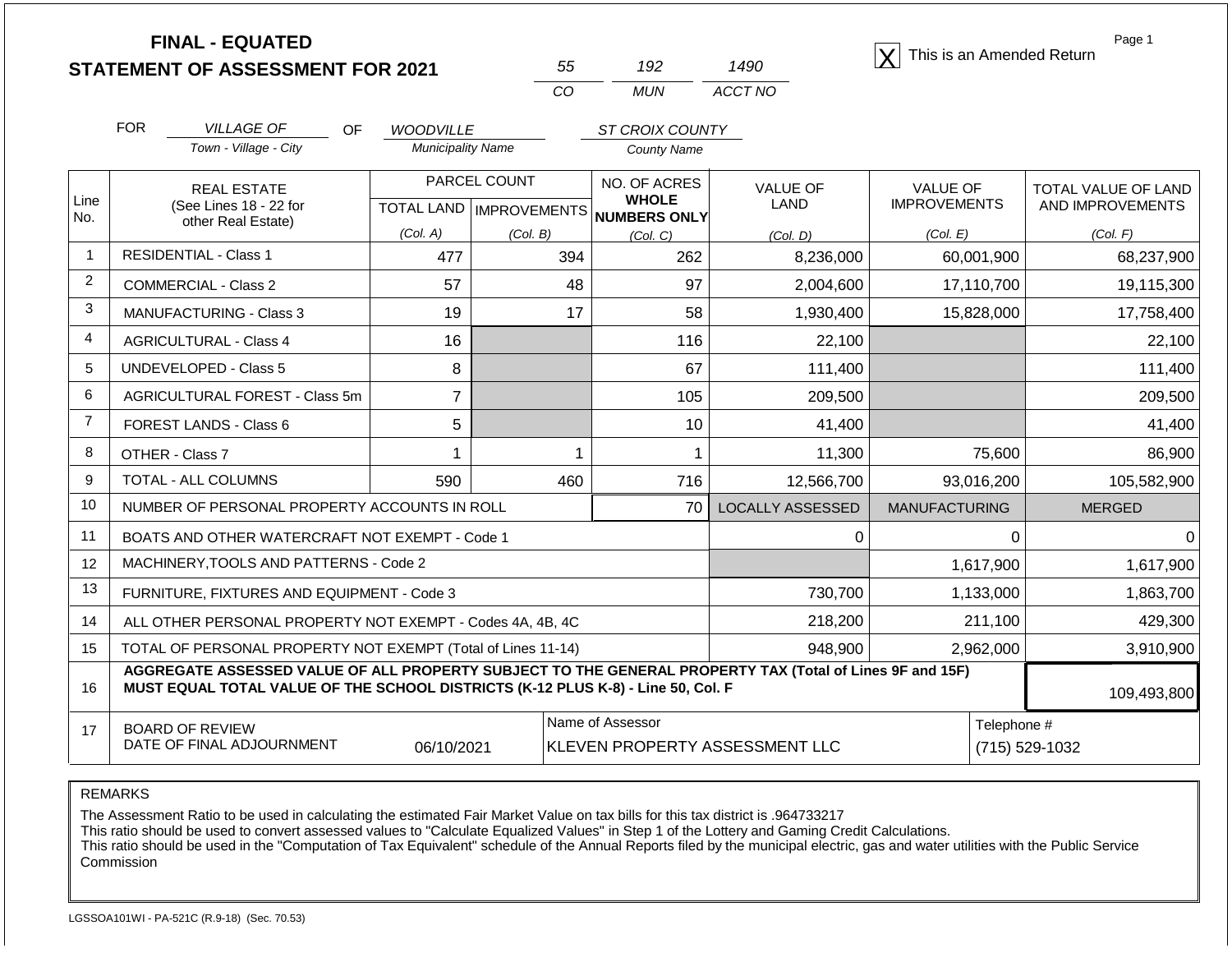2021 55 192 1490

FOREST LANDS (Line 7) and FOREST CROPS (in this section) - are **NOT** the same *YEAR CO MUN ACCT NO*

|    |                                                            | Private Forest Crop - Reg Class @ 10¢ per acre                                 |                                                               |                                                    |                                               | Private Forest Crop - Reg Class @ \$2.52 per acre |                 |                                                                              |               |                    |
|----|------------------------------------------------------------|--------------------------------------------------------------------------------|---------------------------------------------------------------|----------------------------------------------------|-----------------------------------------------|---------------------------------------------------|-----------------|------------------------------------------------------------------------------|---------------|--------------------|
| 18 | (a) PARCELS                                                | (b) ACRES                                                                      |                                                               | (c) ASSESSED VALUE                                 |                                               | (d) PARCELS                                       |                 | (e) ACRES                                                                    |               | (f) ASSESSED VALUE |
|    |                                                            |                                                                                |                                                               |                                                    |                                               |                                                   |                 |                                                                              |               |                    |
|    |                                                            |                                                                                |                                                               | Private Forest Crop - Special Class @ 20¢ per acre |                                               | (d) PARCELS                                       |                 | Entered Before 2005 Managed Forest - Ferrous Mining CLOSED @ \$7.87 per acre |               |                    |
| 19 | (b) ACRES<br>(a) PARCELS                                   |                                                                                |                                                               | (c) ASSESSED VALUE                                 |                                               |                                                   |                 | (e) ACRES                                                                    |               | (f) ASSESSED VALUE |
|    |                                                            |                                                                                |                                                               |                                                    |                                               |                                                   |                 |                                                                              |               |                    |
|    | Entered Before 2005 Managed Forest - OPEN @ 74 ¢ per acre  |                                                                                |                                                               |                                                    | Entered Before 2005 Managed Forest - CLOSED @ |                                                   | \$1.75 per acre |                                                                              |               |                    |
| 20 | (a) PARCELS                                                | (b) ACRES                                                                      |                                                               | (c) ASSESSED VALUE                                 |                                               | (d) PARCELS                                       |                 | (e) ACRES                                                                    |               | (f) ASSESSED VALUE |
|    |                                                            |                                                                                |                                                               |                                                    |                                               |                                                   |                 |                                                                              |               |                    |
|    | Entered After 2004 Managed Forest - OPEN @ \$2.04 per acre |                                                                                | Entered After 2004 Managed Forest - CLOSED @ \$10.20 per acre |                                                    |                                               |                                                   |                 |                                                                              |               |                    |
| 21 | (a) PARCELS                                                | (b) ACRES                                                                      |                                                               | (c) ASSESSED VALUE                                 |                                               | (d) PARCELS                                       | (e) ACRES       |                                                                              |               | (f) ASSESSED VALUE |
|    |                                                            |                                                                                |                                                               |                                                    |                                               |                                                   |                 |                                                                              |               |                    |
|    |                                                            |                                                                                |                                                               |                                                    |                                               |                                                   |                 |                                                                              |               |                    |
|    | (a) County Forest Cropland Acres                           |                                                                                |                                                               | (b) Federal Acres                                  |                                               | (c) State Acres                                   |                 | (d) County (NOT FOREST CROP) Acres                                           |               | (e) Other Acres    |
| 22 |                                                            |                                                                                |                                                               |                                                    |                                               | .15                                               |                 |                                                                              |               | 198.52             |
|    |                                                            |                                                                                |                                                               |                                                    |                                               |                                                   |                 |                                                                              |               |                    |
|    |                                                            | Assessed Value of Omitted Property From Prior Years (Sec. 70.44)               |                                                               |                                                    |                                               |                                                   |                 | Assessed Value of Sec. 70.43 Corrections of Errors by Assessors              |               |                    |
| 23 |                                                            | (a) REAL ESTATE                                                                |                                                               | (b) PERSONAL                                       |                                               |                                                   |                 | (c1) REAL ESTATE                                                             |               | (c2) PERSONAL      |
|    |                                                            |                                                                                |                                                               |                                                    |                                               |                                                   |                 |                                                                              |               |                    |
|    |                                                            | Manufacturing Equated Value of Omitted Property From Prior Years (Sec. 70.995) |                                                               |                                                    |                                               |                                                   |                 | Mfg. Equated Value of Sec.70.43 Corrections of Errors by Assessors           |               |                    |
|    |                                                            | (d) REAL ESTATE                                                                |                                                               | (e) PERSONAL                                       |                                               | (f1) REAL ESTATE                                  |                 |                                                                              | (f2) PERSONAL |                    |
|    |                                                            |                                                                                |                                                               |                                                    |                                               |                                                   |                 |                                                                              |               |                    |
|    |                                                            |                                                                                |                                                               |                                                    |                                               |                                                   |                 |                                                                              |               |                    |

# **SPECIAL DISTRICTS**

| Line<br>No. | Enter 6-digit<br><b>Special District</b><br>Code (Col. A) | <b>Account</b><br><b>Number</b><br>(Col. B) | <b>Special District Name</b><br>(Col. C) | <b>Locally Assessed Value</b><br>of Real Estate and<br>Personal Property (Col. D) | Mfg Value of Real Estate<br>and Personal Property<br>(Col. E) | <b>Merged Value of</b><br><b>Real Estate and</b><br>Personal Property (Col. F) |
|-------------|-----------------------------------------------------------|---------------------------------------------|------------------------------------------|-----------------------------------------------------------------------------------|---------------------------------------------------------------|--------------------------------------------------------------------------------|
| 24          |                                                           |                                             |                                          |                                                                                   |                                                               |                                                                                |
|             |                                                           |                                             |                                          |                                                                                   |                                                               |                                                                                |
| 25          |                                                           |                                             |                                          |                                                                                   |                                                               |                                                                                |
| 26          |                                                           |                                             |                                          |                                                                                   |                                                               |                                                                                |
| 27          |                                                           |                                             |                                          |                                                                                   |                                                               |                                                                                |
| 28          |                                                           |                                             |                                          |                                                                                   |                                                               |                                                                                |
| 29          |                                                           |                                             |                                          |                                                                                   |                                                               |                                                                                |
| 30          |                                                           |                                             |                                          |                                                                                   |                                                               |                                                                                |
| 31          |                                                           |                                             |                                          |                                                                                   |                                                               |                                                                                |
| 32          |                                                           |                                             |                                          |                                                                                   |                                                               |                                                                                |
| 33          |                                                           |                                             |                                          |                                                                                   |                                                               |                                                                                |
| 34          |                                                           |                                             |                                          |                                                                                   |                                                               |                                                                                |
| 35          |                                                           |                                             |                                          |                                                                                   |                                                               |                                                                                |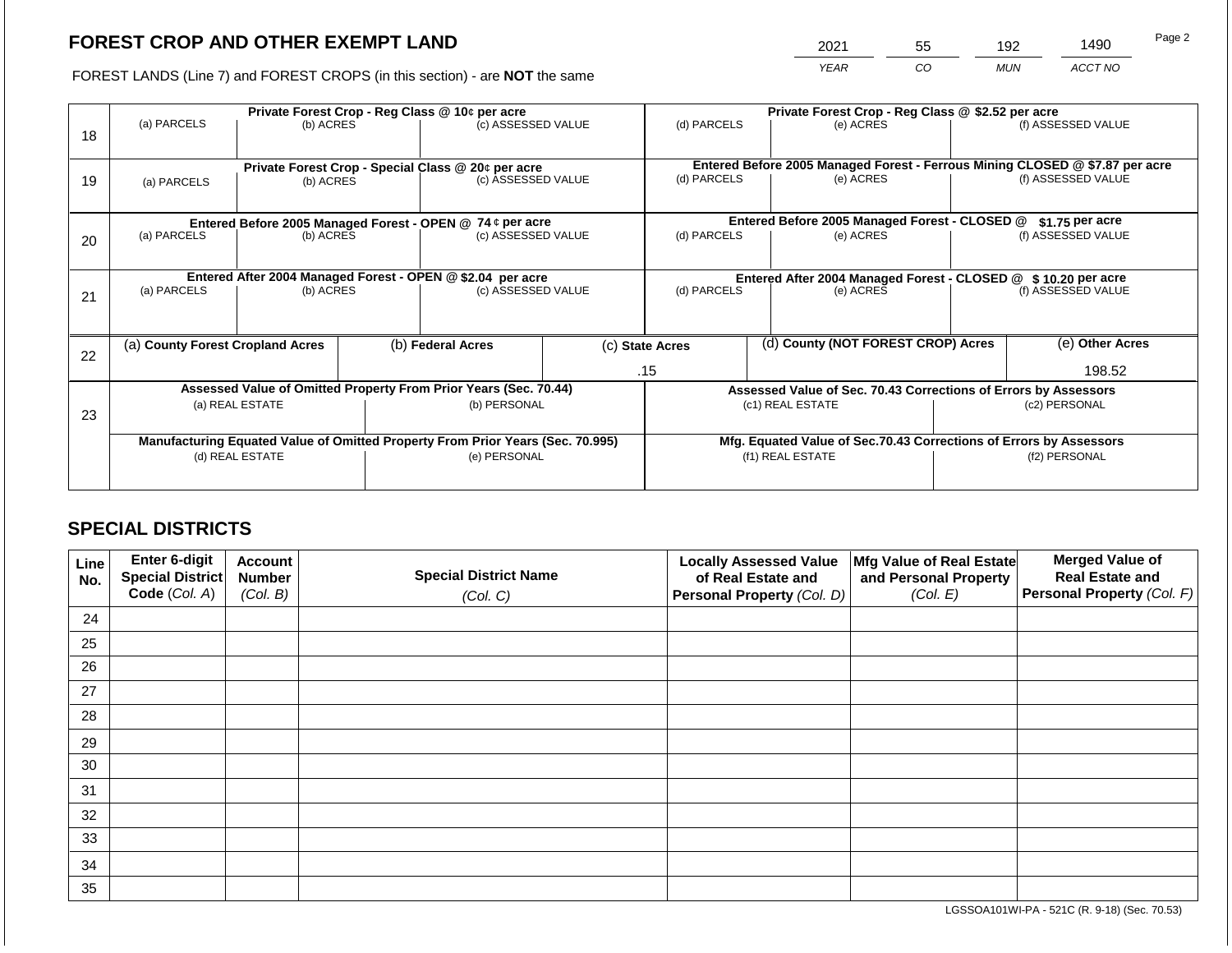|             | <b>SCHOOL DISTRICTS</b>                                         |                                             |                                                         | 2021<br>192<br>1490<br>55                                                         |                                                                      |                                                                                |  |  |
|-------------|-----------------------------------------------------------------|---------------------------------------------|---------------------------------------------------------|-----------------------------------------------------------------------------------|----------------------------------------------------------------------|--------------------------------------------------------------------------------|--|--|
|             |                                                                 |                                             |                                                         | <b>YEAR</b>                                                                       | CO<br><b>MUN</b>                                                     | ACCT NO                                                                        |  |  |
| Line<br>No. | <b>Enter 6-digit</b><br><b>School District</b><br>Code (Col. A) | <b>Account</b><br><b>Number</b><br>(Col. B) | <b>School District Name</b><br>(Col. C)                 | <b>Locally Assessed Value</b><br>of Real Estate and<br>Personal Property (Col. D) | <b>Mfg Value of Real Estate</b><br>and Personal Property<br>(Col. E) | <b>Merged Value of</b><br><b>Real Estate and</b><br>Personal Property (Col. F) |  |  |
|             | A.                                                              |                                             | <b>SCHOOL DISTRICTS (K-8 and K-12)</b>                  |                                                                                   |                                                                      |                                                                                |  |  |
| 36          | 550231                                                          | 0327                                        | SCH D OF BALDWIN-WOODVILLE AREA                         | 88,773,400                                                                        | 20,720,400                                                           | 109,493,800                                                                    |  |  |
| 37          |                                                                 |                                             |                                                         |                                                                                   |                                                                      |                                                                                |  |  |
| 38          |                                                                 |                                             |                                                         |                                                                                   |                                                                      |                                                                                |  |  |
| 39          |                                                                 |                                             |                                                         |                                                                                   |                                                                      |                                                                                |  |  |
| 40          |                                                                 |                                             |                                                         |                                                                                   |                                                                      |                                                                                |  |  |
| 41<br>42    |                                                                 |                                             |                                                         |                                                                                   |                                                                      |                                                                                |  |  |
| 43          |                                                                 |                                             |                                                         |                                                                                   |                                                                      |                                                                                |  |  |
| 44          |                                                                 |                                             |                                                         |                                                                                   |                                                                      |                                                                                |  |  |
| 45          |                                                                 |                                             |                                                         |                                                                                   |                                                                      |                                                                                |  |  |
| 46          |                                                                 |                                             |                                                         |                                                                                   |                                                                      |                                                                                |  |  |
| 47          |                                                                 |                                             |                                                         |                                                                                   |                                                                      |                                                                                |  |  |
| 48          |                                                                 |                                             |                                                         |                                                                                   |                                                                      |                                                                                |  |  |
| 49          |                                                                 |                                             |                                                         |                                                                                   |                                                                      |                                                                                |  |  |
| 50          |                                                                 |                                             | TOTAL ASSESSED VALUE OF SCHOOL DISTRICTS (K-8 and K-12) | 88,773,400                                                                        | 20,720,400                                                           | 109,493,800                                                                    |  |  |
|             | <b>B.</b><br><b>UNION HIGH SCHOOL DISTRICTS</b>                 |                                             |                                                         |                                                                                   |                                                                      |                                                                                |  |  |
| 51          |                                                                 |                                             |                                                         |                                                                                   |                                                                      |                                                                                |  |  |
| 52          |                                                                 |                                             |                                                         |                                                                                   |                                                                      |                                                                                |  |  |
| 53          |                                                                 |                                             |                                                         |                                                                                   |                                                                      |                                                                                |  |  |
| 54          |                                                                 |                                             | TOTAL ASSESSED VALUE OF UNION HIGH SCHOOLS              |                                                                                   |                                                                      |                                                                                |  |  |
| 55          |                                                                 |                                             |                                                         |                                                                                   |                                                                      |                                                                                |  |  |
| 56          | C.<br><b>TECHNICAL COLLEGE DISTRICTS</b>                        | 0016                                        | NORTHWOOD TECHNICAL COLLEGE                             |                                                                                   |                                                                      |                                                                                |  |  |
| 57          | 001700                                                          |                                             |                                                         | 88,773,400                                                                        | 20,720,400                                                           | 109,493,800                                                                    |  |  |
| 58          |                                                                 |                                             |                                                         |                                                                                   |                                                                      |                                                                                |  |  |
| 59          |                                                                 |                                             | TOTAL ASSESSED VALUE OF TECHNICAL COLLEGES              | 88,773,400                                                                        | 20,720,400                                                           | 109,493,800                                                                    |  |  |

 *I hereby certify, to the best of my knowledge and belief, this form is complete and correct.*

| Name                                           |                       | Title | Submission date  |
|------------------------------------------------|-----------------------|-------|------------------|
| <b>CARY OEHLKE</b>                             |                       |       | 2021<br>30<br>06 |
| Phone                                          | Email address         |       |                  |
| 715<br>386<br>4679<br>$\overline{\phantom{0}}$ | CARY.OEHLKE@SCCWI.GOV |       |                  |

LGSSOA101WI -PA-521C (R. 9-18) (Sec. 70.53)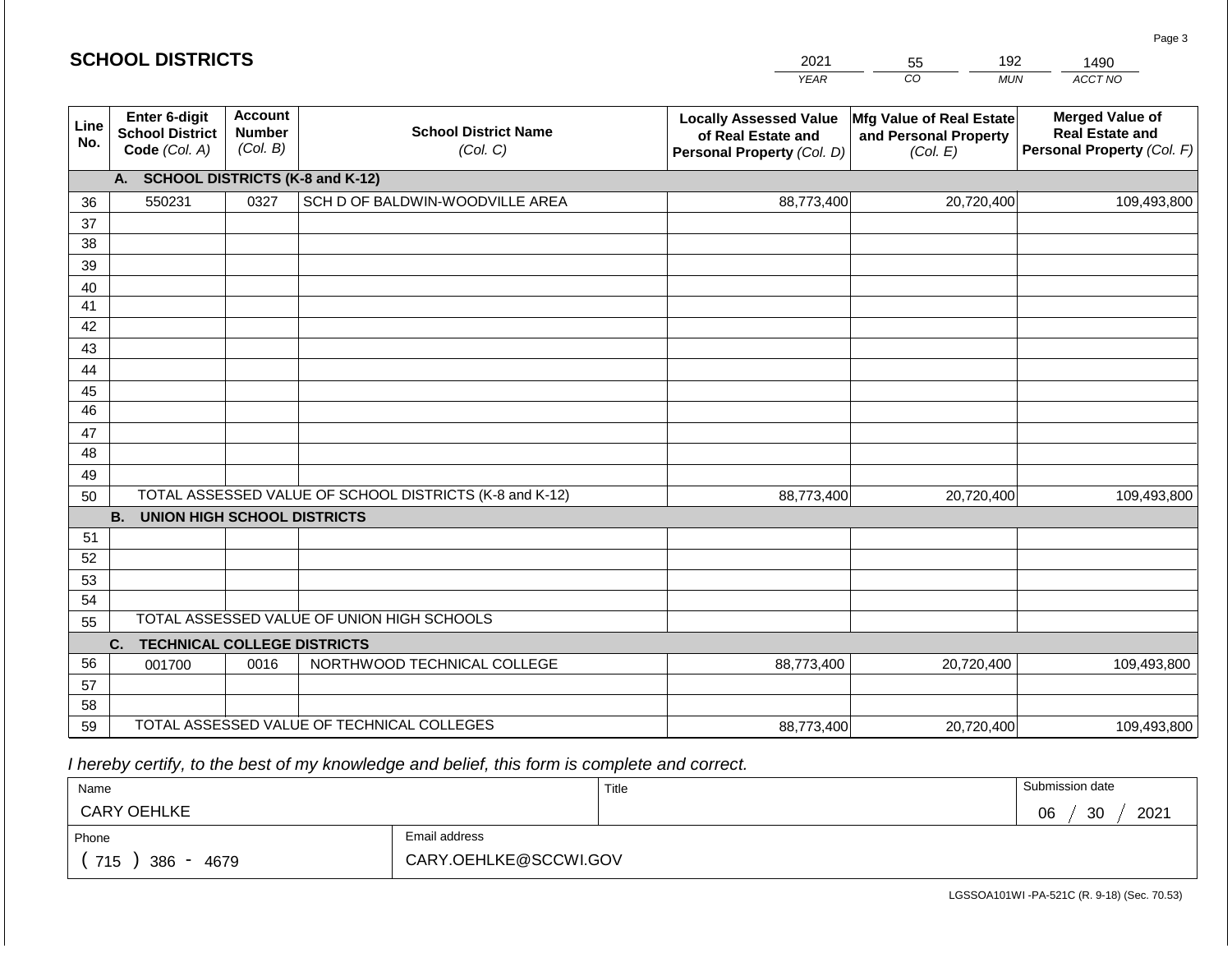- Each municipality's SOA is completed after the Board of Review and includes any changes made to the locally assessed values, under state law (sec. 70.53, Wis. Stats.)
- The Wisconsin Department of Revenue (DOR) merges the locally assessed values with the state assessed manufacturing values
- DOR provides the information regarding district names and codes. If a district is not listed, contact DOR.

Note: If you submit an amended SOA to DOR after your municipality's SOA is equated and posted to our website, we will process the SOA. However, DOR will not recalculate the *aggregate ratio or update the final SOA posted on our website. You should use the corrected values to calculate your tax rates.*

#### **Page 1: Real Estate and Personal Property**

- Lines 1-9 assessed real estate values, parcel counts and acres by classification
- Lines 10-15 assessed personal property values and number of accounts by class
- Line 16 aggregate assessed value of all property subject to general property; use to calculate tax rates. Note: This line equals the total assessed value of K-8 and K-12 school districts (Line 50) and total assessed value of technical colleges (Line 59).
- Remarks assessment ratio used to calculate estimated fair market value on property tax bills

#### **Page 2: Forest Crop, Other Exempt Land and Special Districts**

- Lines 18-21 private forest crop and managed forest lands assessed values
- Line  $22 -$  tax exempt land acres
- Line 23 prior years assessed value of omitted property under sec. 70.44 and correction of errors under sec. 70.43 shown by locally assessed or manufacturing real estate and personal property. Note: If there is an amount on this line, report the corresponding tax in the Statement of Taxes, Sections J or K.
- Lines 24-35 special district assessed values. These values are used to calculate tax rates for the special districts.

#### **Page 3: School Districts**

- Lines 36-50 school districts (K-8 and K-12) assessed values. These values are used to calculate tax rates for school districts.
- Lines 51-55 union high school district assessed values. These values are used to calculate tax rates for union high school districts.
- Lines 56-59 technical college assessed values. These values are used to calculate tax rates for technical colleges.

If you have questions: Email: lgs@wisconsin.gov

 Phone: (608) 266-2569 or (608) 264-6892 Fax: (608) 264-6887

**NOODVILLE, WI 54028 - 0205** 102 S MAIN ST., PO BOX 205 WOODVILLE, WI 54028 - 0205102 S MAIN ST., PO BOX 205 VILLAGE OF WOODVILLE VILLAGE OF WOODVILLE JULIE A WATHKE JULIE A WATHKE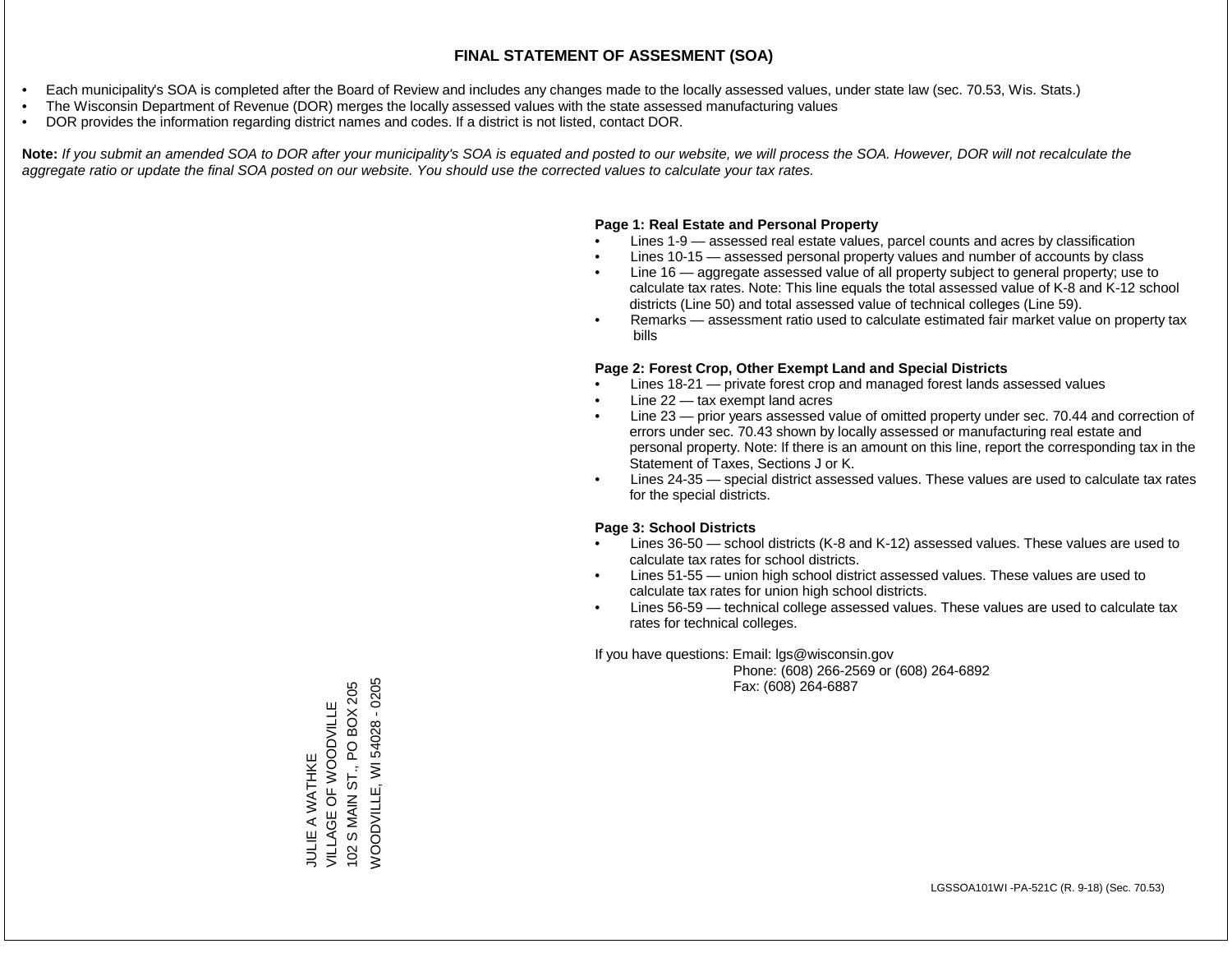|                |                                                                                                                                                                                              | <b>FINAL - EQUATED</b><br><b>STATEMENT OF ASSESSMENT FOR 2021</b> |                           |          | 55             | 231                                       | 1491                    | This is an Amended Return | Page 1                        |  |
|----------------|----------------------------------------------------------------------------------------------------------------------------------------------------------------------------------------------|-------------------------------------------------------------------|---------------------------|----------|----------------|-------------------------------------------|-------------------------|---------------------------|-------------------------------|--|
|                |                                                                                                                                                                                              |                                                                   |                           |          | <b>CO</b>      | <b>MUN</b>                                | ACCT NO                 |                           |                               |  |
|                | <b>FOR</b>                                                                                                                                                                                   | CITY OF<br>OF.                                                    | <b>GLENWOOD CITY</b>      |          |                | ST CROIX COUNTY                           |                         |                           |                               |  |
|                |                                                                                                                                                                                              | Town - Village - City                                             | <b>Municipality Name</b>  |          |                | <b>County Name</b>                        |                         |                           |                               |  |
|                | <b>REAL ESTATE</b>                                                                                                                                                                           |                                                                   | PARCEL COUNT              |          |                | NO. OF ACRES                              | <b>VALUE OF</b>         | <b>VALUE OF</b>           | TOTAL VALUE OF LAND           |  |
| Line<br>No.    |                                                                                                                                                                                              | (See Lines 18 - 22 for                                            | TOTAL LAND   IMPROVEMENTS |          |                | <b>WHOLE</b><br><b>NUMBERS ONLY</b>       | LAND                    | <b>IMPROVEMENTS</b>       | AND IMPROVEMENTS              |  |
|                |                                                                                                                                                                                              | other Real Estate)                                                | (Col. A)                  | (Col. B) |                | (Col. C)                                  | (Col. D)                | (Col. E)                  | (Col. F)                      |  |
| 1              |                                                                                                                                                                                              | <b>RESIDENTIAL - Class 1</b>                                      | 449                       |          | 410            | 409                                       | 5,620,900               | 40,627,100                | 46,248,000                    |  |
| $\overline{2}$ |                                                                                                                                                                                              | <b>COMMERCIAL - Class 2</b>                                       | 73                        |          | 64             | 54                                        | 904,600                 | 9,721,800                 | 10,626,400                    |  |
| 3              |                                                                                                                                                                                              | MANUFACTURING - Class 3                                           | 5                         |          | 4              | 11                                        | 104,800                 | 845,700                   | 950,500                       |  |
| 4              |                                                                                                                                                                                              | <b>AGRICULTURAL - Class 4</b>                                     | 42                        |          |                | 601                                       | 97,300                  |                           | 97,300                        |  |
| 5              |                                                                                                                                                                                              | UNDEVELOPED - Class 5                                             | 52                        |          |                | 155                                       | 106,300                 |                           | 106,300                       |  |
| 6              |                                                                                                                                                                                              | <b>AGRICULTURAL FOREST - Class 5m</b>                             | 21                        |          |                | 344                                       | 338,400                 |                           | 338,400                       |  |
| $\overline{7}$ |                                                                                                                                                                                              | FOREST LANDS - Class 6                                            | 18                        |          |                | 149                                       | 298,200                 |                           | 298,200                       |  |
| 8              |                                                                                                                                                                                              | OTHER - Class 7                                                   | $\Omega$                  |          | $\overline{0}$ | 0                                         | 0                       | $\mathbf 0$               | $\Omega$                      |  |
| 9              |                                                                                                                                                                                              | <b>TOTAL - ALL COLUMNS</b>                                        | 660                       |          | 478            | 1,723                                     | 7,470,500               | 51,194,600                | 58,665,100                    |  |
| 10             |                                                                                                                                                                                              | NUMBER OF PERSONAL PROPERTY ACCOUNTS IN ROLL                      |                           |          |                | 48                                        | <b>LOCALLY ASSESSED</b> | <b>MANUFACTURING</b>      | <b>MERGED</b>                 |  |
| 11             |                                                                                                                                                                                              | BOATS AND OTHER WATERCRAFT NOT EXEMPT - Code 1                    |                           |          |                |                                           | 0                       | 0                         | $\Omega$                      |  |
| 12             |                                                                                                                                                                                              | MACHINERY, TOOLS AND PATTERNS - Code 2                            |                           |          |                |                                           |                         | 22,200                    | 22,200                        |  |
| 13             |                                                                                                                                                                                              | FURNITURE, FIXTURES AND EQUIPMENT - Code 3                        |                           |          |                |                                           | 304,900                 | 2,400                     | 307,300                       |  |
| 14             |                                                                                                                                                                                              | ALL OTHER PERSONAL PROPERTY NOT EXEMPT - Codes 4A, 4B, 4C         |                           |          |                |                                           | 42,400                  | 1,700                     | 44,100                        |  |
| 15             | TOTAL OF PERSONAL PROPERTY NOT EXEMPT (Total of Lines 11-14)                                                                                                                                 |                                                                   |                           |          |                |                                           | 347,300                 | 26,300                    | 373,600                       |  |
| 16             | AGGREGATE ASSESSED VALUE OF ALL PROPERTY SUBJECT TO THE GENERAL PROPERTY TAX (Total of Lines 9F and 15F)<br>MUST EQUAL TOTAL VALUE OF THE SCHOOL DISTRICTS (K-12 PLUS K-8) - Line 50, Col. F |                                                                   |                           |          |                |                                           |                         |                           | 59,038,700                    |  |
| 17             |                                                                                                                                                                                              | <b>BOARD OF REVIEW</b><br>DATE OF FINAL ADJOURNMENT               | 04/28/2021                |          |                | Name of Assessor<br><b>OWEN ASSESSING</b> |                         |                           | Telephone #<br>(715) 643-2081 |  |

The Assessment Ratio to be used in calculating the estimated Fair Market Value on tax bills for this tax district is .755042992

This ratio should be used to convert assessed values to "Calculate Equalized Values" in Step 1 of the Lottery and Gaming Credit Calculations.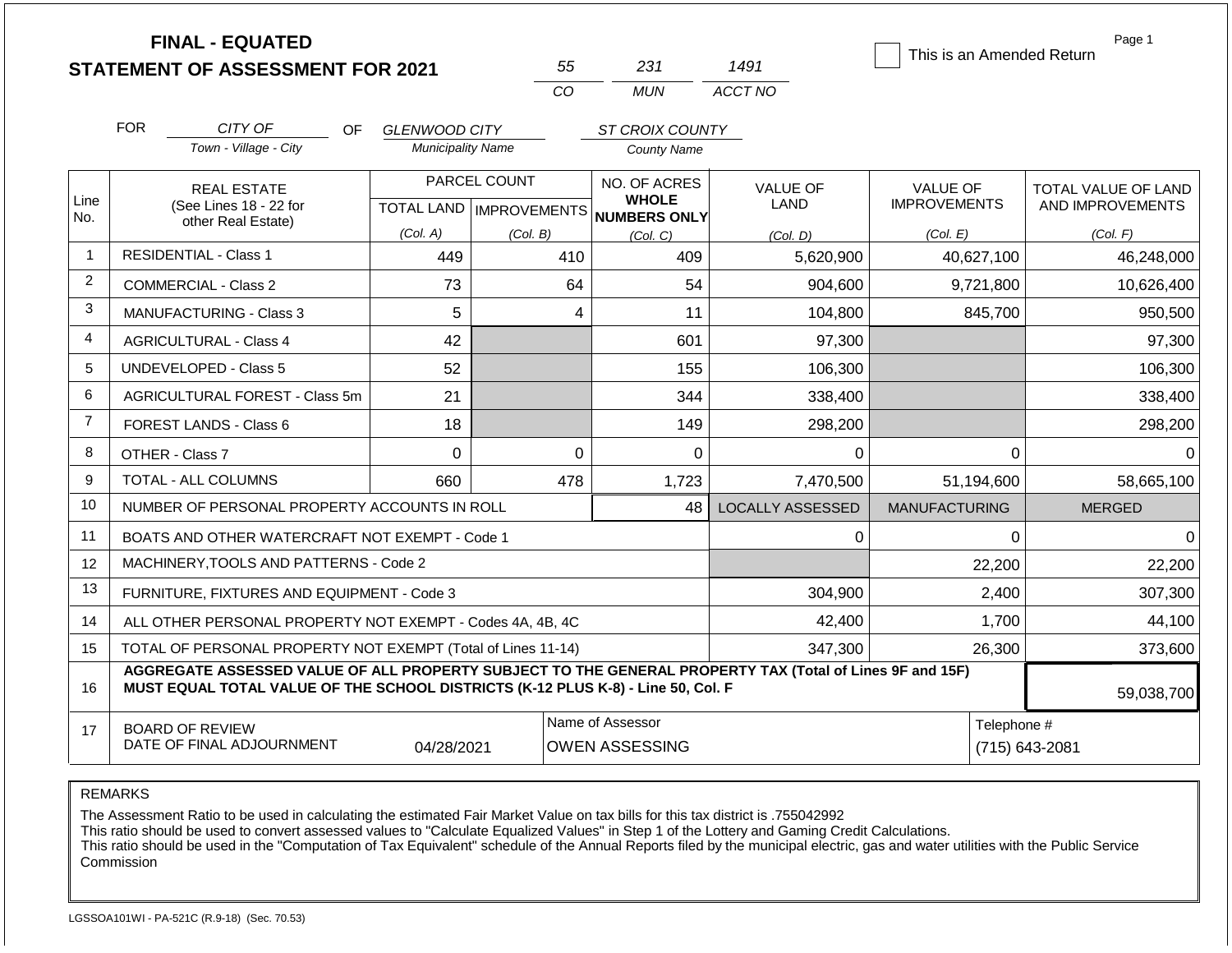2021 55 231 1491

FOREST LANDS (Line 7) and FOREST CROPS (in this section) - are **NOT** the same *YEAR CO MUN ACCT NO*

|    |                                                            | Private Forest Crop - Reg Class @ 10¢ per acre                                 |  |                                                                          |  | Private Forest Crop - Reg Class @ \$2.52 per acre               |  |                                                                              |               |                    |
|----|------------------------------------------------------------|--------------------------------------------------------------------------------|--|--------------------------------------------------------------------------|--|-----------------------------------------------------------------|--|------------------------------------------------------------------------------|---------------|--------------------|
| 18 | (a) PARCELS                                                | (b) ACRES                                                                      |  | (c) ASSESSED VALUE                                                       |  | (d) PARCELS                                                     |  | (e) ACRES                                                                    |               | (f) ASSESSED VALUE |
|    |                                                            |                                                                                |  |                                                                          |  |                                                                 |  | Entered Before 2005 Managed Forest - Ferrous Mining CLOSED @ \$7.87 per acre |               |                    |
| 19 | (a) PARCELS                                                | (b) ACRES                                                                      |  | Private Forest Crop - Special Class @ 20¢ per acre<br>(c) ASSESSED VALUE |  | (d) PARCELS<br>(e) ACRES                                        |  |                                                                              |               | (f) ASSESSED VALUE |
|    |                                                            |                                                                                |  |                                                                          |  |                                                                 |  |                                                                              |               |                    |
|    |                                                            | Entered Before 2005 Managed Forest - OPEN @ 74 ¢ per acre                      |  |                                                                          |  |                                                                 |  | Entered Before 2005 Managed Forest - CLOSED @                                |               | $$1.75$ per acre   |
| 20 | (a) PARCELS                                                | (b) ACRES                                                                      |  | (c) ASSESSED VALUE                                                       |  | (d) PARCELS                                                     |  | (e) ACRES                                                                    |               | (f) ASSESSED VALUE |
|    |                                                            |                                                                                |  |                                                                          |  |                                                                 |  |                                                                              |               |                    |
|    | Entered After 2004 Managed Forest - OPEN @ \$2.04 per acre |                                                                                |  |                                                                          |  |                                                                 |  | Entered After 2004 Managed Forest - CLOSED @ \$10.20 per acre                |               |                    |
| 21 | (a) PARCELS                                                | (b) ACRES                                                                      |  | (c) ASSESSED VALUE                                                       |  | (d) PARCELS<br>(e) ACRES                                        |  |                                                                              |               | (f) ASSESSED VALUE |
|    |                                                            |                                                                                |  |                                                                          |  |                                                                 |  |                                                                              |               |                    |
| 22 | (a) County Forest Cropland Acres                           |                                                                                |  | (b) Federal Acres                                                        |  | (c) State Acres                                                 |  | (d) County (NOT FOREST CROP) Acres                                           |               | (e) Other Acres    |
|    |                                                            |                                                                                |  |                                                                          |  |                                                                 |  | 67.75                                                                        |               | 299.86             |
|    |                                                            | Assessed Value of Omitted Property From Prior Years (Sec. 70.44)               |  |                                                                          |  | Assessed Value of Sec. 70.43 Corrections of Errors by Assessors |  |                                                                              |               |                    |
| 23 |                                                            | (a) REAL ESTATE                                                                |  | (b) PERSONAL                                                             |  |                                                                 |  | (c1) REAL ESTATE                                                             |               | (c2) PERSONAL      |
|    |                                                            |                                                                                |  |                                                                          |  |                                                                 |  | 25,100                                                                       |               |                    |
|    |                                                            | Manufacturing Equated Value of Omitted Property From Prior Years (Sec. 70.995) |  |                                                                          |  |                                                                 |  | Mfg. Equated Value of Sec.70.43 Corrections of Errors by Assessors           |               |                    |
|    |                                                            | (d) REAL ESTATE                                                                |  | (e) PERSONAL                                                             |  | (f1) REAL ESTATE                                                |  |                                                                              | (f2) PERSONAL |                    |
|    |                                                            |                                                                                |  |                                                                          |  |                                                                 |  |                                                                              |               |                    |
|    |                                                            |                                                                                |  |                                                                          |  |                                                                 |  |                                                                              |               |                    |

# **SPECIAL DISTRICTS**

| Line<br>No. | <b>Enter 6-digit</b><br>Special District | <b>Account</b><br><b>Number</b> | <b>Special District Name</b> | <b>Locally Assessed Value</b><br>of Real Estate and | Mfg Value of Real Estate<br>and Personal Property | <b>Merged Value of</b><br><b>Real Estate and</b> |
|-------------|------------------------------------------|---------------------------------|------------------------------|-----------------------------------------------------|---------------------------------------------------|--------------------------------------------------|
|             | Code (Col. A)                            | (Col. B)                        | (Col. C)                     | Personal Property (Col. D)                          | (Col. E)                                          | Personal Property (Col. F)                       |
| 24          |                                          |                                 |                              |                                                     |                                                   |                                                  |
| 25          |                                          |                                 |                              |                                                     |                                                   |                                                  |
| 26          |                                          |                                 |                              |                                                     |                                                   |                                                  |
| 27          |                                          |                                 |                              |                                                     |                                                   |                                                  |
| 28          |                                          |                                 |                              |                                                     |                                                   |                                                  |
| 29          |                                          |                                 |                              |                                                     |                                                   |                                                  |
| 30          |                                          |                                 |                              |                                                     |                                                   |                                                  |
| 31          |                                          |                                 |                              |                                                     |                                                   |                                                  |
| 32          |                                          |                                 |                              |                                                     |                                                   |                                                  |
| 33          |                                          |                                 |                              |                                                     |                                                   |                                                  |
| 34          |                                          |                                 |                              |                                                     |                                                   |                                                  |
| 35          |                                          |                                 |                              |                                                     |                                                   |                                                  |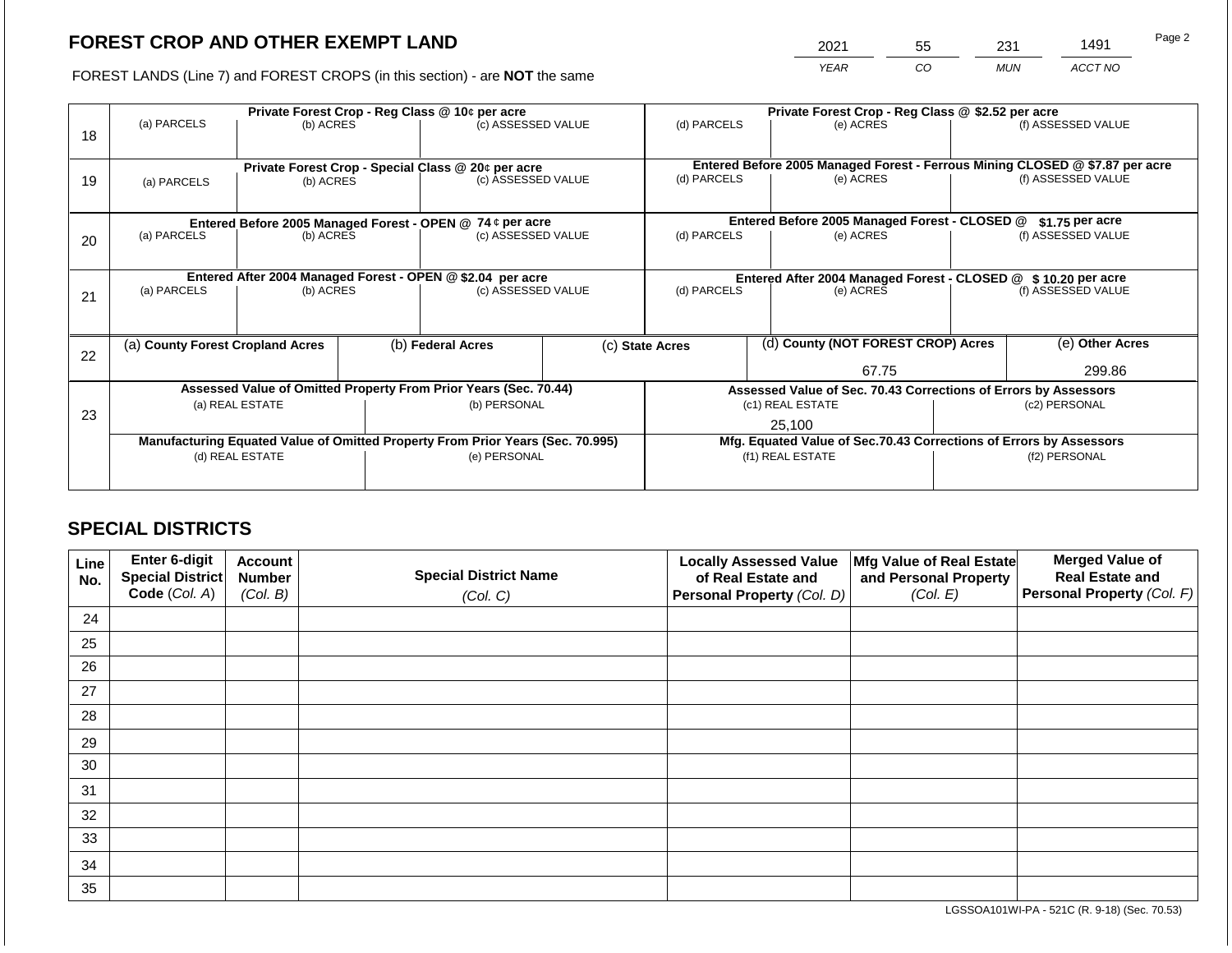#### *YEAR*  2021  $\overline{co}$ 55 *MUN*  231 *ACCT NO*  1491 **Line No. Enter 6-digit School District Code** *(Col. A)* **Account Number** *(Col. B)* **School District Name** *(Col. C)* **Locally Assessed Value of Real Estate and Personal Property** *(Col. D)* **Mfg Value of Real Estate and Personal Property** *(Col. E)* **Merged Value of Real Estate and Personal Property** *(Col. F)* **A. SCHOOL DISTRICTS (K-8 and K-12)** 36 37 38 39 40 41 42 43 44 45 46 47 48 49 50 TOTAL ASSESSED VALUE OF SCHOOL DISTRICTS (K-8 and K-12) **B. UNION HIGH SCHOOL DISTRICTS** 51 52 53 54 55 **C. TECHNICAL COLLEGE DISTRICTS** 56 57 58 59 TOTAL ASSESSED VALUE OF TECHNICAL COLLEGES TOTAL ASSESSED VALUE OF UNION HIGH SCHOOLS 552198 0328 SCH D OF GLENWOOD CITY 58,061,900 58,061,900 001700 0016 NORTHWOOD TECHNICAL COLLEGE 58,061,900 976,800 59,038,700 976,800 59,038,700 976,800 59,038,700 58,061,900 976,800 59,038,700

 *I hereby certify, to the best of my knowledge and belief, this form is complete and correct.*

| Name               |                       | Title | Submission date  |
|--------------------|-----------------------|-------|------------------|
| <b>CARY OEHLKE</b> |                       |       | 2021<br>29<br>04 |
| Phone              | Email address         |       |                  |
| 715<br>386<br>4679 | CARY.OEHLKE@SCCWI.GOV |       |                  |

LGSSOA101WI -PA-521C (R. 9-18) (Sec. 70.53)

| <b>SCHOOL DISTRICTS</b> |  |
|-------------------------|--|
|-------------------------|--|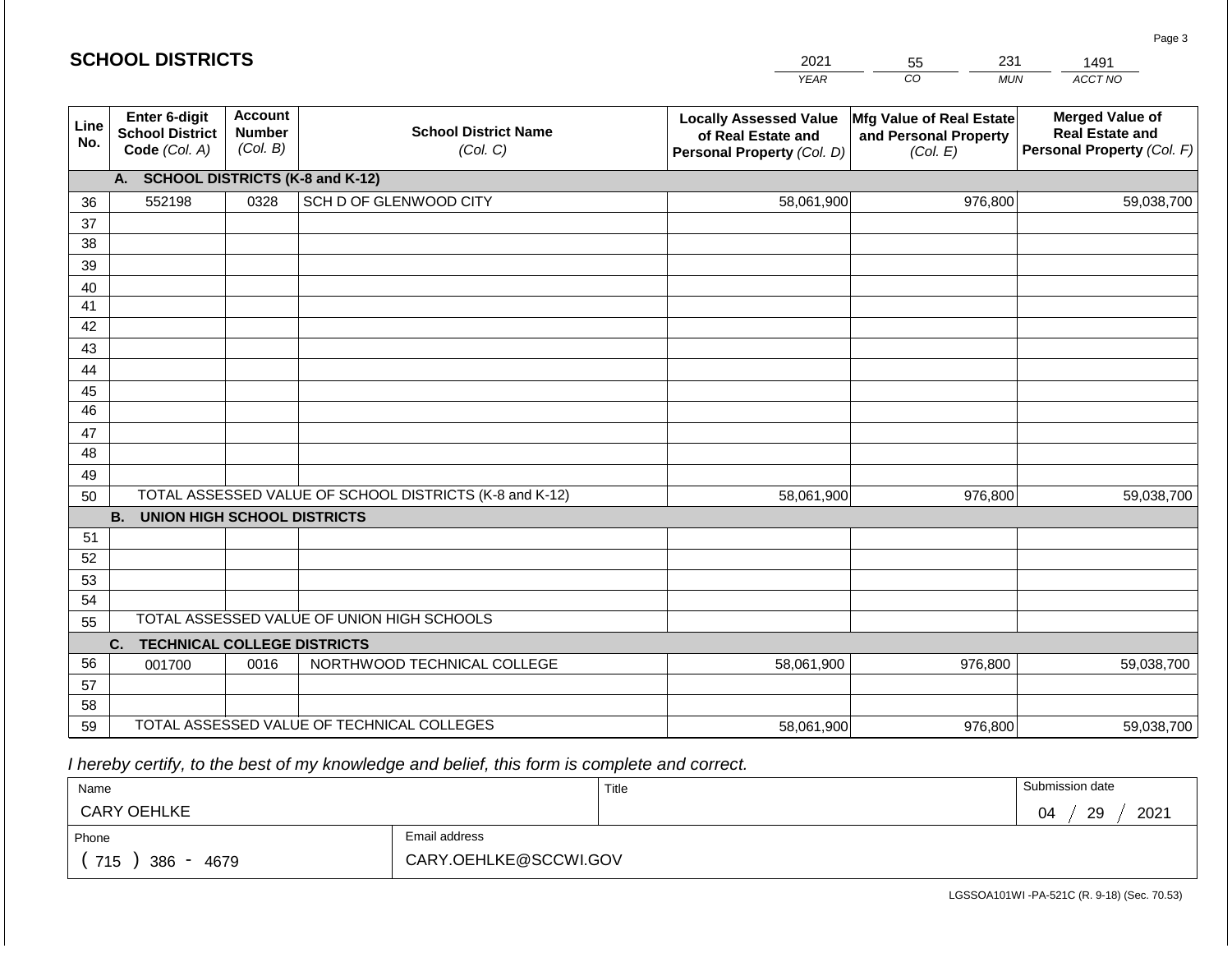- Each municipality's SOA is completed after the Board of Review and includes any changes made to the locally assessed values, under state law (sec. 70.53, Wis. Stats.)
- The Wisconsin Department of Revenue (DOR) merges the locally assessed values with the state assessed manufacturing values
- DOR provides the information regarding district names and codes. If a district is not listed, contact DOR.

Note: If you submit an amended SOA to DOR after your municipality's SOA is equated and posted to our website, we will process the SOA. However, DOR will not recalculate the *aggregate ratio or update the final SOA posted on our website. You should use the corrected values to calculate your tax rates.*

### **Page 1: Real Estate and Personal Property**

- Lines 1-9 assessed real estate values, parcel counts and acres by classification
- Lines 10-15 assessed personal property values and number of accounts by class
- Line 16 aggregate assessed value of all property subject to general property; use to calculate tax rates. Note: This line equals the total assessed value of K-8 and K-12 school districts (Line 50) and total assessed value of technical colleges (Line 59).
- Remarks assessment ratio used to calculate estimated fair market value on property tax bills

### **Page 2: Forest Crop, Other Exempt Land and Special Districts**

- Lines 18-21 private forest crop and managed forest lands assessed values
- Line  $22 -$  tax exempt land acres
- Line 23 prior years assessed value of omitted property under sec. 70.44 and correction of errors under sec. 70.43 shown by locally assessed or manufacturing real estate and personal property. Note: If there is an amount on this line, report the corresponding tax in the Statement of Taxes, Sections J or K.
- Lines 24-35 special district assessed values. These values are used to calculate tax rates for the special districts.

### **Page 3: School Districts**

- Lines 36-50 school districts (K-8 and K-12) assessed values. These values are used to calculate tax rates for school districts.
- Lines 51-55 union high school district assessed values. These values are used to calculate tax rates for union high school districts.
- Lines 56-59 technical college assessed values. These values are used to calculate tax rates for technical colleges.

If you have questions: Email: lgs@wisconsin.gov

 Phone: (608) 266-2569 or (608) 264-6892 Fax: (608) 264-6887

GLENWOOD CITY, WI 54013 - 0368 GLENWOOD CITY, WI 54013 - 0368113 WEST OAK ST. PO BOX 368 113 WEST OAK ST. PO BOX 368 CITY OF GLENWOOD CITY SHARI ROSENOW<br>CITY OF GLENWOOD CITY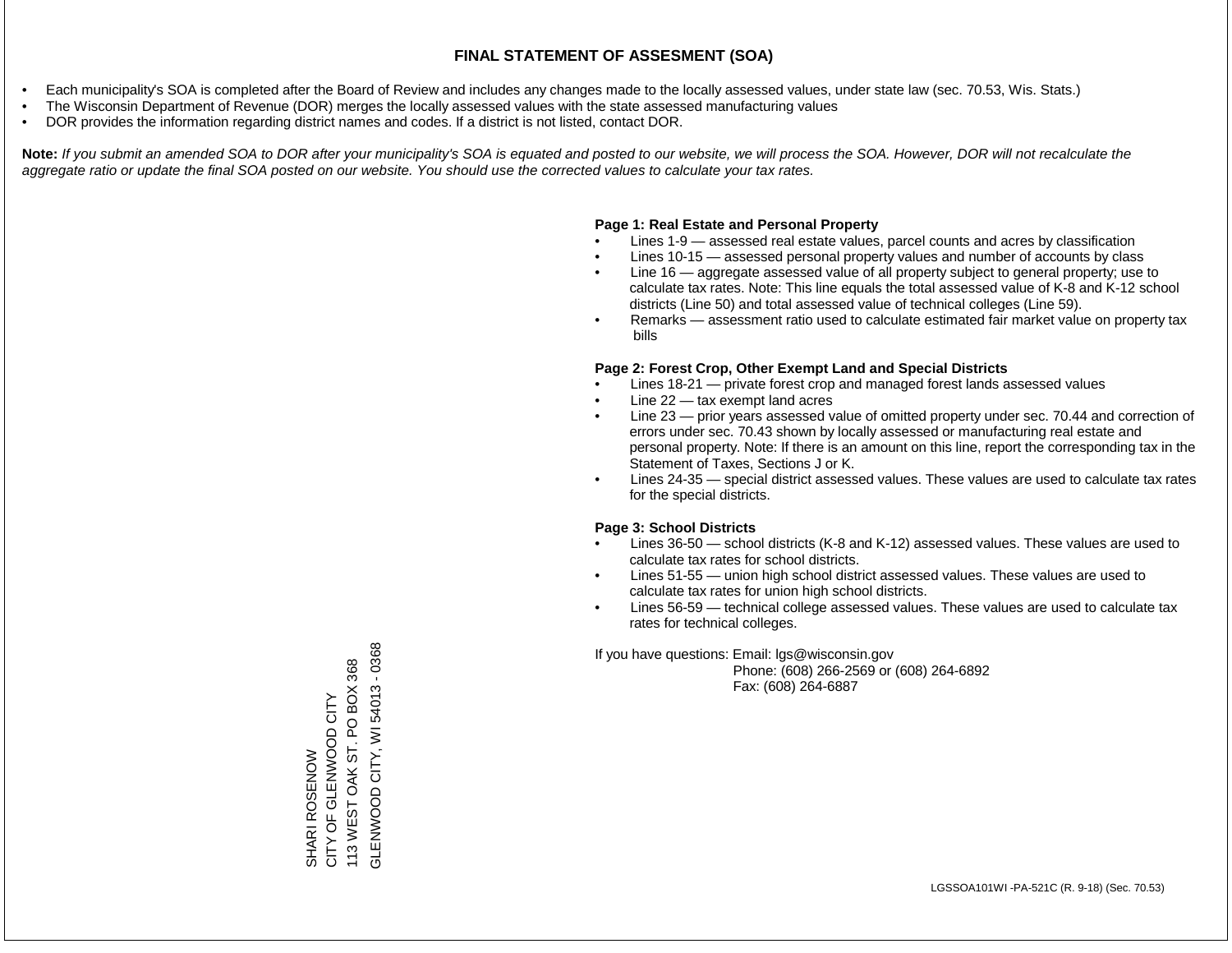|                | <b>FINAL - EQUATED</b>                                                                                                                                                                       |             |                          |                           |                |                                     |                         | This is an Amended Return | Page 1              |
|----------------|----------------------------------------------------------------------------------------------------------------------------------------------------------------------------------------------|-------------|--------------------------|---------------------------|----------------|-------------------------------------|-------------------------|---------------------------|---------------------|
|                | <b>STATEMENT OF ASSESSMENT FOR 2021</b>                                                                                                                                                      |             |                          |                           | 55             | 236                                 | 1492                    |                           |                     |
|                |                                                                                                                                                                                              |             |                          |                           | CO             | <b>MUN</b>                          | ACCT NO                 |                           |                     |
|                | <b>FOR</b><br>CITY OF                                                                                                                                                                        | OF.         | <b>HUDSON</b>            |                           |                | ST CROIX COUNTY                     |                         |                           |                     |
|                | Town - Village - City                                                                                                                                                                        |             | <b>Municipality Name</b> |                           |                | <b>County Name</b>                  |                         |                           |                     |
|                | <b>REAL ESTATE</b>                                                                                                                                                                           |             |                          | PARCEL COUNT              |                | NO. OF ACRES                        | <b>VALUE OF</b>         | <b>VALUE OF</b>           | TOTAL VALUE OF LAND |
| Line<br>No.    | (See Lines 18 - 22 for<br>other Real Estate)                                                                                                                                                 |             |                          | TOTAL LAND   IMPROVEMENTS |                | <b>WHOLE</b><br><b>NUMBERS ONLY</b> | <b>LAND</b>             | <b>IMPROVEMENTS</b>       | AND IMPROVEMENTS    |
|                |                                                                                                                                                                                              |             | (Col. A)                 | (Col. B)                  |                | (Col, C)                            | (Col, D)                | (Col. E)                  | (Col. F)            |
| $\mathbf 1$    | <b>RESIDENTIAL - Class 1</b>                                                                                                                                                                 |             | 5,577                    |                           | 5,349          | 1,298                               | 327,953,700             | 1,184,293,600             | 1,512,247,300       |
| 2              | <b>COMMERCIAL - Class 2</b>                                                                                                                                                                  |             | 600                      |                           | 510            | 1,038                               | 219,913,500             | 480,948,600               | 700,862,100         |
| 3              | MANUFACTURING - Class 3                                                                                                                                                                      |             | 25                       |                           | 23             | 162                                 | 12,813,200              | 64,405,000                | 77,218,200          |
| 4              | $\overline{0}$<br><b>AGRICULTURAL - Class 4</b>                                                                                                                                              |             |                          |                           | 0              | 0                                   |                         | $\Omega$                  |                     |
| 5              | <b>UNDEVELOPED - Class 5</b><br>0                                                                                                                                                            |             |                          |                           | 0              | 0                                   |                         | 0                         |                     |
| 6              | AGRICULTURAL FOREST - Class 5m                                                                                                                                                               |             | $\mathbf 0$              |                           |                | 0                                   | 0                       |                           | $\Omega$            |
| $\overline{7}$ | FOREST LANDS - Class 6                                                                                                                                                                       |             | $\Omega$                 |                           |                | 0                                   | 0                       |                           | $\Omega$            |
| 8              | OTHER - Class 7                                                                                                                                                                              |             | $\mathbf 0$              |                           | $\overline{0}$ | 0                                   | 0                       | $\Omega$                  | $\Omega$            |
| 9              | TOTAL - ALL COLUMNS                                                                                                                                                                          |             | 6,202                    |                           | 5,882          | 2,498                               | 560,680,400             | 1,729,647,200             | 2,290,327,600       |
| 10             | NUMBER OF PERSONAL PROPERTY ACCOUNTS IN ROLL                                                                                                                                                 |             |                          |                           |                | 722                                 | <b>LOCALLY ASSESSED</b> | <b>MANUFACTURING</b>      | <b>MERGED</b>       |
| 11             | BOATS AND OTHER WATERCRAFT NOT EXEMPT - Code 1                                                                                                                                               |             |                          |                           |                |                                     | 11,400                  | $\Omega$                  | 11,400              |
| 12             | MACHINERY, TOOLS AND PATTERNS - Code 2                                                                                                                                                       |             |                          |                           |                |                                     |                         | 1,629,400                 | 1,629,400           |
| 13             | FURNITURE, FIXTURES AND EQUIPMENT - Code 3                                                                                                                                                   |             |                          |                           |                |                                     | 24,954,800              | 2,314,600                 | 27,269,400          |
| 14             | ALL OTHER PERSONAL PROPERTY NOT EXEMPT - Codes 4A, 4B, 4C                                                                                                                                    |             |                          |                           |                |                                     | 5,432,600               | 531,900                   | 5,964,500           |
| 15             | TOTAL OF PERSONAL PROPERTY NOT EXEMPT (Total of Lines 11-14)                                                                                                                                 |             |                          |                           |                | 30,398,800                          | 4,475,900               | 34,874,700                |                     |
| 16             | AGGREGATE ASSESSED VALUE OF ALL PROPERTY SUBJECT TO THE GENERAL PROPERTY TAX (Total of Lines 9F and 15F)<br>MUST EQUAL TOTAL VALUE OF THE SCHOOL DISTRICTS (K-12 PLUS K-8) - Line 50, Col. F |             |                          |                           |                |                                     |                         |                           | 2,325,202,300       |
| 17             | <b>BOARD OF REVIEW</b><br>DATE OF FINAL ADJOURNMENT                                                                                                                                          | Telephone # | (800) 303-2090           |                           |                |                                     |                         |                           |                     |

The Assessment Ratio to be used in calculating the estimated Fair Market Value on tax bills for this tax district is .958772915

This ratio should be used to convert assessed values to "Calculate Equalized Values" in Step 1 of the Lottery and Gaming Credit Calculations.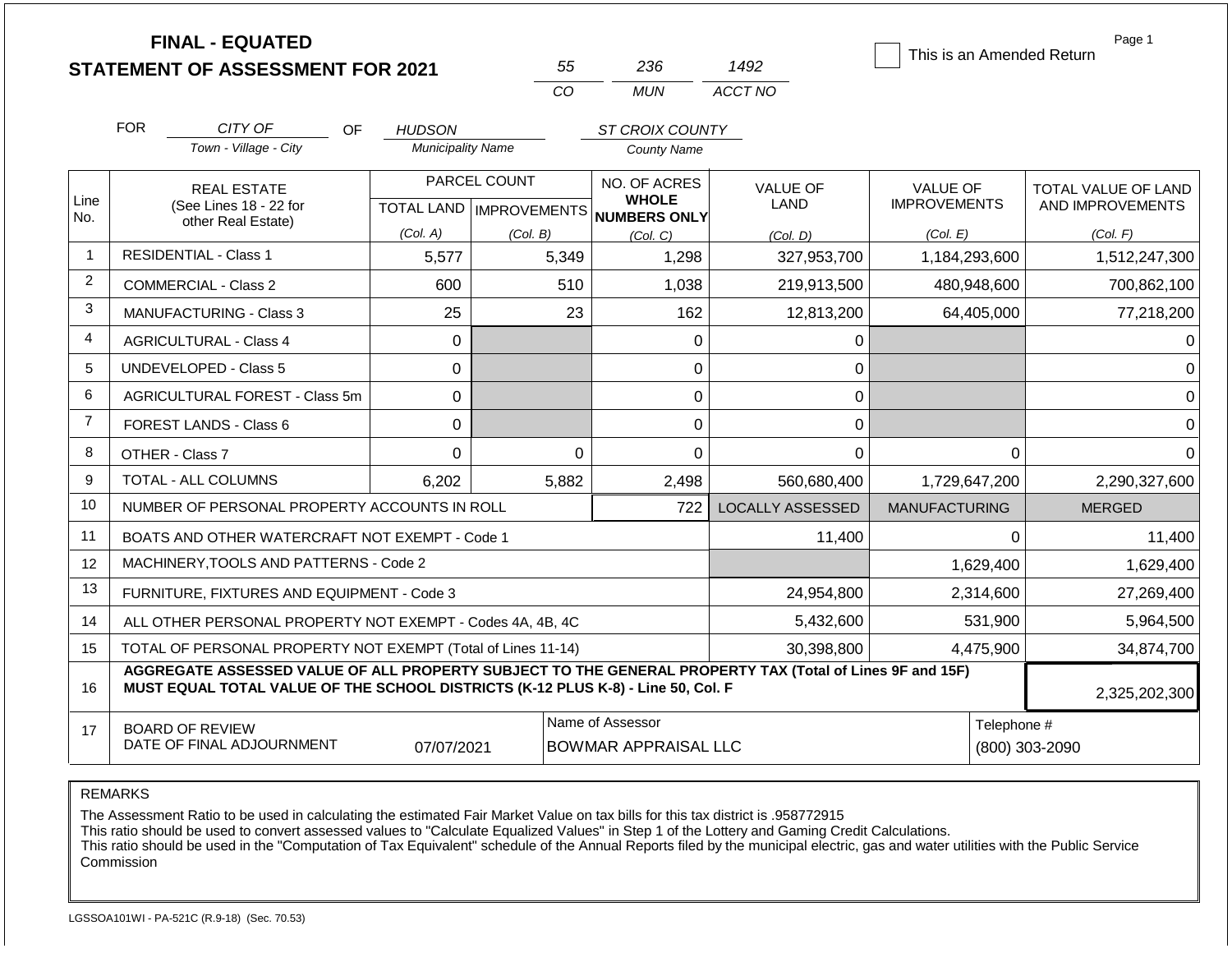2021 55 236 1492

FOREST LANDS (Line 7) and FOREST CROPS (in this section) - are **NOT** the same *YEAR CO MUN ACCT NO*

|    | Private Forest Crop - Reg Class @ 10¢ per acre            |                                                                                |                    |                    |                                               |                                                               | Private Forest Crop - Reg Class @ \$2.52 per acre                            |                                                                 |                                                                    |                    |  |
|----|-----------------------------------------------------------|--------------------------------------------------------------------------------|--------------------|--------------------|-----------------------------------------------|---------------------------------------------------------------|------------------------------------------------------------------------------|-----------------------------------------------------------------|--------------------------------------------------------------------|--------------------|--|
| 18 | (a) PARCELS                                               | (b) ACRES                                                                      |                    | (c) ASSESSED VALUE |                                               | (d) PARCELS                                                   |                                                                              | (e) ACRES                                                       |                                                                    | (f) ASSESSED VALUE |  |
|    |                                                           |                                                                                |                    |                    |                                               |                                                               |                                                                              |                                                                 |                                                                    |                    |  |
|    |                                                           | Private Forest Crop - Special Class @ 20¢ per acre                             |                    |                    |                                               |                                                               | Entered Before 2005 Managed Forest - Ferrous Mining CLOSED @ \$7.87 per acre |                                                                 |                                                                    |                    |  |
| 19 | (a) PARCELS                                               | (b) ACRES                                                                      |                    | (c) ASSESSED VALUE |                                               | (d) PARCELS                                                   |                                                                              | (e) ACRES                                                       |                                                                    | (f) ASSESSED VALUE |  |
|    |                                                           |                                                                                |                    |                    |                                               |                                                               |                                                                              |                                                                 |                                                                    |                    |  |
|    | Entered Before 2005 Managed Forest - OPEN @ 74 ¢ per acre |                                                                                |                    |                    | Entered Before 2005 Managed Forest - CLOSED @ |                                                               | \$1.75 per acre                                                              |                                                                 |                                                                    |                    |  |
| 20 | (a) PARCELS<br>(b) ACRES                                  |                                                                                | (c) ASSESSED VALUE |                    | (d) PARCELS                                   |                                                               | (e) ACRES                                                                    |                                                                 | (f) ASSESSED VALUE                                                 |                    |  |
|    |                                                           |                                                                                |                    |                    |                                               |                                                               |                                                                              |                                                                 |                                                                    |                    |  |
|    |                                                           | Entered After 2004 Managed Forest - OPEN @ \$2.04 per acre                     |                    |                    |                                               | Entered After 2004 Managed Forest - CLOSED @ \$10.20 per acre |                                                                              |                                                                 |                                                                    |                    |  |
| 21 | (a) PARCELS                                               | (b) ACRES                                                                      |                    | (c) ASSESSED VALUE |                                               | (d) PARCELS                                                   |                                                                              | (e) ACRES                                                       |                                                                    | (f) ASSESSED VALUE |  |
|    |                                                           |                                                                                |                    |                    |                                               |                                                               |                                                                              |                                                                 |                                                                    |                    |  |
|    |                                                           |                                                                                |                    |                    |                                               |                                                               |                                                                              |                                                                 |                                                                    |                    |  |
| 22 | (a) County Forest Cropland Acres                          |                                                                                |                    | (b) Federal Acres  |                                               | (d) County (NOT FOREST CROP) Acres<br>(c) State Acres         |                                                                              |                                                                 | (e) Other Acres                                                    |                    |  |
|    |                                                           |                                                                                |                    | 4.36               |                                               | 56.64                                                         |                                                                              | 84.13                                                           |                                                                    | 606.14             |  |
|    |                                                           | Assessed Value of Omitted Property From Prior Years (Sec. 70.44)               |                    |                    |                                               |                                                               |                                                                              | Assessed Value of Sec. 70.43 Corrections of Errors by Assessors |                                                                    |                    |  |
| 23 |                                                           | (a) REAL ESTATE                                                                |                    | (b) PERSONAL       |                                               |                                                               |                                                                              | (c1) REAL ESTATE                                                |                                                                    | (c2) PERSONAL      |  |
|    |                                                           |                                                                                |                    |                    |                                               |                                                               |                                                                              |                                                                 |                                                                    |                    |  |
|    |                                                           | Manufacturing Equated Value of Omitted Property From Prior Years (Sec. 70.995) |                    |                    |                                               |                                                               |                                                                              |                                                                 | Mfg. Equated Value of Sec.70.43 Corrections of Errors by Assessors |                    |  |
|    |                                                           | (d) REAL ESTATE                                                                |                    | (e) PERSONAL       | (f1) REAL ESTATE                              |                                                               |                                                                              | (f2) PERSONAL                                                   |                                                                    |                    |  |
|    |                                                           |                                                                                |                    |                    |                                               |                                                               |                                                                              |                                                                 |                                                                    |                    |  |
|    |                                                           |                                                                                |                    |                    |                                               |                                                               |                                                                              |                                                                 |                                                                    |                    |  |

# **SPECIAL DISTRICTS**

| Line<br>No. | Enter 6-digit<br>Special District | <b>Account</b><br><b>Number</b> | <b>Special District Name</b> | <b>Locally Assessed Value</b><br>of Real Estate and | Mfg Value of Real Estate<br>and Personal Property | <b>Merged Value of</b><br><b>Real Estate and</b> |
|-------------|-----------------------------------|---------------------------------|------------------------------|-----------------------------------------------------|---------------------------------------------------|--------------------------------------------------|
|             | Code (Col. A)                     | (Col. B)                        | (Col. C)                     | Personal Property (Col. D)                          | (Col. E)                                          | <b>Personal Property (Col. F)</b>                |
| 24          |                                   |                                 |                              |                                                     |                                                   |                                                  |
| 25          |                                   |                                 |                              |                                                     |                                                   |                                                  |
| 26          |                                   |                                 |                              |                                                     |                                                   |                                                  |
| 27          |                                   |                                 |                              |                                                     |                                                   |                                                  |
| 28          |                                   |                                 |                              |                                                     |                                                   |                                                  |
| 29          |                                   |                                 |                              |                                                     |                                                   |                                                  |
| 30          |                                   |                                 |                              |                                                     |                                                   |                                                  |
| 31          |                                   |                                 |                              |                                                     |                                                   |                                                  |
| 32          |                                   |                                 |                              |                                                     |                                                   |                                                  |
| 33          |                                   |                                 |                              |                                                     |                                                   |                                                  |
| 34          |                                   |                                 |                              |                                                     |                                                   |                                                  |
| 35          |                                   |                                 |                              |                                                     |                                                   |                                                  |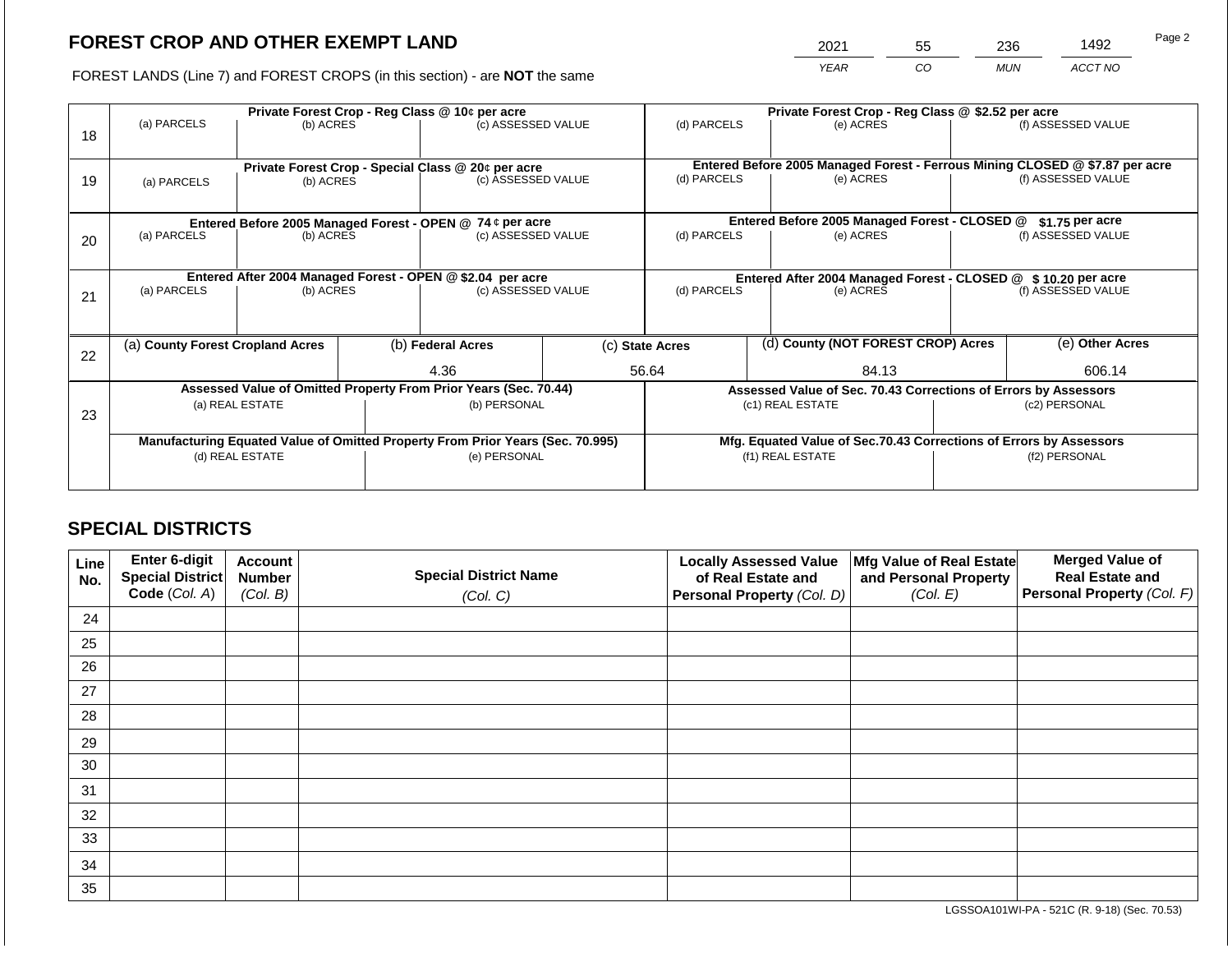|             | <b>SCHOOL DISTRICTS</b>                                  |                                             |                                                         | 2021                                                                              | 236<br>55                                                     | 1492                                                                           |
|-------------|----------------------------------------------------------|---------------------------------------------|---------------------------------------------------------|-----------------------------------------------------------------------------------|---------------------------------------------------------------|--------------------------------------------------------------------------------|
|             |                                                          |                                             |                                                         | <b>YEAR</b>                                                                       | CO <sub>.</sub><br><b>MUN</b>                                 | ACCT NO                                                                        |
| Line<br>No. | Enter 6-digit<br><b>School District</b><br>Code (Col. A) | <b>Account</b><br><b>Number</b><br>(Col. B) | <b>School District Name</b><br>(Col. C)                 | <b>Locally Assessed Value</b><br>of Real Estate and<br>Personal Property (Col. D) | Mfg Value of Real Estate<br>and Personal Property<br>(Col. E) | <b>Merged Value of</b><br><b>Real Estate and</b><br>Personal Property (Col. F) |
|             | A. SCHOOL DISTRICTS (K-8 and K-12)                       |                                             |                                                         |                                                                                   |                                                               |                                                                                |
| 36          | 552611                                                   | 0330                                        | SCH D OF HUDSON                                         | 2,243,508,200                                                                     | 81,694,100                                                    | 2,325,202,300                                                                  |
| 37          |                                                          |                                             |                                                         |                                                                                   |                                                               |                                                                                |
| 38          |                                                          |                                             |                                                         |                                                                                   |                                                               |                                                                                |
| 39          |                                                          |                                             |                                                         |                                                                                   |                                                               |                                                                                |
| 40          |                                                          |                                             |                                                         |                                                                                   |                                                               |                                                                                |
| 41<br>42    |                                                          |                                             |                                                         |                                                                                   |                                                               |                                                                                |
| 43          |                                                          |                                             |                                                         |                                                                                   |                                                               |                                                                                |
| 44          |                                                          |                                             |                                                         |                                                                                   |                                                               |                                                                                |
| 45          |                                                          |                                             |                                                         |                                                                                   |                                                               |                                                                                |
| 46          |                                                          |                                             |                                                         |                                                                                   |                                                               |                                                                                |
| 47          |                                                          |                                             |                                                         |                                                                                   |                                                               |                                                                                |
| 48          |                                                          |                                             |                                                         |                                                                                   |                                                               |                                                                                |
| 49          |                                                          |                                             |                                                         |                                                                                   |                                                               |                                                                                |
| 50          |                                                          |                                             | TOTAL ASSESSED VALUE OF SCHOOL DISTRICTS (K-8 and K-12) | 2,243,508,200                                                                     | 81,694,100                                                    | 2,325,202,300                                                                  |
|             | <b>B. UNION HIGH SCHOOL DISTRICTS</b>                    |                                             |                                                         |                                                                                   |                                                               |                                                                                |
| 51          |                                                          |                                             |                                                         |                                                                                   |                                                               |                                                                                |
| 52          |                                                          |                                             |                                                         |                                                                                   |                                                               |                                                                                |
| 53          |                                                          |                                             |                                                         |                                                                                   |                                                               |                                                                                |
| 54<br>55    |                                                          |                                             | TOTAL ASSESSED VALUE OF UNION HIGH SCHOOLS              |                                                                                   |                                                               |                                                                                |
|             | <b>TECHNICAL COLLEGE DISTRICTS</b><br>C.                 |                                             |                                                         |                                                                                   |                                                               |                                                                                |
| 56          | 001700                                                   | 0016                                        | NORTHWOOD TECHNICAL COLLEGE                             | 2,243,508,200                                                                     | 81,694,100                                                    | 2,325,202,300                                                                  |
| 57          |                                                          |                                             |                                                         |                                                                                   |                                                               |                                                                                |
| 58          |                                                          |                                             |                                                         |                                                                                   |                                                               |                                                                                |
| 59          |                                                          |                                             | TOTAL ASSESSED VALUE OF TECHNICAL COLLEGES              | 2,243,508,200                                                                     | 81,694,100                                                    | 2,325,202,300                                                                  |

 *I hereby certify, to the best of my knowledge and belief, this form is complete and correct.*

| Name               |                       | Title | Submission date  |  |  |  |
|--------------------|-----------------------|-------|------------------|--|--|--|
| <b>CARY OEHLKE</b> |                       |       | 2021<br>07<br>13 |  |  |  |
| Phone              | Email address         |       |                  |  |  |  |
| 715<br>386<br>4679 | CARY.OEHLKE@SCCWI.GOV |       |                  |  |  |  |

LGSSOA101WI -PA-521C (R. 9-18) (Sec. 70.53)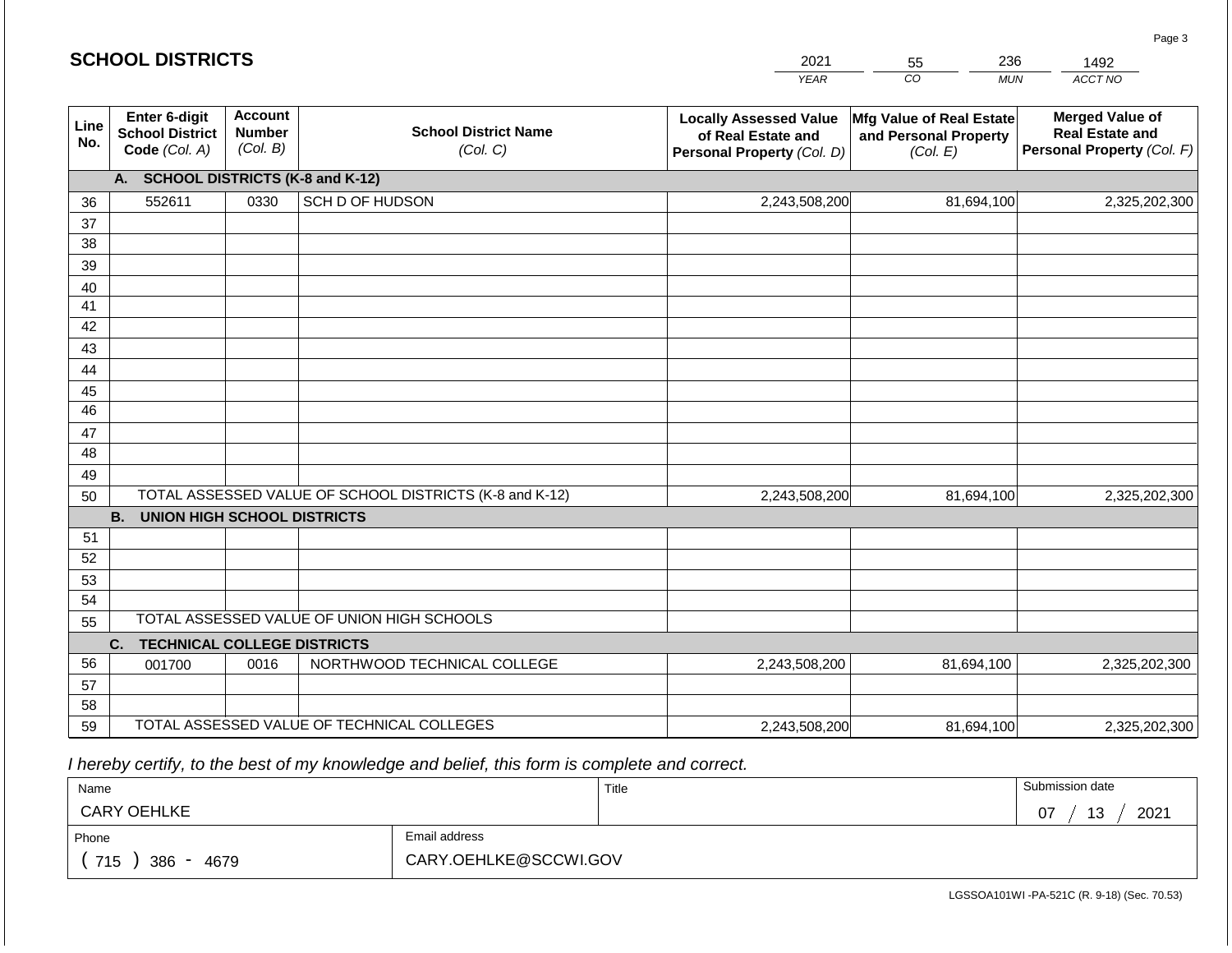- Each municipality's SOA is completed after the Board of Review and includes any changes made to the locally assessed values, under state law (sec. 70.53, Wis. Stats.)
- The Wisconsin Department of Revenue (DOR) merges the locally assessed values with the state assessed manufacturing values
- DOR provides the information regarding district names and codes. If a district is not listed, contact DOR.

Note: If you submit an amended SOA to DOR after your municipality's SOA is equated and posted to our website, we will process the SOA. However, DOR will not recalculate the *aggregate ratio or update the final SOA posted on our website. You should use the corrected values to calculate your tax rates.*

#### **Page 1: Real Estate and Personal Property**

- Lines 1-9 assessed real estate values, parcel counts and acres by classification
- Lines 10-15 assessed personal property values and number of accounts by class
- Line 16 aggregate assessed value of all property subject to general property; use to calculate tax rates. Note: This line equals the total assessed value of K-8 and K-12 school districts (Line 50) and total assessed value of technical colleges (Line 59).
- Remarks assessment ratio used to calculate estimated fair market value on property tax bills

#### **Page 2: Forest Crop, Other Exempt Land and Special Districts**

- Lines 18-21 private forest crop and managed forest lands assessed values
- Line  $22 -$  tax exempt land acres
- Line 23 prior years assessed value of omitted property under sec. 70.44 and correction of errors under sec. 70.43 shown by locally assessed or manufacturing real estate and personal property. Note: If there is an amount on this line, report the corresponding tax in the Statement of Taxes, Sections J or K.
- Lines 24-35 special district assessed values. These values are used to calculate tax rates for the special districts.

#### **Page 3: School Districts**

- Lines 36-50 school districts (K-8 and K-12) assessed values. These values are used to calculate tax rates for school districts.
- Lines 51-55 union high school district assessed values. These values are used to calculate tax rates for union high school districts.
- Lines 56-59 technical college assessed values. These values are used to calculate tax rates for technical colleges.

If you have questions: Email: lgs@wisconsin.gov

 Phone: (608) 266-2569 or (608) 264-6892 Fax: (608) 264-6887

BECKY EGGEN 505 3RD ST CITY OF HUDSON HUDSON, WI 54016 - 1603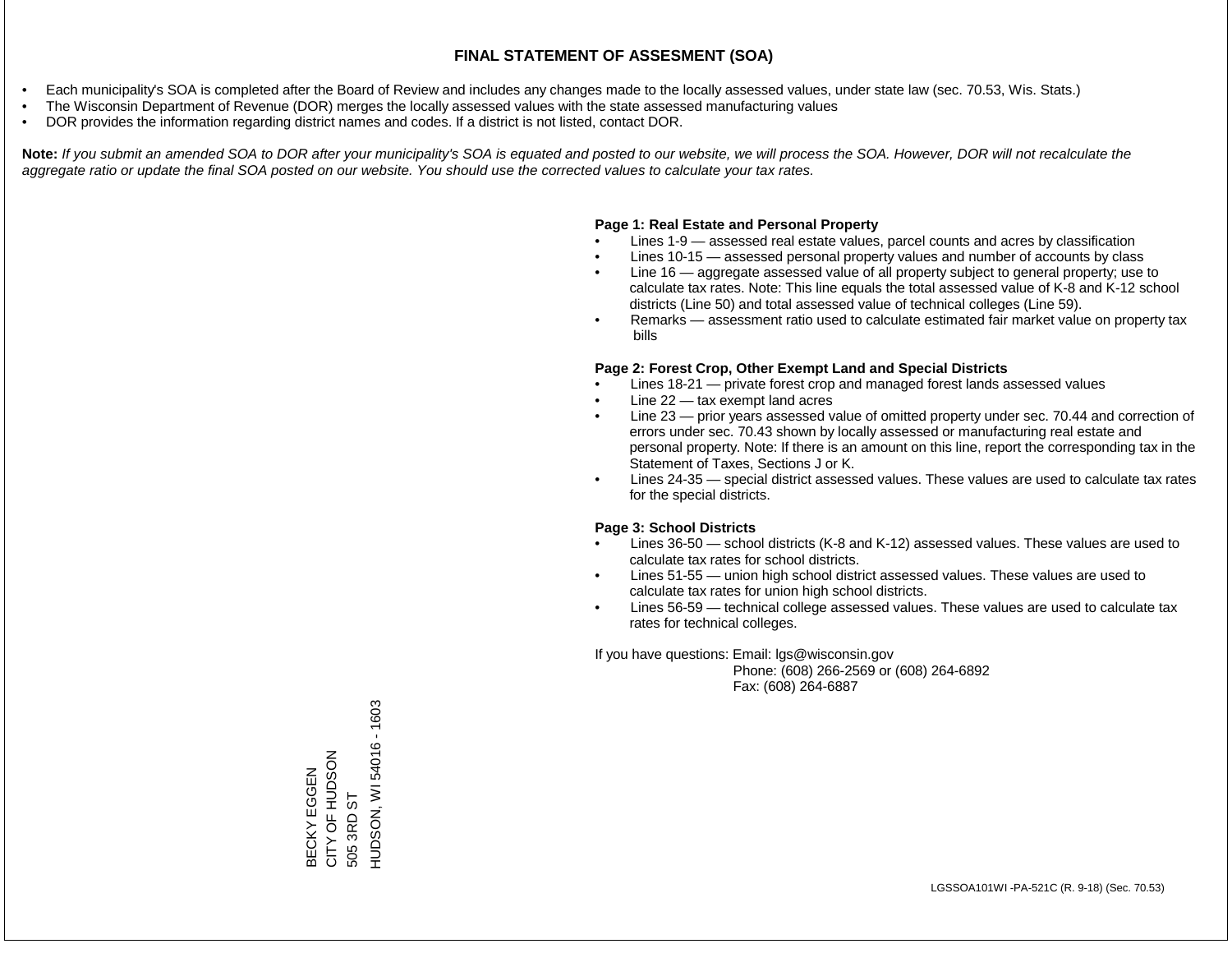|                   | <b>FINAL - EQUATED</b><br><b>STATEMENT OF ASSESSMENT FOR 2021</b>                                                                                                                            |                                                 | 55                                                           | 261                                                             | 1493                    | This is an Amended Return                          | Page 1                                              |
|-------------------|----------------------------------------------------------------------------------------------------------------------------------------------------------------------------------------------|-------------------------------------------------|--------------------------------------------------------------|-----------------------------------------------------------------|-------------------------|----------------------------------------------------|-----------------------------------------------------|
|                   |                                                                                                                                                                                              |                                                 | CO                                                           | <b>MUN</b>                                                      | ACCT NO                 |                                                    |                                                     |
|                   | <b>FOR</b><br>CITY OF<br>OF.<br>Town - Village - City                                                                                                                                        | <b>NEW RICHMOND</b><br><b>Municipality Name</b> |                                                              | ST CROIX COUNTY<br><b>County Name</b>                           |                         |                                                    |                                                     |
| Line<br>No.       | <b>REAL ESTATE</b><br>(See Lines 18 - 22 for<br>other Real Estate)                                                                                                                           | (Col. A)                                        | PARCEL COUNT<br><b>TOTAL LAND   IMPROVEMENTS</b><br>(Col. B) | NO. OF ACRES<br><b>WHOLE</b><br><b>NUMBERS ONLY</b><br>(Col, C) | <b>VALUE OF</b><br>LAND | <b>VALUE OF</b><br><b>IMPROVEMENTS</b><br>(Col. E) | TOTAL VALUE OF LAND<br>AND IMPROVEMENTS<br>(Col. F) |
| 1                 | <b>RESIDENTIAL - Class 1</b>                                                                                                                                                                 | 3,677                                           | 3,252                                                        | 1,152                                                           | (Col, D)<br>111,110,700 | 646,176,600                                        | 757,287,300                                         |
| $\overline{c}$    | <b>COMMERCIAL - Class 2</b>                                                                                                                                                                  | 382                                             | 318                                                          | 418                                                             | 56,117,300              | 165,837,700                                        | 221,955,000                                         |
| 3                 | 27<br><b>MANUFACTURING - Class 3</b>                                                                                                                                                         |                                                 | 25                                                           | 383                                                             | 7,186,900               | 36,289,100                                         | 43,476,000                                          |
| 4                 | 97<br><b>AGRICULTURAL - Class 4</b>                                                                                                                                                          |                                                 |                                                              | 2,205                                                           | 438,200                 |                                                    | 438,200                                             |
| 5                 | <b>UNDEVELOPED - Class 5</b><br>46                                                                                                                                                           |                                                 |                                                              | 213                                                             | 343,800                 |                                                    | 343,800                                             |
| 6                 | AGRICULTURAL FOREST - Class 5m                                                                                                                                                               | 8                                               |                                                              | 53                                                              | 154,200                 |                                                    | 154,200                                             |
| $\overline{7}$    | FOREST LANDS - Class 6                                                                                                                                                                       | $\Omega$                                        |                                                              | $\Omega$                                                        | 0                       |                                                    |                                                     |
| 8                 | OTHER - Class 7                                                                                                                                                                              | 5                                               | 4                                                            | 18                                                              | 162,800                 | 586,600                                            | 749,400                                             |
| 9                 | TOTAL - ALL COLUMNS                                                                                                                                                                          | 4,242                                           | 3,599                                                        | 4,442                                                           | 175,513,900             | 848,890,000                                        | 1,024,403,900                                       |
| 10                | NUMBER OF PERSONAL PROPERTY ACCOUNTS IN ROLL                                                                                                                                                 |                                                 |                                                              | 506                                                             | <b>LOCALLY ASSESSED</b> | <b>MANUFACTURING</b>                               | <b>MERGED</b>                                       |
| 11                | BOATS AND OTHER WATERCRAFT NOT EXEMPT - Code 1                                                                                                                                               |                                                 |                                                              |                                                                 | 0                       | $\Omega$                                           | $\Omega$                                            |
| $12 \overline{ }$ | MACHINERY, TOOLS AND PATTERNS - Code 2                                                                                                                                                       |                                                 |                                                              |                                                                 |                         | 2,628,500                                          | 2,628,500                                           |
| 13                | FURNITURE, FIXTURES AND EQUIPMENT - Code 3                                                                                                                                                   |                                                 |                                                              |                                                                 | 8,010,800               | 1,546,600                                          | 9,557,400                                           |
| 14                | ALL OTHER PERSONAL PROPERTY NOT EXEMPT - Codes 4A, 4B, 4C                                                                                                                                    |                                                 |                                                              |                                                                 | 11,834,400              | 1,675,100                                          | 13,509,500                                          |
| 15                | TOTAL OF PERSONAL PROPERTY NOT EXEMPT (Total of Lines 11-14)                                                                                                                                 | 5,850,200                                       | 25,695,400                                                   |                                                                 |                         |                                                    |                                                     |
| 16                | AGGREGATE ASSESSED VALUE OF ALL PROPERTY SUBJECT TO THE GENERAL PROPERTY TAX (Total of Lines 9F and 15F)<br>MUST EQUAL TOTAL VALUE OF THE SCHOOL DISTRICTS (K-12 PLUS K-8) - Line 50, Col. F |                                                 |                                                              |                                                                 |                         |                                                    | 1,050,099,300                                       |
| 17                | <b>BOARD OF REVIEW</b><br>DATE OF FINAL ADJOURNMENT                                                                                                                                          | 09/15/2021                                      |                                                              | Name of Assessor<br><b>ACCURATE APPRAISAL LLC</b>               |                         | Telephone #                                        | (800) 770-3927                                      |

The Assessment Ratio to be used in calculating the estimated Fair Market Value on tax bills for this tax district is 1.006626836

This ratio should be used to convert assessed values to "Calculate Equalized Values" in Step 1 of the Lottery and Gaming Credit Calculations.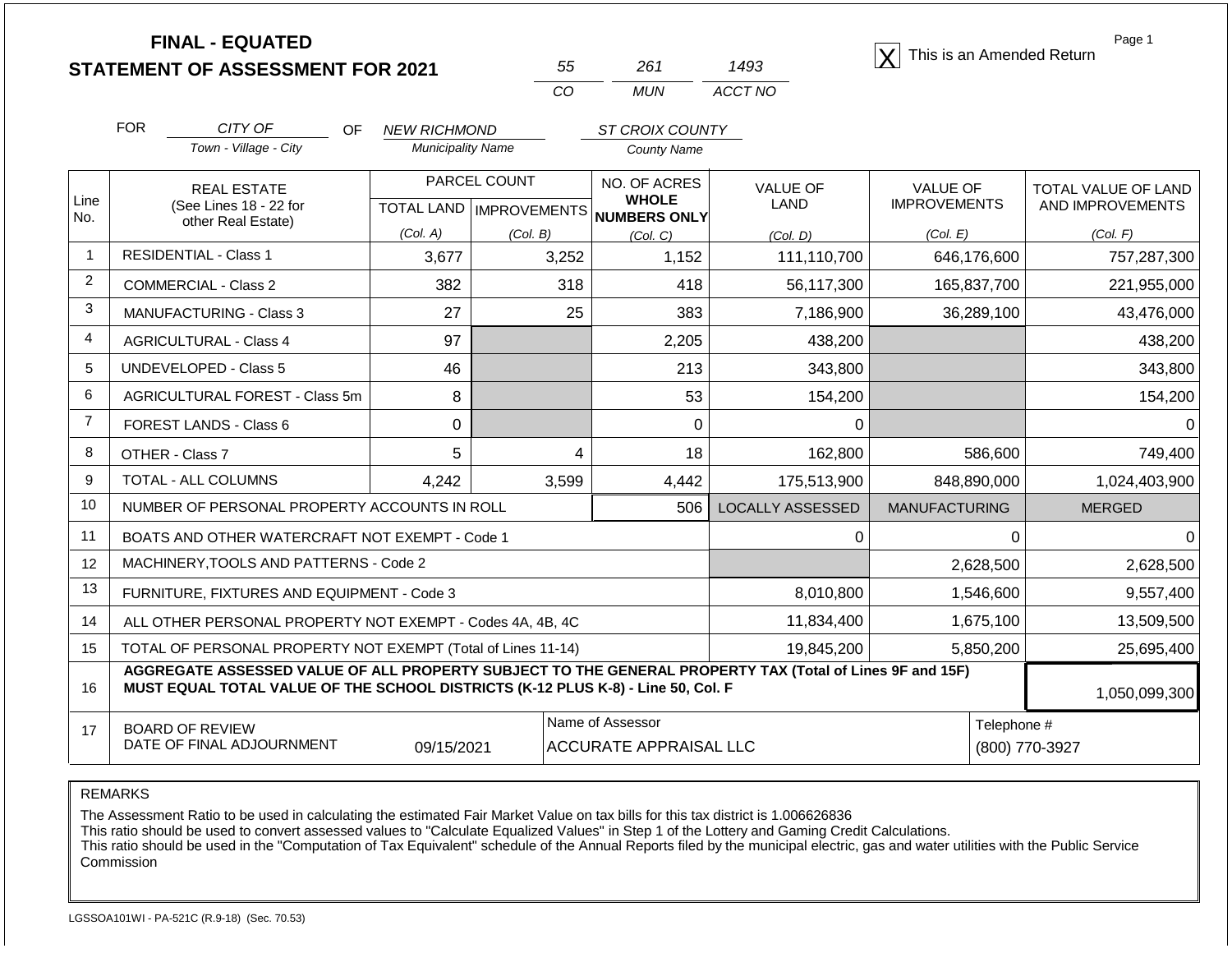2021 55 261 1493

FOREST LANDS (Line 7) and FOREST CROPS (in this section) - are **NOT** the same *YEAR CO MUN ACCT NO*

|    |                                                           |                 |  | Private Forest Crop - Reg Class @ 10¢ per acre                                 |                                               | Private Forest Crop - Reg Class @ \$2.52 per acre                            |                                    |                                                                    |               |                    |
|----|-----------------------------------------------------------|-----------------|--|--------------------------------------------------------------------------------|-----------------------------------------------|------------------------------------------------------------------------------|------------------------------------|--------------------------------------------------------------------|---------------|--------------------|
| 18 | (a) PARCELS                                               | (b) ACRES       |  | (c) ASSESSED VALUE                                                             |                                               | (d) PARCELS                                                                  |                                    | (e) ACRES                                                          |               | (f) ASSESSED VALUE |
|    |                                                           |                 |  |                                                                                |                                               |                                                                              |                                    |                                                                    |               |                    |
|    |                                                           |                 |  | Private Forest Crop - Special Class @ 20¢ per acre                             |                                               | Entered Before 2005 Managed Forest - Ferrous Mining CLOSED @ \$7.87 per acre |                                    |                                                                    |               |                    |
| 19 | (a) PARCELS                                               | (b) ACRES       |  | (c) ASSESSED VALUE                                                             |                                               | (d) PARCELS                                                                  |                                    | (e) ACRES                                                          |               | (f) ASSESSED VALUE |
|    |                                                           |                 |  |                                                                                |                                               |                                                                              |                                    |                                                                    |               |                    |
|    | Entered Before 2005 Managed Forest - OPEN @ 74 ¢ per acre |                 |  |                                                                                | Entered Before 2005 Managed Forest - CLOSED @ |                                                                              | $$1.75$ per acre                   |                                                                    |               |                    |
| 20 | (a) PARCELS<br>(c) ASSESSED VALUE<br>(b) ACRES            |                 |  | (d) PARCELS                                                                    |                                               | (e) ACRES                                                                    |                                    | (f) ASSESSED VALUE                                                 |               |                    |
|    |                                                           |                 |  |                                                                                |                                               |                                                                              |                                    |                                                                    |               |                    |
|    |                                                           |                 |  | Entered After 2004 Managed Forest - OPEN @ \$2.04 per acre                     |                                               |                                                                              |                                    | Entered After 2004 Managed Forest - CLOSED @ \$10.20 per acre      |               |                    |
| 21 | (a) PARCELS                                               | (b) ACRES       |  | (c) ASSESSED VALUE                                                             |                                               | (d) PARCELS                                                                  | (e) ACRES                          |                                                                    |               | (f) ASSESSED VALUE |
|    |                                                           |                 |  |                                                                                |                                               |                                                                              |                                    |                                                                    |               |                    |
|    | (a) County Forest Cropland Acres                          |                 |  | (b) Federal Acres                                                              | (c) State Acres                               |                                                                              | (d) County (NOT FOREST CROP) Acres | (e) Other Acres                                                    |               |                    |
| 22 |                                                           |                 |  |                                                                                |                                               |                                                                              |                                    |                                                                    |               |                    |
|    |                                                           |                 |  |                                                                                |                                               | 20.5                                                                         |                                    | 30.99                                                              |               | 1,147.82           |
|    |                                                           |                 |  | Assessed Value of Omitted Property From Prior Years (Sec. 70.44)               |                                               |                                                                              |                                    | Assessed Value of Sec. 70.43 Corrections of Errors by Assessors    |               |                    |
| 23 |                                                           | (a) REAL ESTATE |  | (b) PERSONAL                                                                   |                                               |                                                                              |                                    | (c1) REAL ESTATE                                                   |               | (c2) PERSONAL      |
|    |                                                           | 469.600         |  |                                                                                |                                               |                                                                              |                                    |                                                                    |               |                    |
|    |                                                           |                 |  | Manufacturing Equated Value of Omitted Property From Prior Years (Sec. 70.995) |                                               |                                                                              |                                    | Mfg. Equated Value of Sec.70.43 Corrections of Errors by Assessors |               |                    |
|    |                                                           | (d) REAL ESTATE |  | (e) PERSONAL                                                                   |                                               |                                                                              |                                    | (f1) REAL ESTATE                                                   | (f2) PERSONAL |                    |
|    |                                                           |                 |  |                                                                                |                                               |                                                                              |                                    |                                                                    |               |                    |

# **SPECIAL DISTRICTS**

| Line<br>No. | Enter 6-digit<br>Special District<br>Code (Col. A) | <b>Account</b><br><b>Number</b><br>(Col. B) | <b>Special District Name</b><br>(Col. C) | <b>Locally Assessed Value</b><br>of Real Estate and<br>Personal Property (Col. D) | Mfg Value of Real Estate<br>and Personal Property<br>(Col. E) | <b>Merged Value of</b><br><b>Real Estate and</b><br>Personal Property (Col. F) |
|-------------|----------------------------------------------------|---------------------------------------------|------------------------------------------|-----------------------------------------------------------------------------------|---------------------------------------------------------------|--------------------------------------------------------------------------------|
| 24          | 558020                                             | 0339                                        | UPPER WILLOW REHABILITATION DISTRICT     | 1,000,773,100                                                                     | 49,326,200                                                    | 1,050,099,300                                                                  |
| 25          |                                                    |                                             |                                          |                                                                                   |                                                               |                                                                                |
| 26          |                                                    |                                             |                                          |                                                                                   |                                                               |                                                                                |
| 27          |                                                    |                                             |                                          |                                                                                   |                                                               |                                                                                |
| 28          |                                                    |                                             |                                          |                                                                                   |                                                               |                                                                                |
| 29          |                                                    |                                             |                                          |                                                                                   |                                                               |                                                                                |
| 30          |                                                    |                                             |                                          |                                                                                   |                                                               |                                                                                |
| 31          |                                                    |                                             |                                          |                                                                                   |                                                               |                                                                                |
| 32          |                                                    |                                             |                                          |                                                                                   |                                                               |                                                                                |
| 33          |                                                    |                                             |                                          |                                                                                   |                                                               |                                                                                |
| 34          |                                                    |                                             |                                          |                                                                                   |                                                               |                                                                                |
| 35          |                                                    |                                             |                                          |                                                                                   |                                                               |                                                                                |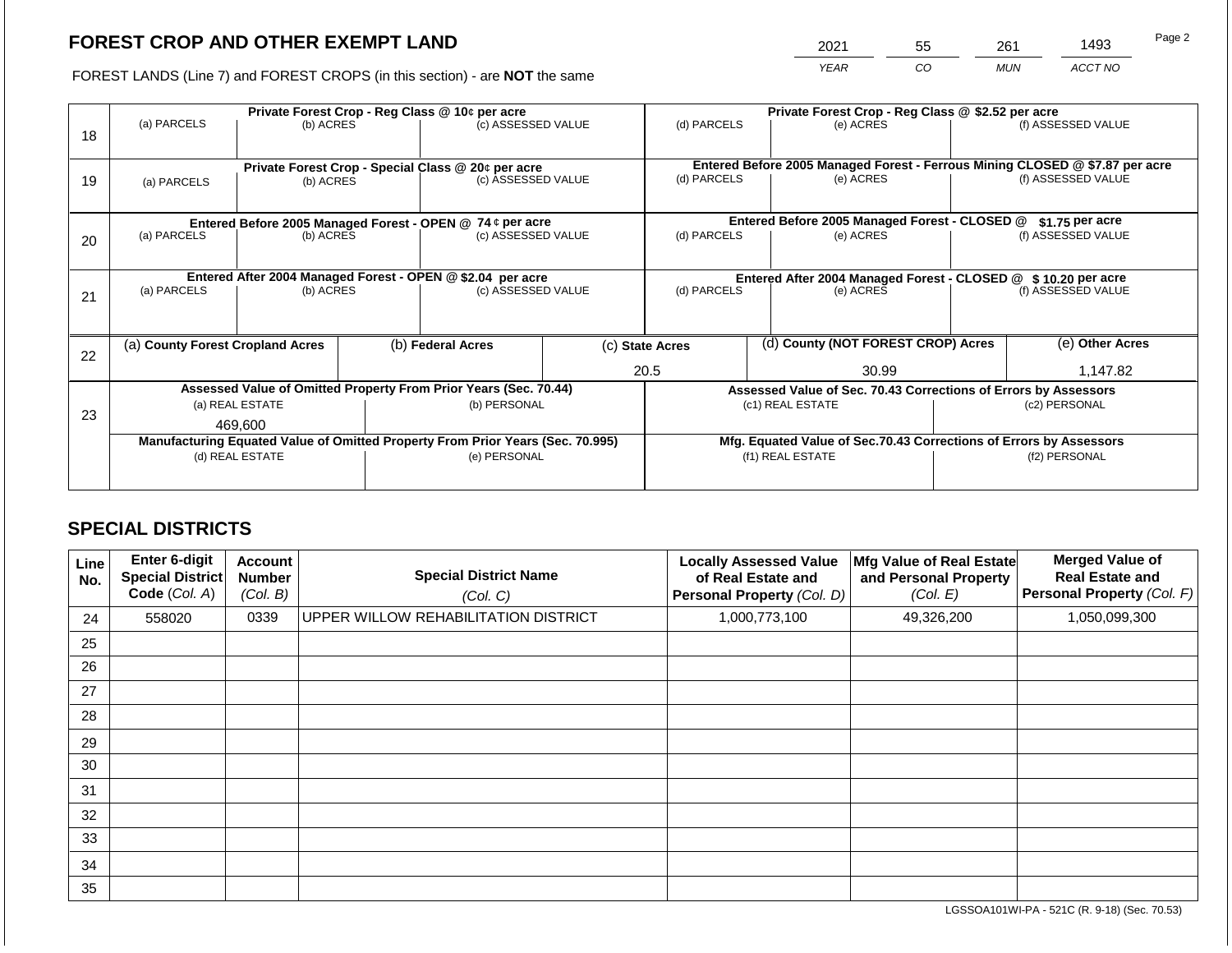#### *YEAR*  2021  $\overline{co}$ 55 *MUN*  261 *ACCT NO*  1493 **Line No. Enter 6-digit School District Code** *(Col. A)* **Account Number** *(Col. B)* **School District Name** *(Col. C)* **Locally Assessed Value of Real Estate and Personal Property** *(Col. D)* **Mfg Value of Real Estate and Personal Property** *(Col. E)* **Merged Value of Real Estate and Personal Property** *(Col. F)* **A. SCHOOL DISTRICTS (K-8 and K-12)** 36 37 38 39 40 41 42 43 44 45 46 47 48 49 50 TOTAL ASSESSED VALUE OF SCHOOL DISTRICTS (K-8 and K-12) **B. UNION HIGH SCHOOL DISTRICTS** 51 52 53 54 55 **C. TECHNICAL COLLEGE DISTRICTS** 56 57 58 59 TOTAL ASSESSED VALUE OF TECHNICAL COLLEGES TOTAL ASSESSED VALUE OF UNION HIGH SCHOOLS 553962 0331 SCH D OF NEW RICHMOND 1,000,773,100 1,000,773,100 001700 | 0016 | NORTHWOOD TECHNICAL COLLEGE 1,000,773,100 49,326,200 1,050,099,300 49,326,200 1,050,099,300 49,326,200 1,050,099,300 1,000,773,100 49,326,200 1,050,099,300

 *I hereby certify, to the best of my knowledge and belief, this form is complete and correct.*

| Name                                           |                       | Title | Submission date                                           |
|------------------------------------------------|-----------------------|-------|-----------------------------------------------------------|
| <b>CARY OEHLKE</b>                             |                       |       | 2021<br>$\sqrt{2}$<br>$\overline{A}$ $\overline{C}$<br>┙╹ |
| Phone                                          | Email address         |       |                                                           |
| 715<br>386<br>4679<br>$\overline{\phantom{0}}$ | CARY.OEHLKE@SCCWI.GOV |       |                                                           |

LGSSOA101WI -PA-521C (R. 9-18) (Sec. 70.53)

|  | <b>SCHOOL DISTRICTS</b> |
|--|-------------------------|
|--|-------------------------|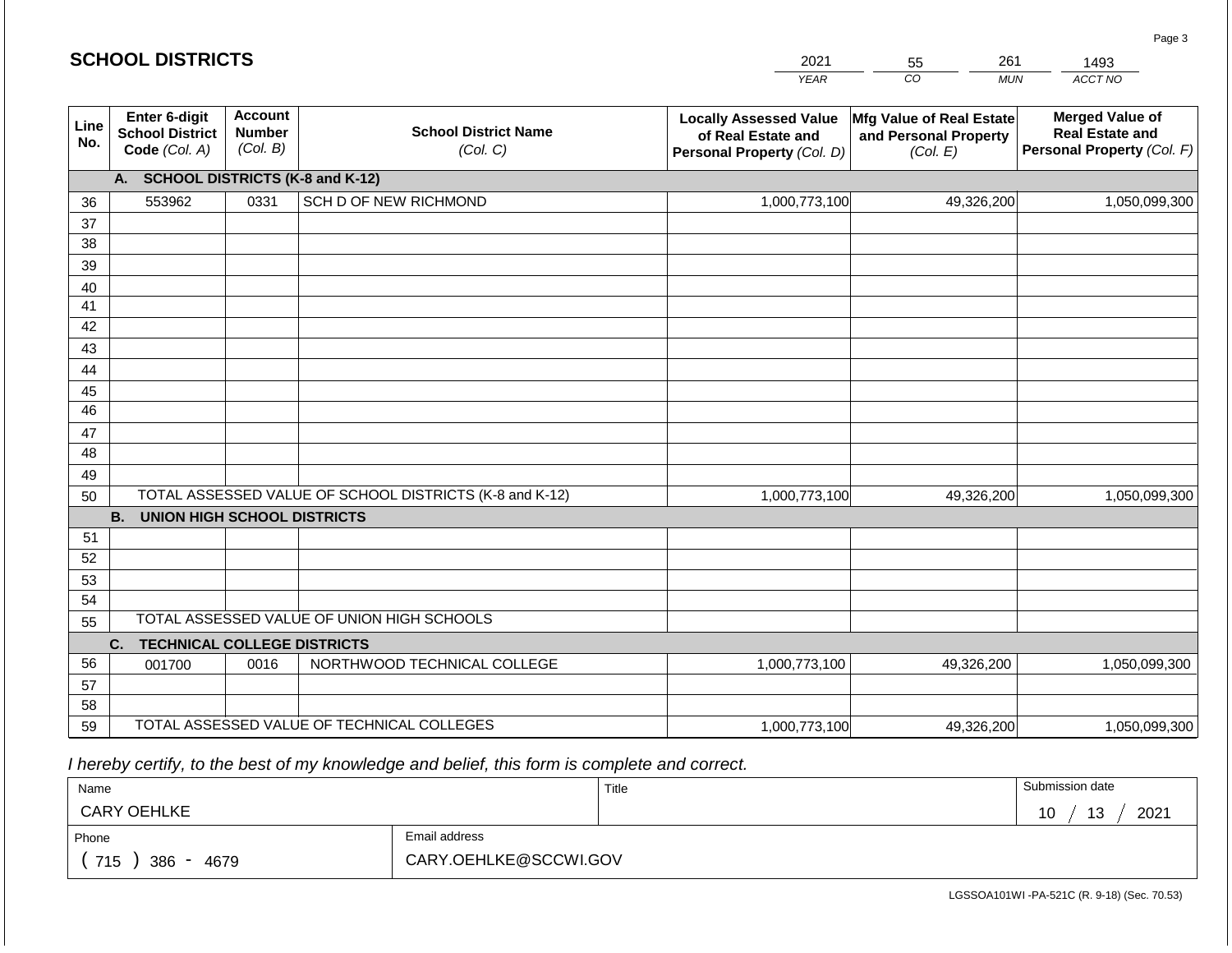- Each municipality's SOA is completed after the Board of Review and includes any changes made to the locally assessed values, under state law (sec. 70.53, Wis. Stats.)
- The Wisconsin Department of Revenue (DOR) merges the locally assessed values with the state assessed manufacturing values
- DOR provides the information regarding district names and codes. If a district is not listed, contact DOR.

Note: If you submit an amended SOA to DOR after your municipality's SOA is equated and posted to our website, we will process the SOA. However, DOR will not recalculate the *aggregate ratio or update the final SOA posted on our website. You should use the corrected values to calculate your tax rates.*

### **Page 1: Real Estate and Personal Property**

- Lines 1-9 assessed real estate values, parcel counts and acres by classification
- Lines 10-15 assessed personal property values and number of accounts by class
- Line 16 aggregate assessed value of all property subject to general property; use to calculate tax rates. Note: This line equals the total assessed value of K-8 and K-12 school districts (Line 50) and total assessed value of technical colleges (Line 59).
- Remarks assessment ratio used to calculate estimated fair market value on property tax bills

### **Page 2: Forest Crop, Other Exempt Land and Special Districts**

- Lines 18-21 private forest crop and managed forest lands assessed values
- Line  $22 -$  tax exempt land acres
- Line 23 prior years assessed value of omitted property under sec. 70.44 and correction of errors under sec. 70.43 shown by locally assessed or manufacturing real estate and personal property. Note: If there is an amount on this line, report the corresponding tax in the Statement of Taxes, Sections J or K.
- Lines 24-35 special district assessed values. These values are used to calculate tax rates for the special districts.

### **Page 3: School Districts**

- Lines 36-50 school districts (K-8 and K-12) assessed values. These values are used to calculate tax rates for school districts.
- Lines 51-55 union high school district assessed values. These values are used to calculate tax rates for union high school districts.
- Lines 56-59 technical college assessed values. These values are used to calculate tax rates for technical colleges.

If you have questions: Email: lgs@wisconsin.gov

 Phone: (608) 266-2569 or (608) 264-6892 Fax: (608) 264-6887

VEW RICHMOND, WI 54017 - 1802 NEW RICHMOND, WI 54017 - 1902 MICHELLE SCANLAN<br>CITY OF NEW RICHMOND<br>156 EAST FIRST ST CITY OF NEW RICHMOND MICHELLE SCANLAN 156 EAST FIRST ST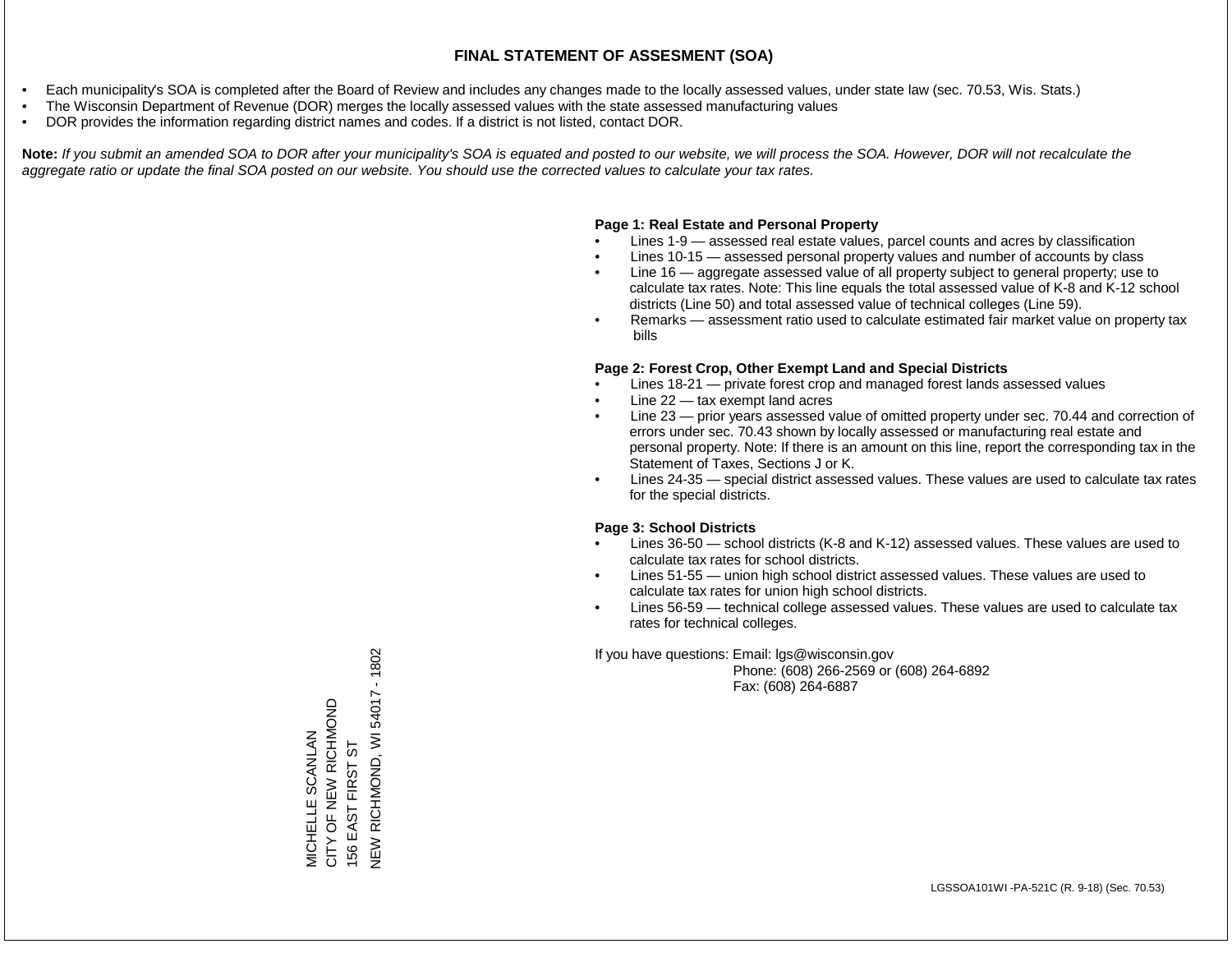|                |                                              | <b>FINAL - EQUATED</b><br><b>STATEMENT OF ASSESSMENT FOR 2021</b>                |                                                |              | 55       | 276                                               | 1494                                                                                                     |                      |             | Page 1<br>This is an Amended Return |
|----------------|----------------------------------------------|----------------------------------------------------------------------------------|------------------------------------------------|--------------|----------|---------------------------------------------------|----------------------------------------------------------------------------------------------------------|----------------------|-------------|-------------------------------------|
|                |                                              |                                                                                  |                                                |              | CO       | <b>MUN</b>                                        | ACCT NO                                                                                                  |                      |             |                                     |
|                |                                              |                                                                                  |                                                |              |          |                                                   |                                                                                                          |                      |             |                                     |
|                | <b>FOR</b>                                   | CITY OF<br>OF.<br>Town - Village - City                                          | <b>RIVER FALLS</b><br><b>Municipality Name</b> |              |          | ST CROIX COUNTY<br><b>County Name</b>             |                                                                                                          |                      |             |                                     |
|                |                                              |                                                                                  |                                                |              |          |                                                   |                                                                                                          |                      |             |                                     |
| Line           |                                              | <b>REAL ESTATE</b>                                                               |                                                | PARCEL COUNT |          | NO. OF ACRES<br><b>WHOLE</b>                      | <b>VALUE OF</b>                                                                                          | <b>VALUE OF</b>      |             | TOTAL VALUE OF LAND                 |
| No.            | (See Lines 18 - 22 for<br>other Real Estate) |                                                                                  |                                                |              |          | TOTAL LAND   IMPROVEMENTS   NUMBERS ONLY          | <b>LAND</b>                                                                                              | <b>IMPROVEMENTS</b>  |             | AND IMPROVEMENTS                    |
|                |                                              |                                                                                  | (Col. A)                                       | (Col. B)     |          | (Col, C)                                          | (Col. D)                                                                                                 | (Col. E)             |             | (Col. F)                            |
| $\overline{1}$ | <b>RESIDENTIAL - Class 1</b>                 |                                                                                  | 1,420                                          |              | 1,316    | 373                                               | 62,268,500                                                                                               |                      | 271,489,900 | 333,758,400                         |
| $\overline{2}$ | <b>COMMERCIAL - Class 2</b>                  |                                                                                  | 114                                            |              | 97       | 259                                               | 21,639,400                                                                                               |                      | 80,965,000  | 102,604,400                         |
| 3              |                                              | MANUFACTURING - Class 3                                                          | 17                                             |              | 17       | 81                                                | 5,335,100                                                                                                |                      | 34,965,100  | 40,300,200                          |
| 4              | 14<br><b>AGRICULTURAL - Class 4</b>          |                                                                                  |                                                |              | 29       | 6,500                                             |                                                                                                          |                      | 6,500       |                                     |
| 5              | <b>UNDEVELOPED - Class 5</b>                 |                                                                                  | 6                                              |              |          | 23                                                | 29,100                                                                                                   |                      |             | 29,100                              |
| 6              |                                              | AGRICULTURAL FOREST - Class 5m                                                   | $\mathbf{1}$                                   |              |          | $\overline{2}$                                    | 6,000                                                                                                    |                      |             | 6,000                               |
| $\overline{7}$ | <b>FOREST LANDS - Class 6</b>                |                                                                                  | 0                                              |              |          | 0                                                 | 0                                                                                                        |                      |             | $\Omega$                            |
| 8              | OTHER - Class 7                              |                                                                                  | $\Omega$                                       |              | $\Omega$ | 0                                                 | $\Omega$                                                                                                 | $\Omega$             |             | $\Omega$                            |
| 9              | TOTAL - ALL COLUMNS                          |                                                                                  | 1,572                                          |              | 1,430    | 767                                               | 89,284,600                                                                                               |                      | 387,420,000 | 476,704,600                         |
| 10             |                                              | NUMBER OF PERSONAL PROPERTY ACCOUNTS IN ROLL                                     |                                                |              |          | 156                                               | <b>LOCALLY ASSESSED</b>                                                                                  | <b>MANUFACTURING</b> |             | <b>MERGED</b>                       |
| 11             |                                              | BOATS AND OTHER WATERCRAFT NOT EXEMPT - Code 1                                   |                                                |              |          |                                                   | 2,800                                                                                                    |                      | $\Omega$    | 2,800                               |
| 12             |                                              | MACHINERY, TOOLS AND PATTERNS - Code 2                                           |                                                |              |          |                                                   |                                                                                                          |                      | 4,133,800   | 4,133,800                           |
| 13             |                                              | FURNITURE, FIXTURES AND EQUIPMENT - Code 3                                       |                                                |              |          |                                                   | 4,921,000                                                                                                |                      | 1,056,100   | 5,977,100                           |
| 14             |                                              | ALL OTHER PERSONAL PROPERTY NOT EXEMPT - Codes 4A, 4B, 4C                        |                                                |              |          |                                                   | 5,120,900                                                                                                |                      | 995,400     | 6,116,300                           |
| 15             |                                              | TOTAL OF PERSONAL PROPERTY NOT EXEMPT (Total of Lines 11-14)                     |                                                |              |          |                                                   | 10,044,700                                                                                               | 6,185,300            |             | 16,230,000                          |
| 16             |                                              | MUST EQUAL TOTAL VALUE OF THE SCHOOL DISTRICTS (K-12 PLUS K-8) - Line 50, Col. F |                                                |              |          |                                                   | AGGREGATE ASSESSED VALUE OF ALL PROPERTY SUBJECT TO THE GENERAL PROPERTY TAX (Total of Lines 9F and 15F) |                      |             | 492,934,600                         |
| 17             | <b>BOARD OF REVIEW</b>                       | DATE OF FINAL ADJOURNMENT                                                        | 10/06/2021                                     |              |          | Name of Assessor<br><b>ACCURATE APPRAISAL LLC</b> |                                                                                                          |                      | Telephone # | (800) 770-3927                      |

The Assessment Ratio to be used in calculating the estimated Fair Market Value on tax bills for this tax district is 1.005999959

This ratio should be used to convert assessed values to "Calculate Equalized Values" in Step 1 of the Lottery and Gaming Credit Calculations.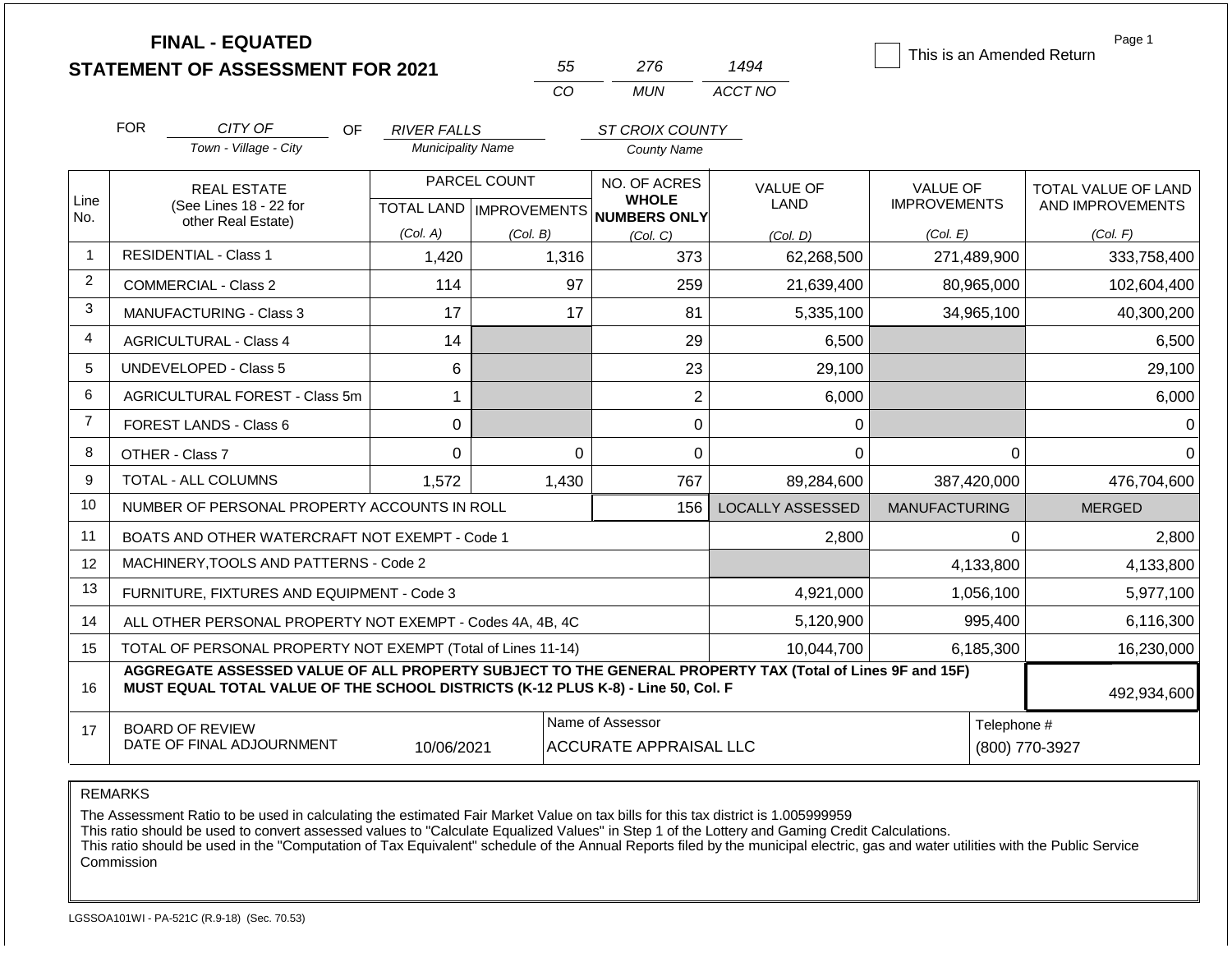2021 55 276 1494

FOREST LANDS (Line 7) and FOREST CROPS (in this section) - are **NOT** the same *YEAR CO MUN ACCT NO*

| 18 | (a) PARCELS                                                                    | (b) ACRES       |                                                                 | Private Forest Crop - Reg Class @ 10¢ per acre<br>(c) ASSESSED VALUE     |                                                       | Private Forest Crop - Reg Class @ \$2.52 per acre<br>(d) PARCELS<br>(e) ACRES |  | (f) ASSESSED VALUE                                                                        |                    |                    |
|----|--------------------------------------------------------------------------------|-----------------|-----------------------------------------------------------------|--------------------------------------------------------------------------|-------------------------------------------------------|-------------------------------------------------------------------------------|--|-------------------------------------------------------------------------------------------|--------------------|--------------------|
| 19 | (a) PARCELS                                                                    | (b) ACRES       |                                                                 | Private Forest Crop - Special Class @ 20¢ per acre<br>(c) ASSESSED VALUE |                                                       | (d) PARCELS                                                                   |  | Entered Before 2005 Managed Forest - Ferrous Mining CLOSED @ \$7.87 per acre<br>(e) ACRES |                    | (f) ASSESSED VALUE |
|    | Entered Before 2005 Managed Forest - OPEN @ 74 ¢ per acre                      |                 |                                                                 |                                                                          |                                                       | Entered Before 2005 Managed Forest - CLOSED @<br>$$1.75$ per acre             |  |                                                                                           |                    |                    |
| 20 | (a) PARCELS<br>(b) ACRES                                                       |                 |                                                                 | (c) ASSESSED VALUE                                                       |                                                       | (d) PARCELS                                                                   |  | (e) ACRES                                                                                 | (f) ASSESSED VALUE |                    |
|    | Entered After 2004 Managed Forest - OPEN @ \$2.04 per acre                     |                 |                                                                 |                                                                          |                                                       | Entered After 2004 Managed Forest - CLOSED @ \$10.20 per acre                 |  |                                                                                           |                    |                    |
| 21 | (a) PARCELS                                                                    | (b) ACRES       |                                                                 | (c) ASSESSED VALUE                                                       |                                                       | (d) PARCELS                                                                   |  | (e) ACRES                                                                                 |                    | (f) ASSESSED VALUE |
|    |                                                                                |                 |                                                                 |                                                                          |                                                       |                                                                               |  |                                                                                           |                    |                    |
| 22 | (a) County Forest Cropland Acres                                               |                 | (b) Federal Acres                                               |                                                                          | (d) County (NOT FOREST CROP) Acres<br>(c) State Acres |                                                                               |  | (e) Other Acres                                                                           |                    |                    |
|    |                                                                                |                 |                                                                 |                                                                          |                                                       | 11.86                                                                         |  | 368.83                                                                                    |                    |                    |
|    | Assessed Value of Omitted Property From Prior Years (Sec. 70.44)               |                 | Assessed Value of Sec. 70.43 Corrections of Errors by Assessors |                                                                          |                                                       |                                                                               |  |                                                                                           |                    |                    |
| 23 | (a) REAL ESTATE                                                                |                 |                                                                 | (b) PERSONAL                                                             |                                                       | (c1) REAL ESTATE                                                              |  | (c2) PERSONAL                                                                             |                    |                    |
|    |                                                                                |                 |                                                                 |                                                                          |                                                       | $-155,000$                                                                    |  |                                                                                           |                    |                    |
|    | Manufacturing Equated Value of Omitted Property From Prior Years (Sec. 70.995) |                 |                                                                 |                                                                          |                                                       | Mfg. Equated Value of Sec.70.43 Corrections of Errors by Assessors            |  |                                                                                           |                    |                    |
|    |                                                                                | (d) REAL ESTATE |                                                                 | (e) PERSONAL                                                             |                                                       | (f1) REAL ESTATE                                                              |  | (f2) PERSONAL                                                                             |                    |                    |
|    |                                                                                |                 |                                                                 |                                                                          |                                                       |                                                                               |  |                                                                                           |                    |                    |

# **SPECIAL DISTRICTS**

| Line<br>No. | <b>Enter 6-digit</b><br><b>Special District</b><br>Code (Col. A) | <b>Account</b><br><b>Number</b><br>(Col. B) | <b>Special District Name</b><br>(Col. C)     | <b>Locally Assessed Value</b><br>of Real Estate and<br>Personal Property (Col. D) | Mfg Value of Real Estate<br>and Personal Property<br>(Col. E) | <b>Merged Value of</b><br><b>Real Estate and</b><br>Personal Property (Col. F) |
|-------------|------------------------------------------------------------------|---------------------------------------------|----------------------------------------------|-----------------------------------------------------------------------------------|---------------------------------------------------------------|--------------------------------------------------------------------------------|
| 24          | 478030                                                           | 0281                                        | LAKE GEORGE INLAND LAKE PRO & REHAB DISTRICT | 446,449,100                                                                       | 46,485,500                                                    | 492,934,600                                                                    |
| 25          |                                                                  |                                             |                                              |                                                                                   |                                                               |                                                                                |
| 26          |                                                                  |                                             |                                              |                                                                                   |                                                               |                                                                                |
| 27          |                                                                  |                                             |                                              |                                                                                   |                                                               |                                                                                |
| 28          |                                                                  |                                             |                                              |                                                                                   |                                                               |                                                                                |
| 29          |                                                                  |                                             |                                              |                                                                                   |                                                               |                                                                                |
| 30          |                                                                  |                                             |                                              |                                                                                   |                                                               |                                                                                |
| 31          |                                                                  |                                             |                                              |                                                                                   |                                                               |                                                                                |
| 32          |                                                                  |                                             |                                              |                                                                                   |                                                               |                                                                                |
| 33          |                                                                  |                                             |                                              |                                                                                   |                                                               |                                                                                |
| 34          |                                                                  |                                             |                                              |                                                                                   |                                                               |                                                                                |
| 35          |                                                                  |                                             |                                              |                                                                                   |                                                               |                                                                                |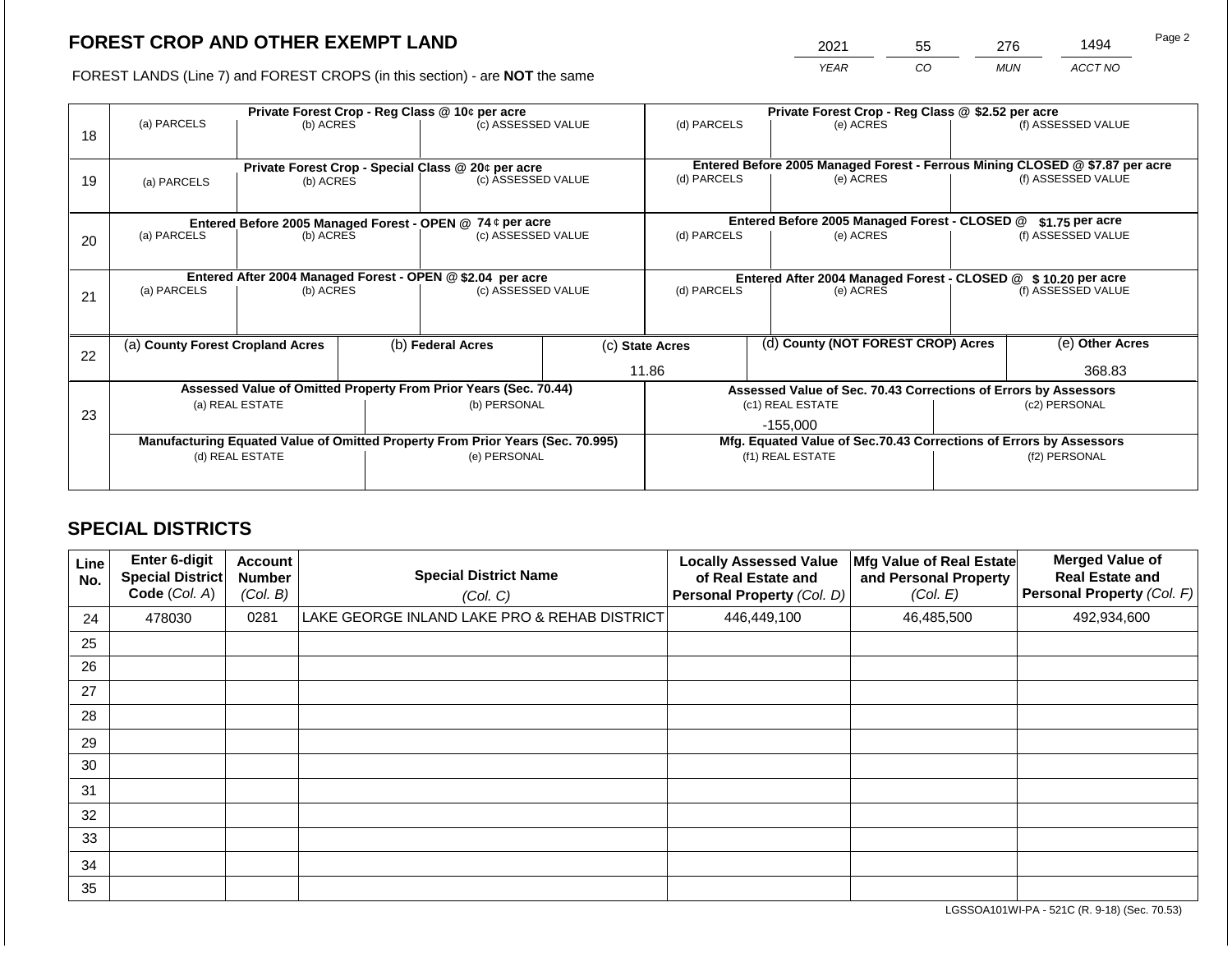|             | <b>SCHOOL DISTRICTS</b>                                         |                                                                                        |                                                         | 2021                                                                              | 276<br>55                                                     | 1494                                                                           |
|-------------|-----------------------------------------------------------------|----------------------------------------------------------------------------------------|---------------------------------------------------------|-----------------------------------------------------------------------------------|---------------------------------------------------------------|--------------------------------------------------------------------------------|
|             |                                                                 |                                                                                        |                                                         | <b>YEAR</b>                                                                       | CO<br><b>MUN</b>                                              | ACCT NO                                                                        |
| Line<br>No. | <b>Enter 6-digit</b><br><b>School District</b><br>Code (Col. A) | <b>Account</b><br><b>School District Name</b><br><b>Number</b><br>(Col. B)<br>(Col. C) |                                                         | <b>Locally Assessed Value</b><br>of Real Estate and<br>Personal Property (Col. D) | Mfg Value of Real Estate<br>and Personal Property<br>(Col. E) | <b>Merged Value of</b><br><b>Real Estate and</b><br>Personal Property (Col. F) |
|             | А.                                                              |                                                                                        | <b>SCHOOL DISTRICTS (K-8 and K-12)</b>                  |                                                                                   |                                                               |                                                                                |
| 36          | 474893                                                          | 0284                                                                                   | SCH D OF RIVER FALLS                                    | 446,449,100                                                                       | 46,485,500                                                    | 492,934,600                                                                    |
| 37          |                                                                 |                                                                                        |                                                         |                                                                                   |                                                               |                                                                                |
| 38          |                                                                 |                                                                                        |                                                         |                                                                                   |                                                               |                                                                                |
| 39          |                                                                 |                                                                                        |                                                         |                                                                                   |                                                               |                                                                                |
| 40          |                                                                 |                                                                                        |                                                         |                                                                                   |                                                               |                                                                                |
| 41          |                                                                 |                                                                                        |                                                         |                                                                                   |                                                               |                                                                                |
| 42          |                                                                 |                                                                                        |                                                         |                                                                                   |                                                               |                                                                                |
| 43          |                                                                 |                                                                                        |                                                         |                                                                                   |                                                               |                                                                                |
| 44<br>45    |                                                                 |                                                                                        |                                                         |                                                                                   |                                                               |                                                                                |
| 46          |                                                                 |                                                                                        |                                                         |                                                                                   |                                                               |                                                                                |
| 47          |                                                                 |                                                                                        |                                                         |                                                                                   |                                                               |                                                                                |
| 48          |                                                                 |                                                                                        |                                                         |                                                                                   |                                                               |                                                                                |
| 49          |                                                                 |                                                                                        |                                                         |                                                                                   |                                                               |                                                                                |
| 50          |                                                                 |                                                                                        | TOTAL ASSESSED VALUE OF SCHOOL DISTRICTS (K-8 and K-12) | 446,449,100                                                                       | 46,485,500                                                    | 492,934,600                                                                    |
|             | <b>B.</b><br><b>UNION HIGH SCHOOL DISTRICTS</b>                 |                                                                                        |                                                         |                                                                                   |                                                               |                                                                                |
| 51          |                                                                 |                                                                                        |                                                         |                                                                                   |                                                               |                                                                                |
| 52          |                                                                 |                                                                                        |                                                         |                                                                                   |                                                               |                                                                                |
| 53          |                                                                 |                                                                                        |                                                         |                                                                                   |                                                               |                                                                                |
| 54          |                                                                 |                                                                                        |                                                         |                                                                                   |                                                               |                                                                                |
| 55          |                                                                 |                                                                                        | TOTAL ASSESSED VALUE OF UNION HIGH SCHOOLS              |                                                                                   |                                                               |                                                                                |
|             | <b>TECHNICAL COLLEGE DISTRICTS</b><br>C.                        |                                                                                        |                                                         |                                                                                   |                                                               |                                                                                |
| 56          | 000100                                                          | 0001                                                                                   | CHIPPEWA VALLEY TECHNICAL COLLEGE EAUC                  | 446,449,100                                                                       | 46,485,500                                                    | 492,934,600                                                                    |
| 57<br>58    |                                                                 |                                                                                        |                                                         |                                                                                   |                                                               |                                                                                |
| 59          |                                                                 |                                                                                        | TOTAL ASSESSED VALUE OF TECHNICAL COLLEGES              | 446,449,100                                                                       | 46,485,500                                                    | 492,934,600                                                                    |
|             |                                                                 |                                                                                        |                                                         |                                                                                   |                                                               |                                                                                |

 *I hereby certify, to the best of my knowledge and belief, this form is complete and correct.*

| Name                         |                       | Title | Submission date         |  |  |  |
|------------------------------|-----------------------|-------|-------------------------|--|--|--|
| <b>CARY OEHLKE</b>           |                       |       | 2021<br>ാറ<br>10<br>້∠ບ |  |  |  |
| Phone                        | Email address         |       |                         |  |  |  |
| 715<br>386<br>4679<br>$\sim$ | CARY.OEHLKE@SCCWI.GOV |       |                         |  |  |  |